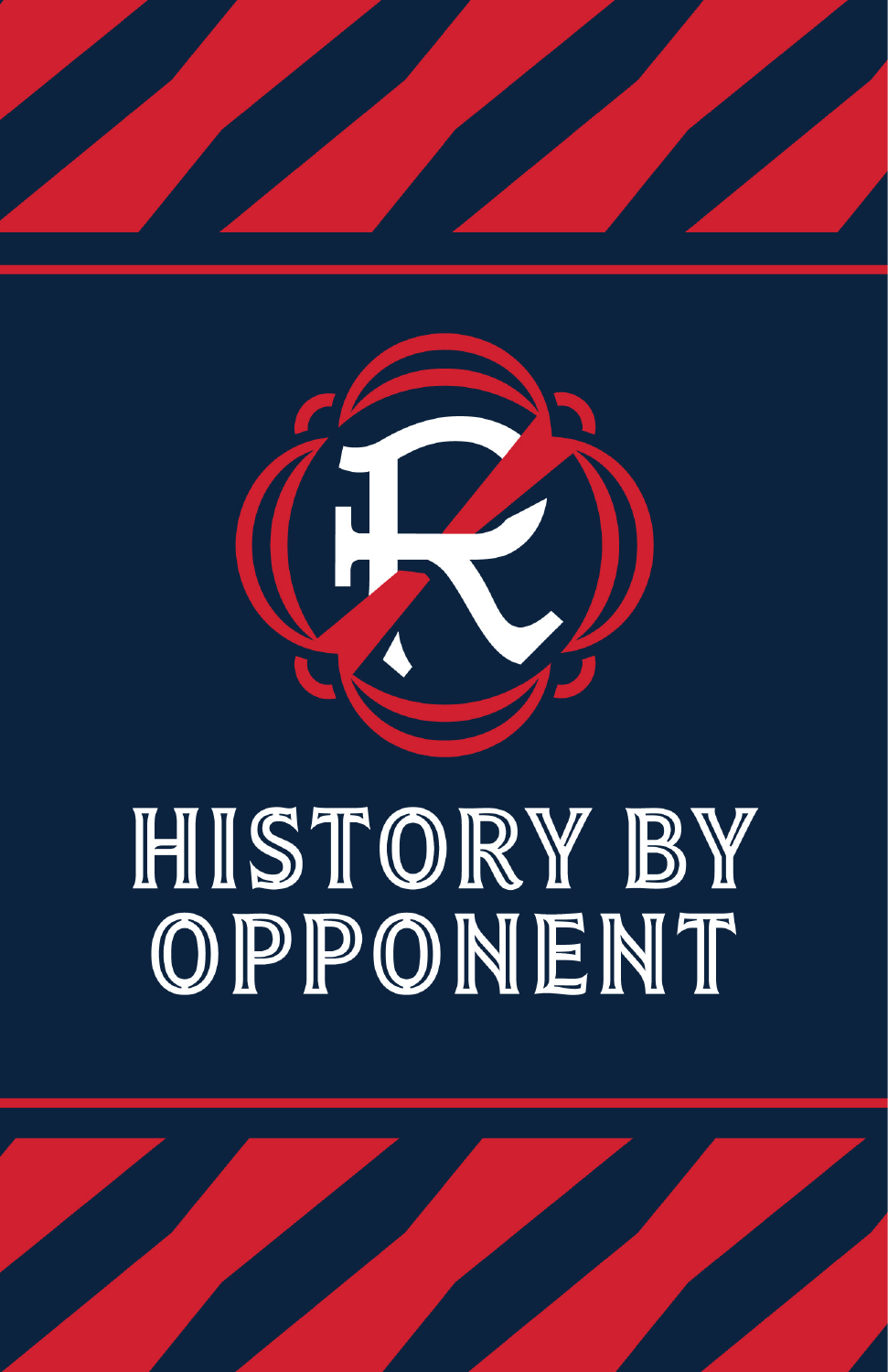# **Vs ATLANTA UNITED FC**

#### **ALL-TIME ALL-COMPETITIONS RECORD**

| Overall<br>$2 - 5 - 2$ |                                         | Home<br>$1 - 1 - 2$ | Away<br>$1 - 4 - 0$ | <b>Neutral</b><br>$0 - 0 - 0$ |               |
|------------------------|-----------------------------------------|---------------------|---------------------|-------------------------------|---------------|
|                        | <b>MLS Regular Season</b>               |                     |                     |                               |               |
| Year                   | Overall                                 | Home                | Away                | <b>SO*/OT</b>                 |               |
| 2017                   | $0 - 1 - 1$                             | $0 - 0 - 1$         | $0 - 1 - 0$         |                               |               |
| 2018                   | $0 - 1 - 1$                             | $0 - 0 - 1$         | $0 - 1 - 0$         |                               |               |
| 2019                   | $0 - 2 - 0$                             | $0 - 1 - 0$         | $0 - 1 - 0$         |                               |               |
| 2020                   | ×.                                      | ٠                   | ٠                   |                               |               |
| 2021                   | $2 - 0 - 0$                             | $1 - 0 - 0$         | $1 - 0 - 0$         |                               |               |
| <b>Totals</b>          | $2 - 4 - 2$                             | $1-1-2$             | $1 - 3 - 0$         |                               |               |
|                        | <b>MLS Cup Playoffs</b>                 |                     |                     |                               |               |
| Year                   | Overall                                 | Home                | Away                | <b>Neutral</b>                | <b>Series</b> |
| 2019                   | $0 - 1 - 0$                             | $0 - 0 - 0$         | $0 - 1 - 0$         | $0 - 0 - 0$                   | L             |
|                        |                                         |                     |                     |                               |               |
| <b>Totals</b>          | $0 - 1 - 0$                             | $0 - 0 - 0$         | $0 - 1 - 0$         | $0 - 0 - 0$                   | $0 - 1 - 0$   |
|                        | Lamar Hunt U.S. Open Cup                |                     |                     |                               |               |
| Year                   | Overall                                 | Home                | Away                | <b>Neutral</b>                | <b>SO</b>     |
| Never met              |                                         |                     |                     |                               |               |
| <b>SuperLiga</b>       |                                         |                     |                     |                               |               |
| Year                   | Overall                                 | Home                | Away                | <b>Neutral</b>                | <b>SO</b>     |
| Never met              |                                         |                     |                     |                               |               |
|                        | <b>Revolution Record at Away Venues</b> |                     |                     |                               |               |
| <b>Years</b>           | <b>Stadium</b>                          |                     |                     | <b>Reg. Season Postseason</b> |               |
|                        | 2017-Present Mercedes-Benz Stadium      |                     |                     | $1 - 3 - 0$                   |               |
| <b>Totals</b>          |                                         |                     |                     | $1 - 3 - 0$                   | ۰             |
|                        |                                         |                     |                     |                               |               |
|                        | $-1$ $-1$ $-1$ $-1$ $-1$ $-1$ $-1$      |                     |                     |                               |               |

|     | <b>Goals Scored by Interval - Regular Season</b> |          |              |          |          |       |
|-----|--------------------------------------------------|----------|--------------|----------|----------|-------|
|     | 1-15 16-30 31-45 46-60 61-75 76-90 OT            |          |              |          |          | Total |
| NF  | $\frac{1}{2}$                                    |          | 0 1 0 2      |          |          |       |
| ATI | 4                                                | $\sim$ 3 | $\mathbf{A}$ | $\sim$ 2 | $\sim$ 1 | 16    |

|           | <b>All-Time MLS Regular Season Meetings</b> |                  |              |               |
|-----------|---------------------------------------------|------------------|--------------|---------------|
| Date      | Score                                       | <b>NE Result</b> | <b>Notes</b> |               |
|           | 09/13/17 New England 0 at Atlanta 7         |                  |              |               |
|           | 09/30/17 Atlanta 0 at New England 0         | т                |              |               |
|           | 05/30/18 Atlanta 1 at New England 1         | т                |              |               |
| 10/06/18  | New England 1 at Atlanta 2                  |                  |              |               |
|           | 04/13/19 Atlanta 2 at New England 0         | L                |              |               |
| 10/06/19  | New England 1 at Atlanta 3                  | L                |              |               |
| 05/01/21  | Atlanta 1 at New England 2                  | W                |              |               |
| 07/17/21  | New England 1 at Atlanta 0                  | W                |              |               |
|           | <b>All-Time MLS Cup Playoffs Meetings</b>   |                  |              |               |
| Date      | Score                                       | <b>NF Result</b> | <b>Notes</b> | <b>Series</b> |
| 10/19/19  | New England 0 at Atlanta 1                  |                  |              |               |
|           | All-Time U.S. Open Cup Meetings             |                  |              |               |
| Date      | <b>Score</b>                                | <b>NF Result</b> | <b>Notes</b> |               |
| Never met |                                             |                  |              |               |
|           |                                             |                  |              |               |
|           | <b>All-Time SuperLiga Meetings</b>          |                  |              |               |
| Date      | <b>Score</b>                                | <b>NE Result</b> | <b>Notes</b> |               |
| Never met |                                             |                  |              |               |

 $\mathcal{R}$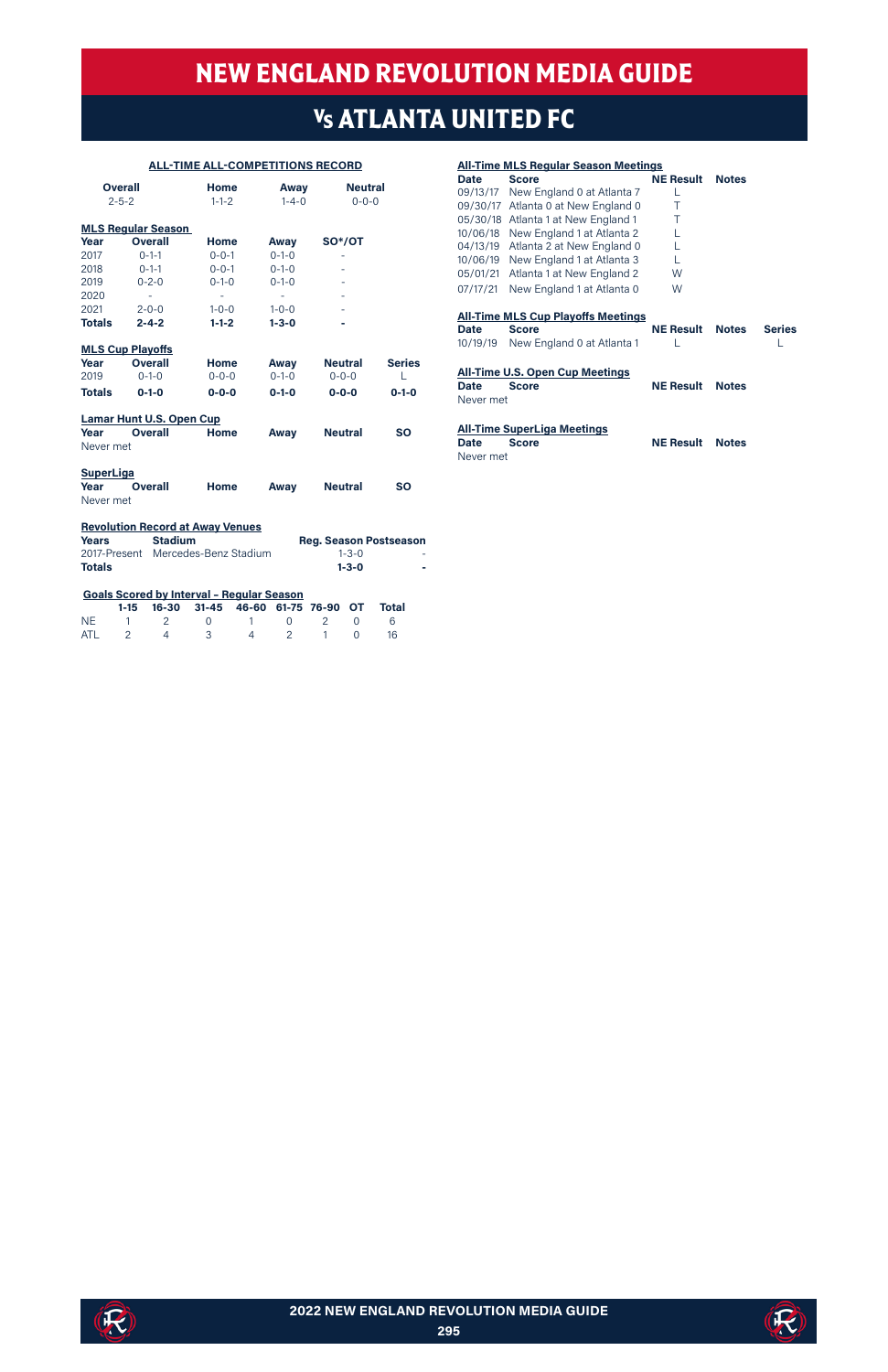### **Vs ATLANTA UNITED FC**

|                        |         |                                                                                   | <b>Revolution</b>                                |                     |            |             |                            |                     |                             | <b>Atlanta</b>                              |                |                |                                |                |                            |
|------------------------|---------|-----------------------------------------------------------------------------------|--------------------------------------------------|---------------------|------------|-------------|----------------------------|---------------------|-----------------------------|---------------------------------------------|----------------|----------------|--------------------------------|----------------|----------------------------|
| Category               |         | 1st Half                                                                          | 2nd Half                                         | OT                  | Totals     |             |                            | 1st Half            |                             | 2nd Half                                    | ОT             |                | <b>Totals</b>                  |                |                            |
| Goals                  |         | 3                                                                                 | 3                                                | $\mathbf 0$         | 6          |             |                            | 9                   |                             | $\overline{7}$                              | $\mathbf 0$    |                | 16                             |                |                            |
| Shots                  |         | 44                                                                                | 44                                               | 0                   | 88         |             |                            | 60                  |                             | 64                                          | 0              |                | 124                            |                |                            |
| Shots on Goal          |         | 14                                                                                | 15                                               | 0                   | 29         |             |                            | 24                  |                             | 28                                          | 0              |                | 52                             |                |                            |
| Fouls                  |         | 54                                                                                | 61                                               | $\Omega$            | 115        |             |                            | 43                  |                             | 51                                          | $\Omega$       |                | 94                             |                |                            |
| Offsides               |         | 9                                                                                 | 8                                                | 0                   | 17         |             |                            | 8                   |                             | 10                                          | $\mathbf 0$    |                | 18                             |                |                            |
| Corner Kicks           |         | 17                                                                                | 21                                               | 0                   | 38         |             |                            | 21                  |                             | 28                                          | 0              |                | 49                             |                |                            |
|                        |         | <u>All-Time Regular Season Series Leaders</u>                                     |                                                  |                     |            |             |                            |                     |                             |                                             |                |                |                                |                |                            |
|                        |         | 1                                                                                 | <b>Revolution</b><br><b>Six Players Tied</b>     |                     |            |             |                            | 5                   |                             | <b>Atlanta</b><br>Josef Martinez            |                |                |                                |                |                            |
| Goals<br>Assists       |         | $\mathbf{1}$                                                                      | Four Players Tied                                |                     |            |             |                            | 3                   |                             | Gressel/Villalba                            |                |                |                                |                |                            |
| Shots                  |         | 10                                                                                | Carles Gil                                       |                     |            |             |                            |                     |                             | Josef Martinez                              |                |                |                                |                |                            |
| Shots on Goal          |         | 5                                                                                 | Cristian Penilla                                 |                     |            |             |                            | 23<br>11            |                             | Josef Martinez                              |                |                |                                |                |                            |
| <b>Fouls Committed</b> |         | 13                                                                                | Luis Caicedo                                     |                     |            |             |                            | 9                   |                             | J. Gressel/J. Larentowicz                   |                |                |                                |                |                            |
|                        |         |                                                                                   |                                                  |                     |            |             |                            |                     |                             |                                             |                |                |                                |                |                            |
| <b>Fouls Suffered</b>  |         | 10                                                                                | Andrew Farrell                                   |                     |            |             |                            | 20                  |                             | <b>Ezequiel Barco</b>                       |                |                |                                |                |                            |
| Wins                   |         | 1                                                                                 | M. Turner/B. Knighton                            |                     |            |             |                            | $\overline{a}$      |                             | <b>Brad Guzan</b>                           |                |                |                                |                |                            |
| Losses                 |         | $\overline{c}$                                                                    | Cody Cropper                                     |                     |            |             |                            | 1                   |                             | B. Guzan/A. Kann                            |                |                |                                |                |                            |
| Shutouts               |         | $\overline{\mathbf{c}}$                                                           | <b>Brad Knighton</b>                             |                     |            |             |                            | 3                   |                             | <b>Brad Guzan</b>                           |                |                |                                |                |                            |
| Saves                  |         | 16                                                                                | Matt Turner                                      |                     |            |             |                            | 19                  |                             | <b>Brad Guzan</b>                           |                |                |                                |                |                            |
| Goals Allowed          |         | 9                                                                                 | Cody Cropper                                     |                     |            |             |                            | 5                   |                             | <b>Brad Guzan</b>                           |                |                |                                |                |                            |
|                        |         | <b>All-Time Regular Season Series Game Highs</b>                                  |                                                  |                     |            |             |                            |                     |                             |                                             |                |                |                                |                |                            |
|                        |         |                                                                                   | <b>Revolution</b>                                |                     |            |             |                            |                     |                             | <b>Atlanta</b>                              |                |                |                                |                |                            |
| Goals                  |         | 1                                                                                 | Six Times                                        |                     |            |             |                            | 3                   |                             | Josef Martinez (09/13/17)                   |                |                |                                |                |                            |
| Assists                |         | 1<br>5                                                                            | <b>Four Times</b>                                |                     |            |             |                            | $\overline{c}$      |                             | <b>Three Times</b>                          |                |                |                                |                |                            |
| Shots                  |         |                                                                                   | Adam Buksa (7/17/21)                             |                     |            |             |                            | 6                   |                             | Josef Martinez (10/6/19)                    |                |                |                                |                |                            |
| Shots on Goal          |         | $\overline{\mathbf{c}}$                                                           | <b>Six Times</b>                                 |                     |            |             |                            | 3                   |                             | <b>Three Times</b>                          |                |                |                                |                |                            |
| <b>Fouls Committed</b> |         | $\overline{4}$                                                                    | L. Caicedo/Caldwell                              |                     |            |             |                            | 4<br>$\overline{7}$ |                             | Jeff Larentowicz (4/13/19)                  |                |                |                                |                |                            |
| <b>Fouls Suffered</b>  |         | 6                                                                                 | Tajon Buchanan (5/1/21)                          |                     |            |             |                            |                     |                             | Ezequiel Barco (5/30/18)                    |                |                |                                |                |                            |
| Saves<br>Goals Allowed |         | 7<br>$\overline{7}$                                                               | Matt Turner (10/6/19)<br>Cody Cropper (09/13/17) |                     |            |             |                            | 5<br>$\overline{2}$ |                             | Brad Guzan (9/30/17)<br>Brad Guzan (5/1/21) |                |                |                                |                |                            |
|                        |         |                                                                                   |                                                  |                     |            |             |                            |                     |                             |                                             |                |                |                                |                |                            |
| UNF                    | POS     | <b>Current Revolution Players' Career Statistics vs. Atlanta</b><br><b>PLAYER</b> | GP                                               | GS                  | <b>MIN</b> | G           | A                          | <b>SHT</b>          | SOG                         | FC                                          | <b>FS</b>      | OFF            | CК                             | C              | E                          |
| 14                     | F       | Jozy Altidore                                                                     |                                                  | 4                   | 340        | 1           | $\overline{c}$             | 13                  |                             | 6                                           | $\overline{7}$ |                | 0                              | $\mathbf 0$    | $\circ$                    |
|                        |         | Carles Gil                                                                        | 5<br>4                                           | $\overline{4}$      | 360        |             | 1                          | 10                  | 6                           | 1                                           |                | 6<br>0         |                                | $\mathbf 0$    | $\circ$                    |
| 10<br>7                | M<br>F  | Gustavo Bou                                                                       | $\overline{c}$                                   | $\overline{c}$      | 173        | 1<br>1      | $\Omega$                   | 6                   | 3<br>$\overline{c}$         | $\Omega$                                    | 6<br>$\Omega$  | 1              | 18<br>$\overline{\phantom{a}}$ | $\Omega$       | $\mathbf 0$                |
| 15                     | D       | <b>Brandon Bye</b>                                                                | 5                                                | 5                   | 450        | 1           | 0                          | 5                   | $\overline{1}$              | 6                                           | 3              | 0              | $\mathbf 0$                    | 1              | $\mathbf 0$                |
| 9                      | F       | Adam Buksa                                                                        | $\overline{\mathbf{c}}$                          | $\overline{c}$      | 180        | Ō           | 1                          | 9                   | 4                           | $\overline{c}$                              | 3              | 1              | $\mathbf 0$                    | $\mathbf 0$    | 0                          |
| $\overline{c}$         | D       | <b>Andrew Farrell</b>                                                             | 7                                                | $\overline{7}$      | 630        | Ō           | 1                          | $\Omega$            | $\Omega$                    | 5                                           | 10             | $\Omega$       | $\Omega$                       | 1              | $\mathbf 0$                |
| 5                      | M       | Wilfrid Kaptoum                                                                   | 1                                                | 1                   | 67         | Ō           | 1                          | $\mathbf 0$         | $\mathbf 0$                 | $\overline{c}$                              | 0              | 0              | $\mathbf 0$                    | $\mathbf 0$    | $\mathbf 0$                |
| 11                     | F       |                                                                                   | $\overline{\mathbf{c}}$                          | 1                   | 58         | Ō           | 0                          | $\mathbf 0$         | $\mathbf 0$                 | $\mathbf 0$                                 | 0              | 0              | $\mathbf 0$                    | $\mathbf 0$    | $\circ$                    |
| 28                     | D       | <b>Emmanuel Boateng</b><br>A.J. DeLaGarza                                         | 1                                                | 1                   | 90         | Ō           | $\Omega$                   | $\Omega$            | $\Omega$                    | 3                                           | 1              | $\Omega$       | $\Omega$                       | 1              | $\mathbf 0$                |
| 3                      | D       | Omar Gonzalez                                                                     | 4                                                | 4                   | 315        | Ō           | $\Omega$                   | $\overline{c}$      | $\overline{c}$              | 3                                           | $\Omega$       | $\Omega$       | $\Omega$                       | 1              | $\mathbf 0$                |
| 24                     | D       | DeJuan Jones                                                                      | 3                                                | 3                   | 218        | Ō           | $\mathbf{0}$               | $\mathbf 0$         | $\mathbf 0$                 | 3                                           | $\overline{c}$ | 1              | $\mathbf 0$                    | $\mathbf 0$    | $\circ$                    |
| 4                      | D       |                                                                                   | $\overline{c}$                                   | $\overline{2}$      | 180        | Ō           | 0                          | 1                   | $\Omega$                    | $\mathbf{1}$                                | 3              | $\Omega$       | $\Omega$                       | 1              | $\mathbf 0$                |
| 18                     | GK      | Henry Kessler                                                                     | 3                                                | 3                   | 270        | Ō           | $\mathbf 0$                | $\mathbf 0$         | $\mathbf 0$                 | $\mathbf 0$                                 | $\Omega$       | 0              | $\mathbf 0$                    | $\Omega$       | $\mathbf 0$                |
| 17                     | M       | <b>Brad Knighton</b><br>Sebastian Lletget                                         | $\overline{c}$                                   | $\overline{c}$      | 156        | Ō           | $\mathbf{0}$               | $\overline{4}$      | $\mathbf 0$                 | $\mathbf 0$                                 | $\overline{4}$ | $\overline{c}$ | 3                              | $\mathbf 0$    | $\circ$                    |
| 13                     | M       | Maciel                                                                            | $\overline{c}$                                   | $\overline{c}$      | 172        | $\Omega$    | $\Omega$                   | $\Omega$            | $\Omega$                    | 3                                           | 1              | $\Omega$       | $\Omega$                       | $\Omega$       | $\mathbf 0$                |
| 26                     | M       |                                                                                   | 4                                                | 1                   | 91         | Ō           | 0                          | 1                   | $\overline{1}$              | $\Omega$                                    | 1              | 1              | $\mathbf{1}$                   | $\Omega$       | $\mathbf 0$                |
| 8                      | M       | Tommy McNamara<br><b>Matt Polster</b>                                             | 4                                                | 3                   | 287        | $\mathbf 0$ | $\mathbf 0$                | 6                   | 3                           | 8                                           | 1              | $\mathbf 0$    | $\mathbf 0$                    | $\mathbf{1}$   | $\mathbf 0$                |
|                        |         |                                                                                   | $\overline{c}$                                   |                     |            |             |                            | 1                   |                             | 1                                           |                |                |                                | $\Omega$       |                            |
| 25<br>30               | M<br>GK | Arnor Traustason<br><b>Matt Turner</b>                                            | $\overline{c}$                                   | 1<br>$\overline{2}$ | 81<br>180  | 0<br>0      | $\mathbf 0$<br>$\mathbf 0$ | $\mathbf 0$         | $\mathbf{1}$<br>$\mathbf 0$ | $\mathbf 0$                                 | 0<br>1         | 0<br>0         | 0<br>0                         | $\mathbf 0$    | $\mathbf 0$<br>$\mathbf 0$ |
|                        |         |                                                                                   | 8                                                | 8                   | 720        |             | 5                          | 86                  | 29                          | 115                                         | 94             | 17             | 38                             | 17             | $\overline{a}$             |
|                        |         | <b>TEAM TOTALS</b><br><b>OPPONENT TOTALS</b>                                      | 8                                                | 8                   | 720        | 6<br>16     | 14                         | 124                 | 52                          | 94                                          | 115            | 18             | 49                             | 13             | 0                          |
| UNF                    | POS     | <b>GOALKEEPER</b>                                                                 | GP                                               | GS                  | <b>MIN</b> | <b>SHTS</b> | <b>SV</b>                  | GA                  | GAA                         | PG                                          | PA             | W              | Ц                              | T              | SO                         |
| 18                     | GK      | <b>Brad Knighton</b>                                                              | 3                                                | 3                   | 270        | 13          | 11                         | $\overline{c}$      | 0.67                        | $\mathbf 0$                                 | $\mathbf 0$    | $\mathbf{1}$   | $\mathbf{1}$                   | 1              | $\overline{c}$             |
| 30                     | GK      | <b>Matt Turner</b>                                                                | 3                                                | 3                   | 270        | 21          | 16                         | 5                   | 1.67                        | 1                                           | 1              | 1              | 1                              | 1              | $\mathbf 0$                |
|                        |         | <b>TEAM TOTALS</b>                                                                | 8                                                | 8                   | 720        | 52          | 35                         | 16                  | 2.00                        | 3                                           | 3              | $\overline{a}$ | 4                              | $\overline{a}$ | $\overline{2}$             |
|                        |         | <b>OPPONENT TOTALS</b>                                                            | 8                                                | 8                   | 720        | 29          | 23                         | 6                   | 0.75                        | $\overline{a}$                              | $\overline{a}$ | 4              | $\overline{a}$                 | $\overline{2}$ | 3                          |



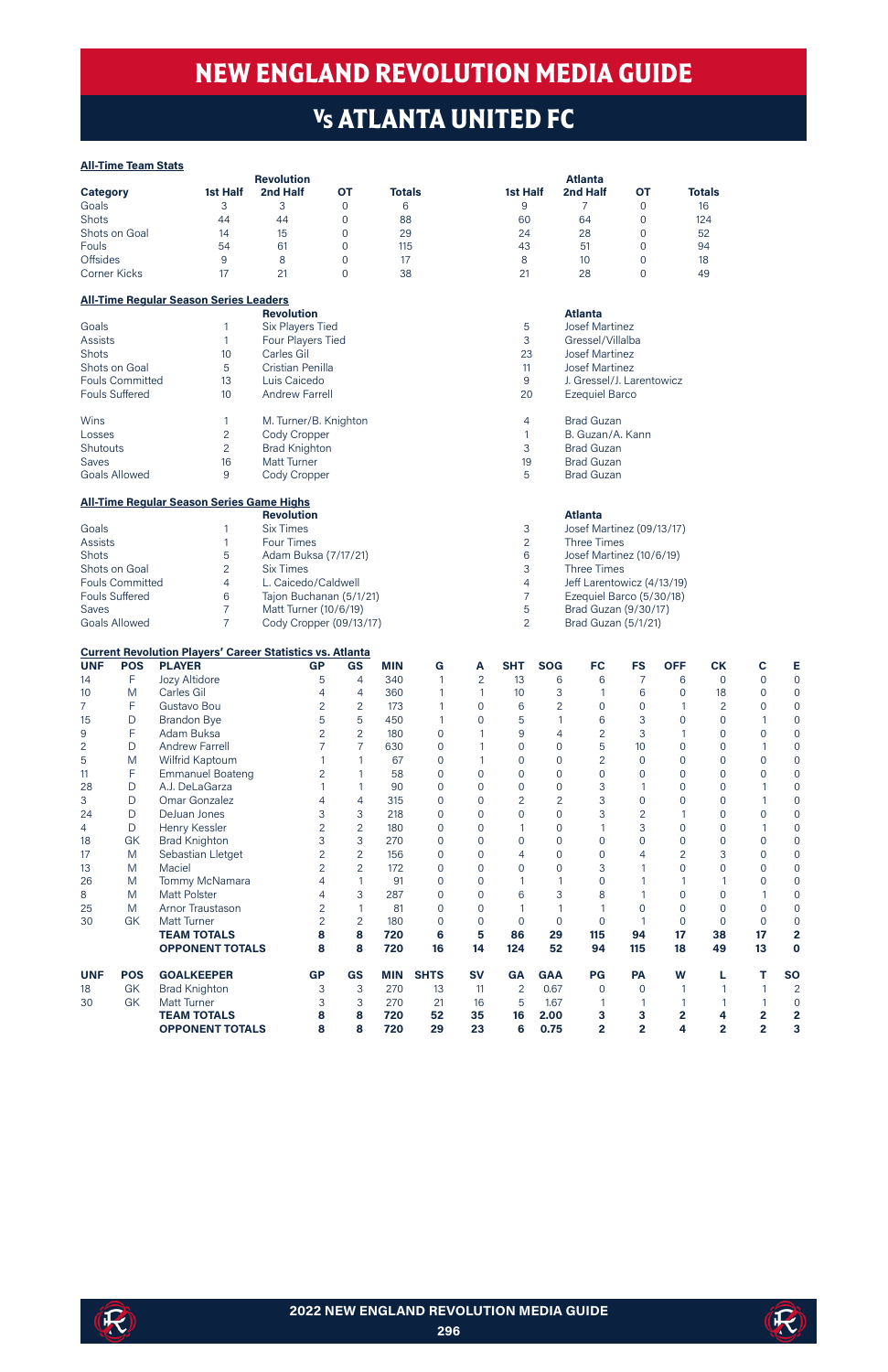# vs chicago fire fc

|                       |                                                  |                              | <b>ALL-TIME ALL-COMPETITIONS RECORD</b> |                               |               | <u> All-Time MLS Regular Season Meetings</u>                                                                 |                                        |                   |
|-----------------------|--------------------------------------------------|------------------------------|-----------------------------------------|-------------------------------|---------------|--------------------------------------------------------------------------------------------------------------|----------------------------------------|-------------------|
| Overall<br>33-37-17   |                                                  | Home<br>$25 - 12 - 7$        | Away<br>$8 - 25 - 10$                   | <b>Neutral</b><br>$0 - 0 - 0$ |               | <b>Score</b><br><b>Date</b><br>06/14/98<br>Chicago 3 at New England 1<br>09/23/98 New England 2 at Chicago 3 | <b>NE Result</b><br>т.<br>$\mathbf{L}$ | <b>Notes</b>      |
|                       |                                                  |                              |                                         |                               |               | 06/05/99 Chicago 0 at New England 2                                                                          | W                                      |                   |
|                       | <b>MLS Regular Season</b>                        |                              |                                         |                               |               | 08/28/99 New England 1 at Chicago 2<br>04/22/00 Chicago 1 at New England 1                                   | L<br>T                                 | 2OT               |
| Year                  | Overall                                          | Home                         | Away                                    | SO*/OT                        |               | 05/20/00 New England 1 at Chicago 0                                                                          | W                                      |                   |
| 1998                  | $0 - 2 - 0$                                      | $0 - 1 - 0$                  | $0 - 1 - 0$                             | $0 - 0 - 0$ <sup>*</sup>      |               | 05/12/01<br>Chicago 1 at New England 2<br>New England 1 at Chicago 1                                         | W                                      | OT                |
| 1999                  | $1 - 1 - 0$                                      | $1 - 0 - 0$                  | $0 - 1 - 0$                             | $0 - 0 - 0$ <sup>*</sup>      |               | 06/23/01                                                                                                     | Ï<br>т                                 | 2OT               |
| 2000                  | $1 - 0 - 1$                                      | $0 - 0 - 1$                  | $1 - 0 - 0$                             | $0 - 0 - 1$                   |               | New England 2 at Chicago 2<br>04/27/02<br>Chicago 3 at New England 1<br>05/19/02                             | L                                      | 2OT               |
| 2001                  | $1 - 0 - 1$                                      | $1 - 0 - 0$                  | $0 - 0 - 1$                             | $1 - 0 - 1$                   |               | 08/18/02<br>Chicago 2 at New England 0                                                                       | L                                      |                   |
| 2002<br>2003          | $1 - 2 - 1$<br>$2 - 1 - 1$                       | $0 - 2 - 0$<br>$2 - 0 - 0$   | $1 - 0 - 1$<br>$0 - 1 - 1$              | $0 - 0 - 1$<br>$0 - 0 - 1$    |               | New England 2 at Chicago 1<br>08/24/02                                                                       | W                                      |                   |
| 2004                  | $2 - 1 - 1$                                      | $2 - 0 - 0$                  | $0 - 1 - 1$                             |                               |               | New England 1 at Chicago 1<br>04/13/03<br>05/17/03                                                           | T<br>W                                 | 2OT               |
| 2005                  | $3 - 1 - 0$                                      | $2 - 0 - 0$                  | $1 - 1 - 0$                             | í,                            |               | Chicago 0 at New England 3<br>New England 1 at Chicago 3<br>07/19/03                                         | $\mathbf{L}$                           |                   |
| 2006                  | $1 - 2 - 1$                                      | $0 - 2 - 0$                  | $1 - 0 - 1$                             |                               |               | 08/30/03 Chicago 1 at New England 5                                                                          | W                                      |                   |
| 2007                  | $1 - 2 - 0$                                      | $1 - 0 - 0$                  | $0 - 2 - 0$                             |                               |               | 07/11/04<br>New England 1 at Chicago 1                                                                       | т                                      |                   |
| 2008                  | $0 - 3 - 0$                                      | $0 - 2 - 0$                  | $0 - 1 - 0$                             |                               |               | 07/14/04<br>Chicago 1 at New England 3                                                                       | W                                      |                   |
| 2009                  | $0 - 0 - 2$                                      | $0 - 0 - 1$                  | $0 - 0 - 1$                             |                               |               | 09/25/04 New England 0 at Chicago 2<br>Chicago 1 at New England 2<br>10/16/04                                | W                                      |                   |
| 2010                  | $0 - 2 - 0$                                      | $0 - 1 - 0$                  | $0 - 1 - 0$                             |                               |               | 04/27/05 New England 3 at Chicago 0                                                                          | W                                      |                   |
| 2011                  | $0 - 1 - 1$                                      | $0 - 0 - 1$                  | $0 - 1 - 0$                             |                               |               | 05/07/05<br>Chicago 0 at New England 2                                                                       | W                                      |                   |
| 2012                  | $2 - 1 - 0$                                      | $2 - 0 - 0$                  | $0 - 1 - 0$                             |                               |               | 07/09/05 New England 0 at Chicago 1                                                                          | $\mathbf{L}$                           |                   |
| 2013                  | $2 - 1 - 0$                                      | $1 - 0 - 0$                  | $1 - 1 - 0$                             |                               |               | 10/15/05<br>Chicago 0 at New England 1<br>04/30/06 Chicago 2 at New England 1                                | W<br>L                                 |                   |
| 2014                  | $1 - 1 - 1$                                      | $1 - 1 - 0$                  | $0 - 0 - 1$                             | š                             |               | 06/11/06 New England 3 at Chicago 3                                                                          | T                                      |                   |
| 2015                  | $1 - 1 - 1$                                      | $1 - 0 - 0$                  | $0 - 1 - 1$                             |                               |               | 07/08/06 New England 2 at Chicago 1<br>08/20/06 Chicago 1 at New England 0                                   | W                                      |                   |
| 2016                  | $2 - 1 - 0$                                      | $2 - 0 - 0$                  | $0 - 1 - 0$                             |                               |               |                                                                                                              | L                                      |                   |
| 2017                  | $0 - 3 - 0$                                      | $0 - 1 - 0$                  | $0 - 2 - 0$                             |                               |               | 04/07/07 New England 0 at Chicago 1                                                                          | $\mathbf{L}$<br>W                      |                   |
| 2018                  | $0 - 0 - 2$                                      | $0 - 0 - 1$                  | $0 - 0 - 1$                             |                               |               | 05/06/07<br>Chicago 1 at New England 3<br>New England 1 at Chicago 2<br>10/06/07                             | L                                      |                   |
| 2019                  | $1 - 1 - 0$                                      | $1 - 0 - 0$                  | $0 - 1 - 0$                             |                               |               | 04/03/08 New England 0 at Chicago 4                                                                          | L                                      |                   |
| 2020                  | $1 - 0 - 1$                                      | $0 - 0 - 1$                  | $1 - 0 - 0$                             |                               |               | 05/03/08 Chicago 3 at New England 0                                                                          | L                                      |                   |
| 2020                  | $1 - 0 - 2$                                      | $0 - 0 - 1$                  | $1 - 0 - 1$                             |                               |               | 08/09/08 Chicago 2 at New England 1<br>05/09/09 New England 1 at Chicago 1                                   | L<br>T                                 |                   |
| <b>Totals</b>         | 24-27-16                                         | $17 - 10 - 6$                | $7 - 17 - 10$                           | $1 - 0 - 4$                   |               | 10/17/09<br>Chicago 0 at New England 0                                                                       | T                                      |                   |
|                       |                                                  |                              |                                         |                               |               | 06/27/10<br>Chicago 1 at New England 0                                                                       | L                                      |                   |
|                       | <b>MLS Cup Playoffs</b>                          |                              |                                         |                               |               | New England 1 at Chicago 2<br>08/18/10                                                                       | $\frac{L}{T}$                          |                   |
| Year                  | Overall                                          | Home                         | Away                                    | <b>Neutral</b>                | <b>Series</b> | 06/18/11<br>Chicago 1 at New England 1                                                                       |                                        |                   |
| 2000                  | $1 - 2 - 0$                                      | $1 - 0 - 0$                  | $0 - 2 - 0$                             | $0 - 0 - 0$                   | г<br>W        | 09/25/11<br>New England 2 at Chicago 3<br>06/02/12<br>Chicago 0 at New England 2                             | L<br>W                                 |                   |
| 2002<br>2003          | $2 - 1 - 0$<br>$0 - 1 - 0$                       | $2 - 0 - 0$<br>$0 - 0 - 0$   | $0 - 1 - 0$<br>$0 - 1 - 0$              | $0 - 0 - 0$<br>$0 - 0 - 0$    | L             | 08/18/12<br>New England 1 at Chicago 2                                                                       | $\mathbf{L}$                           |                   |
| 2005                  | $1 - 0 - 0$                                      | $1 - 0 - 0$                  | $0 - 0 - 0$                             | $0 - 0 - 0$                   | W             | Chicago 0 at New England 1<br>10/20/12                                                                       | ŵ                                      |                   |
| 2006                  | $1 - 1 - 0$                                      | $1 - 0 - 0$                  | $0 - 1 - 0$                             | $0 - 0 - 0$                   | W             | 03/09/13<br>New England 1 at Chicago 0                                                                       | W                                      |                   |
| 2007                  | $1 - 0 - 0$                                      | $1 - 0 - 0$                  | $0 - 0 - 0$                             | $0 - 0 - 0$                   | W             | 08/17/13<br>Chicago 0 at New England 2<br>09/14/13<br>New England 2 at Chicago 3                             | W<br>L                                 |                   |
| 2008                  | $0 - 1 - 1$                                      | $0 - 0 - 1$                  | $0 - 1 - 0$                             | $0 - 0 - 0$                   | L             | New England 1 at Chicago 1<br>04/19/14                                                                       | T                                      |                   |
| 2009                  | $1 - 1 - 0$                                      | $1 - 0 - 0$                  | $0 - 1 - 0$                             | $0 - 0 - 0$                   | г             | 07/12/14<br>Chicago 1 at New England 0                                                                       | L                                      |                   |
| <b>Totals</b>         | $7 - 7 - 1$                                      | $7 - 0 - 1$                  | $0 - 7 - 0$                             | $0 - 0 - 0$                   | $4 - 4$       | Chicago 1 at New England 2<br>09/07/14                                                                       | W                                      |                   |
|                       |                                                  |                              |                                         |                               |               | 06/13/15<br>Chicago 0 at New England 2                                                                       | W<br>Ï                                 |                   |
|                       | Lamar Hunt U.S. Open Cup                         |                              |                                         |                               |               | 07/25/15<br>New England 2 at Chicago 2<br>10/03/15<br>New England 1 at Chicago 3                             | L                                      |                   |
| Year                  | Overall                                          | Home                         | Away                                    | <b>Neutral</b>                | <b>SO</b>     | 05/14/16<br>Chicago 0 at New England 2                                                                       | W                                      |                   |
| 2005                  | $0 - 1 - 0$                                      | $0 - 1 - 0$                  | $0 - 0 - 0$                             | $0 - 0 - 0$                   | $0 - 0 - 0$   | Chicago 0 at New England 1<br>07/23/16                                                                       | W                                      |                   |
| 2006                  | $0 - 1 - 0$                                      | $0 - 0 - 0$                  | $0 - 1 - 0$                             | $0 - 0 - 0$                   | $0 - 0 - 0$   | 10/16/16<br>New England 1 at Chicago 2<br>04/15/17                                                           | L<br>L                                 |                   |
| 2016                  | $1 - 0 - 0$                                      | $1 - 0 - 0$                  | $0 - 0 - 0$                             | $0 - 0 - 0$                   | $0 - 0 - 0$   | New England 0 at Chicago 3<br>06/17/17<br>Chicago 2 at New England 1                                         |                                        |                   |
| <b>Totals</b>         | $1 - 2 - 0$                                      | $1 - 1 - 0$                  | $0 - 1 - 0$                             | $0 - 0 - 0$                   | $0 - 0 - 0$   | 08/05/17<br>New England 1 at Chicago 4                                                                       |                                        |                   |
|                       |                                                  |                              |                                         |                               |               | 06/09/18<br>New England 1 at Chicago 1                                                                       | LLTT                                   |                   |
| <b>SuperLiga</b>      |                                                  |                              |                                         |                               |               | 09/22/18<br>Chicago 2 at New England 2<br>New England 0 at Chicago 5<br>05/08/19                             | L                                      |                   |
| Year                  | Overall                                          | Home                         | Away                                    | <b>Neutral</b>                | SO            | 08/24/19<br>Chicago 1 at New England 2                                                                       |                                        |                   |
| 2009                  | $0 - 1 - 0$                                      | $0 - 1 - 0$                  | $0 - 0 - 0$                             | $0 - 0 - 0$                   |               | Chicago 1 at New England 1<br>03/07/20                                                                       | $\frac{\overline{W}}{T}$               |                   |
| 2010<br><b>Totals</b> | $1 - 0 - 0$<br>$1 - 1 - 0$                       | $0 - 0 - 0$<br>$0 - 1 - 0$   | $1 - 0 - 0$<br>$1 - 0 - 0$              | $0 - 0 - 0$<br>$0 - 0 - 0$    |               | 09/06/20 New England 2 at Chicago 1                                                                          | $\frac{W}{T}$                          |                   |
|                       |                                                  |                              |                                         |                               |               | New England 2 at Chicago 2<br>04/17/21                                                                       |                                        |                   |
|                       | <b>Revolution Record at Away Venues</b>          |                              |                                         |                               |               | 09/22/21<br>New England 3 at Chicago 2<br>10/16/21<br>Chicago 2 at New England 2                             | W<br>Т                                 |                   |
| <b>Years</b>          | <b>Stadium</b>                                   |                              |                                         | Reg. Season Postseason        |               |                                                                                                              |                                        |                   |
| 1998-2001             | Soldier Field                                    |                              |                                         | $1 - 2 - 1$                   | $0 - 2 - 0$   | <u> All-Time MLS Cup Playoffs Meetings</u>                                                                   |                                        |                   |
| 2002-2003             | Cardinal Stadium                                 |                              |                                         | $1 - 1 - 2$                   | $0 - 1 - 0$   | Date<br><b>Score</b>                                                                                         | <b>NE Result Notes</b>                 | <b>Series</b>     |
| 2004-2005             | Soldier Field                                    |                              |                                         | $1 - 2 - 1$                   | $0 - 1 - 0$   | 09/15/00 New England 1 at Chicago 2<br>09/19/00<br>Chicago 1 at New England 2                                | W                                      |                   |
| 2006-2019             |                                                  | Toyota Park/SeatGeek Stadium |                                         | $2 - 11 - 6$                  | $0 - 3 - 2$   | 09/22/00 New England 0 at Chicago 6                                                                          | L                                      | т                 |
|                       | 2020-Present Soldier Field                       |                              |                                         | $2 - 0 - 1$                   | $0 - 0 - 0$   | 09/26/02<br>Chicago 0 at New England 2                                                                       | W                                      |                   |
| <b>Totals</b>         |                                                  |                              |                                         | $7 - 17 - 10$                 | $0 - 7 - 0$   | 09/29/02 New England 1 at Chicago 2<br>10/02/02                                                              | г<br>W                                 | W                 |
|                       |                                                  |                              |                                         |                               |               | Chicago 0 at New England 2<br>New England 0 at Chicago 1<br>11/14/03                                         | OT<br>L.                               | T.                |
|                       | <b>Goals Scored by Interval - Regular Season</b> |                              |                                         |                               |               | 11/06/05<br>Chicago 0 at New England 1                                                                       | W                                      | W                 |
|                       | $16 - 30$<br>$1 - 15$                            | $31 - 45$<br>46-60           | 61-75                                   | 76-90<br>OT                   | <b>Total</b>  | 10/22/06<br>New England 0 at Chicago 1                                                                       | L                                      |                   |
| <b>NE</b>             | 8<br>15                                          | 14<br>18                     | 16                                      | 20<br>1                       | 92            | 10/28/06<br>Chicago 1 at New England 2                                                                       | W<br>AET<br>W                          | W (PKs, 4-2)<br>W |
| <b>CHI</b>            | 15<br>14                                         | 21<br>19                     | 12                                      | 18<br>0                       | 99            | 11/08/07<br>Chicago 0 at New England 1<br>10/30/08<br>Chicago 0 at New England 0                             | Τ                                      |                   |
|                       |                                                  |                              |                                         |                               |               | New England 0 at Chicago 3<br>11/06/08                                                                       | L                                      | L                 |
|                       |                                                  |                              |                                         |                               |               | 11/01/09<br>Chicago 1 at New England 2                                                                       | W                                      | п                 |
|                       |                                                  |                              |                                         |                               |               | New England 0 at Chicago 2<br>11/07/09                                                                       | L                                      |                   |
|                       |                                                  |                              |                                         |                               |               | <b>All-Time U.S. Open Cup Meetings</b><br>Score<br><b>Date</b>                                               | <b>NE Result Notes</b>                 |                   |
|                       |                                                  |                              |                                         |                               |               | 08/03/05 Chicago 3 at New England 2                                                                          | <b>AET</b><br>L                        |                   |
|                       |                                                  |                              |                                         |                               |               | 08/23/06 New England 1 at Chicago 2                                                                          | L                                      |                   |
|                       |                                                  |                              |                                         |                               |               | 08/09/16 Chicago 1 at New England 3                                                                          | W                                      |                   |

### **All-Time SuperLiga Meetings Date Score NE Result Notes**

| vale     | score                               | <b>NE RES</b> |
|----------|-------------------------------------|---------------|
|          | 07/15/09 Chicago 2 at New England 1 |               |
| 07/17/10 | New England 1 at Chicago 0          | W             |



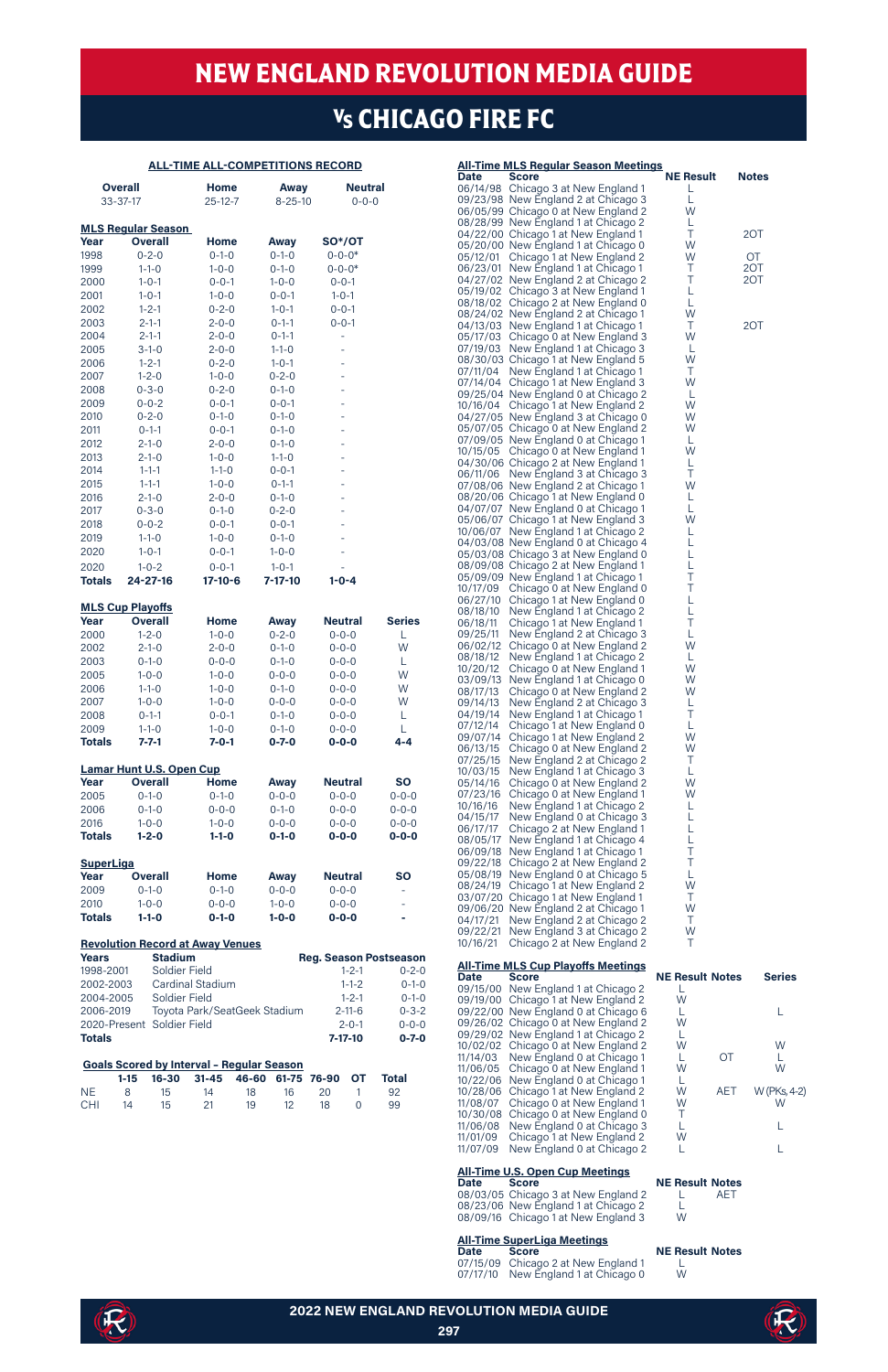### vs chicago fire fc

|                  |                        |                                                                  | <b>Revolution</b>                          |                |               |                     |                          |                |                    | Chicago                                        |                     |                         |                |                         |                                  |
|------------------|------------------------|------------------------------------------------------------------|--------------------------------------------|----------------|---------------|---------------------|--------------------------|----------------|--------------------|------------------------------------------------|---------------------|-------------------------|----------------|-------------------------|----------------------------------|
| <b>Category</b>  |                        | 1st Half                                                         | 2nd Half                                   | OT             | <b>Totals</b> |                     |                          | 1st Half       |                    | 2nd Half                                       | ОT                  |                         | <b>Totals</b>  |                         |                                  |
| Goals            |                        | 37                                                               | 54                                         | 1              | 92            |                     |                          | 50             |                    | 49                                             | 0                   |                         | 99             |                         |                                  |
| Shots            |                        | 357                                                              | 473                                        | 8              | 838           |                     |                          | 391            |                    | 431                                            | 9                   |                         | 831            |                         |                                  |
|                  | Shots on Goal          | 144                                                              | 207                                        | $\overline{4}$ | 355           |                     |                          | 179            |                    | 183                                            | 4                   |                         | 366            |                         |                                  |
| Fouls            |                        | 429                                                              | 479                                        | 8              | 916           |                     |                          | 429            |                    | 488                                            | 8                   |                         | 925            |                         |                                  |
| Offsides         |                        | 62                                                               | 73                                         | $\mathbf 0$    | 135           |                     |                          | 124            |                    | 87                                             | 1                   |                         | 212            |                         |                                  |
| Corner Kicks     |                        | 143                                                              | 199                                        | 3              | 346           |                     |                          | 144            |                    | 181                                            | 1                   |                         | 326            |                         |                                  |
|                  |                        | <b>All-Time Regular Season Series Leaders</b>                    | <b>Revolution</b>                          |                |               |                     |                          |                |                    |                                                |                     |                         |                |                         |                                  |
| Goals            |                        | 12                                                               | Taylor Twellman                            |                |               |                     |                          | 5              |                    | Chicago<br>Three Players Tied                  |                     |                         |                |                         |                                  |
| Assists          |                        | $\overline{7}$                                                   | Jose Cancela                               |                |               |                     |                          | $\overline{7}$ |                    | Jesse Marsch                                   |                     |                         |                |                         |                                  |
| Shots            |                        | 61                                                               | <b>Taylor Twellman</b>                     |                |               |                     |                          | 48             |                    | Ante Razov                                     |                     |                         |                |                         |                                  |
|                  | Shots on Goal          | 33                                                               | Taylor Twellman                            |                |               |                     |                          | 24             |                    | Ante Razov                                     |                     |                         |                |                         |                                  |
|                  | <b>Fouls Committed</b> | 40                                                               | Jay Heaps                                  |                |               |                     |                          | 44             |                    | C.J. Brown                                     |                     |                         |                |                         |                                  |
|                  | <b>Fouls Suffered</b>  | 56                                                               | Taylor Twellman                            |                |               |                     |                          | 35             |                    | Peter Nowak                                    |                     |                         |                |                         |                                  |
| Wins             |                        | 10                                                               | Matt Reis                                  |                |               |                     |                          | 8              |                    | Zach Thornton                                  |                     |                         |                |                         |                                  |
| Losses           |                        | 14                                                               | Matt Reis                                  |                |               |                     |                          | 10             |                    | Zach Thornton                                  |                     |                         |                |                         |                                  |
| Shutouts         |                        | $\overline{7}$                                                   | Matt Reis                                  |                |               |                     |                          | 5              |                    | Z. Thornton / J. Busch                         |                     |                         |                |                         |                                  |
| Saves            |                        | 114                                                              | Matt Reis                                  |                |               |                     |                          | 81             |                    | Zach Thornton                                  |                     |                         |                |                         |                                  |
|                  | Goals Allowed          | 39                                                               | Matt Reis                                  |                |               |                     |                          | 36             |                    | Zach Thornton                                  |                     |                         |                |                         |                                  |
|                  |                        | <b>All-Time Regular Season Series Game Highs</b>                 |                                            |                |               |                     |                          |                |                    |                                                |                     |                         |                |                         |                                  |
|                  |                        |                                                                  | <b>Revolution</b>                          |                |               |                     |                          |                |                    | Chicago                                        |                     |                         |                |                         |                                  |
| Goals<br>Assists |                        | 3<br>$\overline{c}$                                              | Chris Brown (8/30/03)<br><b>Five Times</b> |                |               |                     |                          | 3<br>3         |                    | Ante Razov (5/19/02)                           |                     |                         |                |                         |                                  |
| Shots            |                        | 9                                                                | Mamadou Diallo (5/19/02)                   |                |               |                     |                          | 10             |                    | Patrick Doody (8/5/17)<br>Ante Razov (4/27/02) |                     |                         |                |                         |                                  |
|                  | Shots on Goal          | 4                                                                | <b>Six Times</b>                           |                |               |                     |                          | 6              |                    | Ante Razov (5/19/02)                           |                     |                         |                |                         |                                  |
|                  | <b>Fouls Committed</b> | 7                                                                | Teal Bunbury (7/23/16)                     |                |               |                     |                          | 6              |                    | <b>Three Times</b>                             |                     |                         |                |                         |                                  |
|                  | <b>Fouls Suffered</b>  | 8                                                                | Clint Dempsey (7/11/04)                    |                |               |                     |                          | 6              |                    | <b>Three Times</b>                             |                     |                         |                |                         |                                  |
| Saves            |                        | 8                                                                | <b>Three Times</b>                         |                |               |                     |                          | 10             |                    | Zach Thornton (5/19/02)                        |                     |                         |                |                         |                                  |
|                  | Goals Allowed          | 5                                                                | Matt Turner (5/8/19)                       |                |               |                     |                          | 5              |                    | Zach Thornton (8/30/03)                        |                     |                         |                |                         |                                  |
|                  |                        | <b>Current Revolution Players' Career Statistics vs. Chicago</b> |                                            |                |               |                     |                          |                |                    |                                                |                     |                         |                |                         |                                  |
| <b>UNF</b>       | POS                    | <b>PLAYER</b>                                                    | GP                                         | GS             | <b>MIN</b>    | G                   | A                        | <b>SHT</b>     | <b>SOG</b>         | FC                                             | FS                  | <b>OFF</b>              | CK             | C                       | E                                |
| 14               | F                      | Jozy Altidore                                                    | 14                                         | 12             | 1063          | 8                   | $\overline{\phantom{a}}$ | 24             | 14                 | 21                                             | 24                  | $\overline{4}$          | $\Omega$       | $\overline{2}$          | 0                                |
| 3                | D                      | Omar Gonzalez                                                    | 11                                         | 11             | 990           | 4                   | $\overline{2}$           | 8              | 5                  | $\overline{7}$                                 | 6                   | 0                       | 0              | 1                       | 0                                |
| 7                | F                      | Gustavo Bou                                                      | 6                                          | 5              | 495           | 3                   | 1                        | 20             | 9                  | 1                                              | $\overline{4}$      | 10                      | 5              | 1                       | 0                                |
| 26<br>9          | M<br>F                 | Tommy McNamara                                                   | 11<br>$\overline{4}$                       | 8<br>3         | 617<br>282    | $\overline{c}$      | $\overline{c}$<br>1      | 9<br>13        | 6<br>8             | 6<br>4                                         | 9<br>$\overline{4}$ | $\mathbf 0$<br>$\Omega$ | 1<br>$\Omega$  | $\mathbf 0$<br>$\Omega$ | $\overline{0}$<br>$\overline{0}$ |
| 10               | Ë                      | Adam Buksa<br>Carles Gil                                         | 5                                          | 4              | 405           | $\overline{c}$<br>1 | 3                        | 9              | 4                  | $\mathbf 0$                                    | 11                  | $\mathbf 0$             | 31             | 1                       | Ō                                |
| 5                | M                      | Wilfrid Kaptoum                                                  | 3                                          | $\overline{c}$ | 166           | 1                   | $\mathbf 0$              | $\overline{4}$ | 1                  | 3                                              | 1                   | $\mathbf 0$             | $\mathbf 0$    | $\mathbf 0$             | $\overline{0}$                   |
| 4                | D                      | Henry Kessler                                                    | 5                                          | 4              | 405           | 1                   | $\mathbf 0$              | $\overline{2}$ | 1                  | 7                                              | 1                   | 0                       | 0              | 1                       | 0                                |
| 15               | F                      | <b>Brandon Bye</b>                                               | 7                                          | 6              | 516           | Ō                   | $\overline{c}$           | 8              | 1                  | 4                                              | 8                   | $\mathbf 0$             | $\Omega$       | 1                       | 0                                |
| 23               | D                      | Jon Bell                                                         | 1                                          | 1              | 90            | Ō                   | $\mathbf{1}$             | $\Omega$       | 0                  | 1                                              | $\Omega$            | $\Omega$                | $\Omega$       | $\Omega$                | 0                                |
| 17               | M                      | Sebastian Lletget                                                | $\overline{\mathbf{c}}$                    | $\overline{c}$ | 175           | Ō                   | 1                        | $\overline{c}$ | 0                  | 3                                              | $\overline{c}$      | 1                       | 4              | 1                       | 0                                |
| 18               | GK                     | <b>Brad Knighton</b>                                             | 6                                          | 6              | 523           | Ō                   | 1                        | 0              | $\mathbf 0$        | 1                                              | $\mathbf 0$         | 0                       | 0              | 0                       | 1                                |
| 25               | M                      | Arnor Traustason                                                 | 1                                          | 1              | 61            | Ō                   | 1                        | 1              | $\overline{0}$     | 1                                              | $\mathbf 0$         | $\mathbf 0$             | $\overline{2}$ | $\Omega$                | Ō                                |
| 30               | GK                     | Matt Turner                                                      | $\overline{7}$                             | $\overline{7}$ | 630           | Ō                   | 1                        | $\mathbf 0$    | Ō                  | Ō                                              | $\overline{c}$      | $\mathbf 0$             | $\mathbf 0$    | $\mathbf 0$             | Ō                                |
| 11               | F                      | <b>Emmanuel Boateng</b>                                          | 7                                          | 1              | 257           | Ō                   | $\mathbf 0$              | 1              | Ō                  | 1                                              | 4                   | $\mathbf 0$             | 1              | $\mathbf 0$             | $\overline{0}$                   |
| 28               | D                      | A.J. DeLaGarza                                                   | 10                                         | 9              | 715           | Ō                   | $\mathbf 0$              | 1              | 0                  | 12                                             | 6                   | $\mathbf 0$             | 0              | $\mathbf 0$             | $\overline{0}$                   |
| $\overline{c}$   | D                      | Andrew Farrell                                                   | 23                                         | 23             | 2070          | Ō                   | $\mathbf 0$              | 3              | 1                  | 9                                              | 20                  | $\mathbf 0$             | $\mathbf 0$    | 1                       | Ó                                |
| 24               | D                      | DeJuan Jones                                                     | 6                                          | 4              | 381           | Ō                   | $\mathbf 0$              | $\overline{2}$ | $\overline{c}$     | 5                                              | 5                   | 0                       | 0              | 1                       | 1                                |
| 19               | F                      | Edward Kizza                                                     | $\overline{c}$                             | 1              | 52            | Ō                   | $\mathbf 0$              | 1              | $\mathbf 0$        | 1                                              | 1                   | $\mathbf 0$             | 0              | 0                       | 0                                |
| 8                | M<br>F                 | <b>Matt Polster</b>                                              | 3                                          | 3              | 258           | Ō                   | $\Omega$                 | 1              | $\Omega$           | 6                                              | 5                   | $\Omega$                | $\Omega$       | $\Omega$                | 0                                |
| 12               |                        | <b>Justin Rennicks</b><br><b>TEAM TOTALS</b>                     | 1<br>67                                    | 0<br>67        | 11<br>6071    | Ō<br>92             | $\mathbf 0$<br>97        | 1<br>838       | $\mathbf 0$<br>355 | 0<br>916                                       | $\mathbf 0$<br>925  | 0<br>135                | 0<br>345       | 0<br>117                | 0<br>11                          |
|                  |                        | <b>OPPONENT TOTALS</b>                                           | 67                                         | 67             | 6071          | 99                  | 97                       | 831            | 366                | 925                                            | 892                 | 212                     | 328            | 125                     | 5                                |
| <b>UNF</b>       | POS                    | <b>GOALKEEPER</b>                                                | GP                                         | GS             | <b>MIN</b>    | <b>SHTS</b>         | <b>SV</b>                | GA             | <b>GAA</b>         | PG                                             | PA                  | W                       | г              | т                       | so                               |
| 18               | GK                     | <b>Brad Knighton</b>                                             | 6                                          | 6              | 523           | 29                  | 23                       | $\overline{7}$ | 1.20               | 1                                              | 1                   | $\overline{c}$          | 0              | 3                       | 1                                |
| 30               | GK                     | <b>Matt Turner</b>                                               | $\overline{7}$                             | $\overline{7}$ | 630           | 42                  | 27                       | 14             | 2.00               | $\mathbf 0$                                    | $\mathbf 0$         | 3                       | 1              | 3                       | $\circ$                          |
|                  |                        | <b>TEAM TOTALS</b>                                               | 67                                         | 67             | 6071          | 366                 | 255                      | 99             | 1.47               | $\overline{7}$                                 | 11                  | 24                      | 27             | 16                      | 14                               |
|                  |                        | <b>OPPONENT TOTALS</b>                                           | 67                                         | 67             | 6071          | 355                 | 251                      | 92             | 1.36               | 4                                              | 5                   | 27                      | 24             | 16                      | 12                               |



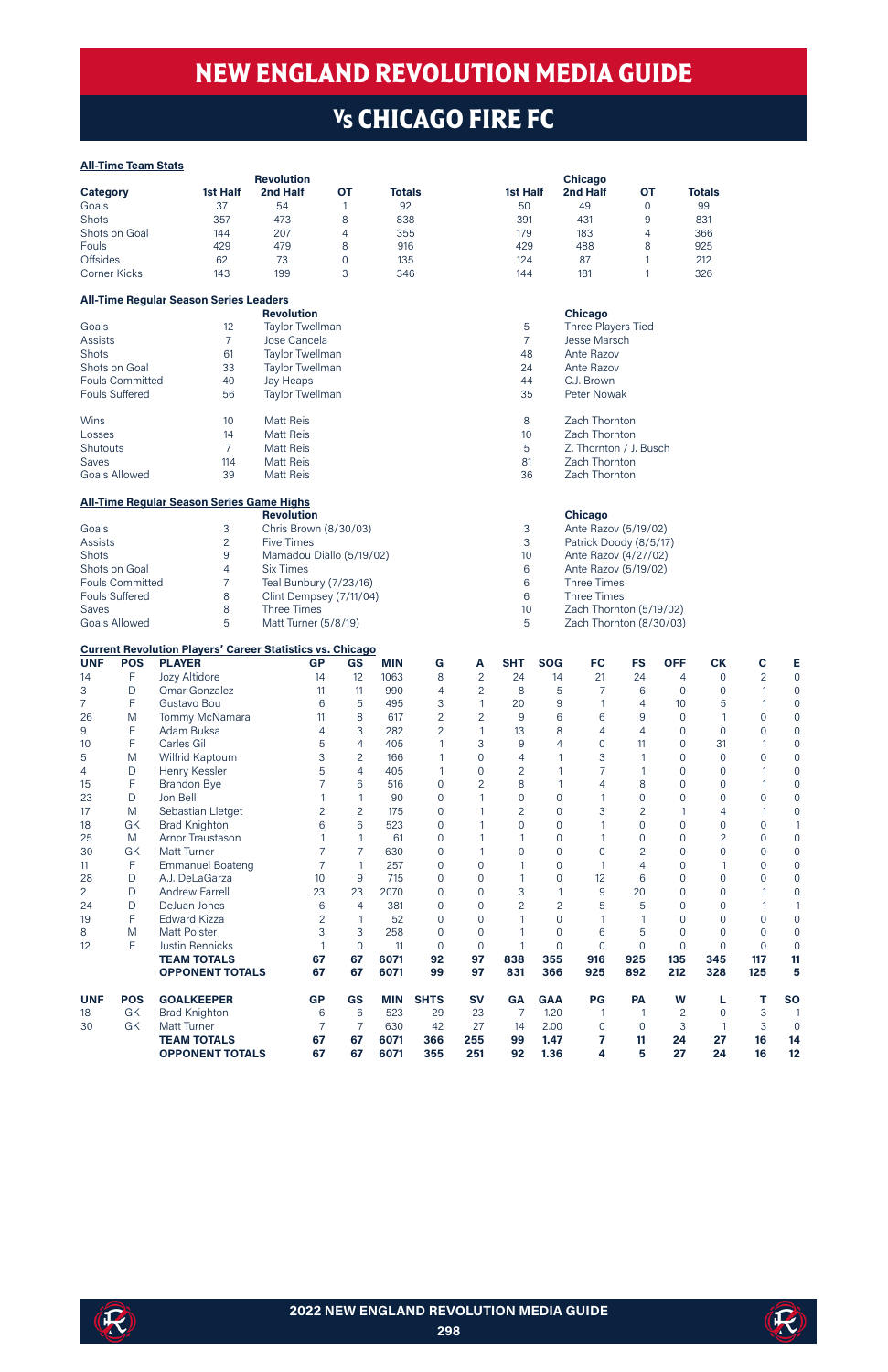### **Vs FC CINCINNATI**

#### **ALL-TIME ALL-COMPETITIONS RECORD**

| Overall<br>$3 - 1 - 0$       |                           | Home<br>$1 - 1 - 0$ | Away<br>$2 - 0 - 0$ | <b>Neutral</b><br>$0 - 0 - 0$ |               |
|------------------------------|---------------------------|---------------------|---------------------|-------------------------------|---------------|
|                              | <b>MLS Regular Season</b> |                     |                     |                               |               |
| Year                         | Overall                   | Home                | Away                | SO*/OT                        |               |
| 2019                         | $1 - 1 - 0$               | $0 - 1 - 0$         | $1 - 0 - 0$         |                               |               |
| 2020                         |                           |                     |                     |                               |               |
| 2021                         | $2 - 0 - 0$               | $1 - 0 - 0$         | $1 - 0 - 0$         |                               |               |
| <b>Totals</b><br>$3 - 1 - 0$ |                           | $1 - 1 - 0$         | $2 - 0 - 0$         |                               |               |
|                              | <b>MLS Cup Playoffs</b>   |                     |                     |                               |               |
| Year                         | Overall                   | Home                | Away                | <b>Neutral</b>                | <b>Series</b> |
| Never met                    |                           |                     |                     |                               |               |
|                              | Lamar Hunt U.S. Open Cup  |                     |                     |                               |               |
| <b>Year</b>                  | Overall                   | Home                | Away                | <b>Neutral</b>                | <b>SO</b>     |
| Never met                    |                           |                     |                     |                               |               |
| <b>SuperLiga</b>             |                           |                     |                     |                               |               |
| Year                         | Overall                   | Home                | Away                | <b>Neutral</b>                | <b>SO</b>     |
| Never met                    |                           |                     |                     |                               |               |
|                              |                           |                     |                     |                               |               |

| Date              | Score                                     |                                            | <b>NE Result</b> |               |  |  |  |  |  |  |  |  |  |
|-------------------|-------------------------------------------|--------------------------------------------|------------------|---------------|--|--|--|--|--|--|--|--|--|
| 03/24/19          | FC Cincinnati 2 at New England 0          |                                            | I.               |               |  |  |  |  |  |  |  |  |  |
| 07/21/19          |                                           | New England 2 at FC Cincinnati 0<br>W<br>W |                  |               |  |  |  |  |  |  |  |  |  |
| 05/29/21          |                                           | New England 1 at FC Cincinnati 0           |                  |               |  |  |  |  |  |  |  |  |  |
| 08/21/21          | FC Cincinnati 1 at New England 4          |                                            | W                |               |  |  |  |  |  |  |  |  |  |
|                   |                                           |                                            |                  |               |  |  |  |  |  |  |  |  |  |
|                   | <b>All-Time MLS Cup Playoffs Meetings</b> |                                            |                  |               |  |  |  |  |  |  |  |  |  |
| Date              | <b>Score</b>                              | <b>NE Result</b>                           | <b>Notes</b>     | <b>Series</b> |  |  |  |  |  |  |  |  |  |
| Never met         |                                           |                                            |                  |               |  |  |  |  |  |  |  |  |  |
|                   | <b>All-Time U.S. Open Cup Meetings</b>    |                                            |                  |               |  |  |  |  |  |  |  |  |  |
| Date              | <b>Score</b>                              | <b>NE Result</b>                           | <b>Notes</b>     |               |  |  |  |  |  |  |  |  |  |
| Never met         |                                           |                                            |                  |               |  |  |  |  |  |  |  |  |  |
|                   |                                           |                                            |                  |               |  |  |  |  |  |  |  |  |  |
|                   | <b>All-Time SuperLiga Meetings</b>        |                                            |                  |               |  |  |  |  |  |  |  |  |  |
|                   |                                           |                                            |                  |               |  |  |  |  |  |  |  |  |  |
| Date<br>Never met | <b>Score</b>                              | <b>NE Result</b>                           | <b>Notes</b>     |               |  |  |  |  |  |  |  |  |  |

**All-Time MLS Regular Season Meetings**

### **Revolution Record at Away Venues Years Stadium Reg. Season Postseason**

| <b>TGGIS</b>  | <b>Jiaulum</b>           | ncu, Jeasull Fusiseasull |   |  |  |  |  |  |
|---------------|--------------------------|--------------------------|---|--|--|--|--|--|
| 2019-2020     | Nippert Stadium          | $1 - 0 - 0$              | ۰ |  |  |  |  |  |
|               | 2021-present TOL Stadium | $1 - 0 - 0$              | ٠ |  |  |  |  |  |
| <b>Totals</b> |                          | $1 - 0 - 0$              |   |  |  |  |  |  |

#### **Goals Scored by Interval – Regular Season**

|  | 1-15 16-30 31-45 46-60 61-75 76-90 OT Total |  |  |  |
|--|---------------------------------------------|--|--|--|
|  | NF 2 1 1 1 2 0 0 7                          |  |  |  |
|  | CIN 0 0 1 1 1 0 0 3                         |  |  |  |



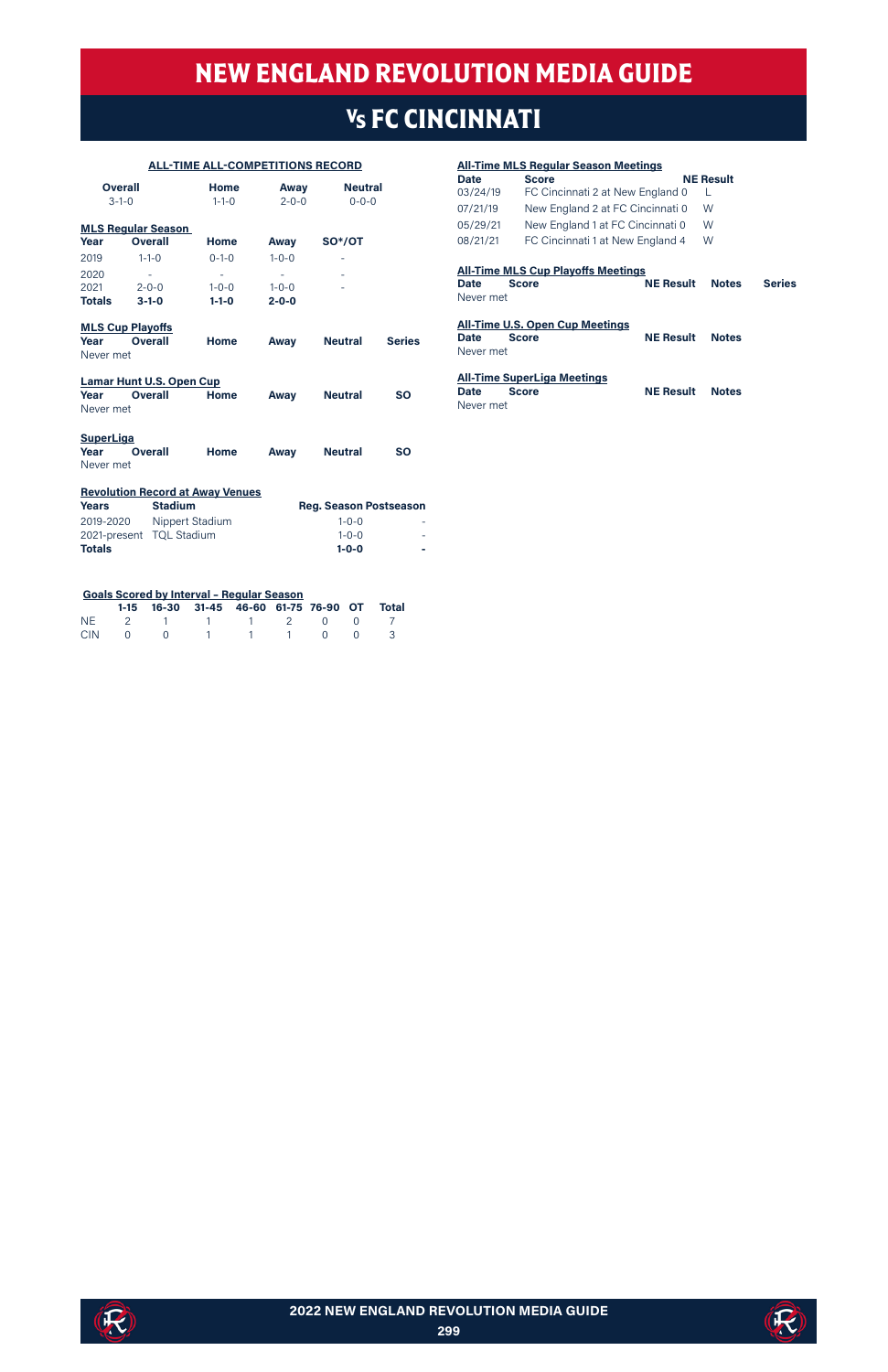# vs fc cincinnati

|                |                                                 |                                                                        | <b>Revolution</b>                   |                |                   |                         |                |                            |                | <b>FC Cincinnati</b>               |                |                |                         |                          |                            |
|----------------|-------------------------------------------------|------------------------------------------------------------------------|-------------------------------------|----------------|-------------------|-------------------------|----------------|----------------------------|----------------|------------------------------------|----------------|----------------|-------------------------|--------------------------|----------------------------|
| Category       |                                                 | 1st Half                                                               | 2nd Half                            | OT             | <b>Totals</b>     |                         |                | 1st Half                   |                | 2nd Half                           | OT             |                | <b>Totals</b>           |                          |                            |
| Goals          |                                                 | 4                                                                      | 3                                   | $\mathbf 0$    | 7                 |                         |                | 1                          |                | $\overline{c}$                     | 0              |                | 3                       |                          |                            |
| Shots          |                                                 | 41                                                                     | 28                                  | $\mathbf 0$    | 69                |                         |                | 21                         |                | 29                                 | $\mathbf 0$    |                | 50                      |                          |                            |
|                | Shots on Goal                                   | 12                                                                     | 9                                   | $\Omega$       | 21                |                         |                | 6                          |                | 13                                 | $\Omega$       |                | 19                      |                          |                            |
| Fouls          |                                                 | 24                                                                     | 30                                  | $\mathbf 0$    | 54                |                         |                | 21                         |                | 27                                 | $\mathbf 0$    |                | 48                      |                          |                            |
| Offsides       |                                                 | $\overline{c}$                                                         | 3                                   | $\mathbf 0$    | 5                 |                         |                | 5                          |                | 5                                  | 0              |                | 10                      |                          |                            |
| Corner Kicks   |                                                 | 16                                                                     | 13                                  | $\mathbf 0$    | 29                |                         |                | 3                          |                | 9                                  | $\mathbf 0$    |                | 12                      |                          |                            |
|                |                                                 | <u>All-Time Regular Season Series Leaders</u>                          |                                     |                |                   |                         |                |                            |                |                                    |                |                |                         |                          |                            |
|                |                                                 |                                                                        | <b>Revolution</b>                   |                |                   |                         |                |                            |                | <b>FC Cincinnati</b>               |                |                |                         |                          |                            |
| Goals          |                                                 | 3                                                                      | Adam Buksa                          |                |                   |                         |                | 1                          |                | Three Players Tied                 |                |                |                         |                          |                            |
| <b>Assists</b> |                                                 | $\overline{c}$                                                         | C. Gil/G. Bou                       |                |                   |                         |                | 1                          |                | Four Players Tied                  |                |                |                         |                          |                            |
| Shots          |                                                 | 5                                                                      | Carles Gil                          |                |                   |                         |                | 8                          |                | Allan Cruz                         |                |                |                         |                          |                            |
|                | Shots on Goal                                   | $\overline{\mathbf{c}}$                                                | 3 Players Tied                      |                |                   |                         |                | 3                          |                | Allan Cruz                         |                |                |                         |                          |                            |
|                | <b>Fouls Committed</b><br><b>Fouls Suffered</b> | 5<br>3                                                                 | Luis Caicedo                        |                |                   |                         |                | $\overline{7}$<br>6        |                | Ronald Matarrita<br>Alvas Powell   |                |                |                         |                          |                            |
|                |                                                 |                                                                        | Bunbury/Caldwell                    |                |                   |                         |                |                            |                |                                    |                |                |                         |                          |                            |
| Wins           |                                                 | 1                                                                      | Matt Turner                         |                |                   |                         |                | 1                          |                | <b>Spencer Richey</b>              |                |                |                         |                          |                            |
| Losses         |                                                 | 1                                                                      | <b>Brad Knighton</b>                |                |                   |                         |                | 1                          |                | Three Players Tied                 |                |                |                         |                          |                            |
| Shutouts       |                                                 | $\mathbf{1}$<br>$\overline{7}$                                         | Matt Turner                         |                |                   |                         |                | 1<br>$\overline{7}$        |                | <b>Spencer Richey</b>              |                |                |                         |                          |                            |
| Saves          | Goals Allowed                                   | $\overline{c}$                                                         | Matt Turner<br><b>Brad Knighton</b> |                |                   |                         |                | 4                          |                | Spencer Richey<br>Przemyslaw Tyton |                |                |                         |                          |                            |
|                |                                                 |                                                                        |                                     |                |                   |                         |                |                            |                |                                    |                |                |                         |                          |                            |
|                |                                                 | All-Time Regular Season Series Game Highs                              | <b>Revolution</b>                   |                |                   |                         |                |                            |                | <b>FC Cincinnati</b>               |                |                |                         |                          |                            |
| Goals          |                                                 | $\overline{c}$                                                         | Adam Buksa                          |                |                   |                         |                | 1                          |                | Three Players Tied                 |                |                |                         |                          |                            |
| Assists        |                                                 | 1                                                                      | <b>Eight Players Tied</b>           |                |                   |                         |                | 1                          |                | Four Players Tied                  |                |                |                         |                          |                            |
| Shots          |                                                 | $\overline{7}$                                                         | Adam Buksa (5/29/21)                |                |                   |                         |                | 5                          |                | Allan Cruz (7/21/19)               |                |                |                         |                          |                            |
|                | Shots on Goal                                   | 3                                                                      | Adam Buksa (8/21/21)                |                |                   |                         |                | 3                          |                | Allan Cruz (7/21/19)               |                |                |                         |                          |                            |
|                | <b>Fouls Committed</b>                          | 5                                                                      | Luis Caicedo (3/24/19)              |                |                   |                         |                | $\overline{4}$             |                | Ronald Matarrita (8/21/21)         |                |                |                         |                          |                            |
|                | <b>Fouls Suffered</b>                           | 6                                                                      | Tajon Buchanan (5/29/21)            |                |                   |                         |                | 6                          |                | Alvas Powell (7/21/19)             |                |                |                         |                          |                            |
| Saves          |                                                 | $\overline{7}$                                                         | Matt Turner (7/21/19)               |                |                   |                         |                | 5                          |                | Spencer Richey (7/21/19)           |                |                |                         |                          |                            |
|                | Goals Allowed                                   | $\overline{c}$                                                         | Brad Knighton (3/24/19)             |                |                   |                         |                | 4                          |                | Przemyslaw Tyton (8/21/21)         |                |                |                         |                          |                            |
|                |                                                 | <b>Current Revolution Players' Career Statistics vs. FC Cincinnati</b> |                                     |                |                   |                         |                |                            |                |                                    |                |                |                         |                          |                            |
| <b>UNF</b>     | POS                                             | <b>PLAYER</b>                                                          | <b>GP</b>                           | GS             | <b>MIN</b>        | G                       | A              | <b>SHT</b>                 | <b>SOG</b>     | FC                                 | FS             | OFF            | CK                      | c                        | E                          |
| 9              | F                                               | Adam Buksa                                                             | $\overline{\mathbf{c}}$             | $\overline{c}$ | 179               | 3                       | $\mathbf{1}$   | 11                         | 4              | 4                                  | $\overline{c}$ | 2              | $\circ$                 | $\mathbf 0$              | 0                          |
| 11             | M                                               | <b>Emmanuel Boateng</b>                                                | 4                                   | 3              | 211               | $\overline{c}$          | $\mathbf{1}$   | 6                          | 3              | 3                                  | 0              | 1              | 1                       | $\overline{c}$           | $\mathbf 0$                |
| 10             | M                                               | Carles Gil                                                             | 3                                   | 3              | 270               | 1                       | $\overline{2}$ | $\overline{7}$             | 3              | 1                                  | 4              | $\Omega$       | 23                      | $\mathbf 0$              | $\mathbf 0$                |
| 14             | F                                               | Jozy Altidore                                                          | 1                                   | 1              | 86                | 1                       | 0              | 1                          | $\mathbf{1}$   | $\overline{2}$                     | $\overline{c}$ | 0              | $\mathbf 0$             | $\mathbf 0$              | 0                          |
| 7              | F                                               | Gustavo Bou                                                            | $\overline{\mathbf{c}}$             | $\overline{c}$ | 159               | 0                       | $\overline{c}$ | 4                          | $\overline{c}$ | 0                                  | 1              | $\overline{c}$ | $\overline{c}$          | 0                        | 0                          |
| 3<br>23        | D<br>D                                          | Omar Gonzalez<br>Jon Bell                                              | 6<br>$\mathbf{1}$                   | 6<br>$\Omega$  | 540<br>13         | $\mathbf 0$<br>$\Omega$ | 1<br>$\Omega$  | $\overline{4}$<br>$\Omega$ | 1<br>$\Omega$  | $\overline{c}$<br>$\Omega$         | 2<br>$\Omega$  | 1<br>$\Omega$  | $\mathbf 0$<br>$\Omega$ | $\mathbf{1}$<br>$\Omega$ | 0<br>$\mathbf 0$           |
| 15             | D                                               |                                                                        | 3                                   | 3              | 270               | 0                       | 0              | $\overline{7}$             | 3              | $\overline{4}$                     | 1              | Ò              | $\mathbf 0$             | $\mathbf 0$              | $\mathbf 0$                |
| 28             | D                                               | <b>Brandon Bye</b><br>A.J. DeLaGarza                                   | $\overline{\mathbf{c}}$             | 2              | 180               | 0                       | 0              | 0                          | 0              | 4                                  | 2              | 1              | $\mathbf 0$             | 0                        | 0                          |
| 2              | D                                               | <b>Andrew Farrell</b>                                                  | 3                                   | 3              | 270               | 0                       | 0              | 1                          | $\mathbf 0$    | $\overline{2}$                     | 0              | 0              | $\mathbf 0$             | 1                        | 0                          |
| 24             | D                                               | DeJuan Jones                                                           | 3                                   | $\overline{c}$ | 193               | 0                       | $\mathbf 0$    | $\overline{2}$             | Ō              | 1                                  | 1              | $\mathbf 0$    | $\mathbf 0$             | $\mathbf 0$              | $\mathbf 0$                |
| 5              | M                                               | Wilfrid Kaptoum                                                        | 1                                   | 0              | 16                | 0                       | 0              | 0                          | 0              | $\mathbf 0$                        | 0              | 0              | $\mathbf 0$             | $\mathbf 0$              | 0                          |
| 4              | D                                               | Henry Kessler                                                          | $\overline{c}$                      | $\overline{c}$ | 180               | 0                       | 0              | 1                          | 1              | $\overline{2}$                     | $\overline{c}$ | Ō              | $\mathbf 0$             | 1                        | 0                          |
| 19             | F                                               | <b>Edward Kizza</b>                                                    | 1                                   | 0              | 25                | 0                       | 0              | $\mathbf{0}$               | $\mathbf 0$    | $\mathbf 0$                        | $\mathbf 0$    | 0              | $\mathbf 0$             | $\mathbf 0$              | $\mathbf 0$                |
| 18             | G                                               | <b>Brad Knighton</b>                                                   | 1                                   | 1              | 90                | $\mathbf 0$             | 0              | $\mathbf 0$                | Ō              | $\mathbf 0$                        | $\mathbf 0$    | Ō              | $\mathbf 0$             | $\mathbf 0$              | $\mathbf 0$                |
| 17             | M                                               | Sebastian Lletget                                                      | 1                                   | 1              | 89                | 0                       | 0              | $\mathbf 0$                | Ō              | $\mathbf 0$                        | 1              | 1              | $\overline{c}$          | $\mathbf 0$              | $\mathbf 0$                |
| 13             | M                                               | Maciel                                                                 | 1                                   | 0              | 28                | 0                       | 0              | $\mathbf 0$                | $\mathbf 0$    | $\mathbf 0$                        | 0              | 0              | $\mathbf 0$             | $\mathbf 0$              | 0                          |
| 26             | Μ                                               | Tommy McNamara                                                         | 3                                   | 3              | 254               | 0                       | 0              | 5                          | 1              | 5                                  | 8              | $\Omega$       | 0                       | 1                        | 0                          |
| 8              | M                                               | Matt Polster                                                           | 1                                   | 1              | 90                | $\mathbf 0$             | 0              | 1                          | $\mathbf 0$    | $\mathbf 0$                        | $\mathbf 0$    | $\mathbf 0$    | $\mathbf 0$             | 0                        | 0                          |
| 12             | F                                               | <b>Justin Rennicks</b>                                                 | 1                                   | $\Omega$       | 1                 | $\Omega$                | $\Omega$       | $\Omega$                   | $\Omega$       | 1                                  | $\mathbf{1}$   | $\Omega$       | $\Omega$                | $\Omega$                 | $\mathbf 0$                |
| 72             | M                                               | Damian Rivera                                                          | 1                                   | 0              | 28                | 0                       | 0              | $\mathbf 0$                | Ō              | 0                                  | 0              | $\Omega$       | $\mathbf 0$             | $\mathbf 0$              | 0                          |
| 25             | M                                               | Arnor Traustason                                                       | 1                                   | 1              | 65                | 0                       | 0              | $\overline{c}$             | $\mathbf 0$    | 0                                  | 1              | 0              | $\mathbf 0$             | 0                        | 0                          |
| 30             | G                                               | Matt Turner                                                            | 3                                   | 3              | 270               | $\mathbf 0$             | $\mathbf 0$    | $\mathbf 0$                | $\mathbf 0$    | $\mathbf 0$                        | $\mathbf 0$    | $\mathbf 0$    | $\mathbf 0$             | $\mathbf 0$              | $\mathbf{0}$               |
|                |                                                 | <b>TEAM TOTALS</b><br><b>OPPONENT TOTALS</b>                           | 4<br>4                              | 4<br>4         | 360<br>360        | 7<br>3                  | 8<br>4         | 69<br>50                   | 21<br>19       | 54<br>48                           | 48<br>54       | 5<br>10        | 29<br>12                | $\overline{7}$<br>4      | $\mathbf 0$<br>$\mathbf 0$ |
|                | POS                                             |                                                                        | GP                                  | GS             |                   |                         | <b>SV</b>      |                            |                | PG                                 |                | W              |                         | т                        | SO                         |
| UNF<br>30      | GK                                              | <b>GOALKEEPER</b><br>Matt Turner                                       | 3                                   | 3              | <b>MIN</b><br>270 | <b>SHTS</b><br>15       | 14             | GA<br>$\mathbf{1}$         | GAA<br>0.33    | 0                                  | PA<br>0        | 3              | L<br>$\mathbf 0$        | $\mathbf 0$              | $\overline{c}$             |
| 18             | GK                                              | <b>Brad Knighton</b>                                                   | 1                                   | 1              | 90                | 4                       | $\overline{c}$ | $\overline{c}$             | 2.00           | $\circ$                            | 0              | 0              | 1                       | $\mathbf 0$              | $\circ$                    |
|                |                                                 | <b>TEAM TOTALS</b>                                                     | 4                                   | 4              | 360               | 19                      | 16             | 3                          | 0.75           | $\mathbf 0$                        | $\mathbf 0$    | 3              | 1                       | $\mathbf 0$              | 2                          |
|                |                                                 | <b>OPPONENT TOTALS</b>                                                 | 4                                   | 4              | 360               | 21                      | 14             | 7                          | 2.33           | $\Omega$                           | $\mathbf 0$    | 1              | 3                       | $\mathbf 0$              | 1                          |
|                |                                                 |                                                                        |                                     |                |                   |                         |                |                            |                |                                    |                |                |                         |                          |                            |



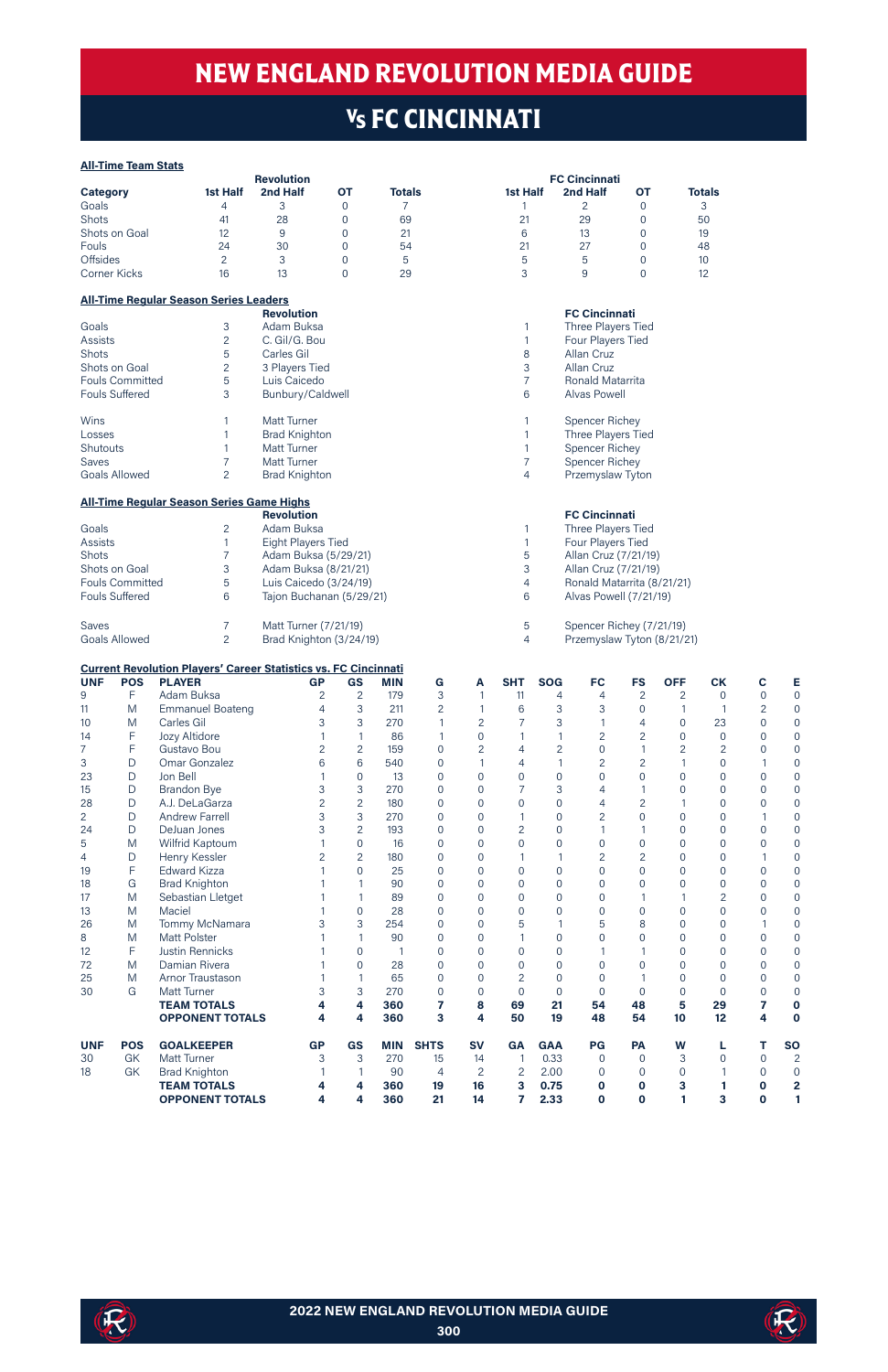# **V<sub>s</sub> COLORADO RAPIDS**

#### **ALL-TIME ALL-COMPETITIONS RECORD**

| Overall<br>$18 - 20 - 9$ |                                         | Home<br>$13 - 6 - 5$       | Away<br>$5 - 14 - 4$ | <b>Neutral</b><br>$0 - 0 - 0$ |               |
|--------------------------|-----------------------------------------|----------------------------|----------------------|-------------------------------|---------------|
|                          | <b>MLS Regular Season</b>               |                            |                      |                               |               |
| Year                     | Overall                                 | Home                       | Away                 | SO*/OT                        |               |
| 1996                     | $2 - 1 - 0$                             | $2 - 0 - 0$                | $0 - 1 - 0$          | $1 - 0 - 0*$                  |               |
| 1997                     | $2 - 1 - 0$                             | $1 - 0 - 0$                | $1 - 1 - 0$          | $1 - 0 - 0*$                  |               |
| 1998                     | $0 - 2 - 0$                             | $0 - 1 - 0$                | $0 - 1 - 0$          | $0 - 0 - 0*$                  |               |
| 1999                     | $0 - 2 - 0$                             | $0 - 1 - 0$                | $0 - 1 - 0$          | $0 - 1 - 0*$                  |               |
| 2000                     | $0 - 2 - 0$                             | $0 - 1 - 0$                | $0 - 1 - 0$          | $0 - 0 - 0$                   |               |
| 2001                     | $1 - 0 - 1$                             | $0 - 0 - 1$                | $1 - 0 - 0$          | $0 - 0 - 1$                   |               |
| 2002                     | $2 - 2 - 0$                             | $1 - 1 - 0$                | $1 - 1 - 0$          | $0 - 0 - 0$                   |               |
| 2003                     | $1 - 1 - 1$                             | $1 - 0 - 1$                | $0 - 1 - 0$          | $0 - 0 - 1$                   |               |
| 2004                     | $1 - 1 - 1$                             | $1 - 0 - 0$                | $0 - 1 - 1$          | L,                            |               |
| 2005                     | $0 - 1 - 1$                             | $0 - 0 - 1$                | $0 - 1 - 0$          |                               |               |
| 2006                     | $1 - 1 - 0$                             | $1 - 0 - 0$                | $0 - 1 - 0$          | L,                            |               |
| 2007                     | $1 - 1 - 0$                             | $1 - 0 - 0$                | $0 - 1 - 0$          | L                             |               |
| 2008                     | $0 - 1 - 1$                             | $0 - 1 - 0$                | $0 - 0 - 1$          | í.                            |               |
| 2009                     | $0 - 0 - 2$                             | $0 - 0 - 1$                | $0 - 0 - 1$          | í.                            |               |
| 2010                     | $0 - 2 - 0$                             | $0 - 1 - 0$                | $0 - 1 - 0$          | í.                            |               |
| 2011                     | $0 - 0 - 2$                             | $0 - 0 - 1$                | $0 - 0 - 1$          | í,                            |               |
| 2012                     | $1 - 0 - 0$                             | $1 - 0 - 0$                | $0 - 0 - 0$          | L,                            |               |
| 2013                     | $0 - 1 - 0$                             | $0 - 0 - 0$                | $0 - 1 - 0$          | L,                            |               |
| 2014                     | $1 - 0 - 0$                             | $1 - 0 - 0$                | $0 - 0 - 0$          | í.                            |               |
| 2015                     | $1 - 0 - 0$                             | $0 - 0 - 0$                | $1 - 0 - 0$          |                               |               |
| 2016                     | $1 - 0 - 0$                             | $1 - 0 - 0$                | $0 - 0 - 0$          |                               |               |
| 2017                     | $0 - 1 - 0$                             | $0 - 0 - 0$                | $0 - 1 - 0$          | L                             |               |
| 2018                     | $1 - 0 - 0$                             | $1 - 0 - 0$                | $0 - 1 - 0$          |                               |               |
| 2019                     | $1 - 0 - 0$                             | $0 - 0 - 0$                | $1 - 0 - 0$          | L                             |               |
| 2020                     | ÷                                       | ÷,                         | ÷,                   | L                             |               |
| 2021                     | $1 - 0 - 0$                             | $1 - 0 - 0$                | $0 - 0 - 0$          | L,                            |               |
| <b>Totals</b>            | $18 - 20 - 9$                           | $13 - 6 - 5$               | $5 - 14 - 4$         | $2 - 1 - 2$                   |               |
|                          | <b>MLS Cup Playoffs</b>                 |                            |                      |                               |               |
| Year                     | Overall                                 | Home                       | Away                 | <b>Neutral</b>                | <b>Series</b> |
| Never met                |                                         |                            |                      |                               |               |
|                          | Lamar Hunt U.S. Open Cup                |                            |                      |                               |               |
| Year                     | Overall                                 | Home                       | Away                 | <b>Neutral</b>                | <b>SO</b>     |
| Never met                |                                         |                            |                      |                               |               |
| <b>SuperLiga</b>         |                                         |                            |                      |                               |               |
| Year                     | Overall                                 | Home                       | Away                 | <b>Neutral</b>                | <b>SO</b>     |
| Never met                |                                         |                            |                      |                               |               |
|                          | <b>Revolution Record at Away Venues</b> |                            |                      |                               |               |
| <b>Years</b>             | <b>Stadium</b>                          |                            |                      | <b>Reg. Season Postseason</b> |               |
| 1996-2001                |                                         | Mile High Stadium          |                      | $2 - 5 - 0$                   |               |
| 2002-2006                |                                         | Invesco Field at Mile High |                      | $1 - 5 - 1$                   |               |
|                          | 2007-Present Dick's Sporting Goods Park |                            |                      | $2 - 4 - 3$                   |               |
| <b>Totals</b>            |                                         |                            |                      | $5 - 14 - 4$                  |               |

| <b>Goals Scored by Interval - Regular Season</b> |    |                                       |                |    |                  |     |              |              |
|--------------------------------------------------|----|---------------------------------------|----------------|----|------------------|-----|--------------|--------------|
|                                                  |    | 1-15 16-30 31-45 46-60 61-75 76-90 OT |                |    |                  |     |              | <b>Total</b> |
| NF.                                              |    | 7 16                                  | 8 <sup>1</sup> | 12 | -6               | 15  | $\Omega$     | 64           |
| COL.                                             | 11 |                                       | $13 -$         | 4  | 16 <sup>16</sup> | 18. | <sup>n</sup> | 69           |

|           | <b>All-Time MLS Regular Season Meetings</b>                                  |                        |               |               |
|-----------|------------------------------------------------------------------------------|------------------------|---------------|---------------|
| Date      | <b>Score</b>                                                                 | <b>NE Result Notes</b> |               |               |
|           | 05/25/96 Colorado 2 at New England 2                                         | W                      | SO            |               |
|           | 07/24/96 New England 0 at Colorado 2                                         | Г                      |               |               |
|           | 08/16/96 Colorado 0 at New England 2                                         | W                      |               |               |
|           | 04/26/97 Colorado 1 at New England 1                                         | W                      | <sub>SO</sub> |               |
|           | 05/24/97 New England 2 at Colorado 1                                         | W                      |               |               |
|           | 08/09/97 New England 0 at Colorado 3                                         | L                      |               |               |
|           | 07/11/98 New England 1 at Colorado 2                                         | L                      |               |               |
|           | 07/29/98 Colorado 3 at New England 1                                         | L                      |               |               |
|           | 05/01/99 Colorado 2 at New England 1                                         | L                      |               |               |
|           | 08/06/99 New England 0 at Colorado 0                                         | L                      | <b>SO</b>     |               |
|           | 05/17/00 Colorado 4 at New England 3                                         | L                      |               |               |
|           | 05/29/00 New England 1 at Colorado 2                                         | L                      |               |               |
|           | 05/19/01 New England 1 at Colorado 0                                         | W                      |               |               |
|           | 06/20/01 Colorado 3 at New England 3                                         | T                      | 2OT           |               |
|           | 05/22/02 New England 2 at Colorado 5                                         | L                      |               |               |
|           | 06/15/02 New England 2 at Colorado 1                                         | W                      |               |               |
|           | 07/24/02 Colorado 3 at New England 2                                         | L                      |               |               |
|           | 08/28/02 Colorado 1 at New England 3                                         | W                      |               |               |
|           | 06/14/03 New England 1 at Colorado 4                                         | L                      |               |               |
|           | 06/28/03 Colorado 2 at New England 3                                         | W                      |               |               |
|           | 09/18/03 Colorado 0 at New England 0                                         | T                      | 2OT           |               |
|           |                                                                              | Т                      |               |               |
|           | 05/07/04 New England 0 at Colorado 0                                         |                        |               |               |
|           | 07/04/04 New England 0 at Colorado 1                                         | L<br>W                 |               |               |
|           | 09/18/04 Colorado 1 at New England 6                                         | Т                      |               |               |
|           | 05/28/05 Colorado 0 at New England 0                                         |                        |               |               |
|           | 08/17/05 New England 0 at Colorado 2                                         | L<br>L                 |               |               |
|           | 07/05/06 New England 2 at Colorado 3<br>09/30/06 Colorado 1 at New England 3 | W                      |               |               |
|           | 08/16/07 New England 0 at Colorado 3                                         | L                      |               |               |
|           | 09/29/07 Colorado 0 at New England 1                                         | W                      |               |               |
|           | 04/12/08 Colorado 1 at New England 0                                         | L                      |               |               |
|           | 09/20/08 New England 1 at Colorado 1                                         | T                      |               |               |
|           | 05/16/09 Colorado 1 at New England 1                                         | T                      |               |               |
|           | 10/03/09 New England 1 at Colorado 1                                         | T                      |               |               |
|           | 04/24/10 Colorado 2 at New England 1                                         | L                      |               |               |
|           | 09/18/10 New England 0 at Colorado 3                                         | L                      |               |               |
|           | 05/07/11 Colorado 0 at New England 0                                         | T                      |               |               |
|           | 07/23/11 New England 2 at Colorado 2                                         | T                      |               |               |
|           | 05/02/12 Colorado 1 at New England 2                                         | W                      |               |               |
|           | 07/17/13 New England 1 at Colorado 2                                         | L                      |               |               |
|           | 07/30/14 Colorado 0 at New England 3                                         | W                      |               |               |
|           | 04/04/15 New England 2 at Colorado 0                                         | W                      |               |               |
|           | 09/03/16 Colorado 0 at New England 2                                         | W                      |               |               |
|           | 03/04/17 New England 0 at Colorado 1                                         | L                      |               |               |
|           | 03/10/18 Colorado 1 at New England 2                                         | W                      |               |               |
|           | 07/04/19 New England 2 at Colorado 1                                         | W                      |               |               |
|           | 10/27/21 Colorado 0 at New England 1                                         | W                      |               |               |
|           |                                                                              |                        |               |               |
|           | <b>All-Time MLS Cup Playoffs Meetings</b>                                    |                        |               |               |
| Date      | <b>Score</b>                                                                 | <b>NE Result Notes</b> |               | <b>Series</b> |
| Never met |                                                                              |                        |               |               |
|           | <b>All-Time U.S. Open Cup Meetings</b>                                       |                        |               |               |
| Date      | <b>Score</b>                                                                 | <b>NE Result Notes</b> |               |               |
| Never met |                                                                              |                        |               |               |
|           |                                                                              |                        |               |               |
|           | <b>All-Time SuperLiga Meetings</b>                                           |                        |               |               |

**All-Time SuperLiga Meetings Date Score NE Result Notes** Never met

 $\left( \mathcal{R} \right)$ 

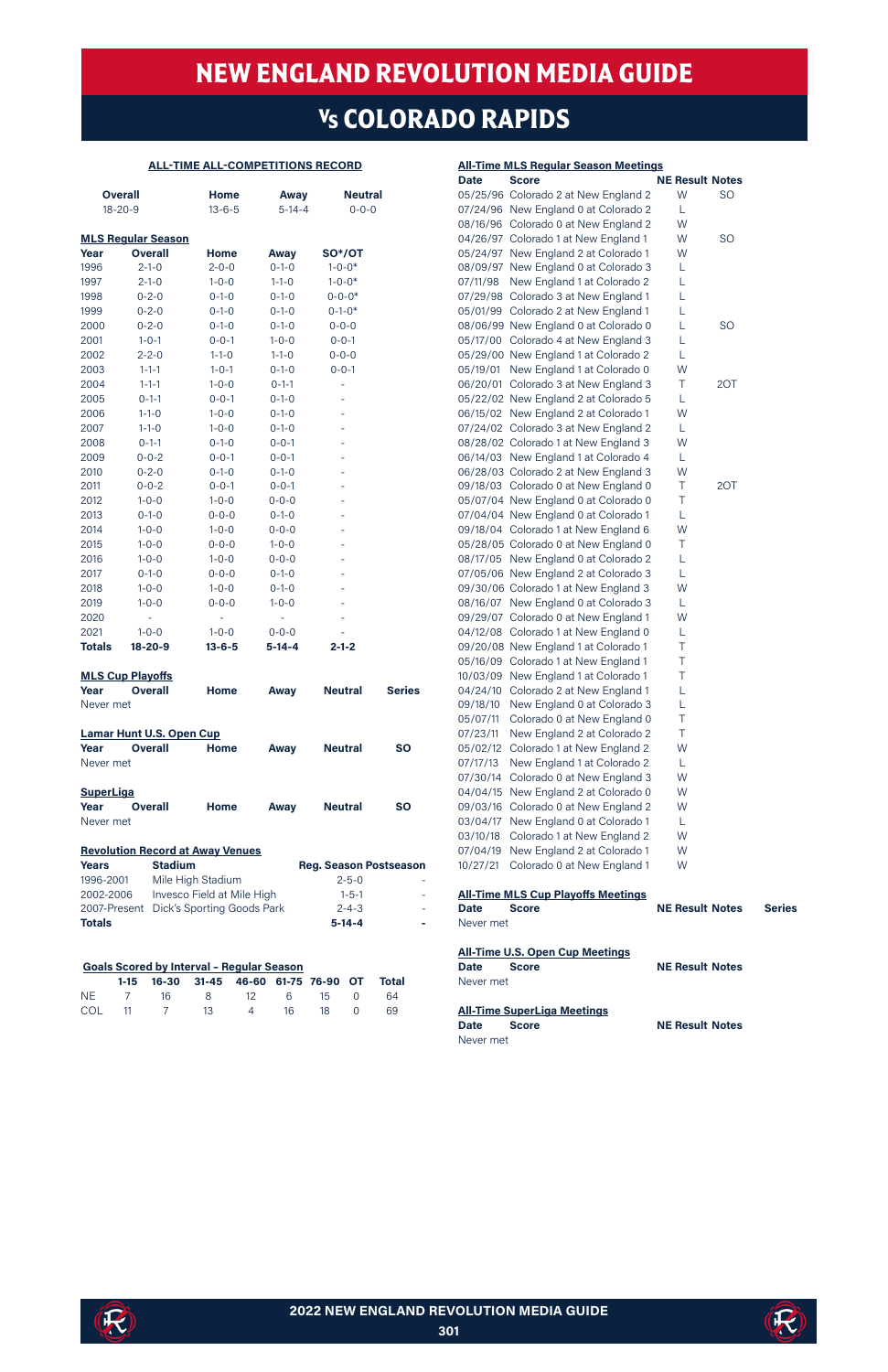### vs colorado rapids

|                |                        |                                                                   | <b>Revolution</b>         |                |                |                |                |                |                | <b>Rapids</b>             |                |             |                |                |                |
|----------------|------------------------|-------------------------------------------------------------------|---------------------------|----------------|----------------|----------------|----------------|----------------|----------------|---------------------------|----------------|-------------|----------------|----------------|----------------|
| Category       |                        | 1st Half                                                          | 2nd Half                  | OT             | <b>Totals</b>  |                |                | 1st Half       |                | 2nd Half                  | OT             |             | <b>Totals</b>  |                |                |
| Goals          |                        | 31                                                                | 33                        | 0              | 64             |                |                | 31             |                | 38                        | 0              |             | 69             |                |                |
| Shots          |                        | 263                                                               | 310                       | 4              | 577            |                |                | 275            |                | 307                       | 1              |             | 583            |                |                |
|                | Shots on Goal          | 108                                                               | 134                       | $\overline{2}$ | 244            |                |                | 109            |                | 142                       | 1              |             | 252            |                |                |
| Fouls          |                        | 296                                                               | 323                       | 1              | 620            |                |                | 313            |                | 347                       | 4              |             | 664            |                |                |
| Offsides       |                        | 73                                                                | 67                        | $\mathbf 0$    | 140            |                |                | 98             |                | 85                        | 0              |             | 183            |                |                |
| Corner Kicks   |                        | 94                                                                | 102                       | $\overline{a}$ | 200            |                |                | 113            |                | 123                       | 1              |             | 237            |                |                |
|                |                        | All-Time Regular Season Series Leaders                            |                           |                |                |                |                |                |                |                           |                |             |                |                |                |
|                |                        |                                                                   | <b>Revolution</b>         |                |                |                |                |                |                | <b>Rapids</b>             |                |             |                |                |                |
| Goals          |                        | 9                                                                 | Taylor Twellman           |                |                |                |                | 6              |                | M. Chung/W. Harris        |                |             |                |                |                |
| Assists        |                        | 6                                                                 | <b>Steve Ralston</b>      |                |                |                |                | 11             |                | Chris Henderson           |                |             |                |                |                |
| Shots          |                        | 49                                                                | Taylor Twellman           |                |                |                |                | 26             |                | Chris Henderson           |                |             |                |                |                |
|                | Shots on Goal          | 29                                                                | Taylor Twellman           |                |                |                |                | 14             |                | Three Players Tied        |                |             |                |                |                |
|                | <b>Fouls Committed</b> | 29                                                                | Shalrie Joseph            |                |                |                |                | 24             |                | K. Beckerman/P. Mastroeni |                |             |                |                |                |
|                | <b>Fouls Suffered</b>  | 34                                                                | Taylor Twellman           |                |                |                |                | 18             |                | C. Henderson/A. Paz       |                |             |                |                |                |
| Wins           |                        | $\overline{4}$                                                    | <b>Matt Reis</b>          |                |                |                |                | 4              |                | Marcus Hahnemann          |                |             |                |                |                |
| Losses         |                        | 6                                                                 | J. Causey/M. Reis         |                |                |                |                | $\overline{2}$ |                | <b>Six Players Tied</b>   |                |             |                |                |                |
| Shutouts       |                        | 3                                                                 | <b>Matt Reis</b>          |                |                |                |                | 4              |                | Joe Cannon                |                |             |                |                |                |
| Saves          |                        | 52                                                                | Matt Reis                 |                |                |                |                | 33             |                | Joe Cannon                |                |             |                |                |                |
|                | Goals Allowed          | 19                                                                | Matt Reis                 |                |                |                |                | 11             |                | Joe Cannon                |                |             |                |                |                |
|                |                        | All-Time Regular Season Series Game Highs                         |                           |                |                |                |                |                |                |                           |                |             |                |                |                |
|                |                        |                                                                   | <b>Revolution</b>         |                |                |                |                |                |                | Rapids                    |                |             |                |                |                |
| Goals          |                        | $\overline{\mathbf{c}}$                                           | Seven Times               |                |                |                |                | 2              |                | Seven Times               |                |             |                |                |                |
| Assists        |                        | $\overline{c}$                                                    | <b>Three Times</b>        |                |                |                |                | 3              |                | R. Paule/C. Valderrama    |                |             |                |                |                |
| Shots          |                        | 9                                                                 | Taylor Twellman (9/18/03) |                |                |                |                | 7              |                | J. Agogo/J. Spencer       |                |             |                |                |                |
|                | Shots on Goal          | 5                                                                 | Taylor Twellman (9/18/04) |                |                |                |                | 6              |                | John Spencer (6/20/01)    |                |             |                |                |                |
|                | <b>Fouls Committed</b> | $\overline{7}$                                                    | Alberto Naveda (4/26/97)  |                |                |                |                | 7              |                | Matt McKeon (5/1/99)      |                |             |                |                |                |
|                | <b>Fouls Suffered</b>  | $\overline{7}$                                                    | Adam Cristman (8/16/07)   |                |                |                |                | 7              |                | Adrian Paz (4/26/97)      |                |             |                |                |                |
| Saves          |                        | $\overline{7}$                                                    | <b>Three Times</b>        |                |                |                |                | 9              |                | Bouna Coundoul (4/12/08)  |                |             |                |                |                |
|                | Goals Allowed          | 5                                                                 | Juergen Sommer (5/22/02)  |                |                |                |                | 6              |                | Joe Cannon (9/18/04)      |                |             |                |                |                |
|                |                        | <b>Current Revolution Players' Career Statistics vs. Colorado</b> |                           |                |                |                |                |                |                |                           |                |             |                |                |                |
| <b>UNF</b>     | POS                    | <b>PLAYER</b>                                                     | GP                        | GS             | <b>MIN</b>     | G              | Α              | <b>SHT</b>     | <b>SOG</b>     | FC                        | <b>FS</b>      | OFF         | CK             | C              | Е              |
| 3              | D                      | Omar Gonzalez                                                     | 15                        | 14             | 1251           | $\overline{2}$ | 1              | 10             | 3              | $\overline{7}$            | 3              | 0           | $\mathbf 0$    | 0              | 0              |
| 17             | Μ                      | Sebastian Lletget                                                 | 10                        | 10             | 844            | $\overline{c}$ | 0              | 14             | 4              | 4                         | 14             | 0           | 11             | 0              | 0              |
| 26             | M                      | Tommy McNamara                                                    | 6                         | 3              | 306            | 1              | $\overline{c}$ | $\overline{4}$ | 1              | 3                         | 5              | 0           | 0              | $\overline{c}$ | 0              |
| 11             | F                      | <b>Emmanuel Boateng</b>                                           | 9                         | 5              | 472            | 1              | 1              | 11             | $\overline{4}$ | 5                         | $\overline{c}$ | 1           | 1              | $\mathbf{1}$   | 0              |
| 14             | F                      | Jozy Altidore                                                     | 5                         | 3              | 292            | 0              | 1              | 6              | $\overline{c}$ | 10                        | 11             | 1           | 0              | $\overline{c}$ | 0              |
| 9              | F                      | Adam Buksa                                                        | 1                         | 1              | 90             | 0              | 1              | 6              | 1              | $\overline{2}$            | 0              | $\mathbf 0$ | $\mathbf 0$    | $\mathbf 0$    | 0              |
| 28             | D                      | A.J. DeLaGarza                                                    | 21                        | 19             | 1655           | 0              | 1              | $\overline{4}$ | $\overline{0}$ | 15                        | 19             | $\mathbf 0$ | $\Omega$       | 3              | Ō              |
| 10             | M                      | Carles Gil                                                        | $\overline{c}$            | $\overline{c}$ | 177            | 0              | 1              | 1              | $\Omega$       | 1                         | 6              | $\Omega$    | 7              | 1              | 0              |
| 8              | M                      | <b>Matt Polster</b>                                               | 3                         | 3              | 270            | 0              | 1              | $\circ$        | $\Omega$       | 3                         | 5              | $\Omega$    | $\circ$        | $\circ$        | 0              |
| 7              | F                      | Gustavo Bou                                                       | 1                         | 1              | 88             | 0              | $\mathbf 0$    | 6              | 3              | $\mathbf 0$               | 1              | 1           | $\overline{c}$ | $\mathbf 0$    | Ō              |
| 15             | D                      | <b>Brandon Bye</b>                                                | 3                         | 3              | 270            | 0              | $\Omega$       | 3              | $\mathbf 0$    | 3                         | $\mathbf{1}$   | $\Omega$    | $\circ$        | 1              | $\circ$        |
| $\overline{c}$ | D                      | Andrew Farrell                                                    | 8                         | 8              | 720            | 0              | $\Omega$       | $\Omega$       | $\Omega$       | 3                         | 9              | $\Omega$    | $\Omega$       | $\Omega$       | 0              |
| 4              | D                      | Henry Kessler                                                     | 1                         | 1              | 90             | 0              | 0              | 1              | 1              | 1                         | 1              | 0           | $\Omega$       | $\overline{0}$ | 0              |
| 18             | GK                     | <b>Brad Knighton</b>                                              | 4                         | $\overline{4}$ | 360            | 0              | 0              | $\circ$        | $\mathbf 0$    | 0                         | 0              | 0           | $\circ$        | $\circ$        | $\circ$        |
| 13             | M                      | Maciel                                                            | 1                         | $\mathbf 0$    | $\overline{c}$ | $\mathbf 0$    | $\mathbf 0$    | $\mathbf 0$    | $\overline{0}$ | $\mathbf 0$               | $\mathbf 0$    | $\mathbf 0$ | $\mathbf 0$    | $\mathbf 0$    | $\overline{0}$ |
| 25             | M                      | Arnor Traustason                                                  | 1                         | $\mathbf 0$    | $\overline{2}$ | 0              | $\mathbf 0$    | $\mathbf 0$    | $\overline{0}$ | $\mathbf 0$               | 0              | $\mathbf 0$ | $\mathbf 0$    | $\mathbf 0$    | $\overline{0}$ |
| 30             | GK                     | Matt Turner                                                       | 3                         | 3              | 270            | $\circ$        | 0              | 0              | 0              | $\circ$                   | 0              | 0           | $\circ$        | 1              | 0              |
|                |                        | <b>TEAM TOTALS</b>                                                | 47                        | 47             | 4250           | 64             | 61             | 577            | 244            | 620                       | 648            | 140         | 201            | 64             | 7              |
|                |                        | <b>OPPONENT TOTALS</b>                                            | 47                        | 47             | 4250           | 69             | 81             | 583            | 252            | 648                       | 620            | 183         | 239            | 81             | 7              |
| UNF            | POS                    | <b>GOALKEEPER</b>                                                 | GP                        | GS             | <b>MIN</b>     | <b>SHTS</b>    | <b>SV</b>      | GА             | <b>GAA</b>     | PG                        | PA             | W           | L              | т              | so             |
| 30             | GK                     | Matt Turner                                                       | 3                         | 3              | 270            | 13             | 11             | $\overline{c}$ | 0.67           | 0                         | 1              | 3           | $\circ$        | 0              | 1              |
| 18             | GK                     | <b>Brad Knighton</b>                                              | $\overline{4}$            | 4              | 360            | 25             | 18             | $\overline{7}$ | 1.75           | $\circ$                   | 0              | 1           | 1              | $\overline{c}$ | 1              |
|                |                        | <b>TEAM TOTALS</b>                                                | 47                        | 47             | 4250           | 252            | 170            | 69             | 1.46           | 5                         | 7              | 18          | 20             | 9              | 12             |
|                |                        | <b>OPPONENT TOTALS</b>                                            | 47                        | 47             | 4250           | 244            | 169            | 64             | 1.36           | 9                         | 11             | 20          | 18             | 9              | 13             |



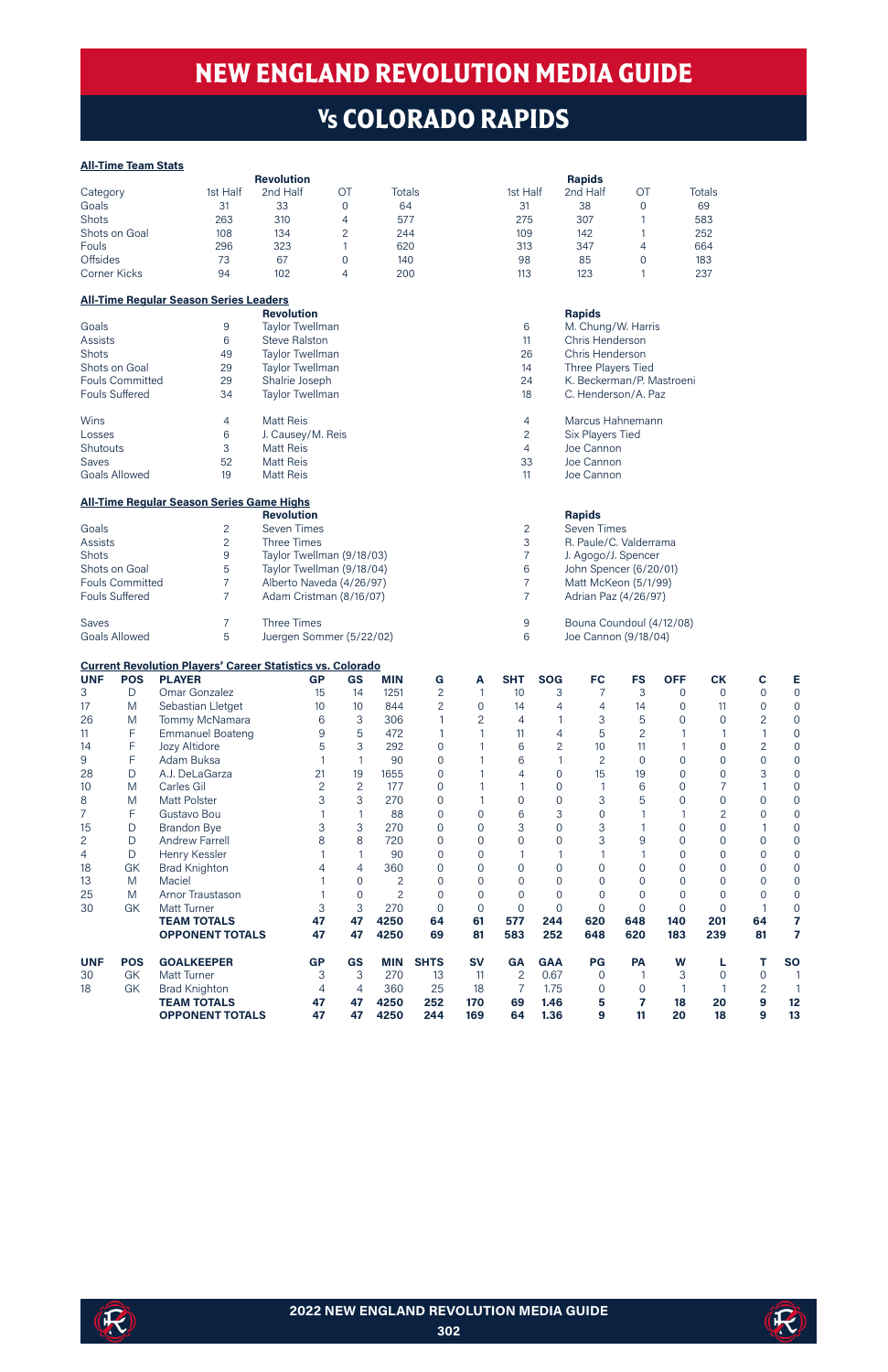# vs columbus crew sc

#### **ALL-TIME ALL-COMPETITIONS RECORD**

|                  | Overall                                 | Home                  | Away          | <b>Neutral</b>                |               |  |
|------------------|-----------------------------------------|-----------------------|---------------|-------------------------------|---------------|--|
|                  | 29-39-17                                | $19 - 17 - 8$         | $10 - 22 - 9$ | $0 - 0 - 0$                   |               |  |
|                  | <b>MLS Regular Season</b>               |                       |               |                               |               |  |
| Year             | Overall                                 | Home                  | Away          | <b>SO*/OT</b>                 |               |  |
| 1996             | $1 - 3 - 0$                             | $0 - 2 - 0$           | $1 - 1 - 0$   | $1 - 1 - 0*$                  |               |  |
| 1997             | $1 - 3 - 0$                             | $1 - 1 - 0$           | $0 - 2 - 0$   | $0 - 0 - 0$ *                 |               |  |
| 1998             | $1 - 3 - 0$                             | $1 - 1 - 0$           | $0 - 2 - 0$   | $0 - 0 - 0*$                  |               |  |
| 1999             | $0 - 4 - 0$                             | $0 - 2 - 0$           | $0 - 2 - 0$   | $0 - 3 - 0*$                  |               |  |
| 2000             | $1 - 2 - 1$                             | $1 - 0 - 1$           | $0 - 2 - 0$   | $0 - 0 - 1$                   |               |  |
| 2001             | $1 - 1 - 0$                             | $1 - 0 - 0$           | $0 - 1 - 0$   | $0 - 0 - 0$                   |               |  |
| 2002             | $2 - 1 - 1$                             | $1 - 1 - 0$           | $1 - 0 - 1$   | $1 - 0 - 1$                   |               |  |
| 2003             | $2 - 1 - 1$                             | $1 - 1 - 0$           | $1 - 0 - 1$   | $1 - 0 - 1$                   |               |  |
| 2004             | $0 - 2 - 2$                             | $0 - 1 - 1$           | $0 - 1 - 1$   | ÷,                            |               |  |
| 2005             | $3 - 0 - 1$                             | $2 - 0 - 0$           | $1 - 0 - 1$   |                               |               |  |
| 2006             | $2 - 1 - 1$                             | $2 - 0 - 0$           | $0 - 1 - 1$   |                               |               |  |
| 2007             | $0 - 1 - 2$                             | $0 - 1 - 1$           | $0 - 0 - 1$   | í.                            |               |  |
| 2008             | $1 - 2 - 0$                             | $0 - 1 - 0$           | $1 - 1 - 0$   | ۷                             |               |  |
| 2009             | $1 - 1 - 0$                             | $0 - 1 - 0$           | $1 - 0 - 0$   |                               |               |  |
| 2010             | $0 - 1 - 1$                             | $0 - 0 - 1$           | $0 - 1 - 0$   |                               |               |  |
| 2011             | $0 - 2 - 0$                             | $0 - 1 - 0$           | $0 - 1 - 0$   | í.                            |               |  |
| 2012             | $1 - 1 - 1$                             | $1 - 0 - 1$           | $0 - 1 - 0$   | L,                            |               |  |
| 2013             | $3 - 0 - 0$                             | $1 - 0 - 0$           | $2 - 0 - 0$   |                               |               |  |
| 2014             | $1 - 2 - 0$                             | $1 - 1 - 0$           | $0 - 1 - 0$   | í.                            |               |  |
| 2015             | $0 - 1 - 1$                             | $0 - 0 - 1$           | $0 - 1 - 0$   | L,                            |               |  |
| 2016             | $1 - 2 - 0$                             | $1 - 1 - 0$           | $0 - 1 - 0$   |                               |               |  |
| 2017             | $1 - 1 - 0$                             | $1 - 0 - 0$           | $0 - 1 - 0$   | í.                            |               |  |
| 2018             | $0 - 1 - 1$                             | $0 - 1 - 0$           | $0 - 0 - 1$   | L,                            |               |  |
| 2019             | $0 - 2 - 0$                             | $0 - 1 - 0$           | $0 - 1 - 0$   |                               |               |  |
| 2020             | ÷,                                      | ÷,                    | ÷,            | L,                            |               |  |
| 2019             | $1 - 0 - 2$                             | $1 - 0 - 1$           | $0 - 0 - 1$   |                               |               |  |
| <b>Totals</b>    | 24-38-15                                | $16 - 17 - 7$         | $8 - 21 - 8$  | $3 - 4 - 3$                   |               |  |
|                  |                                         |                       |               |                               |               |  |
|                  | <b>MLS Cup Playoffs</b>                 |                       |               |                               |               |  |
| Year             | Overall                                 | Home                  | Away          | <b>Neutral</b>                | <b>Series</b> |  |
| 2002             | $1 - 0 - 2$                             | $0 - 0 - 2$           | $1 - 0 - 0$   | $0 - 0 - 0$                   | W             |  |
| 2004             | $1 - 0 - 1$                             | $1 - 0 - 0$           | $0 - 0 - 1$   | $0 - 0 - 0$                   | W             |  |
| 2014             | $2 - 0 - 0$                             | $1 - 0 - 0$           | $1 - 0 - 0$   | $0 - 0 - 0$                   | W             |  |
| 2020             | $0 - 1 - 0$                             | $0 - 0 - 0$           | $0 - 1 - 0$   | $0 - 0 - 0$                   | L             |  |
| <b>Totals</b>    | $4 - 1 - 3$                             | $2 - 0 - 2$           | $2 - 1 - 1$   | $0 - 0 - 0$                   | $3 - 1$       |  |
|                  | Lamar Hunt U.S. Open Cup                |                       |               |                               |               |  |
| Year             | Overall                                 | Home                  | Away          | <b>Neutral</b>                | SO            |  |
| 2001             | $1 - 0 - 0$                             | $1 - 0 - 0$           | $0 - 0 - 0$   | $0 - 0 - 0$                   |               |  |
|                  |                                         |                       |               |                               |               |  |
| <b>SuperLiga</b> |                                         |                       |               |                               |               |  |
| Year             | Overall                                 | Home                  | Away          | <b>Neutral</b>                | SO            |  |
| Never met        |                                         |                       |               |                               |               |  |
|                  |                                         |                       |               |                               |               |  |
|                  | <b>Revolution Record at Away Venues</b> |                       |               |                               |               |  |
| Years            | <b>Stadium</b>                          |                       |               | <b>Reg. Season Postseason</b> |               |  |
| 1996-1999        | Ohio Stadium                            |                       |               | $1 - 5 - 0$                   |               |  |
| 1999-2020        |                                         | <b>MAPFRE Stadium</b> |               | $7 - 16 - 7$                  | $2 - 1 - 1$   |  |
|                  | 2021-present Lower.com Field            |                       |               | $0 - 0 - 1$                   |               |  |
| <b>Totals</b>    |                                         |                       |               | $8 - 21 - 8$                  | $2 - 1 - 1$   |  |

|           |        | <b>Goals Scored by Interval - Regular Season</b> |                                  |    |     |    |       |  |
|-----------|--------|--------------------------------------------------|----------------------------------|----|-----|----|-------|--|
|           | $1-15$ |                                                  | 16-30 31-45 46-60 61-75 76-90 OT |    |     |    | Total |  |
| <b>NF</b> | 13     | 14.                                              | 20                               | ь  | 16. | 23 | 92    |  |
| CLB       | 14     |                                                  | 28                               | 17 | 16  | 29 | 116   |  |

|                                  | <b>All-Time MLS Regular Season Meetings</b>                                                                              | <b>NE Result</b> | <b>Notes</b>        |
|----------------------------------|--------------------------------------------------------------------------------------------------------------------------|------------------|---------------------|
| Date<br>05/11/96                 | Score<br>New England 2 at Columbus 3                                                                                     | L                |                     |
| 06/27/96                         | Columbus 1 at New England 1                                                                                              | L                | <b>SO</b>           |
| 07/11/96                         | New England 1 at Columbus 1                                                                                              | Ŵ                | SO <sub>2</sub>     |
| 09/21/96<br>05/09/97             | Columbus 1at New England 0<br>Columbus 2 at New England 0                                                                |                  |                     |
| 07/20/97                         | New England 0 at Columbus 1                                                                                              |                  |                     |
| 08/23/97<br>09/12/97             | New England 1 at Columbus 2                                                                                              |                  |                     |
|                                  | Columbus 0 at New England 1<br>New England 2 at Columbus 3                                                               |                  |                     |
| 03/14/98<br>04/11/98<br>05/22/98 | Columbus 2 at New England 0                                                                                              |                  |                     |
| 08/08/98                         | New England 1 at Columbus 6                                                                                              |                  |                     |
| 09/12/98<br>04/17/99             | Columbus 0 at New England 2                                                                                              |                  | <b>SO</b>           |
| 04/1/20<br>05/15/99<br>06/16/99  | Columbus 0 at New England 0<br>New England 0 at Columbus 2                                                               |                  |                     |
|                                  | New England 1 at Columbus 1                                                                                              |                  | SO                  |
| 09/18/99                         | Columbus 0 at New England 0<br>New England 1 at Columbus 3                                                               |                  | SO                  |
| 06/24/00<br>07/12/00             | New England 1 at Columbus 4                                                                                              |                  |                     |
| 08/05/00                         | Columbus 1 at New England 1                                                                                              |                  | 2OT                 |
| 08/26/00<br>05/16/01             | Columbus 1 at New England 2<br>Columbus 1 at New England 2                                                               |                  |                     |
| 09/01/01                         | New England 1 at Columbus 4                                                                                              |                  |                     |
| $04/20/02$<br>$06/12/02$         | New England 2 at Columbus 0<br>Columbus 2 at New England 1                                                               |                  |                     |
|                                  |                                                                                                                          |                  | 2OT                 |
| 08/31/02                         | 07/04/02 Columbus 1 at New England 4<br>New England 0 at Columbus 0                                                      |                  | 2OT                 |
| 04/19/03                         |                                                                                                                          |                  |                     |
| 05/24/03                         | Columbus 2 at New England 1<br>New England 3 at Columbus 2<br>New England 1 at Columbus 1                                |                  | 2OT                 |
|                                  |                                                                                                                          |                  | 2OT                 |
|                                  | 09/28/03 Columbus 2 at New England 3<br>05/15/04 New England 0 at Columbus 1                                             |                  |                     |
|                                  | 06/06/04 Columbus 2 at New England 1                                                                                     |                  |                     |
| 07/17/04                         | New England 1 at Columbus 1                                                                                              |                  |                     |
|                                  | 08/07/04 Columbus 2 at New England 2<br>04/09/05 Columbus 2 at New England 3<br>06/22/05 New England 3 at Columbus 1     |                  |                     |
|                                  |                                                                                                                          |                  |                     |
| 09/10/05                         | Columbus 1 at New England 3                                                                                              |                  |                     |
|                                  | New England 1 at Columbus 1<br>New England 1 at Columbus 1                                                               |                  |                     |
| 09/21/05<br>06/21/06<br>08/27/06 | 08/27/06 Columbus 0 at New England 1<br>09/02/06 New England 0 at Columbus 3                                             |                  |                     |
| 10/14/06                         | Columbus 0 at New England 1                                                                                              |                  |                     |
|                                  |                                                                                                                          |                  |                     |
| 04/14/07                         | New England 2 at Columbus 2<br>Columbus 3 at New England 3<br>Columbus 3 at New England 2                                |                  |                     |
| 10/13/07                         |                                                                                                                          |                  |                     |
|                                  | 05/24/08 New England 1 at Columbus 0<br>09/06/08 New England 0 at Columbus 4                                             |                  |                     |
| 09/27/08                         | Columbus 1 at New England 0                                                                                              |                  |                     |
| 10/10/09<br>10/25/09             | Columbus 1 at New England 0<br>New England 1 at Columbus 0                                                               |                  |                     |
| 05/08/10                         | New England 2 at Columbus 3                                                                                              |                  |                     |
| 09/25/10                         | Columbus 2 at New England 2                                                                                              |                  |                     |
| 08/13/11<br>10/15/11             | New England 1 at Columbus 3                                                                                              |                  |                     |
| 06/13/12                         | Columbus 3 at New England 0                                                                                              |                  |                     |
| 08/25/12                         | Columbus 0 at New England 0<br>New England 3 at Columbus 4                                                               |                  |                     |
| 09/05/12                         | Columbus 0 at New England 2<br>New England 2 at Columbus 0                                                               |                  |                     |
| 07/20/13<br>10/19/13             | Columbus 2 at New England 3                                                                                              |                  |                     |
| 10/27/13                         | New England 1 at Columbus 0                                                                                              |                  |                     |
| 07/26/14                         | Columbus 2 at New England 1<br>New England 0 at Columbus 1                                                               |                  |                     |
| 09/20/14<br>10/04/14             | Columbus 1 at New England 2                                                                                              |                  |                     |
| 04/11/15                         | Columbus 0 at New England 0                                                                                              |                  |                     |
| 06/24/15                         |                                                                                                                          |                  |                     |
| 07/09/16<br>08/20/16             | New England 1 at Columbus 2<br>Columbus 1 at New England 3<br>Columbus 2 at New England 0<br>New England 0 at Columbus 2 |                  |                     |
| 09/25/16                         |                                                                                                                          |                  |                     |
| 05/06/17                         | New England 0 at Columbus 2                                                                                              |                  |                     |
| 05/21/17<br>04/21/18             | Columbus 1 at New England 2<br>New England 2 at Columbus 2                                                               |                  |                     |
| 05/19/18                         | Columbus 1 at New England 0                                                                                              |                  |                     |
| 03/09/19                         | Columbus 2 at New England 0<br>New England 0 at Columbus 1                                                               |                  |                     |
| 04/06/19                         |                                                                                                                          |                  |                     |
| 05/16/21                         | Columbus 0 at New England 1<br>New England 2 at Columbus 2                                                               |                  |                     |
| 07/03/21<br>07/03/21             | Columbus 1 at New England 1                                                                                              |                  |                     |
|                                  | کستی<br>All-Time MLS Cup Playoffs Meetings<br>Date         Score                                                         |                  |                     |
| 10/06/02                         | Columbus 0 at New England 0                                                                                              | <b>NE Result</b> | <b>Notes Series</b> |
| 10/09/02                         | New England 1 at Columbus 0                                                                                              |                  |                     |
| 10/12/02                         | Columbus 2 at New England 2                                                                                              |                  | W                   |
| 10/31/04                         | 10/23/04 Columbus 0 at New England 1<br>New England 1 at Columbus 1                                                      |                  | W                   |
| 11/01/14                         | New England 4 at Columbus 2<br>Columbus 1 at New England 3                                                               | VT<br>VT<br>W    |                     |
| 11/09/14                         |                                                                                                                          |                  | W<br>L              |
|                                  | 12/06/20 New England 0 at Columbus 1                                                                                     |                  |                     |
|                                  | All-Time U.S. Open Cup Meetings<br>Date Score<br><b>Score</b>                                                            | <b>NE Result</b> | <b>Notes</b>        |
| 07/24/01                         | Columbus 1 at New England 2                                                                                              | W                |                     |



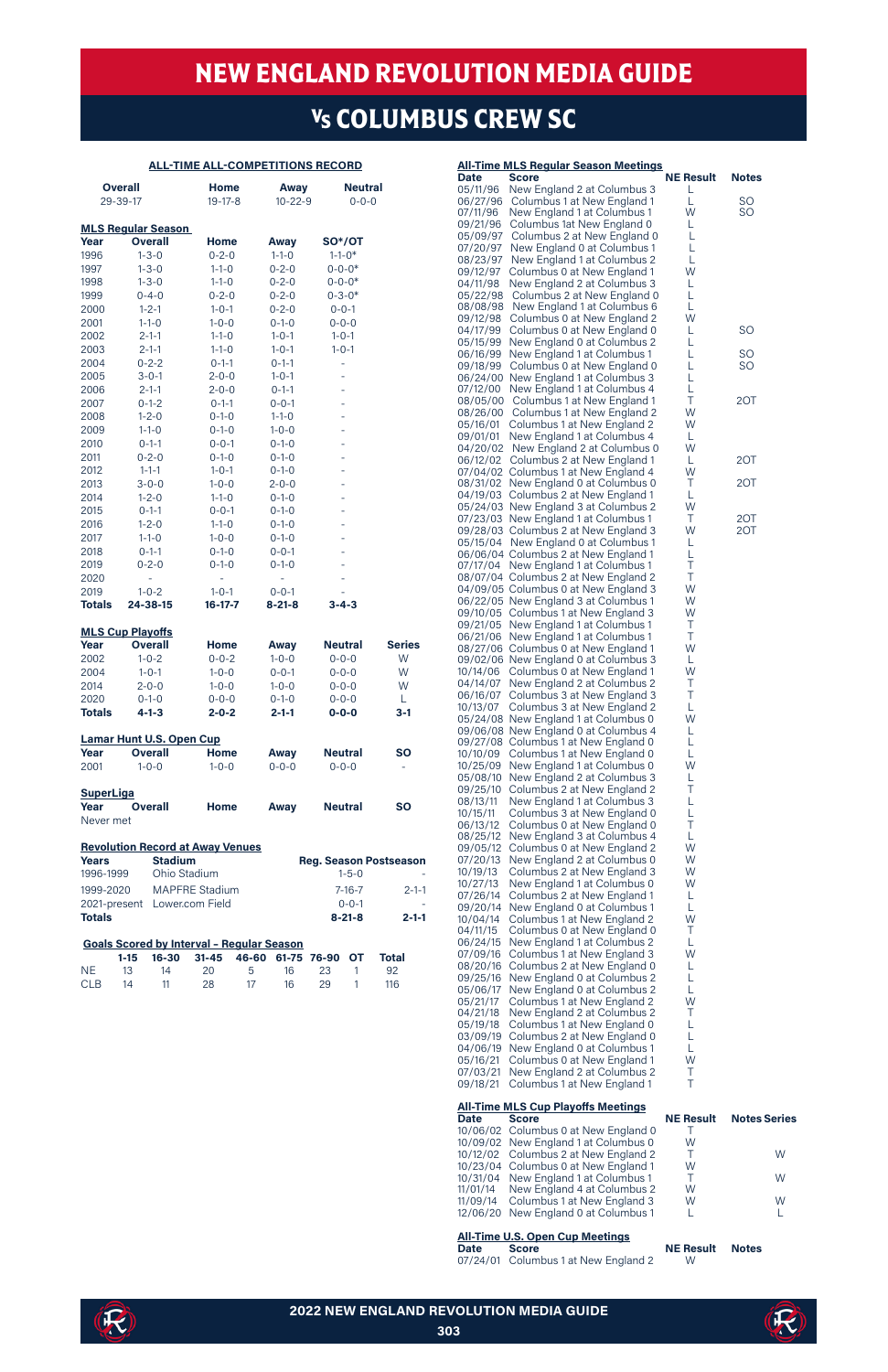## vs columbus crew sc

#### **All-Time Team Stats**

|                      |                                                 |                                                                                    | <b>Revolution</b>                 |                |               |                  |                  |                |                  | <b>Columbus</b>                    |                         |                |                  |                               |                   |
|----------------------|-------------------------------------------------|------------------------------------------------------------------------------------|-----------------------------------|----------------|---------------|------------------|------------------|----------------|------------------|------------------------------------|-------------------------|----------------|------------------|-------------------------------|-------------------|
| Category             |                                                 | 1st Half                                                                           | 2nd Half                          | OT             | <b>Totals</b> |                  |                  | 1st Half       |                  | 2nd Half                           | OT                      |                | <b>Totals</b>    |                               |                   |
| Goals                |                                                 | 47                                                                                 | 44                                | $\mathbf{1}$   | 92            |                  |                  | 52             |                  | 63                                 | $\mathbf{1}$            |                | 116              |                               |                   |
| Shots                |                                                 | 459                                                                                | 537                               | 9              | 1005          |                  |                  | 493            |                  | 493                                | 9                       |                | 995              |                               |                   |
|                      | Shots on Goal                                   | 219                                                                                | 213                               | 4              | 436           |                  |                  | 183            |                  | 212                                | $\overline{\mathbf{c}}$ |                | 397              |                               |                   |
| Fouls                |                                                 | 549                                                                                | 558                               | 9              | 1116          |                  |                  | 508            |                  | 607                                | 9                       |                | 1124             |                               |                   |
| Offsides             |                                                 | 64                                                                                 | 86                                | 1              | 151           |                  |                  | 156            |                  | 139                                | 1                       |                | 290              |                               |                   |
| Corner Kicks         |                                                 | 203                                                                                | 212                               | 4              | 419           |                  |                  | 175            |                  | 176                                | $\overline{c}$          |                | 353              |                               |                   |
|                      |                                                 | All-Time Regular Season Series Leaders                                             |                                   |                |               |                  |                  |                |                  |                                    |                         |                |                  |                               |                   |
|                      |                                                 |                                                                                    | <b>Revolution</b>                 |                |               |                  |                  |                |                  | <b>Columbus</b>                    |                         |                |                  |                               |                   |
| Goals                |                                                 | 9                                                                                  | Taylor Twellman                   |                |               |                  |                  | 8              |                  | <b>Brian McBride</b>               |                         |                |                  |                               |                   |
| Assists              |                                                 | $\overline{7}$                                                                     | <b>Steve Ralston</b>              |                |               |                  |                  | $\overline{7}$ |                  | <b>Brian McBride</b>               |                         |                |                  |                               |                   |
| Shots                |                                                 | 64                                                                                 | Taylor Twellman                   |                |               |                  |                  | 62             |                  | <b>Brian McBride</b>               |                         |                |                  |                               |                   |
|                      | Shots on Goal                                   | 39                                                                                 | Taylor Twellman                   |                |               |                  |                  | 30             |                  | <b>Brian McBride</b>               |                         |                |                  |                               |                   |
|                      | <b>Fouls Committed</b><br><b>Fouls Suffered</b> | 59<br>52                                                                           | Shalrie Joseph<br>Taylor Twellman |                |               |                  |                  | 44<br>55       |                  | Mike Clark<br><b>Brian McBride</b> |                         |                |                  |                               |                   |
|                      |                                                 |                                                                                    |                                   |                |               |                  |                  |                |                  |                                    |                         |                |                  |                               |                   |
| Wins                 |                                                 | 10                                                                                 | Matt Reis                         |                |               |                  |                  | $\overline{7}$ |                  | William Hesmer                     |                         |                |                  |                               |                   |
| Losses               |                                                 | 9                                                                                  | Matt Reis                         |                |               |                  |                  | 4              |                  | Andy Gruenebaum                    |                         |                |                  |                               |                   |
| Shutouts             |                                                 | 8                                                                                  | Matt Reis                         |                |               |                  |                  | 4              |                  | Four Players Tied                  |                         |                |                  |                               |                   |
| Saves                |                                                 | 96<br>39                                                                           | Matt Reis                         |                |               |                  |                  | 48<br>15       |                  | Jon Busch                          |                         |                |                  |                               |                   |
|                      | Goals Allowed                                   |                                                                                    | Matt Reis                         |                |               |                  |                  |                |                  | Jon Busch                          |                         |                |                  |                               |                   |
|                      |                                                 | All-Time Regular Season Series Game Highs                                          |                                   |                |               |                  |                  |                |                  |                                    |                         |                |                  |                               |                   |
|                      |                                                 |                                                                                    | <b>Revolution</b>                 |                |               |                  |                  |                |                  | <b>Columbus</b>                    |                         |                |                  |                               |                   |
| Goals                |                                                 | 3                                                                                  | Taylor Twellman (9/10/05)         |                |               |                  |                  | $\overline{2}$ |                  | 12 Times                           |                         |                |                  |                               |                   |
| Assists              |                                                 | $\overline{c}$                                                                     | Nine Times                        |                |               |                  |                  | 3              |                  | Dante Washington (6/24/00)         |                         |                |                  |                               |                   |
| Shots                |                                                 | 11                                                                                 | Adam Buksa (9/18/21)              |                |               |                  |                  | 8              |                  | E. Buddle/E. Gaven                 |                         |                |                  |                               |                   |
|                      | Shots on Goal                                   | 6                                                                                  | Taylor Twellman (9/10/05)         |                |               |                  |                  | 5              |                  | B. McBride/E. Gaven                |                         |                |                  |                               |                   |
|                      | <b>Fouls Committed</b>                          | 7                                                                                  | T. Twellman/J. Agudelo            |                |               |                  |                  | 6              |                  | Martino/Virtuoso                   |                         |                |                  |                               |                   |
|                      | <b>Fouls Suffered</b>                           | $\overline{7}$                                                                     | G. Galderisi/R. Diaz Arce         |                |               |                  |                  | 8              |                  | <b>Four Times</b>                  |                         |                |                  |                               |                   |
| Saves                |                                                 | 9                                                                                  | Matt Reis (9/6/08)                |                |               |                  |                  | 11<br>4        |                  | Brad Friedel (9/21/96)             |                         |                |                  |                               |                   |
|                      | Goals Allowed                                   | 6                                                                                  | lan Feuer (8/8/98)                |                |               |                  |                  |                |                  | Tom Presthus (7/4/02)              |                         |                |                  |                               |                   |
| <b>UNF</b>           | POS                                             | <b>Current Revolution Players' Career Statistics vs. Columbus</b><br><b>PLAYER</b> | GP                                | GS             | <b>MIN</b>    | G                | A                | <b>SHT</b>     | <b>SOG</b>       | FC                                 | <b>FS</b>               | <b>OFF</b>     | CK               | c                             | E                 |
| 14                   | F                                               | Jozy Altidore                                                                      | 12                                | 9              | 831           | 7                | 1                | 23             | 12               | 11                                 | 18                      | 6              | 0                | $\overline{c}$                | 0                 |
| 9                    | F                                               | Adam Buksa                                                                         | 3                                 | 1              | 109           | $\overline{c}$   | $\mathbf 0$      | 13             | 4                | $\overline{2}$                     | $\overline{2}$          | 0              | 0                | $\mathbf 0$                   | $\mathbf 0$       |
| 7                    | F                                               | Gustavo Bou                                                                        | 3                                 | 3              | 249           | 1                | 0                | 9              | 3                | 3                                  | $\overline{2}$          | $\overline{2}$ | 3                | 0                             | 0                 |
| 17                   | M                                               | Sebastian Lletget                                                                  | 3                                 | 3              | 264           | 1                | $\overline{c}$   | 6              | 3                | 1                                  | 1                       | 1              | $\overline{4}$   | $\mathbf 0$                   | $\mathbf 0$       |
| 15                   | D                                               | <b>Brandon Bye</b>                                                                 | 7                                 | 6              | 541           | 0                | 1                | 5              | $\overline{c}$   | 6                                  | 5                       | 0              | 0                | 1                             | 0                 |
| 10                   | M                                               | Carles Gil                                                                         | 5                                 | 5              | 450           | 0                | 1                | $\overline{7}$ | $\overline{2}$   | 1                                  | 14                      | 0              | 27               | 0                             | 0                 |
| 3                    | D                                               | Omar Gonzalez                                                                      | 13                                | 13             | 1170          | $\Omega$         | 1                | 8              | $\overline{4}$   | 10                                 | $\overline{7}$          | $\mathbf 0$    | $\mathbf 0$      | $\overline{2}$                | $\mathbf 0$       |
| 24                   | D                                               | DeJuan Jones                                                                       | 4                                 | $\overline{4}$ | 331           | 0                | 1                | 0              | $\mathbf 0$      | $\overline{c}$                     | $\overline{c}$          | 0              | 0                | 1                             | 0                 |
| 26                   | M                                               | Tommy McNamara                                                                     | 9                                 | 6              | 491           | $\mathbf 0$      | 1                | $\overline{4}$ | $\mathbf 0$      | 5                                  | 1                       | $\mathbf 0$    | $\mathbf 0$      | $\mathbf 0$                   | $\mathbf 0$       |
| 23                   | D                                               | Jon Bell                                                                           | 1                                 | 1              | 90            | 0                | $\mathbf 0$      | 1              | $\mathbf 0$      | 3                                  | 0                       | 0              | $\mathbf 0$      | 1                             | 0                 |
| 11                   | F                                               | <b>Emmanuel Boateng</b>                                                            | 4                                 | $\overline{c}$ | 177           | 0                | 0                | 1              | $\mathbf 0$      | $\overline{c}$                     | $\overline{2}$          | $\overline{c}$ | 1                | 0                             | 0                 |
| 28                   | D                                               | A.J. DeLaGarza                                                                     | 10                                | 10             | 857           | 0                | $\Omega$         | $\mathbf 0$    | $\Omega$         | 8                                  | 9                       | $\Omega$       | $\Omega$         | 1                             | $\mathbf 0$       |
| 36                   | GK<br>D                                         | Earl Edwards Jr.<br><b>Andrew Farrell</b>                                          | 1<br>19                           | 1<br>19        | 32            | 0<br>$\mathbf 0$ | 0<br>$\mathbf 0$ | 0<br>3         | $\mathbf 0$<br>1 | $\mathbf 0$<br>9                   | 0<br>12                 | 0<br>1         | 0<br>$\mathbf 0$ | $\mathbf 0$<br>$\overline{2}$ | 0<br>$\mathbf{1}$ |
| $\overline{2}$<br>18 | GK                                              |                                                                                    | $\overline{4}$                    | $\overline{4}$ | 1697<br>360   | 0                | $\mathbf 0$      | $\mathbf 0$    | $\mathbf 0$      | $\mathbf 0$                        | $\mathbf 0$             | $\mathbf 0$    | $\mathbf 0$      | 1                             | $\mathbf{0}$      |
| 13                   | M                                               | <b>Brad Knighton</b><br>Maciel                                                     | $\overline{c}$                    | $\overline{c}$ | 147           | 0                | 0                | $\overline{c}$ | 1                | $\overline{c}$                     | $\Omega$                | 0              | 0                | 0                             | 0                 |
| 8                    | M                                               | Matt Polster                                                                       | 10                                | 9              | 837           | 0                | $\mathbf 0$      | 5              | $\mathbf 0$      | 10                                 | 9                       | $\mathbf 0$    | $\mathbf 0$      | 1                             | 0                 |
| 12                   | F                                               | Justin Rennicks                                                                    | 1                                 | $\mathbf 0$    | 45            | 0                | $\mathbf 0$      | $\overline{2}$ | $\mathbf 0$      | $\Omega$                           | 1                       | $\mathbf 0$    | $\Omega$         | $\mathbf 0$                   | 0                 |
| 25                   | M                                               | Arnor Traustason                                                                   | 3                                 | 1              | 103           | 0                | 0                | 1              | $\mathbf{1}$     | $\overline{c}$                     | 1                       | 0              | 0                | 0                             | $\mathbf{0}$      |
| 30                   | GK                                              | Matt Turner                                                                        | 5                                 | 5              | 450           | 0                | 0                | 0              | $\mathbf 0$      | 0                                  | 1                       | 0              | 0                | 1                             | 0                 |
|                      |                                                 | <b>TEAM TOTALS</b>                                                                 | 77                                | 77             | 6977          | 92               | 93               | 1005           | 436              | 1116                               | 1005                    | 151            | 414              | 157                           | 5                 |
|                      |                                                 | <b>OPPONENT TOTALS</b>                                                             | 77                                | 77             | 6977          | 116              | 118              | 995            | 397              | 1124                               | 1091                    | 290            | 358              | 137                           | 5                 |
| UNF                  | POS                                             | <b>GOALKEEPER</b>                                                                  | GP                                | GS             | <b>MIN</b>    | <b>SHTS</b>      | <b>SV</b>        | GA             | <b>GAA</b>       | PG                                 | PA                      | W              | г                | т                             | <b>SO</b>         |
| 36                   | GK                                              | Earl Edwards Jr.                                                                   | 1                                 | 1              | 32            | $\mathbf 0$      | $\mathbf 0$      | 0              | 0.00             | 0                                  | 0                       | 0              | 0                | 0                             | 0                 |
| 30                   | GK                                              | Matt Turner                                                                        | 5                                 | 5              | 450           | 19               | 12               | 6              | 1.20             | 0                                  | 0                       | 1              | 1                | 3                             | 1                 |
| 18                   | GK                                              | <b>Brad Knighton</b>                                                               | $\overline{4}$                    | $\overline{4}$ | 360           | 26               | 17               | $\overline{7}$ | 1.75             | $\mathbf{1}$                       | 1                       | 1              | 3                | $\mathbf 0$                   | $\circ$           |
|                      |                                                 | <b>TEAM TOTALS</b>                                                                 | 77                                | 77             | 6977          | 397              | 257              | 116            | 1.50             | 6                                  | 8                       | 24             | 38               | 15                            | 17                |
|                      |                                                 | <b>OPPONENT TOTALS</b>                                                             | 77                                | 77             | 6977          | 436              | 330              | 92             | 1.19             | 8                                  | 12                      | 38             | 24               | 15                            | 23                |





R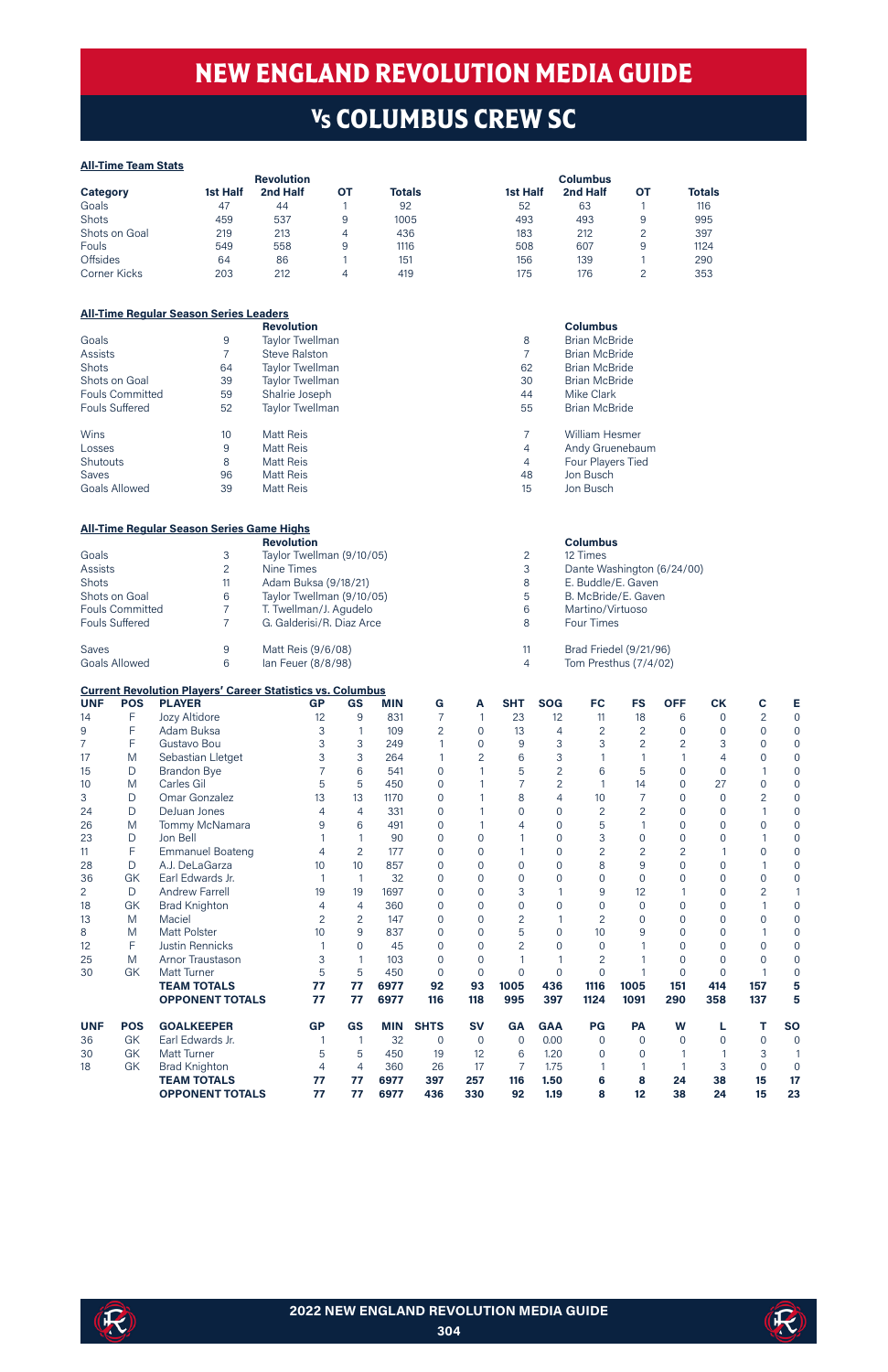# vs D.C. UNITED

|                               | Overall<br>37-39-16 |                                      | Home<br>$23 - 11 - 9$                            |       | Away<br>$14 - 28 - 6$      |       | <b>Neutral</b><br>$0 - 0 - 1$ |                                              |
|-------------------------------|---------------------|--------------------------------------|--------------------------------------------------|-------|----------------------------|-------|-------------------------------|----------------------------------------------|
|                               |                     | <b>MLS Regular Season</b>            |                                                  |       |                            |       |                               |                                              |
| Year                          |                     | Overall                              | Home                                             |       | Away                       |       | <b>Neutral</b>                | SO*/OT                                       |
| 1996                          |                     | $2 - 2 - 0$                          | $2 - 0 - 0$                                      |       | $0 - 2 - 0$                |       |                               | $1 - 0 - 0*$                                 |
| 1997                          |                     | $0 - 4 - 0$                          | $0 - 2 - 0$                                      |       | $0 - 2 - 0$                |       | l,                            | $0 - 2 - 0*$                                 |
| 1998                          |                     | $1 - 3 - 0$                          | $1 - 1 - 0$                                      |       | $0 - 2 - 0$                |       |                               | $1 - 1 - 0*$                                 |
| 1999                          |                     | $2 - 2 - 0$                          | $0 - 2 - 0$                                      |       | $2 - 0 - 0$                |       |                               | $1 - 1 - 0*$                                 |
| 2000                          |                     | $3 - 1 - 0$                          | $2 - 0 - 0$                                      |       | $1 - 1 - 0$                |       |                               | $1 - 0 - 0$                                  |
| 2001                          |                     | $1 - 3 - 0$                          | $1 - 1 - 0$                                      |       | $0 - 2 - 0$                |       |                               | $0 - 0 - 0$                                  |
| 2002                          |                     | $3 - 1 - 0$                          | $2 - 0 - 0$                                      |       | $1 - 1 - 0$                |       |                               | $0 - 0 - 0$                                  |
| 2003                          |                     | $1 - 2 - 1$                          | $1 - 1 - 0$                                      |       | $0 - 1 - 1$                |       | Ļ                             | $1 - 0 - 1$                                  |
| 2004                          |                     | $0 - 2 - 2$                          | $0 - 1 - 1$                                      |       | $0 - 1 - 1$                |       | i,                            | í,                                           |
| 2005                          |                     | $3 - 1 - 0$                          | $2 - 0 - 0$                                      |       | $1 - 1 - 0$                |       | i,                            | L                                            |
| 2006                          |                     | $1 - 1 - 2$                          | $0 - 0 - 2$                                      |       | $1 - 1 - 0$                |       | ł                             |                                              |
| 2007                          |                     | $0 - 2 - 1$                          | $0 - 1 - 0$                                      |       | $0 - 1 - 1$                |       | i,                            |                                              |
| 2008                          |                     | $1 - 1 - 1$                          | $1 - 0 - 1$                                      |       | $0 - 1 - 0$                |       |                               |                                              |
| 2009                          |                     | $1 - 0 - 1$                          | $1 - 0 - 0$                                      |       | $0 - 0 - 1$                |       | í,                            | í,                                           |
| 2010                          |                     | $2 - 0 - 0$                          | $1 - 0 - 0$                                      |       | $1 - 0 - 0$                |       | L                             | ł                                            |
| 2011                          |                     | $2 - 0 - 0$                          | $1 - 0 - 0$                                      |       | $1 - 0 - 0$                |       | L                             | L                                            |
| 2012                          |                     | $0 - 3 - 0$                          | $0 - 1 - 0$                                      |       | $0 - 2 - 0$                |       |                               |                                              |
| 2013                          |                     | $2 - 0 - 1$                          | $1 - 0 - 1$                                      |       | $1 - 0 - 0$                |       | i,                            | i,<br>L                                      |
| 2014                          |                     | $1 - 1 - 0$                          | $1 - 0 - 0$                                      |       | $0 - 1 - 0$                |       | Ļ                             |                                              |
| 2015                          |                     | $0 - 1 - 1$                          | $0 - 0 - 1$                                      |       | $0 - 1 - 0$                |       |                               | í.                                           |
| 2016<br>2017                  |                     | $0 - 2 - 1$<br>$0 - 1 - 1$           | $0 - 0 - 1$<br>$0 - 0 - 1$                       |       | $0 - 2 - 0$<br>$0 - 1 - 0$ |       |                               |                                              |
| 2018                          |                     | $1 - 1 - 0$                          | $1 - 0 - 0$                                      |       | $0 - 1 - 0$                |       |                               | í,                                           |
| 2019                          |                     | $0 - 0 - 2$                          | $0 - 0 - 1$                                      |       | $0 - 0 - 1$                |       |                               |                                              |
| 2020                          |                     | $3 - 0 - 1$                          | $1 - 0 - 0$                                      |       | $2 - 0 - 0$                |       | $0 - 0 - 1$                   | í.                                           |
| 2021                          |                     | $3 - 0 - 0$                          | $2 - 0 - 0$                                      |       | $1 - 0 - 0$                |       |                               |                                              |
| <b>Totals</b>                 |                     | 33-34-15                             | $21 - 10 - 9$                                    |       | $12 - 24 - 5$              |       | $0 - 0 - 1$                   | $5 - 4 - 1$                                  |
|                               |                     |                                      |                                                  |       |                            |       |                               |                                              |
| <b>MLS Cup Playoffs</b>       |                     |                                      |                                                  |       |                            |       |                               |                                              |
| Year                          |                     | Overall                              | Home                                             |       | Away                       |       | <b>Neutral</b>                | <b>Series</b>                                |
| 1997                          |                     | $0 - 2 - 0$                          | $0 - 1 - 0$                                      |       | $0 - 1 - 0$                |       | $0 - 0 - 0$                   | L                                            |
| 2004                          |                     | $0 - 0 - 1$                          | $0 - 0 - 0$                                      |       | $0 - 0 - 1$                |       | $0 - 0 - 0$                   | L (PKs)                                      |
| 2006                          |                     | $1 - 0 - 0$                          | $0 - 0 - 0$                                      |       | $1 - 0 - 0$                |       | $0 - 0 - 0$                   | W                                            |
| 2015                          |                     | $0 - 1 - 0$                          | $0 - 0 - 0$                                      |       | $0 - 1 - 0$                |       | $0 - 0 - 0$                   | L                                            |
| <b>Totals</b>                 |                     | $1 - 3 - 1$                          | $0 - 1 - 0$                                      |       | $1 - 2 - 1$                |       | $0 - 0 - 0$                   | $1 - 3$                                      |
|                               |                     | Lamar Hunt U.S. Open Cup             |                                                  |       |                            |       |                               |                                              |
| Year                          |                     | Overall                              | Home                                             |       | Away                       |       | <b>Neutral</b>                | SO                                           |
| 2001                          |                     | $1 - 0 - 0$                          | $1 - 0 - 0$                                      |       | $0 - 0 - 0$                |       | $0 - 0 - 0$                   | ÷,                                           |
| 2008                          |                     | $0 - 1 - 0$                          | $0 - 0 - 0$                                      |       | $0 - 1 - 0$                |       | $0 - 0 - 0$                   | L                                            |
| 2011                          |                     | $1 - 0 - 0$                          | $0 - 0 - 0$                                      |       | $1 - 0 - 0$                |       | $0 - 0 - 0$                   |                                              |
| 2013                          |                     | $0 - 1 - 0$                          | $0 - 0 - 0$                                      |       | $0 - 1 - 0$                |       | $0 - 0 - 0$                   |                                              |
| 2017                          |                     | $1 - 0 - 0$                          | $1 - 0 - 0$                                      |       | $0 - 0 - 0$                |       | $0 - 0 - 0$                   |                                              |
| <b>Totals</b>                 |                     | $3 - 2 - 0$                          | $2 - 0 - 0$                                      |       | $1 - 2 - 0$                |       | $0 - 0 - 0$                   |                                              |
| <b>SuperLiga</b>              |                     |                                      |                                                  |       |                            |       |                               |                                              |
| Year                          |                     | Overall                              | Home                                             |       | Away                       |       | <b>Neutral</b>                | SO                                           |
| Never met                     |                     |                                      |                                                  |       |                            |       |                               |                                              |
|                               |                     |                                      |                                                  |       |                            |       |                               |                                              |
|                               |                     |                                      | <b>Revolution Record at Away Venues</b>          |       |                            |       |                               |                                              |
| Years<br>1996-2017            |                     | <b>Stadium</b><br><b>RFK Stadium</b> |                                                  |       |                            |       | $9 - 23 - 4$                  | <b>Reg. Season Postseason</b><br>$1 - 2 - 1$ |
|                               |                     |                                      |                                                  |       |                            |       | $2 - 1 - 1$                   |                                              |
| 2018-current<br><b>Totals</b> |                     | Audi Field                           |                                                  |       |                            |       | $11 - 24 - 5$                 | $1 - 2 - 1$                                  |
|                               |                     |                                      |                                                  |       |                            |       |                               |                                              |
|                               |                     |                                      | <b>Goals Scored by Interval - Regular Season</b> |       |                            |       |                               |                                              |
|                               | $1 - 15$            | $16 - 30$                            | $31 - 45$                                        | 46-60 | 61-75                      | 76-90 | OT                            | <b>Total</b>                                 |
| <b>NE</b>                     | 9                   | 12                                   | 19                                               | 33    | 10                         | 23    | $\overline{2}$                | 108                                          |
| DC                            | 16                  | 13                                   | 27                                               | 14    | 19                         | 30    | 0                             | 119                                          |
|                               |                     |                                      |                                                  |       |                            |       |                               |                                              |
|                               |                     |                                      |                                                  |       |                            |       |                               |                                              |

|                                                                      | All-Time MLS Regular Season Meetings<br>Date Score                                                                                   | <b>NE Result</b>                                          |                     |
|----------------------------------------------------------------------|--------------------------------------------------------------------------------------------------------------------------------------|-----------------------------------------------------------|---------------------|
| 04/27/96                                                             | Score<br>D.C. United 1 at New England 1                                                                                              | W                                                         | <b>Notes</b><br>SΟ  |
| 06/30/96<br>07/20/96                                                 | New England 1 at D.C. United 3<br>D.C. United 0 at New England 2                                                                     | L                                                         |                     |
|                                                                      |                                                                                                                                      | W                                                         |                     |
| 09/17/96                                                             | New England 2 at D.C. United 3                                                                                                       | L<br>L                                                    | <b>SO</b>           |
| 05/18/97<br>06/14/97                                                 | D.C. United 0 at New England 0<br>D.C. United 1 at New England 0                                                                     | Ē                                                         |                     |
| 08/27/97                                                             | New England 2 at D.C. United 3                                                                                                       |                                                           |                     |
|                                                                      | 09/16/97 New England 2 at D.C. United 2<br>03/29/98 New England 1 at D.C. United 1<br>04/18/98 D.C. United 1 at New England 1        |                                                           | SΟ<br>SO            |
|                                                                      |                                                                                                                                      |                                                           | SC                  |
| 05/13/98                                                             | New England 2 at D.C. United 3                                                                                                       |                                                           |                     |
| 04/10/99                                                             | D.C. United 1 at New England 0<br>D.C. United 2 at New England 2                                                                     |                                                           | SO                  |
|                                                                      | New England 3 at D.C. United 2                                                                                                       |                                                           |                     |
| 04/24/99<br>07/25/99<br>10/09/99                                     | D.C. United 2 at New England 0<br>New England 1 at D.C. United 1                                                                     |                                                           |                     |
|                                                                      |                                                                                                                                      |                                                           | SO<br>2OT           |
|                                                                      | 04/15/00 D.C. United 1 at New England 2<br>05/13/00 New England 3 at D.C. United 1<br>08/30/00 D.C. United 0 at New England 1        |                                                           |                     |
|                                                                      |                                                                                                                                      |                                                           |                     |
|                                                                      |                                                                                                                                      |                                                           |                     |
|                                                                      | 09/03/00 New England 0 at D.C. United 2<br>04/21/01 New England 1 at D.C. United 2<br>05/09/01 New England 0 at D.C. United 5        |                                                           |                     |
| 07/14/01                                                             | D.C. United 3 at New England 1<br>D.C. United 1 at New England 2                                                                     | - トリートランド アルスト                                            |                     |
| 08/18/01                                                             | 06/08/02 New England 2 at D.C. United 3                                                                                              |                                                           |                     |
|                                                                      | D.C. United 0 at New England 2<br>New England 1 at D.C. United 0<br>D.C. United 0 at New England 3                                   |                                                           |                     |
| 07/06/02                                                             |                                                                                                                                      |                                                           |                     |
| 09/07/02                                                             |                                                                                                                                      |                                                           |                     |
|                                                                      |                                                                                                                                      |                                                           | 2OT                 |
|                                                                      | 06/21/03 New England 1 at D.C. United 1<br>07/27/03 D.C. United 4 at New England 2<br>08/09/03 New England 0 at D.C. United 1        |                                                           |                     |
| 10/11/03                                                             |                                                                                                                                      |                                                           | ОТ                  |
| 05/29/04<br>08/14/04                                                 | D.C. United 0 at New England 1<br>D.C. United 1 at New England 0<br>New England 2 at D.C. United 2                                   |                                                           |                     |
|                                                                      | 08/28/04 D.C. United 0 at New England 0<br>10/09/04 New England 0 at D.C. United 1<br>04/23/05 New England 4 at D.C. United 3        |                                                           |                     |
|                                                                      |                                                                                                                                      |                                                           |                     |
| 05/14/05                                                             |                                                                                                                                      |                                                           |                     |
| 06/18/05                                                             | D.C. United 0 at New England 1<br>New England 0 at D.C. United 2<br>D.C. United 1 at New England 2                                   |                                                           |                     |
| 08/27/05                                                             |                                                                                                                                      |                                                           |                     |
|                                                                      | 06/03/06 New England 0 at D.C. United 1<br>06/03/06 New England 0 at D.C. United 1<br>09/13/06 D.C. United 1 at New England 1        | くという ファイル アンストリー アルトリー アプリー アプリー アプリー アプリング アプリー ファイル スタン |                     |
|                                                                      |                                                                                                                                      |                                                           |                     |
| 10/07/06                                                             | New England 2 at D.C. United 1<br>New England 1 at D.C. United 1<br>D.C. United 3 at New England 0                                   |                                                           |                     |
| 04/19/07<br>08/05/07                                                 |                                                                                                                                      |                                                           |                     |
| 09/09/07                                                             | New England 2 at D.C. United 4                                                                                                       |                                                           |                     |
|                                                                      | 05/29/08 D.C. United 2 at New England 2<br>08/20/08 D.C. United 1 at New England 2                                                   |                                                           |                     |
|                                                                      |                                                                                                                                      |                                                           |                     |
| 10/16/08<br>04/17/09                                                 | 10/16/08 New England 1 at D.C. United 2<br>04/17/09 New England 1 at D.C. United 1<br>05/30/09 D.C. United 1 at New England 2        |                                                           |                     |
|                                                                      |                                                                                                                                      |                                                           |                     |
| 04/03/10<br>08/07/10                                                 | New England 2 at D.C. United 0<br>D.C. United 0 at New England 1<br>D.C. United 1 at New England 2                                   |                                                           |                     |
| 03/26/11                                                             |                                                                                                                                      |                                                           |                     |
| 07/20/11<br>04/14/12                                                 | New England 1 at D.C. United 0                                                                                                       |                                                           |                     |
|                                                                      | D.C. United 2 at New England 1                                                                                                       |                                                           |                     |
| 05/26/12<br>09/15/12                                                 | New England 2 at D.C. United 3<br>New England 1 at D.C. United 2<br>D.C. United 0 at New England 0                                   |                                                           |                     |
| 06/08/13                                                             |                                                                                                                                      |                                                           |                     |
| 07/27/13<br>09/21/13                                                 | New England 2 at D.C. United 1                                                                                                       |                                                           |                     |
| 04/05/14                                                             |                                                                                                                                      |                                                           |                     |
| 05/24/14                                                             | D.C. United 1 at New England 2<br>New England 0 at D.C. United 2<br>D.C. United 1 at New England 2<br>D.C. United 1 at New England 1 |                                                           |                     |
| 05/23/15                                                             |                                                                                                                                      |                                                           |                     |
| 06/21/15                                                             | New England 1 at D.C. United 2<br>D.C. United 0 at New England 0                                                                     |                                                           |                     |
|                                                                      | New England 0 at D.C. United 3<br>New England 0 at D.C. United 2                                                                     |                                                           |                     |
| 04/23/16<br>06/25/16<br>04/22/17                                     | D.C. United 2 at New England 2                                                                                                       |                                                           |                     |
| $\begin{array}{c}\n 08/26/17 \\ 06/30/18 \\ 08/19/18 \\ \end{array}$ | New England 0 at D.C. United 1                                                                                                       |                                                           |                     |
|                                                                      | D.C. United 2 at New England 3                                                                                                       |                                                           |                     |
|                                                                      | New England 0 at D.C. United 2                                                                                                       |                                                           |                     |
| 05/25/19<br>07/12/19                                                 | D.C. United 1 at New England 1<br>New England 2 at D.C. United 2<br>New England 1 at D.C. United 1                                   |                                                           |                     |
| 07/17/20                                                             |                                                                                                                                      |                                                           | <b>Neutral Site</b> |
| 08/25/20<br>09/27/20                                                 | New England 2 at D.C. United 1<br>New England 2 at D.C. United 0                                                                     | w<br>W                                                    |                     |
| 11/01/20                                                             | D.C. United 3 at New England 4                                                                                                       |                                                           |                     |
| 04/24/21<br>08/18/21                                                 | D.C. United 0 at New England 1<br>D.C. United 2 at New England 3                                                                     | W<br>W                                                    |                     |
| 10/20/21                                                             | New England 3 at D.C. United 2                                                                                                       | Ŵ                                                         |                     |
|                                                                      |                                                                                                                                      |                                                           |                     |
| <b>Date</b>                                                          | <b>All-Time MLS Cup Playoffs Meetings</b><br>Score                                                                                   | <b>NE Result Notes</b>                                    | <b>Series</b>       |
| 10/05/97                                                             |                                                                                                                                      | L                                                         |                     |
| 10/08/97                                                             | New England 1 at D.C. United 4<br>D.C. United 2 at New England 1                                                                     | г                                                         | SO<br>OT<br>г       |
| 11/06/04<br>11/05/06                                                 | New England 3 at D.C. United 3                                                                                                       | ť<br>W                                                    | L(PKs, 4-3)<br>W    |
| 10/28/15                                                             | New England 1 at D.C. United 0<br>New England 1 at D.C. United 2                                                                     | L                                                         | L                   |

### **All-Time U.S. Open Cup Meetings**

| Date | Score                                   | <b>NE Result Notes</b> |  |
|------|-----------------------------------------|------------------------|--|
|      | 08/22/01 D.C. United 0 at New England 2 | W                      |  |
|      | 08/12/08 New England 1 at D.C. United 3 |                        |  |
|      | 04/26/11 New England 3 at D.C. United 2 | W                      |  |
|      | 07/26/13 New England 1 at D.C. United 3 |                        |  |
|      | 06/28/17 New England 2 at D.C. United 1 | W                      |  |

| ٠ |  |
|---|--|
|   |  |
| L |  |
| W |  |
| L |  |
| W |  |
|   |  |

R

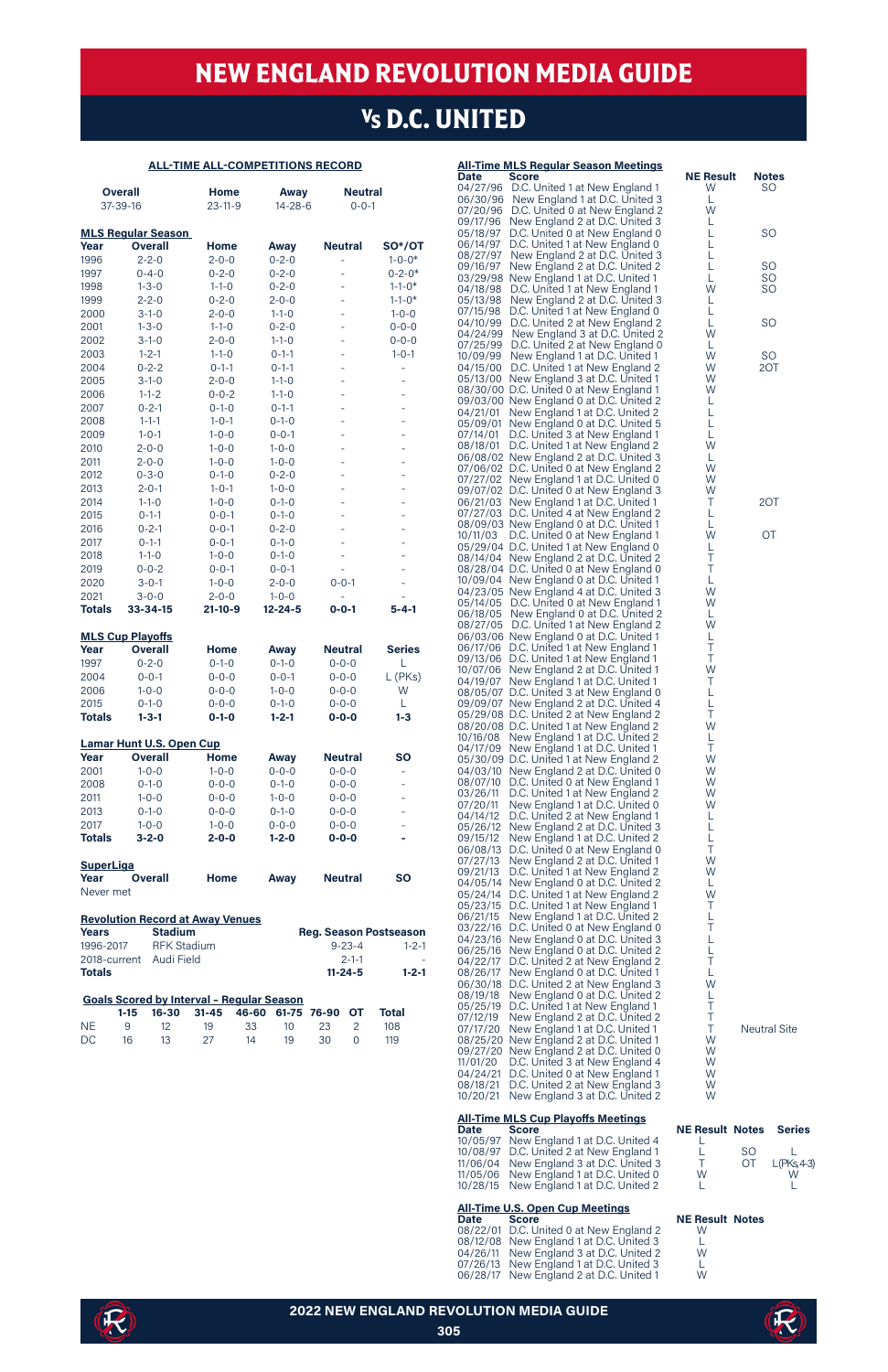### vs D.C. UNITED

|               |                        |                                                                      | <b>Revolution</b>          |                |               |                |                |                |                         | D.C. United                    |                |                |               |                          |                |
|---------------|------------------------|----------------------------------------------------------------------|----------------------------|----------------|---------------|----------------|----------------|----------------|-------------------------|--------------------------------|----------------|----------------|---------------|--------------------------|----------------|
| Category      |                        | 1st Half                                                             | 2nd Half                   | OT             | <b>Totals</b> |                |                | 1st Half       |                         | 2nd Half                       | ОT             |                | <b>Totals</b> |                          |                |
| Goals         |                        | 40                                                                   | 66                         | $\overline{c}$ | 108           |                |                | 56             |                         | 63                             | 0              |                | 119           |                          |                |
| Shots         |                        | 438                                                                  | 551                        | 6              | 995           |                |                | 510            |                         | 512                            | 3              |                | 1025          |                          |                |
| Shots on Goal |                        | 166                                                                  | 248                        | 3              | 417           |                |                | 236            |                         | 238                            | 0              |                | 474           |                          |                |
| Fouls         |                        | 563                                                                  | 612                        | 1              | 1176          |                |                | 611            |                         | 653                            | 3              |                | 1267          |                          |                |
| Offsides      |                        | 95                                                                   | 108                        | 1              | 204           |                |                | 120            |                         | 122                            | Ō              |                | 242           |                          |                |
| Corner Kicks  |                        | 187                                                                  | 257                        | $\mathbf 0$    | 444           |                |                | 244            |                         | 216                            | 1              |                | 461           |                          |                |
|               |                        |                                                                      |                            |                |               |                |                |                |                         |                                |                |                |               |                          |                |
|               |                        | <b>All-Time Regular Season Series Leaders</b>                        | <b>Revolution</b>          |                |               |                |                |                |                         | D.C. United                    |                |                |               |                          |                |
| Goals         |                        | 15                                                                   | <b>Taylor Twellman</b>     |                |               |                |                | 14             |                         | Jaime Moreno                   |                |                |               |                          |                |
| Assists       |                        | 9                                                                    | <b>Steve Ralston</b>       |                |               |                |                | 15             |                         | Marco Etcheverry               |                |                |               |                          |                |
| Shots         |                        | 75                                                                   | Taylor Twellman            |                |               |                |                | 84             |                         | Jaime Moreno                   |                |                |               |                          |                |
| Shots on Goal |                        | 44                                                                   | <b>Taylor Twellman</b>     |                |               |                |                | 45             |                         | Jaime Moreno                   |                |                |               |                          |                |
|               | <b>Fouls Committed</b> | 53                                                                   | Shalrie Joseph             |                |               |                |                | 61             |                         | <b>Ben Olsen</b>               |                |                |               |                          |                |
|               | <b>Fouls Suffered</b>  | 53                                                                   | Shalrie Joseph             |                |               |                |                | 92             |                         | Jaime Moreno                   |                |                |               |                          |                |
|               |                        |                                                                      |                            |                |               |                |                |                |                         |                                |                |                |               |                          |                |
| Wins          |                        | 8                                                                    | Matt Reis                  |                |               |                |                | 6              |                         | <b>Bill Hamid</b>              |                |                |               |                          |                |
| Losses        |                        | 12                                                                   | <b>Matt Reis</b>           |                |               |                |                | 8              |                         | <b>Bill Hamid</b>              |                |                |               |                          |                |
| Shutouts      |                        | $\overline{4}$                                                       | Brown/Reis                 |                |               |                |                | $\overline{4}$ |                         | B. Hamid/T. Perkins            |                |                |               |                          |                |
| Saves         |                        | 121                                                                  | <b>Matt Reis</b>           |                |               |                |                | 70             |                         | <b>Bill Hamid</b>              |                |                |               |                          |                |
|               | Goals Allowed          | 40                                                                   | <b>Matt Reis</b>           |                |               |                |                | 28             |                         | <b>Bill Hamid</b>              |                |                |               |                          |                |
|               |                        | <b>All-Time Regular Season Series Game Highs</b>                     |                            |                |               |                |                |                |                         |                                |                |                |               |                          |                |
|               |                        |                                                                      | <b>Revolution</b>          |                |               |                |                |                |                         | D.C. United                    |                |                |               |                          |                |
| Goals         |                        | 3                                                                    | Taylor Twellman (9/7/02)   |                |               |                |                | 4              |                         | Abdul Thompson Conteh (5/9/01) |                |                |               |                          |                |
| Assists       |                        | $\overline{c}$                                                       | <b>Eight Times</b>         |                |               |                |                | 3              |                         | B. Convey/M. Lisi              |                |                |               |                          |                |
| Shots         |                        | 9                                                                    | Taylor Twellman (10/16/08) |                |               |                |                | $\overline{7}$ |                         | Four Times                     |                |                |               |                          |                |
| Shots on Goal |                        | 6                                                                    | Taylor Twellman (9/7/02)   |                |               |                |                | 6              |                         | Abdul Thompson Conteh (5/9/01) |                |                |               |                          |                |
|               | <b>Fouls Committed</b> | $\overline{7}$                                                       | Tom Lips (7/20/96)         |                |               |                |                | 6              |                         | <b>Six Times</b>               |                |                |               |                          |                |
|               | <b>Fouls Suffered</b>  | 9                                                                    | Jose Cancela (8/9/03)      |                |               |                |                | $\overline{7}$ |                         | <b>Three Times</b>             |                |                |               |                          |                |
| Saves         |                        | 10                                                                   | Aidan Heaney (4/27/96)     |                |               |                |                | 10             |                         | Nick Rimando (6/18/05)         |                |                |               |                          |                |
| Goals Allowed |                        | 5                                                                    | Juergen Sommer (5/9/01)    |                |               |                |                | $\overline{a}$ |                         | B. Hamid/N. Rimando            |                |                |               |                          |                |
|               |                        | <b>Current Revolution Players' Career Statistics vs. D.C. United</b> |                            |                |               |                |                |                |                         |                                |                |                |               |                          |                |
| <b>UNF</b>    | POS                    | <b>PLAYER</b>                                                        | GP                         | GS             | <b>MIN</b>    | G              | Α              | <b>SHT</b>     | <b>SOG</b>              | FC                             | FS             | <b>OFF</b>     | СK            | C                        | Е              |
| 9             | F                      | Adam Buksa                                                           | $\overline{7}$             | 5              | 505           | $\overline{4}$ | $\mathbf{1}$   | 22             | 12                      | 19                             | 12             | $\mathbf 0$    | $\mathbf 0$   | 3                        | $\mathbf 0$    |
| 26            | M                      | Tommy McNamara                                                       | 12                         | 7              | 704           | 3              | 6              | 16             | 8                       | 3                              | 10             | 1              | 0             | 1                        | $\mathbf 0$    |
| 14            | F                      | Jozy Altidore                                                        | 13                         | 8              | 717           | 3              | 3              | 14             | 6                       | 21                             | 22             | 5              | 1             | $\overline{c}$           | 0              |
| 7             | F                      | Gustavo Bou                                                          | $\overline{7}$             | 6              | 562           | 3              | $\overline{c}$ | 26             | 9                       | 3                              | 5              | 5              | 6             | $\mathbf 0$              | $\mathbf 0$    |
| 10            | M                      | Carles Gil                                                           | 6                          | 6              | 487           | $\overline{c}$ | 1              | 14             | 4                       | $\overline{2}$                 | 13             | 1              | 25            | $\mathbf 0$              | $\mathbf 0$    |
| 3             | D                      | Omar Gonzalez                                                        | 12                         | 12             | 999           | 1              | $\mathbf 0$    | $\overline{4}$ | $\overline{\mathbf{c}}$ | 18                             | 9              | 1              | $\mathbf 0$   | 3                        | $\circ$        |
| 24            | D                      | DeJuan Jones                                                         | $\overline{7}$             | 5              | 410           | 1              | 0              | 4              | 3                       | 4                              | $\overline{7}$ | 0              | $\mathbf 0$   | $\mathbf 0$              | $\mathbf 0$    |
| 28            | D                      | A.J. DeLaGarza                                                       | 14                         | 13             | 1126          | 0              | $\overline{c}$ | 3              | Ō                       | 9                              | 13             | 0              | $\mathbf 0$   | 1                        | $\mathbf 0$    |
| 11            | F                      | <b>Emmanuel Boateng</b>                                              | 4                          | 1              | 136           | 0              | 1              | $\overline{c}$ | Ō                       | $\overline{c}$                 | 1              | 0              | 3             | 1                        | $\mathbf 0$    |
| 17            | M                      | Sebastian Lletget                                                    | $\overline{c}$             | 1              | 92            | 0              | 1              | 3              | 0                       | 0                              | 1              | 0              | 1             | $\mathbf 0$              | $\mathbf 0$    |
| 25            | M                      | Arnor Traustason                                                     | 3                          | $\overline{c}$ | 163           | $\Omega$       | 1              | 3              | $\overline{1}$          | 3                              | $\overline{7}$ | $\Omega$       | $\Omega$      | $\overline{2}$           | 1              |
| 15            | D                      | <b>Brandon Bye</b>                                                   | 9                          | 8              | 781           | 0              | $\mathbf 0$    | 5              | $\overline{c}$          | 8                              | $\overline{7}$ | 0              | 0             | $\mathbf 0$              | $\mathbf{0}$   |
| 2             | D                      | Andrew Farrell                                                       | 22                         | 22             | 1972          | 0              | $\mathbf 0$    | 1              | Ō                       | 13                             | 17             | 1              | $\mathbf 0$   | $\overline{c}$           | $\mathbf 0$    |
| 5             | M                      | Wilfrid Kaptoum                                                      | $\overline{c}$             | $\overline{c}$ | 109           | 0              | $\mathbf 0$    | $\mathbf 0$    | Ō                       | 4                              | 1              | $\mathbf 0$    | $\mathbf 0$   | $\overline{c}$           | $\mathbf 0$    |
| 4             | D                      | Henry Kessler                                                        | $\overline{7}$             | 6              | 585           | 0              | $\mathbf 0$    | 4              | Ō                       | 4                              | 3              | 0              | $\mathbf 0$   | $\mathbf 0$              | $\mathbf 0$    |
| 18            | GK                     | <b>Brad Knighton</b>                                                 | 4                          | 3              | 302           | 0              | $\Omega$       | 0              | 0                       | 0                              | $\mathbf 0$    | $\Omega$       | 0             | 0                        | $\mathbf 0$    |
| 13            | M                      | Maciel                                                               | 1                          | 1              | 45            | 0              | 0              | $\mathbf 0$    | 0                       | 1                              | $\mathbf 0$    | 0              | 0             | $\mathbf 0$              | $\circ$        |
| 8             | M                      | <b>Matt Polster</b>                                                  | 12                         | 9              | 745           | $\Omega$       | $\Omega$       | 5              | $\overline{1}$          | 15                             | 12             | 1              | $\Omega$      | $\overline{2}$           | $\mathbf 0$    |
| 12            | F                      | Justin Rennicks                                                      | $\mathbf{1}$               | $\mathbf 0$    | 1             | 0              | 0              | 0              | $\mathbf 0$             | 0                              | 1              | 0              | 0             | $\mathbf 0$              | 0              |
| 30            | GK                     | Matt Turner                                                          | 11                         | 11             | 956           | 0              | 0              | 0              | $\mathbf 0$             | 1                              | $\overline{c}$ | 0              | $\mathbf{0}$  | 1                        | 1              |
|               |                        | <b>TEAM TOTALS</b>                                                   | 82                         | 82             | 7405          | 108            | 104            | 993            | 417                     | 1176                           | 1240           | 204            | 444           | 135                      | 9              |
|               |                        | <b>OPPONENT TOTALS</b>                                               | 82                         | 82             | 7405          | 119            | 122            | 1027           | 474                     | 1267                           | 1153           | 242            | 462           | 152                      | 10             |
| <b>UNF</b>    | POS                    | <b>GOALKEEPER</b>                                                    | GP                         | GS             | <b>MIN</b>    | <b>SHTS</b>    | <b>SV</b>      | GA             | GAA                     | PG                             | PA             | W              | Ц             | т                        | SO             |
| 18            | GK                     | <b>Brad Knighton</b>                                                 | 4                          | 3              | 302           | 20             | 16             | 4              | 1.19                    | 1                              | 1              | 1              | 1             | $\overline{c}$           | 1              |
| 30            | GK                     | Matt Turner                                                          | 11                         | 11             | 956           | 50             | 34             | 15             | 1.41                    | $\mathfrak{p}$                 | $\mathfrak{p}$ | $\overline{7}$ | 1             | $\overline{\phantom{a}}$ | $\overline{c}$ |
|               |                        | <b>TEAM TOTALS</b>                                                   | 82                         | 82             | 7405          | 474            | 332            | 119            | 1.45                    | 10                             | 14             | 33             | 34            | 15                       | 16             |
|               |                        | <b>OPPONENT TOTALS</b>                                               | 82                         | 82             | 7405          | 417            | 296            | 108            | 1.31                    | 9                              | 14             | 34             | 33            | 15                       | 20             |



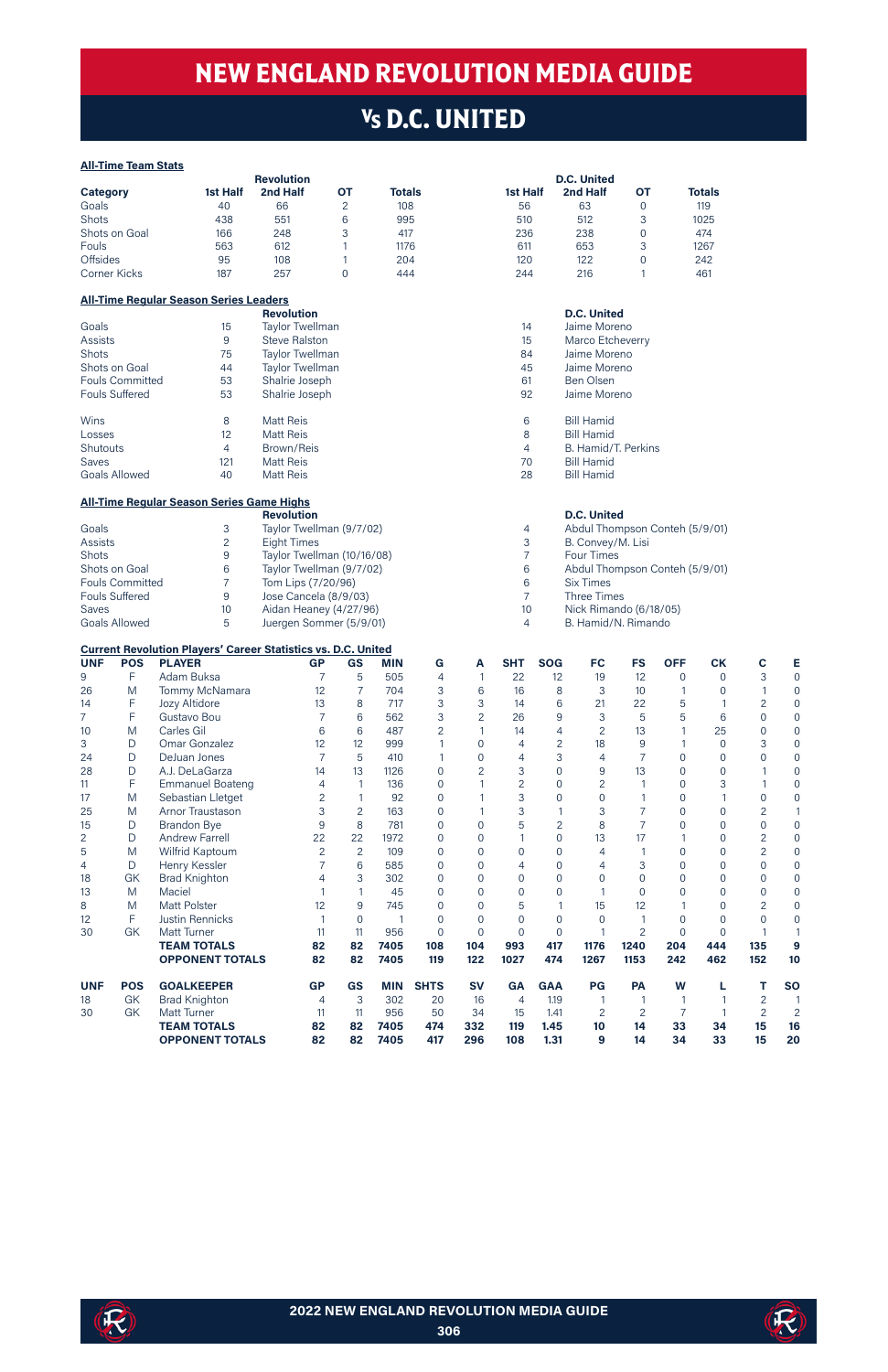# vs fc dallas

#### **ALL-TIME ALL-COMPETITIONS RECORD**

| Overall<br>$24 - 20 - 4$ |                           | Home<br>$12 - 8 - 1$ | Away<br>$12 - 12 - 3$ | <b>Neutral</b><br>$0 - 0 - 0$ |  |
|--------------------------|---------------------------|----------------------|-----------------------|-------------------------------|--|
|                          | <b>MLS Regular Season</b> |                      |                       |                               |  |
| Year                     | Overall                   | Home                 | Away                  | <b>SO*/OT</b>                 |  |
| 1996                     | $2 - 1 - 0$               | $1 - 1 - 0$          | $1 - 0 - 0$           | $0 - 0 - 0*$                  |  |
| 1997                     | $4 - 0 - 0$               | $2 - 0 - 0$          | $2 - 0 - 0$           | $1 - 0 - 0*$                  |  |
| 1998                     | $1 - 1 - 0$               | $0 - 1 - 0$          | $1 - 0 - 0$           | $0 - 1 - 0*$                  |  |
| 1999                     | $0 - 2 - 0$               | $0 - 1 - 0$          | $0 - 1 - 0$           | $0 - 0 - 0*$                  |  |
| 2000                     | $0 - 2 - 0$               | $0 - 1 - 0$          | $0 - 1 - 0$           | $0 - 0 - 0$                   |  |
| 2001                     | $1 - 0 - 1$               | $1 - 0 - 0$          | $0 - 0 - 1$           | $0 - 0 - 1$                   |  |
| 2002                     | $2 - 0 - 0$               | $1 - 0 - 0$          | $1 - 0 - 0$           | $0 - 0 - 0$                   |  |
| 2003                     | $2 - 1 - 0$               | $0 - 1 - 0$          | $2 - 0 - 0$           | $0 - 0 - 0$                   |  |
| 2004                     | $2 - 1 - 0$               | $1 - 0 - 0$          | $1 - 1 - 0$           | ٠                             |  |
| 2005                     | $2 - 0 - 0$               | $1 - 0 - 0$          | $1 - 0 - 0$           | ٠                             |  |
| 2006                     | $1 - 1 - 0$               | $1 - 0 - 0$          | $0 - 1 - 0$           |                               |  |
| 2007                     | $2 - 0 - 0$               | $1 - 0 - 0$          | $1 - 0 - 0$           |                               |  |
| 2008                     | $2 - 0 - 0$               | $1 - 0 - 0$          | $1 - 0 - 0$           |                               |  |
| 2009                     | $1 - 1 - 0$               | $1 - 0 - 0$          | $0 - 1 - 0$           |                               |  |
| 2010                     | $0 - 0 - 2$               | $0 - 0 - 1$          | $0 - 0 - 1$           |                               |  |
| 2011                     | $1 - 1 - 0$               | $1 - 0 - 0$          | $0 - 1 - 0$           |                               |  |
| 2012                     | $0 - 1 - 0$               | $0 - 0 - 0$          | $0 - 1 - 0$           |                               |  |
| 2013                     | $0 - 1 - 0$               | $0 - 1 - 0$          | $0 - 0 - 0$           |                               |  |
| 2014                     | $0 - 1 - 0$               | $0 - 0 - 0$          | $0 - 1 - 0$           |                               |  |
| 2015                     | $0 - 1 - 0$               | $0 - 0 - 0$          | $0 - 1 - 0$           |                               |  |
| 2016                     | $0 - 1 - 0$               | $0 - 1 - 0$          | $0 - 0 - 0$           |                               |  |
| 2017                     | $0 - 1 - 0$               | $0 - 0 - 0$          | $0 - 1 - 0$           |                               |  |
| 2018                     | $0 - 1 - 0$               | $0 - 0 - 0$          | $0 - 1 - 0$           |                               |  |
| 2019                     | $0 - 0 - 1$               | $0 - 0 - 0$          | $0 - 0 - 1$           |                               |  |
| 2020                     | ۰                         |                      |                       |                               |  |
| 2021                     | $0 - 1 - 0$               | $0 - 0 - 0$          | $0 - 1 - 0$           |                               |  |
| <b>Totals</b>            | $23 - 19 - 4$             | $12 - 8 - 1$         | $11 - 11 - 3$         | $1 - 1 - 1$                   |  |

| <b>MLS Cup Playoffs</b> |                          |      |      |                |               |  |  |  |  |  |
|-------------------------|--------------------------|------|------|----------------|---------------|--|--|--|--|--|
| Year                    | Overall                  | Home | Away | <b>Neutral</b> | <b>Series</b> |  |  |  |  |  |
| Never met               |                          |      |      |                |               |  |  |  |  |  |
|                         | Lamar Hunt U.S. Open Cup |      |      |                |               |  |  |  |  |  |
| Year                    | Overall                  | Home | Away | <b>Neutral</b> | <b>SO</b>     |  |  |  |  |  |
| 2007                    | 100                      | 0.00 | 100  | 0.00           |               |  |  |  |  |  |

| <b>SuperLiga</b><br>$\cdots$ | $\sim$ $\sim$ $\sim$ | .           |             | .           | $\sim$ |
|------------------------------|----------------------|-------------|-------------|-------------|--------|
| <b>Totals</b>                | $1 - 1 - 0$          | $0 - 0 - 0$ | $1 - 1 - 0$ | $0 - 0 - 0$ | ٠      |
| 2016                         | $0 - 1 - 0$          | $0 - 0 - 0$ | $0 - 1 - 0$ | $0 - 0 - 0$ | ٠      |
| 2007                         | $1 - 0 - 0$          | $0 - 0 - 0$ | $1 - 0 - 0$ | $0 - 0 - 0$ | ٠      |

| Year      | Overall                                 | Home | Away | <b>Neutral</b> | <b>SO</b> |
|-----------|-----------------------------------------|------|------|----------------|-----------|
| Never met |                                         |      |      |                |           |
|           | <b>Boughttion Boograph Augustaniens</b> |      |      |                |           |

|               | <b>Revolution Record at Away Venues</b>     |                               |  |  |  |  |
|---------------|---------------------------------------------|-------------------------------|--|--|--|--|
| <b>Years</b>  | <b>Stadium</b>                              | <b>Reg. Season Postseason</b> |  |  |  |  |
| 1996-2002     | Cotton Bowl                                 | $5 - 2 - 1$                   |  |  |  |  |
| 2003          | Dragon Stadium                              | $2 - 0 - 0$                   |  |  |  |  |
| 2004          | Cotton Bowl                                 | $2 - 1 - 0$                   |  |  |  |  |
|               | 2005-Present Tovota Stadium                 | $3 - 7 - 2$                   |  |  |  |  |
| 2009*         | Cotton Bowl                                 | $0 - 1 - 0$                   |  |  |  |  |
| <b>Totals</b> |                                             | $11 - 10 - 3$                 |  |  |  |  |
|               | * Denotes a one-game, special double-header |                               |  |  |  |  |

|           | <b>Goals Scored by Interval - Regular Season</b> |                                       |    |           |    |     |          |       |
|-----------|--------------------------------------------------|---------------------------------------|----|-----------|----|-----|----------|-------|
|           |                                                  | 1-15 16-30 31-45 46-60 61-75 76-90 OT |    |           |    |     |          | Total |
| <b>NF</b> |                                                  | 10.                                   | 14 | 8.        | a  | 18. | $\Omega$ | 70    |
| DAI       | 10 <sup>10</sup>                                 | я                                     | וו | $\Lambda$ | 15 | 15  | n        | 63    |

| <b>All-Time MLS Regular Season Meetings</b> |                              |                  |              |  |  |  |  |  |
|---------------------------------------------|------------------------------|------------------|--------------|--|--|--|--|--|
| <b>Date</b>                                 | Score                        | <b>NE Result</b> | <b>Notes</b> |  |  |  |  |  |
| 06/23/96                                    | Dallas 4 at New England 1    | L                |              |  |  |  |  |  |
| 09/04/96                                    | Dallas 1 at New England 2    | W                |              |  |  |  |  |  |
| 09/07/96                                    | New England 2 at Dallas 0    | W                |              |  |  |  |  |  |
| 03/29/97                                    | New England 1 at Dallas 0    | W                |              |  |  |  |  |  |
| 06/01/97                                    | Dallas 1 at New England 3    | W                |              |  |  |  |  |  |
| 06/22/97                                    | Dallas 2 at New England 2    | W                | <b>SO</b>    |  |  |  |  |  |
| 09/25/97                                    | New England 2 at Dallas 1    | W                |              |  |  |  |  |  |
| 06/27/98                                    | Dallas 3 at New England 3    | L                | SO           |  |  |  |  |  |
| 07/18/98                                    | New England 3 at Dallas 1    | W                |              |  |  |  |  |  |
| 06/26/99                                    | New England 0 at Dallas 2    | L                |              |  |  |  |  |  |
| 09/24/99                                    | Dallas 1 at New England 0    | L                |              |  |  |  |  |  |
| 04/08/00                                    | New England 1 at Dallas 2    | L                |              |  |  |  |  |  |
| 08/02/00                                    | Dallas 2 at New England 1    | L                |              |  |  |  |  |  |
| 07/04/01                                    | New England 1 at Dallas 1    | T                | 2OT          |  |  |  |  |  |
| 08/04/01                                    | Dallas 1 at New England 5    | W                |              |  |  |  |  |  |
| 05/11/02                                    | Dallas 0 at New England 2    | W                |              |  |  |  |  |  |
| 09/14/02                                    | New England 2 at Dallas 1    | W                |              |  |  |  |  |  |
| 04/26/03                                    | New England 2 at Dallas 1    | W                |              |  |  |  |  |  |
| 07/16/03                                    | Dallas 2 at New England 1    | L                |              |  |  |  |  |  |
| 10/04/03                                    | New England 4 at Dallas 1    | W                |              |  |  |  |  |  |
| 06/12/04                                    | New England 1 at Dallas 3    | L                |              |  |  |  |  |  |
| 08/11/04                                    | New England 3 at Dallas 0    | W                |              |  |  |  |  |  |
| 10/02/04                                    | Dallas 0 at New England 2    | W                |              |  |  |  |  |  |
| 07/16/05                                    | FC Dallas 2 at New England 3 | W                |              |  |  |  |  |  |
| 08/13/05                                    | New England 2 at FC Dallas 1 | W                |              |  |  |  |  |  |
| 05/20/06                                    | New England 0 at FC Dallas 4 | L                |              |  |  |  |  |  |
| 06/28/06                                    | FC Dallas 0 at New England 1 | W                |              |  |  |  |  |  |
| 04/29/07                                    | New England 1 at FC Dallas 0 | W                |              |  |  |  |  |  |
| 09/15/07                                    | FC Dallas 2 at New England 4 | W                |              |  |  |  |  |  |
| 04/24/08                                    | New England 1 at FC Dallas 0 | W                |              |  |  |  |  |  |
| 06/06/08                                    | FC Dallas 1 at New England 2 | W                |              |  |  |  |  |  |
| 04/04/09                                    | FC Dallas 1 at New England 2 | W                |              |  |  |  |  |  |
| 09/30/09                                    | New England 0 at FC Dallas 1 | L                |              |  |  |  |  |  |
| 05/01/10                                    | FC Dallas 1 at New England 1 | T                |              |  |  |  |  |  |
| 09/22/10                                    | New England 2 at FC Dallas 2 | T                |              |  |  |  |  |  |
| 06/04/11                                    | New England 0 at FC Dallas 1 | L                |              |  |  |  |  |  |
| 09/10/11                                    | FC Dallas 0 at New England 2 | W                |              |  |  |  |  |  |
| 04/05/12                                    | New England 0 at FC Dallas 1 | Ĺ                |              |  |  |  |  |  |
| 03/30/13                                    | FC Dallas 1 at New England 0 | L                |              |  |  |  |  |  |
| 07/19/14                                    | New England 0 at FC Dallas 2 | Ĺ                |              |  |  |  |  |  |
| 07/04/15                                    | New England 0 at FC Dallas 3 | L                |              |  |  |  |  |  |
| 05/21/16                                    | FC Dallas 4 at New England 2 | L                |              |  |  |  |  |  |
| 03/18/17                                    | New England 1 at FC Dallas 2 | L                |              |  |  |  |  |  |
| 04/14/18                                    | FC Dallas 1 at New England 0 | L                |              |  |  |  |  |  |
| 03/02/19                                    | New England 1 at FC Dallas 1 | T                |              |  |  |  |  |  |
| 06/27/21                                    | New England 1 at FC Dallas 2 | L                |              |  |  |  |  |  |
|                                             |                              |                  |              |  |  |  |  |  |

| <b>All-Time MLS Cup Playoffs Meetings</b> |                                        |                  |              |               |  |  |  |  |  |
|-------------------------------------------|----------------------------------------|------------------|--------------|---------------|--|--|--|--|--|
| Date                                      | Score                                  | <b>NF Result</b> | <b>Notes</b> | <b>Series</b> |  |  |  |  |  |
| Never met                                 |                                        |                  |              |               |  |  |  |  |  |
|                                           | <b>All-Time U.S. Open Cup Meetings</b> |                  |              |               |  |  |  |  |  |
| Date                                      | Score                                  | <b>NE Result</b> | <b>Notes</b> |               |  |  |  |  |  |
|                                           | 10/03/07 New England 3 at FC Dallas 2  | W                | Final        |               |  |  |  |  |  |
| 09/13/16                                  | New England 2 at FC Dallas 4           | L                | Final        |               |  |  |  |  |  |
| <b>All-Time SuperLiga Meetings</b>        |                                        |                  |              |               |  |  |  |  |  |
| Date                                      | Score                                  | <b>NE Result</b> | <b>Notes</b> |               |  |  |  |  |  |
| Never met                                 |                                        |                  |              |               |  |  |  |  |  |
|                                           |                                        |                  |              |               |  |  |  |  |  |

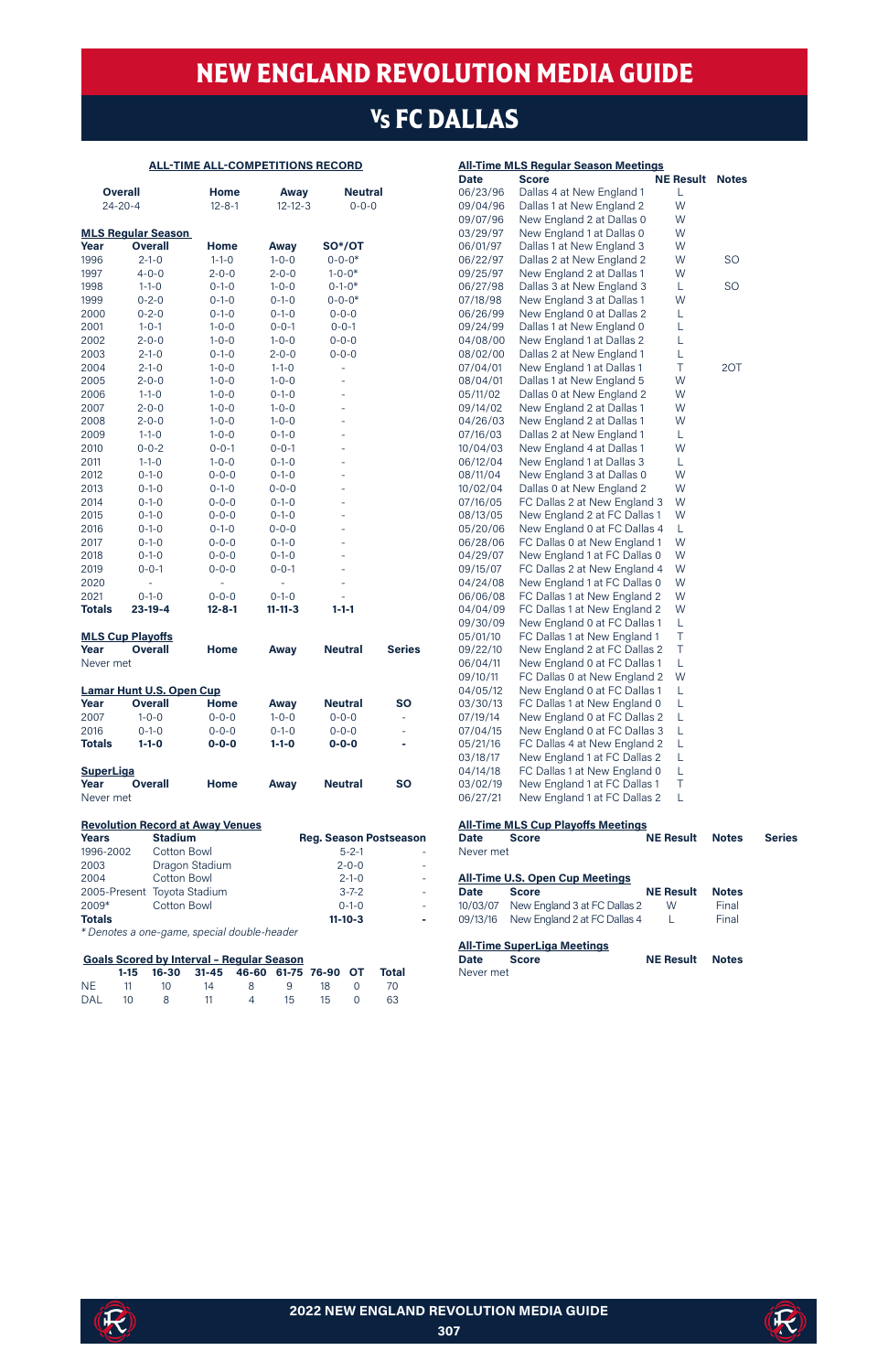## vs fc dallas

|            |                        |                                                                                     | <b>Revolution</b>         |                |               |                |                |                |                | <b>FC Dallas</b>         |                |                |                |                |              |
|------------|------------------------|-------------------------------------------------------------------------------------|---------------------------|----------------|---------------|----------------|----------------|----------------|----------------|--------------------------|----------------|----------------|----------------|----------------|--------------|
| Category   |                        | 1st Half                                                                            | 2nd Half                  | OT             | <b>Totals</b> |                |                | 1st Half       |                | 2nd Half                 | OT             |                | <b>Totals</b>  |                |              |
| Goals      |                        | 35                                                                                  | 35                        | $\mathbf 0$    | 70            |                |                | 29             |                | 34                       | 0              |                | 63             |                |              |
| Shots      |                        | 262                                                                                 | 288                       | 3              | 553           |                |                | 272            |                | 345                      | 1              |                | 618            |                |              |
|            | Shots on Goal          | 132                                                                                 | 156                       | 1              | 289           |                |                | 138            |                | 149                      | 0              |                | 287            |                |              |
| Fouls      |                        | 325                                                                                 | 316                       | $\mathbf 0$    | 641           |                |                | 328            |                | 332                      | $\overline{c}$ |                | 662            |                |              |
| Offsides   |                        | 47                                                                                  | 60                        | $\mathbf 0$    | 107           |                |                | 76             |                | 75                       | 0              |                | 151            |                |              |
|            | Corner Kicks           | 101                                                                                 | 122                       | $\mathbf 0$    | 223           |                |                | 126            |                | 160                      | 0              |                | 286            |                |              |
|            |                        | <b>All-Time Regular Season Series Leaders</b>                                       |                           |                |               |                |                |                |                |                          |                |                |                |                |              |
|            |                        |                                                                                     | <b>Revolution</b>         |                |               |                |                |                |                | <b>FC Dallas</b>         |                |                |                |                |              |
| Goals      |                        | 14                                                                                  | Taylor Twellman           |                |               |                |                | $\overline{7}$ |                | Jason Kreis              |                |                |                |                |              |
| Assists    |                        | $\overline{7}$                                                                      | <b>Steve Ralston</b>      |                |               |                |                | $\overline{7}$ |                | Jason Kreis              |                |                |                |                |              |
| Shots      |                        | 56                                                                                  | Taylor Twellman           |                |               |                |                | 45             |                | Jason Kreis              |                |                |                |                |              |
|            | Shots on Goal          | 37                                                                                  | Taylor Twellman           |                |               |                |                | 21             |                | Jason Kreis              |                |                |                |                |              |
|            | <b>Fouls Committed</b> | 28                                                                                  | Shalrie Joseph            |                |               |                |                | 29             |                | C. Deering/J. Kreis      |                |                |                |                |              |
|            | <b>Fouls Suffered</b>  | 34                                                                                  | Shalrie Joseph            |                |               |                |                | 33             |                | Jason Kreis              |                |                |                |                |              |
| Wins       |                        | 10                                                                                  | Matt Reis                 |                |               |                |                | $\overline{4}$ |                | Matt Jordan              |                |                |                |                |              |
| Losses     |                        | 5                                                                                   | Matt Reis                 |                |               |                |                | $\overline{7}$ |                | Mark Dodd                |                |                |                |                |              |
| Shutouts   |                        | 6                                                                                   | Matt Reis                 |                |               |                |                | $\overline{c}$ |                | Three Players Tied       |                |                |                |                |              |
| Saves      |                        | 73                                                                                  | Matt Reis                 |                |               |                |                | 46             |                | Mark Dodd                |                |                |                |                |              |
|            | Goals Allowed          | 18                                                                                  | Matt Reis                 |                |               |                |                | 19             |                | Mark Dodd                |                |                |                |                |              |
|            |                        | <b>All-Time Regular Season Series Game Highs</b>                                    |                           |                |               |                |                |                |                |                          |                |                |                |                |              |
|            |                        |                                                                                     | <b>Revolution</b>         |                |               |                |                |                |                | <b>FC Dallas</b>         |                |                |                |                |              |
| Goals      |                        | 3                                                                                   | Taylor Twellman (7/16/05) |                |               |                |                | $\overline{2}$ |                | <b>Five Times</b>        |                |                |                |                |              |
| Assists    |                        | $\overline{c}$                                                                      | Four Times                |                |               |                |                | $\overline{2}$ |                | D. Sonora/K. Acosta      |                |                |                |                |              |
| Shots      |                        | 8                                                                                   | Taylor Twellman (9/14/02) |                |               |                |                | $\overline{7}$ |                | Maicon Santos (9/10/11)  |                |                |                |                |              |
|            | Shots on Goal          | 5                                                                                   | Taylor Twellman (twice)   |                |               |                |                | 5              |                | Kenny Cooper (4/4/09)    |                |                |                |                |              |
|            | <b>Fouls Committed</b> | 6                                                                                   | <b>Three Times</b>        |                |               |                |                | 7              |                | C. Deering/S. Valakari   |                |                |                |                |              |
|            | <b>Fouls Suffered</b>  | $\overline{7}$                                                                      | Keegan/Cancela            |                |               |                |                | $\overline{7}$ |                | Daniel Peinado (3/29/97) |                |                |                |                |              |
| Saves      |                        | 14                                                                                  | Aidan Heaney (9/7/96)     |                |               |                |                | 11             |                | D.J. Countess (7/16/03)  |                |                |                |                |              |
|            | Goals Allowed          | 4                                                                                   | <b>Three Times</b>        |                |               |                |                | 5              |                | Matt Jordan (8/4/01)     |                |                |                |                |              |
| <b>UNF</b> | POS                    | <b>Current Revolution Players' Career Statistics vs. FC Dallas</b><br><b>PLAYER</b> | GP                        | GS             | <b>MIN</b>    | G              | A              | <b>SHT</b>     | <b>SOG</b>     | FC                       | FS             | OFF            | CK             | C              | Е            |
| 26         | M                      | Tommy McNamara                                                                      | 6                         | $\overline{4}$ | 376           | $\overline{2}$ | 0              | $\overline{7}$ | 6              | 9                        | $\overline{4}$ | 1              | $\mathbf 0$    | 3              | $\mathbf 0$  |
| 14         | F                      | Jozy Altidore                                                                       | 6                         | 6              | 536           | 1              | $\overline{c}$ | 16             | 5              | 14                       | 15             | $\overline{4}$ | $\mathbf 0$    | 3              | 0            |
| 17         | M                      | Sebastian Lletget                                                                   | 10                        | 8              | 776           | 1              | 2              | 9              | $\overline{2}$ | $\overline{7}$           | 16             | $\mathbf 0$    | 6              | 1              | 0            |
| 11         | F                      | <b>Emmanuel Boateng</b>                                                             | 8                         | $\overline{c}$ | 281           | 1              | $\mathbf{1}$   | 3              | $\overline{1}$ | $\overline{7}$           | 1              | $\mathbf 0$    | $\mathbf 0$    | 1              | $\mathbf 0$  |
| 7          | F                      | Gustavo Bou                                                                         | 1                         | $\mathbf{1}$   | 90            | 1              | $\mathbf 0$    | 5              | $\overline{2}$ | $\mathbf 0$              | $\mathbf 0$    | 1              | $\mathbf 0$    | $\mathbf 0$    | $\mathbf 0$  |
| 28         | D                      | A.J. DeLaGarza                                                                      | 22                        | 22             | 1894          | 1              | $\mathbf{0}$   | 5              | $\overline{c}$ | 15                       | 16             | $\circ$        | $\mathbf 0$    | 4              | $\mathbf{0}$ |
| 3          | D                      | Omar Gonzalez                                                                       | 16                        | 16             | 1440          | 1              | $\Omega$       | 11             | $\overline{4}$ | 24                       | 7              | $\Omega$       | $\Omega$       | $\overline{4}$ | $\Omega$     |
| 10         | M                      | Carles Gil                                                                          | $\overline{2}$            | $\overline{2}$ | 180           | 1              | 0              | $\overline{4}$ | $\overline{2}$ | 1                        | 4              | $\mathbf 0$    | 5              | $\mathbf 0$    | 0            |
| 23         | D                      | Jon Bell                                                                            | 1                         | 1              | 68            | 0              | 0              | $\mathbf 0$    | $\mathbf 0$    | 0                        | $\Omega$       | $\Omega$       | $\mathbf 0$    | 0              | 0            |
| 9          | F                      | Adam Buksa                                                                          | 1                         | $\mathbf 0$    | 30            | 0              | $\mathbf 0$    | $\mathbf 0$    | $\mathbf 0$    | $\mathbf 0$              | 0              | $\mathbf 0$    | $\mathbf 0$    | $\mathbf 0$    | $\mathbf 0$  |
| 15         | D                      | <b>Brandon Bye</b>                                                                  | $\overline{c}$            | $\overline{c}$ | 180           | $\mathbf 0$    | $\mathbf 0$    | $\Omega$       | $\mathbf 0$    | $\overline{c}$           | $\Omega$       | $\mathbf 0$    | $\mathbf 0$    | $\Omega$       | $\mathbf 0$  |
| 2          | D                      | Andrew Farrell                                                                      | 6                         | 6              | 540           | 0              | $\mathbf 0$    | $\mathbf 0$    | $\mathbf 0$    | 1                        | 4              | $\mathbf 0$    | $\mathbf 0$    | $\mathbf 0$    | 0            |
| 24         | D                      | DeJuan Jones                                                                        | 1                         | 1              | 90            | 0              | $\mathbf 0$    | $\mathbf 0$    | $\mathbf 0$    | $\mathbf 0$              | $\mathbf 0$    | $\mathbf 0$    | $\mathbf 0$    | $\mathbf 0$    | 0            |
| 4          | D                      | Henry Kessler                                                                       | 1                         | 0              | 22            | 0              | $\Omega$       | $\Omega$       | $\Omega$       | $\Omega$                 | $\Omega$       | $\Omega$       | $\Omega$       | $\Omega$       | 0            |
| 19         | F                      | Edward Kizza                                                                        | 1                         | $\mathbf 0$    | 9             | $\Omega$       | $\Omega$       | $\mathbf{1}$   | $\Omega$       | $\Omega$                 | $\Omega$       | $\Omega$       | $\Omega$       | $\Omega$       | 0            |
| 18         | GK                     | <b>Brad Knighton</b>                                                                | 4                         | 4              | 292           | $\mathbf 0$    | $\mathbf 0$    | $\mathbf 0$    | $\mathbf 0$    | 1                        | 1              | $\mathbf 0$    | $\mathbf 0$    | 1              | 1            |
| 13         | M                      | Maciel                                                                              | 1                         | 1              | 45            | 0              | $\mathbf 0$    | $\mathbf 0$    | $\mathbf 0$    | 1                        | $\mathbf 0$    | $\circ$        | $\mathbf 0$    | $\mathbf 0$    | $\mathbf{0}$ |
| 8          | M                      | Matt Polster                                                                        | 4                         | $\overline{4}$ | 306           | 0              | $\mathbf 0$    | $\overline{2}$ | 1              | 3                        | 6              | $\mathbf 0$    | $\mathbf 0$    | 1              | 0            |
| 25         | M                      | Arnor Traustason                                                                    | 1                         | 1              | 60            | 0              | $\mathbf 0$    | $\overline{c}$ | 1              | 1                        | 1              | $\mathbf 0$    | $\mathbf 0$    | $\mathbf 0$    | $\mathbf 0$  |
| 30         | GK                     | <b>Matt Turner</b>                                                                  | $\overline{2}$            | $\overline{2}$ | 180           | $\Omega$       | 0              | $\Omega$       | $\mathbf 0$    | 0                        | $\Omega$       | $\mathbf 0$    | $\mathbf 0$    | 0              | 0            |
|            |                        | <b>TEAM TOTALS</b>                                                                  | 46                        | 46             | 4150          | 70             | 72             | 553            | 289            | 641                      | 654            | 107            | 225            | 80             | 5            |
|            |                        | <b>OPPONENT TOTALS</b>                                                              | 46                        | 46             | 4150          | 63             | 65             | 618            | 287            | 662                      | 629            | 151            | 287            | 81             | 7            |
| <b>UNF</b> | POS                    | <b>GOALKEEPER</b>                                                                   | GP                        | GS             | <b>MIN</b>    | <b>SHTS</b>    | SV             | GA             | <b>GAA</b>     | PG                       | PA             | W              | г              | T              | <b>SO</b>    |
| 18         | GK                     | <b>Brad Knighton</b>                                                                | 4                         | 4              | 292           | 16             | 13             | 3              | 0.92           | 0                        | 1              | 1              | $\mathbf{1}$   | 1              | 0            |
| 30         | GK                     | Matt Turner                                                                         | $\overline{c}$            | $\overline{c}$ | 180           | 9              | 6              | 3              | 1.50           | $\mathbf 0$              | $\mathbf 0$    | $\mathbf 0$    | $\overline{2}$ | 0              | $\mathbf{0}$ |
|            |                        | <b>TEAM TOTALS</b>                                                                  | 46                        | 46             | 4150          | 287            | 209            | 63             | 1.37           | 3                        | 4              | 23             | 19             | 4              | 9            |
|            |                        | <b>OPPONENT TOTALS</b>                                                              | 46                        | 46             | 4150          | 289            | 208            | 70             | 1.52           | 7                        | 7              | 19             | 23             | 4              | 10           |



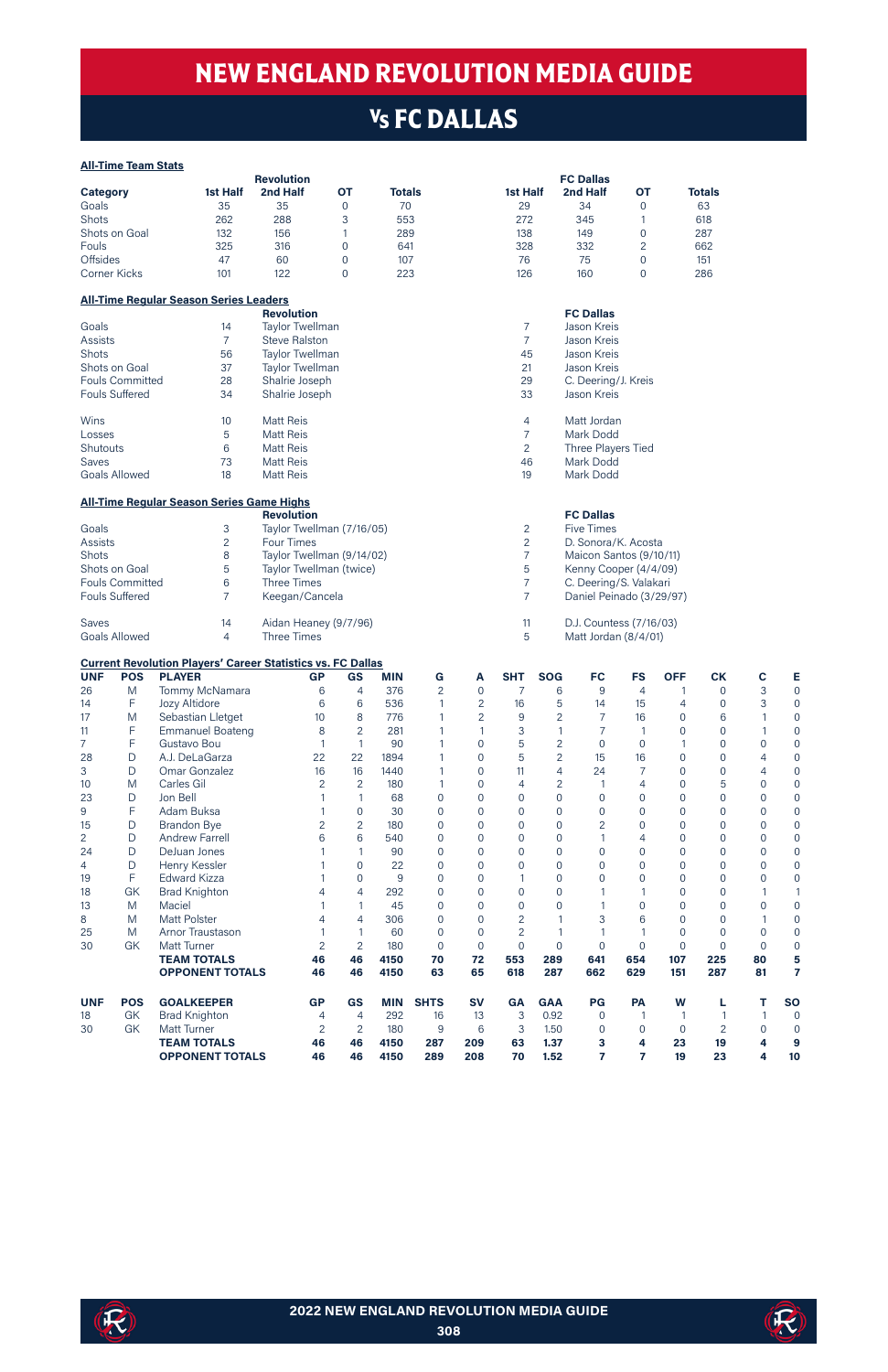# vs houston dynamo fc

#### **ALL-TIME ALL-COMPETITIONS RECORD**

| Overall<br>$13 - 6 - 9$ |                                         | Home<br>$6 - 2 - 6$ | Away<br>$7 - 3 - 2$ | <b>Neutral</b><br>$0 - 1 - 1$ |               |
|-------------------------|-----------------------------------------|---------------------|---------------------|-------------------------------|---------------|
|                         | <b>MLS Regular Season</b>               |                     |                     |                               |               |
| Year                    | Overall                                 | Home                | Away                | SO*/OT                        |               |
| 2006                    | $0 - 0 - 2$                             | $0 - 0 - 1$         | $0 - 0 - 1$         | L.                            |               |
| 2007                    | $1 - 0 - 1$                             | $0 - 0 - 1$         | $1 - 0 - 0$         |                               |               |
| 2008                    | $2 - 0 - 0$                             | $1 - 0 - 0$         | $1 - 0 - 0$         |                               |               |
| 2009                    | $1 - 1 - 0$                             | $0 - 1 - 0$         | $1 - 0 - 0$         |                               |               |
| 2010                    | $2 - 0 - 0$                             | $1 - 0 - 0$         | $1 - 0 - 0$         | ä,                            |               |
| 2011                    | $0 - 1 - 1$                             | $0 - 0 - 1$         | $0 - 1 - 0$         | ä,                            |               |
| 2012                    | $0 - 1 - 1$                             | $0 - 0 - 1$         | $0 - 1 - 0$         | ٠                             |               |
| 2013                    | $1 - 1 - 1$                             | $0 - 1 - 1$         | $1 - 0 - 0$         | L.                            |               |
| 2014                    | $2 - 1 - 0$                             | $1 - 0 - 0$         | $1 - 1 - 0$         |                               |               |
| 2015                    | $1 - 0 - 0$                             | $1 - 0 - 0$         | $0 - 0 - 0$         |                               |               |
| 2016                    | $0 - 0 - 1$                             | $0 - 0 - 0$         | $0 - 0 - 1$         | ä,                            |               |
| 2017                    | $1 - 0 - 0$                             | $1 - 0 - 0$         | $0 - 0 - 0$         | L,                            |               |
| 2018                    | $1 - 0 - 0$                             | $0 - 0 - 0$         | $1 - 0 - 0$         | ä,                            |               |
| 2019                    | $1 - 0 - 0$                             | $1 - 0 - 0$         | $0 - 0 - 0$         | ä,                            |               |
| 2020                    | ÷                                       | ä,                  | ÷                   | ä,                            |               |
| 2021                    |                                         |                     |                     |                               |               |
| <b>Totals</b>           | $13 - 5 - 7$                            | $6 - 2 - 5$         | $7 - 3 - 2$         |                               |               |
|                         | <b>MLS Cup Playoffs</b>                 |                     |                     |                               |               |
| Year                    | Overall                                 | Home                | Away                | <b>Neutral</b>                | <b>Series</b> |
| 2006                    | $0 - 0 - 1$                             | $0 - 0 - 0$         | $0 - 0 - 0$         | $0 - 0 - 1$                   | L (PKs)       |
| 2007                    | $0 - 1 - 0$                             | $0 - 0 - 0$         | $0 - 0 - 0$         | $0 - 1 - 0$                   | L             |
| <b>Totals</b>           | $0 - 1 - 1$                             | $0 - 0 - 0$         | $0 - 0 - 0$         | $0 - 1 - 1$                   | $0 - 2$       |
|                         | Lamar Hunt U.S. Open Cup                |                     |                     |                               |               |
| Year                    | Overall                                 | Home                | Away                | <b>Neutral</b>                | SO            |
| Never met               |                                         |                     |                     |                               |               |
| <b>SuperLiga</b>        |                                         |                     |                     |                               |               |
| Year                    | Overall                                 | Home                | Away                | <b>Neutral</b>                | <b>SO</b>     |
| 2008                    | $0 - 0 - 1$                             | $0 - 0 - 1$         | $0 - 0 - 0$         | $0 - 0 - 0$                   | W (PKs)       |
|                         | <b>Revolution Record at Away Venues</b> |                     |                     |                               |               |

| <b>Years</b>  | <b>Stadium</b>                    | <b>Reg. Season Postseason</b> |    |
|---------------|-----------------------------------|-------------------------------|----|
| 2006-2011     | Robertson Stadium                 | $4 - 1 - 1$                   | ۰. |
|               | 2012-Present BBVA Compass Stadium | $3 - 2 - 1$                   |    |
| <b>Totals</b> |                                   | $7 - 3 - 2$                   | ۰  |

#### **Goals Scored by Interval – Regular Season**

|  | 1-15 16-30 31-45 46-60 61-75 76-90 OT Total |  |     |      |
|--|---------------------------------------------|--|-----|------|
|  | NF 5 2 4 9 9 8 0 37                         |  |     |      |
|  | HOU 2 3 3 6                                 |  | 390 | - 26 |

| Date        | <b>All-Time MLS Regular Season Meetings</b><br><b>Score</b> | <b>NE Result</b> | <b>Notes</b> |               |
|-------------|-------------------------------------------------------------|------------------|--------------|---------------|
|             | 05/27/06 Houston 1 at New England 1                         | т                |              |               |
|             | 07/22/06 New England 1 at Houston 1                         | T                |              |               |
|             | 05/19/07 New England 1 at Houston 0                         | W                |              |               |
|             | 07/22/07 Houston 3 at New England 3                         | T                |              |               |
|             | 03/29/08 Houston 0 at New England 3                         | W                |              |               |
|             | 06/12/08 New England 2 at Houston 0                         | W                |              |               |
|             | 05/03/09 Houston 2 at New England 0                         | L                |              |               |
|             | 07/25/09 New England 1 at Houston 0                         | W                |              |               |
| 08/14/10    | Houston 0 at New England 1                                  | W                |              |               |
| 10/10/10    | New England 2 at Houston 1                                  | W                |              |               |
| 04/17/11    | New England 0 at Houston 1                                  | L                |              |               |
| 08/17/11    | Houston 1 at New England 1                                  | T                |              |               |
| 05/19/12    | Houston 2 at New England 2                                  | T                |              |               |
| 09/29/12    | New England 0 at Houston 2                                  | L                |              |               |
| 05/18/13    | New England 2 at Houston 0                                  | W                |              |               |
| 07/13/13    | Houston 2 at New England 1                                  | L                |              |               |
| 09/28/13    | Houston 1 at New England 1                                  | T                |              |               |
| 03/08/14    | New England 0 at Houston 4                                  | L                |              |               |
| 04/12/14    | Houston 0 at New England 2                                  | W                |              |               |
| 10/16/14    | New England 2 at Houston 1                                  | W                |              |               |
| 08/15/15    | Houston 0 at New England 2                                  | W                |              |               |
| 03/06/16    | New England 3 at Houston 3                                  | T                |              |               |
| 04/08/17    | Houston 0 at New England 2                                  | W                |              |               |
| 03/31/18    | New England 2 at Houston 0                                  | W                |              |               |
| 06/29/19    | Houston 1 at New England 2                                  | W                |              |               |
|             | <b>All-Time MLS Cup Playoffs Meetings</b>                   |                  |              |               |
| <b>Date</b> | Score                                                       | <b>NE Result</b> | <b>Notes</b> | <b>Series</b> |
| 11/12/06    | New England 1 vs. Houston 1                                 | т                | L (PKs, 4-3) | L             |
| 11/18/07    | New England 1 vs. Houston 2                                 | L                |              | L             |
|             | <b>All-Time U.S. Open Cup Meetings</b>                      |                  |              |               |
| Date        | Score                                                       | <b>NE Result</b> | <b>Notes</b> |               |
|             | Never met                                                   |                  |              |               |

**Date Score NE Result Notes** 08/05/08 Houston 2 at New England 2 T W (PKs, 6-5)

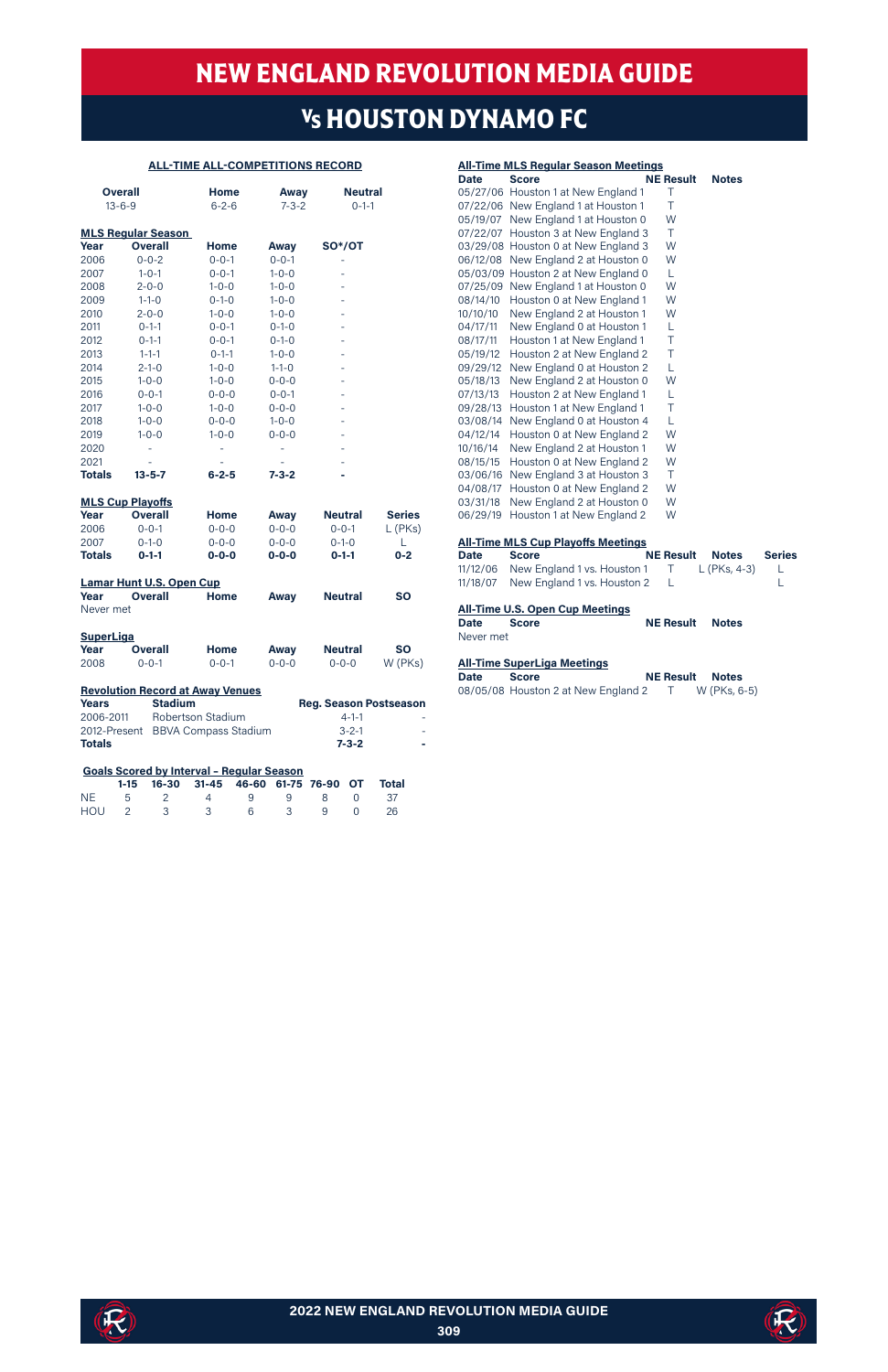## vs houston dynamo fc

|            |                        |                                                                                   | <b>Revolution</b>           |                |            |             |                |                |                | <b>Houston</b>                             |                |                |               |                |                |
|------------|------------------------|-----------------------------------------------------------------------------------|-----------------------------|----------------|------------|-------------|----------------|----------------|----------------|--------------------------------------------|----------------|----------------|---------------|----------------|----------------|
| Category   |                        | 1st Half                                                                          | 2nd Half                    | OT             | Totals     |             |                | 1st Half       |                | 2nd Half                                   | OT             |                | <b>Totals</b> |                |                |
| Goals      |                        | 11                                                                                | 26                          | 0              | 37         |             |                | 8              |                | 18                                         | 0              |                | 26            |                |                |
| Shots      |                        | 127                                                                               | 160                         | $\mathbf 0$    | 287        |             |                | 158            |                | 178                                        | 0              |                | 336           |                |                |
|            | Shots on Goal          | 50                                                                                | 60                          | $\mathbf 0$    | 110        |             |                | 56             |                | 70                                         | 0              |                | 126           |                |                |
| Fouls      |                        | 140                                                                               | 143                         | $\mathbf 0$    | 283        |             |                | 167            |                | 181                                        | $\Omega$       |                | 348           |                |                |
| Offsides   |                        | 34                                                                                | 25                          | $\mathbf 0$    | 59         |             |                | 32             |                | 35                                         | 0              |                | 67            |                |                |
|            | Corner Kicks           | 58                                                                                | 55                          | $\Omega$       | 113        |             |                | 79             |                | 85                                         | $\Omega$       |                | 164           |                |                |
|            |                        | <b>All-Time Regular Season Series Leaders</b>                                     |                             |                |            |             |                |                |                |                                            |                |                |               |                |                |
|            |                        |                                                                                   | <b>Revolution</b>           |                |            |             |                |                |                | <b>Houston</b>                             |                |                |               |                |                |
| Goals      |                        | 4                                                                                 | Saer Sene                   |                |            |             |                | 4              |                | Will Bruin                                 |                |                |               |                |                |
| Assists    |                        | 3                                                                                 | Diego Fagundez              |                |            |             |                | 4              |                | Ricardo Clark                              |                |                |               |                |                |
| Shots      |                        | 19                                                                                | Lee Nguyen                  |                |            |             |                | 30             |                | <b>Ricardo Clark</b>                       |                |                |               |                |                |
|            | Shots on Goal          | 7                                                                                 | <b>Three Players Tied</b>   |                |            |             |                | 11             |                | Will Bruin                                 |                |                |               |                |                |
|            | <b>Fouls Committed</b> | 14                                                                                | Shalrie Joseph              |                |            |             |                | 17             |                | Eddie Robinson                             |                |                |               |                |                |
|            | <b>Fouls Suffered</b>  | 23                                                                                | Lee Nguyen                  |                |            |             |                | 19             |                | Ricardo Clark                              |                |                |               |                |                |
| Wins       |                        | 5                                                                                 | M. Reis/B. Shuttleworth     |                |            |             |                | 4              |                | <b>Tally Hall</b>                          |                |                |               |                |                |
| Losses     |                        | 3                                                                                 | <b>Bobby Shuttleworth</b>   |                |            |             |                | 4              |                | Pat Onstad                                 |                |                |               |                |                |
| Shutouts   |                        | 5                                                                                 | Matt Reis                   |                |            |             |                | 3              |                | <b>Tally Hall</b>                          |                |                |               |                |                |
| Saves      |                        | 57                                                                                | <b>Matt Reis</b>            |                |            |             |                | 26             |                | Pat Onstad                                 |                |                |               |                |                |
|            | Goals Allowed          | 13                                                                                | <b>Bobby Shuttleworth</b>   |                |            |             |                | 12             |                | Pat Onstad                                 |                |                |               |                |                |
|            |                        | <b>All-Time Regular Season Series Game Highs</b>                                  |                             |                |            |             |                |                |                |                                            |                |                |               |                |                |
|            |                        |                                                                                   | <b>Revolution</b>           |                |            |             |                |                |                | <b>Houston</b>                             |                |                |               |                |                |
| Goals      |                        | $\overline{c}$                                                                    | S. Sene/L. Nguyen           |                |            |             |                | 2              |                | <b>Three Times</b>                         |                |                |               |                |                |
| Assists    |                        | $\overline{c}$                                                                    | Diego Fagundez (3/6/16)     |                |            |             |                | 2              |                | Will Bruin (3/6/16)                        |                |                |               |                |                |
| Shots      | Shots on Goal          | 7<br>6                                                                            | Adam Cristman (3/29/08)     |                |            |             |                | 8<br>3         |                | Will Bruin (4/17/11)                       |                |                |               |                |                |
|            |                        |                                                                                   | Adam Cristman (3/29/08)     |                |            |             |                |                |                | <b>Eight Times</b>                         |                |                |               |                |                |
|            | <b>Fouls Committed</b> | 5                                                                                 | M. Castro/T. Bunbury        |                |            |             |                | 5              |                | Four Times                                 |                |                |               |                |                |
| Saves      | <b>Fouls Suffered</b>  | 6<br>8                                                                            | A. Cristman/C. Penilla      |                |            |             |                | 7<br>10        |                | Alejandro Moreno (7/22/06)                 |                |                |               |                |                |
|            | Goals Allowed          | 48                                                                                | Matt Reis (7/25/09)         |                |            |             |                | 3              |                | Pat Onstad (3/29/08)<br><b>Three Times</b> |                |                |               |                |                |
|            |                        |                                                                                   | Bobby Shuttleworth (3/8/14) |                |            |             |                |                |                |                                            |                |                |               |                |                |
| <b>UNF</b> | POS                    | <b>Current Revolution Players' Career Statistics vs. Houston</b><br><b>PLAYER</b> | GP                          | GS             | <b>MIN</b> | G           | A              | <b>SHT</b>     | <b>SOG</b>     | FC                                         | FS             | <b>OFF</b>     | СK            | C              | Е              |
| 14         | F                      | Jozy Altidore                                                                     | 6                           | 5              | 449        | 6           | $\mathbf 0$    | 22             | 10             | 8                                          | 14             | $\overline{c}$ | Ō             | $\mathbf 0$    | $\overline{0}$ |
| 11         | F                      | <b>Emmanuel Boateng</b>                                                           | 8                           | $\overline{4}$ | 413        | 1           | $\Omega$       | 10             | 8              | 1                                          | $\overline{4}$ | 1              | $\Omega$      | $\Omega$       | 0              |
| 17         | M                      | Sebastian Lletget                                                                 | 12                          | 10             | 899        | $\mathbf 0$ | $\overline{2}$ | 15             | 4              | 11                                         | 18             | 1              | 13            | 0              | 0              |
| 15         | D                      | <b>Brandon Bye</b>                                                                | $\mathbf{1}$                | $\mathbf{1}$   | 90         | $\mathbf 0$ | $\mathbf 0$    | $\Omega$       | $\Omega$       | 1                                          | 0              | $\mathbf 0$    | 0             | Ō              | 0              |
| 28         | D                      | A.J. DeLaGarza                                                                    | 13                          | 12             | 1092       | $\mathbf 0$ | 0              | $\overline{c}$ | $\overline{c}$ | 6                                          | $\overline{7}$ | 0              | 0             | 1              | $\overline{0}$ |
| 2          | D                      | Andrew Farrell                                                                    | 10                          | 10             | 860        | $\mathbf 0$ | 0              | 3              | 1              | 3                                          | 9              | 1              | Ō             | $\overline{2}$ | Ō              |
| 3          | D                      | Omar Gonzalez                                                                     | 8                           | 8              | 692        | $\mathbf 0$ | $\mathbf 0$    | $\overline{c}$ | Ō              | 8                                          | 3              | $\Omega$       | Ō             | 1              | 0              |
| 10         | M                      | Carles Gil                                                                        | 1                           | 1              | 89         | $\mathbf 0$ | 0              | $\Omega$       | $\Omega$       | $\Omega$                                   | 4              | 1              | 8             | Ō              | Ō              |
| 24         | D                      | DeJuan Jones                                                                      | 1                           | 1              | 90         | $\mathbf 0$ | $\mathbf 0$    | 1              | $\overline{0}$ | 1                                          | $\mathbf 0$    | $\mathbf 0$    | $\mathbf 0$   | Ō              | Ō              |
| 18         | GK                     | <b>Brad Knighton</b>                                                              | 1                           | 1              | 90         | 0           | $\mathbf 0$    | $\Omega$       | $\Omega$       | $\Omega$                                   | 1              | 0              | Ō             | 0              | Ō              |
| 26         | M                      | Tommy McNamara                                                                    | 3                           | $\overline{c}$ | 231        | $\mathbf 0$ | 0              | 3              | 1              | 4                                          | 3              | Ō              | Ō             | 1              | 0              |
| 8          | M                      | Matt Polster                                                                      | 3                           | 3              | 236        | $\mathbf 0$ | $\mathbf 0$    | 0              | $\overline{0}$ | 1                                          | $\overline{2}$ | $\mathbf 0$    | Ō             | 1              | $\overline{0}$ |
| 12         | F                      | <b>Justin Rennicks</b>                                                            | $\mathbf{1}$                | 1              | 61         | $\mathbf 0$ | $\Omega$       | 1              | $\Omega$       | 1                                          | $\Omega$       | $\Omega$       | Ō             | $\Omega$       | 0              |
| 30         | GK                     | Matt Turner                                                                       | $\overline{c}$              | 2              | 180        | $\mathbf 0$ | $\mathbf 0$    | 0              | $\mathbf 0$    | $\mathbf 0$                                | 1              | 0              | Ō             | 0              | 0              |
|            |                        | <b>TEAM TOTALS</b>                                                                | 25                          | 25             | 2250       | 37          | 28             | 287            | 110            | 283                                        | 347            | 59             | 113           | 32             | 3              |
|            |                        | <b>OPPONENT TOTALS</b>                                                            | 25                          | 25             | 2250       | 26          | 24             | 336            | 126            | 348                                        | 282            | 67             | 164           | 53             | 6              |
| <b>UNF</b> | POS                    | <b>GOALKEEPER</b>                                                                 | GP                          | GS             | <b>MIN</b> | <b>SHTS</b> | <b>SV</b>      | GA             | GAA            | PG                                         | PA             | W              | L             | T              | <b>SO</b>      |
| 30         | GK                     | Matt Turner                                                                       | $\overline{\mathbf{c}}$     | $\overline{c}$ | 180        | 12          | 11             | 1              | 0.50           | 0                                          | 0              | $\overline{2}$ | 0             | 0              | 1              |
| 18         | GK                     | <b>Brad Knighton</b>                                                              | $\mathbf{1}$                | 1              | 90         | 6           | 4              | 1              | 1.00           | $\mathbf 0$                                | 0              | $\mathbf 0$    | $\mathbf 0$   | 1              | $\circ$        |
|            |                        | <b>TEAM TOTALS</b>                                                                | 25                          | 25             | 2250       | 126         | 94             | 26             | 1.04           | $\mathbf 0$                                | 1              | 13             | 5             | 7              | 10             |
|            |                        | <b>OPPONENT TOTALS</b>                                                            | 25                          | 25             | 2250       | 110         | 72             | 37             | 1.48           | $\overline{2}$                             | $\overline{a}$ | 5              | 13            | 7              | 4              |



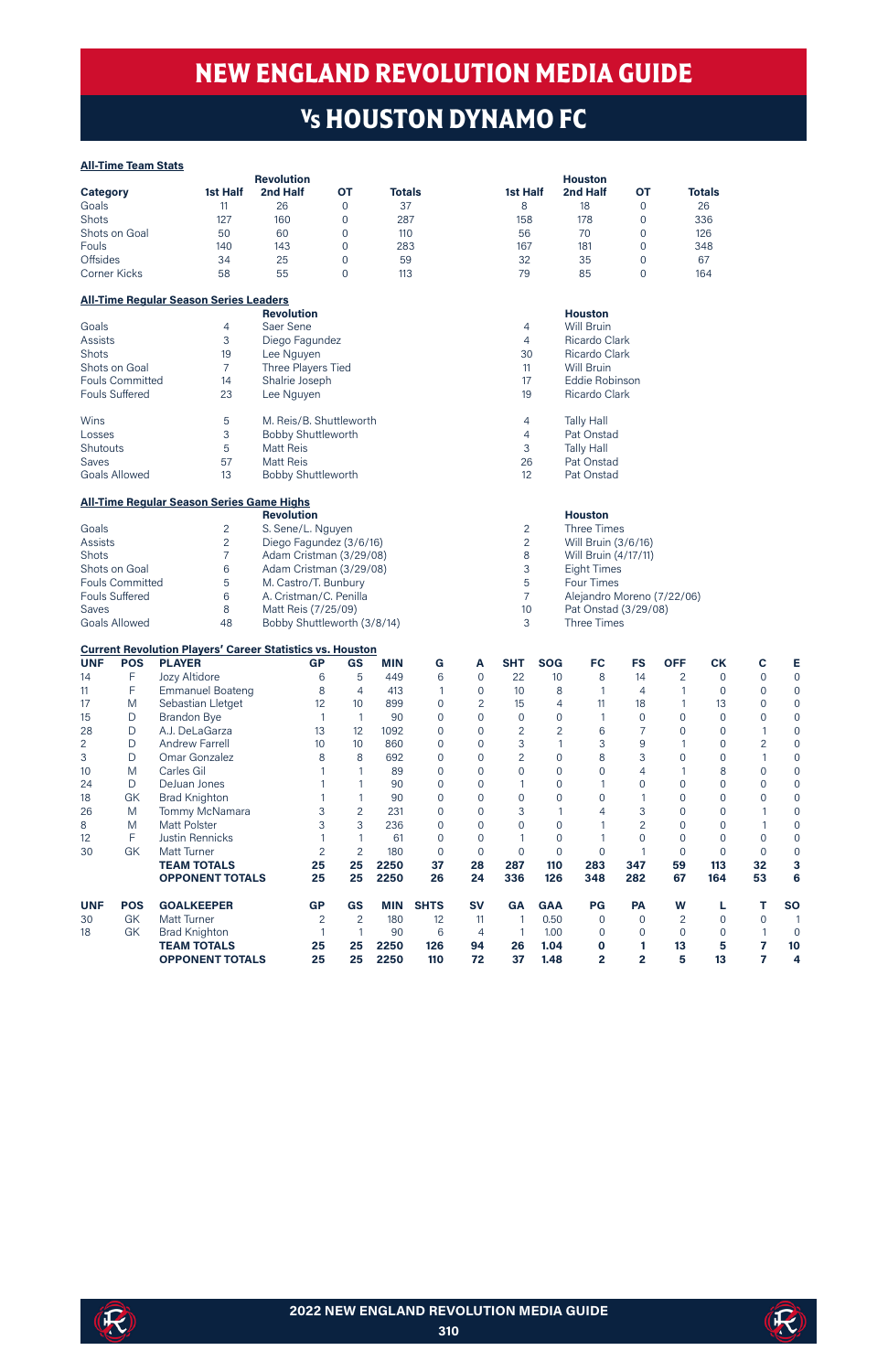### vs inter miami cf

#### **ALL-TIME ALL-COMPETITIONS RECORD**

| Overall<br>$1 - 1 - 0$                |                                                                                           | Home<br>$0 - 1 - 0$        | Away<br>$1 - 0 - 0$        | <b>Neutral</b><br>$0 - 0 - 0$                |                              |
|---------------------------------------|-------------------------------------------------------------------------------------------|----------------------------|----------------------------|----------------------------------------------|------------------------------|
| Year                                  | <b>MLS Regular Season</b><br>Overall                                                      | Home                       | Away                       | SO*/OT                                       |                              |
| 2020<br>2021<br><b>Totals</b>         | $1 - 1 - 0$<br>$1 - 1 - 0$                                                                | $0 - 1 - 0$<br>$0 - 1 - 0$ | $1 - 0 - 0$<br>$1 - 0 - 0$ |                                              |                              |
| <b>Year</b><br>Never met              | <b>MLS Cup Playoffs</b><br>Overall                                                        | Home                       | Away                       | <b>Neutral</b>                               | <b>Series</b>                |
| <b>Year</b><br>Never met              | Lamar Hunt U.S. Open Cup<br>Overall                                                       | Home                       | Awav                       | <b>Neutral</b>                               | <b>SO</b>                    |
| <b>SuperLiga</b><br>Year<br>Never met | Overall                                                                                   | Home                       | Awav                       | <b>Neutral</b>                               | <b>SO</b>                    |
| <b>Years</b>                          | <b>Revolution Record at Away Venues</b><br><b>Stadium</b><br>2020-present DRV PNK Stadium |                            |                            | <b>Reg. Season Postseason</b><br>$1 - 0 - 0$ | and the contract of the con- |

|           | <b>All-Time MLS Regular Season Meetings</b> |                  |                  |               |
|-----------|---------------------------------------------|------------------|------------------|---------------|
| Date      | Score                                       |                  | <b>NE Result</b> |               |
| 07/21/21  | New England 5 at Inter Miami 0              |                  | W                |               |
| 11/07/21  | Inter Miami 1 at New England 0              |                  |                  |               |
|           | <b>All-Time MLS Cup Playoffs Meetings</b>   |                  |                  |               |
| Date      | Score                                       | <b>NE Result</b> | <b>Notes</b>     | <b>Series</b> |
| Never met |                                             |                  |                  |               |
|           | <b>All-Time U.S. Open Cup Meetings</b>      |                  |                  |               |
| Date      | Score                                       | <b>NE Result</b> | <b>Notes</b>     |               |
| Never met |                                             |                  |                  |               |
|           |                                             |                  |                  |               |
|           | <b>All-Time SuperLiga Meetings</b>          |                  |                  |               |

**All-Time SuperLiga Meetings Date Score NE Result Notes** Never met

| <b>Years</b>  | stadium                      | <b>Red. Season Postseason</b> |   |  |  |  |
|---------------|------------------------------|-------------------------------|---|--|--|--|
|               | 2020-present DRV PNK Stadium | $1 - 0 - 0$                   | ۰ |  |  |  |
| <b>Totals</b> |                              | $1 - 0 - 0$                   | - |  |  |  |

#### **Goals Scored by Interval – Regular Season**

|  | 1-15 16-30 31-45 46-60 61-75 76-90 OT Total |  |  |  |
|--|---------------------------------------------|--|--|--|
|  | NF 1 1 2 0 0 1 0 5                          |  |  |  |
|  | MCF 0 0 0 1 0 0 0 1                         |  |  |  |



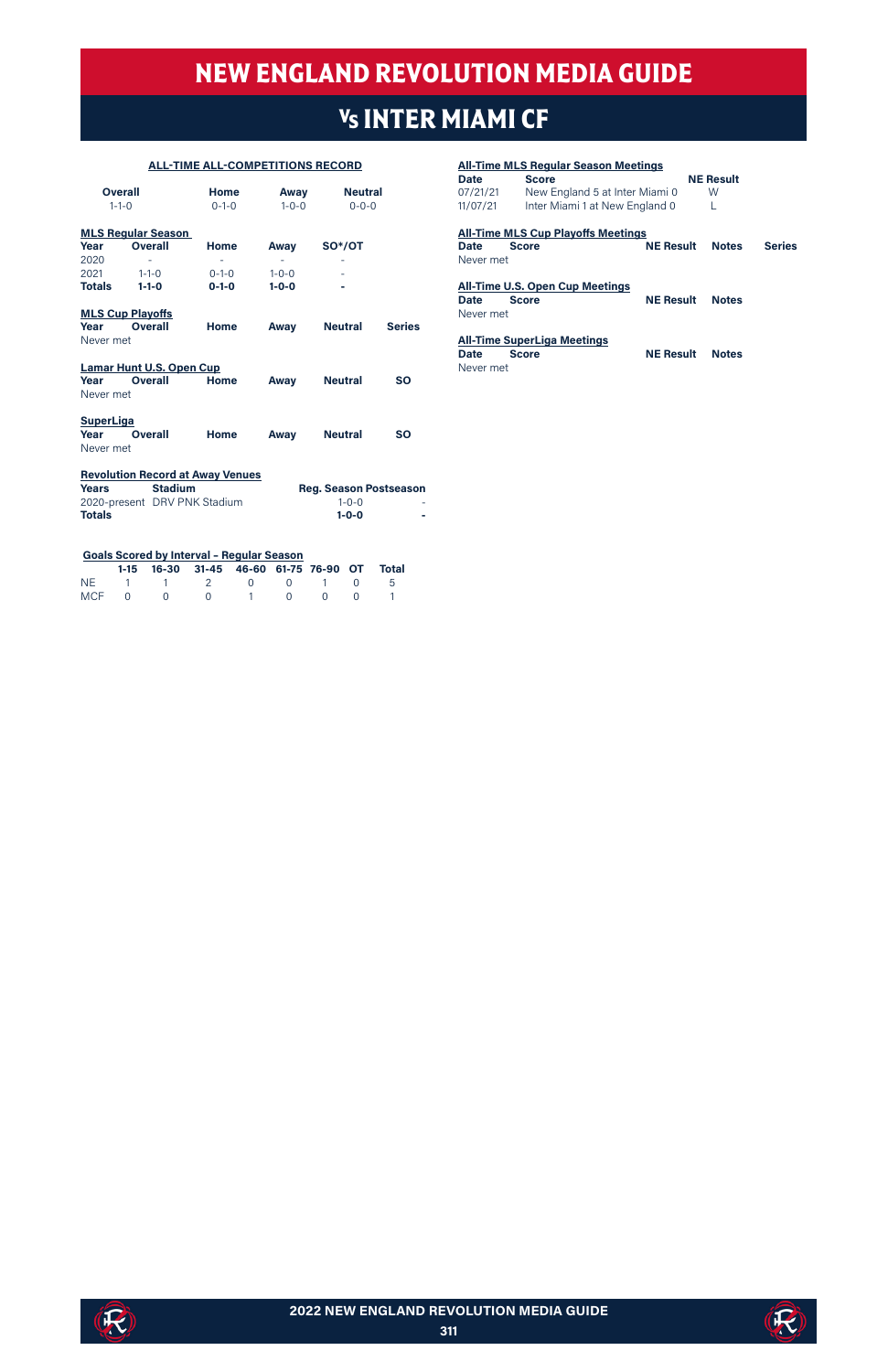# vs inter miami cf

|                       |                        |                                                                         | <b>Revolution</b>                |                     |               |                               |                     |              |                                  | <b>Inter Miami</b>           |                     |                  |                |                     |                     |
|-----------------------|------------------------|-------------------------------------------------------------------------|----------------------------------|---------------------|---------------|-------------------------------|---------------------|--------------|----------------------------------|------------------------------|---------------------|------------------|----------------|---------------------|---------------------|
| Category              |                        | 1st Half                                                                | 2nd Half                         | OT                  | <b>Totals</b> |                               |                     | 1st Half     |                                  | 2nd Half                     | ОT                  |                  | <b>Totals</b>  |                     |                     |
| Goals                 |                        | 4                                                                       | $\overline{1}$                   | $\mathbf 0$         | 5             |                               |                     | 0            |                                  | 1                            | $\mathbf 0$         |                  | 3              |                     |                     |
| Shots                 |                        | 17                                                                      | 12                               | $\mathbf 0$         | 29            |                               |                     | 8            |                                  | 14                           | $\mathbf 0$         |                  | 22             |                     |                     |
| Shots on Goal         |                        | 11                                                                      | 3                                | $\mathbf 0$         | 14            |                               |                     | 1            |                                  | 4                            | $\mathbf 0$         |                  | 5              |                     |                     |
| Fouls                 |                        | 13                                                                      | 4                                | $\mathbf 0$         | 17            |                               |                     | 13           |                                  | 12                           | 0                   |                  | 25             |                     |                     |
| Offsides              |                        | $\overline{2}$                                                          | 1                                | $\mathbf 0$         | 3             |                               |                     | 1            |                                  | 0                            | $\mathbf 0$         |                  | 1              |                     |                     |
| <b>Corner Kicks</b>   |                        | 7                                                                       | 6                                | $\Omega$            | 13            |                               |                     | 6            |                                  | 6                            | 0                   |                  | 12             |                     |                     |
|                       |                        | <u>All-Time Regular Season Series Leaders</u>                           | <b>Revolution</b>                |                     |               |                               |                     |              |                                  | <b>Inter Miami</b>           |                     |                  |                |                     |                     |
| Goals                 |                        | $\overline{c}$                                                          | A. Buksa/A. Traustason           |                     |               |                               |                     | 1            |                                  | <b>Blaise Matuidi</b>        |                     |                  |                |                     |                     |
| Assists               |                        | $\overline{c}$                                                          | Carles Gil                       |                     |               |                               |                     | 1            |                                  | R. Pizarro/L. Morgan         |                     |                  |                |                     |                     |
| Shots                 |                        | 9                                                                       | Gustavo Bou                      |                     |               |                               |                     | 6            |                                  | Gonzalo Higuain              |                     |                  |                |                     |                     |
| Shots on Goal         |                        | $\overline{4}$                                                          | <b>Teal Bunbury</b>              |                     |               |                               |                     | 1            |                                  | <b>Five Players Tied</b>     |                     |                  |                |                     |                     |
|                       | <b>Fouls Committed</b> | $\overline{4}$                                                          | <b>Teal Bunbury</b>              |                     |               |                               |                     | 4            |                                  | B. Matuidi/L. Gonzalez Pirez |                     |                  |                |                     |                     |
|                       | <b>Fouls Suffered</b>  | 6                                                                       | Carles Gil                       |                     |               |                               |                     | 3            |                                  | R. Pizarro/N. Figal          |                     |                  |                |                     |                     |
| Wins                  |                        | 1                                                                       | <b>Brad Knighton</b>             |                     |               |                               |                     | 1            |                                  | John McCarthy                |                     |                  |                |                     |                     |
| Losses                |                        | 1                                                                       | Matt Turner                      |                     |               |                               |                     | 1            |                                  | Nick Marsman                 |                     |                  |                |                     |                     |
| Shutouts              |                        | 1                                                                       | <b>Brad Knighton</b>             |                     |               |                               |                     | 1            |                                  | John McCarthy                |                     |                  |                |                     |                     |
| Saves                 |                        | 3                                                                       | Matt Turner                      |                     |               |                               |                     | 6            |                                  | Nick Marsman                 |                     |                  |                |                     |                     |
| Goals Allowed         |                        | 1                                                                       | Matt Turner                      |                     |               |                               |                     | 5            |                                  | Nick Marsman                 |                     |                  |                |                     |                     |
|                       |                        | All-Time Regular Season Series Game Highs                               | <b>Revolution</b>                |                     |               |                               |                     |              |                                  | <b>Inter Miami</b>           |                     |                  |                |                     |                     |
| Goals                 |                        | $\overline{c}$                                                          | A. Buksa/A. Traustason           |                     |               |                               |                     | 1            |                                  | Blaise Matuidi (11/7/21)     |                     |                  |                |                     |                     |
| Assists               |                        | $\overline{c}$                                                          | Carles Gil (7/21/21)             |                     |               |                               |                     | 1            |                                  | R. Pizarro/L. Morgan         |                     |                  |                |                     |                     |
| Shots                 |                        | 8                                                                       | Gustavo Bou (11/7/21)            |                     |               |                               |                     | 6            |                                  | Gonzalo Higuain (7/21/21)    |                     |                  |                |                     |                     |
| Shots on Goal         |                        | $\overline{4}$                                                          | Teal Bunbury (7/21/21)           |                     |               |                               |                     | 1            |                                  | <b>Five Times</b>            |                     |                  |                |                     |                     |
|                       | <b>Fouls Committed</b> | 3                                                                       | Teal Bunbury (7/21/21)           |                     |               |                               |                     | 4            |                                  | Blaise Matuidi (11/7/21)     |                     |                  |                |                     |                     |
| <b>Fouls Suffered</b> |                        | 5                                                                       | Adam Buksa (7/21/21)             |                     |               |                               |                     | 2            |                                  | Six Times                    |                     |                  |                |                     |                     |
| Saves                 |                        | 3                                                                       | Matt Turner (11/7/21)            |                     |               |                               |                     | 6            |                                  | Nick Marsman (7/21/21)       |                     |                  |                |                     |                     |
| Goals Allowed         |                        | 1                                                                       | Matt Turner (11/7/21)            |                     |               |                               |                     | 5            |                                  | Nick Marsman (7/21/21)       |                     |                  |                |                     |                     |
|                       |                        | <b>Current Revolution Players' Career Statistics vs. Inter Miami CF</b> |                                  |                     |               |                               |                     |              |                                  |                              |                     |                  |                |                     |                     |
| <b>UNF</b>            | <b>POS</b>             | <b>PLAYER</b>                                                           | GP                               | GS                  | <b>MIN</b>    | G                             | A                   | <b>SHT</b>   | <b>SOG</b>                       | FC                           | FS                  | OFF              | СK             | C                   | E                   |
| 9                     | F                      | Adam Buksa                                                              | 1<br>$\overline{c}$              | 1                   | 90            | $\overline{c}$                | $\mathbf 0$         | 3            | 3                                | 1                            | 5                   | 0                | $\mathbf 0$    | $\mathbf 0$         | $\circ$             |
| 25<br>10              | M<br>M                 | Arnor Traustason<br>Carles Gil                                          | $\overline{c}$                   | 1<br>$\overline{c}$ | 120<br>153    | $\overline{2}$<br>$\mathbf 0$ | 0<br>2              | 3<br>6       | $\overline{2}$<br>$\overline{1}$ | 0<br>$\overline{2}$          | $\overline{2}$<br>6 | 0<br>$\mathbf 0$ | 0<br>7         | 0<br>$\overline{0}$ | 0<br>$\overline{0}$ |
| 7                     | F                      | Gustavo Bou                                                             | $\overline{c}$                   | 1                   | 117           | $\mathbf 0$                   | $\mathbf{1}$        | 9            | 1                                | $\mathbf 0$                  | 1                   | $\overline{c}$   | 4              | Ō                   | $\overline{0}$      |
| 23                    | D                      | Jon Bell                                                                | $\overline{c}$                   | 1                   | 135           | $\mathbf 0$                   | $\mathbf{1}$        | $\mathbf 0$  | $\mathbf 0$                      | 1                            | $\mathbf 0$         | $\mathbf 0$      | $\mathbf 0$    | Ō                   | $\overline{0}$      |
| 17                    | M                      | Sebastian Lletget                                                       | 1                                | 1                   | 90            | 0                             | 1                   | $\mathbf 0$  | $\mathbf 0$                      | 5                            | $\overline{2}$      | $\mathbf 0$      | Ō              | Ō                   | $\overline{0}$      |
| 14                    | F                      | Jozy Altidore                                                           | 1                                | 0                   | 45            | 0                             | Ō                   | $\mathbf 0$  | $\Omega$                         | $\mathbf 0$                  | $\overline{c}$      | $\mathbf 0$      | Ō              | Ō                   | Ó                   |
| 11                    | M                      | <b>Emmanuel Boateng</b>                                                 | $\overline{2}$                   | Ō                   | 31            | 0                             | 0                   | 0            | $\mathbf 0$                      | 1                            | 0                   | 0                | Ō              | 0                   | $\overline{0}$      |
| 15                    | D                      | <b>Brandon Bye</b>                                                      | 1                                | 1                   | 90            | 0                             | $\mathbf 0$         | 0            | $\mathbf 0$                      | 0                            | $\overline{2}$      | $\mathbf 0$      | 0              | Ō                   | 0                   |
| 28                    | D                      | A.J. DeLaGarza                                                          | $\mathbf{1}$                     | 1                   | 90            | 0                             | $\Omega$            | $\Omega$     | $\Omega$                         | 1                            | 1                   | $\Omega$         | Ō              | Ō                   | 0                   |
| 2                     | D                      | Andrew Farrell                                                          | $\overline{c}$                   | $\overline{c}$      | 180           | $\mathbf 0$                   | Ō                   | $\mathbf 0$  | $\mathbf 0$                      | $\mathbf 0$                  | 1                   | $\mathbf 0$      | Ō              | Ō                   | Ō                   |
| 3                     | D                      | Omar Gonzalez                                                           | $\overline{c}$                   | 1                   | 92            | $\mathbf 0$                   | Ō                   | $\mathbf{1}$ | $\Omega$                         | 1                            | $\mathbf 0$         | $\mathbf 0$      | $\overline{0}$ | Ō                   | $\overline{0}$      |
| 24                    | D                      | DeJuan Jones                                                            | 1                                | 1                   | 90            | 0                             | Ō                   | $\mathbf 0$  | $\mathbf 0$                      | $\mathbf 0$                  | 1                   | $\mathbf 0$      | $\overline{c}$ | Ō                   | 0                   |
| 5                     | M                      | Wilfrid Kaptoum                                                         | 1                                | Ō                   | 27            | $\mathbf 0$                   | $\mathbf 0$         | $\Omega$     | $\Omega$                         | $\Omega$                     | 1                   | $\mathbf 0$      | $\Omega$       | Ō                   | $\overline{0}$      |
| 4                     | D                      | Henry Kessler                                                           | 1                                | 1                   | 45            | 0                             | $\mathbf 0$         | $\mathbf 0$  | $\mathbf 0$                      | $\overline{2}$               | 0                   | $\mathbf 0$      | Ō              | 1                   | $\overline{0}$      |
| 18                    | G                      | <b>Brad Knighton</b>                                                    | 1                                | 1                   | 90            | $\mathbf 0$                   | $\mathbf 0$         | $\Omega$     | $\Omega$                         | $\mathbf 0$                  | $\Omega$            | $\mathbf 0$      | $\Omega$       | $\Omega$            | $\overline{0}$      |
| 13                    | M                      | Maciel                                                                  | 1                                | 1                   | 78            | 0                             | 0                   | $\Omega$     | $\mathbf 0$                      | 0                            | 0                   | 0                | $\Omega$       | $\Omega$            | 0                   |
| 26                    | M                      | Tommy McNamara                                                          | $\overline{c}$                   | $\overline{c}$      | 146           | 0                             | $\mathbf 0$         | 1            | 1                                | 1                            | $\overline{c}$      | $\mathbf 0$      | $\Omega$       | Ō                   | 0                   |
| 8                     | M                      | Matt Polster                                                            | $\overline{c}$                   | 1                   | 135           | $\mathbf 0$                   | Ō                   | $\mathbf 0$  | $\mathbf 0$                      | $\overline{2}$               | 1                   | $\mathbf 0$      | $\mathbf 0$    | Ō                   | $\overline{0}$      |
| 30                    | G                      | Matt Turner                                                             | 1                                | 1                   | 90            | $\mathbf 0$                   | $\mathbf 0$         | $\mathbf 0$  | $\mathbf 0$                      | 0                            | $\mathbf 0$         | 0                | $\mathbf 0$    | $\mathbf 0$         | $\overline{0}$      |
|                       |                        | <b>TEAM TOTALS</b><br><b>OPPONENT TOTALS</b>                            | $\overline{2}$<br>$\overline{2}$ | $\overline{a}$<br>2 | 180<br>180    | 5<br>1                        | 4<br>$\overline{a}$ | 29<br>22     | 14<br>5                          | 17<br>25                     | 25<br>17            | 3<br>1           | 13<br>12       | 1<br>5              | 0<br>0              |
| <b>UNF</b>            | POS                    | <b>GOALKEEPER</b>                                                       | GP                               | GS                  | <b>MIN</b>    | <b>SHTS</b>                   | <b>SV</b>           | GΑ           | GAA                              | PG                           | PA                  | W                | Ц              | T                   | <b>SO</b>           |
| 18                    | GK                     | <b>Brad Knighton</b>                                                    | 1                                | 1                   | 90            | 1                             | 1                   | $\Omega$     | 0.00                             | 0                            | $\Omega$            | 1                | $\Omega$       | 0                   | 1                   |
| 30                    | GK                     | Matt Turner                                                             | 1                                | 1                   | 90            | 4                             | 3                   | 1            | 1.00                             | $\mathbf 0$                  | 0                   | $\mathbf 0$      | 1              | $\mathbf 0$         | $\overline{0}$      |
|                       |                        | <b>TEAM TOTALS</b>                                                      | $\overline{2}$                   | $\overline{2}$      | 180           | 5                             | 4                   | 1            | 0.50                             | $\mathbf 0$                  | $\mathbf 0$         | 1                | 1              | $\mathbf 0$         | 1                   |
|                       |                        | <b>OPPONENT TOTALS</b>                                                  | $\overline{2}$                   | $\overline{2}$      | 180           | 14                            | 9                   | 5            | 2.50                             | 0                            | 0                   | 1                | 1              | $\mathbf 0$         | 1                   |



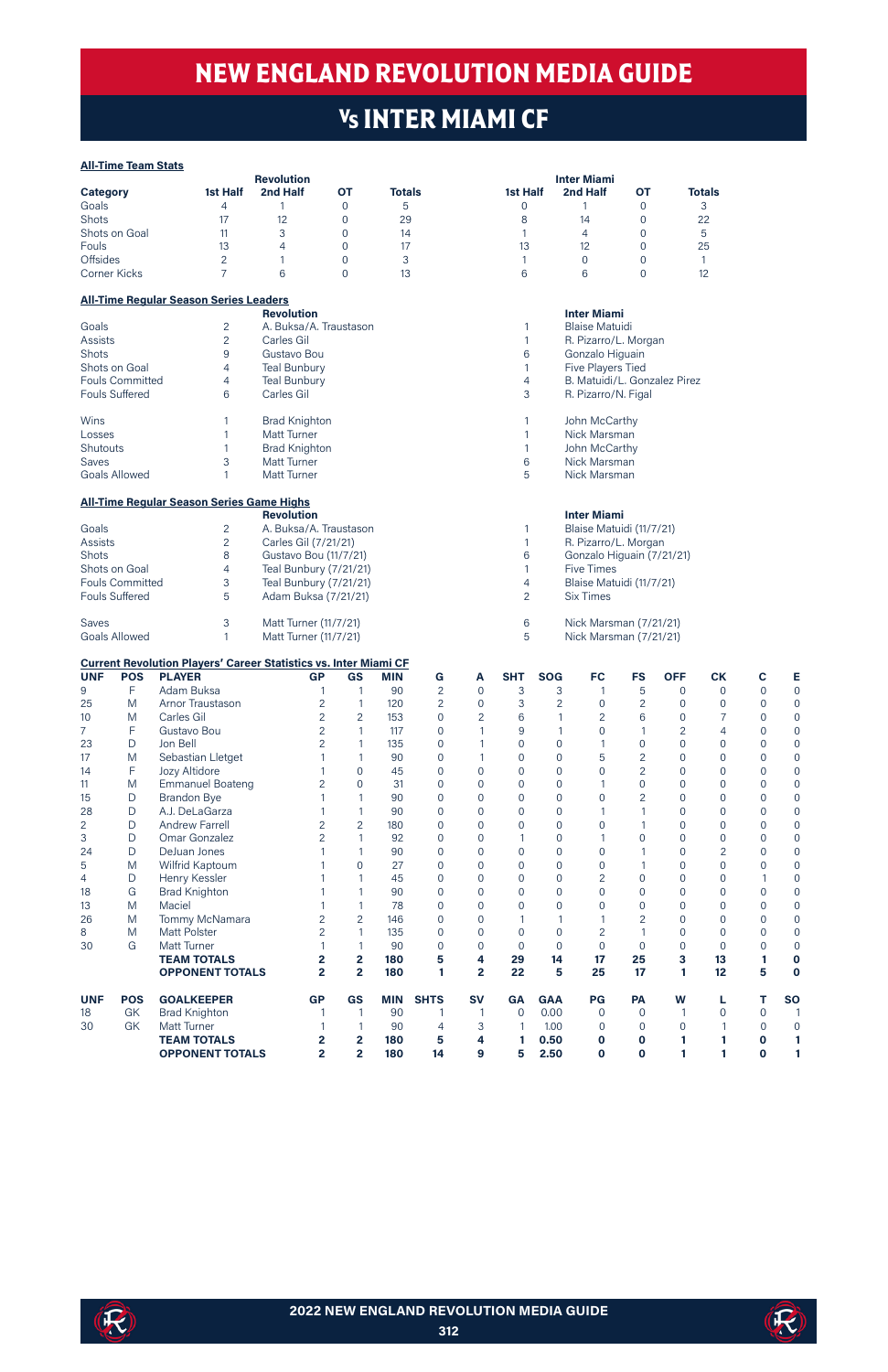### vs LOS ANGELES FC

#### **ALL-TIME ALL-COMPETITIONS RECORD**

| Overall<br>$0 - 1 - 1$ |                           | Home<br>$0 - 1 - 0$ | Away<br>$0 - 0 - 1$ | <b>Neutral</b><br>$0 - 0 - 0$ |
|------------------------|---------------------------|---------------------|---------------------|-------------------------------|
|                        | <b>MLS Regular Season</b> |                     |                     |                               |
| Year                   | Overall                   | Home                | Away                | SO*/OT                        |
| 2018                   | $0 - 0 - 1$               | $0 - 0 - 0$         | $0 - 0 - 1$         | -                             |
| 2019                   | $0 - 1 - 0$               | $0 - 1 - 0$         | $0 - 0 - 0$         | ۰                             |
| 2020                   | ٠                         | ٠                   | ۰                   | ۰                             |
| 2021                   | ۰                         | ۰                   | ۰                   | -                             |
| <b>Totals</b>          | $0 - 1 - 1$               | $0 - 1 - 0$         | $0 - 0 - 1$         |                               |
|                        | <b>MLS Cup Playoffs</b>   |                     |                     |                               |

**Year Overall Home Away Neutral Series** 

**Lamar Hunt U.S. Open Cup Year Overall Home Away Neutral SO**

| Date      | Score                                     | <b>NE Result</b> |              |               |
|-----------|-------------------------------------------|------------------|--------------|---------------|
| 09/15/18  | New England 1 at LAFC 1                   |                  |              |               |
| 08/03/19  | LAFC 2 at New England 0                   | л.               |              |               |
|           | <b>All-Time MLS Cup Playoffs Meetings</b> |                  |              |               |
| Date      | Score                                     | <b>NE Result</b> | <b>Notes</b> | <b>Series</b> |
| Never met |                                           |                  |              |               |

**All-Time U.S. Open Cup Meetings Date Score NE Result Notes** Never met

**All-Time SuperLiga Meetings Date Score NE Result Notes** Never met

### **SuperLiga**

Never met

Never met

| Year      | Overall | Home | Away | <b>Neutral</b> | SO. |
|-----------|---------|------|------|----------------|-----|
| Never met |         |      |      |                |     |

### **Revolution Record at Away Venues**

| <b>Years</b>  | <b>Stadium</b>                          | <b>Reg. Season Postseason</b> |   |  |
|---------------|-----------------------------------------|-------------------------------|---|--|
|               | 2018-Present Banc of California Stadium | $0 - 0 - 1$                   | ۰ |  |
| <b>Totals</b> |                                         | $0 - 0 - 1$                   |   |  |

#### **Goals Scored by Interval – Regular Season**

|  | 1-15 16-30 31-45 46-60 61-75 76-90 OT Total |  |  |  |
|--|---------------------------------------------|--|--|--|
|  | NF 0 0 0 0 0 1 0 1                          |  |  |  |
|  | IAFC 1 0 0 1 1 0 0 3                        |  |  |  |

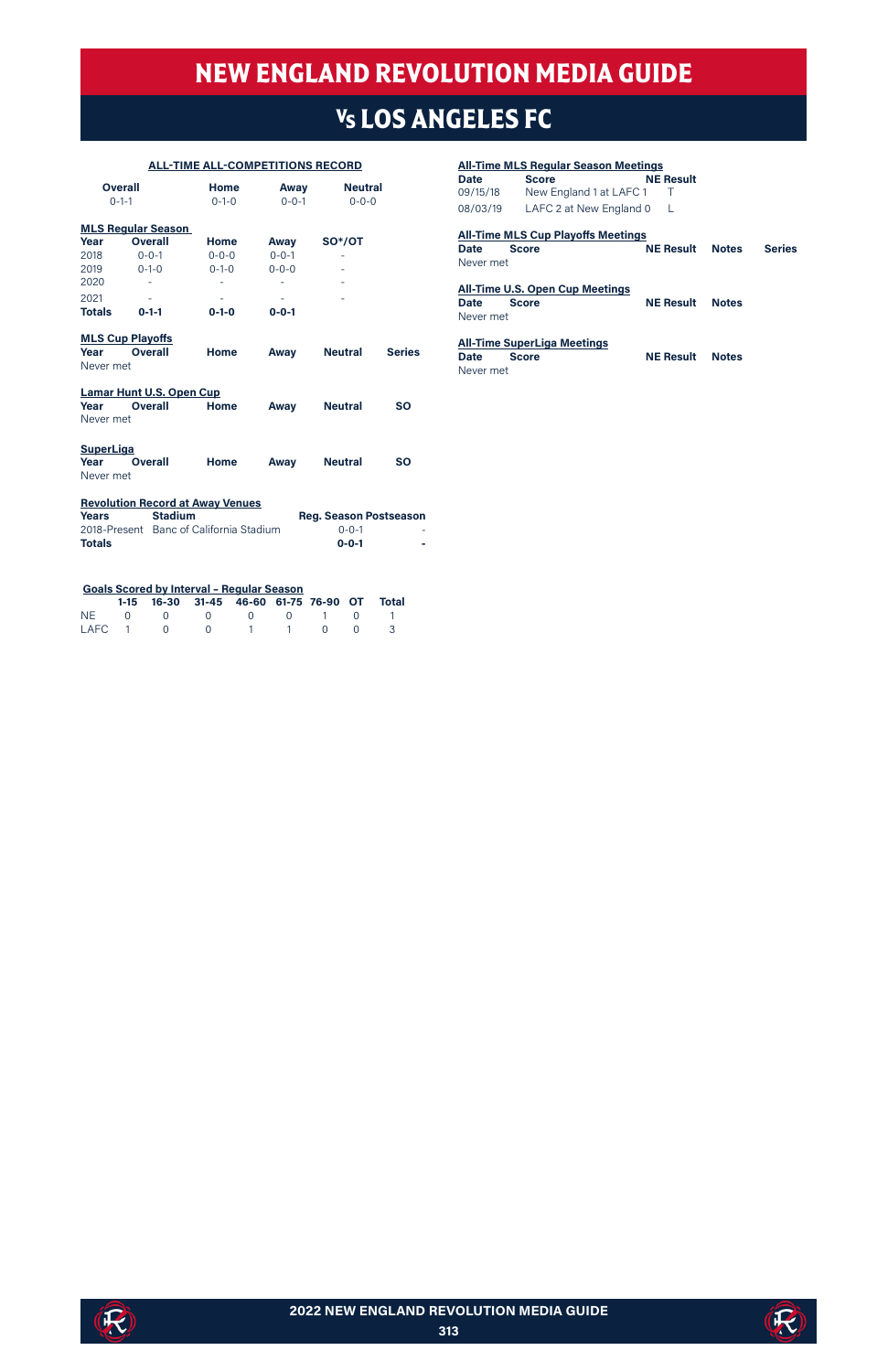# vs LOS ANGELES FC

|                       |                        |                                                               | <b>Revolution</b>          |                |               |                |              |                |                | LAFC                     |                |                |               |                |                |
|-----------------------|------------------------|---------------------------------------------------------------|----------------------------|----------------|---------------|----------------|--------------|----------------|----------------|--------------------------|----------------|----------------|---------------|----------------|----------------|
| Category              |                        | 1st Half                                                      | 2nd Half                   | OT             | <b>Totals</b> |                |              | 1st Half       |                | 2nd Half                 | OT             |                | <b>Totals</b> |                |                |
| Goals                 |                        | 0                                                             | 1                          | $\mathbf 0$    | 1             |                |              | 1              |                | $\overline{c}$           | $\mathbf 0$    |                | 3             |                |                |
| Shots                 |                        | 10                                                            | 20                         | $\mathbf 0$    | 30            |                |              | 18             |                | 19                       | $\mathbf 0$    |                | 37            |                |                |
| Shots on Goal         |                        | $\mathbf 0$                                                   | 9                          | $\mathbf 0$    | 9             |                |              | 6              |                | 7                        | $\mathbf 0$    |                | 13            |                |                |
| Fouls                 |                        | 17                                                            | 22                         | $\mathbf 0$    | 39            |                |              | 14             |                | 9                        | 0              |                | 23            |                |                |
| Offsides              |                        | $\overline{c}$                                                | 3                          | $\mathbf 0$    | 5             |                |              | 3              |                | $\overline{\mathbf{c}}$  | $\mathbf 0$    |                | 5             |                |                |
| <b>Corner Kicks</b>   |                        | 6                                                             | 3                          | $\mathbf 0$    | 9             |                |              | 10             |                | 4                        | $\mathbf 0$    |                |               |                |                |
|                       |                        |                                                               |                            |                |               |                |              |                |                |                          |                |                | 14            |                |                |
|                       |                        | <b>All-Time Regular Season Series Leaders</b>                 |                            |                |               |                |              |                |                |                          |                |                |               |                |                |
|                       |                        |                                                               | <b>Revolution</b>          |                |               |                |              |                |                | LAFC                     |                |                |               |                |                |
| Goals                 |                        | 1                                                             | <b>Brandon Bye</b>         |                |               |                |              | 1              |                | Three Players Tied       |                |                |               |                |                |
| <b>Assists</b>        |                        | 1                                                             | <b>Teal Bunbury</b>        |                |               |                |              | $\overline{c}$ |                | Jordan Harvey            |                |                |               |                |                |
| Shots                 |                        | 8                                                             | Cristian Penilla           |                |               |                |              | 10             |                | Carlos Vela              |                |                |               |                |                |
| Shots on Goal         |                        | $\overline{c}$                                                | <b>Three Players Tied</b>  |                |               |                |              | 5              |                | Carlos Vela              |                |                |               |                |                |
|                       | <b>Fouls Committed</b> | 9                                                             | Luis Caicedo               |                |               |                |              | 6              |                | <b>Eduard Atuesta</b>    |                |                |               |                |                |
| <b>Fouls Suffered</b> |                        | 3                                                             | Three Players Tied         |                |               |                |              | 8              |                | <b>Eduard Atuesta</b>    |                |                |               |                |                |
|                       |                        |                                                               |                            |                |               |                |              |                |                |                          |                |                |               |                |                |
| Wins                  |                        | N/A                                                           |                            |                |               |                |              | 1              |                | <b>Tyler Miller</b>      |                |                |               |                |                |
| Losses                |                        | 1                                                             | Matt Turner                |                |               |                |              | N/A            |                |                          |                |                |               |                |                |
| Shutouts              |                        | N/A                                                           |                            |                |               |                |              | 1              |                | <b>Tyler Miller</b>      |                |                |               |                |                |
| Saves                 |                        | 5                                                             | Knighton/Turner            |                |               |                |              | 8              |                | <b>Tyler Miller</b>      |                |                |               |                |                |
| Goals Allowed         |                        | $\overline{c}$                                                | Matt Turner                |                |               |                |              | 1              |                | <b>Tyler Miller</b>      |                |                |               |                |                |
|                       |                        |                                                               |                            |                |               |                |              |                |                |                          |                |                |               |                |                |
|                       |                        | <b>All-Time Regular Season Series Game Highs</b>              | <b>Revolution</b>          |                |               |                |              |                |                | LAFC                     |                |                |               |                |                |
|                       |                        |                                                               |                            |                |               |                |              |                |                |                          |                |                |               |                |                |
| Goals                 |                        | 1                                                             | Brandon Bye (9/15/18)      |                |               |                |              | 1              |                | 3 Times                  |                |                |               |                |                |
| <b>Assists</b>        |                        | 1                                                             | Teal Bunbury (9/15/18)     |                |               |                |              | $\overline{c}$ |                | Jordan Harvey (8/3/19)   |                |                |               |                |                |
| Shots                 |                        | 5                                                             | Cristian Penilla (9/15/18) |                |               |                |              | 7              |                | Carlos Vela (8/3/19)     |                |                |               |                |                |
| Shots on Goal         |                        | $\overline{c}$                                                | <b>Three Times</b>         |                |               |                |              | $\overline{4}$ |                | Carlos Vela (8/3/19)     |                |                |               |                |                |
|                       | <b>Fouls Committed</b> | 5                                                             | L. Caicedo/C. Penilla      |                |               |                |              | 5              |                | Eduard Atuesta (9/15/18) |                |                |               |                |                |
| <b>Fouls Suffered</b> |                        | 3                                                             | <b>Three Times</b>         |                |               |                |              | 6              |                | Lee Nguyen (9/15/18)     |                |                |               |                |                |
| Saves                 |                        | 5                                                             | B. Knighton/M. Turner      |                |               |                |              | 7              |                | Tyler Miller (9/15/18)   |                |                |               |                |                |
| Goals Allowed         |                        | $\overline{c}$                                                | Matt Turner (8/3/19)       |                |               |                |              | 1              |                | Tyler Miller (9/15/18)   |                |                |               |                |                |
|                       |                        | <b>Current Revolution Players' Career Statistics vs. LAFC</b> |                            |                |               |                |              |                |                |                          |                |                |               |                |                |
| <b>UNF</b>            | POS                    | <b>PLAYER</b>                                                 | GP                         | GS             | <b>MIN</b>    | G              | Α            | <b>SHT</b>     | <b>SOG</b>     | FC                       | <b>FS</b>      | OFF            | СK            | C              | Е              |
| 17                    | M                      | Sebastian Lletget                                             | 11                         | 9              | 780           | 4              | $\mathbf{1}$ | 11             | 6              | 8                        | 12             | 4              | 30            | 1              | 0              |
| 14                    | F                      | Jozy Altidore                                                 | $\overline{2}$             | $\overline{c}$ | 180           | $\overline{c}$ | 1            | 6              | $\overline{2}$ | $\overline{2}$           | 1              | 1              | 1             | 1              | 0              |
| 15                    | D                      | <b>Brandon Bye</b>                                            | $\overline{c}$             | $\overline{2}$ | 180           | 1              | 0            | 3              | 1              | 1                        | 0              | $\mathbf{1}$   | 0             | 0              | $\overline{0}$ |
| 11                    | F                      | <b>Emmanuel Boateng</b>                                       | $\overline{2}$             | 1              | 95            | 0              | 1            | 1              | 0              | 0                        | 0              | 0              | 0             | 0              | Ō              |
| $\overline{7}$        | F                      | Gustavo Bou                                                   | 1                          | 1              | 90            | 0              | $\mathbf 0$  | $\mathbf 0$    | 0              | $\overline{c}$           | 1              | $\overline{2}$ | 0             | 0              | 0              |
| 28                    | D                      | A.J. DeLaGarza                                                | $\overline{c}$             | $\overline{2}$ | 180           | 0              | 0            | 0              | 0              | 5                        | 1              | 1              | 0             | 0              | Ō              |
| $\overline{c}$        | D                      | <b>Andrew Farrell</b>                                         | $\overline{2}$             | $\overline{2}$ | 180           | 0              | 0            | 1              | 0              | 0                        | $\overline{2}$ | 0              | 0             | 0              | 0              |
| 3                     | D                      | Omar Gonzalez                                                 | 1                          | 1              | 90            | 0              | 0            | 1              | 0              | 0                        | 0              | 0              | 0             | 0              | 0              |
|                       | M                      | Carles Gil                                                    | 1                          | 1              |               | 0              | 0            | $\overline{2}$ | 1              |                          | 3              | 0              | 3             | 0              | Ō              |
| 10                    |                        |                                                               |                            |                | 90            |                |              |                |                | 1                        |                |                |               |                |                |
| 18                    | GK                     | <b>Brad Knighton</b>                                          | 1                          | 1              | 90            | 0              | 0            | $\mathbf 0$    | 0              | 0                        | 0              | 0              | 0             | 0              | Ō              |
| 26                    | M                      | Tommy McNamara                                                | $\overline{2}$             | 0              | 36            | 0              | 0            | 1              | 1              | 0                        | 0              | 0              | 0             | 0              | 0              |
| 30                    | GK                     | Matt Turner                                                   | 1                          | $\mathbf{1}$   | 90            | 0              | 0            | 0              | 0              | 0                        | 0              | 0              | 0             | 0              | 0              |
|                       |                        | <b>TEAM TOTALS</b>                                            | $\overline{2}$             | $\overline{2}$ | 180           | 1              | $\mathbf{1}$ | 30             | 9              | 39                       | 23             | 5              | 9             | 4              | 0              |
|                       |                        | <b>OPPONENT TOTALS</b>                                        | 2                          | $\overline{a}$ | 180           | 3              | 4            | 37             | 13             | 23                       | 39             | 5              | 14            | $\overline{2}$ | 0              |
| <b>UNF</b>            | POS                    | <b>GOALKEEPER</b>                                             | GP                         | GS             | <b>MIN</b>    | <b>SHTS</b>    | <b>SV</b>    | GA             | GAA            | PG                       | PA             | W              | L             | т              | <b>SO</b>      |
| 18                    | GK                     | <b>Brad Knighton</b>                                          | 1                          | 1              | 90            | 6              | 5            | $\mathbf{1}$   | 1.00           | 0                        | $\Omega$       | 0              | $\Omega$      | 1              | 0              |
| 30                    | GK                     | Matt Turner                                                   | 1                          | $\mathbf{1}$   | 90            | $\overline{7}$ | 5            | $\mathfrak{p}$ | 2.00           | $\Omega$                 | $\Omega$       | $\Omega$       | 1             | 0              | $\circ$        |
|                       |                        | <b>TEAM TOTALS</b>                                            | $\overline{2}$             | 2              | 180           | 13             | 10           | 3              | 1.50           | O                        | 0              | 0              | 1             | 1              | 0              |
|                       |                        | <b>OPPONENT TOTALS</b>                                        | $\overline{2}$             | $\overline{2}$ | 180           | 9              | 8            | 1              | 0.50           | O                        | 0              | 1              | O             | 1              | 0              |



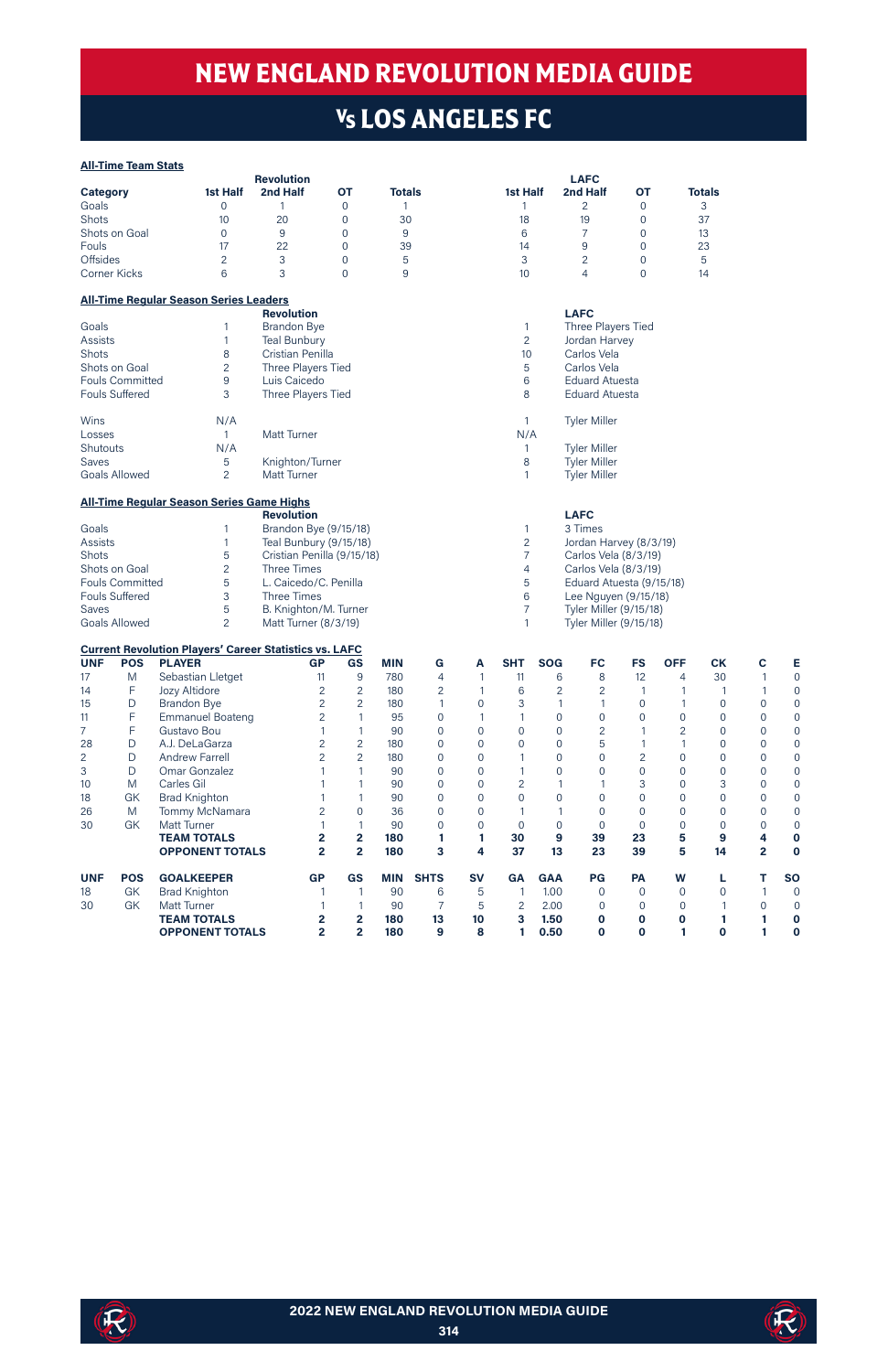# vs LA GALAXY

#### **ALL-TIME ALL-COMPETITIONS RECORD**

| Overall          |                           | Home         | Away         | <b>Neutral</b> |               |
|------------------|---------------------------|--------------|--------------|----------------|---------------|
| $17 - 23 - 7$    |                           | $11 - 7 - 3$ | $6 - 14 - 4$ | $0 - 2 - 0$    |               |
|                  | <b>MLS Regular Season</b> |              |              |                |               |
| Year             | Overall                   | Home         | Away         | SO*/OT         |               |
| 1996             | $1 - 2 - 0$               | $0 - 1 - 0$  | $1 - 1 - 0$  | $0 - 1 - 0*$   |               |
| 1997             | $1 - 2 - 0$               | $1 - 1 - 0$  | $0 - 1 - 0$  | $1 - 1 - 0*$   |               |
| 1998             | $0 - 2 - 0$               | $0 - 1 - 0$  | $0 - 1 - 0$  | $0 - 0 - 0*$   |               |
| 1999             | $0 - 2 - 0$               | $0 - 1 - 0$  | $0 - 1 - 0$  | $0 - 0 - 0*$   |               |
| 2000             | $1 - 0 - 1$               | $1 - 0 - 0$  | $0 - 0 - 1$  | $0 - 0 - 1$    |               |
| 2001             | $1 - 1 - 0$               | $1 - 0 - 0$  | $0 - 1 - 0$  | $0 - 0 - 0$    |               |
| 2002             | $1 - 1 - 0$               | $1 - 0 - 0$  | $0 - 1 - 0$  | $0 - 0 - 0$    |               |
| 2003             | $1 - 1 - 1$               | $1 - 0 - 0$  | $0 - 1 - 1$  | $0 - 1 - 1$    |               |
| 2004             | $1 - 1 - 0$               | $1 - 0 - 0$  | $0 - 1 - 0$  | ÷,             |               |
| 2005             | $0 - 0 - 2$               | $0 - 0 - 1$  | $0 - 0 - 1$  |                |               |
| 2006             | $2 - 0 - 0$               | $1 - 0 - 0$  | $1 - 0 - 0$  | í.             |               |
| 2007             | $2 - 0 - 0$               | $1 - 0 - 0$  | $1 - 0 - 0$  | L              |               |
| 2008             | $1 - 0 - 1$               | $0 - 0 - 1$  | $1 - 0 - 0$  | L,             |               |
| 2009             | $0 - 2 - 0$               | $0 - 1 - 0$  | $0 - 1 - 0$  |                |               |
| 2010             | $1 - 1 - 0$               | $1 - 0 - 0$  | $0 - 1 - 0$  | L,             |               |
| 2011             | $0 - 1 - 1$               | $0 - 1 - 0$  | $0 - 0 - 1$  | L.             |               |
| 2012             | $1 - 0 - 0$               | $0 - 0 - 0$  | $1 - 0 - 0$  | L,             |               |
| 2013             | $1 - 0 - 0$               | $1 - 0 - 0$  | $0 - 0 - 0$  | L,             |               |
| 2014             | $0 - 1 - 0$               | $0 - 0 - 0$  | $0 - 1 - 0$  | L,             |               |
| 2015             | $0 - 0 - 1$               | $0 - 0 - 1$  | $0 - 0 - 0$  | L,             |               |
| 2016             | $0 - 1 - 0$               | $0 - 0 - 0$  | $0 - 1 - 0$  | L,             |               |
| 2017             | $1 - 0 - 0$               | $1 - 0 - 0$  | $0 - 0 - 0$  |                |               |
| 2018             | $0 - 1 - 0$               | $0 - 1 - 0$  | $0 - 0 - 0$  |                |               |
| 2019             | $1 - 0 - 0$               | $0 - 0 - 0$  | $1 - 0 - 0$  | L,             |               |
| 2020             |                           | L,           | L,           | L,             |               |
| 2021             | ٠                         | ٠            | L,           |                |               |
| <b>Totals</b>    | $17-19-7$                 | $11 - 7 - 3$ | $6 - 12 - 4$ | $1 - 3 - 2$    |               |
|                  | <b>MLS Cup Playoffs</b>   |              |              |                |               |
| Year             | Overall                   | Home         | Away         | <b>Neutral</b> | <b>Series</b> |
| 2002             | $0 - 1 - 0$               | $0 - 0 - 0$  | $0 - 0 - 0$  | $0 - 1 - 0$    | L             |
| 2005             | $0 - 1 - 0$               | $0 - 0 - 0$  | $0 - 0 - 0$  | $0 - 1 - 0$    | L             |
| 2014             | $0 - 1 - 0$               | $0 - 0 - 0$  | $0 - 1 - 0$  | $0 - 0 - 0$    | L             |
| <b>Totals</b>    | $0 - 3 - 0$               | $0 - 0 - 0$  | $0 - 1 - 0$  | $0 - 2 - 0$    | $0 - 3$       |
|                  | Lamar Hunt U.S. Open Cup  |              |              |                |               |
| Year             | Overall                   | Home         | Away         | <b>Neutral</b> | <b>SO</b>     |
| 2001             | $0 - 1 - 0$               | $0 - 0 - 0$  | $0 - 1 - 0$  | $0 - 0 - 0$    | ÷             |
| <b>Totals</b>    | $0 - 1 - 0$               | $0 - 0 - 0$  | $0 - 1 - 0$  | $0 - 0 - 0$    |               |
| <b>SuperLiga</b> |                           |              |              |                |               |
| Year             | Overall                   | Home         | Away         | <b>Neutral</b> | <b>SO</b>     |
| Never met        |                           |              |              |                |               |

|  | <b>Revolution Record at Awav Venue</b> |  |
|--|----------------------------------------|--|
|  |                                        |  |

| <b>Revolution Record at Away Venues</b> |                             |                               |             |  |  |  |  |  |  |
|-----------------------------------------|-----------------------------|-------------------------------|-------------|--|--|--|--|--|--|
| <b>Years</b>                            | <b>Stadium</b>              | <b>Reg. Season Postseason</b> |             |  |  |  |  |  |  |
| 1996-2002                               | Rose Bowl                   | $1 - 6 - 1$                   |             |  |  |  |  |  |  |
| 2003-2016                               | StubHub Center              | $4 - 6 - 3$                   | $0 - 1 - 0$ |  |  |  |  |  |  |
| 2019-Present                            | Diginity Health Sports Park | $1 - 0 - 0$                   |             |  |  |  |  |  |  |
| <b>Totals</b>                           |                             | $6 - 12 - 4$                  | $0 - 1 - 0$ |  |  |  |  |  |  |

|     | <b>Goals Scored by Interval - Regular Season</b> |                                       |    |     |    |        |   |              |
|-----|--------------------------------------------------|---------------------------------------|----|-----|----|--------|---|--------------|
|     |                                                  | 1-15 16-30 31-45 46-60 61-75 76-90 OT |    |     |    |        |   | <b>Total</b> |
| NF  | q                                                | 4                                     | 17 | 10. | 17 | - 11 - | n | 68           |
| I A |                                                  | 11                                    | 10 | a   | 11 | 23     |   | 73           |

|             | <u> All-Time MLS Regular Season Meetings</u>        |                  |              |               |
|-------------|-----------------------------------------------------|------------------|--------------|---------------|
| <b>Date</b> | Score                                               | <b>NE Result</b> | <b>Notes</b> |               |
| 06/06/96    | LA 2 at New England 2                               | L                | SO           |               |
| 07/04/96    | New England 1 at LA 0                               | W                |              |               |
| 08/08/96    | New England 0 at LA 1                               | L                |              |               |
| 06/08/97    | LA 0 at New England 0                               | W                | SO           |               |
| 07/04/97    | New England 0 at LA 2                               | L                |              |               |
| 08/14/97    | LA 1 at New England 1                               | L                | <b>SO</b>    |               |
| 06/07/98    | New England 1 at LA 5                               | L                |              |               |
| 08/22/98    | LA 5 at New England 1                               | L                |              |               |
| 05/23/99    | New England 0 at LA 1                               | L                |              |               |
| 07/11/99    | LA 5 at New England 2                               | L                |              |               |
| 04/01/00    | New England 2 at LA 2                               | т                | 2OT          |               |
| 05/24/00    | LA 1 at New England 2                               | W                |              |               |
| 05/26/01    | New England 0 at LA 2                               | L                |              |               |
| 07/17/01    | LA 2 at New England 3                               | W                |              |               |
| 05/25/02    | LA 2 at New England 3                               | W                |              |               |
| 08/10/02    | New England 1 at LA 2                               | L                |              |               |
| 05/10/03    | LA 0 at New England 2                               | W                |              |               |
| 07/04/03    | New England 2 at LA 2                               | т                | 2OT          |               |
| 08/23/03    | New England 1 at LA 2                               | L                | 2OT          |               |
| 04/03/04    | New England 2 at LA 3                               | L                |              |               |
| 05/01/04    | LA 1 at New England 2                               | W                |              |               |
| 07/04/05    | New England 1 at LA1                                | T                |              |               |
| 07/27/05    | LA 1 at New England 1                               | т                |              |               |
| 04/01/06    | New England 1 at LA 0                               | W                |              |               |
| 05/06/06    | LA 0 at New England 4                               | W                |              |               |
| 05/12/07    | New England 3 at LA 2                               | W                |              |               |
| 08/12/07    | LA 0 at New England 1                               | W                |              |               |
| 07/04/08    | New England 2 at LA1                                | W                |              |               |
| 08/30/08    | LA 2 at New England 2                               | т                |              |               |
| 07/04/09    | New England 0 at LA 1                               | L                |              |               |
| 08/08/09    | LA 2 at New England 1                               | L                |              |               |
| 03/27/10    | New England 0 at LA 1                               | L                |              |               |
| 07/10/10    | LA 0 at New England 2                               | W                |              |               |
| 03/20/11    | New England 1 at LA1                                | т                |              |               |
| 05/28/11    | LA 1 at New England 0                               | L                |              |               |
| 03/31/12    | New England 3 at LA 1                               | W                |              |               |
| 06/02/13    | LA 0 at New England 5                               | W                |              |               |
| 07/16/14    | New England 1 at LA 5                               | L                |              |               |
| 05/31/15    | LA 2 at New England 2                               | т                |              |               |
| 05/08/16    | New England 2 at LA 4                               | L                |              |               |
| 07/22/17    | LA 3 at New England 4                               | W                |              |               |
| 07/14/18    | LA 3 at New England 2                               | Г                |              |               |
| 06/02/19    | New England 2 at LA1                                | W                |              |               |
|             |                                                     |                  |              |               |
| Date        | <u> All-Time MLS Cup Playoffs Meetings</u><br>Score | <b>NE Result</b> | <b>Notes</b> | <b>Series</b> |
|             | 10/20/02 LA 1 ve Now England 0                      | - 11             | <b>AET</b>   | п.            |

| .                                      | .                               | . |     | . |  |  |  |  |  |
|----------------------------------------|---------------------------------|---|-----|---|--|--|--|--|--|
|                                        | 10/20/02 LA 1 vs. New England 0 |   | AFT |   |  |  |  |  |  |
|                                        | 11/13/05 LA 1 vs. New England 0 |   | AFT |   |  |  |  |  |  |
|                                        | 12/07/14 New England 1 at LA 2  |   | AFT |   |  |  |  |  |  |
| <b>All-Time U.S. Open Cup Meetings</b> |                                 |   |     |   |  |  |  |  |  |

| Date | Score                          | <b>NE Result</b> | <b>Notes</b> |
|------|--------------------------------|------------------|--------------|
|      | 10/27/01 New England 1 at LA 2 |                  | OT           |
|      |                                |                  |              |

# **All-Time SuperLiga Meetings Date Score NE Result Notes** Never met



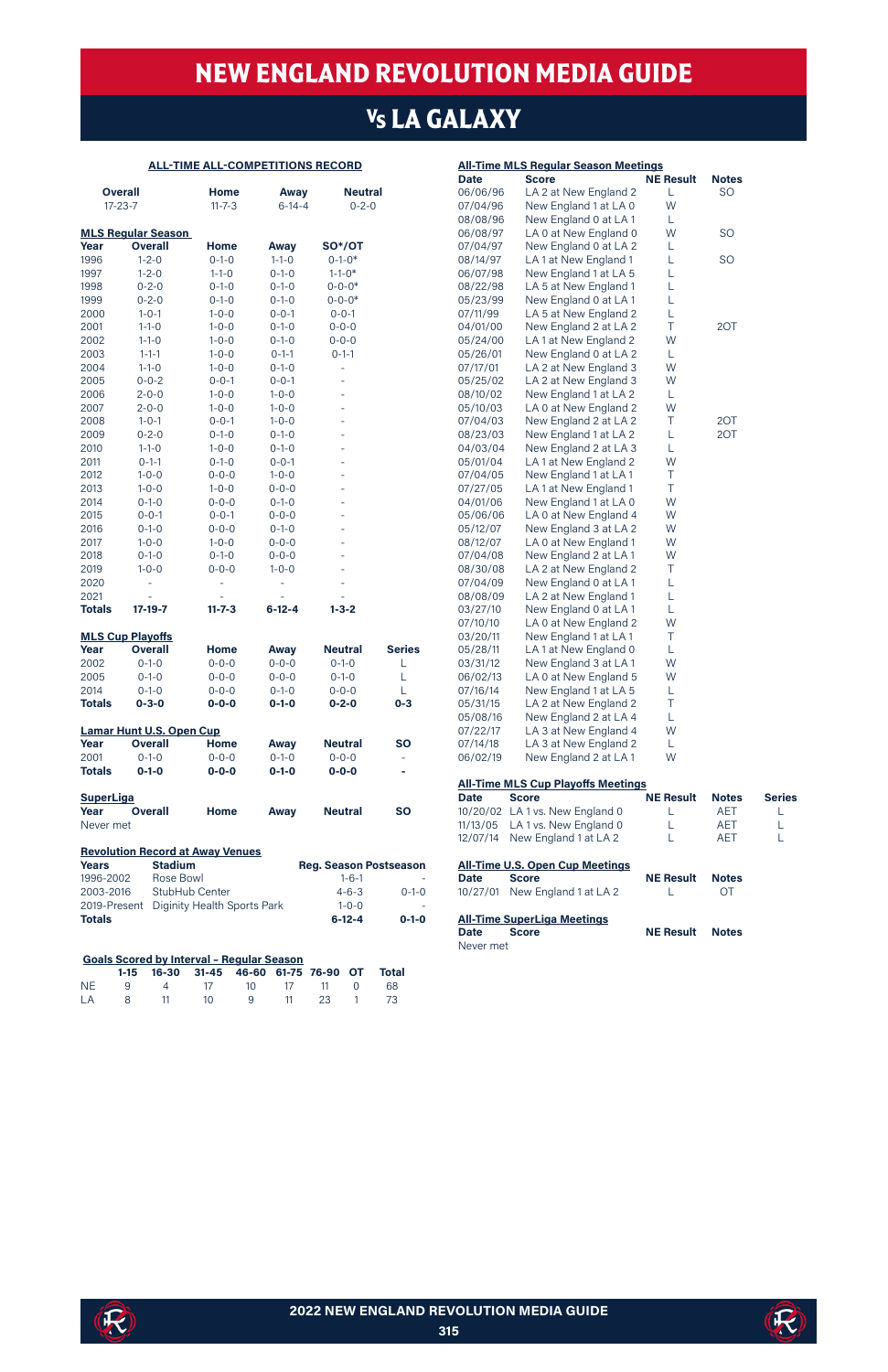### vs LA GALAXY

|              |                        |                                                                    | <b>Revolution</b>                 |                |               |                   |                |                |                    | Galaxy                                           |                |                     |               |                  |                |
|--------------|------------------------|--------------------------------------------------------------------|-----------------------------------|----------------|---------------|-------------------|----------------|----------------|--------------------|--------------------------------------------------|----------------|---------------------|---------------|------------------|----------------|
| Category     |                        | 1st Half                                                           | 2nd Half                          | OT             | <b>Totals</b> |                   |                | 1st Half       |                    | 2nd Half                                         | OT             |                     | <b>Totals</b> |                  |                |
| Goals        |                        | 30                                                                 | 38                                | $\mathbf 0$    | 68            |                   |                | 29             |                    | 43                                               | 1              |                     | 73            |                  |                |
| Shots        |                        | 214                                                                | 262                               | $\overline{c}$ | 478           |                   |                | 244            |                    | 330                                              | 6              |                     | 580           |                  |                |
|              | Shots on Goal          | 98                                                                 | 117                               | 1              | 216           |                   |                | 113            |                    | 148                                              | $\overline{c}$ |                     | 263           |                  |                |
| Fouls        |                        | 320                                                                | 308                               | 4              | 632           |                   |                | 301            |                    | 311                                              | 6              |                     | 618           |                  |                |
| Offsides     |                        | 60                                                                 | 54                                | 0              | 114           |                   |                | 50             |                    | 59                                               | 3              |                     | 112           |                  |                |
| Corner Kicks |                        | 91                                                                 | 92                                | 1              | 184           |                   |                |                |                    |                                                  | $\Omega$       |                     | 237           |                  |                |
|              |                        |                                                                    |                                   |                |               |                   |                | 106            |                    | 131                                              |                |                     |               |                  |                |
|              |                        | All-Time Regular Season Series Leaders                             |                                   |                |               |                   |                |                |                    |                                                  |                |                     |               |                  |                |
|              |                        |                                                                    | <b>Revolution</b>                 |                |               |                   |                |                |                    | Galaxy                                           |                |                     |               |                  |                |
| Goals        |                        | 8                                                                  | Taylor Twellman                   |                |               |                   |                | 10             |                    | Cobi Jones                                       |                |                     |               |                  |                |
| Assists      |                        | 5                                                                  | Diego Fagundez                    |                |               |                   |                | 10             |                    | Mauricio Cienfuegos                              |                |                     |               |                  |                |
| Shots        |                        | 41                                                                 | Taylor Twellman                   |                |               |                   |                | 40             |                    | Cobi Jones                                       |                |                     |               |                  |                |
|              | Shots on Goal          | 21                                                                 | Taylor Twellman                   |                |               |                   |                | 25             |                    | Cobi Jones                                       |                |                     |               |                  |                |
|              | <b>Fouls Committed</b> | 40                                                                 | Shalrie Joseph                    |                |               |                   |                | 21             |                    | Greg Vanney                                      |                |                     |               |                  |                |
|              | <b>Fouls Suffered</b>  | 40                                                                 | Taylor Twellman                   |                |               |                   |                | 55             |                    | Cobi Jones                                       |                |                     |               |                  |                |
| Wins         |                        | 7                                                                  | <b>Matt Reis</b>                  |                |               |                   |                | 7              |                    | Kevin Hartman                                    |                |                     |               |                  |                |
|              |                        |                                                                    |                                   |                |               |                   |                |                |                    |                                                  |                |                     |               |                  |                |
| Losses       |                        | 3                                                                  | <b>Three Players Tied</b>         |                |               |                   |                | 6              |                    | Kevin Hartman                                    |                |                     |               |                  |                |
| Shutouts     |                        | 4                                                                  | Matt Reis                         |                |               |                   |                | $\overline{c}$ |                    | Three Players Tied                               |                |                     |               |                  |                |
| Saves        |                        | 56                                                                 | <b>Matt Reis</b>                  |                |               |                   |                | 49             |                    | Kevin Hartman                                    |                |                     |               |                  |                |
|              | Goals Allowed          | 13                                                                 | <b>Matt Reis</b>                  |                |               |                   |                | 25             |                    | Kevin Hartman                                    |                |                     |               |                  |                |
|              |                        | All-Time Regular Season Series Game Highs                          |                                   |                |               |                   |                |                |                    |                                                  |                |                     |               |                  |                |
|              |                        |                                                                    | <b>Revolution</b>                 |                |               |                   |                |                |                    | Galaxy                                           |                |                     |               |                  |                |
| Goals        |                        | $\overline{c}$                                                     | <b>Six Times</b>                  |                |               |                   |                | 3              |                    | Cobi Jones (8/22/98)                             |                |                     |               |                  |                |
| Assists      |                        | $\overline{c}$                                                     | Seven Times                       |                |               |                   |                | 3              |                    | C. Hermosillo/M. Cienfuegos                      |                |                     |               |                  |                |
| Shots        |                        | $\overline{7}$                                                     | <b>Five Times</b>                 |                |               |                   |                | 8              |                    | Cobi Jones (8/22/98)                             |                |                     |               |                  |                |
|              | Shots on Goal          | 5                                                                  | Naveda/Penilla                    |                |               |                   |                | $\overline{7}$ |                    | Cobi Jones (8/22/98)                             |                |                     |               |                  |                |
|              | <b>Fouls Committed</b> | 5                                                                  | <b>Six Times</b>                  |                |               |                   |                | 6              |                    | <b>Three Times</b>                               |                |                     |               |                  |                |
|              | <b>Fouls Suffered</b>  | 9                                                                  | Taylor Twellman (5/1/04)          |                |               |                   |                | $\overline{7}$ |                    | Romain Alessandrini (7/22/17)                    |                |                     |               |                  |                |
|              |                        |                                                                    |                                   |                |               |                   |                |                |                    |                                                  |                |                     |               |                  |                |
| Saves        | Goals Allowed          | 8<br>5                                                             | Jeff Causey (twice)<br>Four Times |                |               |                   |                | 8<br>5         |                    | Jorge Campos (6/6/96)<br>Carlo Cudicini (6/2/13) |                |                     |               |                  |                |
|              |                        |                                                                    |                                   |                |               |                   |                |                |                    |                                                  |                |                     |               |                  |                |
|              |                        | <b>Current Revolution Players' Career Statistics vs. LA Galaxy</b> |                                   |                |               |                   |                |                |                    |                                                  |                |                     |               |                  |                |
| <b>UNF</b>   | POS                    | <b>PLAYER</b>                                                      | <b>GP</b>                         | GS             | <b>MIN</b>    | G                 | A              | <b>SHT</b>     | SOG                | FC                                               | <b>FS</b>      | OFF                 | СK            | C                | E              |
| 14           | F                      | Jozy Altidore                                                      | 4                                 | $\overline{4}$ | 349           | 4                 | $\mathbf 0$    | 11             | 6                  | 6                                                | 12             | 3                   | $\mathbf 0$   | $\mathbf{1}$     | $\mathbf 0$    |
| 2            | D                      | Andrew Farrell                                                     | 7                                 | 7              | 630           | Ō                 | 3              | $\overline{2}$ | $\mathbf 0$        | $\overline{2}$                                   | 6              | $\overline{2}$      | 0             | 1                | $\mathbf 0$    |
| 10           | F                      | Carles Gil                                                         | 1                                 | 1              | 90            | 0                 | $\overline{c}$ | 1              | $\mathbf 0$        | $\mathbf 0$                                      | 4              | 0                   | $\mathbf 0$   | $\mathbf 0$      | $\mathbf 0$    |
| 28           | D                      | A.J. DeLaGarza                                                     | 4                                 | 4              | 360           | Ō                 | 1              | 1              | $\mathbf 0$        | 6                                                | 6              | $\Omega$            | $\Omega$      | $\overline{c}$   | $\mathbf 0$    |
| 15           | D                      | <b>Brandon Bye</b>                                                 | $\overline{c}$                    | 1              | 94            | Ō                 | $\Omega$       | 1              | $\Omega$           | $\Omega$                                         | $\Omega$       | $\Omega$            | $\Omega$      | $\Omega$         | $\mathbf 0$    |
| 36           | GK                     | Earl Edwards Jr.                                                   | 1                                 | 1              | 90            | Ō                 | $\mathbf 0$    | 0              | $\mathbf 0$        | 0                                                | 0              | 0                   | 0             | 0                | $\mathbf 0$    |
| 24           | D                      | DeJuan Jones                                                       | 1                                 | 1              | 90            | Ō                 | $\Omega$       | 0              | $\mathbf 0$        | $\Omega$                                         | $\Omega$       | $\Omega$            | 0             | $\Omega$         | 0              |
| 18           | GK                     | <b>Brad Knighton</b>                                               | 5                                 | 5              | 450           | Ō                 | $\mathbf 0$    | $\mathbf 0$    | $\mathbf 0$        | $\mathbf 0$                                      | $\mathbf 0$    | 0                   | $\mathbf 0$   | $\mathbf 0$      | $\mathbf 0$    |
| 26           | M                      | Tommy McNamara                                                     | 8                                 | 6              | 458           | Ō                 | $\mathbf 0$    | 8              | $\Omega$           | 3                                                | 5              | $\mathbf{1}$        | $\Omega$      | $\Omega$         | $\mathbf 0$    |
| 8            | D                      | <b>Matt Polster</b>                                                | $\overline{c}$                    | 1              | 117           | 0                 | $\mathbf 0$    | 0              | $\mathbf 0$        | 3                                                | 1              | 0                   | 0             | $\mathbf 0$      | $\mathbf 0$    |
|              | GK                     | Matt Turner                                                        | 1                                 | 1              | 90            | $\Omega$          | $\mathbf 0$    | $\mathbf 0$    | $\mathbf 0$        | 0                                                | 0              | 0                   | 0             | $\mathbf 0$      | $\circ$        |
| 30           |                        |                                                                    |                                   |                |               |                   |                |                |                    |                                                  |                |                     |               |                  |                |
|              |                        | <b>TEAM TOTALS</b><br><b>OPPONENT TOTALS</b>                       | 43<br>43                          | 43<br>43       | 3898<br>3898  | 68<br>73          | 64<br>87       | 478<br>580     | 216<br>263         | 632<br>618                                       | 602<br>617     | 114<br>112          | 186<br>240    | 79<br>73         | 7<br>3         |
|              |                        |                                                                    |                                   |                |               |                   |                |                |                    |                                                  |                |                     |               |                  |                |
| UNF<br>18    | POS<br>GK              | <b>GOALKEEPER</b><br><b>Brad Knighton</b>                          | GP<br>5                           | GS<br>5        | MIN<br>450    | <b>SHTS</b><br>26 | SV<br>15       | GА<br>9        | <b>GAA</b><br>1.80 | PG<br>0                                          | PA<br>0        | W<br>$\overline{c}$ | Ц<br>3        | T<br>$\mathbf 0$ | <b>SO</b><br>0 |
| 30           | GK                     | <b>Matt Turner</b>                                                 | 1                                 | 1              | 90            | $\overline{4}$    | 1              | 3              | 3.00               | $\Omega$                                         | $\Omega$       | $\Omega$            | $\mathbf{1}$  | $\Omega$         | 0              |
|              |                        |                                                                    |                                   |                |               |                   |                |                |                    |                                                  |                |                     |               |                  |                |
| 36           | GK                     | Earl Edwards Jr.                                                   | 1                                 | 1              | 90            | 10                | 6              | 4              | 4.00               | 0                                                | 0              | 0                   | 1             | $\mathbf 0$      | $\mathbf 0$    |
|              |                        | <b>TEAM TOTALS</b>                                                 | 43                                | 43             | 3898          | 263               | 181            | 73             | 1.69               | 1                                                | $\overline{a}$ | 17                  | 19            | $\overline{7}$   | 8              |
|              |                        | <b>OPPONENT TOTALS</b>                                             | 43                                | 43             | 3898          | 216               | 136            | 68             | 1.57               | 7                                                | 8              | 19                  | 17            | 7                | 8              |



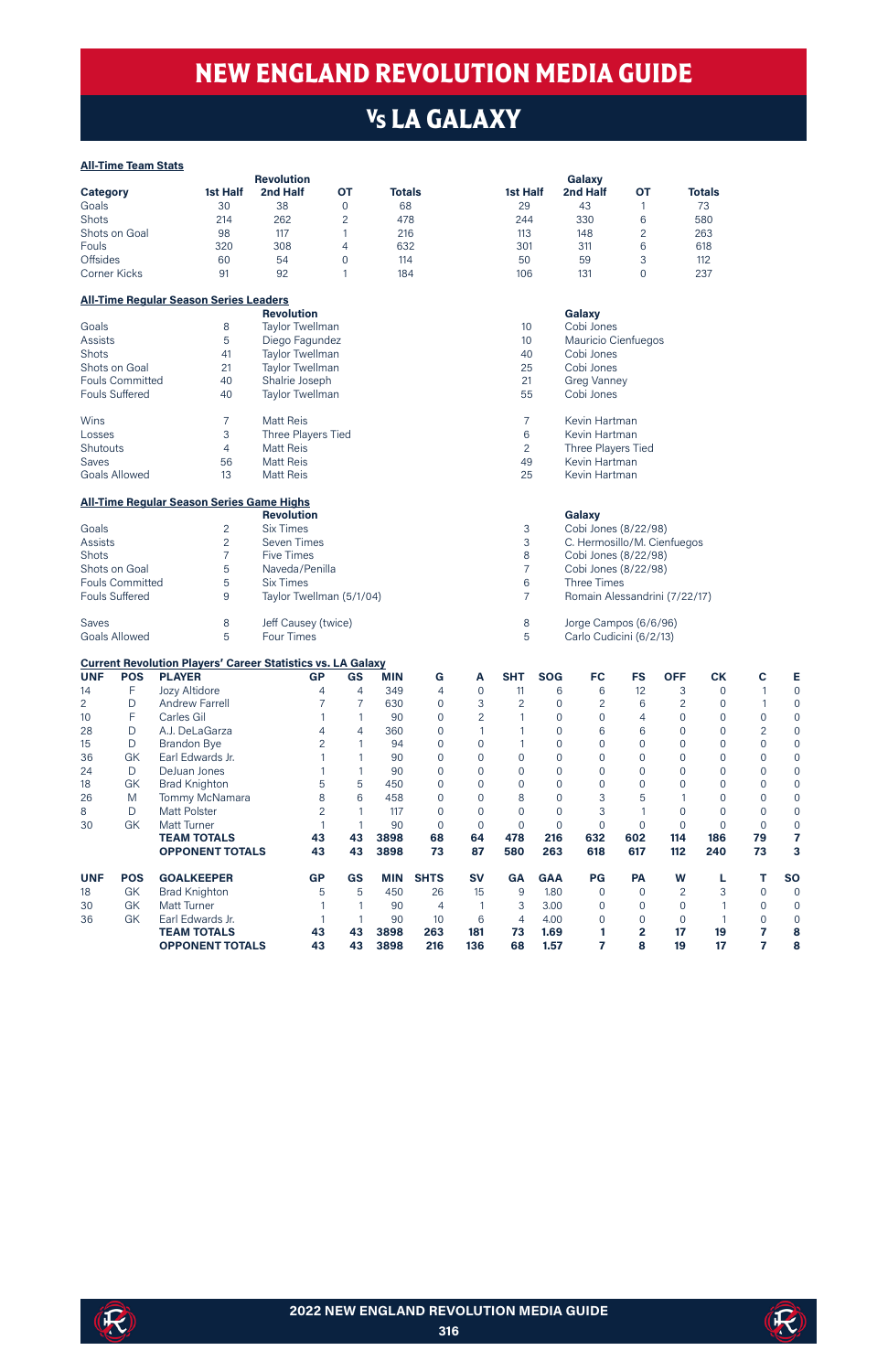### vs minnesota united fc

#### **ALL-TIME ALL-COMPETITIONS RECORD**

| Overall<br>$2 - 1 - 0$ |                                       | Home<br>$2 - 0 - 0$ | Away<br>$0 - 1 - 0$ | <b>Neutral</b><br>$0 - 0 - 0$ |               |  |
|------------------------|---------------------------------------|---------------------|---------------------|-------------------------------|---------------|--|
|                        | <b>MLS Regular Season</b>             |                     |                     |                               |               |  |
| Year                   | Overall                               | Home                | Away                | <b>SO*/OT</b>                 |               |  |
| 2017                   | $1 - 0 - 0$                           | $1 - 0 - 0$         | $0 - 0 - 0$         |                               |               |  |
| 2018                   | $0 - 1 - 0$                           | $0 - 0 - 0$         | $0 - 1 - 0$         |                               |               |  |
| 2019                   | $1 - 0 - 0$                           | $1 - 0 - 0$         | $0 - 0 - 0$         |                               |               |  |
| 2020                   |                                       |                     |                     |                               |               |  |
| 2021                   |                                       |                     |                     |                               |               |  |
| <b>Totals</b>          | $2 - 1 - 0$                           | $2 - 0 - 0$         | $0 - 1 - 0$         |                               |               |  |
|                        | <b>MLS Cup Playoffs</b>               |                     |                     |                               |               |  |
| <b>Year</b>            | Overall                               | Home                | Away                | <b>Neutral</b>                | <b>Series</b> |  |
| Never met              |                                       |                     |                     |                               |               |  |
|                        | Lamar Hunt U.S. Open Cup              |                     |                     |                               |               |  |
| Year                   | Overall                               | Home                | Away                | <b>Neutral</b>                | <b>SO</b>     |  |
| Never met              |                                       |                     |                     |                               |               |  |
| <b>SuperLiga</b>       |                                       |                     |                     |                               |               |  |
| Year                   | Overall                               | Home                | Away                | <b>Neutral</b>                | <b>SO</b>     |  |
| Never met              |                                       |                     |                     |                               |               |  |
|                        | Barrelisting Bancod of Arrest Memoria |                     |                     |                               |               |  |

| Date              | <b>All-Time MLS Regular Season Meetings</b><br>Score<br>03/25/17 Minnesota 2 at New England 5<br>07/18/18 New England 1 at Minnesota 2<br>03/30/19 Minnesota 1 at New England 2 | <b>NE Result</b><br>W<br>L<br>W | Notes |  |
|-------------------|---------------------------------------------------------------------------------------------------------------------------------------------------------------------------------|---------------------------------|-------|--|
| Date<br>Never met | <b>All-Time MLS Cup Playoffs Meetings</b><br>Score                                                                                                                              | <b>NE Result Notes Series</b>   |       |  |
| Date<br>Never met | <b>All-Time U.S. Open Cup Meetings</b><br>Score                                                                                                                                 | <b>NE Result Notes</b>          |       |  |
| Date<br>Never met | <b>All-Time SuperLiga Meetings</b><br>Score                                                                                                                                     | <b>NE Result Notes</b>          |       |  |

#### **Revolution Record at Away Venues**

| <b>Years</b>  | <b>Stadium</b>                | <b>Reg. Season Postseason</b> |   |  |  |  |
|---------------|-------------------------------|-------------------------------|---|--|--|--|
|               | 2018-Present TCF Bank Stadium | $0 - 1 - 0$                   | ٠ |  |  |  |
| <b>Totals</b> |                               | $0 - 1 - 0$                   | - |  |  |  |

|            | <b>Goals Scored by Interval - Regular Season</b> |                                       |  |              |             |       |
|------------|--------------------------------------------------|---------------------------------------|--|--------------|-------------|-------|
|            |                                                  | 1-15 16-30 31-45 46-60 61-75 76-90 OT |  |              |             | Total |
| NF.        |                                                  | 2 1 2 2                               |  |              | 1 0         |       |
| <b>MIN</b> |                                                  |                                       |  | $\mathbf{u}$ | $^{\prime}$ | h     |

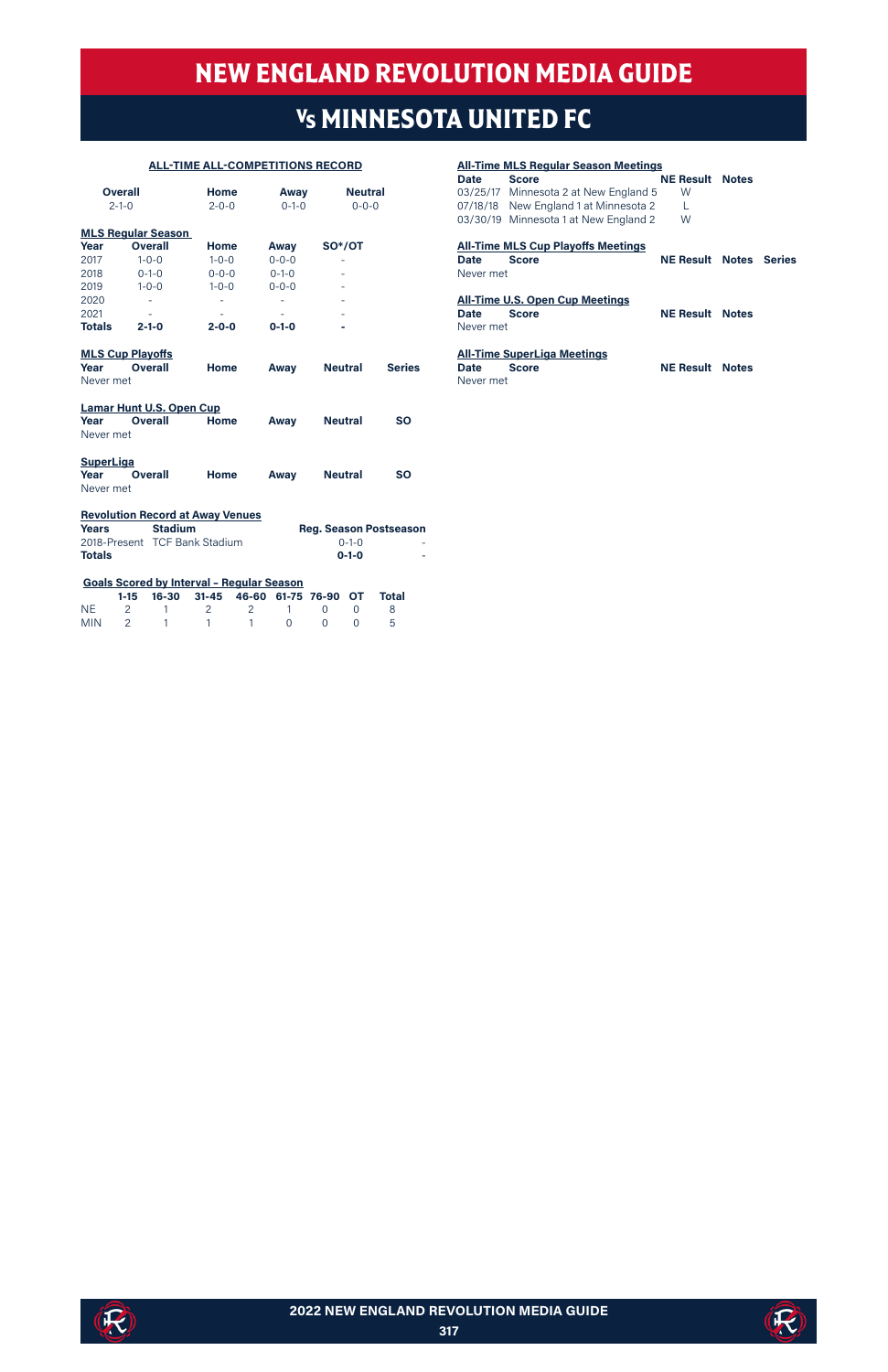### **Vs MINNESOTA UNITED FC**

|                |                        |                                                                    | <b>Revolution</b>        |                |               |             |                |                |                | <b>Minnesota</b>             |                |             |                |             |             |
|----------------|------------------------|--------------------------------------------------------------------|--------------------------|----------------|---------------|-------------|----------------|----------------|----------------|------------------------------|----------------|-------------|----------------|-------------|-------------|
| Category       |                        | 1st Half                                                           | 2nd Half                 | ОT             | <b>Totals</b> |             |                | 1st Half       |                | 2nd Half                     | ОT             |             | <b>Totals</b>  |             |             |
| Goals          |                        | 5                                                                  | 3                        | $\mathbf 0$    | 8             |             |                | 4              |                | 1                            | 0              |             | 5              |             |             |
| <b>Shots</b>   |                        | 28                                                                 | 23                       | $\mathbf 0$    | 51            |             |                | 16             |                | 16                           | 0              |             | 32             |             |             |
| Shots on Goal  |                        | 9                                                                  | 9                        | $\mathbf 0$    | 18            |             |                | 9              |                | 6                            | 0              |             | 15             |             |             |
| Fouls          |                        | 22                                                                 | 21                       | $\mathbf 0$    | 43            |             |                | 11             |                | 15                           | Ō              |             | 26             |             |             |
| Offsides       |                        | $\overline{4}$                                                     | $\overline{4}$           | $\mathbf 0$    | 8             |             |                | 3              |                | 3                            | Ō              |             | 6              |             |             |
| Corner Kicks   |                        | 13                                                                 | 8                        | $\Omega$       | 21            |             |                | $\overline{c}$ |                | $\overline{c}$               | 0              |             | 4              |             |             |
|                |                        |                                                                    |                          |                |               |             |                |                |                |                              |                |             |                |             |             |
|                |                        | <b>All-Time Regular Season Series Leaders</b>                      | <b>Revolution</b>        |                |               |             |                |                |                | <b>Minnesota</b>             |                |             |                |             |             |
|                |                        |                                                                    |                          |                |               |             |                | $\overline{2}$ |                |                              |                |             |                |             |             |
| Goals          |                        | $\overline{c}$                                                     | Juan Agudelo             |                |               |             |                |                |                | Darwin Ouintero              |                |             |                |             |             |
| <b>Assists</b> |                        | $\overline{c}$                                                     | Diego Fagundez           |                |               |             |                | $\mathbf{1}$   |                | <b>Christian Ramirez</b>     |                |             |                |             |             |
| Shots          |                        | 9                                                                  | Juan Agudelo             |                |               |             |                | $\overline{9}$ |                | <b>Christian Ramirez</b>     |                |             |                |             |             |
| Shots on Goal  |                        | 3                                                                  | J. Agudelo/D. Fagundez   |                |               |             |                | 4              |                | <b>Christian Ramirez</b>     |                |             |                |             |             |
|                | <b>Fouls Committed</b> | $\overline{7}$                                                     | Juan Agudelo             |                |               |             |                | 3              |                | <b>Three Players Tied</b>    |                |             |                |             |             |
|                | Fouls Suffered         | 5                                                                  | Juan Agudelo             |                |               |             |                | 6              |                | Darwin Quintero              |                |             |                |             |             |
| Wins           |                        | $\overline{c}$                                                     | Cody Cropper             |                |               |             |                | $\mathbf{1}$   |                | <b>Bobby Shuttleworth</b>    |                |             |                |             |             |
| Losses         |                        | $\mathbf{1}$                                                       | Matt Turner              |                |               |             |                | 1              |                | V. Mannone/B. Shuttleworth   |                |             |                |             |             |
| Shutouts       |                        | N/A                                                                |                          |                |               |             |                | N/A            |                |                              |                |             |                |             |             |
| Saves          |                        | 5                                                                  | Cropper/Turner           |                |               |             |                | 7              |                | Bobby Shuttleworth           |                |             |                |             |             |
|                | Goals Allowed          | 3                                                                  | Cody Cropper             |                |               |             |                | 6              |                | <b>Bobby Shuttleworth</b>    |                |             |                |             |             |
|                |                        | <b>All-Time Regular Season Series Game Highs</b>                   |                          |                |               |             |                |                |                |                              |                |             |                |             |             |
|                |                        |                                                                    | <b>Revolution</b>        |                |               |             |                |                |                | <b>Minnesota</b>             |                |             |                |             |             |
| Goals          |                        | $\overline{c}$                                                     | Juan Agudelo (3/25/17)   |                |               |             |                | 1              |                | <b>Five Times</b>            |                |             |                |             |             |
| Assists        |                        | $\overline{\mathbf{c}}$                                            | Diego Fagundez (3/25/17) |                |               |             |                | 1              |                | Christian Ramirez (3/25/17)  |                |             |                |             |             |
| <b>Shots</b>   |                        | 5                                                                  | Agudelo/Fagundez         |                |               |             |                | 6              |                | Christian Ramirez (7/18/18)  |                |             |                |             |             |
| Shots on Goal  |                        | 3                                                                  | Agudelo/Fagundez         |                |               |             |                | $\overline{c}$ |                | Four Times                   |                |             |                |             |             |
|                | <b>Fouls Committed</b> | 3                                                                  | <b>Eight Times</b>       |                |               |             |                | $\overline{2}$ |                | <b>Six Times</b>             |                |             |                |             |             |
|                | <b>Fouls Suffered</b>  | $\overline{4}$                                                     | Carles Gil (3/30/19)     |                |               |             |                | 5              |                | Darwin Quintero (7/18/18)    |                |             |                |             |             |
|                |                        |                                                                    |                          |                |               |             |                |                |                |                              |                |             |                |             |             |
| Saves          |                        | 5                                                                  | Matt Turner (7/18/18)    |                |               |             |                | 6              |                | Bobby Shuttleworth (7/18/18) |                |             |                |             |             |
|                | Goals Allowed          | $\overline{c}$                                                     | Cropper/Turner           |                |               |             |                | 5              |                | Bobby Shuttleworth (3/25/17) |                |             |                |             |             |
|                |                        | <b>Current Revolution Players' Career Statistics vs. Minnesota</b> |                          |                |               |             |                |                |                |                              |                |             |                |             |             |
| <b>UNF</b>     | POS                    | <b>PLAYER</b>                                                      | GP                       | GS             | <b>MIN</b>    | G           | A              | <b>SHT</b>     | <b>SOG</b>     | FC                           | FS             | <b>OFF</b>  | CK             | C           | E           |
| 17             | M                      | Sebastian Lletget                                                  | 6                        | 5              | 473           | 3           | $\mathbf{1}$   | 10             | 5              | 3                            | 9              | $\mathbf 0$ | 6              | $\mathbf 0$ | $\mathbf 0$ |
| 15             | D                      | <b>Brandon Bye</b>                                                 | $\overline{c}$           | $\overline{c}$ | 180           | 1           | 0              | $\overline{c}$ | $\overline{2}$ | 0                            | $\mathbf 0$    | 1           | 0              | $\mathbf 0$ | $\mathbf 0$ |
| 14             | F                      | Jozy Altidore                                                      | $\overline{\mathbf{c}}$  | 1              | 128           | 0           | $\overline{2}$ | $\overline{4}$ | $\Omega$       | 1                            | $\overline{4}$ | 0           | 0              | 1           | 0           |
| 11             | F                      | <b>Emmanuel Boateng</b>                                            | 6                        | 5              | 396           | $\Omega$    | 1              | $\overline{c}$ | $\overline{1}$ | $\overline{c}$               | $\overline{4}$ | 1           | $\mathbf 0$    | 0           | $\mathbf 0$ |
| 10             | M                      | Carles Gil                                                         | $\mathbf{1}$             | 1              | 90            | $\Omega$    | 1              | 3              | $\Omega$       | $\mathbf{1}$                 | $\overline{4}$ | $\Omega$    | 6              | 1           | $\mathbf 0$ |
| 24             | M                      | DeJuan Jones                                                       | 1                        | 1              | 90            | $\mathbf 0$ | 1              | $\overline{c}$ | $\mathbf{1}$   | Ō                            | 1              | $\mathbf 0$ | 3              | $\mathbf 0$ | $\mathbf 0$ |
| 26             | M                      | Tommy McNamara                                                     | 3                        | $\overline{c}$ | 202           | 0           | 1              | 3              | Ō              | 4                            | 3              | 0           | $\mathbf 0$    | $\mathbf 0$ | $\mathbf 0$ |
| 28             | D                      | A.J. DeLaGarza                                                     | 3                        | 3              | 270           | 0           | $\mathbf 0$    | 1              | $\mathbf{1}$   | $\mathbf{1}$                 | 3              | $\mathbf 0$ | $\mathbf 0$    | $\mathbf 0$ | $\mathbf 0$ |
| 2              | D                      | Andrew Farrell                                                     | 3                        | 3              | 270           | $\Omega$    | $\Omega$       | $\Omega$       | $\Omega$       | 1                            | 1              | $\Omega$    | $\Omega$       | $\Omega$    | 0           |
| 30             | GK                     | Matt Turner                                                        | 1                        | 1              | 90            | 0           | 0              | $\mathbf 0$    | $\mathbf 0$    | 0                            | 1              | 0           | 0              | 0           | $\mathbf 0$ |
|                |                        |                                                                    | 3                        | 3              | 270           | 8           | 8              | 51             | 18             | 43                           | 26             | 8           | 21             | 6           | $\mathbf 0$ |
|                |                        | <b>TEAM TOTALS</b><br><b>OPPONENT TOTALS</b>                       | 3                        | 3              | 270           | 5           | 1              | 32             | 15             | 26                           | 43             | 6           | 4              | 8           | $\mathbf 0$ |
|                |                        |                                                                    |                          |                |               |             |                |                |                |                              |                |             |                |             |             |
| <b>UNF</b>     | POS                    | <b>GOALKEEPER</b>                                                  | GP                       | GS             | <b>MIN</b>    | <b>SHTS</b> | <b>SV</b>      | GA             | <b>GAA</b>     | PG                           | PA             | W           | Ц              | T           | <b>SO</b>   |
| 30             | GK                     | Matt Turner                                                        | 1                        | 1              | 90            | 7           | 5              | $\overline{2}$ | 2.00           | Ō                            | 0              | 0           | 1              | 0           | $\mathbf 0$ |
|                |                        | <b>TEAM TOTALS</b>                                                 | 3                        | 3              | 270           | 15          | 10             | 5              | 1.67           | 1                            | 1              | 2           | 1              | 0           | 0           |
|                |                        | <b>OPPONENT TOTALS</b>                                             | 3                        | 3              | 270           | 18          | 10             | 8              | 2.67           | 3                            | 3              | 1           | $\overline{a}$ | $\mathbf 0$ | $\mathbf 0$ |



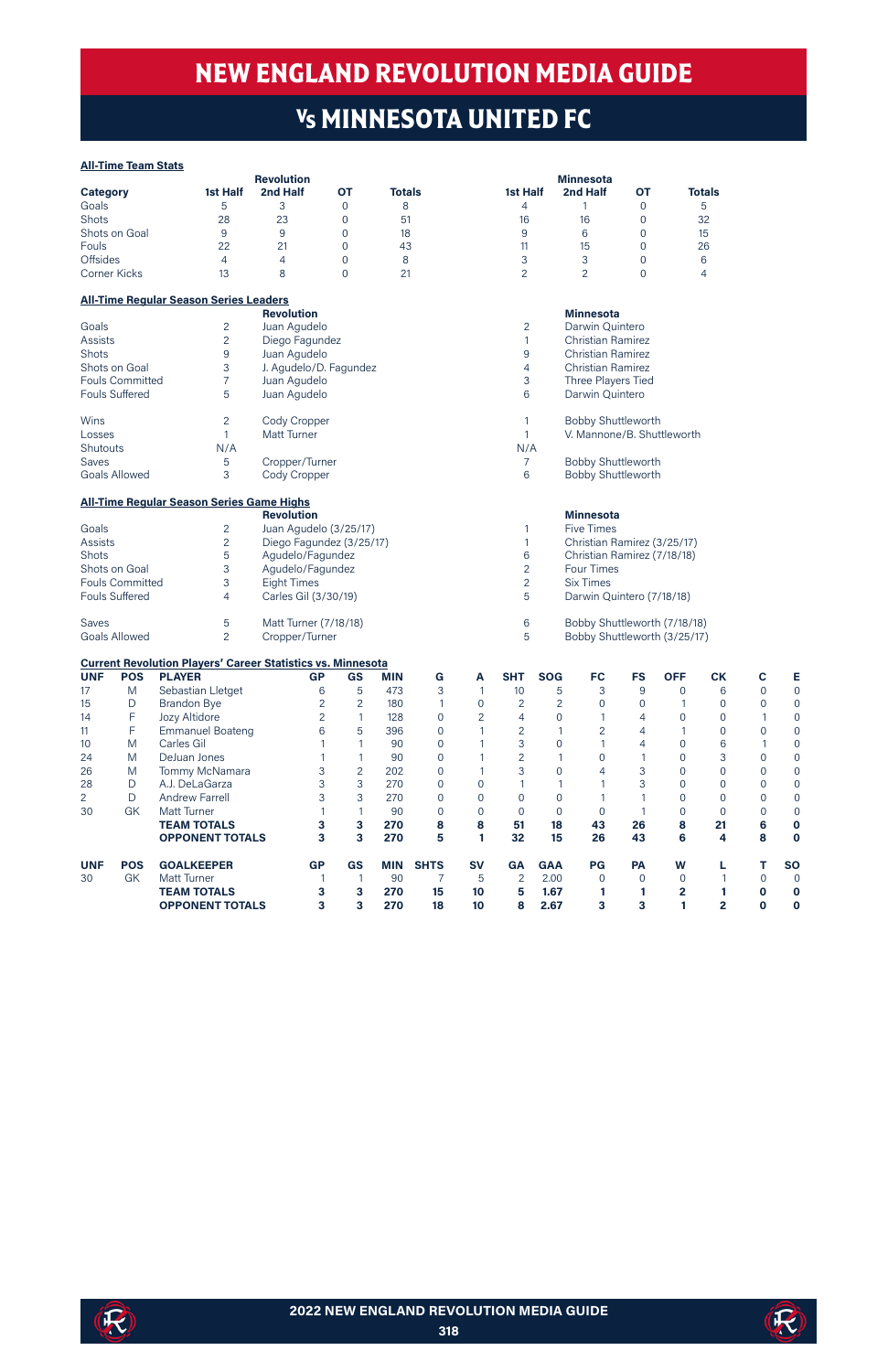# vs Cf MONTREAL

#### **ALL-TIME ALL-COMPETITIONS RECORD**

| Overall<br>$15-10-3$ |                           | Home<br>$8 - 4 - 1$                     | Away<br>$6 - 6 - 2$ | <b>Neutral</b><br>$1 - 0 - 0$ |               |  |  |
|----------------------|---------------------------|-----------------------------------------|---------------------|-------------------------------|---------------|--|--|
|                      | <b>MLS Regular Season</b> |                                         |                     |                               |               |  |  |
| Year                 | Overall                   | Home                                    | Away                | <b>Neutral</b>                | <b>SO*/OT</b> |  |  |
| 2012                 | $1 - 2 - 0$               | $0 - 1 - 0$                             | $1 - 1 - 0$         |                               |               |  |  |
| 2013                 | $1 - 1 - 0$               | $0 - 1 - 0$                             | $1 - 0 - 0$         |                               |               |  |  |
| 2014                 | $1 - 1 - 1$               | $1 - 0 - 0$                             | $0 - 1 - 1$         |                               |               |  |  |
| 2015                 | $0 - 2 - 1$               | $0 - 1 - 1$                             | $0 - 1 - 0$         |                               |               |  |  |
| 2016                 | $2 - 1 - 0$               | $1 - 0 - 0$                             | $1 - 1 - 0$         |                               |               |  |  |
| 2017                 | $2 - 0 - 0$               | $1 - 0 - 0$                             | $1 - 0 - 0$         |                               |               |  |  |
| 2018                 | $2 - 1 - 0$               | $2 - 0 - 0$                             | $0 - 1 - 0$         |                               |               |  |  |
| 2019                 | $0 - 1 - 1$               | $0 - 1 - 0$                             | $0 - 0 - 1$         |                               |               |  |  |
| 2020                 | $3-1-0$                   | $1 - 0 - 0$                             | $1 - 1 - 0$         | $1 - 0 - 0$                   |               |  |  |
| 2021                 | $2 - 0 - 0$               | $1 - 0 - 0$                             | $1 - 0 - 0$         |                               |               |  |  |
| <b>Totals</b>        | $14 - 10 - 3$             | $7 - 4 - 1$                             | $6 - 6 - 2$         | $1 - 0 - 0$                   |               |  |  |
|                      | <b>MLS Cup Playoffs</b>   |                                         |                     |                               |               |  |  |
| Year                 | Overall                   | Home                                    | Away                | <b>Neutral</b>                | <b>Series</b> |  |  |
| 2020                 | $1 - 0 - 0$               | $1 - 0 - 0$                             | $0 - 0 - 0$         | $0 - 0 - 0$                   | W             |  |  |
|                      | Lamar Hunt U.S. Open Cup  |                                         |                     |                               |               |  |  |
| Year                 | Overall                   | Home                                    | Awav                | <b>Neutral</b>                | <b>SO</b>     |  |  |
| Not applicable       |                           |                                         |                     |                               |               |  |  |
| <b>SuperLiga</b>     |                           |                                         |                     |                               |               |  |  |
| Year                 | Overall                   | Home                                    | Away                | <b>Neutral</b>                | <b>SO</b>     |  |  |
| Never met            |                           |                                         |                     |                               |               |  |  |
|                      |                           | <b>Revolution Record at Away Venues</b> |                     |                               |               |  |  |
| <b>Years</b>         | Stadium                   |                                         |                     | <b>Reg. Season Postseason</b> |               |  |  |
| 2020                 |                           | <b>Red Bull Arena</b>                   |                     | $1 - 0 - 0$                   |               |  |  |
| 2020                 |                           | Olympic Stadium                         |                     | $0 - 1 - 0$                   |               |  |  |
| 2012-Present         | Stade Saputo              |                                         |                     | $5 - 5 - 2$                   |               |  |  |
| <b>Totals</b>        |                           |                                         |                     | $6 - 6 - 2$                   | -             |  |  |

|     | <b>Goals Scored by Interval - Regular Season</b> |    |                                  |    |   |  |       |
|-----|--------------------------------------------------|----|----------------------------------|----|---|--|-------|
|     | $1-15$                                           |    | 16-30 31-45 46-60 61-75 76-90 OT |    |   |  | Total |
| NF  | 5                                                | 12 | ь                                | ь. | я |  | 42    |
| MTI | 5                                                |    | a                                |    |   |  | 36    |

|                | <b>All-Time MLS Regular Season Meetings</b> |                  |              |                            |
|----------------|---------------------------------------------|------------------|--------------|----------------------------|
| Date           | Score                                       | <b>NE Result</b> | <b>Notes</b> |                            |
| 07/18/12       | New England 1 at Montreal 2                 | L.               |              |                            |
| 08/12/12       | Montreal 1 at New England 0                 | L                |              |                            |
| 10/27/12       | New England 1 at Montreal 0                 | W                |              |                            |
| 09/08/13       | Montreal 4 at New England 2                 | L                |              |                            |
| 10/12/13       | New England 1 at Montreal 0                 | W                |              |                            |
| 05/31/14       | New England 0 at Montreal 2                 | L.               |              |                            |
| 09/13/14       | Montreal 1 at New England 2                 | W                |              |                            |
| 10/11/14       | New England 2 at Montreal 2                 | т                |              |                            |
| 03/21/15       | Montreal 0 at New England 0                 | T                |              |                            |
| 09/19/15       | New England 0 at Montreal 3                 | L                |              |                            |
| 10/17/15       | Montreal 1 at New England 0                 | L                |              |                            |
| 07/02/16       | New England 2 at Montreal 3                 | L                |              |                            |
| 09/17/16       | New England 3 at Montreal 1                 | W                |              |                            |
| 10/23/16       | Montreal 0 at New England 3                 | W                |              |                            |
| 09/09/17       | Montreal 0 at New England 1                 | W                |              |                            |
| 10/22/17       | New England 3 at Montreal 2                 | W                |              |                            |
| 04/06/18       | Montreal 0 at New England 4                 | W                |              |                            |
| 05/05/18       | New England 2 at Montreal 4                 | L.               |              |                            |
| 10/28/18       | Montreal 0 at New England 1                 | W                |              |                            |
| 04/24/19       | Montreal 3 at New England 0                 | L                |              |                            |
| 05/18/19       | New England 0 at Montreal 0                 | T                |              |                            |
| 02/29/20       | New England 1 at Montreal 2                 | L.               |              |                            |
|                | 07/09/20 New England 1 vs. Montreal 0       | W                |              | MLS is Back (Neutral Site) |
|                | 09/23/20 Montreal 1 at New England 3        | W                |              |                            |
| 10/14/20       | New England 3 at Montreal 2                 | W                |              |                            |
| 07/25/21       | Montreal 1 at New England 2                 | W                |              |                            |
| 09/29/21       | New England 4 at Montreal 1                 | W                |              |                            |
|                | <b>All-Time MLS Cup Playoffs Meetings</b>   |                  |              |                            |
| Date           | Score                                       | <b>NE Result</b> | <b>Notes</b> | <b>Series</b>              |
| 11/20/20       | Montreal 1 at New England 2                 | W                |              | W                          |
|                | <b>All-Time U.S. Open Cup Meetings</b>      |                  |              |                            |
| Date           | <b>Score</b>                                | <b>NE Result</b> | <b>Notes</b> |                            |
| Not applicable |                                             |                  |              |                            |
| Date           | <b>All-Time SuperLiga Meetings</b>          | <b>NE Result</b> | <b>Notes</b> |                            |
| Never met      | Score                                       |                  |              |                            |



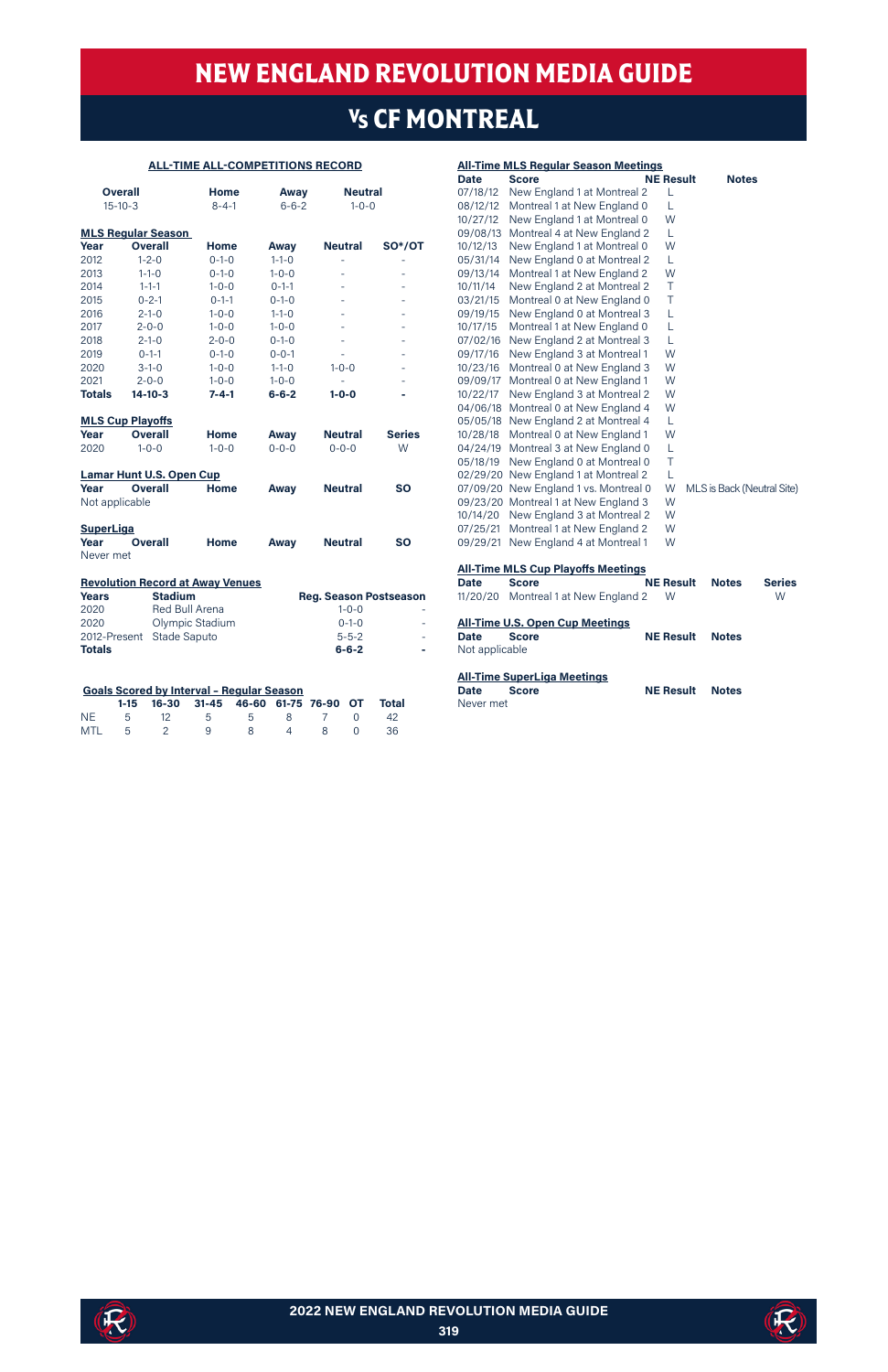# **V<sub>S</sub> CF MONTREAL**

|                |                        |                                                                   | <b>Revolution</b>           |                |               |                |                          |                |                | <b>Montreal</b>          |                |                |                |                |              |
|----------------|------------------------|-------------------------------------------------------------------|-----------------------------|----------------|---------------|----------------|--------------------------|----------------|----------------|--------------------------|----------------|----------------|----------------|----------------|--------------|
| Category       |                        | 1st Half                                                          | 2nd Half                    | OT             | <b>Totals</b> |                |                          | 1st Half       |                | 2nd Half                 | OT             |                | <b>Totals</b>  |                |              |
| Goals          |                        | 22                                                                | 20                          | $\mathbf 0$    | 42            |                |                          | 16             |                | 20                       | 0              |                | 36             |                |              |
| Shots          |                        | 175                                                               | 210                         | $\mathbf 0$    | 385           |                |                          | 156            |                | 164                      | 0              |                | 320            |                |              |
|                | Shots on Goal          | 70                                                                | 67                          | $\mathbf 0$    | 137           |                |                          | 56             |                | 59                       | 0              |                | 115            |                |              |
| Fouls          |                        | 143                                                               | 183                         | $\Omega$       | 326           |                |                          | 156            |                | 177                      | $\Omega$       |                | 333            |                |              |
| Offsides       |                        | 24                                                                | 16                          | $\mathbf 0$    | 40            |                |                          | 35             |                | 39                       | 0              |                | 74             |                |              |
| Corner Kicks   |                        | 77                                                                | 76                          | $\Omega$       | 153           |                |                          | 67             |                | 49                       | 0              |                | 116            |                |              |
|                |                        |                                                                   |                             |                |               |                |                          |                |                |                          |                |                |                |                |              |
|                |                        | <b>All-Time Regular Season Series Leaders</b>                     | <b>Revolution</b>           |                |               |                |                          |                |                | <b>Montreal</b>          |                |                |                |                |              |
| Goals          |                        | 6                                                                 | D. Fagundez/K. Rowe         |                |               |                |                          | $\overline{4}$ |                | Three Players Tied       |                |                |                |                |              |
| Assists        |                        | 6                                                                 | Diego Fagundez              |                |               |                |                          | 4              |                | Ignacio Piatti           |                |                |                |                |              |
| Shots          |                        | 45                                                                | Kelyn Rowe                  |                |               |                |                          | 26             |                | Marco Di Vaio            |                |                |                |                |              |
|                | Shots on Goal          | 18                                                                | Lee Nguyen                  |                |               |                |                          | 14             |                | Marco Di Vaio            |                |                |                |                |              |
|                | <b>Fouls Committed</b> | 25                                                                | Juan Agudelo                |                |               |                |                          | 15             |                | Samuel Piette            |                |                |                |                |              |
|                | <b>Fouls Suffered</b>  | 40                                                                | Lee Nguyen                  |                |               |                |                          | 19             |                | Ignacio Piatti           |                |                |                |                |              |
|                |                        |                                                                   |                             |                |               |                |                          |                |                |                          |                |                |                |                |              |
| Wins           |                        | 6                                                                 | Matt Turner                 |                |               |                |                          | 5              |                | Evan Bush                |                |                |                |                |              |
| Losses         |                        | $\overline{4}$                                                    | Bobby Shuttleworth          |                |               |                |                          | 5              |                | Evan Bush                |                |                |                |                |              |
| Shutouts       |                        | $\overline{4}$                                                    | Matt Turner                 |                |               |                |                          | 5              |                | Evan Bush                |                |                |                |                |              |
| Saves          |                        | 25                                                                | B. Shuttleworth/M. Turner   |                |               |                |                          | 45             |                | Evan Bush                |                |                |                |                |              |
|                | Goals Allowed          | 13                                                                | Bobby Shuttleworth          |                |               |                |                          | 18             |                | Evan Bush                |                |                |                |                |              |
|                |                        | <b>All-Time Regular Season Series Game Highs</b>                  |                             |                |               |                |                          |                |                |                          |                |                |                |                |              |
|                |                        |                                                                   | <b>Revolution</b>           |                |               |                |                          |                |                | <b>Montreal</b>          |                |                |                |                |              |
| Goals          |                        | $\overline{c}$                                                    | Four Times                  |                |               |                |                          | $\overline{c}$ |                | <b>Six Times</b>         |                |                |                |                |              |
| Assists        |                        | $\overline{c}$                                                    | Kelyn Rowe (4/6/18)         |                |               |                |                          | 3              |                | Ignacio Piatti (5/5/18)  |                |                |                |                |              |
| Shots          |                        | 8                                                                 | Gustavo Bou (7/9/20)        |                |               |                |                          | 9              |                | Didier Drogba (9/17/16)  |                |                |                |                |              |
|                | Shots on Goal          | $\overline{4}$                                                    | <b>Three Times</b>          |                |               |                |                          | 4              |                | Marco Di Vaio (twice)    |                |                |                |                |              |
|                | <b>Fouls Committed</b> | 6                                                                 | J. Agudelo/A. Buksa         |                |               |                |                          | 5              |                | Felipe Martins (5/31/14) |                |                |                |                |              |
|                | <b>Fouls Suffered</b>  | 6                                                                 | Lee Nguyen (9/13/14)        |                |               |                |                          | 5              |                | <b>Three Times</b>       |                |                |                |                |              |
| Saves          |                        | $\overline{7}$                                                    | B. Shuttleworth/B. Knighton |                |               |                |                          | 9              |                | Evan Bush (5/5/18)       |                |                |                |                |              |
|                | Goals Allowed          | $\overline{4}$                                                    | B. Shuttleworth/M. Turner   |                |               |                |                          | 4              |                | E. Bush/J. Pantemis      |                |                |                |                |              |
|                |                        | <b>Current Revolution Players' Career Statistics vs. Montreal</b> |                             |                |               |                |                          |                |                |                          |                |                |                |                |              |
| <b>UNF</b>     | POS                    | <b>PLAYER</b>                                                     | GP                          | GS             | <b>MIN</b>    | G              | A                        | <b>SHT</b>     | SOG            | FC                       | FS             | <b>OFF</b>     | CK             | C              | Е            |
| 14             | F                      | Jozy Altidore                                                     | 14                          | 12             | 1113          | 9              | $\overline{2}$           | 45             | 22             | 17                       | 20             | 5              | 0              | 1              | $\mathbf 0$  |
| 7              | F                      | Gustavo Bou                                                       | 6                           | 5              | 447           | 5              | $\overline{c}$           | 20             | 10             | 4                        | $\overline{7}$ | 7              | $\overline{7}$ | 1              | $\mathbf 0$  |
| 9              | F                      | Adam Buksa                                                        | 6                           | 5              | 413           | $\overline{2}$ | $\mathbf{1}$             | 15             | 8              | 11                       | $\overline{7}$ | $\overline{4}$ | $\mathbf 0$    | 1              | $\mathbf 0$  |
| 26             | M                      | Tommy McNamara                                                    | 12                          | 8              | 735           | 1              | 3                        | 11             | 5              | 13                       | 11             | 0              | 4              | 3              | $\mathbf 0$  |
| 8              | M                      | Matt Polster                                                      | 9                           | 7              | 690           | 1              | $\overline{c}$           | 3              | $\mathbf{1}$   | 16                       | 10             | 0              | $\mathbf 0$    | 1              | $\mathbf 0$  |
| $\overline{c}$ | D                      | <b>Andrew Farrell</b>                                             | 21                          | 19             | 1717          | 1              | Ō                        | 3              | 1              | 10                       | 15             | $\mathbf 0$    | $\mathbf 0$    | $\overline{4}$ | $\mathbf 0$  |
| 24             | D                      | DeJuan Jones                                                      | 6                           | 3              | 386           | 1              | Ō                        | $\overline{4}$ | 3              | 3                        | $\overline{c}$ | $\mathbf 0$    | $\mathbf 0$    | $\mathbf 0$    | $\mathbf 0$  |
| 4              | D                      | Henry Kessler                                                     | 4                           | 3              | 293           | 1              | Ō                        | $\overline{c}$ | $\mathbf{1}$   | 1                        | 1              | 0              | 0              | 0              | $\mathbf 0$  |
| 11             | F                      | <b>Emmanuel Boateng</b>                                           | 4                           | $\overline{c}$ | 203           | 0              | $\overline{c}$           | $\overline{c}$ | $\mathbf 0$    | $\mathbf 0$              | $\overline{c}$ | $\mathbf 0$    | $\mathbf 0$    | $\mathbf 0$    | $\mathbf 0$  |
| 15             | D                      | <b>Brandon Bye</b>                                                | 9                           | $\overline{7}$ | 669           | $\Omega$       | $\overline{\phantom{a}}$ | 5              | $\Omega$       | 5                        | 1              | $\Omega$       | $\Omega$       | $\Omega$       | $\mathbf 0$  |
| 10             | M                      | Carles Gil                                                        | 5                           | 5              | 450           | 0              | $\overline{c}$           | 11             | $\overline{4}$ | $\overline{c}$           | 10             | $\mathbf 0$    | 20             | $\mathbf 0$    | $\mathbf{0}$ |
| 5              | M                      | Wilfrid Kaptoum                                                   | $\overline{\mathbf{c}}$     | 1              | 73            | 0              | 1                        | 1              | $\mathbf 0$    | 1                        | $\mathbf 0$    | 0              | $\mathbf 0$    | $\mathbf 0$    | $\mathbf 0$  |
| 17             | M                      | Sebastian Lletget                                                 | 4                           | $\overline{4}$ | 306           | $\Omega$       | $\mathbf{1}$             | 5              | 1              | 1                        | 1              | $\Omega$       | 1              | 1              | $\mathbf 0$  |
| 25             | M                      | Arnor Traustason                                                  | $\mathbf{1}$                | 1              | 63            | 0              | 1                        | $\overline{c}$ | $\mathbf 0$    | $\mathbf 0$              | $\overline{c}$ | 0              | $\mathbf 0$    | $\mathbf 0$    | $\mathbf 0$  |
| 28             | D                      | A.J. DeLaGarza                                                    | 5                           | 4              | 386           | 0              | Ō                        | $\overline{2}$ | $\mathbf 0$    | 5                        | 7              | 0              | 0              | 0              | 0            |
| 3              | D                      | Omar Gonzalez                                                     | 10                          | 10             | 900           | $\Omega$       | Ō                        | 3              | 1              | $\overline{7}$           | 1              | 1              | $\Omega$       | 1              | $\mathbf 0$  |
| 18             | GK                     | <b>Brad Knighton</b>                                              | 4                           | $\overline{4}$ | 360           | $\Omega$       | Ō                        | $\mathbf 0$    | $\mathbf 0$    | 1                        | $\overline{c}$ | $\Omega$       | 0              | 1              | $\mathbf 0$  |
| 13             | M                      | Maciel                                                            | $\mathbf{1}$                | $\mathbf 0$    | 27            | 0              | Ō                        | $\mathbf 0$    | $\mathbf 0$    | $\mathbf 0$              | $\mathbf 0$    | $\mathbf 0$    | $\mathbf 0$    | $\mathbf 0$    | $\mathbf 0$  |
| 30             | GK                     | Matt Turner                                                       | 9                           | 9              | 810           | 0              | 0                        | $\mathbf 0$    | $\mathbf 0$    | 0                        | 1              | 0              | 0              | $\Omega$       | $\mathbf 0$  |
|                |                        | <b>TEAM TOTALS</b>                                                | 27                          | 27             | 2430          | 42             | 41                       | 385            | 137            | 326                      | 326            | 40             | 153            | 39             | 1            |
|                |                        | <b>OPPONENT TOTALS</b>                                            | 27                          | 27             | 2430          | 36             | 29                       | 320            | 115            | 326                      | 326            | 74             | 116            | 42             | 4            |
| <b>UNF</b>     | <b>POS</b>             | <b>GOALKEEPER</b>                                                 | GP                          | GS             | <b>MIN</b>    | <b>SHTS</b>    | <b>SV</b>                | GA             | <b>GAA</b>     | PG                       | PA             | W              | L              | т              | <b>SO</b>    |
| 30             | GK                     | Matt Turner                                                       | 9                           | 9              | 810           | 36             | 25                       | 10             | 1.11           | 0                        | $\mathbf 0$    | 6              | $\overline{2}$ | 1              | 4            |
| 18             | GK                     | <b>Brad Knighton</b>                                              | $\overline{4}$              | $\overline{4}$ | 360           | 19             | 12                       | $\overline{7}$ | 1.75           | 3                        | 3              | 3              | 1              | $\Omega$       | $\mathbf 0$  |
|                |                        | <b>TEAM TOTALS</b>                                                | 27                          | 27             | 2430          | 115            | 76                       | 36             | 1.33           | 6                        | 6              | 14             | 10             | 3              | 9            |
|                |                        | <b>OPPONENT TOTALS</b>                                            | 27                          | 27             | 2430          | 137            | 94                       | 42             | 1.56           | $\mathbf 0$              | 1              | 10             | 14             | 3              | 7            |



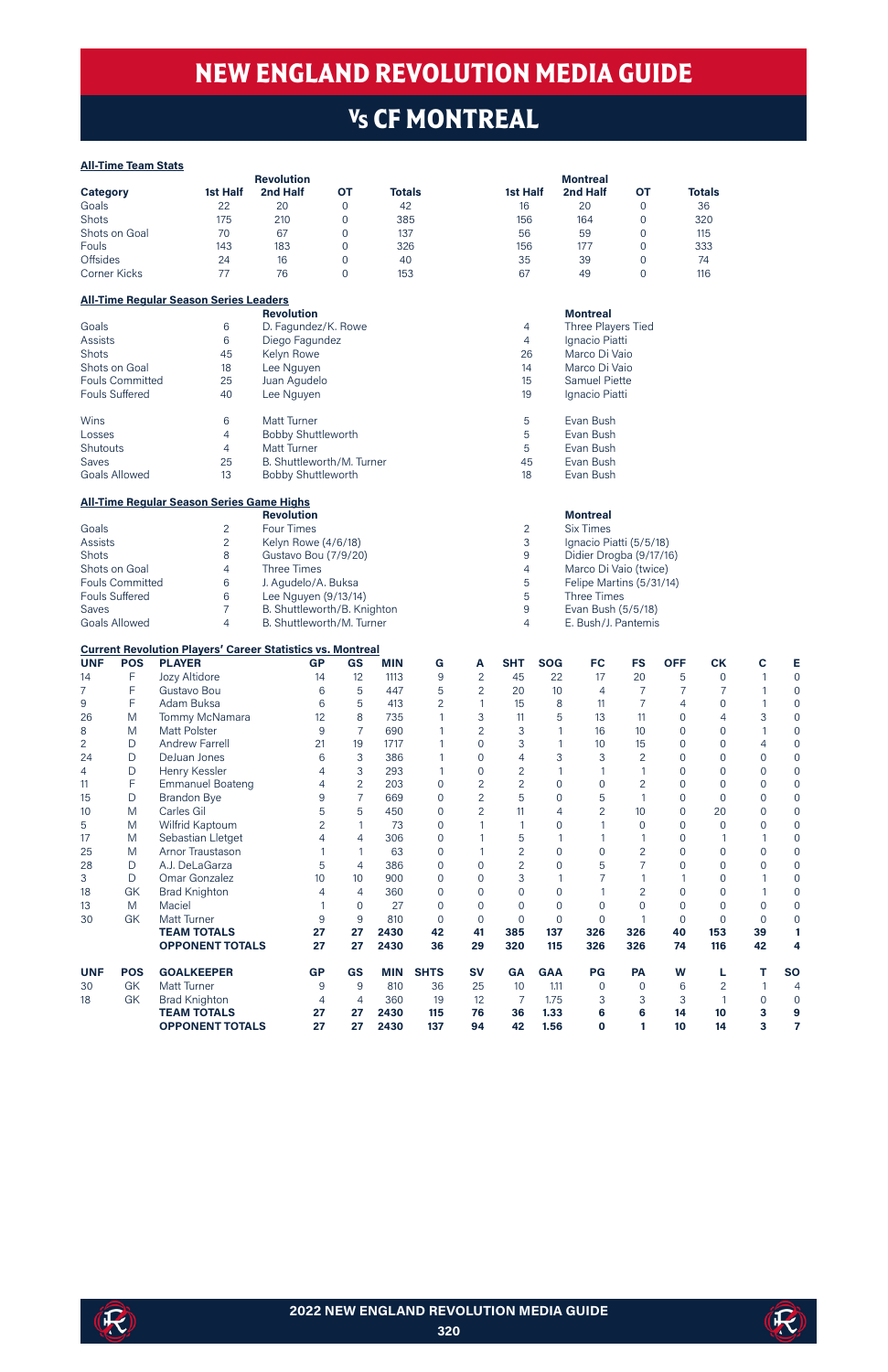# vs nashville sc

#### **ALL-TIME ALL-COMPETITIONS RECORD**

| Overall<br>$0 - 1 - 3$ |                           | Home<br>$0 - 0 - 2$                     | Away<br>$0 - 1 - 1$ | <b>Neutral</b><br>$0 - 0 - 0$ |               |
|------------------------|---------------------------|-----------------------------------------|---------------------|-------------------------------|---------------|
|                        | <b>MLS Regular Season</b> |                                         |                     |                               |               |
| Year                   | Overall                   | Home                                    | Away                | SO*/OT                        |               |
| 2020                   | $0 - 0 - 2$               | $0 - 0 - 1$                             | $0 - 0 - 1$         |                               |               |
| 2021                   | $0 - 1 - 1$               | $0 - 0 - 1$                             | $0 - 1 - 0$         |                               |               |
| <b>Totals</b>          | $0 - 1 - 3$               | $0 - 0 - 2$                             | $0 - 1 - 1$         |                               |               |
|                        | <b>MLS Cup Playoffs</b>   |                                         |                     |                               |               |
| Year                   | Overall                   | Home                                    | Away                | <b>Neutral</b>                | <b>Series</b> |
| Never met              |                           |                                         |                     |                               |               |
|                        | Lamar Hunt U.S. Open Cup  |                                         |                     |                               |               |
| Year                   | Overall                   | Home                                    | Awav                | <b>Neutral</b>                | <b>SO</b>     |
| Never met              |                           |                                         |                     |                               |               |
| <b>SuperLiga</b>       |                           |                                         |                     |                               |               |
| Year                   | Overall                   | Home                                    | Away                | <b>Neutral</b>                | <b>SO</b>     |
| Never met              |                           |                                         |                     |                               |               |
|                        |                           | <b>Revolution Record at Away Venues</b> |                     |                               |               |
| <b>Voore</b>           | Ctadium                   |                                         |                     | <b>Dog Concon Doctconcor</b>  |               |

| Years         | <b>Stadium</b>              | <b>Reg. Season Postseason</b> |   |  |  |  |
|---------------|-----------------------------|-------------------------------|---|--|--|--|
|               | 2020-Present Nissan Stadium | $0 - 1 - 1$                   | ٠ |  |  |  |
| <b>Totals</b> |                             | $0 - 1 - 1$                   | ٠ |  |  |  |

| <b>Goals Scored by Interval - Regular Season</b> |  |  |
|--------------------------------------------------|--|--|
|--------------------------------------------------|--|--|

|  | 1-15 16-30 31-45 46-60 61-75 76-90 OT Total |  |  |  |
|--|---------------------------------------------|--|--|--|
|  | NF 0 0 0 0 1 0 0 1                          |  |  |  |
|  | NSH 0 1 0 0 2 0 0 3                         |  |  |  |

|           | <b>All-Time MLS Regular Season Meetings</b> |                  |                  |               |
|-----------|---------------------------------------------|------------------|------------------|---------------|
| Date      | Score                                       |                  | <b>NE Result</b> |               |
| 10/03/20  | Nashville 0 at New England 0                |                  | Т                |               |
| 10/23/20  | New England 1 at Nashville 1                |                  |                  |               |
| 05/08/21  | New England 0 at Nashville 2                |                  |                  |               |
| 08/04/21  | Nashville 0 at New England 0                |                  | т                |               |
|           |                                             |                  |                  |               |
|           | <b>All-Time MLS Cup Playoffs Meetings</b>   |                  |                  |               |
| Date      | Score                                       | <b>NE Result</b> | <b>Notes</b>     | <b>Series</b> |
| Never met |                                             |                  |                  |               |
|           |                                             |                  |                  |               |
|           | <b>All-Time U.S. Open Cup Meetings</b>      |                  |                  |               |
| Date      | Score                                       | <b>NE Result</b> | <b>Notes</b>     |               |
| Never met |                                             |                  |                  |               |
|           |                                             |                  |                  |               |
|           | <b>All-Time SuperLiga Meetings</b>          |                  |                  |               |
| Date      | Score                                       | <b>NE Result</b> | <b>Notes</b>     |               |

Never met



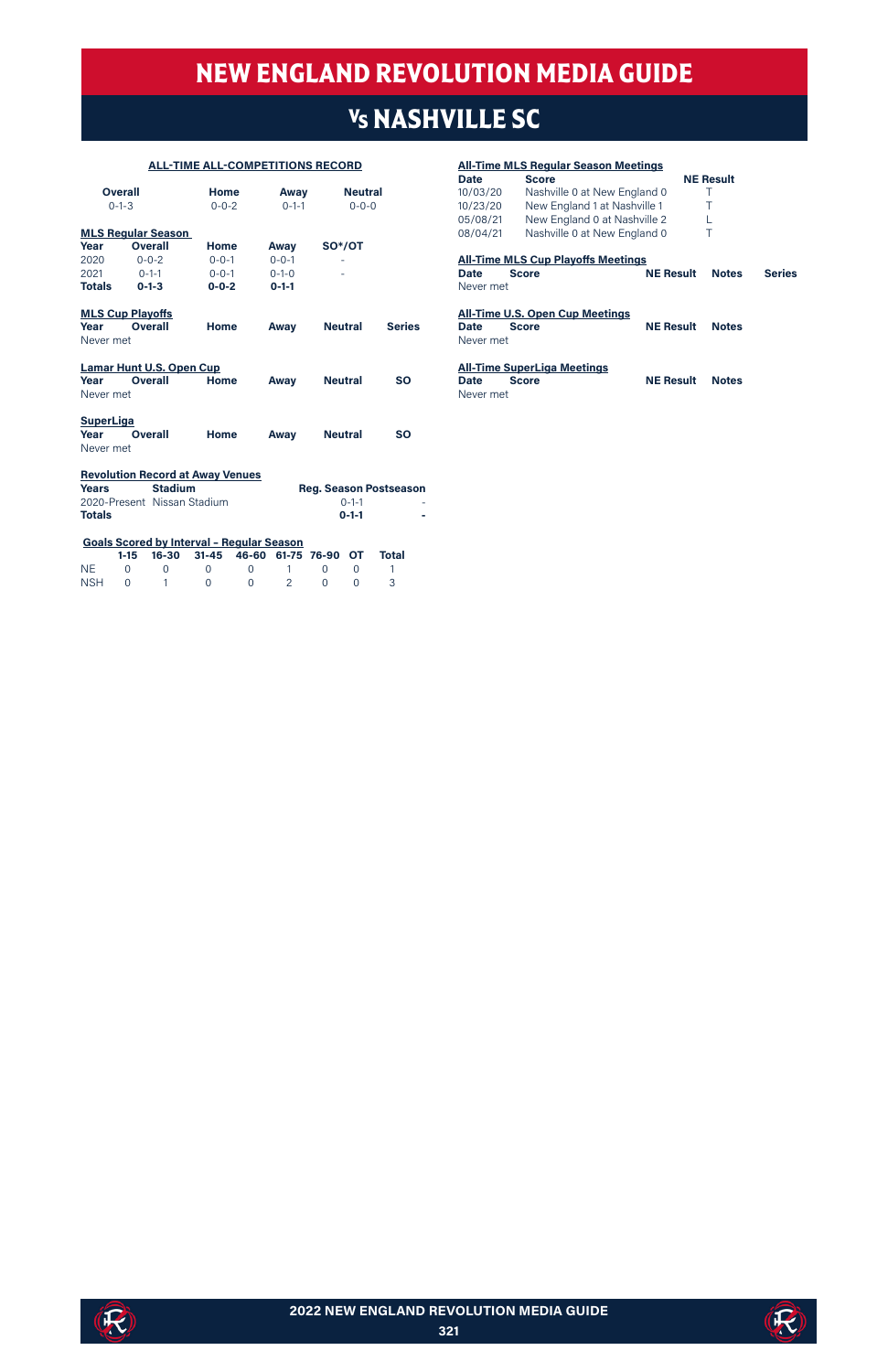# vs nashville sc

|                |                        |                                                                    | <b>Revolution</b>        |                |                |                |             |                |                | <b>Nashville</b>      |                |             |                |             |                |
|----------------|------------------------|--------------------------------------------------------------------|--------------------------|----------------|----------------|----------------|-------------|----------------|----------------|-----------------------|----------------|-------------|----------------|-------------|----------------|
| Category       |                        | 1st Half                                                           | 2nd Half                 | OТ             | <b>Totals</b>  |                |             | 1st Half       |                | 2nd Half              | OT             |             | <b>Totals</b>  |             |                |
| Goals          |                        | 0                                                                  | 1                        | 0              | $\overline{2}$ |                |             | 1              |                | $\overline{c}$        | 0              |             | 3              |             |                |
| Shots          |                        | 25                                                                 | 30                       | Ō              | 55             |                |             | 22             |                | 25                    | 0              |             | 47             |             |                |
|                | Shots on Goal          | 8                                                                  | 11                       | Ō              | 19             |                |             | $\overline{7}$ |                | 13                    | 0              |             | 20             |             |                |
| Fouls          |                        | 24                                                                 | 32                       | Ō              | 56             |                |             | 26             |                | 22                    | 0              |             | 48             |             |                |
| Offsides       |                        | $\mathbf 0$                                                        | 3                        | Ō              | 3              |                |             | 6              |                | $\overline{4}$        | $\mathbf 0$    |             | 10             |             |                |
| Corner Kicks   |                        | 9                                                                  | 14                       | $\overline{0}$ | 23             |                |             | 8              |                | 5                     | 0              |             | 13             |             |                |
|                |                        |                                                                    |                          |                |                |                |             |                |                |                       |                |             |                |             |                |
|                |                        | <b>All-Time Regular Season Series Leaders</b>                      |                          |                |                |                |             |                |                |                       |                |             |                |             |                |
|                |                        |                                                                    | <b>Revolution</b>        |                |                |                |             |                |                | <b>Nashville</b>      |                |             |                |             |                |
| Goals          |                        | 1                                                                  | Adam Buksa               |                |                |                |             | 1              |                | Three Players Tied    |                |             |                |             |                |
| <b>Assists</b> |                        | 1                                                                  | Kekuta Manneh            |                |                |                |             | 1              |                | Three Players Tied    |                |             |                |             |                |
| Shots          |                        | 12                                                                 | Tajon Buchanan           |                |                |                |             | 9              |                | Jhonder Cadiz         |                |             |                |             |                |
|                | Shots on Goal          | 6                                                                  | Tajon Buchanan           |                |                |                |             | 3              |                | J. Cadiz/R. Leal      |                |             |                |             |                |
|                | Fouls Committed        | 6                                                                  | Matt Polster             |                |                |                |             | 6              |                | B. Anunga/A. Muyl     |                |             |                |             |                |
|                | <b>Fouls Suffered</b>  | 13                                                                 | Tajon Buchanan           |                |                |                |             | 5              |                | Four Players Tied     |                |             |                |             |                |
| Wins           |                        | N/A                                                                |                          |                |                |                |             | 1              |                | Joe Willis            |                |             |                |             |                |
| Losses         |                        | 1                                                                  | Matt Turner              |                |                |                |             | N/A            |                |                       |                |             |                |             |                |
| Shutouts       |                        | $\overline{c}$                                                     | Matt Turner              |                |                |                |             | 3              |                | Joe Willis            |                |             |                |             |                |
| Saves          |                        | 11                                                                 | Matt Turner              |                |                |                |             | 16             |                | Joe Willis            |                |             |                |             |                |
|                | Goals Allowed          | 3                                                                  | Matt Turner              |                |                |                |             | 1              |                | Joe Willis            |                |             |                |             |                |
|                |                        |                                                                    |                          |                |                |                |             |                |                |                       |                |             |                |             |                |
|                |                        | <b>All-Time Regular Season Series Game Highs</b>                   | <b>Revolution</b>        |                |                |                |             |                |                | <b>Nashville</b>      |                |             |                |             |                |
|                |                        |                                                                    |                          |                |                |                |             |                |                | <b>Three Times</b>    |                |             |                |             |                |
| Goals          |                        | 1                                                                  | Adam Buksa (10/23/20)    |                |                |                |             | 1              |                |                       |                |             |                |             |                |
| Assists        |                        | 1                                                                  | Kekuta Manneh (10/23/20) |                |                |                |             | 1              |                | <b>Three Times</b>    |                |             |                |             |                |
| Shots          |                        | $\overline{7}$                                                     | Tajon Buchanan (10/3/20) |                |                |                |             | 5              |                | <b>Three Times</b>    |                |             |                |             |                |
|                | Shots on Goal          | 3                                                                  | Tajon Buchanan (10/3/20) |                |                |                |             | $\overline{c}$ |                | <b>Three Times</b>    |                |             |                |             |                |
|                | <b>Fouls Committed</b> | 3                                                                  | Four Times               |                |                |                |             | 3              |                | Four Times            |                |             |                |             |                |
|                | <b>Fouls Suffered</b>  | 5                                                                  | Tajon Buchanan (10/3/20) |                |                |                |             | 3              |                | D. Jones/D. McCarty   |                |             |                |             |                |
| Saves          |                        | 5                                                                  | Matt Turner (5/8/21)     |                |                |                |             | 6              |                | Joe Willis (8/4/21)   |                |             |                |             |                |
|                | Goals Allowed          | $\overline{c}$                                                     | Matt Turner (5/8/21)     |                |                |                |             | 1              |                | Joe Willis (10/23/20) |                |             |                |             |                |
|                |                        | <b>Current Revolution Players' Career Statistics vs. Nashville</b> |                          |                |                |                |             |                |                |                       |                |             |                |             |                |
| <b>UNF</b>     | POS                    | <b>PLAYER</b>                                                      | <b>GP</b>                | GS             | <b>MIN</b>     | G              | A           | <b>SHT</b>     | <b>SOG</b>     | FC                    | <b>FS</b>      | <b>OFF</b>  | CK             | C           | E              |
| 3              | D                      | Omar Gonzalez                                                      | $\overline{\mathbf{c}}$  | $\overline{c}$ | 180            | $\overline{c}$ | $\mathbf 0$ | $\overline{c}$ | $\overline{2}$ | 1                     | $\overline{c}$ | 0           | $\mathbf 0$    | $\Omega$    | $\mathbf 0$    |
| 9              | F                      | Adam Buksa                                                         | 4                        | $\overline{c}$ | 234            | 1              | 0           | 7              | 1              | 6                     | 3              | 0           | 1              | 0           | $\mathbf 0$    |
| 14             | F                      | Jozy Altidore                                                      | 1                        | 1              | 76             | $\mathbf 0$    | 0           | 1              | $\mathbf 0$    | $\mathbf 0$           | 1              | 0           | $\mathbf 0$    | $\mathbf 0$ | $\mathbf 0$    |
| 11             | M                      | <b>Emmanuel Boateng</b>                                            | 1                        | 0              | 27             | 0              | 0           | $\mathbf 0$    | $\mathbf 0$    | 1                     | 0              | 0           | $\mathbf 0$    | $\mathbf 0$ | $\mathbf 0$    |
| 7              | F                      | Gustavo Bou                                                        | 3                        | 3              | 256            | $\mathbf 0$    | $\mathbf 0$ | 9              | $\overline{4}$ | 4                     | 3              | $\mathbf 0$ | 8              | 1           | $\mathbf 0$    |
| 15             | D                      | <b>Brandon Bye</b>                                                 | 4                        | $\overline{c}$ | 212            | 0              | $\mathbf 0$ | 1              | 1              | 1                     | $\mathbf 0$    | $\mathbf 0$ | $\mathbf 0$    | $\mathbf 0$ | $\mathbf 0$    |
| $\overline{c}$ | D                      | Andrew Farrell                                                     | $\overline{4}$           | $\overline{4}$ | 360            | $\mathbf 0$    | $\Omega$    | $\Omega$       | $\mathbf 0$    | $\overline{2}$        | 3              | $\mathbf 0$ | $\mathbf 0$    | 1           | $\mathbf 0$    |
| 22             | M                      | Carles Gil                                                         | $\overline{c}$           | 1              | 117            | $\Omega$       | $\Omega$    | $\Omega$       | $\Omega$       | $\overline{c}$        | $\overline{c}$ | $\Omega$    | 3              | $\Omega$    | $\mathbf 0$    |
| 24             | D                      | DeJuan Jones                                                       | 4                        | $\overline{4}$ | 334            | $\Omega$       | $\Omega$    | $\Omega$       | $\Omega$       | 4                     | $\overline{7}$ | $\Omega$    | $\Omega$       | 1           | $\mathbf 0$    |
| 5              | M                      | Wilfrid Kaptoum                                                    | $\overline{c}$           | 1              | 89             | 0              | 0           | 1              | 1              | 1                     | 0              | 0           | $\mathbf 0$    | 1           | $\mathbf 0$    |
| 4              | D                      | Henry Kessler                                                      | 4                        | 4              | 360            | 0              | 0           | 3              | $\mathbf 0$    | 3                     | $\overline{c}$ | $\Omega$    | 0              | $\Omega$    | $\mathbf 0$    |
| 19             | F                      | Edward Kizza                                                       | 1                        | $\mathbf 0$    | 14             | $\mathbf 0$    | $\mathbf 0$ | $\mathbf 0$    | $\mathbf 0$    | $\mathbf 0$           | $\mathbf 0$    | $\mathbf 0$ | $\mathbf 0$    | $\mathbf 0$ | $\mathbf 0$    |
| 13             | M                      | Maciel                                                             | 1                        | 1              | 64             | 0              | $\Omega$    | $\Omega$       | $\Omega$       | $\Omega$              | 1              | 0           | $\Omega$       | $\Omega$    | $\mathbf 0$    |
| 26             | M                      | Tommy McNamara                                                     | 4                        | $\overline{c}$ | 195            | $\mathbf 0$    | $\mathbf 0$ | 4              | $\overline{2}$ | $\mathbf 0$           | 3              | $\mathbf 0$ | $\overline{2}$ | $\mathbf 0$ | $\circ$        |
| 8              | M                      | Matt Polster                                                       | 3                        | $\overline{c}$ | 173            | $\Omega$       | $\Omega$    | 1              | $\Omega$       | 6                     | 3              | $\Omega$    | $\Omega$       | $\Omega$    | $\mathbf 0$    |
| 25             | M                      | Arnor Traustason                                                   | $\overline{c}$           | $\overline{2}$ | 126            | 0              | $\mathbf 0$ | $\overline{2}$ | 1              | 1                     | $\mathbf 0$    | 1           | $\mathbf 0$    | $\mathbf 0$ | $\circ$        |
| 30             | GK                     | Matt Turner                                                        | 4                        | 4              | 360            | 0              | 0           | $\mathbf 0$    | $\mathbf 0$    | 0                     | 0              | 0           | 0              | 0           | $\mathbf 0$    |
|                |                        | <b>TEAM TOTALS</b>                                                 | 4                        | 4              | 360            | 1              | 1           | 50             | 18             | 46                    | 45             | 3           | 26             | 5           | O              |
|                |                        | <b>OPPONENT TOTALS</b>                                             | 4                        | 4              | 360            | 3              | 3           | 37             | 14             | 45                    | 46             | 5           | 16             | 6           | $\mathbf 0$    |
| <b>UNF</b>     | POS                    | <b>GOALKEEPER</b>                                                  | GP                       | GS             | <b>MIN</b>     | <b>SHTS</b>    | <b>SV</b>   | GA             | <b>GAA</b>     | PG                    | PA             | W           | L              | T           | <b>SO</b>      |
| 30             | GK                     | Matt Turner                                                        | 4                        | $\overline{4}$ | 360            | 14             | 11          | 3              | 0.75           | $\Omega$              | $\Omega$       | $\mathbf 0$ | $\mathbf{1}$   | 3           | $\overline{c}$ |
|                |                        | <b>TEAM TOTALS</b>                                                 | 4                        | 4              | 360            | 14             | 11          | 3              | 0.75           | $\mathbf 0$           | O              | $\mathbf 0$ | 1              | 3           | $\overline{2}$ |
|                |                        | <b>OPPONENT TOTALS</b>                                             | 4                        | $\overline{a}$ | 360            | 17             | 16          | 1              | 0.25           | $\mathbf 0$           | $\mathbf 0$    | 1           | $\mathbf 0$    | 3           | 3              |
|                |                        |                                                                    |                          |                |                |                |             |                |                |                       |                |             |                |             |                |



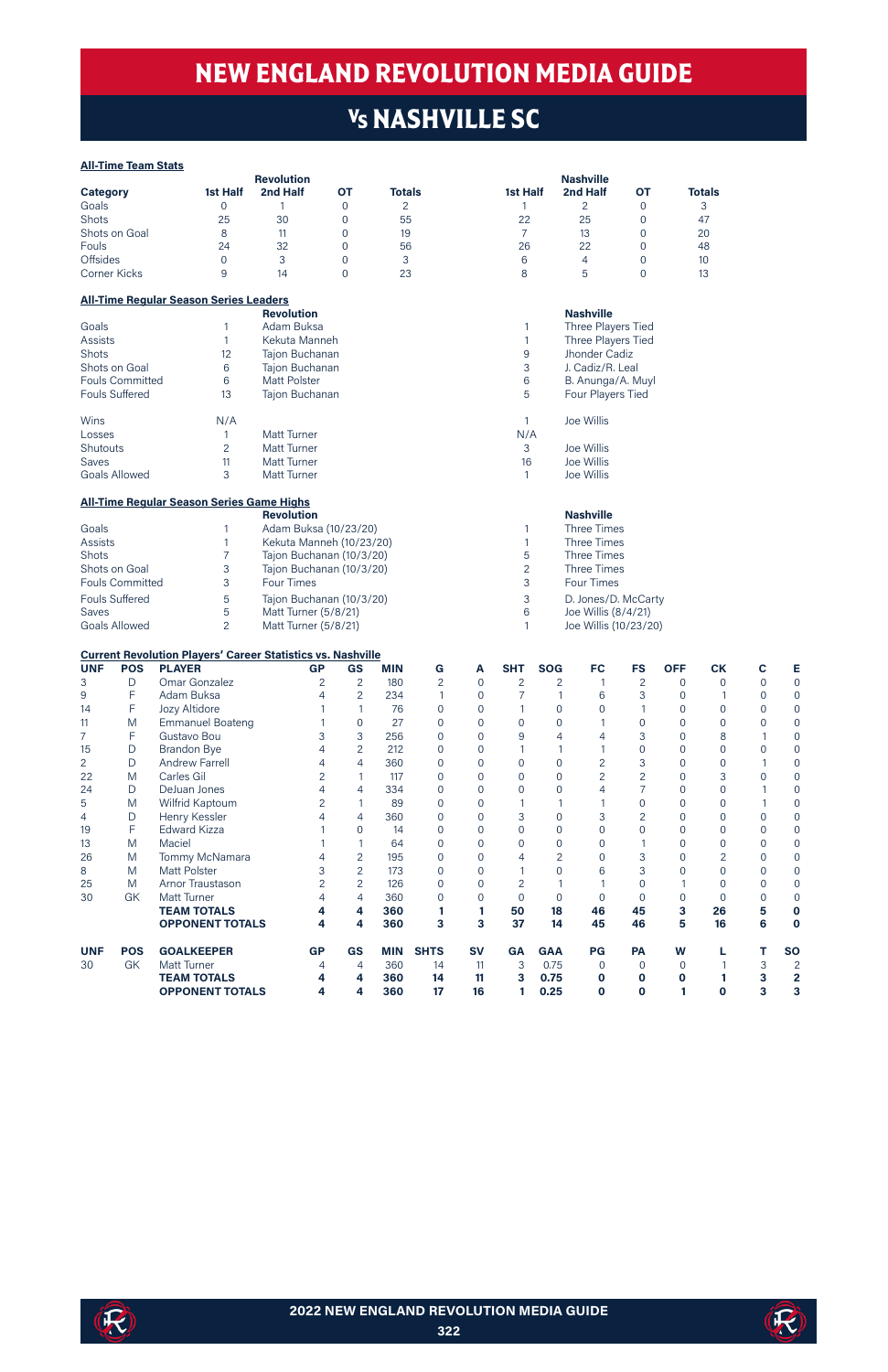### vs nEW YORK CITY FC

#### **ALL-TIME ALL-COMPETITIONS RECORD**

| Overall<br>$9 - 7 - 4$<br><b>MLS Regular Season</b> |                          | Home<br>$5 - 3 - 2$ | Away<br>$4 - 4 - 2$ | <b>Neutral</b><br>$0 - 0 - 0$ |               |
|-----------------------------------------------------|--------------------------|---------------------|---------------------|-------------------------------|---------------|
|                                                     |                          |                     |                     |                               |               |
| Year                                                | Overall                  | Home                | Away                | $SO*/OT$                      |               |
| 2015                                                | $2 - 1 - 0$              | $1 - 0 - 0$         | $1 - 1 - 0$         |                               |               |
| 2016                                                | $1 - 1 - 1$              | $1 - 1 - 0$         | $0 - 0 - 1$         |                               |               |
| 2017                                                | $1 - 1 - 1$              | $1 - 0 - 0$         | $0 - 1 - 1$         | ٠                             |               |
| 2018                                                | $1 - 0 - 1$              | $0 - 0 - 1$         | $1 - 0 - 0$         |                               |               |
| 2019                                                | $1 - 1 - 0$              | $1 - 0 - 0$         | $0 - 1 - 0$         |                               |               |
| 2020                                                | $1 - 1 - 1$              | $0 - 1 - 1$         | $1 - 0 - 0$         |                               |               |
| 2021                                                | $2 - 1 - 0$              | $1 - 0 - 0$         | $1 - 1 - 0$         |                               |               |
| <b>Totals</b>                                       | $9 - 6 - 4$              | $5 - 2 - 2$         | $4 - 4 - 2$         | $\overline{a}$                |               |
|                                                     | <b>MLS Cup Playoffs</b>  |                     |                     |                               |               |
| Year                                                | Overall                  | Home                | Away                | <b>Neutral</b>                | <b>Series</b> |
| 2021                                                | $0 - 1 - 0$              | $0 - 1 - 0$         | $0 - 0 - 0$         |                               | W             |
|                                                     | Lamar Hunt U.S. Open Cup |                     |                     |                               |               |
| Year                                                | Overall                  | Home                | Away                | <b>Neutral</b>                | SO            |
| Never met                                           |                          |                     |                     |                               |               |
| <b>SuperLiga</b>                                    |                          |                     |                     |                               |               |
| Year<br>Never met                                   | Overall                  | Home                | Away                | <b>Neutral</b>                | SO            |

### **Revolution Record at Away Venues**

| <b>Years</b>  | <b>Stadium</b>              | <b>Reg. Season Postseason</b> |    |
|---------------|-----------------------------|-------------------------------|----|
|               | 2015-Present Yankee Stadium | $3 - 4 - 2$                   |    |
|               | 2021-present Red Bull Arena | $1 - 0 - 0$                   | ÷. |
| <b>Totals</b> |                             | $4 - 4 - 2$                   |    |

#### **Goals Scored by Interval – Regular Season**

|  | 1-15 16-30 31-45 46-60 61-75 76-90 OT Total |  |          |  |
|--|---------------------------------------------|--|----------|--|
|  | NE 5 4 3 4 4 6 0 26                         |  |          |  |
|  | NYC 3 1 1 6                                 |  | 4 8 0 23 |  |

|             | <b>All-Time MLS Regular Season Meetings</b> |                        |
|-------------|---------------------------------------------|------------------------|
| <b>Date</b> | <b>Score</b>                                | <b>NE Result Notes</b> |
| 03/15/15    | New England 0 at New York City 2            | L                      |
| 07/18/15    | New York City 0 at New England 1            | W                      |
| 10/25/15    | New England 3 at New York City 1            | W                      |
| 03/26/16    | New England 1 at New York City 1            | T                      |
| 07/06/16    | New York City 1 at New England 0            | L                      |
| 09/10/16    | New York City 1 at New England 3            | W                      |
| 05/31/17    | New England 2 at New York City 2            | T                      |
| 08/20/17    | New England 1 at New York City 2            | L                      |
| 10/15/17    | New York City 1 at New England 2            | W                      |
| 03/24/18    | New York City 2 at New England 2            | T                      |
| 09/05/18    | New England 1 at New York City 0            | W                      |
| 09/07/19    | New England 1 at New York City 2            | L                      |
| 09/29/19    | New York City 0 at New England 2            | W                      |
| 09/02/20    | New York City 2 at New England 1            | L                      |
| 09/19/20    | New York City 0 at New England 0            | T                      |
| 10/11/20    | New England 2 at New York City 1            | W                      |
| 06/19/21    | New England 3 at New York City 2            | W                      |
| 08/28/21    | New England 0 at New York City 2            | L                      |
| 09/11/21    | New York City 1 at New England 2            | W                      |
|             |                                             |                        |

**All-Time MLS Cup Playoffs Meetings Date Score NE Result Notes Series**  11/30/21 New York City 2 at New England 2 T L (PKs, 5-3) L

**All-Time U.S. Open Cup Meetings Date Score NE Result Notes** Never met

**All-Time SuperLiga Meetings Date Score NE Result Notes** Never met

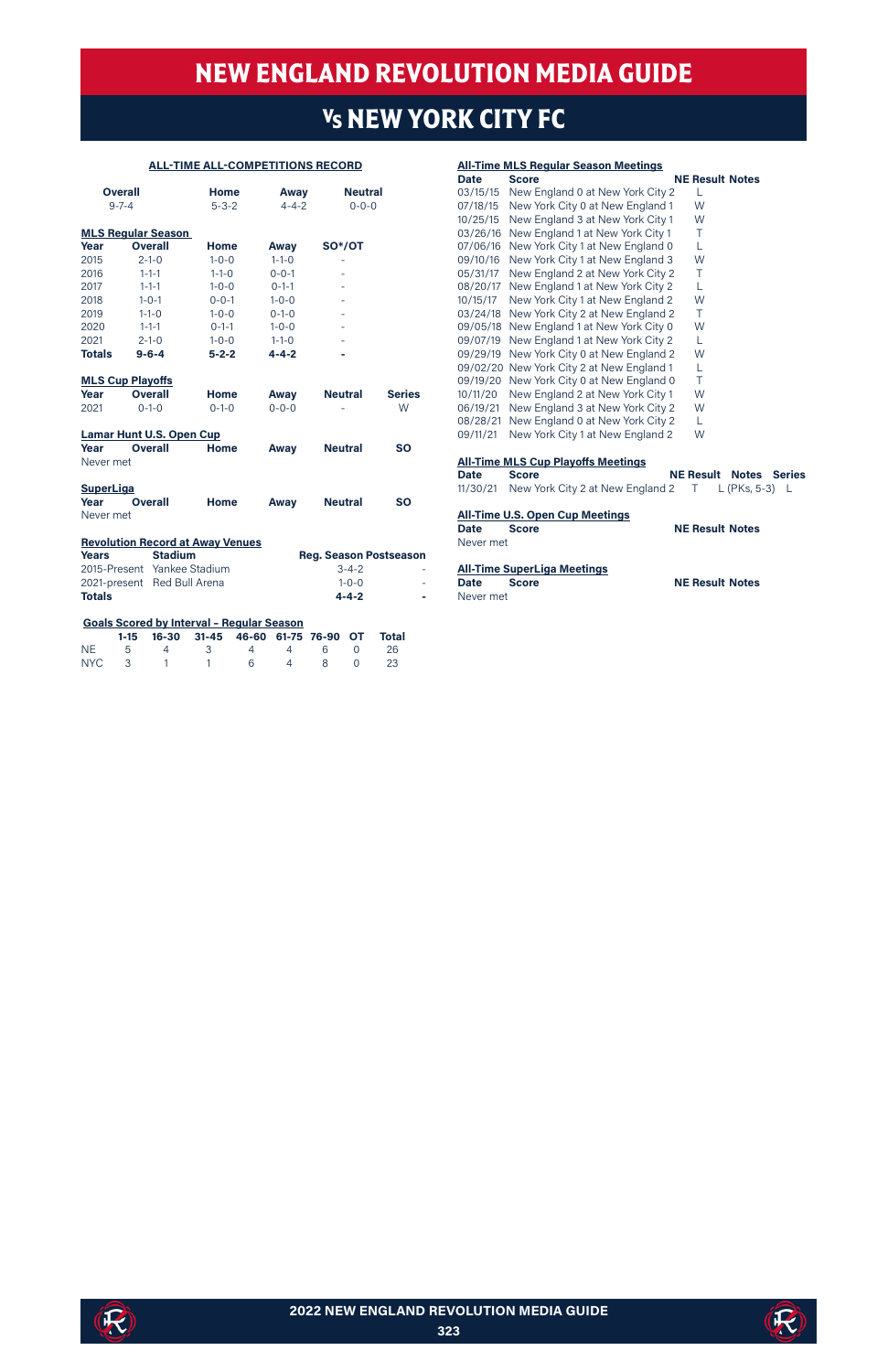### vs nEW YORK CITY FC

|                    |                        |                                                                        | <b>Revolution</b>                     |                |               |                |                  |                          |                         | <b>NYCFC</b>                     |                     |                             |                         |                  |                                  |
|--------------------|------------------------|------------------------------------------------------------------------|---------------------------------------|----------------|---------------|----------------|------------------|--------------------------|-------------------------|----------------------------------|---------------------|-----------------------------|-------------------------|------------------|----------------------------------|
| Category           |                        | 1st Half                                                               | 2nd Half                              | ОT             | <b>Totals</b> |                |                  | 1st Half                 |                         | 2nd Half                         | ΟТ                  |                             | <b>Totals</b>           |                  |                                  |
| Goals              |                        | 12                                                                     | 14                                    | $\Omega$       | 26            |                |                  | 5                        |                         | 18                               | $\Omega$            |                             | 21                      |                  |                                  |
| Shots              |                        | 111                                                                    | 137                                   | $\mathbf 0$    | 248           |                |                  | 135                      |                         | 150                              | $\mathbf 0$         |                             | 285                     |                  |                                  |
|                    | Shots on Goal          | 38                                                                     | 54                                    | 0              | 92            |                |                  | 49                       |                         | 50                               | $\circ$             |                             | 99                      |                  |                                  |
| Fouls              |                        | 122                                                                    | 120                                   | $\Omega$       | 242           |                |                  | 118                      |                         | 148                              | $\Omega$            |                             | 266                     |                  |                                  |
| Offsides           |                        | 19                                                                     | 21                                    | $\mathbf 0$    | 40            |                |                  | 19                       |                         | 21                               | 0                   |                             | 40                      |                  |                                  |
| Corner Kicks       |                        | 50                                                                     | 58                                    | $\mathbf 0$    | 108           |                |                  | 49                       |                         | 57                               | 0                   |                             | 106                     |                  |                                  |
|                    |                        | All-Time Regular Season Series Leaders                                 |                                       |                |               |                |                  |                          |                         |                                  |                     |                             |                         |                  |                                  |
|                    |                        |                                                                        | <b>Revolution</b>                     |                |               |                |                  |                          |                         | <b>NYCFC</b>                     |                     |                             |                         |                  |                                  |
| Goals              |                        | 4                                                                      | D. Fagundez/L. Nguyen                 |                |               |                |                  | 3                        |                         | I. Tajouri-Shradi/D. Villa       |                     |                             |                         |                  |                                  |
| Assists            |                        | 4                                                                      | <b>Andrew Farrell</b>                 |                |               |                |                  | 4                        |                         | M. Moralez/D. Villa              |                     |                             |                         |                  |                                  |
| Shots              | Shots on Goal          | 27<br>12 <sup>2</sup>                                                  | <b>Teal Bunbury</b><br>Diego Fagundez |                |               |                |                  | 48<br>13                 |                         | David Villa<br>David Villa       |                     |                             |                         |                  |                                  |
|                    | <b>Fouls Committed</b> | 21                                                                     | Scott Caldwell                        |                |               |                |                  | 18                       |                         | V. Castellanos/K. Parks          |                     |                             |                         |                  |                                  |
|                    | <b>Fouls Suffered</b>  | 14                                                                     | Four Players Tied                     |                |               |                |                  | 30                       |                         | Maximiliano Moralez              |                     |                             |                         |                  |                                  |
|                    |                        |                                                                        |                                       |                |               |                |                  |                          |                         |                                  |                     |                             |                         |                  |                                  |
| Wins               |                        | 4                                                                      | B. Knighton/M. Turner                 |                |               |                |                  | $\overline{c}$           |                         | Sean Johnson                     |                     |                             |                         |                  |                                  |
| Losses<br>Shutouts |                        | 3<br>$\overline{\phantom{a}}$                                          | Matt Turner<br>B. Knighton/M. Turner  |                |               |                |                  | 6<br>3                   |                         | Sean Johnson<br>Sean Johnson     |                     |                             |                         |                  |                                  |
| Saves              |                        | 42                                                                     | Matt Turner                           |                |               |                |                  | 42                       |                         | Sean Johnson                     |                     |                             |                         |                  |                                  |
|                    | Goals Allowed          | 12                                                                     | Matt Turner                           |                |               |                |                  | 17                       |                         | Sean Johnson                     |                     |                             |                         |                  |                                  |
|                    |                        |                                                                        |                                       |                |               |                |                  |                          |                         |                                  |                     |                             |                         |                  |                                  |
|                    |                        | All-Time Regular Season Series Game Highs                              | <b>Revolution</b>                     |                |               |                |                  |                          |                         | <b>NYCFC</b>                     |                     |                             |                         |                  |                                  |
| Goals              |                        | $\overline{c}$                                                         | Diego Fagundez (10/15/17)             |                |               |                |                  | $\overline{2}$           |                         | <b>Three Times</b>               |                     |                             |                         |                  |                                  |
| Assists            |                        | $\overline{c}$                                                         | C. Gil/W. Zahibo                      |                |               |                |                  | $\overline{c}$           |                         | <b>Three Times</b>               |                     |                             |                         |                  |                                  |
| Shots              |                        | 6                                                                      | Agudelo/Bou                           |                |               |                |                  | 8                        |                         | David Villa (9/5/18)             |                     |                             |                         |                  |                                  |
|                    | Shots on Goal          | $\overline{4}$                                                         | <b>Three Times</b>                    |                |               |                |                  | 5                        |                         | David Villa (3/15/15)            |                     |                             |                         |                  |                                  |
|                    | <b>Fouls Committed</b> | 6                                                                      | Wilfried Zahibo (3/24/18)             |                |               |                |                  | 5                        |                         | <b>Six Times</b>                 |                     |                             |                         |                  |                                  |
|                    | <b>Fouls Suffered</b>  | 5                                                                      | Kobayashi/Gil                         |                |               |                |                  | 6                        |                         | <b>Three Times</b>               |                     |                             |                         |                  |                                  |
| Saves              |                        | 8                                                                      | Matt Turner (9/7/19)                  |                |               |                |                  | 9                        |                         | J. Saunders/S. Johnson           |                     |                             |                         |                  |                                  |
|                    | Goals Allowed          | $\overline{c}$                                                         | Seven Times                           |                |               |                |                  | 3                        |                         | <b>Three Times</b>               |                     |                             |                         |                  |                                  |
|                    |                        | <b>Current Revolution Players' Career Statistics vs. New York City</b> |                                       |                |               |                |                  |                          |                         |                                  |                     |                             |                         |                  |                                  |
| UNF                | POS                    | <b>PLAYER</b>                                                          | GP                                    | GS             | <b>MIN</b>    | G              | Α                | <b>SHT</b>               | <b>SOG</b>              | FC                               | FS                  | <b>OFF</b>                  | СK                      | C                | Е                                |
| 7                  | F                      | Gustavo Bou                                                            | 6                                     | 5              | 458           | $\overline{2}$ | 1                | 16                       | 6                       | 4                                | 5                   | $\overline{7}$              | 3                       | $\mathbf 0$      | $\overline{0}$                   |
| 14                 | F<br>F                 | Jozy Altidore                                                          | 10                                    | 9              | 641           | $\overline{c}$ | 0                | 19                       | 11                      | 13                               | 11                  | 10                          | $\mathbf 0$             | $\overline{c}$   | 1                                |
| 11<br>17           | M                      | <b>Emmanuel Boateng</b><br>Sebastian Lletget                           | 8<br>4                                | 5<br>3         | 425<br>276    | 1<br>1         | 1<br>1           | 6<br>3                   | 3<br>$\overline{c}$     | $\overline{2}$<br>$\overline{2}$ | 5<br>3              | 3<br>$\mathbf{1}$           | 6<br>10                 | 0<br>$\mathbf 0$ | 0<br>$\overline{0}$              |
| 26                 | M                      | Tommy McNamara                                                         | $\overline{7}$                        | $\overline{7}$ | 539           | 1              | 1                | $\overline{7}$           | $\overline{\mathbf{c}}$ | 6                                | $\overline{7}$      | $\mathbf 0$                 | 5                       | $\mathbf 0$      | $\overline{0}$                   |
| 23                 | D                      | Jon Bell                                                               | 1                                     | 1              | 90            | 1              | 0                | 1                        | 1                       | 1                                | $\mathbf 0$         | 0                           | 0                       | 0                | 0                                |
| $\overline{c}$     | D                      | Andrew Farrell                                                         | 18                                    | 17             | 1526          | $\mathbf 0$    | 4                | $\overline{4}$           | 1                       | 13                               | 13                  | $\mathbf 0$                 | $\mathbf 0$             | $\overline{c}$   | $\overline{0}$                   |
| 10                 | M                      | Carles Gil                                                             | 4                                     | 3              | 315           | $\mathbf 0$    | 3                | 3                        | 1                       | 1                                | 14                  | $\mathbf 0$                 | 13                      | $\overline{c}$   | $\overline{0}$                   |
| 19                 | F                      | <b>Edward Kizza</b>                                                    | $\overline{c}$                        | 1              | 76            | 0              | 1                | $\overline{2}$           | $\mathbf 0$             | 1                                | $\overline{c}$      | 0                           | 0                       | 0                | 0                                |
| 8                  | M                      | Matt Polster                                                           | 12                                    | 10             | 875           | $\mathbf 0$    | 1                | $\overline{4}$           | 3                       | 16                               | 8                   | $\mathbf 0$                 | $\mathbf 0$             | 5                | $\overline{0}$                   |
| 9                  | F                      | Adam Buksa                                                             | 6                                     | 1              | 202           | $\mathbf 0$    | $\mathbf 0$      | 13                       | 4                       | 5                                | $\overline{7}$      | $\mathbf 0$                 | $\mathbf 0$             | 1                | 0                                |
| 15                 | D                      | <b>Brandon Bye</b>                                                     | 9                                     | 8              | 710           | 0              | 0                | 3                        | 1                       | 13                               | 10                  | 1                           | 0                       | $\overline{c}$   | 0                                |
| 28                 | D                      | A.J. DeLaGarza                                                         | 6                                     | 5              | 443           | $\mathbf 0$    | $\mathbf 0$      | $\overline{2}$           | $\mathbf 0$             | $\overline{4}$                   | $\overline{4}$      | $\mathbf 0$                 | $\mathbf 0$             | 1                | $\overline{0}$                   |
| 36                 | GK                     | Earl Edwards Jr.                                                       | 1                                     | 1              | 90            | $\mathbf 0$    | $\mathbf 0$      | $\Omega$                 | $\Omega$                | $\mathbf 0$                      | $\mathbf 0$         | $\mathbf 0$                 | $\Omega$                | Ō                | $\overline{0}$                   |
| 3                  | D                      | Omar Gonzalez                                                          | 7                                     | 7              | 630           | 0              | 0                | $\overline{2}$           | $\mathbf 0$             | 5                                | 3                   | $\overline{c}$              | Ō                       | Ō                | 0                                |
| 24                 | D                      | DeJuan Jones                                                           | 6                                     | 6              | 463           | $\mathbf 0$    | $\mathbf 0$<br>Ō | $\mathbf{1}$<br>$\Omega$ | $\mathbf 0$<br>$\Omega$ | $\overline{4}$<br>$\overline{2}$ | $\overline{7}$      | $\mathbf{1}$<br>$\mathbf 0$ | $\mathbf 0$<br>$\Omega$ | 1<br>$\mathbf 0$ | $\overline{0}$<br>$\overline{0}$ |
| 5<br>4             | M<br>D                 | Wilfrid Kaptoum<br>Henry Kessler                                       | $\overline{c}$<br>6                   | 1<br>5         | 76<br>459     | 0<br>0         | 0                | 0                        | $\mathbf 0$             | 3                                | 1<br>$\overline{c}$ | 0                           | 0                       | $\overline{c}$   | 0                                |
| 18                 | GK                     | <b>Brad Knighton</b>                                                   | 5                                     | 5              | 450           | $\mathbf 0$    | $\mathbf 0$      | $\mathbf 0$              | $\mathbf 0$             | $\mathbf 0$                      | $\mathbf 0$         | $\mathbf 0$                 | $\mathbf 0$             | $\mathbf 0$      | $\overline{0}$                   |
| 13                 | M                      | Maciel                                                                 | $\overline{c}$                        | $\overline{c}$ | 149           | $\mathbf 0$    | $\mathbf 0$      | 1                        | $\Omega$                | $\overline{2}$                   | 1                   | $\mathbf 0$                 | $\Omega$                | $\mathbf{1}$     | $\overline{0}$                   |
| 25                 | M                      | Arnor Traustason                                                       | $\overline{c}$                        | $\overline{c}$ | 116           | 0              | 0                | 3                        | 1                       | 1                                | $\overline{c}$      | 0                           | 0                       | 0                | 0                                |
| 30                 | GK                     | Matt Turner                                                            | 9                                     | 9              | 810           | $\mathbf 0$    | $\mathbf 0$      | $\mathbf 0$              | $\mathbf 0$             | $\mathbf 0$                      | 1                   | $\mathbf 0$                 | $\mathbf 0$             | $\mathbf{1}$     | $\overline{0}$                   |
|                    |                        | <b>TEAM TOTALS</b>                                                     | 19                                    | 19             | 1710          | 26             | 26               | 248                      | 92                      | 242                              | 266                 | 40                          | 108                     | 41               | 4                                |
|                    |                        | <b>OPPONENT TOTALS</b>                                                 | 19                                    | 19             | 1710          | 23             | 26               | 285                      | 99                      | 266                              | 242                 | 40                          | 106                     | 48               | 4                                |
| <b>UNF</b>         | POS                    | <b>GOALKEEPER</b>                                                      | GP                                    | GS             | <b>MIN</b>    | <b>SHTS</b>    | <b>SV</b>        | GA                       | GAA                     | PG                               | PA                  | W                           | L                       | т                | <b>SO</b>                        |
| 18                 | GK                     | <b>Brad Knighton</b>                                                   | 5                                     | 5              | 450           | 16             | 12               | 4                        | 0.80                    | 0                                | 0                   | 4                           | 0                       | 1                | $\overline{c}$                   |
| 30                 | GK                     | Matt Turner                                                            | 9                                     | 9              | 810           | 55             | 42               | 12                       | 1.33                    | 1                                | $\overline{c}$      | 4                           | 3                       | $\overline{c}$   | $\overline{c}$                   |
| 36                 | GK                     | Earl Edwards Jr.                                                       | $\mathbf{1}$                          | 1              | 90            | 5              | 3                | $\overline{c}$           | 2.00                    | 0                                | 0                   | $\mathbf 0$                 | 1                       | $\mathbf 0$      | $\mathbf 0$                      |
|                    |                        | <b>TEAM TOTALS</b>                                                     | 19                                    | 19             | 1710          | 99             | 75               | 23                       | 1.21                    | 2                                | 3                   | 9                           | 6                       | 4                | 4                                |
|                    |                        | <b>OPPONENT TOTALS</b>                                                 | 19                                    | 19             | 1710          | 92             | 63               | 26                       | 1.37                    | 1                                | 1                   | 6                           | 9                       | 4                | 5                                |



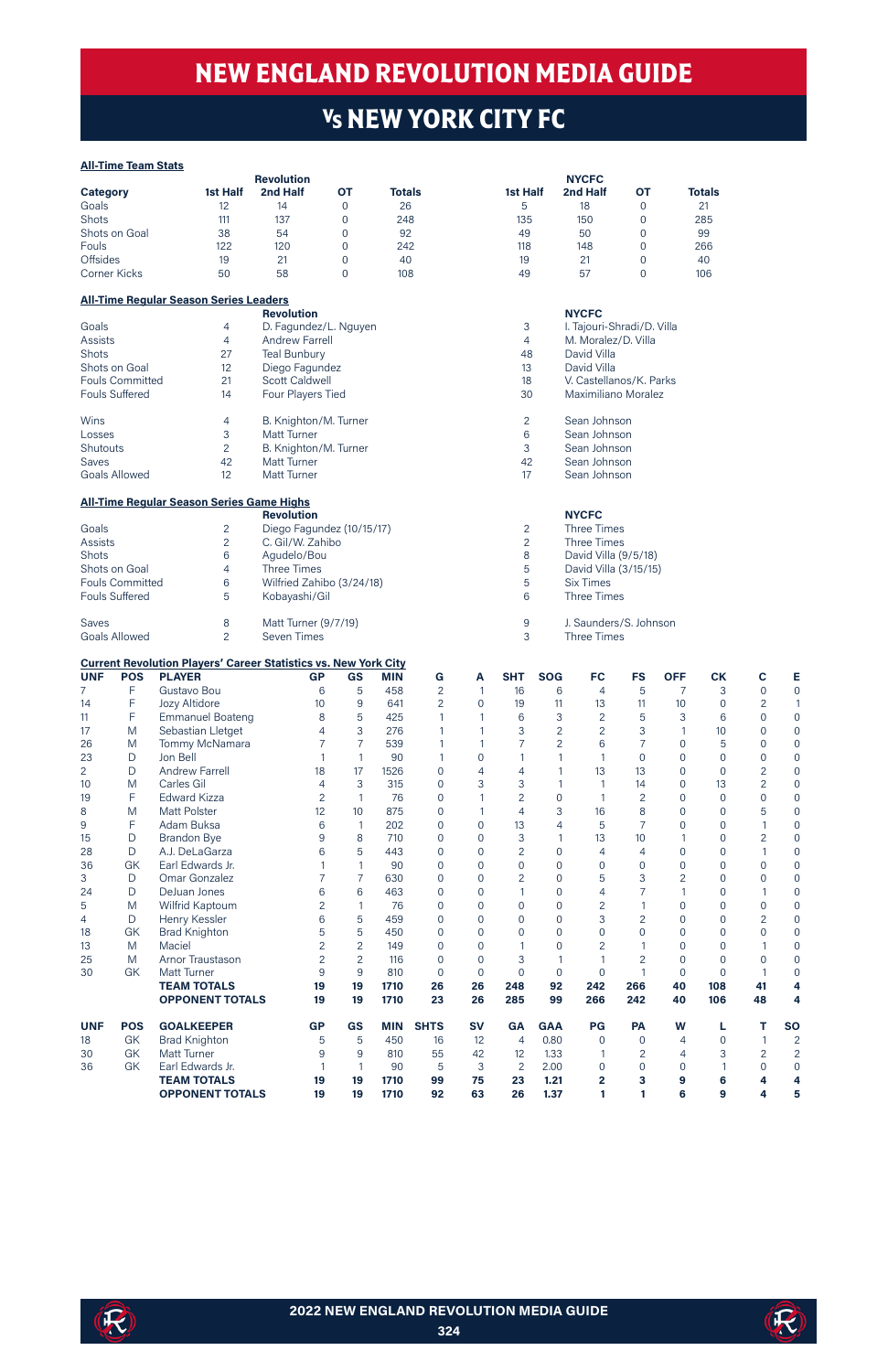## vs nEW YORK red bulls

#### **ALL-TIME ALL-COMPETITIONS RECORD**

| Overall<br>40-32-20 |                         | Home<br>$28 - 7 - 10$               |                                                  | Away<br>$12 - 25 - 10$ |                            | <b>Neutral</b><br>$0 - 0 - 0$ |                |                               |
|---------------------|-------------------------|-------------------------------------|--------------------------------------------------|------------------------|----------------------------|-------------------------------|----------------|-------------------------------|
|                     |                         | <b>MLS Regular Season</b>           |                                                  |                        |                            |                               |                |                               |
| Year                |                         | Overall                             | Home                                             |                        | Away                       | SO*/OT                        |                |                               |
| 1996                |                         | $3-1-0$                             | $2 - 0 - 0$                                      |                        | $1 - 1 - 0$                | $1 - 0 - 0*$                  |                |                               |
| 1997                |                         | $2 - 2 - 0$                         | $2 - 0 - 0$                                      |                        | $0 - 2 - 0$                | $0 - 0 - 0*$                  |                |                               |
| 1998                |                         | $1 - 3 - 0$                         | $0 - 2 - 0$                                      |                        | $1 - 1 - 0$                | $0 - 2 - 0*$                  |                |                               |
| 1999                |                         | $4 - 0 - 0$                         | $2 - 0 - 0$                                      |                        | $2 - 0 - 0$                | $2 - 0 - 0*$                  |                |                               |
| 2000                |                         | $1 - 3 - 0$                         | $1 - 1 - 0$                                      |                        | $0 - 2 - 0$                | $0 - 1 - 0$                   |                |                               |
| 2001                |                         | $0 - 2 - 1$                         | $0 - 0 - 1$                                      |                        | $0 - 2 - 0$                | $0 - 0 - 1$                   |                |                               |
| 2002                |                         | $1 - 3 - 0$                         | $1 - 1 - 0$                                      |                        | $0 - 2 - 0$                | $0 - 0 - 0$                   |                |                               |
| 2003                |                         | $3 - 0 - 1$                         | $1 - 0 - 1$                                      |                        | $2 - 0 - 0$                | $0 - 0 - 1$                   |                |                               |
| 2004                |                         | $1 - 1 - 2$                         | $1 - 0 - 1$                                      |                        | $0 - 1 - 1$                |                               |                |                               |
| 2005                |                         | $2 - 1 - 1$                         | $2 - 0 - 0$                                      |                        | $0 - 1 - 1$                | í,                            |                |                               |
| 2006                |                         | $3 - 0 - 1$                         | $2 - 0 - 0$                                      |                        | $1 - 0 - 1$                |                               |                |                               |
| 2007                |                         | $2 - 0 - 1$                         | $1 - 0 - 0$                                      |                        | $1 - 0 - 1$                |                               |                |                               |
| 2008                |                         | $0 - 0 - 2$                         | $0 - 0 - 1$                                      |                        | $0 - 0 - 1$                |                               |                |                               |
| 2009                |                         | $1 - 0 - 2$                         | $1 - 0 - 0$                                      |                        | $0 - 0 - 2$                |                               |                |                               |
| 2010                |                         | $1 - 1 - 0$                         | $1 - 0 - 0$                                      |                        | $0 - 1 - 0$                |                               |                |                               |
| 2011                |                         | $0 - 1 - 1$                         | $0 - 0 - 1$                                      |                        | $0 - 1 - 0$                |                               |                |                               |
| 2012                |                         | $1 - 1 - 1$                         | $1 - 0 - 1$                                      |                        | $0 - 1 - 0$                |                               |                |                               |
| 2013                |                         | $0 - 1 - 2$                         | $0 - 0 - 1$                                      |                        | $0 - 1 - 1$                |                               |                |                               |
| 2014                |                         | $0 - 2 - 0$                         | $0 - 1 - 0$                                      |                        | $0 - 1 - 0$                |                               |                |                               |
| 2015                |                         | $2 - 1 - 0$                         | $2 - 0 - 0$                                      |                        | $0 - 1 - 0$                |                               |                |                               |
| 2016                |                         | $1 - 1 - 0$                         | $1 - 0 - 0$                                      |                        | $0 - 1 - 0$                |                               |                |                               |
| 2017                |                         | $0 - 2 - 0$                         | $0 - 1 - 0$                                      |                        |                            | L                             |                |                               |
| 2018                |                         | $1 - 1 - 0$                         | $1 - 0 - 0$                                      |                        | $0 - 1 - 0$<br>$0 - 1 - 0$ |                               |                |                               |
|                     |                         |                                     |                                                  |                        |                            |                               |                |                               |
| 2019                |                         | $1 - 0 - 1$                         | $1 - 0 - 0$                                      |                        | $0 - 0 - 1$                |                               |                |                               |
| 2020                |                         | $0 - 1 - 1$                         | $0 - 0 - 1$                                      |                        | $0 - 1 - 0$                |                               |                |                               |
| 2021                |                         | $3 - 0 - 0$                         | $2 - 0 - 0$                                      |                        | $1 - 0 - 0$                |                               |                |                               |
| Totals              |                         | 34-28-17                            | $25 - 6 - 8$                                     |                        | $9 - 22 - 9$               | $3 - 3 - 2$                   |                |                               |
|                     | <b>MLS Cup Playoffs</b> |                                     |                                                  |                        |                            |                               |                |                               |
| Year                |                         | Overall                             | Home                                             |                        | Away                       |                               | <b>Neutral</b> | <b>Series</b>                 |
| 2003                |                         | $1 - 0 - 1$                         | $0 - 0 - 1$                                      |                        | $1 - 0 - 0$                | $0 - 0 - 0$                   |                | W                             |
| 2005                |                         | $1 - 1 - 0$                         | $1 - 0 - 0$                                      |                        | $0 - 1 - 0$                | $0 - 0 - 0$                   |                | W                             |
| 2007                |                         | $1 - 0 - 1$                         | $1 - 0 - 0$                                      |                        | $0 - 0 - 1$                | $0 - 0 - 0$                   |                | W                             |
| 2014                |                         | $1 - 0 - 1$                         | $0 - 0 - 1$                                      |                        | $1 - 0 - 0$                |                               | $0 - 0 - 0$    | W                             |
| <b>Totals</b>       |                         | $4 - 1 - 3$                         | $2 - 0 - 2$                                      |                        | $2 - 1 - 1$                |                               | $0 - 0 - 0$    | $4 - 0$                       |
|                     |                         |                                     |                                                  |                        |                            |                               |                |                               |
| Year                |                         | Lamar Hunt U.S. Open Cup<br>Overall | Home                                             |                        | Away                       | <b>Neutral</b>                |                | SO                            |
| 2003                |                         | $0 - 1 - 0$                         | $0 - 0 - 0$                                      |                        | $0 - 1 - 0$                | $0 - 0 - 0$                   |                |                               |
| 2010                |                         | $0 - 1 - 0$                         | $0 - 0 - 0$                                      |                        | $0 - 1 - 0$                | $0 - 0 - 0$                   |                |                               |
| 2013                |                         | $1 - 0 - 0$                         | $1 - 0 - 0$                                      |                        | $0 - 0 - 0$                | $0 - 0 - 0$                   |                |                               |
|                     |                         | $0 - 1 - 0$                         |                                                  |                        |                            |                               |                |                               |
| 2017<br>2019        |                         | $1 - 0 - 0$                         | $0 - 1 - 0$<br>$0 - 0 - 0$                       |                        | $0 - 0 - 0$                | $0 - 0 - 0$<br>$0 - 0 - 0$    |                |                               |
| <b>Totals</b>       |                         | $2 - 3 - 0$                         | $1 - 1 - 0$                                      |                        | $1 - 0 - 0$<br>$0 - 2 - 0$ | $0 - 0 - 0$                   |                |                               |
|                     |                         |                                     |                                                  |                        |                            |                               |                |                               |
| <b>SuperLiga</b>    |                         |                                     |                                                  |                        |                            |                               |                |                               |
| Year<br>Never met   |                         | Overall                             | Home                                             |                        | Away                       | <b>Neutral</b>                |                | SO                            |
|                     |                         |                                     |                                                  |                        |                            |                               |                |                               |
|                     |                         |                                     | <b>Revolution Record at Away Venues</b>          |                        |                            |                               |                |                               |
| Years               |                         | <b>Stadium</b>                      |                                                  |                        |                            |                               |                | <b>Reg. Season Postseason</b> |
| 1996-2009           |                         |                                     | Giants Stadium                                   |                        |                            |                               | $8-12-7$       | $1 - 1 - 1$                   |
|                     |                         |                                     | 2010-Present Red Bull Arena                      |                        |                            |                               | $1-10-2$       | $1 - 0 - 0$                   |
| <b>Totals</b>       |                         |                                     |                                                  |                        |                            |                               | $9 - 22 - 9$   | $2 - 1 - 1$                   |
|                     |                         |                                     | <b>Goals Scored by Interval - Regular Season</b> |                        |                            |                               |                |                               |
|                     | $1 - 15$                | $16 - 30$                           | $31 - 45$                                        | 46-60                  |                            | 61-75 76-90                   | OT             | <b>Total</b>                  |
| <b>NE</b>           | 21                      | 20                                  | 24                                               | 21                     | 22                         | 21                            | 0              | 129                           |
| NY.                 | 20                      | 17                                  | 19                                               | 23                     | 24                         | 24                            | 1              | 128                           |

|                                                                                                          | All-Time MLS Regular Season Meetings<br>Date Score                                                                                                                                                                                                    | <b>NE Result</b>                                                                            | <b>Notes</b>    |
|----------------------------------------------------------------------------------------------------------|-------------------------------------------------------------------------------------------------------------------------------------------------------------------------------------------------------------------------------------------------------|---------------------------------------------------------------------------------------------|-----------------|
| 04/20/96<br>05/19/96                                                                                     | New England 1 at MetroStars 0                                                                                                                                                                                                                         | W                                                                                           |                 |
|                                                                                                          | New England 1 at MetroStars 0 at New England 2<br>MetroStars 1 at New England 1<br>New England 0 at MetroStars 4<br>New England 1 at MetroStars 3<br>New England 1 at MetroStars 3<br>New England 1 at MetroStars 3                                   | W                                                                                           |                 |
| 08/03/96<br>08/14/96                                                                                     |                                                                                                                                                                                                                                                       |                                                                                             | SO              |
| $04/12/97$<br>$05/30/97$                                                                                 |                                                                                                                                                                                                                                                       |                                                                                             |                 |
|                                                                                                          |                                                                                                                                                                                                                                                       |                                                                                             |                 |
| 09/09/97                                                                                                 |                                                                                                                                                                                                                                                       |                                                                                             |                 |
| 09/20/97<br>05/31/98<br>06/24/98                                                                         | NetroStars 2 at New England 3<br>MetroStars 1 at New England 3<br>MetroStars 1 at New England 1<br>New England 2 at MetroStars 0<br>New England 2 at MetroStars 0                                                                                     |                                                                                             | SO <sub>2</sub> |
|                                                                                                          |                                                                                                                                                                                                                                                       |                                                                                             |                 |
| 09/02/98                                                                                                 |                                                                                                                                                                                                                                                       |                                                                                             | <b>SO</b>       |
| 09/26/98                                                                                                 | New England 2 at Mew England 0<br>New England 3 at MetroStars 3<br>MetroStars 2 at New England 3<br>New England 1 at MetroStars 1                                                                                                                     |                                                                                             | SO              |
| 07/04/99                                                                                                 |                                                                                                                                                                                                                                                       |                                                                                             |                 |
| 08/25/99                                                                                                 | MetroStars 1 at New England 2                                                                                                                                                                                                                         |                                                                                             | SO <sub>2</sub> |
| 06/17/00                                                                                                 | New England 2 at MetroStars 4                                                                                                                                                                                                                         |                                                                                             |                 |
|                                                                                                          | MetroStars 2 at New England 0<br>New England 1 at MetroStars 2                                                                                                                                                                                        |                                                                                             |                 |
| 08/12/00<br>09/09/00                                                                                     |                                                                                                                                                                                                                                                       |                                                                                             | OT              |
| 04/07/01                                                                                                 |                                                                                                                                                                                                                                                       |                                                                                             |                 |
| 06/03/01                                                                                                 | MetroStars 3 at New England 4<br>New England 1 at MetroStars 2<br>MetroStars 1 at New England 1                                                                                                                                                       |                                                                                             | 20T             |
| 09/07/01                                                                                                 | New England 1 at MetroStars 3<br>New England 1 at MetroStars 3                                                                                                                                                                                        |                                                                                             |                 |
| 03/23/02<br>03/23/02                                                                                     | MetroStars 2 at New England 0                                                                                                                                                                                                                         |                                                                                             |                 |
| 07/20/02                                                                                                 | New England 3 at MetroStars 4                                                                                                                                                                                                                         |                                                                                             |                 |
| 09/21/02                                                                                                 | MetroStars 0 at New England 3<br>MetroStars 3 at New England 3                                                                                                                                                                                        |                                                                                             | 20T             |
| 09/13/03                                                                                                 | New England 2 at MetroStars 1<br>New England 2 at MetroStars 1                                                                                                                                                                                        |                                                                                             |                 |
| 10/18/03                                                                                                 |                                                                                                                                                                                                                                                       |                                                                                             |                 |
| 10/25/03                                                                                                 | MetroStars 2 at New England 5<br>New England 1 at MetroStars 1                                                                                                                                                                                        |                                                                                             |                 |
| 04/25/04<br>05/22/04<br>06/26/04                                                                         |                                                                                                                                                                                                                                                       |                                                                                             |                 |
|                                                                                                          | MetroStars 1 at New England 1<br>MetroStars 1 at New England 2                                                                                                                                                                                        |                                                                                             |                 |
| 09/11/04<br>09/11/04<br>05/21/05<br>06/25/05                                                             | New England 2 at MetroStars 3<br>New England 2 at MetroStars 2                                                                                                                                                                                        |                                                                                             |                 |
|                                                                                                          | MetroStars 2 at New England 4                                                                                                                                                                                                                         |                                                                                             |                 |
| 09/17/05<br>09/17/05<br>09/24/05                                                                         | New England 4 at MetroStars 5                                                                                                                                                                                                                         |                                                                                             |                 |
|                                                                                                          | MetroStars 0 at New England 1<br>New England 0 at New York 0                                                                                                                                                                                          |                                                                                             |                 |
| 07/01/06                                                                                                 |                                                                                                                                                                                                                                                       |                                                                                             |                 |
| 09/09/06                                                                                                 |                                                                                                                                                                                                                                                       |                                                                                             |                 |
| 09/20/06<br>07/14/07                                                                                     |                                                                                                                                                                                                                                                       |                                                                                             |                 |
| 08/25/07<br>09/22/07                                                                                     |                                                                                                                                                                                                                                                       |                                                                                             |                 |
|                                                                                                          |                                                                                                                                                                                                                                                       |                                                                                             |                 |
|                                                                                                          |                                                                                                                                                                                                                                                       |                                                                                             |                 |
| 04/19/08<br>06/18/08<br>03/28/09                                                                         | New England 0 at New York 0<br>New York 2 at New England 3<br>New York 0 at New England 1<br>New England 2 at New York 0<br>New England 2 at New York 1<br>New York 1 at New England 2<br>New York 1 at New York 1<br>New York 1 at New York 1<br>New |                                                                                             |                 |
| 06/07/09<br>06/07/09<br>09/18/09                                                                         | New York 0 at New York 1<br>New York 0 at New England 4<br>New York 2 at New England 3<br>New England 0 at New York 2<br>New England 0 at New York 2<br>New York 2 at New England 2<br>New York 2 at New England 2<br>New York 2 at New England 2     |                                                                                             |                 |
|                                                                                                          |                                                                                                                                                                                                                                                       |                                                                                             |                 |
|                                                                                                          |                                                                                                                                                                                                                                                       |                                                                                             |                 |
|                                                                                                          |                                                                                                                                                                                                                                                       |                                                                                             |                 |
|                                                                                                          |                                                                                                                                                                                                                                                       |                                                                                             |                 |
| 05/29/10<br>10/21/10<br>06/10/11<br>08/20/11<br>04/28/12<br>07/08/12<br>09/22/12<br>04/20/13<br>05/11/13 | New England 0 at New York 1<br>New York 0 at New England 2<br>New York 1 at New England 1                                                                                                                                                             |                                                                                             |                 |
|                                                                                                          |                                                                                                                                                                                                                                                       |                                                                                             |                 |
|                                                                                                          | New England 1 at New York 4<br>New York 1 at New England 1<br>New England 2 at New York 2                                                                                                                                                             |                                                                                             |                 |
| 10/05/13                                                                                                 |                                                                                                                                                                                                                                                       |                                                                                             |                 |
| 06/08/14<br>08/02/14<br>05/02/15                                                                         | New York 2 at New England 0<br>New England 1 at New York 2<br>New York 1 at New England 2                                                                                                                                                             |                                                                                             |                 |
|                                                                                                          |                                                                                                                                                                                                                                                       |                                                                                             |                 |
|                                                                                                          | New England 1 at New<br>York 4                                                                                                                                                                                                                        |                                                                                             |                 |
| 07/11/15<br>09/16/15<br>04/01/16                                                                         | New York 1 at New England 2<br>New York 1 at New England 1                                                                                                                                                                                            |                                                                                             |                 |
|                                                                                                          |                                                                                                                                                                                                                                                       |                                                                                             |                 |
|                                                                                                          |                                                                                                                                                                                                                                                       |                                                                                             |                 |
| 08/28/16<br>08/28/16<br>05/27/17                                                                         | New England 0 at New York 2<br>New England 1 at New York 2<br>New York 3 at New England 2<br>New York 3 at New England 2<br>New York 0 at New England 1<br>New York 0 at New York 2<br>New York 0 at New York 2<br>New England 1 at New York 1        | ハハトリ カートル かいしょ ハート ハート・エー・ハー ハート ハート ハート ハート バート ハート ハート ハート カート リート・レート ハート ハート ハート ハート ハー |                 |
|                                                                                                          |                                                                                                                                                                                                                                                       |                                                                                             |                 |
|                                                                                                          |                                                                                                                                                                                                                                                       |                                                                                             |                 |
| 06/02/18<br>06/02/18<br>07/21/18<br>04/20/19<br>08/29/20<br>10/28/20                                     | New England 1 at New<br>York 1                                                                                                                                                                                                                        |                                                                                             |                 |
|                                                                                                          |                                                                                                                                                                                                                                                       |                                                                                             |                 |
|                                                                                                          |                                                                                                                                                                                                                                                       |                                                                                             |                 |
| 05/22/21<br>06/23/21<br>07/31/21                                                                         | New York 1 at New England 1<br>New York 1 at New England 1<br>New York 1 at New England 3<br>New York 2 at New England 3<br>New England 3 at New York 2                                                                                               |                                                                                             |                 |
|                                                                                                          |                                                                                                                                                                                                                                                       |                                                                                             |                 |
|                                                                                                          | All-Time MLS Cup Playoffs Meetings<br>Date Score                                                                                                                                                                                                      |                                                                                             |                 |
|                                                                                                          |                                                                                                                                                                                                                                                       | <b>NE Result</b>                                                                            | <b>Series</b>   |
| 11/01/03<br>11/09/03                                                                                     | New England 2 at MetroStars 0                                                                                                                                                                                                                         | YTLWT<br>VYT<br>Y                                                                           | W               |
| 10/22/05<br>10/29/05<br>10/27/07<br>11/03/07                                                             | MetroStars 1 at New England 1<br>New England 0 at MetroStars 1                                                                                                                                                                                        |                                                                                             |                 |
|                                                                                                          |                                                                                                                                                                                                                                                       |                                                                                             |                 |
|                                                                                                          | New England of at MetroStars 1 at New England 3<br>New York 0<br>New York 0 at New York 0<br>New York 0 at New England 1<br>New York 2 at New England 2<br>New York 2 at New England 2                                                                |                                                                                             | Ŵ,              |
| 11/23/14<br>11/29/14                                                                                     |                                                                                                                                                                                                                                                       |                                                                                             |                 |
|                                                                                                          |                                                                                                                                                                                                                                                       |                                                                                             | Ŵ,              |
|                                                                                                          | All-Time U.S. Open Cup Meetings<br>Date Score                                                                                                                                                                                                         |                                                                                             |                 |
|                                                                                                          | New England 1 at MetroStars 3                                                                                                                                                                                                                         | <b>NE Result</b><br>L                                                                       | <b>Notes</b>    |
| 08/27/03<br>05/12/10<br>06/12/13<br>07/13/17                                                             | New England 0 at New York 3                                                                                                                                                                                                                           | L                                                                                           |                 |
|                                                                                                          | New York 2 at New England 4<br>New York 1 at New England 0                                                                                                                                                                                            | ₩<br>L                                                                                      |                 |
| 06/11/19                                                                                                 | New England 3 at New York 2                                                                                                                                                                                                                           | W                                                                                           |                 |



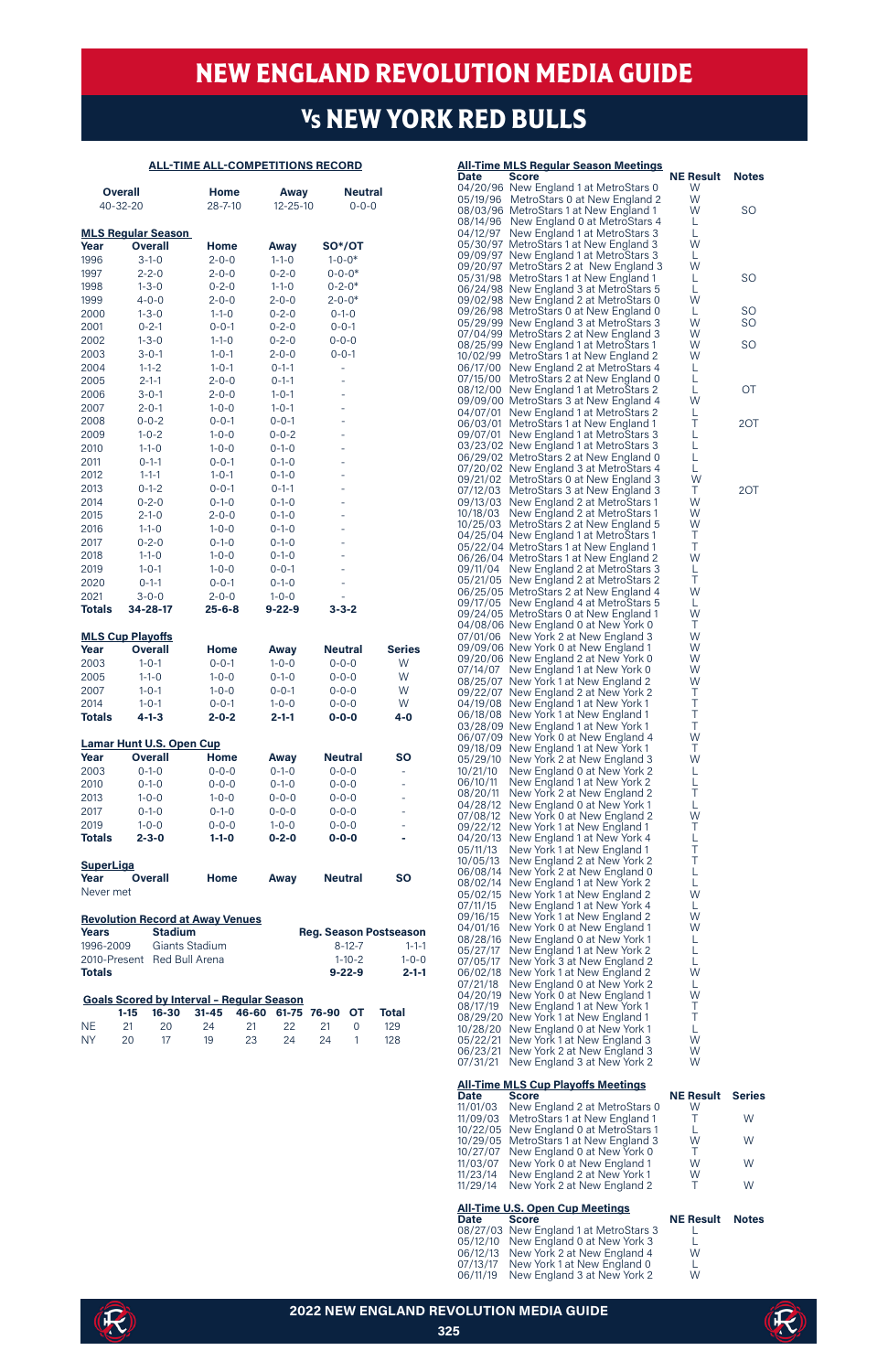### vs nEW YORK red bulls

|                |                        |                                                                   | <b>Revolution</b>            |                |               |                |                |                |                | <b>Red Bulls</b>               |                |             |                |                |             |
|----------------|------------------------|-------------------------------------------------------------------|------------------------------|----------------|---------------|----------------|----------------|----------------|----------------|--------------------------------|----------------|-------------|----------------|----------------|-------------|
| Category       |                        | 1st Half                                                          | 2nd Half                     | OT             | <b>Totals</b> |                |                | 1st Half       |                | 2nd Half                       | ОT             |             | <b>Totals</b>  |                |             |
| Goals          |                        | 65                                                                | 64                           | $\Omega$       | 129           |                |                | 56             |                | 71                             | 1              |             | 128            |                |             |
| Shots          |                        | 501                                                               | 593                          | 4              | 1098          |                |                | 494            |                | 513                            | 3              |             | 1010           |                |             |
|                | Shots on Goal          | 246                                                               | 255                          | 3              | 504           |                |                | 210            |                | 239                            | 3              |             | 452            |                |             |
| Fouls          |                        | 561                                                               | 628                          | 5              | 1194          |                |                | 570            |                | 589                            | $\overline{7}$ |             | 1166           |                |             |
| Offsides       |                        | 118                                                               | 108                          | 3              | 229           |                |                | 113            |                | 122                            | 1              |             | 236            |                |             |
|                | Corner Kicks           | 190                                                               | 219                          | $\overline{c}$ | 411           |                |                | 201            |                | 199                            | $\overline{c}$ |             | 402            |                |             |
|                |                        |                                                                   |                              |                |               |                |                |                |                |                                |                |             |                |                |             |
|                |                        | <b>All-Time Regular Season Series Leaders</b>                     | <b>Revolution</b>            |                |               |                |                |                |                | <b>Red Bulls</b>               |                |             |                |                |             |
| Goals          |                        | 14                                                                | Taylor Twellman              |                |               |                |                | 8              |                | <b>Bradley Wright-Phillips</b> |                |             |                |                |             |
| Assists        |                        | 13                                                                | <b>Steve Ralston</b>         |                |               |                |                | 6              |                | M. Lisi/C. Mathis              |                |             |                |                |             |
| Shots          |                        | 75                                                                | Taylor Twellman              |                |               |                |                | 38             |                | <b>Bradley Wright-Phillips</b> |                |             |                |                |             |
|                |                        |                                                                   |                              |                |               |                |                |                |                |                                |                |             |                |                |             |
|                | Shots on Goal          | 44                                                                | Taylor Twellman              |                |               |                |                | 17             |                | A. Guevara/B. Wright-Phillips  |                |             |                |                |             |
|                | <b>Fouls Committed</b> | 54                                                                | Shalrie Joseph               |                |               |                |                | 31             |                | Amado Guevara                  |                |             |                |                |             |
|                | <b>Fouls Suffered</b>  | 54                                                                | Shalrie Joseph               |                |               |                |                | 45             |                | <b>Tab Ramos</b>               |                |             |                |                |             |
| Wins           |                        | 10                                                                | Matt Reis                    |                |               |                |                | 8              |                | Luis Robles                    |                |             |                |                |             |
| Losses         |                        | 5                                                                 | Bobby Shuttleworth           |                |               |                |                | 8              |                | <b>Tony Meola</b>              |                |             |                |                |             |
| Shutouts       |                        | 6                                                                 | <b>Matt Reis</b>             |                |               |                |                | 3              |                | T. Meola/L. Robles             |                |             |                |                |             |
| Saves          |                        | 95                                                                | Matt Reis                    |                |               |                |                | 80             |                | <b>Tony Meola</b>              |                |             |                |                |             |
|                | Goals Allowed          | 28                                                                | <b>Matt Reis</b>             |                |               |                |                | 26             |                | <b>Tony Meola</b>              |                |             |                |                |             |
|                |                        | All-Time Regular Season Series Game Highs                         |                              |                |               |                |                |                |                |                                |                |             |                |                |             |
|                |                        |                                                                   | <b>Revolution</b>            |                |               |                |                |                |                | <b>Red Bulls</b>               |                |             |                |                |             |
| Goals          |                        | 3                                                                 | A. Naveda/P. Noonan          |                |               |                |                | 3              |                | Alex Comas (9/9/00)            |                |             |                |                |             |
| Assists        |                        | 3                                                                 | Carles Gil (6/23/21)         |                |               |                |                | $\overline{c}$ |                | 13 Times                       |                |             |                |                |             |
| Shots          |                        | 9                                                                 | Clint Dempsey (7/1/06)       |                |               |                |                | 10             |                | Daniel Royer (8/17/19)         |                |             |                |                |             |
|                | Shots on Goal          | 6                                                                 | Clint Dempsey (7/1/06)       |                |               |                |                | 5              |                | Mamadou Diallo (7/20/02)       |                |             |                |                |             |
|                | <b>Fouls Committed</b> | $\overline{7}$                                                    | <b>Three Times</b>           |                |               |                |                | 6              |                | Four Times                     |                |             |                |                |             |
|                | <b>Fouls Suffered</b>  | 10                                                                | Abdoulie Mansally (10/21/10) |                |               |                |                | 8              |                | T. Ramos/C. Ziadie             |                |             |                |                |             |
| Saves          |                        | 9                                                                 | <b>Three Times</b>           |                |               |                |                | 11             |                | Tim Howard (7/12/03)           |                |             |                |                |             |
|                | Goals Allowed          | 5                                                                 | I. Feuer/M. Reis             |                |               |                |                | 5              |                | Paul Grafer (10/25/03)         |                |             |                |                |             |
|                |                        | <b>Current Revolution Players' Career Statistics vs. New York</b> |                              |                |               |                |                |                |                |                                |                |             |                |                |             |
| <b>UNF</b>     | POS                    | <b>PLAYER</b>                                                     | GP                           | GS             | <b>MIN</b>    | G              | A              | <b>SHT</b>     | <b>SOG</b>     | FC                             | <b>FS</b>      | OFF         | СK             | C              | Е           |
| 7              | F                      | Gustavo Bou                                                       | 5                            | 5              | 435           | 5              | 1              | 17             | 8              | 5                              | 1              | 8           | 3              | $\mathbf 0$    | $\mathbf 0$ |
| 14             | F                      | Jozy Altidore                                                     | 9                            | $\overline{7}$ | 657           | 3              | 1              | 14             | 6              | 19                             | 13             | 3           | $\mathbf 0$    | 3              | 1           |
| 9              | F                      | Adam Buksa                                                        | 5                            | 3              | 291           | 2              | $\mathbf 0$    | 17             | 7              | 6                              | $\overline{c}$ | $\Omega$    | 0              | 1              | 0           |
| 26             | M                      | Tommy McNamara                                                    | 14                           | 10             | 880           | $\overline{c}$ | $\Omega$       | 16             | 5              | 16                             | $\overline{7}$ | $\Omega$    | 3              | 3              | $\mathbf 0$ |
| 24             | D                      | DeJuan Jones                                                      | 6                            | $\overline{4}$ | 363           | 1              | 1              | 3              | 3              | $\overline{2}$                 | $\overline{4}$ | $\mathbf 0$ | $\mathbf 0$    | $\mathbf 0$    | $\circ$     |
| 15             | D                      | <b>Brandon Bye</b>                                                | $\overline{7}$               | 5              | 460           | 1              | $\mathbf 0$    | 3              | $\overline{c}$ | $\overline{4}$                 | 3              | $\Omega$    | 0              | $\mathbf 0$    | 0           |
| 8              | M                      | <b>Matt Polster</b>                                               | $\overline{7}$               | 6              | 568           | 1              | 0              | 5              | $\overline{c}$ | 9                              | 5              | 1           | $\mathbf 0$    | 3              | $\mathbf 0$ |
| 10             | M                      | Carles Gil                                                        | 6                            | 5              | 476           | Ō              | 8              | 10             | 3              | 3                              | 19             | 0           | 19             | $\mathbf 0$    | $\mathbf 0$ |
| 23             | D                      | Jon Bell                                                          | 1                            | 1              | 90            | Ō              | $\Omega$       | 1              | $\overline{1}$ | $\Omega$                       | $\Omega$       | $\Omega$    | $\Omega$       | $\Omega$       | $\mathbf 0$ |
| 11             | F                      | <b>Emmanuel Boateng</b>                                           | 4                            | 1              | 113           | Ō              | $\mathbf 0$    | 3              | 1              | $\mathbf 0$                    | 0              | 0           | $\mathbf 0$    | $\mathbf 0$    | $\circ$     |
| 28             | D                      | A.J. DeLaGarza                                                    | 14                           | 13             | 1215          | Ō              | $\Omega$       | $\overline{2}$ | $\mathbf 0$    | 8                              | 11             | $\Omega$    | $\Omega$       | $\overline{4}$ | $\mathbf 0$ |
| $\overline{c}$ | D                      | <b>Andrew Farrell</b>                                             | 19                           | 19             | 1710          | Ō              | $\mathbf 0$    | 8              | 3              | 7                              | 15             | 0           | $\mathbf 0$    | 1              | $\mathbf 0$ |
| 3              | D                      | Omar Gonzalez                                                     | 14                           | 14             | 1260          | Ō              | 0              | 6              | 3              | 8                              | 8              | 0           | $\mathbf 0$    | $\overline{2}$ | $\mathbf 0$ |
| 5              | M                      | Wilfrid Kaptoum                                                   | $\overline{c}$               | 1              | 77            | Ō              | $\mathbf 0$    | $\Omega$       | $\mathbf 0$    | 3                              | 1              | $\Omega$    | $\Omega$       | $\Omega$       | $\mathbf 0$ |
| 4              | D                      | Henry Kessler                                                     | 3                            | 3              | 270           | Ō              | $\mathbf 0$    | 1              | $\mathbf 0$    | $\mathbf 0$                    | 6              | 0           | $\mathbf 0$    | $\mathbf 0$    | $\circ$     |
| 18             | GK                     | <b>Brad Knighton</b>                                              | 5                            | 5              | 450           | Ō              | $\overline{0}$ | $\mathbf 0$    | $\mathbf 0$    | $\mathbf 0$                    | $\mathbf 0$    | $\mathbf 0$ | $\overline{0}$ | $\overline{0}$ | $\mathbf 0$ |
| 17             | M                      | Sebastian Lletget                                                 | 3                            | 3              | 255           | 0              | $\mathbf 0$    | 6              | $\overline{c}$ | $\Omega$                       | 5              | $\Omega$    | 0              | $\Omega$       | 0           |
| 13             | M                      | Maciel                                                            | 1                            | $\mathbf 0$    | 45            | 0              | $\mathbf 0$    | $\mathbf 0$    | $\mathbf 0$    | $\Omega$                       | 1              | 0           | $\Omega$       | $\Omega$       | $\mathbf 0$ |
| 30             | GK                     | Matt Turner                                                       | 7                            | 7              | 6300          | $\mathbf{0}$   | $\circ$        | $\mathbf 0$    | $\mathbf 0$    | $\mathbf 0$                    | 1              | 0           | $\mathbf{0}$   | $\mathbf 0$    | $\circ$     |
|                |                        | <b>TEAM TOTALS</b>                                                | 79                           | 79             | 7133          | 129            | 135            | 1098           | 504            | 1194                           | 1141           | 229         | 411            | 145            | 8           |
|                |                        | <b>OPPONENT TOTALS</b>                                            | 79                           | 79             | 7133          | 128            | 144            | 1010           | 452            | 1166                           | 1162           | 236         | 402            | 153            | 16          |
| <b>UNF</b>     | POS                    | <b>GOALKEEPER</b>                                                 | GP                           | GS             | <b>MIN</b>    | <b>SHTS</b>    | <b>SV</b>      | GA             | <b>GAA</b>     | PG                             | PA             | W           | L              | т              | <b>SO</b>   |
| 18             | GK                     | <b>Brad Knighton</b>                                              | 5                            | 5              | 450           | 18             | 13             | 6              | 1.20           | 0                              | 0              | 3           | $\mathbf{1}$   | $\mathbf{1}$   | $\circ$     |
| 30             | GK                     | Matt Turner                                                       | 7                            | 7              | 630           | 33             | 24             | 9              | 1.29           | $\Omega$                       | $\Omega$       | 3           | $\overline{c}$ | $\overline{c}$ | $\circ$     |
|                |                        | <b>TEAM TOTALS</b>                                                | 79                           | 79             | 7133          | 452            | 297            | 128            | 1.62           | 6                              | 10             | 34          | 28             | 17             | 14          |
|                |                        | <b>OPPONENT TOTALS</b>                                            | 79                           | 79             | 7133          | 504            | 355            | 129            | 1.63           | 7                              | 9              | 28          | 34             | 17             | 11          |



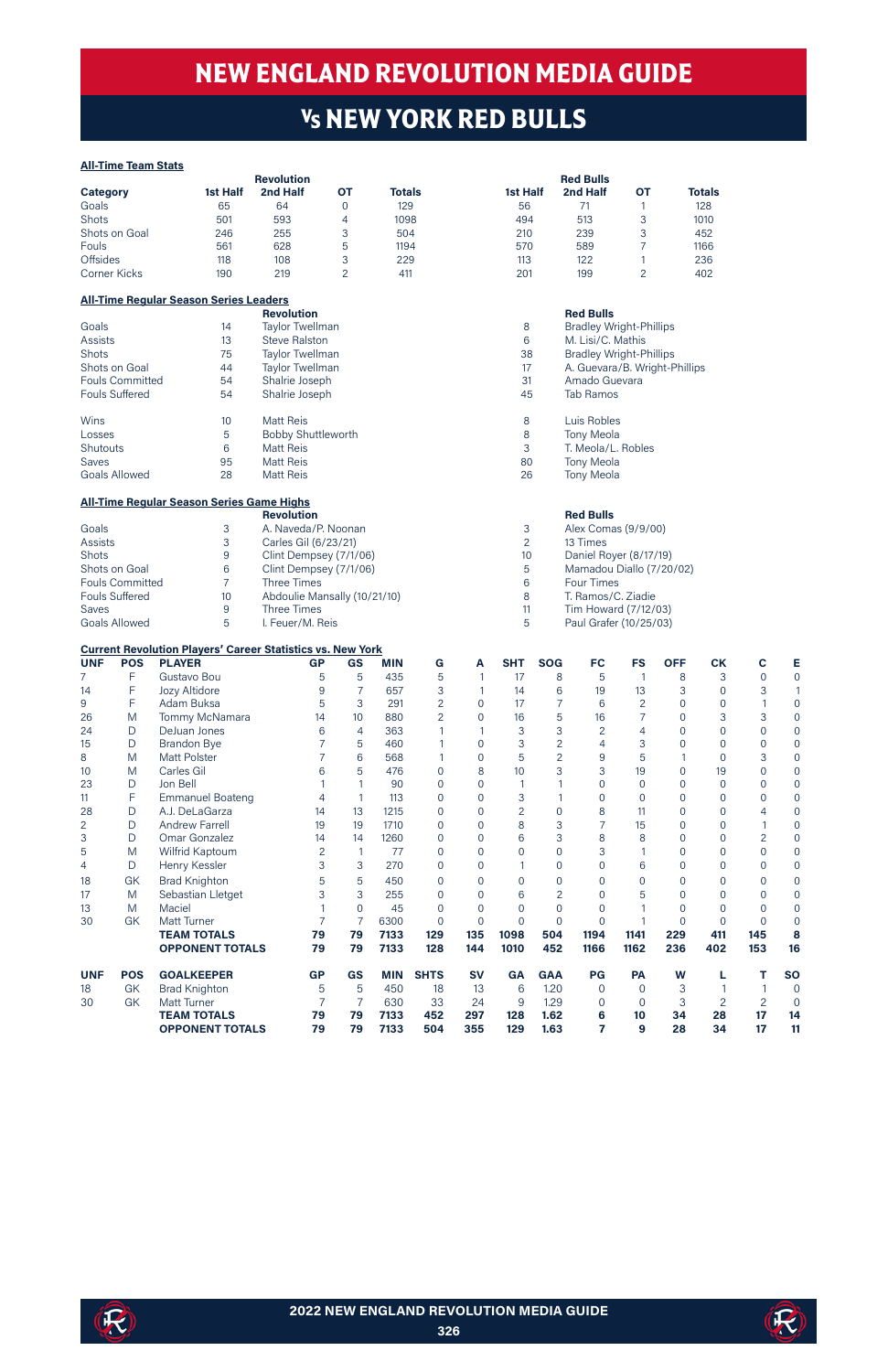### vs ORLANDO CITY SC

#### **ALL-TIME ALL-COMPETITIONS RECORD**

| Overall<br>$6 - 3 - 6$ |                           | Home<br>$5 - 0 - 1$ | Away<br>$1 - 3 - 5$ | <b>Neutral</b><br>$0 - 0 - 0$ |
|------------------------|---------------------------|---------------------|---------------------|-------------------------------|
|                        | <b>MLS Regular Season</b> |                     |                     |                               |
| Year                   | Overall                   | Home                | Away                | SO*/OT                        |
| 2015                   | $1 - 0 - 1$               | $1 - 0 - 0$         | $0 - 0 - 1$         | ۰                             |
| 2016                   | $0 - 1 - 2$               | $0 - 0 - 1$         | $0 - 1 - 1$         | ۰                             |
| 2017                   | $1 - 1 - 0$               | $1 - 0 - 0$         | $0 - 1 - 0$         | ۰                             |
| 2018                   | $1 - 0 - 1$               | $1 - 0 - 0$         | $0 - 0 - 1$         | ۰                             |
| 2019                   | $1 - 0 - 1$               | $1 - 0 - 0$         | $0 - 0 - 1$         | ۰                             |
| 2020                   |                           |                     |                     | ۰                             |
| 2020                   | $1 - 0 - 1$               | $1 - 0 - 0$         | $0 - 0 - 1$         | ۰                             |
| <b>Totals</b>          | $5 - 2 - 6$               | $5 - 0 - 1$         | $0 - 2 - 5$         |                               |

|      | <b>MLS Cup Playoffs</b>         |             |             |                |               |
|------|---------------------------------|-------------|-------------|----------------|---------------|
| Year | Overall                         | Home        | Away        | <b>Neutral</b> | <b>Series</b> |
| 2020 | $1 - 0 - 0$                     | $0 - 0 - 0$ | $1 - 0 - 0$ | $0 - 0 - 0$    | W             |
|      | <b>Lamar Hunt U.S. Open Cup</b> |             |             |                |               |
| Year | Overall                         | Home        | Away        | <b>Neutral</b> | <b>SO</b>     |
| 2019 | $0 - 1 - 0$                     | $0 - 0 - 0$ | $0 - 1 - 0$ | $0 - 0 - 0$    | ۰             |

| <b>SuperLiga</b> |         |      |      |                |           |
|------------------|---------|------|------|----------------|-----------|
| Year             | Overall | Home | Away | <b>Neutral</b> | <b>SO</b> |
| Never met        |         |      |      |                |           |

|               | <b>Revolution Record at Away Venues</b> |                               |             |
|---------------|-----------------------------------------|-------------------------------|-------------|
| <b>Years</b>  | <b>Stadium</b>                          | <b>Reg. Season Postseason</b> |             |
| 2015-2016     | Camping World Stadium                   | $0 - 1 - 2$                   |             |
| 2017-Present  | Exploria Stadium                        | $0 - 1 - 3$                   | $1 - 0 - 0$ |
| <b>Totals</b> |                                         | $0 - 2 - 5$                   | $1 - 0 - 0$ |

#### **Goals Scored by Interval – Regular Season**

|  | 1-15 16-30 31-45 46-60 61-75 76-90 OT Total |  |  |  |
|--|---------------------------------------------|--|--|--|
|  | NF 5 4 6 4 5 7 0 31                         |  |  |  |
|  | ORL 1 4 4 3 3 10 0 25                       |  |  |  |

| <b>All-Time MLS Regular Season Meetings</b> |                                    |           |              |  |  |  |  |  |  |  |  |
|---------------------------------------------|------------------------------------|-----------|--------------|--|--|--|--|--|--|--|--|
| Date                                        | Score                              | NE Result | <b>Notes</b> |  |  |  |  |  |  |  |  |
| 05/08/15                                    | New England 2 at Orlando City SC 2 |           |              |  |  |  |  |  |  |  |  |
| 09/05/15                                    | Orlando City SC 0 at New England 3 | W         |              |  |  |  |  |  |  |  |  |
| 04/17/16                                    | New England 2 at Orlando City SC 2 | т         |              |  |  |  |  |  |  |  |  |
| 04/30/16                                    | Orlando City SC 2 at New England 2 | т         |              |  |  |  |  |  |  |  |  |
| 07/31/16                                    | New England 1 at Orlando City SC 3 | L         |              |  |  |  |  |  |  |  |  |
| 09/02/17                                    | Orlando City SC 0 at New England 4 | w         |              |  |  |  |  |  |  |  |  |
| 09/27/17                                    | New England 1 at Orlando City SC 6 | L         |              |  |  |  |  |  |  |  |  |
| 08/04/18                                    | New England 3 at Orlando City SC 3 | т         |              |  |  |  |  |  |  |  |  |
| 10/13/18                                    | Orlando City SC 0 at New England 2 | w         |              |  |  |  |  |  |  |  |  |
| 07/27/19                                    | Orlando City SC 1 at New England 4 | W         |              |  |  |  |  |  |  |  |  |
| 09/14/19                                    | New England 3 at Orlando City SC 3 | т         |              |  |  |  |  |  |  |  |  |
| 09/25/21                                    | Orlando City SC 1 at New England 2 | W         |              |  |  |  |  |  |  |  |  |
| 10/24/21                                    | New England 2 at Orlando City SC 2 |           |              |  |  |  |  |  |  |  |  |
|                                             |                                    |           |              |  |  |  |  |  |  |  |  |

**All-Time MLS Cup Playoffs Meetings Date Score NE Result Notes Series**  11/29/20 New England 3 at Orlando 1 W W

**All-Time U.S. Open Cup Meetings Date Score NE Result Notes** 06/19/19 New England 1 at Orlando City 2 L

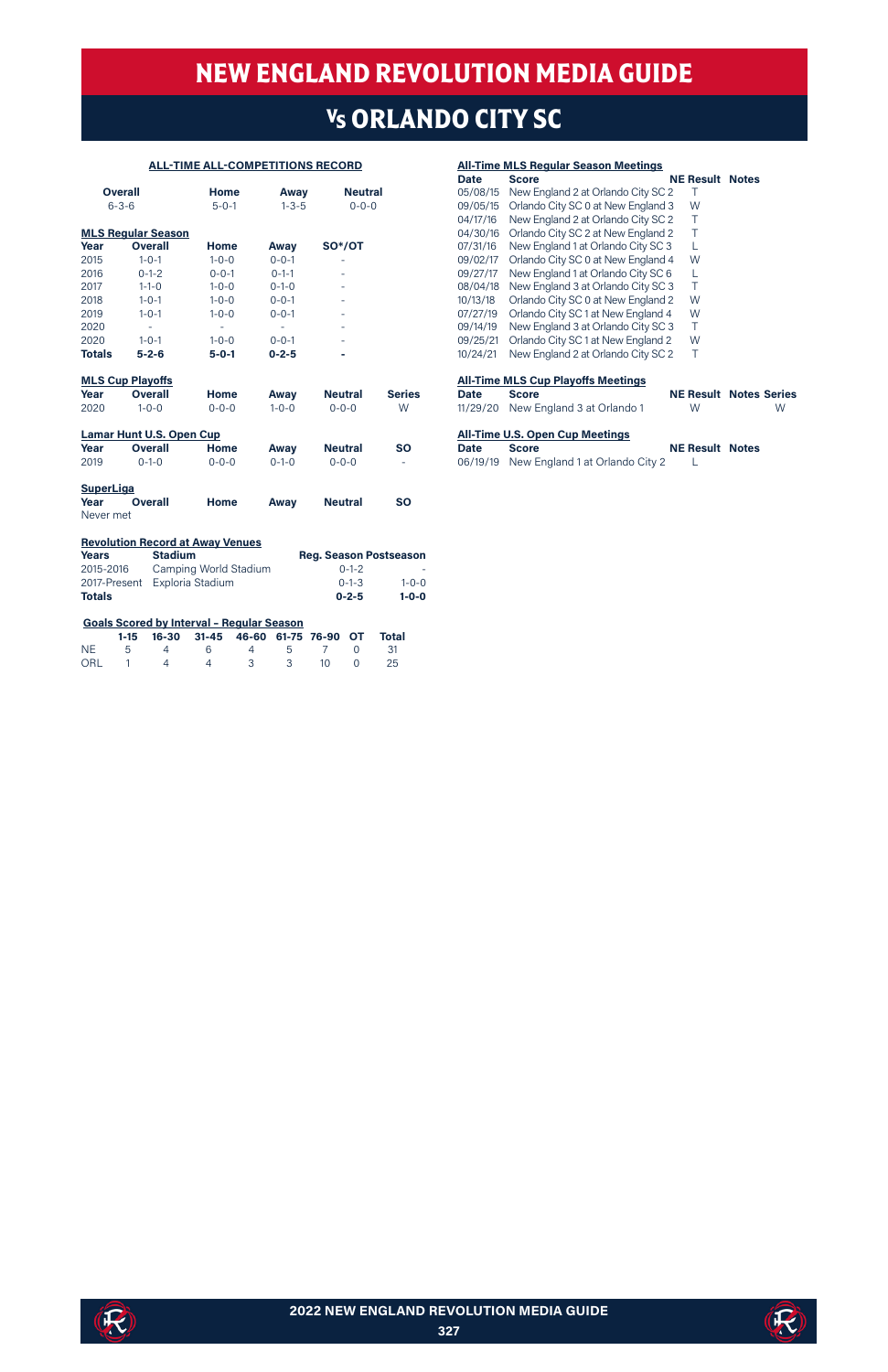## vs ORLANDO CITY SC

|                       |                        |                                                                          | <b>Revolution</b>          |                |               |                |                |                |                | <b>Orlando City SC</b>    |                          |                |                |                |                     |
|-----------------------|------------------------|--------------------------------------------------------------------------|----------------------------|----------------|---------------|----------------|----------------|----------------|----------------|---------------------------|--------------------------|----------------|----------------|----------------|---------------------|
| Category              |                        | 1st Half                                                                 | 2nd Half                   | OT             | <b>Totals</b> |                |                | 1st Half       |                | 2nd Half                  | OT                       |                | <b>Totals</b>  |                |                     |
| Goals                 |                        | 15                                                                       | 16                         | $\mathbf 0$    | 31            |                |                | 9              |                | 16                        | $\mathbf 0$              |                | 25             |                |                     |
| Shots                 |                        | 90                                                                       | 98                         | $\mathbf 0$    | 188           |                |                | 69             |                | 106                       | $\mathbf 0$              |                | 175            |                |                     |
| Shots on Goal         |                        | 26                                                                       | 40                         | $\mathbf 0$    | 66            |                |                | 24             |                | 42                        | $\mathbf 0$              |                | 66             |                |                     |
| Fouls                 |                        | 97                                                                       | 95                         | $\mathbf 0$    | 192           |                |                | 80             |                | 81                        | $\mathbf{0}$             |                | 161            |                |                     |
| Offsides              |                        | $\overline{7}$                                                           | 10                         | $\Omega$       | 17            |                |                | 11             |                | 6                         | $\Omega$                 |                | 17             |                |                     |
| Corner Kicks          |                        | 28                                                                       | 33                         | $\mathbf 0$    | 61            |                |                | 34             |                | 37                        | $\mathbf 0$              |                | 71             |                |                     |
|                       |                        |                                                                          |                            |                |               |                |                |                |                |                           |                          |                |                |                |                     |
|                       |                        | <b>All-Time Regular Season Series Leaders</b>                            | <b>Revolution</b>          |                |               |                |                |                |                | <b>Orlando City SC</b>    |                          |                |                |                |                     |
| Goals                 |                        | 4                                                                        | Three Players Tied         |                |               |                |                | 4              |                | Kevin Molino              |                          |                |                |                |                     |
| Assists               |                        | 9                                                                        | Lee Nguyen                 |                |               |                |                | 5              |                | Yoshimar Yotun            |                          |                |                |                |                     |
| Shots                 |                        | 21                                                                       | Diego Fagundez             |                |               |                |                | 15             |                | Dom Dwyer                 |                          |                |                |                |                     |
| Shots on Goal         |                        | 9                                                                        | Cristian Penilla           |                |               |                |                | 11             |                | Dom Dwyer                 |                          |                |                |                |                     |
|                       | <b>Fouls Committed</b> | 17                                                                       | <b>Teal Bunbury</b>        |                |               |                |                | 11             |                | Cristian Higuita          |                          |                |                |                |                     |
| <b>Fouls Suffered</b> |                        | 14                                                                       | Scott Caldwell             |                |               |                |                | 20             |                | Cristian Higuita          |                          |                |                |                |                     |
|                       |                        |                                                                          |                            |                |               |                |                |                |                |                           |                          |                |                |                |                     |
| Wins                  |                        | $\overline{\mathbf{c}}$                                                  | Matt Turner                |                |               |                |                | $\overline{c}$ |                | Joe Bendik                |                          |                |                |                |                     |
| Losses                |                        | 1                                                                        | C. Cropper/B. Shuttleworth |                |               |                |                | 1              |                | <b>Five Players Tied</b>  |                          |                |                |                |                     |
| Shutouts              |                        | 1                                                                        | Three Players Tied         |                |               |                |                | N/A            |                |                           |                          |                |                |                |                     |
| Saves                 |                        | 19                                                                       | Matt Turner                |                |               |                |                | 17             |                | Joe Bendik                |                          |                |                |                |                     |
| Goals Allowed         |                        | 10                                                                       | Matt Turner                |                |               |                |                | 10             |                | Joe Bendik                |                          |                |                |                |                     |
|                       |                        | <b>All-Time Regular Season Series Game Highs</b>                         |                            |                |               |                |                |                |                |                           |                          |                |                |                |                     |
|                       |                        |                                                                          | <b>Revolution</b>          |                |               |                |                |                |                | <b>Orlando City SC</b>    |                          |                |                |                |                     |
| Goals                 |                        | 3                                                                        | Kei Kamara (9/2/17)        |                |               |                |                | $\overline{c}$ |                | <b>Three Times</b>        |                          |                |                |                |                     |
| Assists               |                        | $\overline{4}$                                                           | Lee Nguyen (9/2/17)        |                |               |                |                | 3              |                | Yoshimar Yotun (8/4/18)   |                          |                |                |                |                     |
| Shots                 |                        | 9                                                                        | Gustavo Bou (7/27/19)      |                |               |                |                | $\overline{7}$ |                | Nani (9/14/19)            |                          |                |                |                |                     |
| Shots on Goal         |                        | 4                                                                        | Kei Kamara (9/2/17)        |                |               |                |                | 3              |                | <b>Four Times</b>         |                          |                |                |                |                     |
|                       | Fouls Committed        | 6                                                                        | Gershon Koffie (9/2/17)    |                |               |                |                | $\overline{4}$ |                | <b>Three Times</b>        |                          |                |                |                |                     |
| <b>Fouls Suffered</b> |                        | 6                                                                        | Kamara/Gil                 |                |               |                |                | 6              |                | Cristian Higuita (8/4/18) |                          |                |                |                |                     |
| Saves                 |                        | $\overline{7}$                                                           | Matt Turner (7/27/19)      |                |               |                |                | 5              |                | Tally Hall (9/5/15)       |                          |                |                |                |                     |
| Goals Allowed         |                        | 6                                                                        | Cody Cropper (9/27/17)     |                |               |                |                | 4              |                | J. Bendik/B. Rowe         |                          |                |                |                |                     |
|                       |                        | <b>Current Revolution Players' Career Statistics vs. Orlando City SC</b> |                            |                |               |                |                |                |                |                           |                          |                |                |                |                     |
| <b>UNF</b>            | <b>POS</b>             | <b>PLAYER</b>                                                            | <b>GP</b>                  | GS             | <b>MIN</b>    | G              | A              | <b>SHT</b>     | <b>SOG</b>     | FC                        | <b>FS</b>                | <b>OFF</b>     | СK             | C              | E                   |
| 14                    | F                      | Jozy Altidore                                                            | 9                          | 6              | 571           | $\overline{7}$ | $\overline{c}$ | 19             | 10             | 16                        | 17                       | 1              | $\Omega$       | 1              | 0                   |
| 9                     | F                      | Adam Buksa                                                               | $\overline{2}$             | 1              | 135           | 3              | $\mathbf 0$    | $\overline{7}$ | 3              | $\overline{2}$            | 4                        | 1              | $\mathbf 0$    | $\mathbf 0$    | $\overline{0}$      |
| 7                     | F                      | Gustavo Bou                                                              | $\overline{4}$             | 3              | 295           | $\overline{c}$ | $\overline{c}$ | 17             | 4              | $\overline{c}$            | 1                        | $\mathbf 0$    | $\overline{c}$ | $\mathbf 0$    | 0                   |
| 10                    | M                      | Carles Gil                                                               | $\overline{4}$             | 3              | 310           | 1              | $\overline{4}$ | $\overline{7}$ | $\mathfrak{p}$ | 1                         | 9                        | $\overline{1}$ | 15             | 1              | 0                   |
| 26                    | M                      | Tommy McNamara                                                           | 13                         | 10             | 752           | 1              | $\overline{c}$ | 6              | $\overline{2}$ | 16                        | 9                        | $\overline{c}$ | $\overline{c}$ | 3              | Ō                   |
| 15                    | D                      | <b>Brandon Bye</b>                                                       | 5                          | 5              | 450           | $\mathbf 0$    | $\overline{c}$ | $\mathbf{1}$   | 0              | 5                         | $\overline{c}$           | $\mathbf{1}$   | $\mathbf 0$    | $\overline{c}$ | $\overline{0}$      |
| 8                     | M                      | Matt Polster                                                             | $\overline{7}$             | $\overline{7}$ | 623           | 0              | $\overline{c}$ | $\overline{2}$ | 0              | 16                        | 10                       | 1              | $\overline{2}$ | 1              | 0                   |
| 11                    | F                      | <b>Emmanuel Boateng</b>                                                  | 3                          | 3              | 203           | $\mathbf 0$    | 1              | 1              | Ō              | 1                         | $\overline{c}$           | $\mathbf 0$    | $\overline{c}$ | $\mathbf 0$    | Ó                   |
| 28                    | D                      | A.J. DeLaGarza                                                           | $\overline{4}$             | 3              | 260           | $\Omega$       | 1              | 1              | 1              | $\overline{4}$            | $\overline{\phantom{a}}$ | $\Omega$       | $\Omega$       | 1              | Ō                   |
| 24                    | D                      | DeJuan Jones                                                             | 3                          | $\overline{c}$ | 206           | 0              | 1              | $\overline{2}$ | 1              | 1                         | 1                        | 0              | 0              | 0              | 0                   |
| 17                    | M                      | Sebastian Lletget                                                        | $\overline{4}$             | $\overline{c}$ | 233           | $\mathbf 0$    | 1              | 3              | $\Omega$       | $\overline{c}$            | 5                        | $\Omega$       | 5              | $\mathbf 0$    | $\overline{0}$      |
| 23                    | D                      | Jon Bell                                                                 | $\overline{2}$             | $\mathbf{1}$   | 91            | 0              | 0              | $\Omega$       | 0              | $\Omega$                  | 1                        | 0              | $\Omega$       | 0              | 0                   |
| $\overline{c}$        | D                      | Andrew Farrell                                                           | 11                         | 11             | 990           | $\mathbf 0$    | $\mathbf 0$    | $\mathbf 0$    | 0              | 6                         | 9                        | $\mathbf 0$    | $\mathbf 0$    | $\mathbf 0$    | $\overline{0}$      |
| 3                     | D                      | Omar Gonzalez                                                            | $\overline{4}$             | 4              | 351           | $\mathbf 0$    | $\mathbf 0$    | $\overline{2}$ | 0              | $\overline{2}$            | 3                        | $\mathbf 0$    | 0              | 1              | $\overline{0}$      |
| 5                     | M                      | Wilfrid Kaptoum                                                          | 1                          | 1              | 90            | 0              | 0              | 1              | 0              | $\overline{c}$            | 0                        | 0              | 0              | 0              | Ō                   |
| 4                     | D                      | Henry Kessler                                                            | 1                          | 1              | 90            | $\mathbf 0$    | $\mathbf 0$    | $\mathbf 0$    | Ō              | 1                         | $\mathbf 0$              | $\mathbf 0$    | $\mathbf 0$    | $\mathbf 0$    | $\overline{0}$      |
| 18                    | GK                     | <b>Brad Knighton</b>                                                     | 1                          | 1              | 90            | 0              | 0              | 0              | 0              | 0                         | 0                        | 0              | 0              | $\mathbf 0$    | 0                   |
| 13                    | M                      | Maciel                                                                   | 1                          | 1              | 90            | $\Omega$       | $\Omega$       | $\Omega$       | 0              | $\Omega$                  | 1                        | $\Omega$       | $\Omega$       | $\Omega$       | 0                   |
| 25                    | M                      | Arnor Traustason                                                         | $\overline{2}$             | $\mathbf{1}$   | 69            | $\mathbf 0$    | $\mathbf 0$    | $\overline{c}$ | 0              | 0                         | $\overline{c}$           | $\mathbf 0$    | $\mathbf 0$    | $\mathbf 0$    | $\overline{0}$      |
| 30                    | GK                     | Matt Turner                                                              | 5                          | 5              | 450           | $\mathbf 0$    | $\mathbf 0$    | $\mathbf 0$    | 0              | $\mathbf 0$               | $\overline{2}$           | $\mathbf 0$    | $\mathbf 0$    | $\mathbf 0$    | $\overline{0}$      |
|                       |                        | <b>TEAM TOTALS</b><br><b>OPPONENT TOTALS</b>                             | 13<br>13                   | 13<br>13       | 1170<br>1170  | 31<br>25       | 33<br>22       | 188<br>175     | 66<br>66       | 192<br>161                | 161<br>192               | 17<br>17       | 61<br>71       | 17<br>29       | 1<br>$\overline{a}$ |
|                       |                        |                                                                          |                            |                |               |                |                |                |                |                           |                          |                |                |                |                     |
| <b>UNF</b>            | POS                    | <b>GOALKEEPER</b>                                                        | <b>GP</b>                  | GS             | <b>MIN</b>    | <b>SHTS</b>    | <b>SV</b>      | GA             | <b>GAA</b>     | PG                        | PA                       | W              | Ц              | т              | SΟ                  |
| 18                    | GK                     | <b>Brad Knighton</b>                                                     | 1                          | $\mathbf{1}$   | 90            | 4              | 3              | 0              | 0.00           | 0                         | 0                        | $\mathbf{1}$   | $\mathbf 0$    | $\mathbf 0$    | 1                   |
| 30                    | GK                     | Matt Turner                                                              | 5                          | 5              | 450           | 29             | 19             | 10             | 2.00           | 1                         | $\mathfrak{p}$           | $\overline{2}$ | 0              | 3              | $\mathbf{0}$        |
|                       |                        | <b>TEAM TOTALS</b>                                                       | 13                         | 13             | 1170          | 66             | 40             | 25             | 1.92           | $\overline{2}$            | 3                        | 5              | $\overline{2}$ | 6              | 3                   |
|                       |                        | <b>OPPONENT TOTALS</b>                                                   | 13                         | 13             | 1170          | 66             | 36             | 31             | 2.38           | $\overline{2}$            | $\overline{2}$           | $\overline{2}$ | 5              | 6              | 0                   |



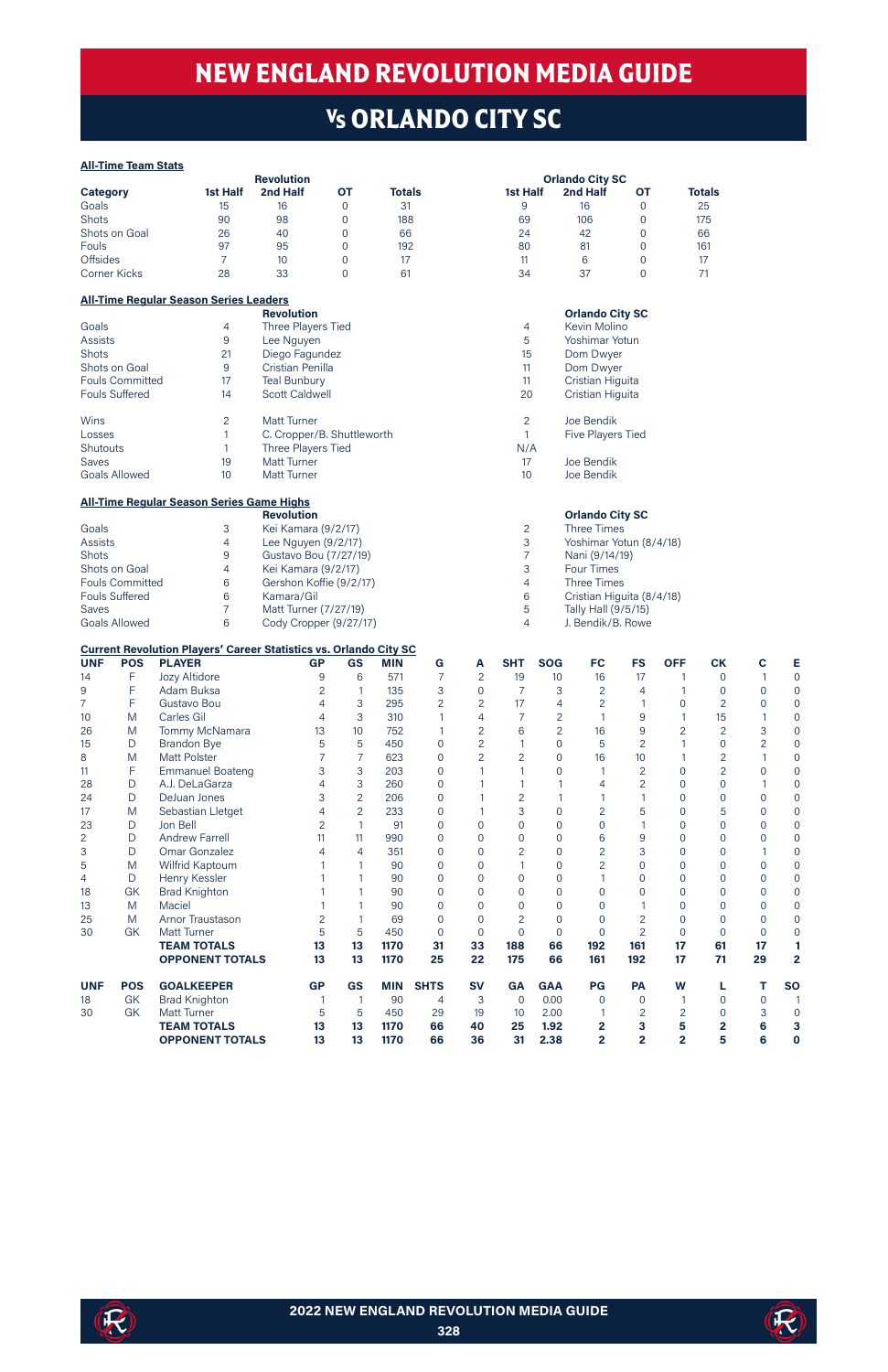### vs PHILADELPHIA UNION

#### **ALL-TIME ALL-COMPETITIONS RECORD**

|                         | Overall     |                           | Home                                             |       | Away         |             | <b>Neutral</b> |                               |  |  |
|-------------------------|-------------|---------------------------|--------------------------------------------------|-------|--------------|-------------|----------------|-------------------------------|--|--|
|                         | $10-19-7$   |                           | $5 - 6 - 4$                                      |       | $5 - 12 - 3$ |             | $0 - 1 - 0$    |                               |  |  |
|                         |             |                           |                                                  |       |              |             |                |                               |  |  |
|                         |             | <b>MLS Regular Season</b> |                                                  |       |              |             |                |                               |  |  |
| Year                    |             | <b>Overall</b>            | Home                                             |       | Away         |             | SO*/OT         |                               |  |  |
| 2010                    |             | $0 - 1 - 1$               | $0 - 1 - 0$                                      |       | $0 - 0 - 1$  |             | Ē,             |                               |  |  |
| 2011                    |             | $0 - 1 - 1$               | $0 - 1 - 0$                                      |       | $0 - 0 - 1$  |             |                |                               |  |  |
| 2012                    |             | $0 - 2 - 1$               | $0 - 0 - 1$                                      |       | $0 - 2 - 0$  |             |                |                               |  |  |
| 2013                    | $2 - 1 - 0$ |                           | $2 - 0 - 0$                                      |       | $0 - 1 - 0$  |             |                |                               |  |  |
| 2014                    |             | $1 - 2 - 0$               | $0 - 1 - 0$                                      |       | $1 - 1 - 0$  |             |                |                               |  |  |
| 2015                    |             | $2 - 0 - 1$               | $0 - 0 - 1$                                      |       | $2 - 0 - 0$  |             |                |                               |  |  |
| 2016                    |             | $0 - 2 - 0$               | $0 - 1 - 0$                                      |       | $0 - 1 - 0$  |             |                |                               |  |  |
| 2017                    |             | $1 - 1 - 0$               | $1 - 0 - 0$                                      |       | $0 - 1 - 0$  |             |                |                               |  |  |
| 2018                    |             | $0 - 3 - 0$               | $0 - 1 - 0$                                      |       | $0 - 2 - 0$  |             |                |                               |  |  |
| 2019                    |             | $0 - 1 - 1$               | $0 - 0 - 1$                                      |       | $0 - 1 - 0$  |             |                |                               |  |  |
| 2020                    |             | $0 - 3 - 1$               | $0 - 1 - 1$                                      |       | $0 - 2 - 0$  |             |                |                               |  |  |
| 2021                    |             | $2 - 0 - 1$               | $1 - 0 - 0$                                      |       | $1 - 0 - 1$  |             |                |                               |  |  |
| <b>Totals</b>           |             | $8 - 17 - 7$              | $4 - 6 - 4$                                      |       | $4 - 11 - 3$ |             |                |                               |  |  |
|                         |             |                           |                                                  |       |              |             |                |                               |  |  |
| <b>MLS Cup Playoffs</b> |             |                           |                                                  |       |              |             |                |                               |  |  |
| Year                    | Overall     |                           | Home                                             |       | Away         |             | <b>Neutral</b> | <b>Series</b>                 |  |  |
| 2020                    |             | $1 - 0 - 0$               | $0 - 0 - 0$                                      |       | $1 - 0 - 0$  |             | $0 - 0 - 0$    | W                             |  |  |
|                         |             |                           | <b>Lamar Hunt U.S. Open Cup</b>                  |       |              |             |                |                               |  |  |
| Year                    |             | Overall                   | Home                                             |       | Away         |             | <b>Neutral</b> | SO                            |  |  |
| 2014                    |             | $0 - 1 - 0$               | $0 - 0 - 0$                                      |       | $0 - 1 - 0$  |             | $0 - 0 - 0$    | ٠                             |  |  |
| 2016                    |             | $1 - 0 - 0$               | $1 - 0 - 0$                                      |       | $0 - 0 - 0$  | $0 - 0 - 0$ |                | ٠                             |  |  |
| <b>Totals</b>           |             | $1 - 1 - 0$               | $1 - 0 - 0$                                      |       | $0 - 1 - 0$  |             | $0 - 0 - 0$    | ٠                             |  |  |
|                         |             |                           |                                                  |       |              |             |                |                               |  |  |
| <b>SuperLiga</b>        |             |                           |                                                  |       |              |             |                |                               |  |  |
| Year                    |             | Overall                   | Home                                             |       | Away         |             | <b>Neutral</b> | SO                            |  |  |
| Never met               |             |                           |                                                  |       |              |             |                |                               |  |  |
|                         |             |                           | <b>MLS is Back Tournament Knockout Stage</b>     |       |              |             |                |                               |  |  |
| Year                    |             | Overall                   | Home                                             |       | Away         |             | <b>Neutral</b> | Round                         |  |  |
| 2020                    |             | $0 - 1 - 0$               | $0 - 0 - 0$                                      |       | $0 - 0 - 0$  |             | $0 - 1 - 0$    | Round of 16                   |  |  |
|                         |             |                           | <b>Revolution Record at Away Venues</b>          |       |              |             |                |                               |  |  |
| Years                   |             | <b>Stadium</b>            |                                                  |       |              |             |                | <b>Reg. Season Postseason</b> |  |  |
|                         |             | 2010-Present Subaru Park  |                                                  |       |              |             | $4 - 11 - 3$   | $1 - 0 - 0$                   |  |  |
| <b>Totals</b>           |             |                           |                                                  |       |              |             | $4 - 11 - 3$   | $1 - 0 - 0$                   |  |  |
|                         |             |                           |                                                  |       |              |             |                |                               |  |  |
|                         |             |                           | <b>Goals Scored by Interval - Regular Season</b> |       |              |             |                |                               |  |  |
|                         | $1 - 15$    | $16 - 30$                 | $31 - 45$                                        | 46-60 | 61-75        | 76-90       | OT             | <b>Total</b>                  |  |  |
| NF                      | 4           | 5                         | 7                                                | 5     | 10           | 6           | $\Omega$       | 37                            |  |  |
| PHI                     | 5<br>6      |                           | 8                                                | 8     | 12           | 16          | $\Omega$       | 55                            |  |  |

| Date     | Score                           | <b>NE Result</b> | <b>Notes</b> |
|----------|---------------------------------|------------------|--------------|
| 07/31/10 | New England 1 at Philadelphia 1 | т                |              |
| 08/28/10 | Philadelphia 2 at New England 1 | L                |              |
| 07/17/11 | Philadelphia 3 at New England 0 | L                |              |
| 09/07/11 | New England 4 at Philadelphia 4 | т                |              |
| 07/29/12 | New England 1 at Philadelphia 2 | L                |              |
| 09/01/12 | Philadelphia 0 at New England 0 | T                |              |
| 10/06/12 | New England 0 at Philadelphia 1 | L                |              |
| 03/16/13 | New England 0 at Philadelphia 1 | L                |              |
| 04/27/13 | Philadelphia 0 at New England 2 | W                |              |
| 08/25/13 | Philadelphia 1 at New England 5 | W                |              |
| 03/15/14 | New England 0 at Philadelphia 1 | L                |              |
| 05/17/14 | New England 5 at Philadelphia 3 | W                |              |
| 06/28/14 | Philadelphia 1 at New England 3 | L                |              |
| 04/19/15 | New England 2 at Philadelphia 1 | W                |              |
| 08/29/15 | New England 1 at Philadelphia 0 | W                |              |
| 09/26/15 | Philadelphia 1 at New England 1 | T                |              |
| 03/20/16 | New England 0 at Philadelphia 3 | L                |              |
| 08/13/16 | Philadelphia 4 at New England 0 | L                |              |
| 07/02/17 | New England 0 at Philadelphia 3 | L                |              |
| 07/29/17 | Philadelphia 0 at New England 3 | W                |              |
| 03/03/18 | New England 0 at Philadelphia 2 | L                |              |
| 08/11/18 | Philadelphia 3 at New England 2 | L                |              |
| 08/25/18 | New England 0 at Philadelphia 1 | L                |              |
| 05/24/19 | New England 1 at Philadelphia 6 | L                |              |
| 06/26/19 | Philadelphia 1 at New England 1 | T                |              |
| 08/20/20 | Philadelphia 0 at New England 0 | T                |              |
| 09/12/20 | New England 1 at Philadelphia 2 | L                |              |
| 10/19/20 | Philadelphia 2 at New England 1 | L                |              |
| 11/08/20 | New England 0 at Philadelphia 2 | L                |              |
| 05/12/21 | New England 1 at Philadelphia 1 | T                |              |
| 08/08/21 | Philadelphia 1 at New England 2 | W                |              |
| 09/03/21 | New England 1 at Philadelphia 0 | W                |              |
|          |                                 |                  |              |

**All-Time MLS Regular Season Meetings**

**MLS is Back Tournament Knockout Stage Date Score NE Result Notes** 07/25/20 New England 0 vs. Philadelphia 1 L Round of 16 (Elim.)

**All-Time MLS Cup Playoffs Meetings Date Score NE Result Notes Series**  11/24/20 New England 2 at Philadelphia 0 W W

#### **All-Time U.S. Open Cup Meetings**

**Date Score NE Result Notes** 07/08/14 New England 0 at Philadelphia 2 L 07/20/16 Philadelphia 1 at New England 1 T W in PKs (4-2)

# **All-Time SuperLiga Meetings Date Score NE Result Notes** Never met



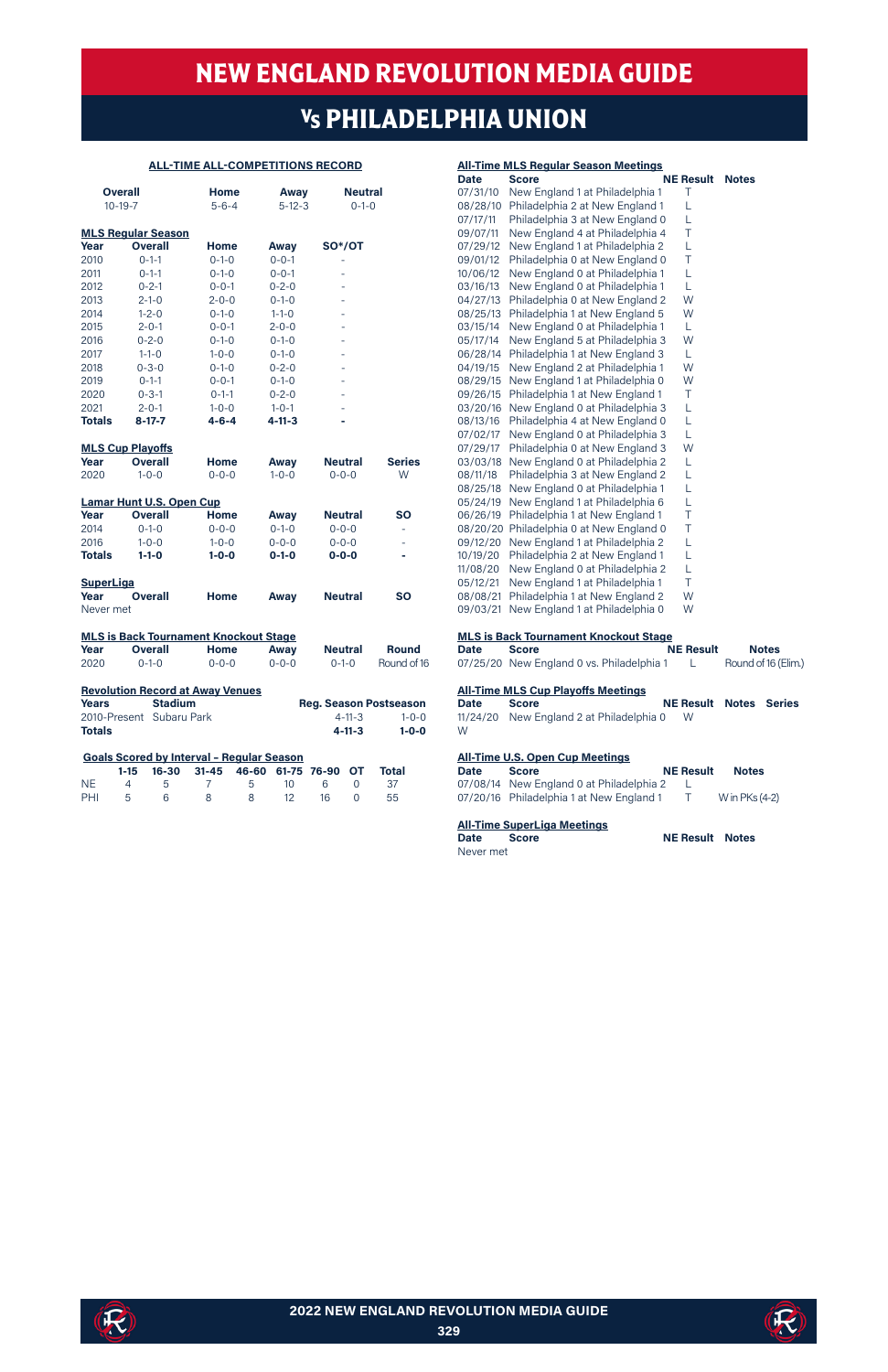### vs PHILADELPHIA UNION

|                  |                        |                                                                       | <b>Revolution</b>                       |                  |                     |               |                     |                               | Union                    |                          |                                  |                            |                                  |                          |                                |                     |
|------------------|------------------------|-----------------------------------------------------------------------|-----------------------------------------|------------------|---------------------|---------------|---------------------|-------------------------------|--------------------------|--------------------------|----------------------------------|----------------------------|----------------------------------|--------------------------|--------------------------------|---------------------|
| Category         |                        | 1st Half                                                              | 2nd Half                                | OT               |                     | <b>Totals</b> |                     |                               | 1st Half                 |                          | 2nd Half                         | OT                         |                                  | <b>Totals</b>            |                                |                     |
| Goals            |                        | 16                                                                    | 21                                      | $\mathbf 0$      |                     | 37            |                     |                               | 19                       |                          | 36                               | $\mathbf 0$                |                                  | 55                       |                                |                     |
| Shots            |                        | 174                                                                   | 253                                     | $\Omega$         |                     | 427           |                     |                               | 177                      |                          | 251                              | $\Omega$                   |                                  | 428                      |                                |                     |
|                  | Shots on Goal          | 56                                                                    | 88                                      | 0                |                     | 144           |                     |                               | 60                       |                          | 111                              | 0                          |                                  | 171                      |                                |                     |
| Fouls            |                        | 190                                                                   | 188                                     | $\mathbf 0$      |                     | 378           |                     |                               | 202                      |                          | 217                              | $\mathbf 0$                |                                  | 419                      |                                |                     |
| Offsides         |                        | 29<br>78                                                              | 22<br>96                                | 0<br>$\mathbf 0$ |                     | 51<br>174     |                     |                               | 27<br>72                 |                          | 28<br>92                         | $\mathbf 0$<br>$\mathbf 0$ |                                  | 55<br>164                |                                |                     |
| Corner Kicks     |                        |                                                                       |                                         |                  |                     |               |                     |                               |                          |                          |                                  |                            |                                  |                          |                                |                     |
|                  |                        | <b>All-Time Regular Season Series Leaders</b>                         |                                         |                  |                     |               |                     |                               |                          |                          | Union                            |                            |                                  |                          |                                |                     |
| Goals            |                        | 4                                                                     | <b>Revolution</b><br>Diego Fagundez     |                  |                     |               |                     |                               | 8                        |                          | Sebastien Le Toux                |                            |                                  |                          |                                |                     |
| <b>Assists</b>   |                        | 5                                                                     | Diego Fagundez                          |                  |                     |               |                     |                               | 6                        |                          | Haris Medunjanin                 |                            |                                  |                          |                                |                     |
| Shots            |                        | 37                                                                    | Diego Fagundez                          |                  |                     |               |                     |                               | 39                       |                          | Sebastien Le Toux                |                            |                                  |                          |                                |                     |
|                  | Shots on Goal          | 16                                                                    | Diego Fagundez                          |                  |                     |               |                     |                               | 19                       |                          | Sebastien Le Toux                |                            |                                  |                          |                                |                     |
|                  | <b>Fouls Committed</b> | 28                                                                    | Lee Nguyen                              |                  |                     |               |                     |                               | 20                       |                          | Jamiro Monteiro                  |                            |                                  |                          |                                |                     |
|                  | <b>Fouls Suffered</b>  | 34                                                                    | Lee Nguyen                              |                  |                     |               |                     |                               | 27                       |                          | CJ Sapong                        |                            |                                  |                          |                                |                     |
| Wins             |                        | 3                                                                     | Bobby Shuttleworth                      |                  |                     |               |                     |                               | 8                        |                          | Andre Blake                      |                            |                                  |                          |                                |                     |
| Losses           |                        | 6                                                                     | B. Shuttleworth/M. Turner               |                  |                     |               |                     |                               | 3                        |                          | Zac MacMath                      |                            |                                  |                          |                                |                     |
| Shutouts         |                        | $\overline{c}$                                                        | <b>Bobby Shuttleworth</b>               |                  |                     |               |                     |                               | 6                        |                          | Andre Blake                      |                            |                                  |                          |                                |                     |
| Saves            |                        | 30                                                                    | Matt Turner                             |                  |                     |               |                     |                               | 51                       |                          | Andre Blake                      |                            |                                  |                          |                                |                     |
|                  | Goals Allowed          | 14                                                                    | B. Shuttleworth/M. Turner               |                  |                     |               |                     |                               | 18                       |                          | Zac MacMath                      |                            |                                  |                          |                                |                     |
|                  |                        | <b>All-Time Regular Season Series Game Highs</b>                      |                                         |                  |                     |               |                     |                               |                          |                          |                                  |                            |                                  |                          |                                |                     |
|                  |                        | $\overline{\mathbf{c}}$                                               | <b>Revolution</b><br><b>Three Times</b> |                  |                     |               |                     |                               | $\overline{2}$           |                          | <b>Union</b><br><b>Six Times</b> |                            |                                  |                          |                                |                     |
| Goals<br>Assists |                        | $\overline{c}$                                                        | <b>Five Times</b>                       |                  |                     |               |                     |                               | $\overline{c}$           |                          | <b>Three Times</b>               |                            |                                  |                          |                                |                     |
| Shots            |                        | 7                                                                     | Saer Sene (7/29/12)                     |                  |                     |               |                     |                               | 8                        |                          | Sebastien Le Toux (9/7/11)       |                            |                                  |                          |                                |                     |
|                  | Shots on Goal          | 4                                                                     | Teal Bunbury (8/11/18)                  |                  |                     |               |                     |                               | 5                        |                          | S. Le Toux/S. Santos             |                            |                                  |                          |                                |                     |
|                  | <b>Fouls Committed</b> | 6                                                                     | Milton Caraglio (9/7/11)                |                  |                     |               |                     |                               | 6                        |                          | Conor Casey (8/25/13)            |                            |                                  |                          |                                |                     |
|                  | <b>Fouls Suffered</b>  | 6                                                                     | <b>Three Times</b>                      |                  |                     |               |                     |                               | $\overline{7}$           |                          | E. Ayuk/T. Barnetta              |                            |                                  |                          |                                |                     |
| Saves            |                        | 9                                                                     | Cody Cropper (5/14/19)                  |                  |                     |               |                     |                               | 10                       |                          | Andre Blake (9/26/15)            |                            |                                  |                          |                                |                     |
|                  | Goals Allowed          | 6                                                                     | Cody Cropper (5/14/19)                  |                  |                     |               |                     |                               | 5                        |                          | Zac MacMath (Two Times)          |                            |                                  |                          |                                |                     |
|                  |                        | <b>Current Revolution Players' Career Statistics vs. Philadelphia</b> |                                         |                  |                     |               |                     |                               |                          |                          |                                  |                            |                                  |                          |                                |                     |
| <b>UNF</b>       | POS                    | <b>PLAYER</b>                                                         |                                         | <b>GP</b>        | GS                  | <b>MIN</b>    | G                   | A                             | <b>SHT</b>               | <b>SOG</b>               | FC                               | <b>FS</b>                  | <b>OFF</b>                       | СK                       | C                              | E                   |
| 14<br>8          | F<br>M                 | Jozy Altidore<br>Matt Polster                                         |                                         | 11<br>13         | 10<br>9             | 833<br>833    | 5<br>$\overline{c}$ | $\mathbf 0$<br>$\overline{c}$ | 21<br>$\overline{7}$     | 8<br>$\overline{c}$      | 17<br>21                         | 14<br>8                    | 10<br>1                          | 0<br>0                   | $\overline{2}$<br>6            | 0<br>1              |
| $\overline{7}$   | F                      | Gustavo Bou                                                           |                                         | 5                | 3                   | 292           | 1                   | $\overline{\phantom{a}}$      | 13                       | 4                        | $\overline{\phantom{a}}$         | 5                          | $\overline{4}$                   | $\overline{\phantom{a}}$ | $\Omega$                       | $\overline{0}$      |
| 26               | Μ                      | Tommy McNamara                                                        |                                         | 9                | 8                   | 633           | 1                   | $\overline{c}$                | 5                        | $\overline{2}$           | 4                                | 9                          | 1                                | 8                        | 1                              | Ó                   |
| $\overline{2}$   | D                      | Andrew Farrell                                                        |                                         | 22               | 22                  | 1980          | 1                   | 1                             | $\overline{4}$           | $\overline{2}$           | 11                               | 22                         | $\mathbf 0$                      | $\Omega$                 | $\overline{2}$                 | $\overline{0}$      |
| 15               | D                      | <b>Brandon Bye</b>                                                    |                                         | 10               | 9                   | 806           | 1                   | $\mathbf 0$                   | $\overline{7}$           | 3                        | 14                               | 4                          | $\mathbf 0$                      | 0                        | $\overline{c}$                 | 0                   |
| 28               | D                      | A.J. DeLaGarza                                                        |                                         | 9                | 8                   | 721           | 1                   | $\mathbf 0$                   | 4                        | 3                        | 6                                | 11                         | $\mathbf 0$                      | 0                        | 3                              | 0                   |
| 17               | M                      | Sebastian Lletget                                                     |                                         | 3                | 1                   | 124           | 1                   | 0                             | $\overline{2}$           | 1                        | 0                                | $\overline{2}$             | 0                                | 0                        | 1                              | 0                   |
| 10               | M                      | Carles Gil                                                            |                                         | 5                | 4                   | 384           | $\mathbf 0$         | 1                             | 6                        | $\overline{c}$           | 1                                | 20                         | 1                                | 17                       | 1                              | Ō                   |
| 3                | D                      | Omar Gonzalez                                                         |                                         | 10               | 10                  | 855           | 0                   | 1                             | 5                        | 0                        | 5                                | $\overline{c}$             | 0                                | 0                        | $\overline{c}$                 | 0                   |
| 24               | M                      | DeJuan Jones                                                          |                                         | 6                | 5<br>$\overline{2}$ | 450           | $\mathbf 0$         | 1<br>1                        | 5                        | $\overline{2}$           | 3                                | 8                          | $\mathbf 0$                      | $\mathbf 0$<br>4         | $\mathbf 0$                    | $\overline{0}$      |
| 25<br>23         | M<br>D                 | Arnor Traustason<br>Jon Bell                                          |                                         | 3<br>1           | 1                   | 183<br>90     | 0<br>0              | $\mathbf 0$                   | 5<br>$\mathbf 0$         | 1<br>Ō                   | $\overline{2}$<br>0              | 0<br>0                     | 1<br>0                           | 0                        | 1<br>$\mathbf 0$               | 1<br>$\overline{0}$ |
| 11               | F                      | <b>Emmanuel Boateng</b>                                               |                                         | $\overline{4}$   | $\mathbf{1}$        | 115           | $\Omega$            | $\Omega$                      | $\overline{\phantom{a}}$ | $\overline{\phantom{a}}$ | $\Omega$                         | 1                          | $\Omega$                         | $\Omega$                 | $\Omega$                       | $\overline{0}$      |
| 9                | F                      | Adam Buksa                                                            |                                         | 6                | 6                   | 487           | 0                   | 0                             | 19                       | $\overline{c}$           | 5                                | 9                          | $\overline{c}$                   | 0                        | 0                              | 0                   |
| 36               | GK                     | Earl Edwards Jr.                                                      |                                         | 1                | 1                   | 90            | $\Omega$            | $\mathbf 0$                   | $\Omega$                 | 0                        | $\Omega$                         | $\Omega$                   | $\Omega$                         | $\Omega$                 | $\Omega$                       | $\overline{0}$      |
| 5                | M                      | Wilfrid Kaptoum                                                       |                                         | 1                | 1                   | 66            | 0                   | 0                             | 1                        | 0                        | 0                                | 1                          | 0                                | 0                        | 0                              | 0                   |
| $\overline{4}$   | D                      | Henry Kessler                                                         |                                         | $\overline{7}$   | 6                   | 541           | $\mathbf 0$         | $\mathbf 0$                   | $\overline{2}$           | 1                        | $\overline{2}$                   | 6                          | $\mathbf 0$                      | $\Omega$                 | 1                              | $\overline{0}$      |
| 18               | GK                     | <b>Brad Knighton</b>                                                  |                                         | 5                | 5                   | 450           | 0                   | $\mathbf 0$                   | $\mathbf 0$              | 0                        | $\Omega$                         | $\overline{2}$             | $\mathbf 0$                      | 0                        | $\mathbf 0$                    | 0                   |
| 13               | M                      | Maciel                                                                |                                         | $\overline{2}$   | $\overline{c}$      | 180           | 0                   | 0                             | 0                        | 0                        | 1                                | 1                          | $\mathbf 0$                      | 0                        | 0                              | Ō                   |
| 12               | F                      | Justin Rennicks                                                       |                                         | 1                | 0                   | 4             | 0                   | 0                             | 0                        | 0                        | 0                                | 0                          | 0                                | 0                        | 0                              | 0                   |
| 30               | GK                     | Matt Turner                                                           |                                         | 9                | 9                   | 810           | 0                   | 0                             | 0                        | 0                        | 0                                | 1                          | 0                                | 0                        | 0                              | 0                   |
|                  |                        | <b>TEAM TOTALS</b><br><b>OPPONENT TOTALS</b>                          |                                         | 32<br>32         | 32<br>32            | 2880<br>2880  | 37<br>55            | 40<br>51                      | 427<br>428               | 144<br>171               | 378<br>419                       | 419<br>378                 | 51<br>55                         | 174<br>166               | 51<br>63                       | 8<br>3              |
|                  |                        |                                                                       |                                         |                  |                     |               |                     |                               |                          |                          |                                  |                            |                                  |                          |                                |                     |
| <b>UNF</b>       | POS                    | <b>GOALKEEPER</b>                                                     |                                         | <b>GP</b>        | GS                  | <b>MIN</b>    | <b>SHTS</b>         | <b>SV</b>                     | GA                       | <b>GAA</b>               | PG                               | PA                         | W                                | L                        | T                              | <b>SO</b>           |
| 30               | GK                     | Matt Turner                                                           |                                         | 9<br>5           | 9<br>5              | 810           | 43<br>29            | 30<br>21                      | 14<br>8                  | 1.56                     | 1                                | 1                          | $\overline{1}$<br>$\overline{c}$ | 6<br>$\overline{c}$      | $\overline{c}$<br>$\mathbf{1}$ | 1<br>1              |
| 18<br>36         | GK<br>GK               | <b>Brad Knighton</b><br>Earl Edwards Jr.                              |                                         | 1                | 1                   | 450<br>90     | 7                   | 1                             | 6                        | 1.60<br>6.00             | 1<br>0                           | 1<br>0                     | 0                                | 1                        | $\circ$                        | $\mathbf{0}$        |
|                  |                        | <b>TEAM TOTALS</b>                                                    |                                         | 32               | 32                  | 2880          | 171                 | 112                           | 55                       | 1.72                     | 5                                | $\overline{7}$             | 8                                | 17                       | $\overline{7}$                 | 6                   |
|                  |                        | <b>OPPONENT TOTALS</b>                                                |                                         | 32               | 32                  | 2880          | 144                 | 102                           | 37                       | 1.16                     | $\overline{2}$                   | 3                          | 17                               | 8                        | 7                              | 12                  |



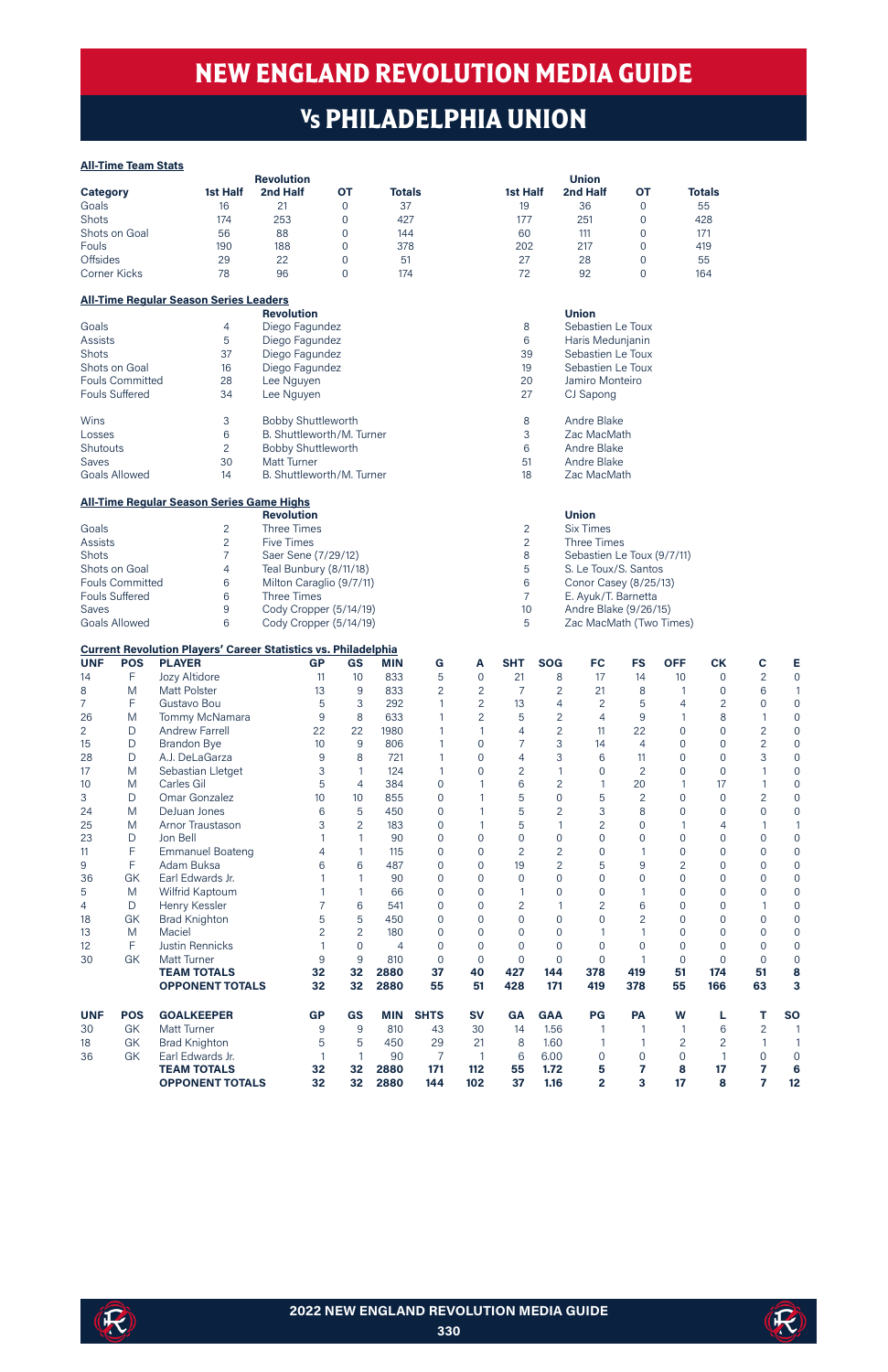### vs Portland timbers fc

#### **ALL-TIME ALL-COMPETITIONS RECORD**

|                  | <b>Overall</b><br>$1 - 2 - 7$<br><b>MLS Regular Season</b> |                                         | Away<br>$0 - 2 - 3$ | <b>Neutral</b><br>$0 - 0 - 0$ |               |  |  |  |
|------------------|------------------------------------------------------------|-----------------------------------------|---------------------|-------------------------------|---------------|--|--|--|
|                  |                                                            |                                         |                     |                               |               |  |  |  |
| Year             | Overall                                                    | Home                                    | Away                | SO*/OT                        |               |  |  |  |
| 2011             | $0 - 1 - 1$                                                | $0 - 0 - 1$                             | $0 - 1 - 0$         |                               |               |  |  |  |
| 2012             | $1 - 0 - 0$                                                | $1 - 0 - 0$                             | $0 - 0 - 0$         |                               |               |  |  |  |
| 2013             | $0 - 0 - 1$                                                |                                         | $0 - 0 - 1$         |                               |               |  |  |  |
| 2014             | $0 - 0 - 1$                                                |                                         | $0 - 0 - 0$         |                               |               |  |  |  |
| 2015             | $0 - 1 - 0$                                                | $0 - 0 - 0$                             | $0 - 1 - 0$         |                               |               |  |  |  |
| 2016             | $0 - 0 - 1$                                                | $0 - 0 - 1$                             | $0 - 0 - 0$         |                               |               |  |  |  |
| 2017             | $0 - 0 - 1$                                                | $0 - 0 - 0$                             | $0 - 0 - 1$         |                               |               |  |  |  |
| 2018             | $0 - 0 - 1$                                                | $0 - 0 - 1$                             | $0 - 0 - 0$         |                               |               |  |  |  |
| 2019             | $0 - 0 - 1$                                                | $0 - 0 - 0$                             | $0 - 0 - 1$         |                               |               |  |  |  |
| 2020             | L,                                                         | i.                                      | i.                  |                               |               |  |  |  |
| 2021             |                                                            |                                         |                     |                               |               |  |  |  |
| <b>Totals</b>    | $1 - 2 - 7$                                                | $1 - 0 - 4$                             | $0 - 2 - 3$         |                               |               |  |  |  |
|                  | <b>MLS Cup Playoffs</b>                                    |                                         |                     |                               |               |  |  |  |
| <b>Year</b>      | Overall                                                    | Home                                    | Away                | <b>Neutral</b>                | <b>Series</b> |  |  |  |
| Never met        |                                                            |                                         |                     |                               |               |  |  |  |
|                  | Lamar Hunt U.S. Open Cup                                   |                                         |                     |                               |               |  |  |  |
| Year             | Overall                                                    | Home                                    | Away                | <b>Neutral</b>                | SO            |  |  |  |
| Never met        |                                                            |                                         |                     |                               |               |  |  |  |
| <b>SuperLiga</b> |                                                            |                                         |                     |                               |               |  |  |  |
| <b>Year</b>      | Overall                                                    | Home                                    | Away                | <b>Neutral</b>                | SΟ            |  |  |  |
| Never met        |                                                            |                                         |                     |                               |               |  |  |  |
|                  |                                                            | <b>Revolution Record at Away Venues</b> |                     |                               |               |  |  |  |
| Years            | <b>Stadium</b>                                             |                                         |                     | <b>Reg. Season Postseason</b> |               |  |  |  |
|                  | 2011-Present Providence Park                               |                                         |                     | $0 - 2 - 3$                   |               |  |  |  |
| <b>Totals</b>    |                                                            |                                         |                     | $0 - 2 - 3$                   | ٠             |  |  |  |
|                  |                                                            |                                         |                     |                               |               |  |  |  |

#### **Goals Scored by Interval – Regular Season**

|  | 1-15 16-30 31-45 46-60 61-75 76-90 OT Total |  |  |  |
|--|---------------------------------------------|--|--|--|
|  | NF 0 2 1 1 0 4 0 8                          |  |  |  |
|  | POR 2 0 2 1 4 3 0 12                        |  |  |  |

|           | <b>All-Time MLS Regular Season Meetings</b> |                  |              |        |  |  |  |  |  |  |  |  |  |  |
|-----------|---------------------------------------------|------------------|--------------|--------|--|--|--|--|--|--|--|--|--|--|
| Date      | Score                                       | <b>NE Result</b> | <b>Notes</b> |        |  |  |  |  |  |  |  |  |  |  |
|           | 04/02/11 Portland 1 at New England 1        | т                |              |        |  |  |  |  |  |  |  |  |  |  |
|           | 09/16/11 New England 0 at Portland 3        | L                |              |        |  |  |  |  |  |  |  |  |  |  |
|           | 03/24/12 Portland 0 at New England 1        | W                |              |        |  |  |  |  |  |  |  |  |  |  |
|           | 05/02/13 New England 0 at Portland 0        | T                |              |        |  |  |  |  |  |  |  |  |  |  |
| 08/16/14  | Portland 1 at New England 1                 | T                |              |        |  |  |  |  |  |  |  |  |  |  |
|           | 06/06/15 New England 0 at Portland 2        | L                |              |        |  |  |  |  |  |  |  |  |  |  |
|           | 04/27/16 Portland 1 at New England 1        | T                |              |        |  |  |  |  |  |  |  |  |  |  |
|           | 06/06/17 New England 1 at Portland 1        | T                |              |        |  |  |  |  |  |  |  |  |  |  |
| 09/01/18  | Portland 1 at New England 1                 | T                |              |        |  |  |  |  |  |  |  |  |  |  |
| 09/25/19  | New England 2 at Portland 2                 | T                |              |        |  |  |  |  |  |  |  |  |  |  |
|           |                                             |                  |              |        |  |  |  |  |  |  |  |  |  |  |
|           | <b>All-Time MLS Cup Playoffs Meetings</b>   |                  |              |        |  |  |  |  |  |  |  |  |  |  |
| Date      | <b>Score</b>                                | <b>NF Result</b> | <b>Notes</b> | Series |  |  |  |  |  |  |  |  |  |  |
| Never met |                                             |                  |              |        |  |  |  |  |  |  |  |  |  |  |
|           |                                             |                  |              |        |  |  |  |  |  |  |  |  |  |  |
|           | <b>All-Time U.S. Open Cup Meetings</b>      |                  |              |        |  |  |  |  |  |  |  |  |  |  |
| Date      | Score                                       | <b>NE Result</b> | <b>Notes</b> |        |  |  |  |  |  |  |  |  |  |  |
| Never met |                                             |                  |              |        |  |  |  |  |  |  |  |  |  |  |
|           |                                             |                  |              |        |  |  |  |  |  |  |  |  |  |  |
|           | <b>All-Time SuperLiga Meetings</b>          |                  |              |        |  |  |  |  |  |  |  |  |  |  |
| Date      | <b>Score</b>                                | <b>NE Result</b> | <b>Notes</b> |        |  |  |  |  |  |  |  |  |  |  |
| Never met |                                             |                  |              |        |  |  |  |  |  |  |  |  |  |  |
|           |                                             |                  |              |        |  |  |  |  |  |  |  |  |  |  |

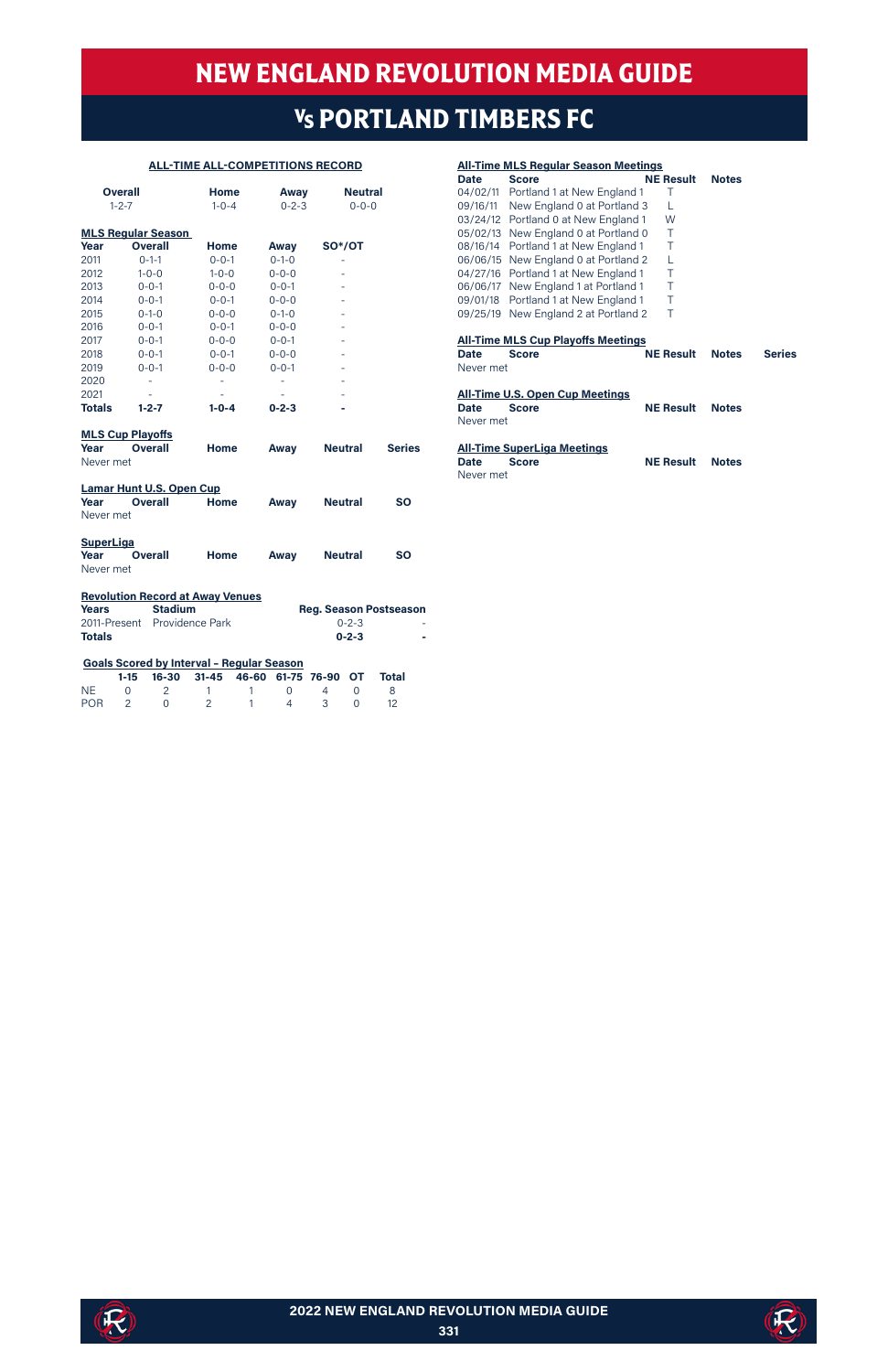### vs Portland timbers fc

### **All-Time Team Stats**

|                |                        |                                                                   | <b>Revolution</b>           |                |               |             |                |                     |                | <b>Timbers</b>             |                |                |                |                |                |
|----------------|------------------------|-------------------------------------------------------------------|-----------------------------|----------------|---------------|-------------|----------------|---------------------|----------------|----------------------------|----------------|----------------|----------------|----------------|----------------|
| Category       |                        | 1st Half                                                          | 2nd Half                    | OT             | <b>Totals</b> |             |                | 1st Half            |                | 2nd Half                   | OT             |                | <b>Totals</b>  |                |                |
| Goals          |                        | 3                                                                 | 5                           | $\Omega$       | 8             |             |                | 4                   |                | 8                          | $\Omega$       |                | 12             |                |                |
| Shots          |                        | 59                                                                | 80                          | $\mathbf 0$    | 139           |             |                | 73                  |                | 77                         | 0              |                | 150            |                |                |
|                | Shots on Goal          | 18                                                                | 26                          | $\Omega$       | 44            |             |                | 19                  |                | 25                         | $\Omega$       |                | 44             |                |                |
| Fouls          |                        | 57                                                                | 59                          | $\mathbf 0$    | 116           |             |                | 63                  |                | 66                         | $\Omega$       |                | 129            |                |                |
| Offsides       |                        | 9                                                                 | 4                           | $\mathbf 0$    | 13            |             |                | 22                  |                | 16                         | $\mathbf 0$    |                | 38             |                |                |
|                | Corner Kicks           | 28                                                                | 45                          | 0              | 73            |             |                | 21                  |                | 35                         | 0              |                | 56             |                |                |
|                |                        | <b>All-Time Regular Season Series Leaders</b>                     |                             |                |               |             |                |                     |                |                            |                |                |                |                |                |
|                |                        |                                                                   | <b>Revolution</b>           |                |               |             |                |                     |                | <b>Timbers</b>             |                |                |                |                |                |
| Goals          |                        | 1                                                                 | Seven Players Tied          |                |               |             |                | 2                   |                | F. Adi/J. Ebobisse         |                |                |                |                |                |
| <b>Assists</b> |                        | 1                                                                 | Four Players Tied           |                |               |             |                | $\overline{c}$      |                | Jorge Villafana            |                |                |                |                |                |
| Shots          |                        | 17                                                                | Kelyn Rowe                  |                |               |             |                | 18                  |                | Darlington Nagbe           |                |                |                |                |                |
|                | Shots on Goal          | 8                                                                 | Kelyn Rowe                  |                |               |             |                | 8                   |                | Darlington Nagbe           |                |                |                |                |                |
|                | <b>Fouls Committed</b> | 14                                                                | Kelyn Rowe                  |                |               |             |                | 20                  |                | Diego Chara                |                |                |                |                |                |
|                | Fouls Suffered         | 17                                                                | Lee Nguyen                  |                |               |             |                | 14                  |                | Darlington Nagbe           |                |                |                |                |                |
| Wins           |                        | 1                                                                 | Matt Reis                   |                |               |             |                | 1                   |                | L. Kwarasey/T. Perkins     |                |                |                |                |                |
| Losses         |                        | 1                                                                 | M. Reis/B. Shuttleworth     |                |               |             |                | 1                   |                | <b>Troy Perkins</b>        |                |                |                |                |                |
| Shutouts       |                        | 1                                                                 | M. Reis/B. Shuttleworth     |                |               |             |                | 1                   |                | <b>Three Players Tied</b>  |                |                |                |                |                |
| Saves          |                        | 16                                                                | <b>Bobby Shuttleworth</b>   |                |               |             |                | 10                  |                | Jake Gleeson               |                |                |                |                |                |
|                | Goals Allowed          | $\overline{4}$                                                    | M. Reis/B. Shuttleworth     |                |               | 3           |                | S. Clark/J. Gleeson |                |                            |                |                |                |                |                |
|                |                        | <b>All-Time Regular Season Series Game Highs</b>                  |                             |                |               |             |                |                     |                |                            |                |                |                |                |                |
|                |                        |                                                                   | <b>Revolution</b>           |                |               |             |                |                     |                | <b>Timbers</b>             |                |                |                |                |                |
| Goals          |                        | 1                                                                 | Seven Times                 |                |               |             |                | 2                   |                | E. Adi/J. Ebobisse         |                |                |                |                |                |
| <b>Assists</b> |                        | 1                                                                 | Four Times                  |                |               |             |                | 1                   |                | 14 Times                   |                |                |                |                |                |
| Shots          |                        | 8                                                                 | Gustavo Bou (9/25/19)       |                |               |             |                | 7                   |                | Sebastian Blanco (9/25/19) |                |                |                |                |                |
|                | Shots on Goal          | 4                                                                 | Gustavo Bou (9/25/19)       |                |               |             |                | 3                   |                | D. Nagbe/J. Ebobisse       |                |                |                |                |                |
|                | <b>Fouls Committed</b> | 4                                                                 | London Woodberry (6/6/15)   |                |               |             |                | 6                   |                | Fanendo Adi (4/27/16)      |                |                |                |                |                |
|                | <b>Fouls Suffered</b>  | $\overline{4}$                                                    | Six Times                   |                |               |             |                | 5                   |                | A. Cooper/D. Nagbe         |                |                |                |                |                |
| Saves          |                        | 9                                                                 | Bobby Shuttleworth (5/2/13) |                |               |             |                | 5                   |                | <b>Three Times</b>         |                |                |                |                |                |
|                | Goals Allowed          | 3                                                                 | Matt Reis (9/16/11)         |                |               |             |                | $\overline{2}$      |                | Steve Clark (9/25/19)      |                |                |                |                |                |
|                |                        | <b>Current Revolution Players' Career Statistics vs. Portland</b> |                             |                |               |             |                |                     |                |                            |                |                |                |                |                |
| <b>UNF</b>     | POS                    | <b>PLAYER</b>                                                     | GP                          | GS             | <b>MIN</b>    | G           | A              | <b>SHT</b>          | <b>SOG</b>     | FC                         | <b>FS</b>      | <b>OFF</b>     | СK             | C              | Е              |
| 11             | F                      | <b>Emmanuel Boateng</b>                                           | 7                           | $\overline{4}$ | 359           | 1           | $\overline{2}$ | 6                   | 1              | 5                          | 5              | 0              | $\mathbf 0$    | 0              | 0              |
| 17             | M                      | Sebastian Lletget                                                 | 15                          | 10             | 961           | 1           | $\mathfrak{p}$ | 19                  | 5              | 11                         | 13             | $\overline{2}$ | 23             | 1              | $\overline{0}$ |
| 7              | F                      | Gustavo Bou                                                       | $\mathbf{1}$                | 1              | 90            | 1           | $\Omega$       | 8                   | 4              | $\Omega$                   | $\overline{2}$ | 1              | $\Omega$       | $\Omega$       | $\overline{0}$ |
| 10             | M                      | Carles Gil                                                        | $\mathbf{1}$                | 1              | 90            | 1           | 0              | 5                   | 1              | $\mathbf 0$                | 1              | 0              | 15             | 0              | $\overline{0}$ |
| 26             | M                      | Tommy McNamara                                                    | 7                           | 4              | 365           | 1           | 0              | 6                   | $\overline{2}$ | 4                          | 6              | 1              | $\overline{2}$ | 0              | 0              |
| 14             | F                      | Jozy Altidore                                                     | 3                           | 3              | 263           | $\mathbf 0$ | $\Omega$       | 6                   | $\overline{2}$ | $\overline{7}$             | $\overline{2}$ | 3              | 0              | 0              | $\overline{0}$ |
| 15             | D                      | <b>Brandon Bye</b>                                                | $\overline{c}$              | $\overline{c}$ | 180           | $\mathbf 0$ | $\Omega$       | 1                   | $\mathbf 0$    | 1                          | 1              | 0              | 0              | 0              | 0              |
| 28             | D                      | A.J. DeLaGarza                                                    | 15                          | 15             | 1342          | $\Omega$    | $\Omega$       | 1                   | $\mathbf 0$    | $\overline{7}$             | 13             | $\Omega$       | $\Omega$       | $\overline{c}$ | $\overline{0}$ |
| 2              | D                      | <b>Andrew Farrell</b>                                             | 6                           | 6              | 540           | $\mathbf 0$ | $\Omega$       | $\mathbf{1}$        | $\mathbf 0$    | $\overline{c}$             | 5              | $\Omega$       | $\Omega$       | $\Omega$       | 0              |
| 3              | D                      | Omar Gonzalez                                                     | 8                           | 8              | 720           | $\mathbf 0$ | $\mathbf 0$    | 8                   | $\overline{2}$ | $\overline{7}$             | 12             | $\mathbf 0$    | 0              | Ō              | $\overline{0}$ |
| 18             | GK                     | <b>Brad Knighton</b>                                              | 3                           | 3              | 270           | $\mathbf 0$ | 0              | 0                   | $\mathbf 0$    | $\mathbf 0$                | 1              | 0              | 0              | 0              | 0              |
| 8              | M                      | Matt Polster                                                      | 3                           | 3              | 214           | $\Omega$    | $\Omega$       | 3                   | 0              | 3                          | $\overline{c}$ | 0              | Ō              | 1              | $\overline{0}$ |
| 30             | GK                     | Matt Turner                                                       | 1                           | $\mathbf{1}$   | 90            | $\Omega$    | $\Omega$       | $\Omega$            | O              | $\Omega$                   | $\Omega$       | Ò              | O              | $\Omega$       | $\overline{0}$ |
|                |                        |                                                                   |                             |                |               |             |                |                     |                |                            |                |                |                |                |                |



 **OPPONENT TOTALS 10 10 900 44 36 8 0.80 1 1 2 1 7 3**

 **TEAM TOTALS 10 10 900 8 4 139 44 116 129 13 74 19 0 OPPONENT TOTALS 10 10 900 12 14 150 44 129 116 38 58 17 0**

**UNF POS GOALKEEPER GP GS MIN SHTS SV GA GAA PG PA W L T SO** 30 GK Matt Turner 1 1 90 1 0 1 1.00 0 0 0 0 1 0 18 GK Brad Knighton 3 3 270 13 8 5 1.67 1 1 0 1 2 0 **TEAM TOTALS 10 10 900 44 31 12 1.20 0 0 1 2 7 2**

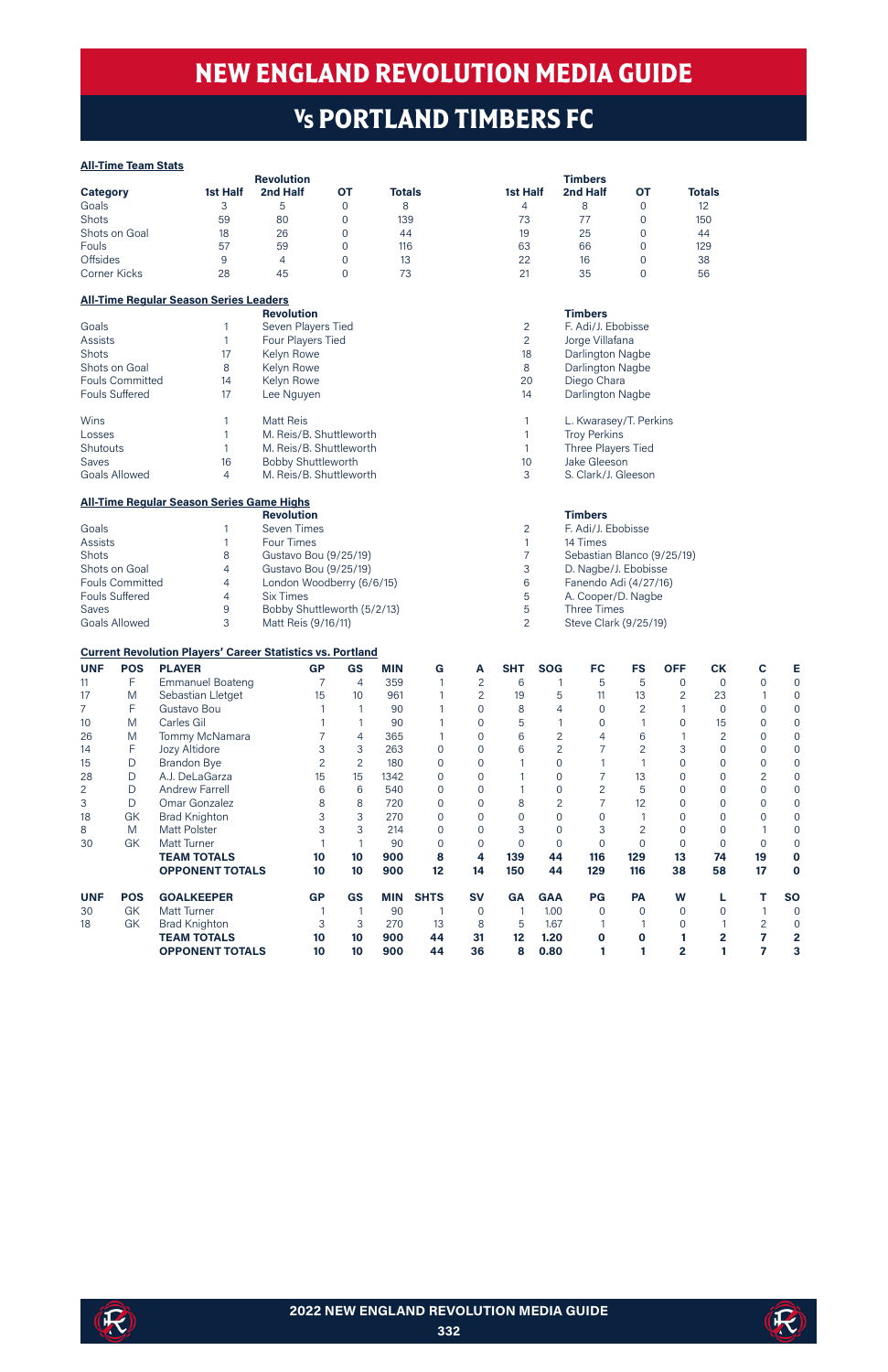# vs real salt lake

### **ALL-TIME ALL-COMPETITIONS RECORD**

|               | Overall<br>$6 - 10 - 6$            | Home<br>$4 - 4 - 3$ | Away<br>$2 - 6 - 3$ | <b>Neutral</b><br>$0 - 0 - 0$ |    |  |
|---------------|------------------------------------|---------------------|---------------------|-------------------------------|----|--|
|               | <b>MLS Regular Season</b>          |                     |                     |                               |    |  |
| Year          | Overall                            | Home                | Away                | SO*/OT                        |    |  |
| 2005          | $2 - 0 - 0$                        | $1 - 0 - 0$         | $1 - 0 - 0$         |                               |    |  |
| 2006          | $0 - 1 - 1$                        | $0 - 1 - 0$         | $0 - 0 - 1$         |                               |    |  |
| 2007          | $1 - 0 - 1$                        | $0 - 0 - 1$         | $1 - 0 - 0$         |                               |    |  |
| 2008          | $0 - 1 - 1$                        | $0 - 0 - 1$         | $0 - 1 - 0$         |                               |    |  |
| 2009          | $1 - 1 - 0$                        | $1 - 0 - 0$         | $0 - 1 - 0$         |                               |    |  |
| 2010          | $0 - 2 - 0$                        | $0 - 1 - 0$         | $0 - 1 - 0$         |                               |    |  |
| 2011          | $0 - 1 - 1$                        | $0 - 1 - 0$         | $0 - 0 - 1$         |                               |    |  |
| 2012          | $0 - 1 - 0$                        | $0 - 0 - 0$         | $0 - 1 - 0$         |                               |    |  |
| 2013          | $0 - 1 - 0$                        | $0 - 1 - 0$         | $0 - 0 - 0$         |                               |    |  |
| 2014          | $0 - 1 - 0$                        | $0 - 0 - 0$         | $0 - 1 - 0$         |                               |    |  |
| 2015          | $1 - 0 - 0$                        | $1 - 0 - 0$         | $0 - 0 - 0$         | ۰                             |    |  |
| 2016          | $0 - 0 - 1$                        | $0 - 0 - 0$         | $0 - 0 - 1$         |                               |    |  |
| 2017          | $1 - 0 - 0$                        | $1 - 0 - 0$         | $0 - 0 - 0$         |                               |    |  |
| 2018          | $0 - 1 - 0$                        | $0 - 0 - 0$         | $0 - 1 - 0$         | ۰                             |    |  |
| 2019          | $0 - 0 - 1$                        | $0 - 0 - 1$         | $0 - 0 - 0$         |                               |    |  |
| 2020          |                                    |                     |                     |                               |    |  |
| 2021          |                                    |                     |                     | ٠                             |    |  |
| <b>Totals</b> | $6-10-6$                           | $4 - 4 - 3$         | $2 - 6 - 3$         |                               |    |  |
| Year          | <b>MLS Cup Playoffs</b><br>Overall | Home                | Away                | <b>Neutral</b>                | S۵ |  |

| Year             | Overall                  | Home | Away | <b>Neutral</b> | <b>Series</b> |
|------------------|--------------------------|------|------|----------------|---------------|
| Never met        |                          |      |      |                |               |
|                  | Lamar Hunt U.S. Open Cup |      |      |                |               |
| Year             | Overall                  | Home | Away | <b>Neutral</b> | <b>SO</b>     |
| Never met        |                          |      |      |                |               |
| <b>SuperLiga</b> |                          |      |      |                |               |
| Year             | Overall                  | Home | Away | <b>Neutral</b> | <b>SO</b>     |
| Never met        |                          |      |      |                |               |

### **Revolution Record at Away Venues**

|                                | <b>Revolution Record at Away Venues</b> |                               |    |  |  |  |  |  |  |  |  |  |  |
|--------------------------------|-----------------------------------------|-------------------------------|----|--|--|--|--|--|--|--|--|--|--|
| <b>Years</b><br><b>Stadium</b> |                                         | <b>Reg. Season Postseason</b> |    |  |  |  |  |  |  |  |  |  |  |
| 2005-2008                      | Rice-Eccles Stadium                     | $2 - 1 - 1$                   | ۰  |  |  |  |  |  |  |  |  |  |  |
|                                | 2008-Present Rio Tinto Stadium          | $0 - 5 - 2$                   | ÷. |  |  |  |  |  |  |  |  |  |  |
| <b>Totals</b>                  |                                         | $2 - 6 - 3$                   | ۰  |  |  |  |  |  |  |  |  |  |  |

#### **Goals Scored by Interval – Regular Season**

|  | 1-15 16-30 31-45 46-60 61-75 76-90 OT Total |  |  |  |
|--|---------------------------------------------|--|--|--|
|  | NF 6 4 6 3 3 8 0 30                         |  |  |  |
|  | RSI 4 5 4 11 5 9 0 38                       |  |  |  |

| Date      | <b>All-Time MLS Regular Season Meetings</b><br><b>Score</b> | <b>NE Result</b> | <b>Notes</b> |
|-----------|-------------------------------------------------------------|------------------|--------------|
|           |                                                             | W                |              |
|           | 08/10/05 Real Salt Lake 1 at New England 4                  |                  |              |
|           | 09/03/05 New England 1 at Real Salt Lake 0                  | W                |              |
|           | 06/24/06 New England 0 at Real Salt Lake 0                  | T                |              |
| 07/19/06  | Real Salt Lake 3 at New England 1                           | L                |              |
| 06/02/07  | Real Salt Lake 0 at New England 0                           | T                |              |
| 07/28/07  | New England 2 at Real Salt Lake 1                           | W                |              |
| 06/21/08  | New England 1 at Real Salt Lake 2                           | L                |              |
| 10/04/08  | Real Salt Lake 2 at New England 2                           | T                |              |
| 04/25/09  | New England 0 at Real Salt Lake 6                           | г                |              |
| 08/23/09  | Real Salt Lake 1 at New England 3                           | W                |              |
| 07/02/10  | New England 0 at Real Salt Lake 5                           | L                |              |
| 10/02/10  | Real Salt Lake 2 at New England 1                           | L                |              |
| 04/09/11  | Real Salt Lake 2 at New England 0                           | г                |              |
| 07/04/11  | New England 3 at Real Salt Lake 3                           | T                |              |
| 05/05/12  | New England 1 at Real Salt Lake 2                           | L                |              |
| 05/08/13  | Real Salt Lake 2 at New England 1                           | L                |              |
| 07/04/14  | New England 1 at Real Salt Lake 2                           | L                |              |
| 04/25/15  | Real Salt Lake 0 at New England 4                           | W                |              |
| 07/16/16  | New England 0 at Real Salt Lake 0                           | T                |              |
| 05/13/17  | Real Salt Lake 0 at New England 4                           | W                |              |
| 10/18/18  | New England 1 at Real Salt Lake 4                           | L                |              |
| 09/21/19  | Real Salt Lake 0 at New England 0                           | T                |              |
|           |                                                             |                  |              |
|           | <b>All-Time MLS Cup Playoffs Meetings</b>                   |                  |              |
| Date      | <b>Score</b>                                                | <b>NE Result</b> | <b>Notes</b> |
| Never met |                                                             |                  |              |
|           |                                                             |                  |              |

| Date      | <b>All-Time U.S. Open Cup Meetings</b><br>Score | <b>NE Result</b> | <b>Notes</b> |
|-----------|-------------------------------------------------|------------------|--------------|
| Never met |                                                 |                  |              |
|           | <b>All-Time SuperLiga Meetings</b>              |                  |              |
| Date      | Score                                           | <b>NE Result</b> | <b>Notes</b> |

Never met

 $Series$ 

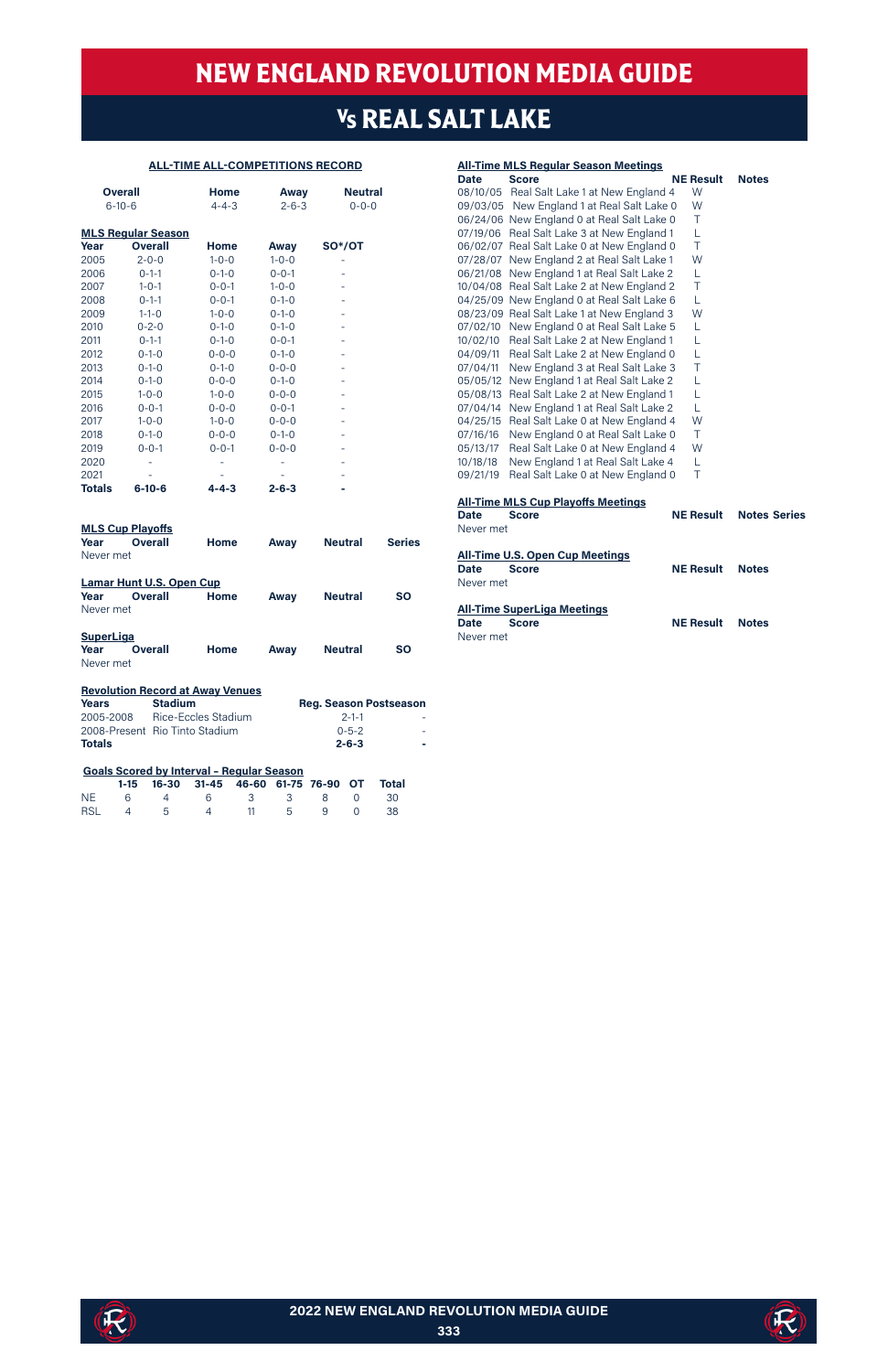## vs real salt lake

|                     |                        |                                                                         | <b>Revolution</b>        |                |               |                |                |                |                | <b>Real Salt Lake</b>     |                |                |                |                |                |
|---------------------|------------------------|-------------------------------------------------------------------------|--------------------------|----------------|---------------|----------------|----------------|----------------|----------------|---------------------------|----------------|----------------|----------------|----------------|----------------|
| Category            |                        | 1st Half                                                                | 2nd Half                 | OT             | <b>Totals</b> |                |                | 1st Half       |                | 2nd Half                  | OT             |                | <b>Totals</b>  |                |                |
| Goals               |                        | 16                                                                      | 14                       | $\mathbf 0$    | 30            |                |                | 13             |                | 25                        | $\mathbf 0$    |                | 38             |                |                |
| Shots               |                        | 120                                                                     | 163                      | $\mathbf 0$    | 283           |                |                | 130            |                | 159                       | $\mathbf 0$    |                | 289            |                |                |
|                     | Shots on Goal          | 49                                                                      | 63                       | $\mathbf 0$    | 112           |                |                | 55             |                | 75                        | $\mathbf 0$    |                | 130            |                |                |
| Fouls               |                        | 137                                                                     | 161                      | $\mathbf 0$    | 298           |                |                | 151            |                | 154                       | $\mathbf 0$    |                | 305            |                |                |
| Offsides            |                        | 19                                                                      | 27                       | $\mathbf 0$    | 46            |                |                | 38             |                | 21                        | $\mathbf 0$    |                | 59             |                |                |
| <b>Corner Kicks</b> |                        | 59                                                                      | 71                       | $\Omega$       | 130           |                |                | 40             |                | 53                        | $\Omega$       |                | 93             |                |                |
|                     |                        |                                                                         |                          |                |               |                |                |                |                |                           |                |                |                |                |                |
|                     |                        | <b>All-Time Regular Season Series Leaders</b>                           |                          |                |               |                |                |                |                |                           |                |                |                |                |                |
|                     |                        |                                                                         | <b>Revolution</b>        |                |               |                |                |                |                | <b>Real Salt Lake</b>     |                |                |                |                |                |
| Goals               |                        | 3                                                                       | K. Dube/T. Twellman      |                |               |                |                | 6              |                | Alvaro Saborio            |                |                |                |                |                |
| <b>Assists</b>      |                        | 3                                                                       | Three Players Tied       |                |               |                |                | 8              |                | Javier Morales            |                |                |                |                |                |
| Shots               |                        | 22                                                                      | Taylor Twellman          |                |               |                |                | 24             |                | Andy Williams             |                |                |                |                |                |
|                     | Shots on Goal          | 10                                                                      | Taylor Twellman          |                |               |                |                | 10             |                | K. Beckerman/A. Williams  |                |                |                |                |                |
|                     | <b>Fouls Committed</b> | 19                                                                      | Scott Caldwell           |                |               |                |                | 22             |                | Kyle Beckerman            |                |                |                |                |                |
|                     | <b>Fouls Suffered</b>  | 21                                                                      | Shalrie Joseph           |                |               |                |                | 24             |                | Javier Morales            |                |                |                |                |                |
| Wins                |                        | 4                                                                       | Matt Reis                |                |               |                |                | 8              |                | Nick Rimando              |                |                |                |                |                |
| Losses              |                        | 5                                                                       | <b>Matt Reis</b>         |                |               |                |                | $\overline{2}$ |                | D. J. Countess/N. Rimando |                |                |                |                |                |
| Shutouts            |                        | 3                                                                       | <b>Matt Reis</b>         |                |               |                |                | 4              |                | Nick Rimando              |                |                |                |                |                |
| Saves               |                        | 53                                                                      | <b>Matt Reis</b>         |                |               |                |                | 54             |                | Nick Rimando              |                |                |                |                |                |
|                     | Goals Allowed          | 22                                                                      | Matt Reis                |                |               |                |                | 16             |                | Nick Rimando              |                |                |                |                |                |
|                     |                        | <b>All-Time Regular Season Series Game Highs</b>                        |                          |                |               |                |                |                |                |                           |                |                |                |                |                |
|                     |                        |                                                                         | <b>Revolution</b>        |                |               |                |                |                |                | <b>Real Salt Lake</b>     |                |                |                |                |                |
| Goals               |                        | 3                                                                       | Kheli Dube (8/23/09)     |                |               |                |                | $\overline{c}$ |                | Alvaro Saborio (twice)    |                |                |                |                |                |
| Assists             |                        | $\overline{c}$                                                          | <b>Three Times</b>       |                |               |                |                | $\overline{c}$ |                | <b>Six Times</b>          |                |                |                |                |                |
| Shots               |                        | 7                                                                       | Taylor Twellman (6/2/07) |                |               |                |                | 7              |                | Andy Williams (7/4/11)    |                |                |                |                |                |
|                     | Shots on Goal          | 5                                                                       |                          |                |               |                |                | $\overline{4}$ |                |                           |                |                |                |                |                |
|                     | <b>Fouls Committed</b> | 6                                                                       | Kheli Dube (8/23/09)     |                |               |                |                | 5              |                | A. Williams/A. Saborio    |                |                |                |                |                |
|                     |                        |                                                                         | F. Coria/A. Delamea      |                |               |                |                |                |                | C. Talley/J. Hernandez    |                |                |                |                |                |
|                     | <b>Fouls Suffered</b>  | 9                                                                       | Jose Cancela (6/24/06)   |                |               |                |                | 6              |                | Ricardo Velazco (5/13/17) |                |                |                |                |                |
| Saves               |                        | 9                                                                       | Matt Reis (7/4/11)       |                |               |                |                | 13             |                | Nick Rimando (6/2/07)     |                |                |                |                |                |
|                     | Goals Allowed          | 6                                                                       | Brad Knighton (4/25/09)  |                |               |                |                | 4              |                | <b>Three Times</b>        |                |                |                |                |                |
|                     |                        | <b>Current Revolution Players' Career Statistics vs. Real Salt Lake</b> |                          |                |               |                |                |                |                |                           |                |                |                |                |                |
| <b>UNF</b>          | POS                    | <b>PLAYER</b>                                                           | <b>GP</b>                | GS             | <b>MIN</b>    | G              | A              | <b>SHT</b>     | <b>SOG</b>     | FC                        | <b>FS</b>      | <b>OFF</b>     | CК             | c              | Е              |
| 11                  | F                      | <b>Emmanuel Boateng</b>                                                 | $\overline{7}$           | 5              | 467           | 3              | $\overline{2}$ | 8              | 5              | $\overline{4}$            | $\overline{4}$ | $\overline{2}$ | $\Omega$       | $\Omega$       | 0              |
| 14                  | F                      | Jozy Altidore                                                           | 6                        | 3              | 39            | $\overline{c}$ | $\mathbf{1}$   | 14             | 5              | 13                        | 8              | $\overline{4}$ | 0              | 3              | 0              |
| 3                   | D                      | Omar Gonzalez                                                           | 13                       | 13             | 1170          | $\mathbf{1}$   | $\mathbf 0$    | 10             | $\overline{2}$ | 11                        | 8              | $\mathbf 0$    | 0              | $\overline{4}$ | $\overline{0}$ |
| 17                  | M                      | Sebastian Lletget                                                       | 11                       | 9              | 748           | $\Omega$       | $\overline{c}$ | $\overline{7}$ | $\overline{2}$ | 3                         | 12             | $\Omega$       | 8              | $\Omega$       | 0              |
| 7                   | F                      | Gustavo Bou                                                             | $\overline{1}$           | $\Omega$       | 45            | $\Omega$       | $\Omega$       | 6              | $\mathbf{1}$   | $\Omega$                  | 1              | $\Omega$       | $\overline{c}$ | $\Omega$       | Ō              |
| 15                  | D                      | <b>Brandon Bye</b>                                                      | $\overline{c}$           | $\overline{c}$ | 180           | 0              | 0              | $\overline{c}$ | 0              | 1                         | 0              | 0              | 0              | 0              | 0              |
| 28                  | D                      | A.J. DeLaGarza                                                          | 17                       | 17             | 1503          | 0              | $\mathbf 0$    | $\mathbf{1}$   | 0              | 21                        | 17             | $\mathbf 0$    | $\mathbf 0$    | 1              | Ō              |
| $\overline{c}$      | D                      | Andrew Farrell                                                          | 6                        | 6              | 540           | 0              | $\mathbf 0$    | $\mathbf 0$    | 0              | 4                         | 6              | $\mathbf 0$    | 0              | 1              | 0              |
| 10                  | M                      | Carles Gil                                                              | 1                        | 1              | 90            | 0              | 0              | $\overline{2}$ | 0              | 0                         | $\overline{2}$ | 0              | 5              | 0              | 0              |
| 24                  | D                      | DeJuan Jones                                                            | 1                        | 1              | 90            | $\mathbf 0$    | $\mathbf 0$    | $\overline{2}$ | 0              | 0                         | 1              | $\mathbf 0$    | $\mathbf 0$    | $\mathbf 0$    | Ō              |
| 18                  | GK                     | <b>Brad Knighton</b>                                                    | 5                        | 4              | 373           | $\Omega$       | $\mathbf 0$    | $\Omega$       | $\Omega$       | 1                         | 1              | $\Omega$       | $\Omega$       | $\mathbf 0$    | Ō              |
| 26                  | M                      | Tommy McNamara                                                          | $\overline{4}$           | $\overline{2}$ | 203           | 0              | 0              | 5              | 3              | 3                         | 5              | 0              | 0              | $\overline{c}$ | 0              |
| 8                   | M                      |                                                                         | 1                        | $\mathbf{1}$   | 90            | $\mathbf 0$    | $\mathbf 0$    | $\mathbf 0$    | 0              | 4                         | $\mathbf 0$    | $\mathbf 0$    | $\mathbf 0$    | $\mathbf{1}$   | $\overline{0}$ |
|                     |                        | Matt Polster                                                            |                          | $\mathbf{1}$   |               |                | $\Omega$       | $\Omega$       |                | $\Omega$                  | $\Omega$       | $\Omega$       | $\Omega$       | $\Omega$       |                |
| 30                  | GK                     | Matt Turner                                                             | 1                        |                | 90            | $\Omega$       |                |                | 0              |                           |                |                |                |                | 0              |
|                     |                        | <b>TEAM TOTALS</b><br><b>OPPONENT TOTALS</b>                            | 22<br>22                 | 22<br>22       | 1980<br>1980  | 30<br>38       | 26<br>27       | 283<br>289     | 112<br>130     | 298<br>305                | 305<br>298     | 46<br>59       | 130<br>93      | 38<br>44       | 4<br>7         |
|                     |                        |                                                                         |                          |                |               |                |                |                |                |                           |                |                |                |                |                |
| <b>UNF</b>          | POS                    | <b>GOALKEEPER</b>                                                       | GP                       | GS             | <b>MIN</b>    | <b>SHTS</b>    | <b>SV</b>      | <b>GA</b>      | GAA            | PG                        | PA             | W              | L              | т              | <b>SO</b>      |
| 30                  | GK                     | Matt Turner                                                             | 1                        | $\mathbf{1}$   | 90            | 3              | 3              | $\Omega$       | 0.00           | $\Omega$                  | 0              | 0              | $\Omega$       | 1              | 1              |
| 18                  | GK                     | <b>Brad Knighton</b>                                                    | 5                        | $\overline{4}$ | 373           | 30             | 18             | 11             | 2.65           | $\Omega$                  | 0              | 1              | $\overline{c}$ | 1              | 1              |
|                     |                        | <b>TEAM TOTALS</b>                                                      | 22                       | 22             | 1980          | 130            | 86             | 38             | 1.73           | 4                         | 4              | 6              | 10             | 6              | 7              |
|                     |                        | <b>OPPONENT TOTALS</b>                                                  | 22                       | 22             | 1980          | 112            | 80             | 30             | 1.36           | 1                         | 3              | 10             | 6              | 6              | 7              |



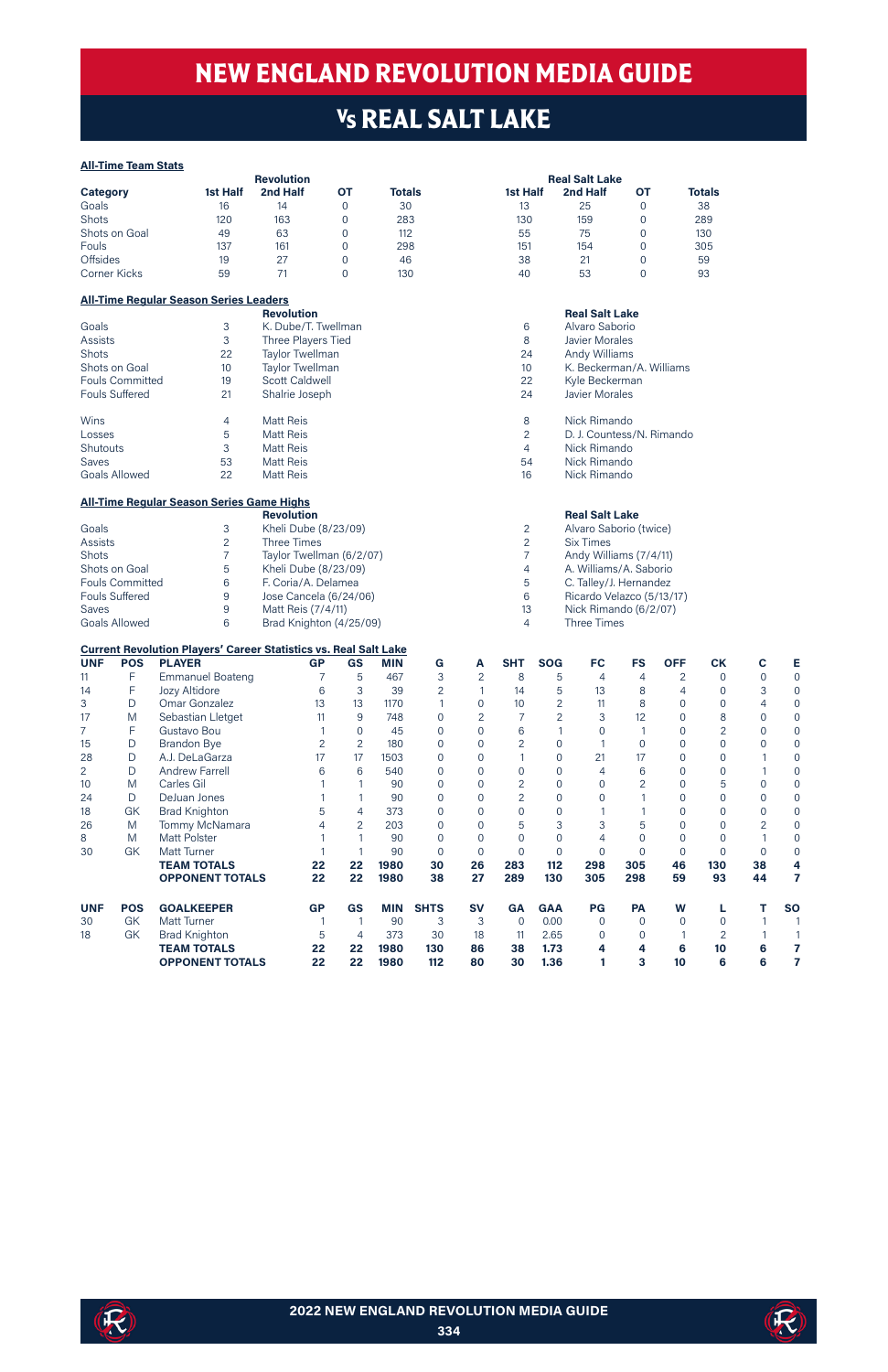# vs SAN JOSE EARTHQUAKES

#### **ALL-TIME ALL-COMPETITIONS RECORD**

| Overall<br>$15 - 20 - 8$ |                                    | Home<br>$9 - 10 - 3$                    | Away<br>$6 - 10 - 5$ | Neutral<br>$0 - 0 - 0$        |               |
|--------------------------|------------------------------------|-----------------------------------------|----------------------|-------------------------------|---------------|
|                          | <b>MLS Regular Season</b>          |                                         |                      |                               |               |
| Year                     | Overall                            | Home                                    | Away                 | SO*/OT                        |               |
| 1996                     | $2 - 2 - 0$                        | $1 - 1 - 0$                             | $1 - 1 - 0$          | $1 - 0 - 0*$                  |               |
| 1997                     | $1 - 2 - 0$                        | $0 - 1 - 0$                             | $1 - 1 - 0$          | $1 - 0 - 0*$                  |               |
| 1998                     | $2 - 0 - 0$                        | $1 - 0 - 0$                             | $1 - 0 - 0$          | $0 - 0 - 0*$                  |               |
| 1999                     | $0 - 2 - 0$                        | $0 - 1 - 0$                             | $0 - 1 - 0$          | $0 - 0 - 0*$                  |               |
| 2000                     | $3 - 0 - 1$                        | $2 - 0 - 0$                             | $1 - 0 - 1$          | $0 - 0 - 1$                   |               |
| 2001                     | $0 - 2 - 0$                        | $0 - 1 - 0$                             | $0 - 1 - 0$          | $0 - 0 - 0$                   |               |
| 2002                     | $0 - 2 - 0$                        | $0 - 1 - 0$                             | $0 - 1 - 0$          | $0 - 0 - 0$                   |               |
| 2003                     | $0 - 2 - 1$                        | $0 - 1 - 1$                             | $0 - 1 - 0$          | $0 - 0 - 1$                   |               |
| 2004                     | $0 - 2 - 1$                        | $0 - 2 - 0$                             | $0 - 0 - 1$          | ä,                            |               |
| 2005                     | $0 - 1 - 1$                        | $0 - 1 - 0$                             | $0 - 0 - 1$          |                               |               |
| 2008                     | $1 - 1 - 0$                        | $1 - 0 - 0$                             | $0 - 1 - 0$          | L,                            |               |
| 2009                     | $2 - 0 - 0$                        | $1 - 0 - 0$                             | $1 - 0 - 0$          | Ē,                            |               |
| 2010                     | $0 - 1 - 1$                        | $0 - 0 - 1$                             | $0 - 1 - 0$          | ż                             |               |
| 2011                     | $0 - 2 - 0$                        | $0 - 1 - 0$                             | $0 - 1 - 0$          | ż                             |               |
| 2012                     | $0 - 1 - 0$                        | $0 - 0 - 0$                             | $0 - 1 - 0$          |                               |               |
| 2013                     | $1 - 0 - 0$                        | $1 - 0 - 0$                             | $0 - 0 - 0$          | L,                            |               |
| 2014                     | $1 - 0 - 0$                        | $0 - 0 - 0$                             | $1 - 0 - 0$          | ٠                             |               |
| 2015                     | $1 - 0 - 0$                        | $1 - 0 - 0$                             | $0 - 0 - 0$          | ż                             |               |
| 2016                     | $0 - 0 - 1$                        | $0 - 0 - 0$                             | $0 - 0 - 1$          | ä,                            |               |
| 2017                     | $0 - 0 - 1$                        | $0 - 0 - 1$                             | $0 - 0 - 0$          |                               |               |
| 2018                     | $0 - 0 - 1$                        | $0 - 0 - 0$                             | $0 - 0 - 1$          | ż                             |               |
| 2019                     | $1 - 0 - 0$                        | $1 - 0 - 0$                             | $0 - 0 - 0$          | ÷                             |               |
| 2020                     | ÷,                                 | ÷,                                      | ÷,                   | ä,                            |               |
| 2021                     |                                    | Ē,                                      |                      | ä,                            |               |
| <b>Totals</b>            | $15 - 20 - 8$                      | $9 - 10 - 3$                            | $6 - 10 - 5$         | $2 - 0 - 2$                   |               |
| Year                     | <b>MLS Cup Playoffs</b><br>Overall | Home                                    | Away                 | Neutral                       | <b>Series</b> |
| Never met                |                                    |                                         |                      |                               |               |
|                          | Lamar Hunt U.S. Open Cup           |                                         |                      |                               |               |
| Year                     | Overall                            | Home                                    | Away                 | <b>Neutral</b>                | SO            |
| Never met                |                                    |                                         |                      |                               |               |
| <b>SuperLiga</b>         |                                    |                                         |                      |                               |               |
| Year                     | Overall                            | Home                                    | Away                 | <b>Neutral</b>                | SO            |
| Never met                |                                    |                                         |                      |                               |               |
|                          |                                    | <b>Revolution Record at Away Venues</b> |                      |                               |               |
| Years                    | <b>Stadium</b>                     |                                         |                      | <b>Reg. Season Postseason</b> |               |
| 1996-2005                |                                    | Spartan Stadium                         |                      | $4 - 6 - 3$                   |               |

| <b>Goals Scored by Interval - Regular Season</b> |                            |              |  |  |  |  |  |  |  |
|--------------------------------------------------|----------------------------|--------------|--|--|--|--|--|--|--|
| <b>Totals</b>                                    |                            | $6 - 10 - 5$ |  |  |  |  |  |  |  |
|                                                  | 2015-Present Avaya Stadium | $0 - 0 - 2$  |  |  |  |  |  |  |  |
| 2008-2014                                        | <b>Buck Shaw Stadium</b>   | $2 - 4 - 0$  |  |  |  |  |  |  |  |
| TUUU LUUU                                        | <b>UDUI MII UMUHII</b>     | -            |  |  |  |  |  |  |  |

|    |       | 1-15 16-30 31-45 46-60 61-75 76-90 OT Total |                 |  |    |      |  |  |
|----|-------|---------------------------------------------|-----------------|--|----|------|--|--|
| NF | - 5 - |                                             | 10 10 11 9 10 0 |  |    | - 55 |  |  |
| SΙ |       |                                             |                 |  | 17 |      |  |  |

|                   | <b>All-Time MLS Regular Season Meetings</b>            |                        |           |               |
|-------------------|--------------------------------------------------------|------------------------|-----------|---------------|
| <b>Date</b>       | <b>Score</b>                                           | <b>NE Result Notes</b> |           |               |
|                   | 05/04/96 San Jose 2 at New England 1                   | L                      |           |               |
|                   | 07/06/96 New England 1 at San Jose 1                   | W                      | <b>SO</b> |               |
|                   | 07/31/96 San Jose 0 at New England 2                   | W                      |           |               |
|                   | 08/11/96 New England 1 at San Jose 6                   | L                      |           |               |
|                   | 05/16/97 New England 1 at San Jose 1                   | W                      | <b>SO</b> |               |
|                   | 07/06/97 New England 2 at San Jose 3                   | L                      |           |               |
|                   | 08/03/97 San Jose 5 at New England 1                   | L                      |           |               |
|                   | 05/03/98 New England 3 at San Jose 1                   | W                      |           |               |
|                   | 08/05/98 San Jose 0 at New England 3                   | W                      |           |               |
|                   | 08/12/99 San Jose 2 at New England 1                   | L                      |           |               |
|                   | 08/21/99 New England 1 at San Jose 2                   | L                      |           |               |
|                   | 05/06/00 San Jose 1 at New England 2                   | W                      |           |               |
|                   | 06/10/00 San Jose 0 at New England 3                   | W                      |           |               |
|                   | 06/21/00 New England 2 at San Jose 2                   | т                      | 2OT       |               |
|                   | 07/22/00 New England 2 at San Jose 1                   | W                      |           |               |
|                   | 05/05/01 New England 2 at San Jose 3                   | L                      |           |               |
|                   | 08/08/01 San Jose 5 at New England 1                   | L                      |           |               |
|                   | 04/06/02 New England 1 at San Jose 2                   | L                      |           |               |
|                   | 06/01/02 San Jose 2 at New England 0                   | L                      |           |               |
|                   | 05/03/03 San Jose 2 at New England 0                   | L                      |           |               |
|                   | 08/16/03 San Jose 1 at New England 1                   | T                      | 2OT       |               |
|                   | 09/07/03 New England 1 at San Jose 2                   | L                      |           |               |
|                   | 04/17/04 San Jose 3 at New England 1                   | г                      |           |               |
|                   | 07/24/04 New England 2 at San Jose 2                   | T                      |           |               |
|                   | 09/04/04 San Jose 1 at New England 0                   | L                      |           |               |
|                   | 04/02/05 New England 2 at San Jose 2                   | T                      |           |               |
|                   | 10/01/05 San Jose 2 at New England 0                   | L                      |           |               |
|                   | 05/17/08 San Jose 0 at New England 2                   | W                      |           |               |
|                   | 08/16/08 New England 0 at San Jose 4                   | L                      |           |               |
|                   | 03/21/09 New England 1 at San Jose 0                   | W                      |           |               |
|                   | 08/29/09 San Jose 1 at New England 2                   | W                      |           |               |
| 04/17/10          | New England 0 at San Jose 2                            | L                      |           |               |
| 05/15/10          | San Jose 0 at New England 0                            | T                      |           |               |
| 05/21/11          | New England 1 at San Jose 2                            | L                      |           |               |
| 10/08/11          | San Jose 2 at New England 1                            | L                      |           |               |
| 03/10/12          | New England 0 at San Jose 1                            | L                      |           |               |
| 07/06/13          | San Jose 0 at New England 2                            | W                      |           |               |
| 03/29/14          | New England 2 at San Jose 1                            | W<br>W                 |           |               |
| 03/28/15          | San Jose 1 at New England 2                            |                        |           |               |
| 08/24/16          | New England 0 at San Jose 0                            | т<br>T                 |           |               |
| 04/19/17          | San Jose 0 at New England 0                            | т                      |           |               |
| 06/13/18          | New England 2 at San Jose 2                            | W                      |           |               |
| 05/11/19          | San Jose 1 at New England 3                            |                        |           |               |
|                   | <b>All-Time MLS Cup Playoffs Meetings</b>              |                        |           |               |
| Date              | <b>Score</b>                                           | <b>NE Result Notes</b> |           | <b>Series</b> |
| Never met         |                                                        |                        |           |               |
| Date<br>Never met | <b>All-Time U.S. Open Cup Meetings</b><br><b>Score</b> | <b>NE Result Notes</b> |           |               |
|                   |                                                        |                        |           |               |

### **All-Time SuperLiga Meetings Date Score NE Result Notes**

Never met

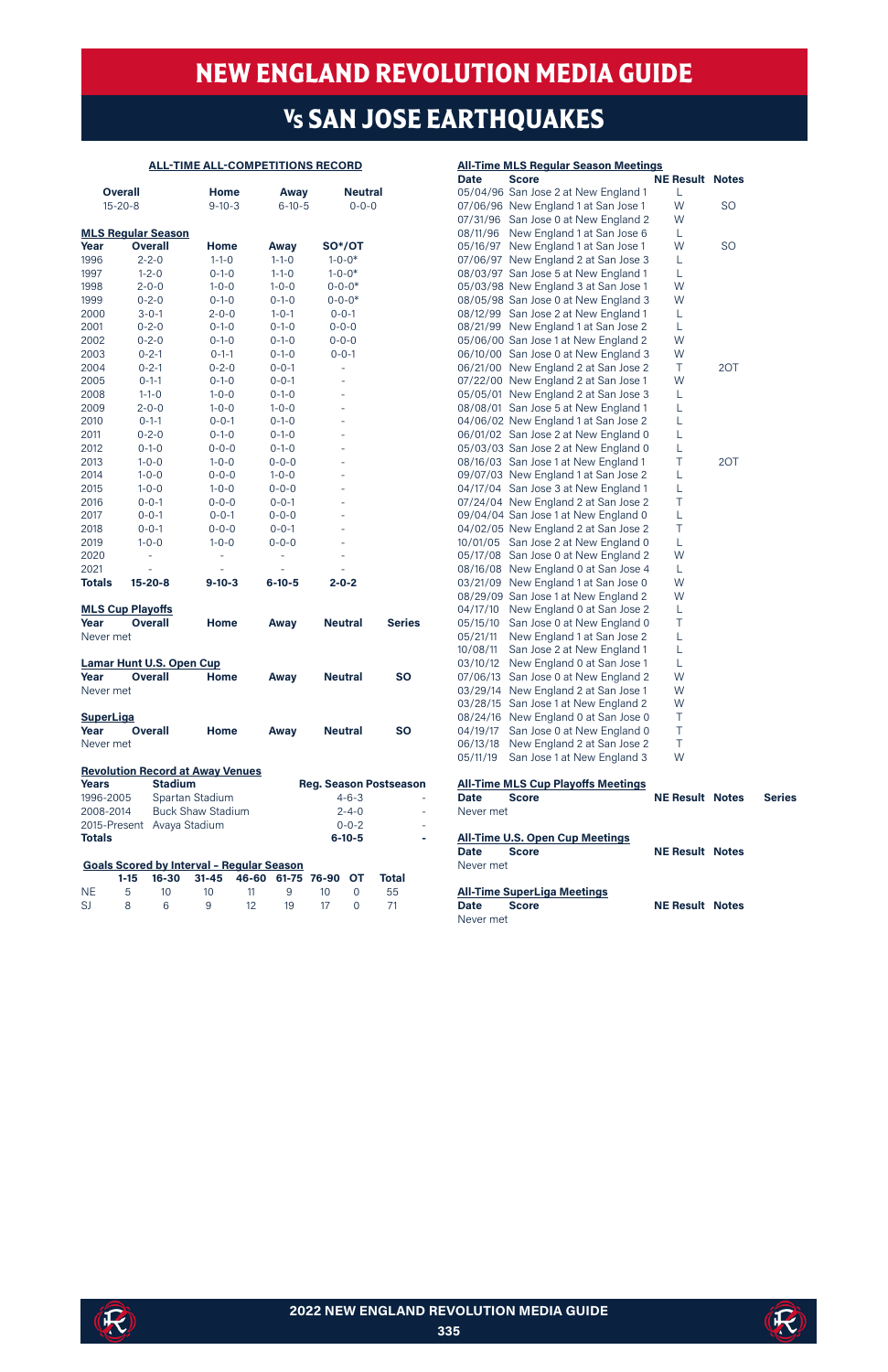# vs SAN JOSE EARTHQUAKES

|              |                        |                                                                   | <b>Revolution</b>       |                |            |                |                |                |                          | San Jose                 |                         |             |                |                |                |
|--------------|------------------------|-------------------------------------------------------------------|-------------------------|----------------|------------|----------------|----------------|----------------|--------------------------|--------------------------|-------------------------|-------------|----------------|----------------|----------------|
| Category     |                        | 1st Half                                                          | 2nd Half                | OT             | Totals     |                |                | 1st Half       |                          | 2nd Half                 | OT                      |             | <b>Totals</b>  |                |                |
| Goals        |                        | 25                                                                | 30                      | $\Omega$       | 55         |                |                | 23             |                          | 48                       | $\Omega$                |             | 71             |                |                |
| Shots        |                        | 289                                                               | 285                     | $\overline{2}$ | 576        |                |                | 224            |                          | 267                      | $\overline{\mathbf{c}}$ |             | 493            |                |                |
|              | Shots on Goal          | 115                                                               | 119                     | 1              | 235        |                |                | 101            |                          | 134                      | $\mathbf 0$             |             | 235            |                |                |
| Fouls        |                        | 315                                                               | 305                     | 5              | 625        |                |                | 315            |                          | 308                      | $\overline{c}$          |             | 625            |                |                |
| Offsides     |                        | 62                                                                | 53                      | $\overline{c}$ | 117        |                |                | 70             |                          | 72                       | $\overline{c}$          |             | 144            |                |                |
| Corner Kicks |                        | 120                                                               | 121                     | $\overline{a}$ | 244        |                |                | 102            |                          | 127                      | $\Omega$                |             | 229            |                |                |
|              |                        | <b>All-Time Regular Season Series Leaders</b>                     |                         |                |            |                |                |                |                          |                          |                         |             |                |                |                |
|              |                        |                                                                   | <b>Revolution</b>       |                |            |                |                |                |                          | San Jose                 |                         |             |                |                |                |
| Goals        |                        | 5                                                                 | Joe-Max Moore           |                |            |                |                | 6              |                          | Chris Wondolowski        |                         |             |                |                |                |
| Assists      |                        | 5                                                                 | J. Moore/S. Ralston     |                |            |                |                | 5              |                          | Landon Donovan           |                         |             |                |                |                |
| Shots        |                        | 28                                                                | <b>Taylor Twellman</b>  |                |            |                |                | 33             |                          | Chris Wondolowski        |                         |             |                |                |                |
|              | Shots on Goal          | 15                                                                | Taylor Twellman         |                |            |                |                | 15             |                          | Chris Wondolowski        |                         |             |                |                |                |
|              | <b>Fouls Committed</b> | 22                                                                | <b>Rusty Pierce</b>     |                |            |                |                | 31             |                          | John Doyle               |                         |             |                |                |                |
|              | <b>Fouls Suffered</b>  | 27                                                                | Shalrie Joseph          |                |            |                |                | 28             |                          | <b>Richard Mulrooney</b> |                         |             |                |                |                |
| Wins         |                        | 3                                                                 | M. Reis/B. Shuttleworth |                |            |                |                | 8              |                          | Joe Cannon               |                         |             |                |                |                |
| Losses       |                        | 5                                                                 | <b>Matt Reis</b>        |                |            |                |                | 6              |                          | Joe Cannon               |                         |             |                |                |                |
| Shutouts     |                        | $\overline{c}$                                                    | Matt Reis               |                |            |                |                | 4              |                          | Joe Cannon               |                         |             |                |                |                |
| Saves        |                        | 27                                                                | <b>Matt Reis</b>        |                |            |                |                | 74             |                          | Joe Cannon               |                         |             |                |                |                |
|              | Goals Allowed          | 12                                                                | <b>Matt Reis</b>        |                |            |                |                | 20             |                          | Joe Cannon               |                         |             |                |                |                |
|              |                        | <b>All-Time Regular Season Series Game Highs</b>                  |                         |                |            |                |                |                |                          |                          |                         |             |                |                |                |
|              |                        |                                                                   | <b>Revolution</b>       |                |            |                |                |                |                          | San Jose                 |                         |             |                |                |                |
| Goals        |                        | $\overline{c}$                                                    | <b>Three Times</b>      |                |            |                |                | $\overline{2}$ |                          | 10 Times                 |                         |             |                |                |                |
| Assists      |                        | $\overline{c}$                                                    | Four Times              |                |            |                |                | $\overline{2}$ |                          | Nine Times               |                         |             |                |                |                |
| Shots        |                        | 8                                                                 | T. Twellman/M. Caraglio |                |            |                |                | 6              |                          | Junior Agogo (8/8/01)    |                         |             |                |                |                |
|              | Shots on Goal          | 5                                                                 | M. Diallo/K. Rowe       |                |            |                |                | 4              |                          | <b>Four Times</b>        |                         |             |                |                |                |
|              | <b>Fouls Committed</b> | 6                                                                 | C. Parra/T. Bunbury     |                |            |                |                | 7              |                          | R. Ekelund/B. Mullan     |                         |             |                |                |                |
|              | <b>Fouls Suffered</b>  | 10                                                                | Clint Dempsey (4/2/05)  |                |            |                |                | 6              |                          | K. Azizi/R. Mulrooney    |                         |             |                |                |                |
| Saves        |                        | 11                                                                | Juergen Sommer (5/5/01) |                |            |                |                | 8              |                          | D. Salzwedel/D. Kramer   |                         |             |                |                |                |
|              | Goals Allowed          | 6                                                                 | Jim St. Andre (8/11/96) |                |            |                |                | 3              |                          | <b>Four Times</b>        |                         |             |                |                |                |
|              |                        | <b>Current Revolution Players' Career Statistics vs. San Jose</b> |                         |                |            |                |                |                |                          |                          |                         |             |                |                |                |
| <b>UNF</b>   | POS                    | <b>PLAYER</b>                                                     | GP                      | GS             | <b>MIN</b> | G              | A              | <b>SHT</b>     | SOG                      | FC                       | <b>FS</b>               | OFF         | СK             | C              | E              |
| 14           | F                      | Jozy Altidore                                                     | 4                       | 4              | 324        | 3              | 1              | 9              | 4                        | 10                       | 11                      | 3           | 0              | 1              | 0              |
| 17           | M                      | Sebastian Lletget                                                 | 14                      | 12             | 955        | 3              | $\mathbf{1}$   | 19             | 8                        | 11                       | 20                      | 1           | 17             | $\mathbf 0$    | $\overline{0}$ |
| 3            | D                      | Omar Gonzalez                                                     | 16                      | 16             | 1378       | $\overline{c}$ | $\mathbf 0$    | 12             | 7                        | 19                       | 9                       | $\mathbf 0$ | $\mathbf 0$    | 3              | Ō              |
| 10           | M                      | Carles Gil                                                        | 1                       | 1              | 90         | 1              | $\mathbf 0$    | 1              | 1                        | 1                        | 1                       | 0           | $\overline{c}$ | Ō              | 0              |
| 26           | M                      | Tommy McNamara                                                    | 4                       | $\overline{c}$ | 226        | 1              | $\Omega$       | 3              | $\overline{\phantom{a}}$ | 8                        | 3                       | $\Omega$    | Ō              | 1              | $\overline{0}$ |
| 11           | F                      | <b>Emmanuel Boateng</b>                                           | $\overline{7}$          | 4              | 388        | $\mathbf 0$    | 1              | 3              | 1                        | 5                        | 1                       | 2           | 1              | Ō              | Ō              |
| 8            | M                      | Matt Polster                                                      | $\overline{c}$          | $\overline{c}$ | 156        | $\mathbf 0$    | 1              | 0              | $\overline{0}$           | 3                        | 3                       | $\mathbf 0$ | Ō              | 1              | 0              |
| 15           | D                      | <b>Brandon Bye</b>                                                | $\mathbf{1}$            | $\mathbf{1}$   | 90         | $\Omega$       | $\Omega$       | $\Omega$       | $\Omega$                 | $\mathbf{1}$             | 1                       | $\Omega$    | $\overline{0}$ | $\Omega$       | Ō              |
| 28           | D                      | A.J. DeLaGarza                                                    | 19                      | 18             | 1573       | $\mathbf 0$    | $\mathbf 0$    | $\overline{c}$ | 1                        | 19                       | 23                      | 1           | 0              | $\overline{c}$ | Ō              |
| 2            | D                      | <b>Andrew Farrell</b>                                             | $\overline{7}$          | $\overline{7}$ | 630        | $\mathbf 0$    | $\mathbf 0$    | 5              | 1                        | $\overline{c}$           | 3                       | $\mathbf 0$ | Ō              | 1              | Ō              |
| 24           | D                      | DeJuan Jones                                                      | $\mathbf{1}$            | $\mathbf 0$    | 11         | $\mathbf 0$    | $\mathbf 0$    | $\mathbf 0$    | $\mathbf 0$              | $\mathbf 0$              | 1                       | $\mathbf 0$ | Ō              | Ō              | 0              |
| 18           | GK                     | <b>Brad Knighton</b>                                              | $\overline{c}$          | $\overline{2}$ | 180        | $\mathbf 0$    | $\Omega$       | $\Omega$       | $\mathbf 0$              | $\Omega$                 | $\Omega$                | $\mathbf 0$ | Ō              | $\Omega$       | $\overline{0}$ |
| 30           | GK                     | Matt Turner                                                       | $\overline{c}$          | $\overline{c}$ | 180        | $\mathbf 0$    | $\Omega$       | $\mathbf 0$    | $\circ$                  | $\mathbf 0$              | $\mathbf 0$             | $\mathbf 0$ | $\Omega$       | $\mathbf{1}$   | $\overline{0}$ |
|              |                        | <b>TEAM TOTALS</b>                                                | 43                      | 43             | 3890       | 55             | 60             | 576            | 235                      | 625                      | 609                     | 117         | 244            | 73             | 6              |
|              |                        | <b>OPPONENT TOTALS</b>                                            | 43                      | 43             | 3890       | 71             | 82             | 493            | 235                      | 625                      | 605                     | 144         | 229            | 73             | 3              |
| <b>UNF</b>   | POS                    | <b>GOALKEEPER</b>                                                 | GP                      | GS             | <b>MIN</b> | <b>SHTS</b>    | <b>SV</b>      | GA             | GAA                      | PG                       | PA                      | W           | L              | т              | <b>SO</b>      |
| 18           | GK                     | <b>Brad Knighton</b>                                              | $\overline{\mathbf{c}}$ | $\overline{2}$ | 180        | $\overline{7}$ | 6              | 1              | 0.50                     | $\Omega$                 | $\Omega$                | $\Omega$    | 1              | 1              | 1              |
| 30           | GK                     | Matt Turner                                                       | $\overline{c}$          | $\overline{2}$ | 180        | 10             | $\overline{7}$ | 3              | 1.50                     | 0                        | 0                       | 1           | 0              | 1              | $\circ$        |
|              |                        | <b>TEAM TOTALS</b>                                                | 43                      | 43             | 3890       | 235            | 153            | 71             | 1.64                     | 4                        | 4                       | 15          | 20             | 8              | 9              |
|              |                        | <b>OPPONENT TOTALS</b>                                            | 43                      | 43             | 3890       | 235            | 177            | 55             | 1.27                     | 3                        | 5                       | 20          | 15             | 8              | 10             |



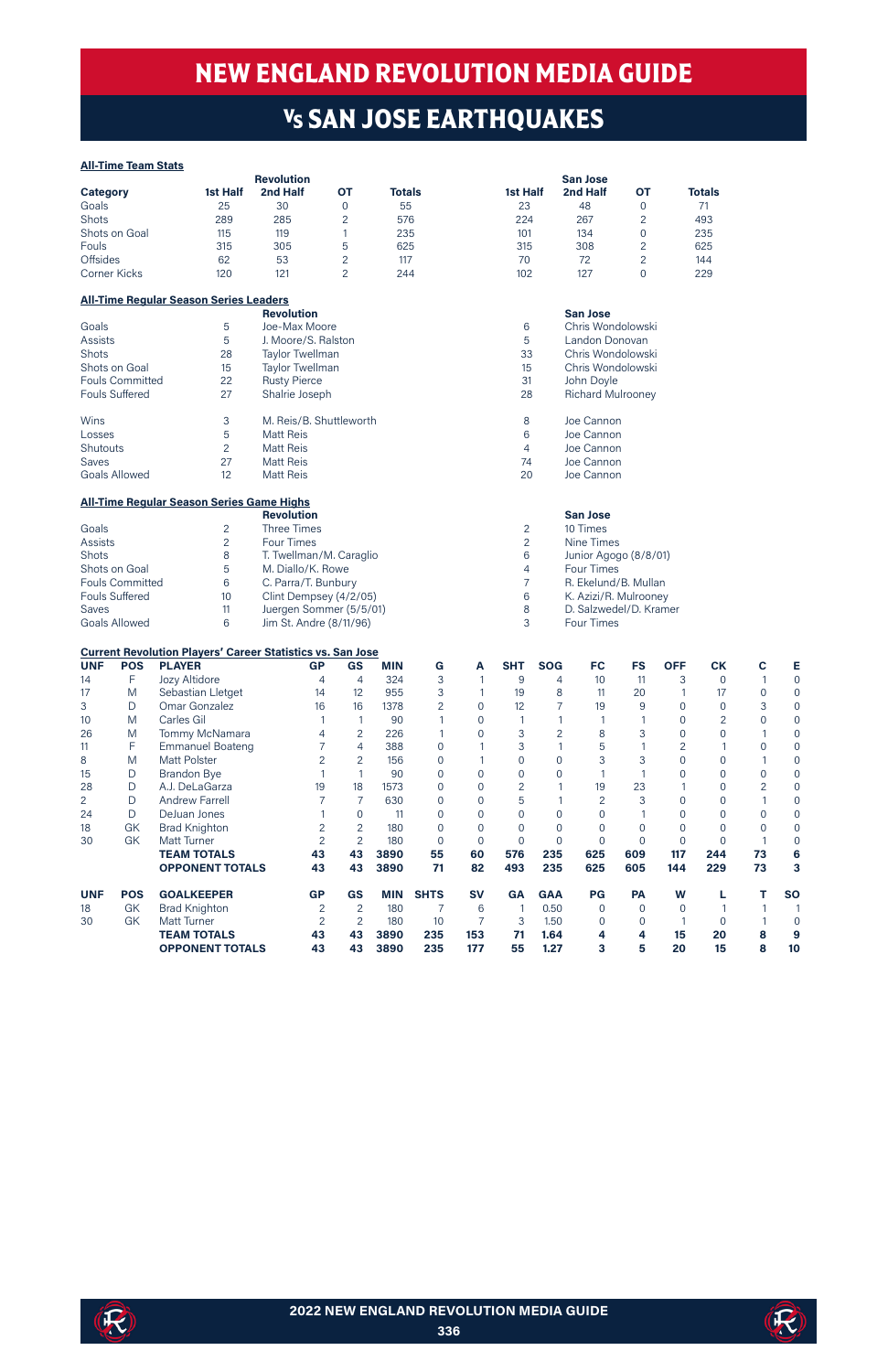# **V<sub>S</sub> SEATTLE SOUNDERS FC**

#### **ALL-TIME ALL-COMPETITIONS RECORD**

| <b>MLS Regular Season</b>                                                                                                    | Home<br>$1 - 0 - 0$ | Away        |                                                             |               |
|------------------------------------------------------------------------------------------------------------------------------|---------------------|-------------|-------------------------------------------------------------|---------------|
|                                                                                                                              |                     |             |                                                             |               |
| Overall<br>Year                                                                                                              |                     |             | SO*/OT                                                      |               |
| 2009<br>$2 - 0 - 0$                                                                                                          |                     | $1 - 0 - 0$ |                                                             |               |
| 2010<br>$1 - 1 - 0$                                                                                                          | $1 - 0 - 0$         | $0 - 1 - 0$ |                                                             |               |
| 2011<br>$0 - 2 - 0$                                                                                                          | $0 - 1 - 0$         | $0 - 1 - 0$ |                                                             |               |
| 2012<br>$0 - 0 - 1$                                                                                                          | $0 - 0 - 1$         | $0 - 0 - 0$ | ä,                                                          |               |
| 2013<br>$0 - 0 - 1$                                                                                                          | $0 - 0 - 0$         | $0 - 0 - 1$ | ä,                                                          |               |
| 2014<br>$1 - 0 - 0$                                                                                                          | $1 - 0 - 0$         | $0 - 0 - 0$ | ä,                                                          |               |
| 2015<br>$0 - 1 - 0$                                                                                                          | $0 - 0 - 0$         | $0 - 1 - 0$ |                                                             |               |
| 2016<br>$1 - 0 - 0$                                                                                                          | $1 - 0 - 0$         | $0 - 0 - 0$ |                                                             |               |
| 2017<br>$0 - 0 - 1$                                                                                                          | $0 - 0 - 0$         | $0 - 0 - 1$ |                                                             |               |
| 2018<br>$0 - 0 - 1$                                                                                                          | $0 - 0 - 1$         | $0 - 0 - 0$ |                                                             |               |
| 2019<br>$0 - 0 - 1$                                                                                                          | $0 - 0 - 0$         | $0 - 0 - 1$ |                                                             |               |
| 2020<br>L,                                                                                                                   | ٠                   |             |                                                             |               |
| 2021<br>۰                                                                                                                    |                     |             |                                                             |               |
| <b>Totals</b><br>$5 - 4 - 5$                                                                                                 | $4 - 1 - 2$         | $1 - 3 - 3$ |                                                             |               |
| <b>MLS Cup Playoffs</b><br>Overall<br>Year<br>Never met                                                                      | Home                | Away        | <b>Neutral</b>                                              | <b>Series</b> |
| Lamar Hunt U.S. Open Cup<br>Overall<br>Year<br>Never met                                                                     | Home                | Away        | <b>Neutral</b>                                              | <b>SO</b>     |
| <b>SuperLiga</b><br>Year<br>Overall<br>Never met                                                                             | Home                | Away        | <b>Neutral</b>                                              | <b>SO</b>     |
| <b>Revolution Record at Away Venues</b><br><b>Stadium</b><br><b>Years</b><br>2009-Present CenturvLink Field<br><b>Totals</b> |                     |             | <b>Reg. Season Postseason</b><br>$1 - 3 - 3$<br>$1 - 3 - 3$ | ٠             |

|            | <b>Goals Scored by Interval - Regular Season</b> |                                       |   |  |    |          |       |
|------------|--------------------------------------------------|---------------------------------------|---|--|----|----------|-------|
|            |                                                  | 1-15 16-30 31-45 46-60 61-75 76-90 OT |   |  |    |          | Total |
| NF         | л                                                | -5.                                   | 4 |  | 6. | $\Omega$ | 23    |
| <b>SFA</b> | Λ                                                |                                       |   |  |    |          | 21    |

| Date      | Score                                     | <b>NE Result</b> | <b>Notes</b> |               |
|-----------|-------------------------------------------|------------------|--------------|---------------|
|           | 08/20/09 New England 1 at Seattle 0       | W                |              |               |
|           | 09/26/09 Seattle 1 at New England 2       | W                |              |               |
|           | 06/05/10 New England 0 at Seattle 3       | L                |              |               |
|           | 09/04/10 Seattle 1 at New England 3       | W                |              |               |
|           | 06/26/11 New England 1 at Seattle 2       | L                |              |               |
| 10/01/11  | Seattle 2 at New England 1                | L                |              |               |
|           | 06/30/12 Seattle 2 at New England 2       | T                |              |               |
|           | 04/13/13 New England 0 at Seattle 0       | T                |              |               |
| 05/11/14  | Seattle 0 at New England 5                | W                |              |               |
|           | 03/08/15 New England 0 at Seattle 3       | L                |              |               |
|           | 05/28/16 Seattle 1 at New England 2       | W                |              |               |
|           | 04/29/17 New England 3 at Seattle 3       | T                |              |               |
|           | 07/07/18 Seattle 0 at New England 0       | T                |              |               |
| 08/10/19  | New England 3 at Seattle 3                | T                |              |               |
|           | <b>All-Time MLS Cup Playoffs Meetings</b> |                  |              |               |
| Date      | Score                                     | <b>NE Result</b> | <b>Notes</b> | <b>Series</b> |
| Never met |                                           |                  |              |               |
|           | <b>All-Time U.S. Open Cup Meetings</b>    |                  |              |               |
| Date      | Score                                     | <b>NE Result</b> | <b>Notes</b> |               |
| Never met |                                           |                  |              |               |
|           | <b>All-Time SuperLiga Meetings</b>        |                  |              |               |
| Date      | Score                                     | <b>NE Result</b> | <b>Notes</b> |               |
| Never met |                                           |                  |              |               |

**All-Time MLS Regular Season Meetings**

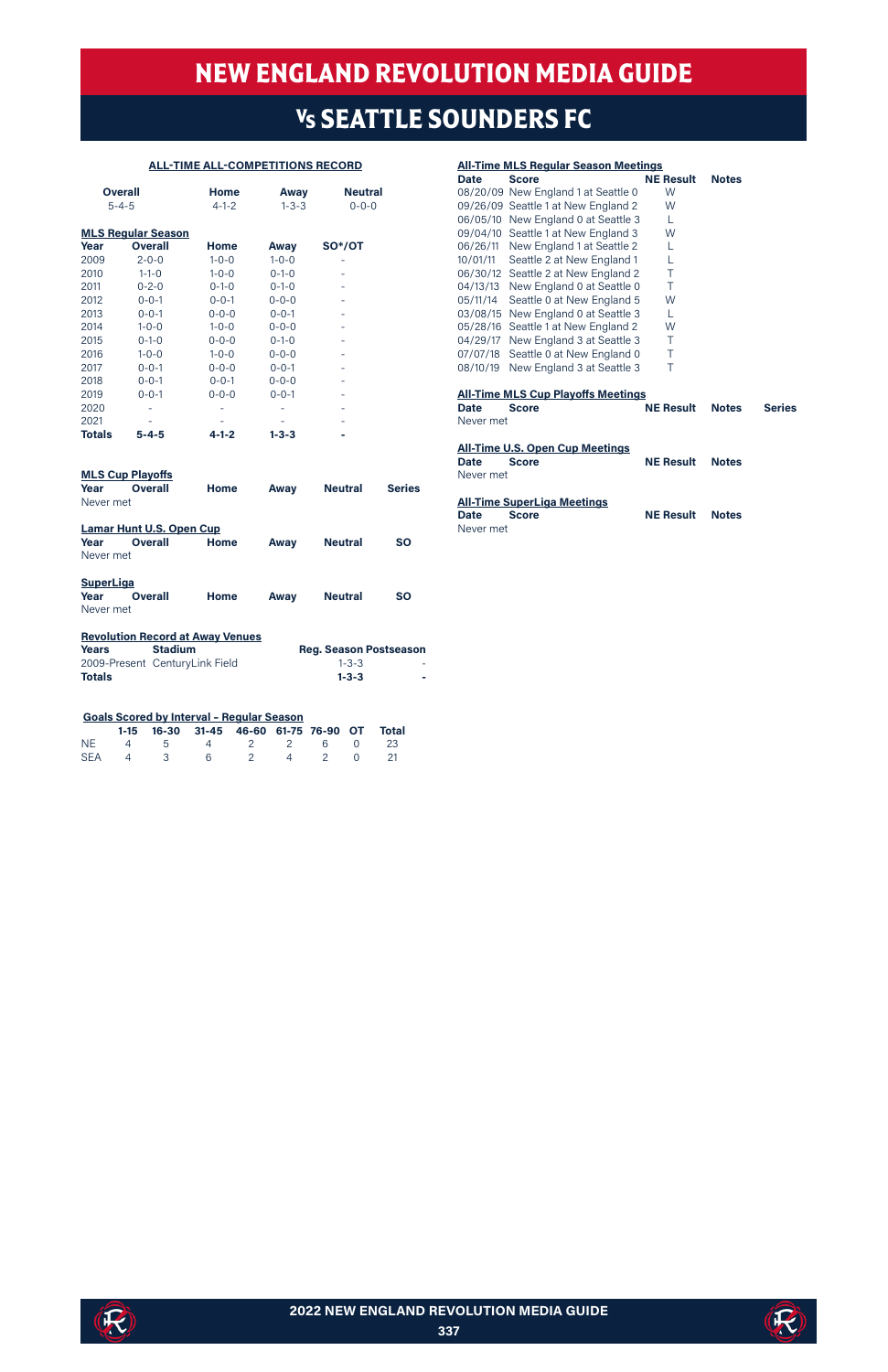### **V<sub>S</sub> SEATTLE SOUNDERS FC**

|                       |                        |                                                                                   | <b>Revolution</b>            |                |               |                |             |                |                | <b>Sounders</b>           |                |             |               |                |                |
|-----------------------|------------------------|-----------------------------------------------------------------------------------|------------------------------|----------------|---------------|----------------|-------------|----------------|----------------|---------------------------|----------------|-------------|---------------|----------------|----------------|
| Category              |                        | 1st Half                                                                          | 2nd Half                     | OT             | <b>Totals</b> |                |             | 1st Half       |                | 2nd Half                  | OT             |             | <b>Totals</b> |                |                |
| Goals                 |                        | 13                                                                                | 10                           | $\mathbf 0$    | 23            |                |             | 13             |                | 8                         | 0              |             | 21            |                |                |
| Shots                 |                        | 82                                                                                | 82                           | $\mathbf 0$    | 164           |                |             | 85             |                | 91                        | $\mathbf 0$    |             | 176           |                |                |
| Shots on Goal         |                        | 30                                                                                | 31                           | $\mathbf 0$    | 61            |                |             | 24             |                | 29                        | 0              |             | 53            |                |                |
| Fouls                 |                        | 74                                                                                | 83                           | $\mathbf 0$    | 157           |                |             | 86             |                | 83                        | 0              |             | 169           |                |                |
| Offsides              |                        | 15                                                                                | $\overline{7}$               | $\overline{0}$ | 22            |                |             | 13             |                | 21                        | $\Omega$       |             | 34            |                |                |
| <b>Corner Kicks</b>   |                        | 36                                                                                | 30                           | $\mathbf 0$    | 66            |                |             | 41             |                | 32                        | 0              |             | 73            |                |                |
|                       |                        |                                                                                   |                              |                |               |                |             |                |                |                           |                |             |               |                |                |
|                       |                        | <b>All-Time Regular Season Series Leaders</b>                                     |                              |                |               |                |             |                |                |                           |                |             |               |                |                |
|                       |                        |                                                                                   | <b>Revolution</b>            |                |               |                |             |                |                | <b>Sounders</b>           |                |             |               |                |                |
| Goals                 |                        | $\overline{4}$                                                                    | Diego Fagundez               |                |               |                |             | 4              |                | Fredy Montero             |                |             |               |                |                |
| <b>Assists</b>        |                        | $\overline{c}$                                                                    | B. Feilhaber/L. Nguyen       |                |               |                |             | 3              |                | Joevin Jones              |                |             |               |                |                |
| Shots                 |                        | 18                                                                                | Diego Fagundez               |                |               |                |             | 18             |                | <b>Clint Dempsey</b>      |                |             |               |                |                |
| Shots on Goal         |                        | $\overline{7}$                                                                    | D. Fagundez/S. Joseph        |                |               |                |             | 5              |                | <b>Three Players Tied</b> |                |             |               |                |                |
|                       | <b>Fouls Committed</b> | 12                                                                                | <b>Teal Bunbury</b>          |                |               |                |             | 15             |                | O. Alonso/F. Montero      |                |             |               |                |                |
| <b>Fouls Suffered</b> |                        | 10                                                                                | Kevin Alston                 |                |               |                |             | 11             |                | Nicolas Lodeiro           |                |             |               |                |                |
| Wins                  |                        | 3                                                                                 | Matt Reis                    |                |               |                |             | 3              |                | Kasey Keller              |                |             |               |                |                |
| Losses                |                        | $\overline{c}$                                                                    | M. Reis/B. Shuttleworth      |                |               |                |             | 3              |                | Kasey Keller              |                |             |               |                |                |
| Shutouts              |                        | $\overline{c}$                                                                    | <b>Bobby Shuttleworth</b>    |                |               |                |             | 2              |                | Stefan Frei               |                |             |               |                |                |
| Saves                 |                        | 15                                                                                | <b>Bobby Shuttleworth</b>    |                |               |                |             | 18             |                | Kasey Keller              |                |             |               |                |                |
| Goals Allowed         |                        | 8                                                                                 | <b>Matt Reis</b>             |                |               |                |             | 13             |                | Stefan Frei               |                |             |               |                |                |
|                       |                        | <b>All-Time Regular Season Series Game Highs</b>                                  |                              |                |               |                |             |                |                |                           |                |             |               |                |                |
|                       |                        |                                                                                   | <b>Revolution</b>            |                |               |                |             |                |                | <b>Sounders</b>           |                |             |               |                |                |
| Goals                 |                        | $\overline{c}$                                                                    | <b>Three Times</b>           |                |               |                |             | $\overline{c}$ |                | Four Times                |                |             |               |                |                |
| <b>Assists</b>        |                        | $\mathbf{1}$                                                                      | 20 Times                     |                |               |                |             | $\overline{c}$ |                | J. Jones/J. Morris        |                |             |               |                |                |
| Shots                 |                        | 5                                                                                 | <b>Three Times</b>           |                |               |                |             | 7              |                | <b>Three Times</b>        |                |             |               |                |                |
| Shots on Goal         |                        | 3                                                                                 | <b>Four Times</b>            |                |               |                |             | 3              |                | <b>Three Times</b>        |                |             |               |                |                |
|                       | <b>Fouls Committed</b> | 5                                                                                 | Joseph Niouky (6/5/10)       |                |               |                |             | 5              |                | Mauro Rosales (6/30/12)   |                |             |               |                |                |
| <b>Fouls Suffered</b> |                        | $\overline{4}$                                                                    | Four Times                   |                |               |                |             | 5              |                | <b>Three Times</b>        |                |             |               |                |                |
| Saves                 |                        | 6                                                                                 | Bobby Shuttleworth (5/11/14) |                |               |                |             | 6              |                | <b>Three Times</b>        |                |             |               |                |                |
| Goals Allowed         |                        | 3                                                                                 | Four Times                   |                |               |                |             | 5              |                | Stefan Frei (5/11/14)     |                |             |               |                |                |
|                       |                        |                                                                                   |                              |                |               |                |             |                |                |                           |                |             |               |                |                |
| <b>UNF</b>            | POS                    | <b>Current Revolution Players' Career Statistics vs. Seattle</b><br><b>PLAYER</b> | GP                           | GS             | <b>MIN</b>    | G              | A           | <b>SHT</b>     | <b>SOG</b>     | FC                        | FS             | <b>OFF</b>  | CK            | с              | Е              |
| 14                    | F                      | Jozy Altidore                                                                     | 2                            | $\overline{2}$ | 170           | 3              | 0           | 6              | $\overline{a}$ | 6                         | 5              | 1           | $\mathbf 0$   | 0              | 0              |
| 17                    | M                      | Sebastian Lletget                                                                 | 13                           | 11             | 973           | $\overline{c}$ | 5           | 15             | $\overline{7}$ | 12                        | 6              | 0           | 13            | 1              | $\mathbf 0$    |
| 10                    | M                      | Carles Gil                                                                        | $\mathbf{1}$                 | 1              | 90            | 1              | 1           | $\overline{2}$ | $\overline{2}$ | $\mathbf 0$               | $\overline{c}$ | $\mathbf 0$ | 4             | $\mathbf 0$    | $\mathbf 0$    |
|                       |                        |                                                                                   |                              |                |               |                |             | $\overline{4}$ | $\overline{2}$ |                           |                |             |               |                |                |
| 3                     | D<br>F                 | Omar Gonzalez                                                                     | 15                           | 15             | 1337          | 1              | 1           | 6              | $\overline{2}$ | 13                        | 5              | 0           | 0             | 3              | 1              |
| 11                    |                        | <b>Emmanuel Boateng</b>                                                           | 8                            | $\overline{7}$ | 486           | 1              | $\mathbf 0$ |                |                | $\overline{4}$            | 3              | $\Omega$    | $\mathbf 0$   | $\Omega$       | $\mathbf 0$    |
| $\overline{7}$        | F                      | Gustavo Bou                                                                       | $\mathbf{1}$                 | 1              | 90            | 1              | $\Omega$    | $\overline{4}$ | 3              | $\Omega$                  | 4              | 1           | $\Omega$      | $\Omega$       | 0              |
| 28                    | D                      | A.J. DeLaGarza                                                                    | 19                           | 19             | 1625          | 0              | 1           | 1              | $\mathbf 0$    | 24                        | 17             | 0           | 0             | 3              | 0              |
| 18                    | GK                     | <b>Brad Knighton</b>                                                              | 3                            | 3              | 270           | 0              | 1           | $\Omega$       | $\mathbf 0$    | $\mathbf 0$               | Ō              | $\mathbf 0$ | $\mathbf 0$   | $\mathbf 0$    | 0              |
| 15                    | D                      | <b>Brandon Bye</b>                                                                | $\mathbf{1}$                 | 1              | 82            | $\Omega$       | $\Omega$    | $\Omega$       | $\Omega$       | $\Omega$                  | 1              | $\Omega$    | $\Omega$      | $\Omega$       | $\mathbf 0$    |
| $\overline{2}$        | D                      | <b>Andrew Farrell</b>                                                             | $\overline{7}$               | 7              | 630           | 0              | 0           | 1              | $\mathbf 0$    | $\overline{2}$            | 3              | 0           | 0             | 1              | 0              |
| 26                    | M                      | Tommy McNamara                                                                    | 4                            | 3              | 246           | $\Omega$       | $\Omega$    | $\overline{2}$ | 1              | 3                         | $\overline{2}$ | 1           | $\Omega$      | 1              | 0              |
| 8                     | M                      | Matt Polster                                                                      | 3                            | $\overline{2}$ | 199           | $\Omega$       | $\mathbf 0$ | $\overline{2}$ | $\mathbf 0$    | $\overline{7}$            | 3              | $\mathbf 0$ | $\Omega$      | 0              | $\mathbf 0$    |
| 30                    | GK                     | Matt Turner                                                                       | $\overline{c}$               | $\overline{2}$ | 180           | 0              | 0           | $\mathbf 0$    | $\mathbf 0$    | 0                         | 1              | $\mathbf 0$ | 0             | 0              | 0              |
|                       |                        | <b>TEAM TOTALS</b>                                                                | 14                           | 14             | 1260          | 23             | 20          | 163            | 61             | 157                       | 169            | 22          | 67            | 19             | $\mathbf 0$    |
|                       |                        | <b>OPPONENT TOTALS</b>                                                            | 14                           | 14             | 1260          | 21             | 26          | 176            | 53             | 169                       | 157            | 34          | 63            | 21             | $\mathbf 0$    |
| <b>UNF</b>            | POS                    | <b>GOALKEEPER</b>                                                                 | GP                           | GS             | <b>MIN</b>    | <b>SHTS</b>    | <b>SV</b>   | GA             | <b>GAA</b>     | PG                        | PA             | W           | L             | т              | <b>SO</b>      |
| 30                    | GK                     | Matt Turner                                                                       | $\overline{\mathbf{c}}$      | $\overline{c}$ | 180           | 8              | 5           | 3              | 1.50           | $\Omega$                  | Ō              | $\Omega$    | $\Omega$      | $\overline{c}$ | 1              |
| 18                    | GK                     | <b>Brad Knighton</b>                                                              | 3                            | 3              | 270           | 16             | 12          | 3              | 1.00           | 1                         | 1              | 1           | 1             | 1              | $\overline{c}$ |
|                       |                        | <b>TEAM TOTALS</b>                                                                | 14                           | 14             | 1260          | 53             | 32          | 21             | 1.50           | $\mathbf{1}$              | $\overline{2}$ | 5           | 4             | 5              | 4              |
|                       |                        | <b>OPPONENT TOTALS</b>                                                            | 14                           | 14             | 1260          | 61             | 37          | 23             | 1.64           | 3                         | 3              | 4           | 5             | 5              | 4              |



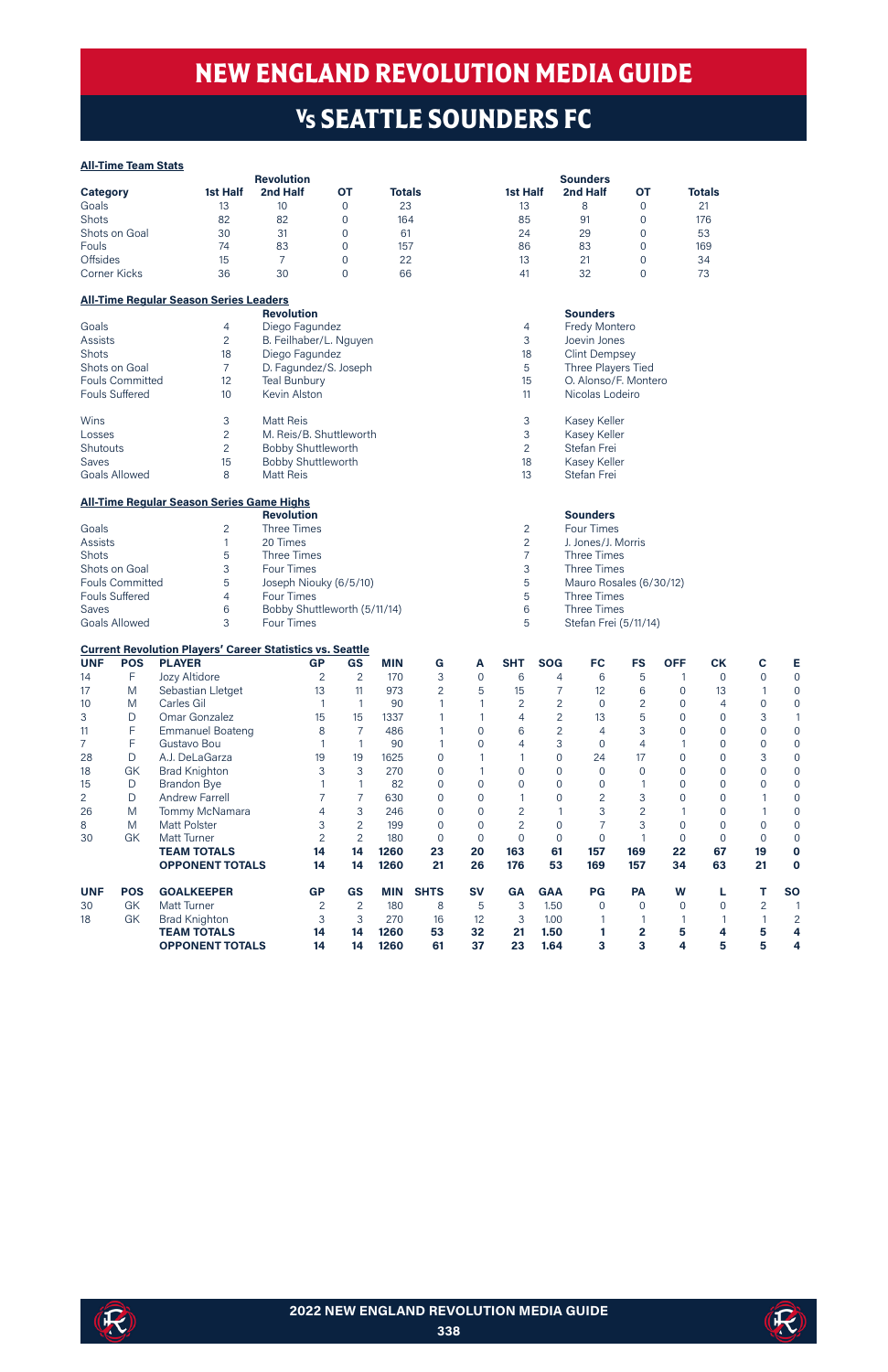## vs Sporting kansas city

#### **ALL-TIME ALL-COMPETITIONS RECORD**

| 19-27-13           | Overall                                 | Home<br>$12 - 11 - 7$          | Away<br>$7 - 16 - 6$ | <b>Neutral</b><br>$0 - 0 - 0$          |               |
|--------------------|-----------------------------------------|--------------------------------|----------------------|----------------------------------------|---------------|
|                    | <b>MLS Regular Season</b>               |                                |                      |                                        |               |
| Year               | Overall                                 | Home                           | Away                 | SO*/OT                                 |               |
| 1996               | $1 - 2 - 0$                             | $1 - 0 - 0$                    | $0 - 2 - 0$          | $1 - 0 - 0*$                           |               |
| 1997               | $2 - 1 - 0$                             | $2 - 0 - 0$                    | $0 - 1 - 0$          | $0 - 1 - 0*$                           |               |
| 1998               | $0 - 2 - 0$                             | $0 - 1 - 0$                    | $0 - 1 - 0$          | $0 - 0 - 0*$                           |               |
| 1999               | $2 - 0 - 0$                             | $1 - 0 - 0$                    | $1 - 0 - 0$          | $0 - 0 - 0*$                           |               |
| 2000               | $1 - 1 - 0$                             | $0 - 1 - 0$                    | $1 - 0 - 0$          | $0 - 0 - 0$                            |               |
| 2001               | $0 - 2 - 0$                             | $0 - 1 - 0$                    | $0 - 1 - 0$          | $0 - 0 - 0$                            |               |
| 2002               | $0 - 2 - 0$                             | $0 - 1 - 0$                    | $0 - 1 - 0$          | $0 - 0 - 0$                            |               |
| 2003               | $0 - 0 - 2$                             | $0 - 0 - 1$                    | $0 - 0 - 1$          | $0 - 0 - 2$                            |               |
| 2004               | $1 - 2 - 0$                             | $0 - 2 - 0$                    | $1 - 0 - 0$          | ä,                                     |               |
| 2005               | $1 - 1 - 2$                             | $0 - 1 - 1$                    | $1 - 0 - 1$          |                                        |               |
|                    |                                         |                                |                      | J,                                     |               |
| 2006               | $0 - 1 - 3$                             | $0 - 0 - 2$                    | $0 - 1 - 1$          |                                        |               |
| 2007               | $2 - 1 - 0$                             | $1 - 1 - 0$                    | $1 - 0 - 0$          | Ē,                                     |               |
| 2008               | $1 - 2 - 0$                             | $0 - 1 - 0$                    | $1 - 1 - 0$          | Ē,                                     |               |
| 2009               | $0 - 2 - 1$                             | $0 - 1 - 1$                    | $0 - 1 - 0$          | ä,                                     |               |
| 2010               | $1 - 1 - 0$                             | $1 - 0 - 0$                    | $0 - 1 - 0$          | ż                                      |               |
| 2011               | $1 - 0 - 1$                             | $1 - 0 - 0$                    | $0 - 0 - 1$          | ż                                      |               |
| 2012               | $0 - 2 - 1$                             | $0 - 1 - 0$                    | $0 - 1 - 1$          | Ē,                                     |               |
| 2013               | $0 - 1 - 1$                             | $0 - 0 - 1$                    | $0 - 1 - 0$          |                                        |               |
| 2014               | $3 - 0 - 0$                             | $2 - 0 - 0$                    | $1 - 0 - 0$          | Ē,                                     |               |
| 2015               | $0 - 1 - 0$                             | $0 - 0 - 0$                    | $0 - 1 - 0$          | L,                                     |               |
| 2016               | $1 - 0 - 0$                             | $1 - 0 - 0$                    | $0 - 0 - 0$          | Ē,                                     |               |
| 2017               | $0 - 1 - 0$                             | $0 - 0 - 0$                    | $0 - 1 - 0$          | Ē,                                     |               |
| 2018               | $1 - 0 - 0$                             | $1 - 0 - 0$                    | $0 - 0 - 0$          | ż                                      |               |
| 2019               | $0 - 0 - 1$                             | $0 - 0 - 0$                    | $0 - 0 - 1$          | L.                                     |               |
| 2020               | ÷,                                      | ÷                              | ÷                    | ä,                                     |               |
| 2021               |                                         |                                |                      |                                        |               |
| <b>Totals</b>      | $18 - 25 - 12$                          | $11 - 11 - 6$                  | $7-14-6$             | $1 - 1 - 2$                            |               |
|                    | <b>MLS Cup Playoffs</b>                 |                                |                      |                                        |               |
| Year               | Overall                                 | Home                           | Away                 | <b>Neutral</b>                         | <b>Series</b> |
| 2013               | $1 - 1 - 0$                             | $1 - 0 - 0$                    | $0 - 1 - 0$          | $0 - 0 - 0$                            | L             |
|                    | Lamar Hunt U.S. Open Cup                |                                |                      |                                        |               |
| Year               | Overall                                 | Home                           | Away                 | <b>Neutral</b>                         | SO            |
| 2011               | $0 - 1 - 0$                             | $0 - 0 - 0$                    | $0 - 1 - 0$          | $0 - 0 - 0$                            | ٠             |
| <b>SuperLiga</b>   |                                         |                                |                      |                                        |               |
| Year               | Overall                                 | Home                           | Away                 | <b>Neutral</b>                         | <b>SO</b>     |
| 2009               | $0 - 0 - 1$                             | $0 - 0 - 1$                    | $0 - 0 - 0$          | $0 - 0 - 0$                            |               |
|                    | <b>Revolution Record at Away Venues</b> |                                |                      |                                        |               |
| Years<br>1000 0007 | <b>Stadium</b>                          | A monocological Characteristic |                      | <b>Reg. Season Postseason</b><br>$-70$ |               |
|                    |                                         |                                |                      |                                        |               |

|               | <b>Goals Scored by Interval - Regular Season</b> |              |             |
|---------------|--------------------------------------------------|--------------|-------------|
| <b>Totals</b> |                                                  | $7 - 14 - 6$ | $0 - 1 - 0$ |
| 2011-Present  | Sporting Park                                    | $1 - 4 - 3$  | $0 - 1 - 0$ |
| 2008-2010     | Community America Ballpark                       | $1 - 3 - 0$  |             |
| 1996-2007     | Arrowhead Stadium                                | $5 - 7 - 3$  |             |

|     |              | 1-15 16-30 31-45 46-60 61-75 76-90 OT Total |     |      |     |      |      |
|-----|--------------|---------------------------------------------|-----|------|-----|------|------|
| NF. |              | -9 -9 -17 -7 -12 -19 -0                     |     |      |     |      | - 73 |
| KC  | $\mathbf{q}$ | 16                                          | 16. | - 15 | 16. | 17 O | 89   |

|                      | <u> All-Time MLS Regular Season Meetings</u>                     |                  |                     |  |
|----------------------|------------------------------------------------------------------|------------------|---------------------|--|
| Date                 | Score                                                            | NE Result        | <b>Notes</b>        |  |
| 06/01/96             | New England 1 at Kansas City 2                                   | н                | SO                  |  |
| 06/15/96             | Kansas City 1 at New England 1                                   | W<br>L           |                     |  |
| 07/27/96<br>05/03/97 | New England 2 at Kansas City 4<br>Kansas City 1 at New England 2 | W                |                     |  |
| 07/12/97             | Kansas City 0 at New England 2                                   | W                |                     |  |
| 07/26/97             | New England 0 at Kansas City 0                                   | L                | SO                  |  |
| 05/16/98             | Kansas City 3 at New England 1                                   | L                |                     |  |
| 07/01/98             | New England 0 at Kansas City 1                                   | L                |                     |  |
| 04/03/99             | New England 1 at Kansas City 0                                   | W                |                     |  |
| 09/07/99             | Kansas City 2 at New England 3                                   | W                |                     |  |
| 07/19/00             | New England 1 at Kansas City 0                                   | W                |                     |  |
| 09/06/00             | Kansas City 1 at New England 0                                   | н                |                     |  |
| 07/07/01             | Kansas City 2 at New England 1                                   | L                |                     |  |
| 07/29/01             | New England 0 at Kansas City 2                                   | L                |                     |  |
| 06/22/02             | New England 2 at Kansas City 3                                   | L                |                     |  |
| 07/13/02             | Kansas City 4 at New England 2                                   | L                |                     |  |
| 05/14/03             | New England 1 at Kansas City 1                                   | T                | 2OT                 |  |
| 05/31/03             | Kansas City 2 at New England 2                                   | т                | 2OT                 |  |
| 06/02/04             | New England 3 at Kansas City 2                                   | W                |                     |  |
| 06/19/04             | Kansas City 3 at New England 1                                   | L                |                     |  |
| 08/21/04             | Kansas City 2 at New England 1                                   | L                |                     |  |
| 06/04/05             | Kansas City 1 at New England 1                                   | т                |                     |  |
| 06/11/05             | New England 2 at Kansas City 0                                   | W                |                     |  |
| 08/06/05             | Kansas City 2 at New England 1                                   | L                |                     |  |
| 10/08/05             | New England 2 at Kansas City 2                                   | т                |                     |  |
| 04/15/06             | New England 0 at Kansas City 1                                   | L                |                     |  |
| 07/29/06             | New England 1 at Kansas City 1                                   | т                |                     |  |
| 08/09/06             | Kansas City 0 at New England 0                                   | т                |                     |  |
| 09/23/06             | Kansas City 1 at New England 1                                   | т                |                     |  |
| 05/26/07             | Kansas City 4 at New England 3                                   | L                |                     |  |
| 08/02/07             | Kansas City 0 at New England 2                                   | W                |                     |  |
| 08/19/07             | New England 1 at Kansas City 0                                   | W                |                     |  |
| 04/09/08             | New England 3 at Kansas City 1                                   | W                |                     |  |
| 10/11/08             | New England 0 at Kansas City 1                                   | L                |                     |  |
| 10/25/08             | Kansas City 3 at New England 1                                   | L                |                     |  |
| 06/13/09             | New England 1 at Kansas City 3                                   | L                |                     |  |
| 07/11/09             | Kansas City 0 at New England 0                                   | т                |                     |  |
| 09/05/09             | Kansas City 4 at New England 2                                   | L                |                     |  |
| 08/21/10             | New England 1 at Kansas City 4                                   | L                |                     |  |
| 10/16/10             | Kansas City 0 at New England 1                                   | W                |                     |  |
| 04/23/11             | Sporting KC 2 at New England 3                                   | W                |                     |  |
| 07/30/11             | New England 1 at Sporting KC 1                                   | т                |                     |  |
| 03/17/12             | New England 0 at Sporting KC 3                                   | L<br>т           |                     |  |
| 07/21/12             | New England 0 at Sporting KC 0                                   | L                |                     |  |
| 08/04/12<br>03/23/13 | Sporting KC 1 at New England 0<br>Sporting KC 0 at New England 0 | т                |                     |  |
| 08/10/13             | New England 0 at Sporting KC 3                                   | L                |                     |  |
| 04/26/14             | Sporting KC 0 at New England 2                                   | W                |                     |  |
| 09/03/14             | Sporting KC 1 at New England 3                                   | W                |                     |  |
| 09/26/14             | New England 3 at Sporting KC 2                                   | W                |                     |  |
| 05/20/15             | Sporting KC 4 at New England 2                                   | L                |                     |  |
| 10/01/16             | Sporting KC 1 at New England 3                                   | W                |                     |  |
| 09/16/17             | New England 1 at Sporting KC 3                                   | L                |                     |  |
| 04/28/18             | Sporting KC 0 at New England 1                                   | W                |                     |  |
| 04/27/19             | New England 4 at Kansas City 4                                   | Т                |                     |  |
|                      | <b>All-Time MLS Cup Playoffs Meetings</b>                        |                  |                     |  |
| Date                 | <b>Score</b>                                                     | <b>NE Result</b> | <b>Notes Series</b> |  |
| 11/02/13             | Sporting KC 1 at New England 2                                   | W                |                     |  |

| ----     | -----                          | . |
|----------|--------------------------------|---|
| 11/02/13 | Sporting KC 1 at New England 2 | W |

| 11/06/13 | New England 1 at Sporting KC 3         | AFT |  |
|----------|----------------------------------------|-----|--|
|          | <b>All-Time U.S. Open Cup Meetings</b> |     |  |

| <b>Date</b> | Score                                   | <b>NE Result Notes</b> |  |
|-------------|-----------------------------------------|------------------------|--|
|             | 05/25/11 New England 0 at Kansas City 5 |                        |  |

### **All-Time SuperLiga Meetings**

|      | All-Time SuperLiga Meetings             |                  |              |
|------|-----------------------------------------|------------------|--------------|
| Date | Score                                   | <b>NE Result</b> | <b>Notes</b> |
|      | 06/24/09 Kansas City 1 at New England 1 |                  |              |



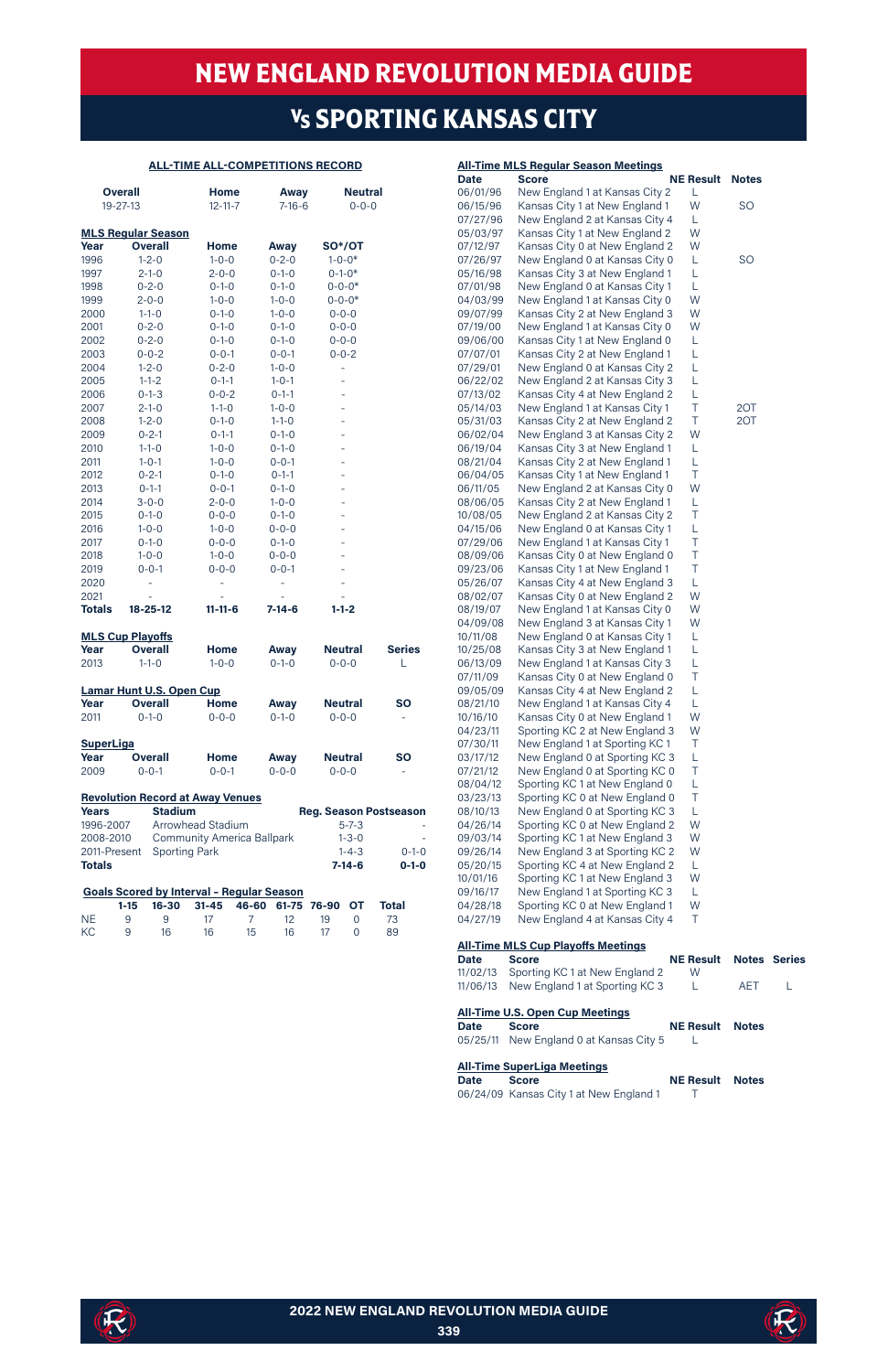### vs Sporting kansas city

### **All-Time Team Stats**

|                       |                        |                                                                               | <b>Revolution</b>      |                |               |                |                |                |                | <b>Kansas City</b>        |                |             |               |                |             |
|-----------------------|------------------------|-------------------------------------------------------------------------------|------------------------|----------------|---------------|----------------|----------------|----------------|----------------|---------------------------|----------------|-------------|---------------|----------------|-------------|
| Category              |                        | 1st Half                                                                      | 2nd Half               | OT             | <b>Totals</b> |                |                | 1st Half       |                | 2nd Half                  | OT             |             | <b>Totals</b> |                |             |
| Goals                 |                        | 35                                                                            | 38                     | $\Omega$       | 73            |                |                | 41             |                | 48                        | $\Omega$       |             | 89            |                |             |
| Shots                 |                        | 295                                                                           | 331                    | 3              | 629           |                |                | 355            |                | 399                       | 3              |             | 757           |                |             |
| Shots on Goal         |                        | 119                                                                           | 152                    | $\mathbf 0$    | 271           |                |                | 145            |                | 160                       | $\overline{c}$ |             | 307           |                |             |
| Fouls                 |                        | 348                                                                           | 361                    | 1              | 710           |                |                | 379            |                | 374                       | $\overline{4}$ |             | 757           |                |             |
| Offsides              |                        | 75                                                                            | 62                     | 1              | 138           |                |                | 77             |                | 99                        | 1              |             | 177           |                |             |
| <b>Corner Kicks</b>   |                        | 119                                                                           | 131                    | 1              | 251           |                |                | 94             |                | 143                       | 1              |             | 238           |                |             |
|                       |                        |                                                                               |                        |                |               |                |                |                |                |                           |                |             |               |                |             |
|                       |                        | <b>All-Time Regular Season Series Leaders</b>                                 |                        |                |               |                |                |                |                |                           |                |             |               |                |             |
|                       |                        |                                                                               | <b>Revolution</b>      |                |               |                |                |                |                | <b>Kansas City</b>        |                |             |               |                |             |
| Goals                 |                        | 5                                                                             | Three Players Tied     |                |               |                |                | 8              |                | Preki                     |                |             |               |                |             |
| Assists               |                        | $\overline{7}$                                                                | <b>Steve Ralston</b>   |                |               |                |                | 5              |                | J. Jewsbury/Preki         |                |             |               |                |             |
| Shots                 |                        | 42                                                                            | Taylor Twellman        |                |               |                |                | 44             |                | Preki                     |                |             |               |                |             |
| Shots on Goal         |                        | 23                                                                            | Taylor Twellman        |                |               |                |                | 23             |                | Josh Wolff                |                |             |               |                |             |
|                       | <b>Fouls Committed</b> | 35                                                                            | Shalrie Joseph         |                |               |                |                | 29             |                | D. Arnaud/K. Zavagnin     |                |             |               |                |             |
| Fouls Suffered        |                        | 24                                                                            | Shalrie Joseph         |                |               |                |                | 40             |                | Davy Arnaud               |                |             |               |                |             |
|                       |                        |                                                                               |                        |                |               |                |                |                |                |                           |                |             |               |                |             |
| Wins                  |                        | 6                                                                             | <b>Matt Reis</b>       |                |               |                |                | 6              |                | Bo Oshoniyi               |                |             |               |                |             |
| Losses                |                        | 10                                                                            | <b>Matt Reis</b>       |                |               |                |                | 3              |                | K. Hartman/T. Meola       |                |             |               |                |             |
| Shutouts              |                        | $\overline{7}$                                                                | <b>Matt Reis</b>       |                |               |                |                | 5              |                | Jimmy Nielsen             |                |             |               |                |             |
| Saves                 |                        | 108                                                                           | <b>Matt Reis</b>       |                |               |                |                | 43             |                | Bo Oshoniyi               |                |             |               |                |             |
| Goals Allowed         |                        | 35                                                                            | <b>Matt Reis</b>       |                |               |                |                | 13             |                | K. Hartman/T. Meola       |                |             |               |                |             |
|                       |                        | <b>All-Time Regular Season Series Game Highs</b>                              |                        |                |               |                |                |                |                |                           |                |             |               |                |             |
|                       |                        |                                                                               | <b>Revolution</b>      |                |               |                |                |                |                | <b>Kansas City</b>        |                |             |               |                |             |
| Goals                 |                        | 3                                                                             | Pat Noonan (6/2/04)    |                |               |                |                | 3              |                | V. Takawira/E. Johnson    |                |             |               |                |             |
| <b>Assists</b>        |                        | $\overline{c}$                                                                | Joe-Max Moore (9/7/99) |                |               |                |                | $\overline{c}$ |                | Seven Times               |                |             |               |                |             |
| Shots                 |                        | 6                                                                             | Four Times             |                |               |                |                | 8              |                | Igor Simutenkov (6/22/02) |                |             |               |                |             |
| Shots on Goal         |                        | $\overline{4}$                                                                | <b>Four Times</b>      |                |               |                |                | 4              |                | <b>Six Times</b>          |                |             |               |                |             |
|                       | <b>Fouls Committed</b> | $\overline{7}$                                                                | Alexi Lalas (7/27/96)  |                |               |                |                | 6              |                | M. Harrington/A. Collin   |                |             |               |                |             |
| <b>Fouls Suffered</b> |                        | 6                                                                             | Four Times             |                |               |                |                | 9              |                | Onandi Lowe (7/7/01)      |                |             |               |                |             |
|                       |                        |                                                                               |                        |                |               |                |                |                |                |                           |                |             |               |                |             |
| Saves                 |                        | 11                                                                            | Matt Reis (7/11/09)    |                |               |                |                | 8              |                | Kevin Hartman (8/2/07)    |                |             |               |                |             |
| Goals Allowed         |                        | $\overline{4}$                                                                | Seven Times            |                |               |                |                | 4              |                | Tim Melia (4/27/19)       |                |             |               |                |             |
|                       |                        | <b>Current Revolution Players' Career Statistics vs. Sporting Kansas City</b> |                        |                |               |                |                |                |                |                           |                |             |               |                |             |
| <b>UNF</b>            | POS                    | <b>PLAYER</b>                                                                 | GP                     | GS             | <b>MIN</b>    | G              | A              | <b>SHT</b>     | SOG            | FC                        | FS             | OFF         | CK            | C              | E           |
| 17                    | M                      | Sebastian Lletget                                                             | 10                     | 9              | 771           | $\overline{c}$ | $\overline{c}$ | 9              | 3              | 10                        | 12             | 1           | 9             | 0              | 0           |
| 3                     | D                      | Omar Gonzalez                                                                 | 9                      | 8              | 732           | 1              | 1              | $\overline{c}$ | 1              | $\overline{7}$            | $\overline{c}$ | $\mathbf 0$ | 0             | 1              | $\mathbf 0$ |
| 24                    | D                      | DeJuan Jones                                                                  | $\mathbf{1}$           | 1              | 88            | 1              | 0              | 1              | $\mathbf{1}$   | $\mathbf{1}$              | 1              | $\mathbf 0$ | $\mathbf 0$   | $\mathbf 0$    | 0           |
| 14                    | F                      | Jozy Altidore                                                                 | 8                      | 4              | 420           | 0              | 1              | $\overline{7}$ | 3              | 9                         | 11             | 3           | 0             | 1              | 0           |
| 11                    | F                      | <b>Emmanuel Boateng</b>                                                       | 8                      | 6              | 518           | $\Omega$       | 1              | 3              | 1              | $\overline{4}$            | 3              | 3           | $\Omega$      | $\Omega$       | 0           |
| 28                    | D                      | A.J. DeLaGarza                                                                | 16                     | 16             | 1395          | $\Omega$       | 1              | 1              | 1              | 19                        | 17             | 0           | $\mathbf 0$   | $\overline{4}$ | 0           |
|                       | M                      | Matt Polster                                                                  | 4                      | $\overline{4}$ | 359           | $\Omega$       | 1              | $\overline{2}$ | $\Omega$       | $\overline{2}$            | 4              | $\Omega$    | $\Omega$      | $\Omega$       |             |
| 8                     |                        |                                                                               |                        |                |               |                |                |                |                |                           |                |             |               |                | 0           |
| 15                    | D                      | <b>Brandon Bye</b>                                                            | $\overline{c}$         | $\mathbf{1}$   | 56            | $\mathbf 0$    | $\mathbf 0$    | $\Omega$       | $\mathbf 0$    | $\overline{4}$            | 1              | $\mathbf 0$ | 1             | 1              | 1           |
| $\overline{2}$        | D                      | Andrew Farrell                                                                | 9                      | 9              | 810           | $\Omega$       | $\Omega$       | $\Omega$       | $\Omega$       | 6                         | 10             | $\Omega$    | $\Omega$      | $\mathbf 0$    | 0           |
| 10                    | M                      | Carles Gil                                                                    | $\mathbf{1}$           | $\mathbf{1}$   | 90            | $\Omega$       | $\Omega$       | $\mathbf{1}$   | 1              | $\mathbf{1}$              | 5              | $\Omega$    | $\Omega$      | 1              | $\mathbf 0$ |
| 18                    | GK                     | <b>Brad Knighton</b>                                                          | 5                      | 5              | 450           | $\mathbf 0$    | $\mathbf 0$    | $\mathbf 0$    | $\mathbf 0$    | $\mathbf 0$               | 1              | $\mathbf 0$ | $\mathbf 0$   | $\mathbf 0$    | $\mathbf 0$ |
| 26                    | M                      | Tommy McNamara                                                                | 6                      | 3              | 308           | $\Omega$       | $\Omega$       | $\overline{7}$ | $\overline{2}$ | $\overline{2}$            | 3              | Ō           | 1             | $\Omega$       | 0           |
| 30                    | GK                     | Matt Turner                                                                   | 1                      | 1              | 90            | $\Omega$       | $\Omega$       | $\Omega$       | $\Omega$       | $\Omega$                  | 0              | $\Omega$    | $\Omega$      | $\Omega$       | $\Omega$    |

30 GK Matt Turner 1 1 90 0 0 0 0 0 0 0 0 0 0  **TEAM TOTALS 55 55 4970 73 72 629 271 710 743 138 251 84 13**

**UNF POS GOALKEEPER GP GS MIN SHTS SV GA GAA PG PA W L T SO** 30 GK Matt Turner 1 1 90 3 3 0 0.00 0 0 1 0 0 1 18 GK Brad Knighton 5 5 450 26 13 13 2.60 1 1 1 3 1 0  **TEAM TOTALS 55 55 4970 307 213 89 1.61 7 9 18 25 12 14**



 **OPPONENT TOTALS 55 55 4970 89 85 757 307 757 698 177 240 92 5**

 **OPPONENT TOTALS 55 55 4970 271 190 73 1.32 3 5 25 18 12 13**

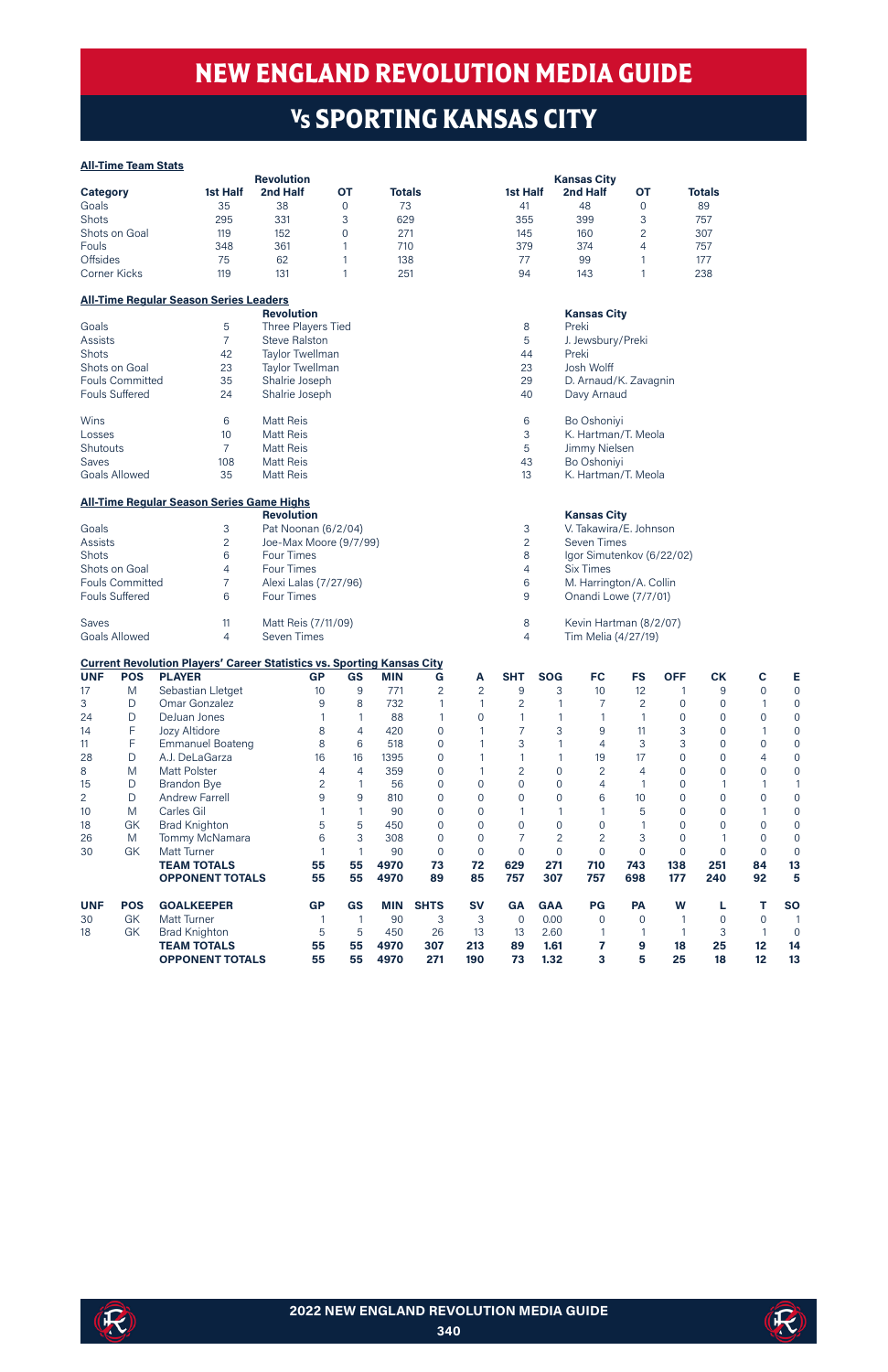### **Vs TORONTO FC**

#### **ALL-TIME ALL-COMPETITIONS RECORD**

|                        | <b>Overall</b><br>$14 - 10 - 11$                          | Home<br>$10 - 4 - 5$ | Away<br>$4 - 6 - 5$ |                | <b>Neutral</b><br>$0 - 0 - 1$ |                               |  |
|------------------------|-----------------------------------------------------------|----------------------|---------------------|----------------|-------------------------------|-------------------------------|--|
|                        | <b>MLS Regular Season</b>                                 |                      |                     |                |                               |                               |  |
| Year                   | <b>Overall</b>                                            | Home                 | Away                | <b>Neutral</b> |                               | SO*/OT                        |  |
| 2007                   | $2 - 0 - 1$                                               | $2 - 0 - 0$          | $0 - 0 - 1$         | ä,             |                               |                               |  |
| 2008                   | $1 - 0 - 1$                                               | $1 - 0 - 0$          | $0 - 0 - 1$         | J,             |                               |                               |  |
| 2009                   | $0 - 1 - 1$                                               | $0 - 0 - 1$          | $0 - 1 - 0$         | L,             |                               |                               |  |
| 2010                   | $1 - 1 - 0$                                               | $1 - 0 - 0$          | $0 - 1 - 0$         | L,             |                               |                               |  |
| 2011                   | $0 - 0 - 2$                                               | $0 - 0 - 1$          | $0 - 0 - 1$         | ٠              |                               |                               |  |
| 2012                   | $0 - 1 - 1$                                               | $0 - 1 - 0$          | $0 - 0 - 1$         | L,             |                               |                               |  |
| 2013                   | $1 - 1 - 1$                                               | $1 - 1 - 0$          | $0 - 0 - 1$         |                |                               |                               |  |
| 2014                   | $3 - 0 - 0$                                               | $1 - 0 - 0$          | $2 - 0 - 0$         | J,             |                               |                               |  |
| 2015                   | $2 - 0 - 1$                                               | $1 - 0 - 1$          | $1 - 0 - 0$         |                |                               |                               |  |
| 2016                   | $0 - 1 - 1$                                               | $0 - 0 - 1$          | $0 - 1 - 0$         | ä,             |                               |                               |  |
| 2017                   | $2 - 1 - 0$                                               | $2 - 0 - 0$          | $0 - 1 - 0$         | ż              |                               |                               |  |
| 2018                   | $1 - 1 - 0$                                               | $1 - 0 - 0$          | $0 - 1 - 0$         | ä,             |                               |                               |  |
| 2019                   | $0 - 1 - 1$                                               | $0 - 0 - 1$          | $0 - 1 - 0$         |                |                               |                               |  |
| 2020                   | $0 - 1 - 1$                                               | $0 - 1 - 0$          | $0 - 0 - 0$         | $0 - 0 - 1$    |                               |                               |  |
| 2021                   | $1 - 1 - 0$                                               | $0 - 1 - 0$          | $1 - 0 - 0$         | ٠              |                               |                               |  |
| <b>Totals</b>          | 14-10-11                                                  | $10 - 4 - 5$         | $4 - 6 - 5$         | $0 - 0 - 1$    |                               |                               |  |
|                        | <b>MLS Cup Playoffs</b>                                   |                      |                     |                |                               |                               |  |
| Year                   | Overall                                                   | Home                 | Away                | <b>Neutral</b> |                               | <b>Series</b>                 |  |
| Never met              |                                                           |                      |                     |                |                               |                               |  |
|                        | Lamar Hunt U.S. Open Cup                                  |                      |                     |                |                               |                               |  |
| Year<br>Not applicable | Overall                                                   | Home                 | Away                | <b>Neutral</b> |                               | SO                            |  |
|                        |                                                           |                      |                     |                |                               |                               |  |
| <b>SuperLiga</b>       |                                                           |                      |                     |                |                               |                               |  |
| Year<br>Never met      | Overall                                                   | Home                 | Away                | <b>Neutral</b> |                               | SO                            |  |
|                        |                                                           |                      |                     |                |                               |                               |  |
| <b>Years</b>           | <b>Revolution Record at Away Venues</b><br><b>Stadium</b> |                      |                     |                |                               | <b>Reg. Season Postseason</b> |  |
|                        | 2007-Present BMO Field                                    |                      |                     |                | $4 - 5 - 5$                   |                               |  |
| <b>Totals</b>          |                                                           |                      |                     |                | $4 - 5 - 5$                   |                               |  |
|                        |                                                           |                      |                     |                |                               |                               |  |
|                        | <b>Goals Scored by Interval - Regular Season</b>          |                      |                     |                |                               |                               |  |
|                        | $1-15$<br>$16 - 30$                                       | $31 - 45$            | 46-60<br>61-75      | 76-90          | OT                            | <b>Total</b>                  |  |
| NF                     | 12<br>6                                                   | 9                    | 9<br>6              | 14             | 0                             | 56                            |  |
| <b>TOR</b>             | 9<br>6                                                    | 5                    | 8<br>6              | 10             | Ō                             | 44                            |  |

|                        | <b>All-Time MLS Regular Season Meetings</b>               |                  |              |
|------------------------|-----------------------------------------------------------|------------------|--------------|
| Date                   | <b>Score</b>                                              | <b>NE Result</b> | <b>Notes</b> |
|                        | 04/14/07 Toronto FC 0 at New England 4                    | W                |              |
|                        | 06/23/07 Toronto FC 0 at New England 3                    | W                |              |
|                        | 10/20/07 New England 2 at Toronto FC 2                    | T                |              |
|                        | 06/28/08 Toronto FC 1 at New England 2                    | W                |              |
|                        | 08/23/08 New England 1 at Toronto FC 1                    | т                |              |
|                        | 05/23/09 New England 1 at Toronto FC 3                    | L                |              |
|                        | 08/01/09 Toronto FC 1 at New England 1                    | T                |              |
|                        | 04/10/10 Toronto FC 1 at New England 4                    | W                |              |
|                        | 05/22/10 New England 0 at Toronto FC 1                    | L                |              |
| 06/15/11               | Toronto FC 0 at New England 0                             | T                |              |
| 10/22/11               | New England 2 at Toronto FC 2                             | T                |              |
|                        | 06/23/12 New England 2 at Toronto FC 2                    | T                |              |
| 07/14/12               | Toronto FC 1 at New England 1                             | L                |              |
| 05/25/13               | Toronto FC 0 at New England 2                             | W                |              |
|                        | 08/04/13 Toronto FC 1 at New England 0                    | L                |              |
|                        | 08/30/13 New England 1 at Toronto FC 1                    | т                |              |
| 05/03/14               | New England 2 at Toronto FC 1                             | W                |              |
|                        | 08/30/14 New England 3 at Toronto FC 0                    | W                |              |
| 10/25/14               | Toronto FC 0 at New England 1                             | W                |              |
| 05/16/15               | Toronto FC 1 at New England 1                             | T                |              |
| 08/01/15               | Toronto FC 1 at New England 3                             | W                |              |
| 09/13/15               | New England 3 at Toronto FC 1                             | W                |              |
|                        | 04/09/16 Toronto FC 1 at New England 1                    | т                |              |
|                        | 08/06/16 New England 1 at Toronto FC 4                    | L                |              |
| 06/03/17               | Toronto FC 0 at New England 3                             | W                |              |
| 06/23/17               | New England 0 at Toronto FC 2                             | L                |              |
| 09/23/17               | Toronto FC 1 at New England 2                             | W                |              |
| 05/12/18               | Toronto FC 2 at New England 3                             | W                |              |
| 09/29/18               | New England 1 at Toronto FC 4                             | L                |              |
| 03/17/19               | New England 2 at Toronto FC 3                             | L                |              |
| 08/31/19               | Toronto FC 1 at New England 1                             | T                |              |
| 07/21/20               | New England 0 vs. Toronto FC 0                            | T                | Neutral Site |
| 10/07/20               | Toronto FC 1 at New England 0                             | L                |              |
| 07/07/21               | Toronto FC 3 at New England 2                             | L                |              |
| 08/14/21               | New England 2 at Toronto FC 1                             | W                |              |
| Date                   | <b>All-Time MLS Cup Playoffs Meetings</b><br><b>Score</b> | <b>NE Result</b> | <b>Notes</b> |
| Never met              |                                                           |                  |              |
| Date<br>Not applicable | <b>All-Time U.S. Open Cup Meetings</b><br><b>Score</b>    | <b>NE Result</b> | <b>Notes</b> |

#### **All-Time SuperLiga Meetings**

| Date      | <b>Score</b> | <b>NE Result</b> | <b>Notes</b> |
|-----------|--------------|------------------|--------------|
| Never met |              |                  |              |

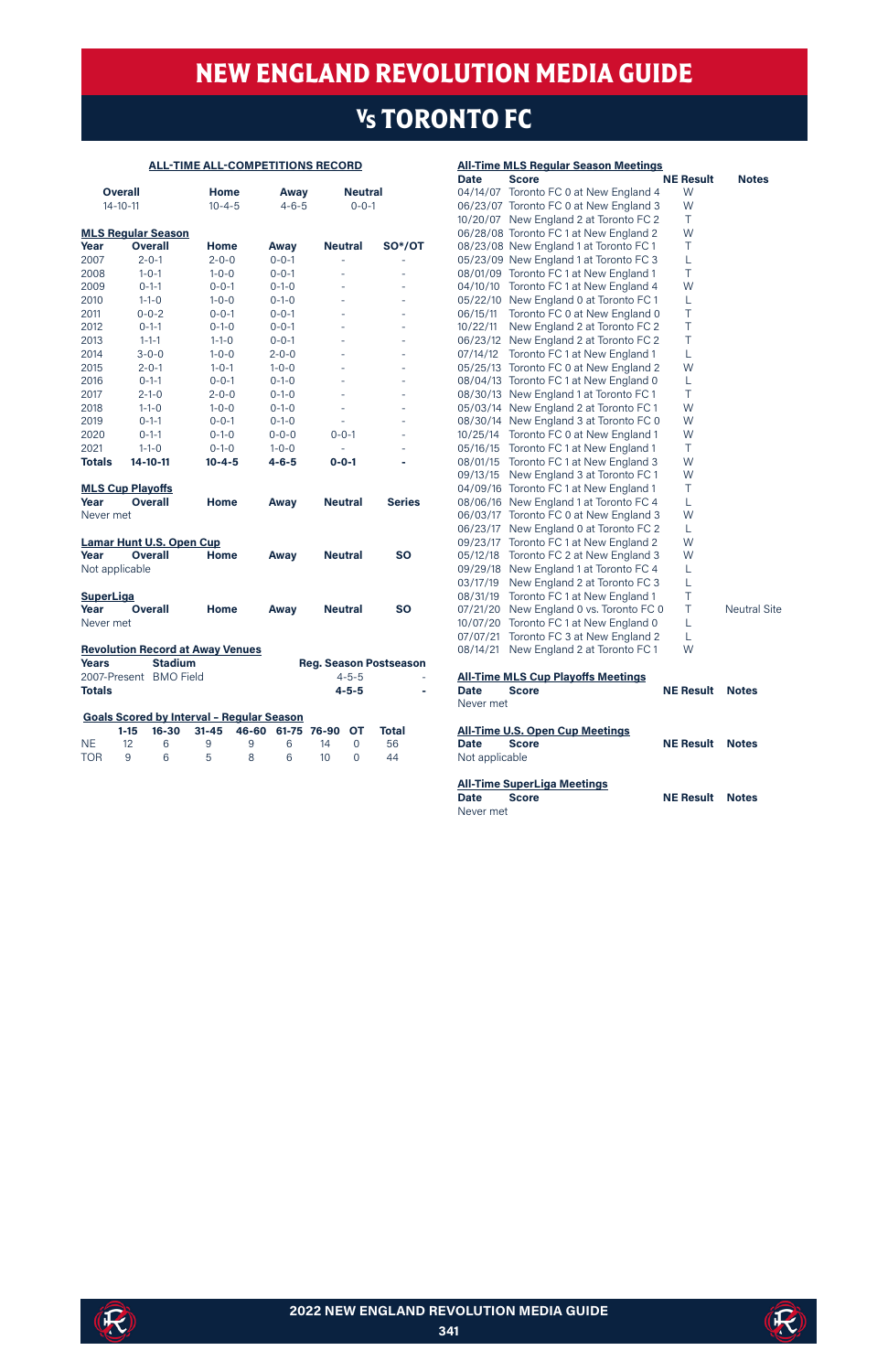### **Vs TORONTO FC**

|                  |                        |                                                                     | <b>Revolution</b>                 |                     |               |                |             |                     |                | <b>Toronto FC</b>                                  |                     |                     |                  |                |              |
|------------------|------------------------|---------------------------------------------------------------------|-----------------------------------|---------------------|---------------|----------------|-------------|---------------------|----------------|----------------------------------------------------|---------------------|---------------------|------------------|----------------|--------------|
| Category         |                        | 1st Half                                                            | 2nd Half                          | OT                  | <b>Totals</b> |                |             | 1st Half            |                | 2nd Half                                           | OT                  |                     | <b>Totals</b>    |                |              |
| Goals            |                        | 27                                                                  | 29                                | 0                   | 56            |                |             | 20                  |                | 24                                                 | 0                   |                     | 44               |                |              |
| Shots            |                        | 195                                                                 | 260                               | $\mathbf 0$         | 455           |                |             | 194                 |                | 209                                                | $\mathbf 0$         |                     | 403              |                |              |
|                  | Shots on Goal          | 80                                                                  | 106                               | $\mathbf 0$         | 186           |                |             | 73                  |                | 87                                                 | 0                   |                     | 160              |                |              |
| Fouls            |                        | 199                                                                 | 228                               | $\mathbf 0$         | 427           |                |             | 186                 |                | 237                                                | 0                   |                     | 423              |                |              |
| Offsides         |                        | 40                                                                  | 45                                | $\mathbf 0$         | 85            |                |             | 43                  |                | 33                                                 | 0                   |                     | 76               |                |              |
| Corner Kicks     |                        | 86                                                                  | 121                               | $\mathbf 0$         | 207           |                |             | 78                  |                | 77                                                 | 0                   |                     | 155              |                |              |
|                  |                        | All-Time Regular Season Series Leaders                              |                                   |                     |               |                |             |                     |                |                                                    |                     |                     |                  |                |              |
| Goals            |                        | 5                                                                   | <b>Revolution</b>                 |                     |               |                |             | $\overline{7}$      |                | <b>Toronto FC</b><br>Sebastian Giovinco            |                     |                     |                  |                |              |
| Assists          |                        | $\overline{7}$                                                      | Lee Nguyen<br>Chris Tierney       |                     |               |                |             | 3                   |                | M. Bradley/D. Koevermans                           |                     |                     |                  |                |              |
| Shots            |                        | 44                                                                  | Diego Fagundez                    |                     |               |                |             | 45                  |                | Sebastian Giovinco                                 |                     |                     |                  |                |              |
|                  | Shots on Goal          | 17                                                                  | Diego Fagundez                    |                     |               |                |             | 17                  |                | Sebastian Giovinco                                 |                     |                     |                  |                |              |
|                  | <b>Fouls Committed</b> | 27                                                                  | <b>Scott Caldwell</b>             |                     |               |                |             | 20                  |                | Doneil Henry                                       |                     |                     |                  |                |              |
|                  | <b>Fouls Suffered</b>  | 32                                                                  | Lee Nguyen                        |                     |               |                |             | 31                  |                | Jonathan Osorio                                    |                     |                     |                  |                |              |
| Wins             |                        | 6                                                                   | Bobby Shuttleworth                |                     |               |                |             | 6                   |                | Alex Bono                                          |                     |                     |                  |                |              |
| Losses           |                        | 3                                                                   | B. Knighton/B. Shuttleworth       |                     |               |                |             | 4                   |                | Joe Bendik                                         |                     |                     |                  |                |              |
| Shutouts         |                        | 3                                                                   | M. Reis/B. Shuttleworth           |                     |               |                |             | 3                   |                | Alex Bono                                          |                     |                     |                  |                |              |
| Saves            |                        | 36                                                                  | Matt Reis                         |                     |               |                |             | 28                  |                | Alex Bono                                          |                     |                     |                  |                |              |
|                  | Goals Allowed          | 13                                                                  | Bobby Shuttleworth                |                     |               |                |             | 14                  |                | Alex Bono                                          |                     |                     |                  |                |              |
|                  |                        | All-Time Regular Season Series Game Highs                           |                                   |                     |               |                |             |                     |                |                                                    |                     |                     |                  |                |              |
|                  |                        |                                                                     | <b>Revolution</b>                 |                     |               |                |             |                     |                | <b>Toronto FC</b>                                  |                     |                     |                  |                |              |
| Goals            |                        | 3<br>$\overline{c}$                                                 | Zack Schilawski (4/10/10)         |                     |               |                |             | 3<br>$\overline{2}$ |                | Sebastian Giovinco (8/6/16)                        |                     |                     |                  |                |              |
| Assists<br>Shots |                        | 8                                                                   | Four Times<br>Adam Buksa (7/7/21) |                     |               |                |             | 11                  |                | <b>Three Times</b><br>Sebastian Giovinco (9/13/15) |                     |                     |                  |                |              |
|                  | Shots on Goal          | 4                                                                   | Four Times                        |                     |               |                |             | 6                   |                | Lucas Janson (9/29/18)                             |                     |                     |                  |                |              |
|                  | Fouls Committed        | 5                                                                   | L. Nguyen/C. Davies               |                     |               |                |             | 6                   |                | D. Koevermans/D. Henry                             |                     |                     |                  |                |              |
|                  | Fouls Suffered         | 8                                                                   | Kevin Alston (8/1/09)             |                     |               |                |             | 5                   |                | Four Times                                         |                     |                     |                  |                |              |
| Saves            |                        | $\overline{7}$                                                      | B. Knighton/M. Reis               |                     |               |                |             | 8                   |                | Milos Kocic (6/23/12)                              |                     |                     |                  |                |              |
|                  | Goals Allowed          | 4                                                                   | B. Knighton/B. Shuttleworth       |                     |               |                |             | 4                   |                | G. Sutton/S. Frei                                  |                     |                     |                  |                |              |
|                  |                        | <b>Current Revolution Players' Career Statistics vs. Toronto FC</b> |                                   |                     |               |                |             |                     |                |                                                    |                     |                     |                  |                |              |
| <b>UNF</b>       | POS                    | <b>PLAYER</b>                                                       | GP                                | GS                  | <b>MIN</b>    | G              | Α           | SHT                 | SOG            | FC                                                 | FS                  | <b>OFF</b>          | CK               | C              | Е            |
| 10               | M                      | Carles Gil                                                          | 3                                 | 3                   | 270           | 3              | $\mathbf 0$ | 5                   | 5              | $\mathbf 0$                                        | $\overline{4}$      | $\mathbf 0$         | 13               | $\mathbf{1}$   | $\mathbf 0$  |
| 14               | F                      | Jozy Altidore                                                       | $\overline{4}$                    | 4                   | 350           | $\overline{2}$ | $\mathbf 0$ | $\overline{7}$      | 4              | 16                                                 | 11                  | 1                   | 0                | 1              | 0            |
| 7                | F                      | Gustavo Bou                                                         | 4                                 | 3                   | 300           | $\overline{2}$ | 0           | 15                  | 4              | 4                                                  | 3                   | 6                   | 5                | 0              | 0            |
| 26               | M                      | Tommy McNamara                                                      | 10                                | $\overline{7}$      | 616           | 1              | 3           | $\overline{7}$      | $\overline{2}$ | 6                                                  | 10                  | 1                   | $\mathbf 0$      | 3              | $\mathbf 0$  |
| 9<br>17          | F<br>M                 | Adam Buksa                                                          | 4<br>$\overline{2}$               | 4<br>$\overline{c}$ | 3447<br>180   | 1<br>1         | 0<br>0      | 15<br>6             | 6<br>4         | $\overline{c}$<br>Ō                                | 5<br>$\overline{c}$ | $\overline{c}$<br>0 | 0<br>$\mathbf 0$ | 0<br>0         | 0<br>0       |
| 11               | F                      | Sebastian Lletget<br><b>Emmanuel Boateng</b>                        | 5                                 | 1                   | 170           | $\Omega$       | 1           | $\overline{c}$      | $\mathbf 0$    | 6                                                  | 1                   | 1                   | $\Omega$         | $\mathbf{1}$   | $\mathbf 0$  |
| 28               | D                      | A.J. DeLaGarza                                                      | 12                                | 11                  | 963           | Ō              | 1           | 1                   | 0              | 10                                                 | 8                   | 1                   | 0                | 3              | 0            |
| 2                | D                      | <b>Andrew Farrell</b>                                               | 19                                | 19                  | 1698          | Ō              | 1           | 1                   | Ō              | 13                                                 | 12                  | $\mathbf 0$         | $\mathbf 0$      | 3              | 0            |
| 24               | D                      | DeJuan Jones                                                        | 5                                 | 5                   | 422           | 0              | 1           | $\overline{7}$      | 3              | 3                                                  | 4                   | 0                   | 0                | 0              | 0            |
| 15               | D                      | <b>Brandon Bye</b>                                                  | 7                                 | 6                   | 523           | Ō              | $\mathbf 0$ | 6                   | 1              | 7                                                  | $\overline{2}$      | 1                   | 0                | $\overline{2}$ | 0            |
| 36               | GK                     | Earl Edwards Jr.                                                    | 1                                 | $\mathbf{1}$        | 90            | $\Omega$       | $\Omega$    | $\Omega$            | Ō              | $\overline{0}$                                     | $\Omega$            | $\Omega$            | $\Omega$         | $\Omega$       | $\mathbf 0$  |
| 3                | D                      | Omar Gonzalez                                                       | 9                                 | 9                   | 810           | Ō              | 0           | 4                   | 0              | 7                                                  | 12                  | 0                   | 0                | $\overline{2}$ | 0            |
| 5                | M                      | Wilfrid Kaptoum                                                     | 1                                 | 0                   | $\Delta$      | Ō              | $\mathbf 0$ | $\mathbf{1}$        | $\mathbf 0$    | Ō                                                  | $\mathbf 0$         | $\mathbf 0$         | $\mathbf 0$      | $\mathbf 0$    | 0            |
| 4                | D                      | Henry Kessler                                                       | 4                                 | 4                   | 360           | Ō              | 0           | 0                   | 0              | 5                                                  | 3                   | 0                   | 0                | 1              | 0            |
| 19               | F                      | <b>Edward Kizza</b>                                                 |                                   | $\mathbf 0$<br>1    | 4             | Ō              | 0           | 0                   | Ō              | Ō                                                  | 0                   | 0                   | $\mathbf 0$      | 0              | 0            |
| 18               | GK                     | <b>Brad Knighton</b>                                                | 3                                 | 3                   | 270           | $\overline{0}$ | $\mathbf 0$ | $\mathbf 0$         | Ō              | Ō                                                  | $\overline{c}$      | $\mathbf 0$         | $\mathbf 0$      | $\mathbf 0$    | $\mathbf 0$  |
| 13               | M                      | Maciel                                                              | $\overline{c}$                    | $\overline{c}$      | 176           | Ō              | 0           | 0                   | 0              | 4                                                  | 1                   | 0                   | 0                | 0              | 0            |
| 8                | M                      | Matt Polster                                                        | 6                                 | 6                   | 349           | 0              | $\mathbf 0$ | 1                   | Ō              | 5                                                  | 6                   | $\mathbf 0$         | $\mathbf 0$      | $\mathbf 0$    | 0            |
| 12               | F                      | <b>Justin Rennicks</b>                                              |                                   | 1<br>0              | 13            | 0              | 0           | 1                   | 0              | Ō                                                  | 1                   | 0                   | $\mathbf 0$      | $\mathbf 0$    | 0            |
| 25               | M                      | Arnor Traustason                                                    | $\overline{c}$                    | 1                   | 93            | 0              | $\mathbf 0$ | 1                   | $\mathbf 0$    | 3                                                  | $\mathbf 0$         | 0                   | 5                | 0              | 0            |
| 30               | GK                     | Matt Turner                                                         | 5                                 | 5                   | 450           | $\Omega$       | $\mathbf 0$ | $\mathbf 0$         | $\mathbf 0$    | $\mathbf 0$                                        | $\overline{c}$      | $\mathbf 0$         | $\mathbf 0$      | $\mathbf 0$    | $\mathbf{0}$ |
|                  |                        | <b>TEAM TOTALS</b><br><b>OPPONENT TOTALS</b>                        | 35<br>35                          | 35<br>35            | 3150<br>3150  | 56<br>44       | 49<br>40    | 455<br>403          | 186<br>160     | 427<br>423                                         | 423<br>427          | 85<br>76            | 208<br>155       | 55<br>70       | 1<br>4       |
| <b>UNF</b>       | POS                    | <b>GOALKEEPER</b>                                                   | <b>GP</b>                         | GS                  | <b>MIN</b>    | <b>SHTS</b>    | <b>SV</b>   | GA                  | GAA            | PG                                                 | PA                  | W                   | L                | T              | SO           |
| 36               | GK                     | Earl Edwards Jr.                                                    | 1                                 | 1                   | 90            | $\overline{4}$ | 3           | $\mathbf{1}$        | 1.00           | Ō                                                  | 0                   | 10                  | $\mathbf 0$      | $\mathbf 0$    | 0            |
| 30               | GK                     | Matt Turner                                                         | 5                                 | 5                   | 450           | 24             | 20          | 5                   | 1.00           | 1                                                  | $\mathbf{1}$        | $\overline{2}$      | $\overline{1}$   | $\overline{2}$ | 1            |
| 18               | GK                     | <b>Brad Knighton</b>                                                | 3                                 | 3                   | 270           | 21             | 11          | 10                  | 3.33           | 1                                                  | 1                   | $\mathbf 0$         | 3                | $\mathbf 0$    | $\circ$      |
|                  |                        | <b>TEAM TOTALS</b>                                                  | 35                                | 35                  | 3150          | 160            | 110         | 44                  | 1.26           | 3                                                  | 3                   | 14                  | 10               | 11             | 8            |
|                  |                        | <b>OPPONENT TOTALS</b>                                              | 35                                | 35                  | 3150          | 186            | 127         | 56                  | 1.60           | 5                                                  | 6                   | 10                  | 14               | 11             | 7            |



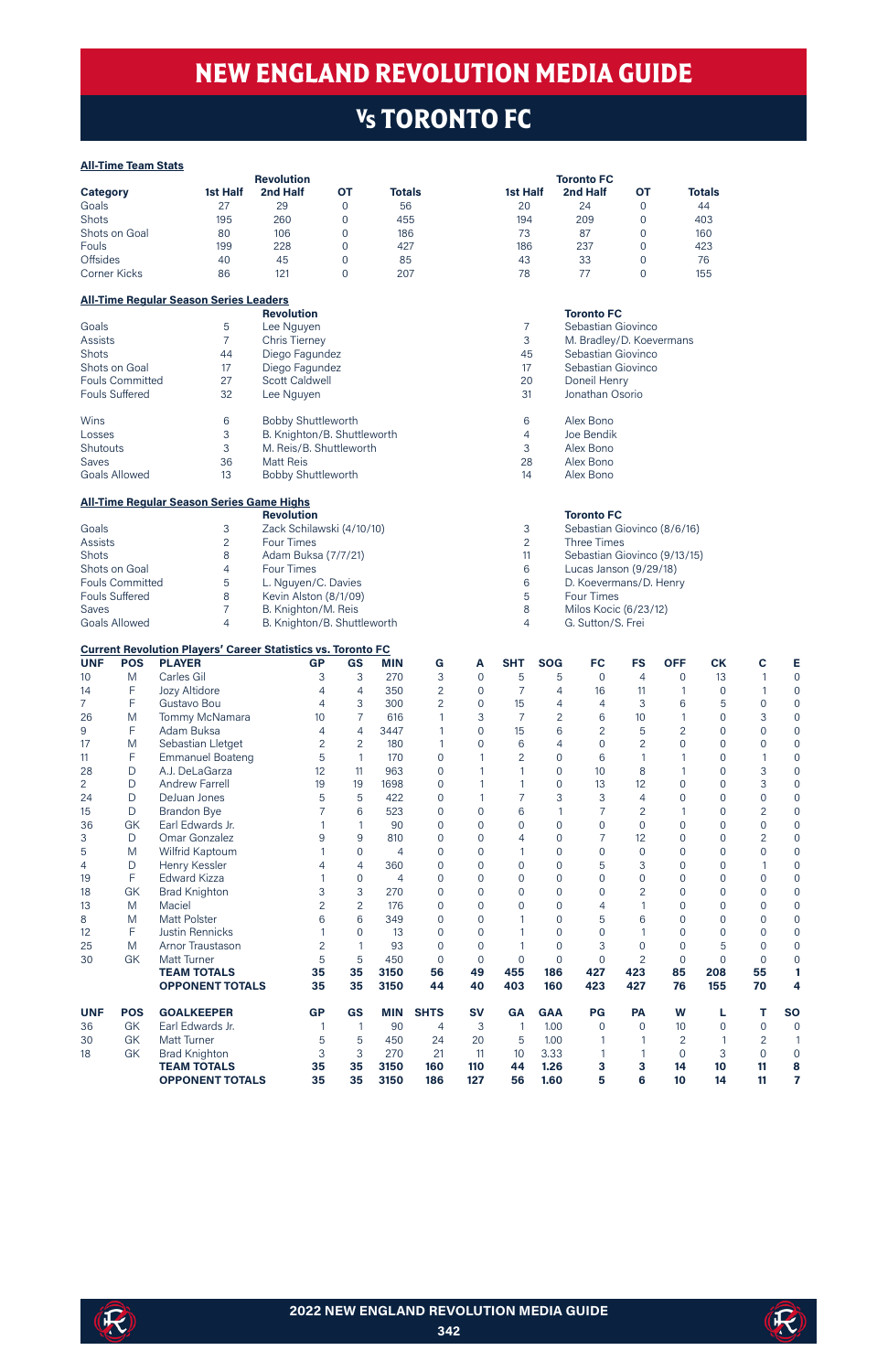### vs VANCOUVER WHITECAPS FC

#### **ALL-TIME ALL-COMPETITIONS RECORD**

|                                                                                                    | Overall<br>$5 - 2 - 3$   |                                       | Home<br>$4 - 1 - 1$                              |       | Away<br>$1 - 1 - 2$ |                                  | Neutral<br>$0 - 0 - 0$                    |                     |   |
|----------------------------------------------------------------------------------------------------|--------------------------|---------------------------------------|--------------------------------------------------|-------|---------------------|----------------------------------|-------------------------------------------|---------------------|---|
| <b>MLS Regular Season</b>                                                                          |                          |                                       |                                                  |       |                     |                                  |                                           |                     |   |
| Year                                                                                               | Overall                  |                                       | Home                                             |       | Away                | SO*/OT                           |                                           |                     |   |
| 2011                                                                                               | $1 - 0 - 1$              |                                       | $1 - 0 - 0$                                      |       | $0 - 0 - 1$         | i.                               |                                           |                     |   |
| 2012                                                                                               | $1 - 0 - 0$              |                                       | $1 - 0 - 0$                                      |       | $0 - 0 - 0$         |                                  |                                           |                     |   |
| 2013                                                                                               | $0 - 1 - 0$              |                                       | $0 - 0 - 0$                                      |       | $0 - 1 - 0$         |                                  |                                           |                     |   |
| 2014                                                                                               | $0 - 0 - 1$              |                                       | $0 - 0 - 1$                                      |       | $0 - 0 - 0$         |                                  |                                           |                     |   |
| 2015                                                                                               | $0 - 1 - 0$              |                                       | $0 - 1 - 0$                                      |       | $0 - 0 - 0$         |                                  |                                           |                     |   |
| 2016                                                                                               | $1 - 0 - 0$              |                                       | $0 - 0 - 0$                                      |       | $1 - 0 - 0$         | ٠                                |                                           |                     |   |
| 2017                                                                                               | $1 - 0 - 0$              |                                       | $1 - 0 - 0$                                      |       | $0 - 0 - 0$         |                                  |                                           |                     |   |
| 2018                                                                                               | $0 - 0 - 1$              |                                       | $0 - 0 - 0$                                      |       | $0 - 0 - 1$         |                                  |                                           |                     |   |
| 2019                                                                                               | $1 - 0 - 0$              |                                       | $1 - 0 - 0$                                      |       | $0 - 0 - 0$         | L,                               |                                           |                     |   |
| 2020                                                                                               | ×,                       |                                       | ä,                                               |       | ä,                  |                                  |                                           |                     |   |
| 2021                                                                                               |                          |                                       | ÷                                                |       | ä,                  | ä,                               |                                           |                     |   |
| <b>Totals</b>                                                                                      | $5 - 2 - 3$              |                                       | $3 - 1 - 1$                                      |       | $1 - 1 - 2$         |                                  |                                           |                     |   |
| <b>MLS Cup Playoffs</b><br>Year<br>Never met<br>Lamar Hunt U.S. Open Cup<br>Year<br>Not applicable | Overall<br>Overall       |                                       | Home<br>Home                                     |       | Away<br>Away        | <b>Neutral</b><br><b>Neutral</b> |                                           | <b>Series</b><br>SO |   |
| <b>SuperLiga</b><br>Year<br>Never met                                                              | Overall                  |                                       | Home                                             |       | Away                | <b>Neutral</b>                   |                                           | SO                  |   |
| Years<br>2011<br>2012-Present BC Place<br><b>Totals</b>                                            |                          | <b>Stadium</b><br><b>Empire Field</b> | <b>Revolution Record at Away Venues</b>          |       |                     | Reg. Season                      | $0 - 0 - 1$<br>$1 - 1 - 1$<br>$1 - 1 - 2$ | Playoffs            | ċ |
|                                                                                                    |                          |                                       | <b>Goals Scored by Interval - Regular Season</b> |       |                     |                                  |                                           |                     |   |
|                                                                                                    | $1-15$                   | $16 - 30$                             | $31 - 45$                                        | 46-60 | 61-75               | 76-90                            | ΟТ                                        | <b>Total</b>        |   |
| NF                                                                                                 | $\overline{\phantom{a}}$ | 4                                     | $\overline{c}$                                   | 5     | 1                   | 6                                | 0                                         | 20                  |   |
| VAN                                                                                                | 1                        | 3                                     | 3                                                | 3     | $\overline{2}$      | $\Omega$                         | $\Omega$                                  | 12                  |   |

| Date           | Score                                     | <b>NE Result Notes</b> |               |
|----------------|-------------------------------------------|------------------------|---------------|
| 04/06/11       | New England 1 at Vancouver 1              | т                      |               |
| 05/14/11       | Vancouver 0 at New England 1              | W                      |               |
| 05/12/12       | Vancouver 1 at New England 4              | W                      |               |
| 06/15/13       | New England 3 at Vancouver 4              | L                      |               |
|                | 03/22/14 Vancouver 0 at New England 0     | T                      |               |
|                | 06/27/15 Vancouver 2 at New England 1     | г                      |               |
| 06/18/16       | New England 3 at Vancouver 1              | W                      |               |
|                | 08/12/17 Vancouver 0 at New England 1     | W                      |               |
|                | 05/26/18 New England 3 at Vancouver 3     | T                      |               |
| 07/17/19       | Vancouver 0 at New England 4              | W                      |               |
|                | <b>All-Time MLS Cup Playoffs Meetings</b> |                        |               |
| Date           | <b>Score</b>                              | <b>NE Result Notes</b> | <b>Series</b> |
| Never met      |                                           |                        |               |
|                | <b>All-Time U.S. Open Cup Meetings</b>    |                        |               |
|                |                                           |                        |               |
|                |                                           |                        |               |
| Date           | <b>Score</b>                              | <b>NE Result Notes</b> |               |
| Not applicable |                                           |                        |               |
|                | <b>All-Time SuperLiga Meetings</b>        |                        |               |
| Date           | <b>Score</b>                              | <b>NE Result Notes</b> |               |
| Never met      |                                           |                        |               |
|                |                                           |                        |               |

**All-Time MLS Regular Season Meetings**

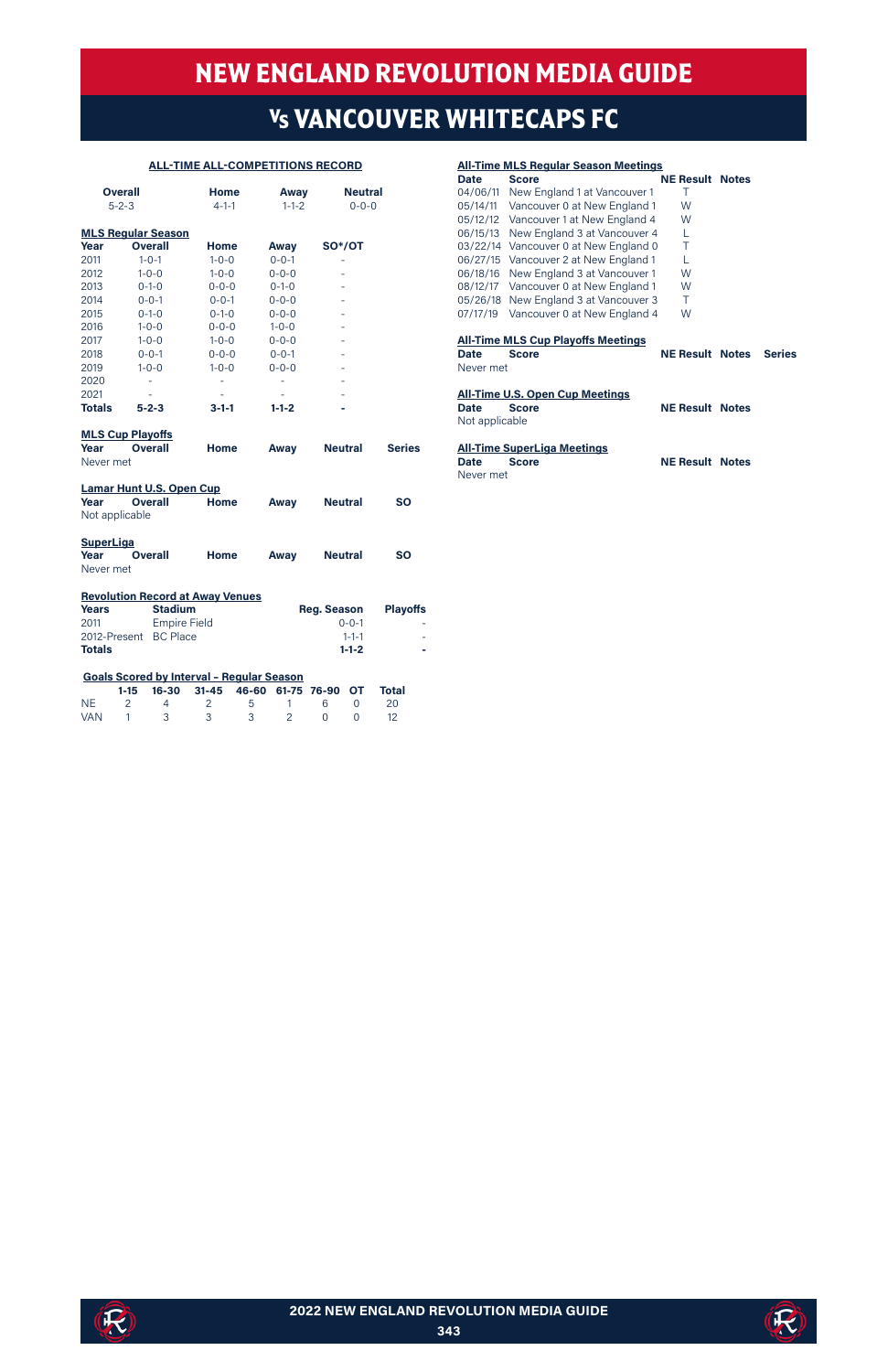### vs VANCOUVER WHITECAPS FC

|            |                        |                                                                    | <b>Revolution</b>            |                |               |              |                |                |                | <b>Vancouver</b>           |                               |                            |                         |                         |                     |
|------------|------------------------|--------------------------------------------------------------------|------------------------------|----------------|---------------|--------------|----------------|----------------|----------------|----------------------------|-------------------------------|----------------------------|-------------------------|-------------------------|---------------------|
| Category   |                        | 1st Half                                                           | 2nd Half                     | OT             | <b>Totals</b> |              |                | 1st Half       |                | 2nd Half                   | OT                            |                            | <b>Totals</b>           |                         |                     |
| Goals      |                        | 8                                                                  | 12                           | $\mathbf 0$    | 20            |              |                | $\overline{7}$ |                | 5                          | 0                             |                            | 12                      |                         |                     |
| Shots      |                        | 66                                                                 | 87                           | $\mathbf 0$    | 153           |              |                | 42             |                | 79                         | 0                             |                            | 121                     |                         |                     |
|            | Shots on Goal          | 22                                                                 | 33                           | $\mathbf 0$    | 55            |              |                | 17             |                | 23                         | 0                             |                            | 40                      |                         |                     |
| Fouls      |                        | 63                                                                 | 67                           | $\mathbf 0$    | 130           |              |                | 61             |                | 67                         | 0                             |                            | 128                     |                         |                     |
| Offsides   |                        | 3                                                                  | 8                            | $\Omega$       | 11            |              |                | 8              |                | $\overline{7}$             | $\Omega$                      |                            | 15                      |                         |                     |
|            | Corner Kicks           | 30                                                                 | 38                           | $\Omega$       | 68            |              |                | 20             |                | 28                         | $\Omega$                      |                            | 48                      |                         |                     |
|            |                        | <b>All-Time Regular Season Series Leaders</b>                      |                              |                |               |              |                |                |                |                            |                               |                            |                         |                         |                     |
|            |                        |                                                                    | <b>Revolution</b>            |                |               |              |                |                |                | <b>Vancouver</b>           |                               |                            |                         |                         |                     |
| Goals      |                        | 4                                                                  | <b>Teal Bunbury</b>          |                |               |              |                | 4              |                | Cristian Techera           |                               |                            |                         |                         |                     |
| Assists    |                        | 3                                                                  | D. Fagundez/C. Tierney       |                |               |              |                | $\mathbf{1}$   |                | 10 Players Tied            |                               |                            |                         |                         |                     |
| Shots      |                        | 16                                                                 | Kelyn Rowe                   |                |               |              |                | 14             |                | Cristian Techera           |                               |                            |                         |                         |                     |
|            | Shots on Goal          | $\overline{7}$                                                     | <b>Teal Bunbury</b>          |                |               |              |                | $\overline{7}$ |                | Cristian Techera           |                               |                            |                         |                         |                     |
|            | <b>Fouls Committed</b> | 14                                                                 | <b>Teal Bunbury</b>          |                |               |              |                | 9              |                | Gershon Koffie             |                               |                            |                         |                         |                     |
|            | Fouls Suffered         | 11                                                                 | Lee Nguyen                   |                |               |              |                | 10             |                | Gershon Koffie             |                               |                            |                         |                         |                     |
| Wins       |                        | $\overline{c}$                                                     | Matt Reis                    |                |               |              |                | 1              |                | B. Knighton/D. Ousted      |                               |                            |                         |                         |                     |
| Losses     |                        | $\overline{c}$                                                     | <b>Bobby Shuttleworth</b>    |                |               |              |                | 1              |                | <b>Five Players Tied</b>   |                               |                            |                         |                         |                     |
| Shutouts   |                        | 1                                                                  | Four Players Tied            |                |               |              |                | 1              |                | David Ousted               |                               |                            |                         |                         |                     |
| Saves      |                        | 9                                                                  | Matt Reis                    |                |               |              |                | 13             |                | David Ousted               |                               |                            |                         |                         |                     |
|            | Goals Allowed          | $\overline{7}$                                                     | Bobby Shuttleworth           |                |               |              |                | 4              |                | J. Cannon/M. Crepeau       |                               |                            |                         |                         |                     |
|            |                        | <b>All-Time Regular Season Series Game Highs</b>                   |                              |                |               |              |                |                |                |                            |                               |                            |                         |                         |                     |
|            |                        |                                                                    | <b>Revolution</b>            |                |               |              |                |                |                | <b>Vancouver</b>           |                               |                            |                         |                         |                     |
| Goals      |                        | $\overline{c}$                                                     | Lee Nguyen (5/12/12)         |                |               |              |                | 3              |                | Cristian Techera (5/26/18) |                               |                            |                         |                         |                     |
| Assists    |                        | $\overline{c}$                                                     | Cristian Penilla (7/17/19)   |                |               |              |                | 1              |                | 10 Times                   |                               |                            |                         |                         |                     |
| Shots      |                        | 9                                                                  | Carles Gil (7/17/19)         |                |               |              |                | $\overline{7}$ |                | K. Kamara/C. Techera       |                               |                            |                         |                         |                     |
|            | Shots on Goal          | 3                                                                  | <b>Three Times</b>           |                |               |              |                | 6              |                | Cristian Techera (5/26/18) |                               |                            |                         |                         |                     |
|            | <b>Fouls Committed</b> | 6                                                                  | Teal Bunbury (6/27/15)       |                |               |              |                | 5              |                | E. Hassli/M. Laba          |                               |                            |                         |                         |                     |
|            | Fouls Suffered         | 6                                                                  | Benny Feilhaber (5/12/12)    |                |               |              |                | 6              |                | Camilo Sanvezzo (4/6/11)   |                               |                            |                         |                         |                     |
| Saves      |                        | 5                                                                  | M. Reis/M. Turner            |                |               |              |                | 8              |                | David Ousted (6/27/15)     |                               |                            |                         |                         |                     |
|            | Goals Allowed          | $\overline{4}$                                                     | Bobby Shuttleworth (6/15/13) |                |               |              |                | 4              |                | Joe Cannon (5/12/12)       |                               |                            |                         |                         |                     |
|            |                        | <b>Current Revolution Players' Career Statistics vs. Vancouver</b> |                              |                |               |              |                |                |                |                            |                               |                            |                         |                         |                     |
| <b>UNF</b> | POS<br>F               | <b>PLAYER</b>                                                      | GP                           | GS             | <b>MIN</b>    | G            | A              | <b>SHT</b>     | <b>SOG</b>     | FC                         | FS                            | OFF                        | CK                      | c                       | E<br>$\mathbf 0$    |
| 14         |                        | Jozy Altidore                                                      | 9                            | 6              | 498           | 4            | $\overline{c}$ | 12             | 7              | 9                          | 12                            | $\mathbf 0$                | $\mathbf 0$             | 0                       |                     |
| 10         | M                      | Carles Gil                                                         | 1                            | 1              | 90            | 1            | 1              | 9              | 3              | 0                          | 2                             | $\mathbf 0$                | 7                       | 0                       | 0                   |
| 7          | F                      | Gustavo Bou                                                        | 1                            | 1              | 79            | $\mathbf{1}$ | $\mathbf 0$    | 6              | 3              | $\mathbf 0$                | 1                             | $\mathbf 0$                | $\mathbf 0$             | $\mathbf 0$             | $\mathbf 0$         |
| 3          | D                      | Omar Gonzalez                                                      | 15                           | 15             | 1350          | $\Omega$     | $\overline{c}$ | 10             | 1              | 7                          | 7                             | $\mathbf 0$                | $\Omega$                | 3                       | 0                   |
| 8          | M                      | Matt Polster                                                       | 3                            | $\overline{2}$ | 194           | 0            | $\overline{c}$ | 1              | $\mathbf 0$    | 6                          | 3                             | $\mathbf 0$                | 0                       | 1                       | 0                   |
| 11         | F                      | <b>Emmanuel Boateng</b>                                            | 8                            | 6              | 515           | 0            | $\mathbf{1}$   | 8<br>3         | 1              | 4<br>$\mathbf{1}$          | $\mathbf 0$<br>$\overline{c}$ | $\overline{c}$<br>$\Omega$ | $\mathbf 0$<br>$\Omega$ | $\mathbf 0$<br>$\Omega$ | $\mathbf 0$         |
| 15         | D                      | <b>Brandon Bye</b>                                                 | $\overline{c}$               | $\overline{c}$ | 180           | $\Omega$     | $\mathbf{1}$   |                | 1              |                            |                               |                            |                         |                         | $\mathbf 0$         |
| 17         | M                      | Sebastian Lletget                                                  | 11                           | 9              | 844           | $\Omega$     | $\mathbf{1}$   | 11             | 5              | 4                          | 12                            | 1                          | $\overline{7}$          | 1                       | 0                   |
| 26         | M                      | Tommy McNamara                                                     | 5                            | 4              | 335           | 0            | 1              | 6              | $\overline{2}$ | 0                          | $\overline{7}$                | $\mathbf 0$                | 0                       | 0                       | 0                   |
| 28         | D                      | A.J. DeLaGarza                                                     | 16                           | 16             | 1440          | 0            | 0              | $\overline{2}$ | $\mathbf{1}$   | 16                         | 16                            | $\mathbf 0$                | $\mathbf 0$             | 3                       | $\mathbf 0$         |
| 2          | D                      | <b>Andrew Farrell</b>                                              | 7                            | $\overline{7}$ | 502           | $\Omega$     | $\Omega$       | $\Omega$       | $\Omega$       | 6                          | 5                             | $\Omega$                   | $\Omega$                | $\overline{2}$          | $\overline{c}$      |
| 24         | D                      | DeJuan Jones                                                       | 1                            | 1              | 90            | $\Omega$     | 0              | $\overline{2}$ | $\mathbf 0$    | $\Omega$                   | $\Omega$                      | $\mathbf 0$                | 0                       | 0                       | 0                   |
| 18         | GK                     | <b>Brad Knighton</b>                                               | 1                            | 1              | 90            | 0            | $\mathbf 0$    | $\mathbf 0$    | $\mathbf 0$    | $\mathbf 0$                | 1                             | $\mathbf 0$                | $\mathbf 0$             | $\Omega$                | 0                   |
| 30         | GK                     | Matt Turner                                                        | $\overline{c}$               | $\overline{2}$ | 180           | $\Omega$     | 0              | 0              | $\mathbf 0$    | 0                          | $\Omega$                      | $\mathbf 0$                | $\Omega$                | $\Omega$                | 0                   |
|            |                        | <b>TEAM TOTALS</b><br><b>OPPONENT TOTALS</b>                       | 10<br>10                     | 10<br>10       | 900<br>900    | 20<br>12     | 19<br>10       | 153<br>121     | 55<br>40       | 130<br>128                 | 128<br>130                    | 11<br>15                   | 69<br>49                | 21<br>25                | 3<br>$\overline{2}$ |
| <b>UNF</b> | POS                    | <b>GOALKEEPER</b>                                                  | GP                           | GS             | <b>MIN</b>    | <b>SHTS</b>  | <b>SV</b>      | GA             | <b>GAA</b>     | PG                         | PA                            | W                          | г                       | т                       | <b>SO</b>           |
| 18         | GK                     | <b>Brad Knighton</b>                                               | 1                            | 1              | 90            | 4            | 3              | 1              | 1.00           | 0                          | 0                             | 1                          | $\mathbf 0$             | 0                       | 0                   |
| 30         | GK                     | Matt Turner                                                        | $\overline{c}$               | $\overline{2}$ | 180           | 8            | 5              | 3              | 1.50           | 0                          | 0                             | 1                          | $\mathbf 0$             | 1                       | $\mathbf 0$         |
|            |                        | <b>TEAM TOTALS</b>                                                 | 10                           | 10             | 900           | 40           | 27             | 12             | 1.20           | 3                          | 3                             | 5                          | $\overline{2}$          | 3                       | 4                   |
|            |                        | <b>OPPONENT TOTALS</b>                                             | 10                           | 10             | 900           | 55           | 35             | 20             | 2.00           | 1                          | 1                             | $\overline{2}$             | 5                       | 3                       | 1                   |

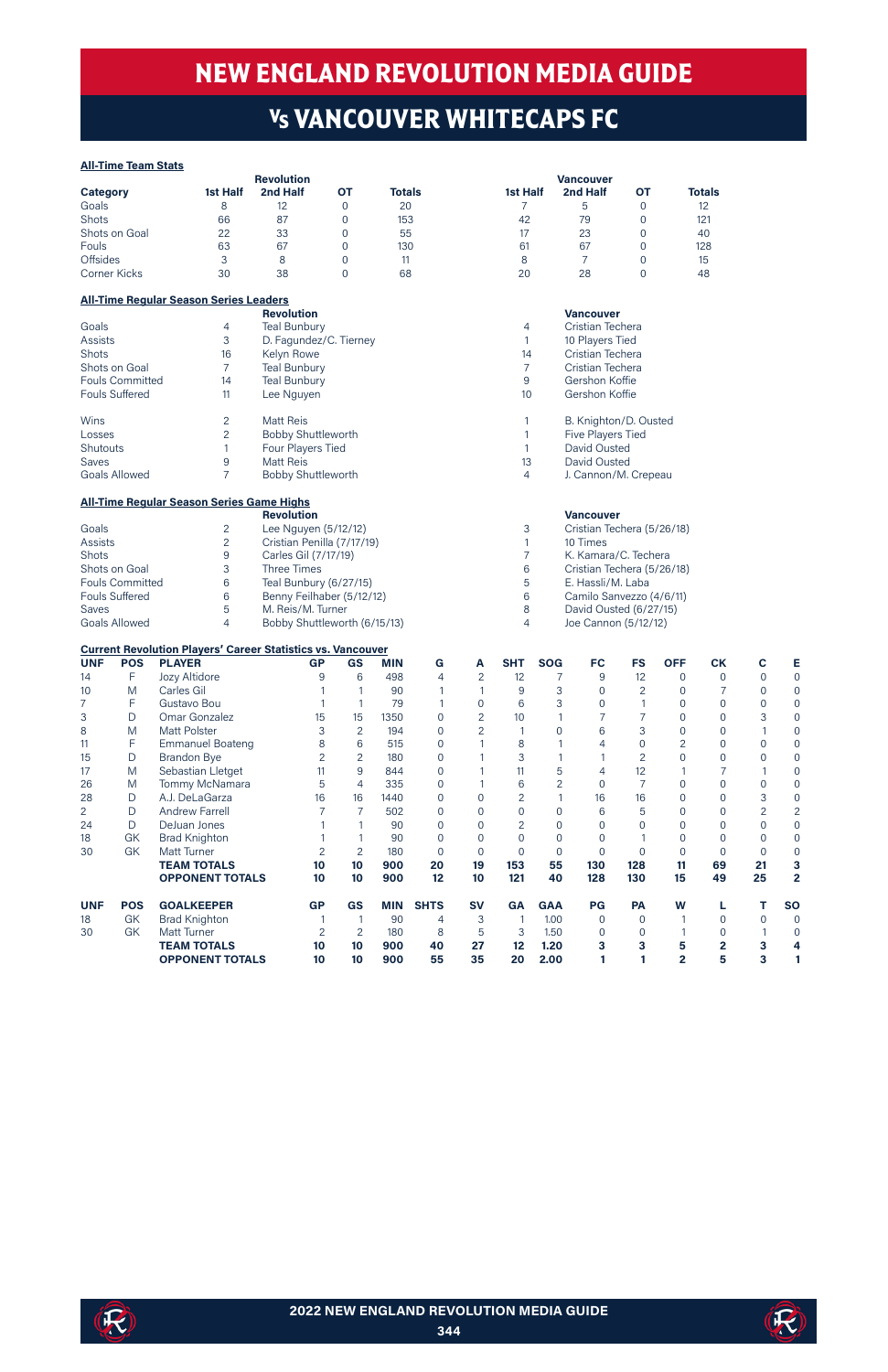### vs CD CHIVAS USA

#### **ALL-TIME ALL-COMPETITIONS RECORD**

| Overall<br>$6 - 7 - 5$ |                           | Home<br>$5 - 2 - 2$ | Away<br>$1 - 5 - 3$ | <b>Neutral</b><br>$0 - 0 - 0$ |
|------------------------|---------------------------|---------------------|---------------------|-------------------------------|
|                        | <b>MLS Regular Season</b> |                     |                     |                               |
| Year                   | Overall                   | Home                | Away                | SO*/OT                        |
| 2005                   | $1 - 1 - 0$               | $1 - 0 - 0$         | $0 - 1 - 0$         |                               |
| 2006                   | $1 - 0 - 1$               | $1 - 0 - 0$         | $0 - 0 - 1$         |                               |
| 2007                   | $0 - 1 - 1$               | $0 - 0 - 1$         | $0 - 1 - 0$         |                               |
| 2008                   | $2 - 0 - 0$               | $1 - 0 - 0$         | $1 - 0 - 0$         | ٠                             |
| 2009                   | $1 - 1 - 0$               | $1 - 0 - 0$         | $0 - 1 - 0$         |                               |
| 2010                   | $0 - 2 - 0$               | $0 - 1 - 0$         | $0 - 1 - 0$         |                               |
| 2011                   | $0 - 2 - 0$               | $0 - 1 - 0$         | $0 - 1 - 0$         | ٠                             |
| 2012                   | $0 - 0 - 1$               | $0 - 0 - 1$         | $0 - 0 - 0$         |                               |
| 2013                   | $0 - 0 - 1$               | $0 - 0 - 0$         | $0 - 0 - 1$         | ۰                             |
| 2014                   | $1 - 0 - 0$               | $1 - 0 - 0$         | $0 - 0 - 0$         |                               |
| <b>Totals</b>          | $6 - 7 - 4$               | $5 - 2 - 2$         | $1 - 5 - 2$         |                               |

| Year<br>Never met | <b>MLS Cup Playoffs</b><br>Overall         | Home | Away | <b>Neutral</b> | <b>Series</b> |
|-------------------|--------------------------------------------|------|------|----------------|---------------|
| Year<br>Never met | <b>Lamar Hunt U.S. Open Cup</b><br>Overall | Home | Away | <b>Neutral</b> | <b>SO</b>     |

#### **SuperLiga**

| Year | Overall                              | Home        | Away        | <b>Neutral</b> | SΟ |
|------|--------------------------------------|-------------|-------------|----------------|----|
| 2008 | $0 - 0 - 1$                          | $0 - 0 - 0$ | $0 - 0 - 1$ | $0 - 0 - 0$    | ٠  |
|      | Barrelisten Bauerd at Arrest Henrice |             |             |                |    |

|               | <b>REVOIGUOIL RECOLU AL AWAY VEILUES</b>    |                               |    |
|---------------|---------------------------------------------|-------------------------------|----|
| <b>Years</b>  | <b>Stadium</b>                              | <b>Reg. Season Postseason</b> |    |
| 2005-2014     | StubHub Center                              | $1 - 5 - 1$                   |    |
| 2006*         | Los Angeles Coliseum                        | $0 - 0 - 1$                   | н. |
| <b>Totals</b> |                                             | $1 - 5 - 2$                   |    |
|               | * Denotes a one-game, special double-header |                               |    |

#### **Goals Scored by Interval – Regular Season**

|  | 1-15 16-30 31-45 46-60 61-75 76-90 OT Total |  |  |  |
|--|---------------------------------------------|--|--|--|
|  | NE 2 4 0 4 3 8 0 21                         |  |  |  |
|  | CHV 3 7 5 5 0 5 0 25                        |  |  |  |

| All-Time MLS Regular Season Meetings   |                               |                  |              |  |  |  |  |
|----------------------------------------|-------------------------------|------------------|--------------|--|--|--|--|
| Score<br>Date                          |                               | <b>NE Result</b> | <b>Notes</b> |  |  |  |  |
| 04/30/05 Chivas USA 0 at New England 1 |                               | W                |              |  |  |  |  |
| 07/22/05 New England 0 at Chivas USA 1 |                               | L                |              |  |  |  |  |
| 05/13/06 Chivas USA 1 at New England 3 |                               | W                |              |  |  |  |  |
| 08/06/06 New England 1 at Chivas USA 1 |                               | T                |              |  |  |  |  |
| 06/30/07 New England 0 at Chivas USA 2 |                               | L                |              |  |  |  |  |
| 07/07/07 Chivas USA 1 at New England 1 |                               | T                |              |  |  |  |  |
| 05/11/08                               | New England 2 at Chivas USA 1 | W                |              |  |  |  |  |
| 09/11/08                               | Chivas USA 0 at New England 4 | W                |              |  |  |  |  |
| 07/19/09                               | Chivas USA 0 at New England 2 | W                |              |  |  |  |  |
| 09/13/09                               | New England 0 at Chivas USA 2 | L                |              |  |  |  |  |
| 05/05/10                               | Chivas USA 4 at New England 0 | L                |              |  |  |  |  |
| 09/10/10                               | New England 0 at Chivas USA 2 | L                |              |  |  |  |  |
| 04/30/11                               | New England 0 at Chivas USA 3 | L                |              |  |  |  |  |
| 08/06/11                               | Chivas USA 3 at New England 2 | L                |              |  |  |  |  |
| 08/29/12                               | Chivas USA 3 at New England 3 | T                |              |  |  |  |  |
| 06/29/13                               | New England 1 at Chivas USA 1 | T                |              |  |  |  |  |
| 08/16/14                               | Chivas USA 0 at New England 1 | W                |              |  |  |  |  |

**All-Time MLS Cup Playoffs Meetings Date Score NE Result Notes Series**  Never met

**All-Time U.S. Open Cup Meetings Date Score NE Result Notes** Never met

### **All-Time SuperLiga Meetings**

**Date Score NE Result Notes** 07/20/08 New England 1 at Chivas USA 1 T

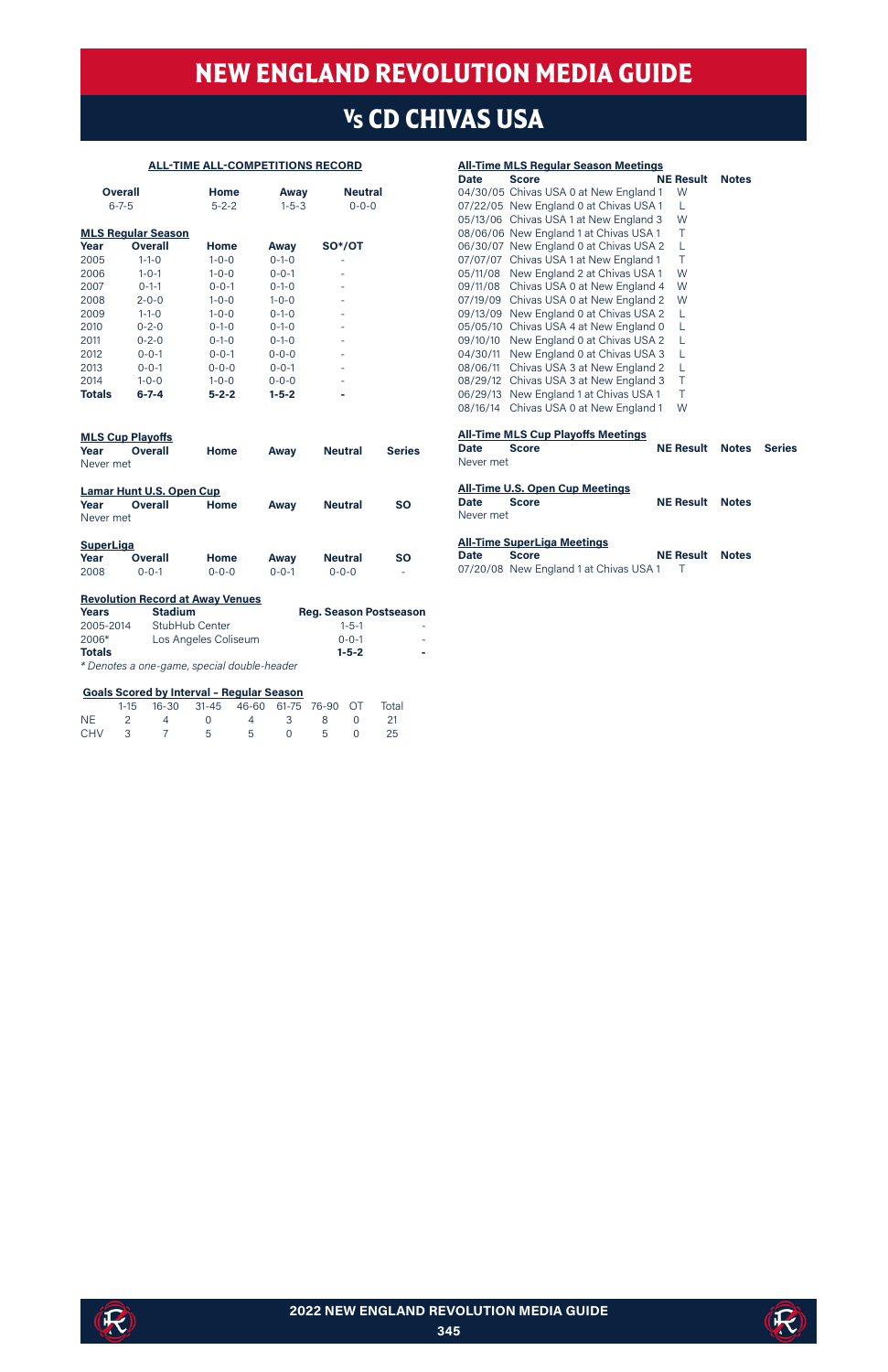### vs CD CHIVAS USA

|                         |                        |                                                                     | <b>Revolution</b>        |             |               |             |             |                  |             | <b>Chivas USA</b>                 |             |                |               |             |                |
|-------------------------|------------------------|---------------------------------------------------------------------|--------------------------|-------------|---------------|-------------|-------------|------------------|-------------|-----------------------------------|-------------|----------------|---------------|-------------|----------------|
| Category                |                        | 1st Half                                                            | 2nd Half                 | OT          | <b>Totals</b> |             |             | 1st Half         |             | 2nd Half                          | OT          |                | <b>Totals</b> |             |                |
| Goals                   |                        | 6                                                                   | 15                       | $\mathbf 0$ | 21            |             |             | 15               |             | 10                                | 0           |                | 25            |             |                |
| Shots                   |                        | 83                                                                  | 113                      | $\Omega$    | 196           |             |             | 108              |             | 82                                | $\Omega$    |                | 190           |             |                |
| Shots on Goal           |                        | 29                                                                  | 51                       | $\mathbf 0$ | 80            |             |             | 50               |             | 41                                | 0           |                | 91            |             |                |
| Fouls                   |                        | 86                                                                  | 91                       | $\Omega$    | 177           |             |             | 114              |             | 145                               | $\Omega$    |                | 259           |             |                |
| Offsides                |                        | 25                                                                  | 16                       | $\mathbf 0$ | 41            |             |             | 22               |             | 31                                | 0           |                | 53            |             |                |
| Corner Kicks            |                        | 41                                                                  | 50                       | $\Omega$    | 91            |             |             | 46               |             | 34                                | $\Omega$    |                | 80            |             |                |
|                         |                        | <b>All-Time Regular Season Series Leaders</b>                       |                          |             |               |             |             |                  |             |                                   |             |                |               |             |                |
|                         |                        |                                                                     | <b>Revolution</b>        |             |               |             |             |                  |             | <b>Chivas USA</b>                 |             |                |               |             |                |
| Goals                   |                        | 4                                                                   | Taylor Twellman          |             |               |             |             | 3                |             | I. Braun/A. Moreno                |             |                |               |             |                |
| Assists                 |                        | 5                                                                   | <b>Steve Ralston</b>     |             |               |             |             | 4                |             | <b>Justin Braun</b>               |             |                |               |             |                |
| Shots                   |                        | 24                                                                  | <b>Taylor Twellman</b>   |             |               |             |             | 17               |             | Ante Razov                        |             |                |               |             |                |
| Shots on Goal           |                        | 10 <sup>10</sup>                                                    | Taylor Twellman          |             |               |             |             | 8                |             | Justin Braun                      |             |                |               |             |                |
|                         | <b>Fouls Committed</b> | 18                                                                  | Shalrie Joseph           |             |               |             |             | 10 <sup>10</sup> |             | M. Galindo/F. Mendoza             |             |                |               |             |                |
|                         | <b>Fouls Suffered</b>  | 14                                                                  | S. Joseph/W. Thompson    |             |               |             |             | 12               |             | Paulo Nagamura                    |             |                |               |             |                |
| Wins                    |                        | 5                                                                   | Matt Reis                |             |               |             |             | 3                |             | Zach Thornton                     |             |                |               |             |                |
| Losses                  |                        | 5                                                                   | Matt Reis                |             |               |             |             | 3                |             | <b>Brad Guzan</b>                 |             |                |               |             |                |
| Shutouts                |                        | 3                                                                   | Matt Reis                |             |               |             |             | 3                |             | Zach Thornton                     |             |                |               |             |                |
| Saves                   |                        | 46                                                                  | Matt Reis                |             |               |             |             | 24               |             | Dan Kennedy                       |             |                |               |             |                |
|                         | Goals Allowed          | 17                                                                  | Matt Reis                |             |               |             |             | 11               |             | Dan Kennedy                       |             |                |               |             |                |
|                         |                        | <b>All-Time Regular Season Series Game Highs</b>                    |                          |             |               |             |             |                  |             |                                   |             |                |               |             |                |
|                         |                        |                                                                     | <b>Revolution</b>        |             |               |             |             |                  |             | <b>Chivas USA</b>                 |             |                |               |             |                |
| Goals                   |                        | $\overline{c}$                                                      | Saer Sene (8/29/12)      |             |               |             |             | $\overline{2}$   |             | <b>Three Times</b>                |             |                |               |             |                |
| Assists                 |                        | $\overline{c}$                                                      | Steve Ralston (9/11/08)  |             |               |             |             | $\overline{2}$   |             | Four Times                        |             |                |               |             |                |
| Shots                   |                        | 6                                                                   | <b>Three Times</b>       |             |               |             |             | 5                |             | <b>Three Times</b>                |             |                |               |             |                |
| Shots on Goal           |                        | 4                                                                   | Shalrie Joseph (8/6/11)  |             |               |             |             | 3                |             | <b>Five Times</b>                 |             |                |               |             |                |
|                         | <b>Fouls Committed</b> | 5                                                                   | Shalrie Joseph (5/13/06) |             |               |             |             | 6                |             | Thiago Martins (4/30/05)          |             |                |               |             |                |
|                         | <b>Fouls Suffered</b>  | 6                                                                   | Wells Thompson (5/11/08) |             |               |             |             | 6                |             | Juan Francisco Palencia (5/13/06) |             |                |               |             |                |
| Saves                   |                        | 8                                                                   | Matt Reis (9/13/09)      |             |               |             |             | 8                |             | Preston Burpo (7/7/07)            |             |                |               |             |                |
|                         | Goals Allowed          | $\overline{4}$                                                      | Preston Burpo (5/5/10)   |             |               |             |             | $\overline{4}$   |             | Dan Kennedy (9/11/08)             |             |                |               |             |                |
|                         |                        | <b>Current Revolution Players' Career Statistics vs. Chivas USA</b> |                          |             |               |             |             |                  |             |                                   |             |                |               |             |                |
| <b>UNF</b>              | POS                    | <b>PLAYER</b>                                                       | GP                       | GS          | <b>MIN</b>    | G           | A           | <b>SHT</b>       | SOG         | FC                                | <b>FS</b>   | OFF            | CК            | c           | Е              |
| 14                      | F                      | Jozy Altidore                                                       | 1                        | 1           | 59            | $\mathbf 0$ | $\mathbf 0$ | $\overline{2}$   | 1           | 1                                 | 1           | 0              | 0             | $\mathbf 0$ | 0              |
| $\overline{\mathbf{c}}$ | D                      | Andrew Farrell                                                      | $\mathbf{1}$             | 1           | 90            | $\Omega$    | $\Omega$    | $\Omega$         | $\Omega$    | 1                                 | 1           | $\Omega$       | $\Omega$      | $\Omega$    | $\mathbf 0$    |
| 18                      | GK                     | <b>Brad Knighton</b>                                                | 4                        | 3           | 319           | $\mathbf 0$ | $\mathbf 0$ | 0                | $\mathbf 0$ | $\mathbf 0$                       | $\mathbf 0$ | 0              | 0             | $\mathbf 0$ | $\mathbf 0$    |
|                         |                        | <b>TEAM TOTALS</b>                                                  | 17                       | 17          | 1530          | 21          | 19          | 196              | 80          | 177                               | 253         | 41             | 92            | 23          | 2              |
|                         |                        | <b>OPPONENT TOTALS</b>                                              | 17                       | 17          | 1530          | 25          | 31          | 190              | 91          | 259                               | 174         | 53             | 80            | 34          | $\overline{a}$ |
| UNF                     | <b>POS</b>             | <b>GOALKEEPER</b>                                                   | GP                       | GS          | <b>MIN</b>    | <b>SHTS</b> | <b>SV</b>   | GA               | <b>GAA</b>  | PG                                | PA          | W              | L             | т           | <b>SO</b>      |
| 18                      | GK                     | <b>Brad Knighton</b>                                                | 4                        | 3           | 319           | 5           | 4           | $\mathbf{1}$     | 0.28        | $\Omega$                          | $\mathbf 0$ | 4              | 0             | 0           | $\overline{c}$ |
|                         |                        | <b>TEAM TOTALS</b>                                                  | 17                       | 17          | 1530          | 91          | 63          | 25               | 1.47        | 1                                 | 1           | 6              | 7             | 4           | 4              |
|                         |                        | <b>OPPONENT TOTALS</b>                                              | 17                       | 17          | 1530          | 80          | 58          | 21               | 1.24        | 1                                 | 1           | $\overline{7}$ | 6             | 4           | 6              |



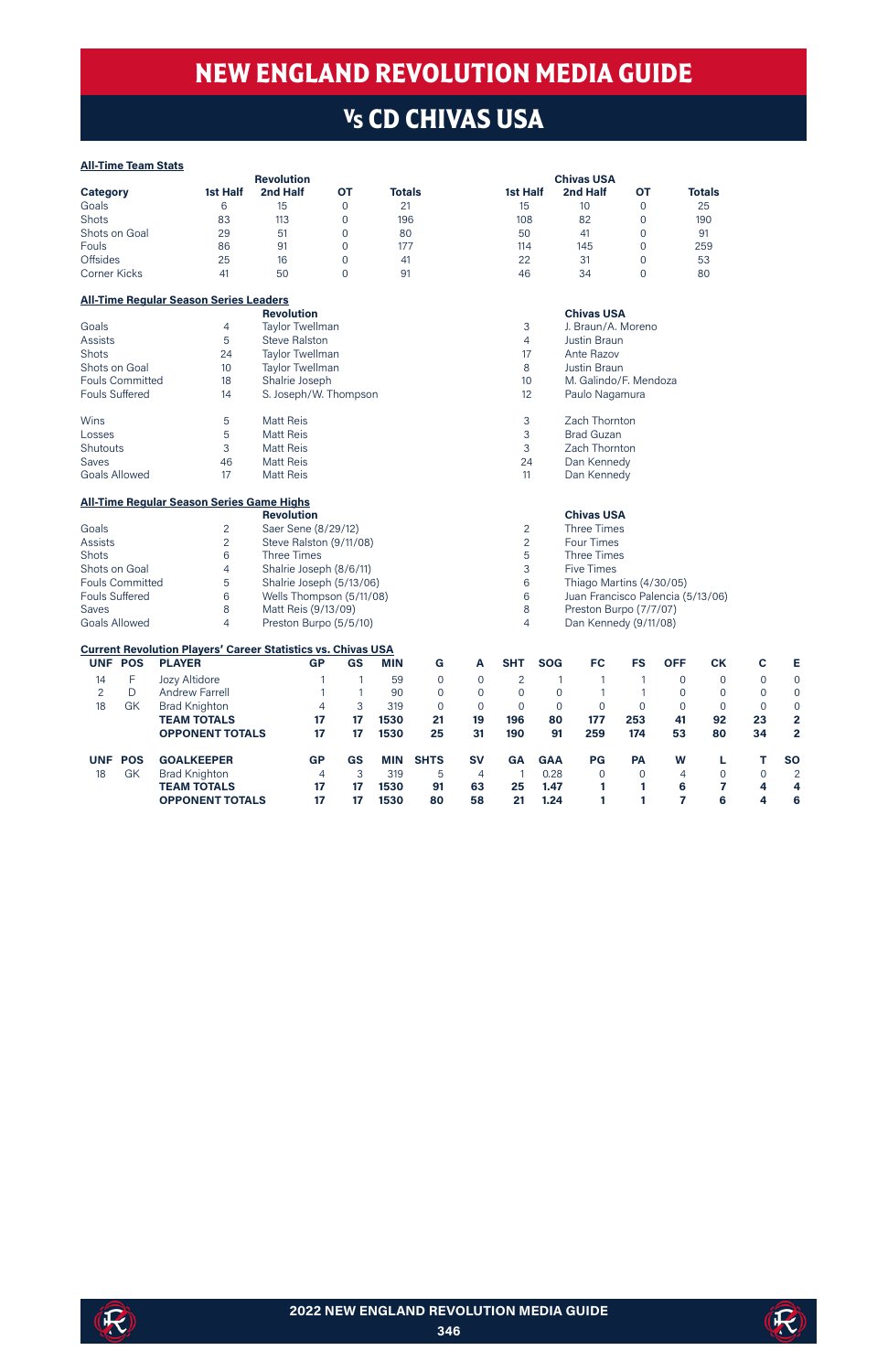### vs MIAMI FUSION

#### **ALL-TIME ALL-COMPETITIONS RECORD**

| Overall<br>$4 - 9 - 3$                                                                                                                        |                                                                                                                 | Home<br>$4 - 3 - 1$                                                                                        | Away<br>$0 - 6 - 2$                                                             | <b>Neutral</b><br>$0 - 0 - 0$                                           |           |  |  |
|-----------------------------------------------------------------------------------------------------------------------------------------------|-----------------------------------------------------------------------------------------------------------------|------------------------------------------------------------------------------------------------------------|---------------------------------------------------------------------------------|-------------------------------------------------------------------------|-----------|--|--|
| Year<br>1998<br>1999<br>2000<br>2001<br><b>Totals</b>                                                                                         | <b>MLS Regular Season</b><br>Overall<br>$1 - 3 - 0$<br>$2 - 2 - 0$<br>$1 - 1 - 2$<br>$0 - 3 - 1$<br>$4 - 9 - 3$ | Home<br>$1 - 1 - 0$<br>$2 - 0 - 0$<br>$1 - 0 - 1$<br>$0 - 2 - 0$<br>$4 - 3 - 1$                            | Away<br>$0 - 2 - 0$<br>$0 - 2 - 0$<br>$0 - 1 - 1$<br>$0 - 1 - 1$<br>$0 - 6 - 2$ | SO*/OT<br>٠<br>$2 - 2 - 0$<br>$0 - 0 - 2$<br>$0 - 0 - 1$<br>$2 - 2 - 3$ |           |  |  |
| <b>MLS Cup Playoffs</b><br>Overall<br><b>Series</b><br><b>Year</b><br>Home<br><b>Neutral</b><br>Away<br>Never met<br>Lamar Hunt U.S. Open Cup |                                                                                                                 |                                                                                                            |                                                                                 |                                                                         |           |  |  |
| Year<br>Never met                                                                                                                             | Overall                                                                                                         | Home                                                                                                       | Away                                                                            | <b>Neutral</b>                                                          | <b>SO</b> |  |  |
| <b>SuperLiga</b><br>Year<br>Never met                                                                                                         | Overall                                                                                                         | Home                                                                                                       | Away                                                                            | <b>Neutral</b>                                                          | <b>SO</b> |  |  |
| <b>Years</b><br>1998-2001<br><b>Totals</b>                                                                                                    | <b>Stadium</b>                                                                                                  | <b>Revolution Record at Away Venues</b><br>Lockhart Stadium<br>* Denotes a one-game, special double-header |                                                                                 | <b>Reg. Season Postseason</b><br>$0 - 6 - 2$<br>$0 - 6 - 2$             | ٠         |  |  |

|     | <b>Goals Scored by Interval - Regular Season</b> |                                             |  |                           |           |                               |          |       |  |  |
|-----|--------------------------------------------------|---------------------------------------------|--|---------------------------|-----------|-------------------------------|----------|-------|--|--|
|     |                                                  | 1-15  16-30  31-45  46-60  61-75  76-90  OT |  |                           |           |                               |          | Total |  |  |
| NF  |                                                  | $-3$                                        |  | $\mathbb{R}$ $\mathbb{R}$ |           | $\overline{4}$ $\overline{4}$ | $\Omega$ | 19    |  |  |
| MIA |                                                  |                                             |  |                           | $\Lambda$ | - 5 -                         |          | 23    |  |  |

| <b>All-Time MLS Regular Season Meetings</b> |                  |                 |               |  |  |  |  |  |
|---------------------------------------------|------------------|-----------------|---------------|--|--|--|--|--|
| Date<br>Score                               | <b>NE Result</b> | <b>Notes</b>    |               |  |  |  |  |  |
| 04/04/98 New England 1 at Miami 2           | L.               |                 |               |  |  |  |  |  |
| 04/25/98 Miami 0 at New England 3           | W                |                 |               |  |  |  |  |  |
| 07/26/98 Miami 2 at New England 1           | L                |                 |               |  |  |  |  |  |
| 08/30/98 New England 2 at Miami 3           | L                |                 |               |  |  |  |  |  |
| 03/28/99 New England 1 at Miami 1           | L                | SO <sub>2</sub> |               |  |  |  |  |  |
| 05/08/99 Miami 0 at New England 0           | W                | SO <sub>2</sub> |               |  |  |  |  |  |
| 06/13/99 Miami 3 at New England 3           | W                | SO.             |               |  |  |  |  |  |
| New England 1 at Miami 1<br>09/11/99        | L                | SO.             |               |  |  |  |  |  |
| 03/18/00 New England 1 at Miami 1           | T                | (2OT)           |               |  |  |  |  |  |
| 04/29/00 Miami 1 at New England 1           | т                | (2OT)           |               |  |  |  |  |  |
| 06/03/00 Miami 0 at New England 2           | W                |                 |               |  |  |  |  |  |
| 07/04/00 New England 1 at Miami 2           | L                |                 |               |  |  |  |  |  |
| 04/14/01 Miami 1 at New England 0           | L                |                 |               |  |  |  |  |  |
| 04/28/01 New England 0 at Miami 1           | L                |                 |               |  |  |  |  |  |
| New England 1 at Miami 1<br>07/21/01        | T                | (2OT)           |               |  |  |  |  |  |
| Miami 4 at New England 1<br>08/11/01        | L                |                 |               |  |  |  |  |  |
| <b>All-Time MLS Cup Playoffs Meetings</b>   |                  |                 |               |  |  |  |  |  |
| Date<br>Score                               | <b>NE Result</b> | <b>Notes</b>    | <b>Series</b> |  |  |  |  |  |
| Never met                                   |                  |                 |               |  |  |  |  |  |
|                                             |                  |                 |               |  |  |  |  |  |
| <b>All-Time U.S. Open Cup Meetings</b>      |                  |                 |               |  |  |  |  |  |
| Date<br><b>Score</b>                        | <b>NE Result</b> | <b>Notes</b>    |               |  |  |  |  |  |
| Never met                                   |                  |                 |               |  |  |  |  |  |
| <b>All-Time SuperLiga Meetings</b>          |                  |                 |               |  |  |  |  |  |
| Date<br><b>Score</b>                        | <b>NE Result</b> | <b>Notes</b>    |               |  |  |  |  |  |
| Never met                                   |                  |                 |               |  |  |  |  |  |
|                                             |                  |                 |               |  |  |  |  |  |
|                                             |                  |                 |               |  |  |  |  |  |

**Revolution Fusion**

#### **All-Time Team Stats**

|                      | <b>Revolution</b> |    |               |          | <b>Fusion</b> |    |               |
|----------------------|-------------------|----|---------------|----------|---------------|----|---------------|
| 1st Half<br>Category | 2nd Half          | ΟТ | <b>Totals</b> | 1st Half | 2nd Half      | OT | <b>Totals</b> |
| Goals<br>8           |                   |    | 19            |          | 12            |    | 23            |
| Shots<br>113         | 120               | Δ  | 237           | 94       | 109           |    | 206           |
| Shots on Goal<br>48  | 53                |    | 101           | 41       | 52            |    | 94            |
| <b>Fouls</b><br>120  | 152               |    | 274           | 114      | 108           |    | 223           |
| Offsides<br>25       | 23                |    | 49            | 32       | 30            |    | 64            |
| Corner Kicks<br>36   | 51                |    | 88            | 54       | 48            |    | 105           |

### **All-Time Regular Season Series Leaders**

|                        |    | Revolution             |                | <b>Fusion</b> |
|------------------------|----|------------------------|----------------|---------------|
| Goals                  | 3  | R. Diaz Arce/J. Torres | 7              | Diego Serna   |
| Assists                | 3  | J. Harkes/J. Moore     | 5              | Diego Serna   |
| Shots                  | 27 | <b>Wolde Harris</b>    | 37             | Diego Serna   |
| Shots on Goal          | 10 | Four Players Tied      | 16             | Diego Serna   |
| <b>Fouls Committed</b> | 20 | Leonel Alvarez         | 27             | Diego Serna   |
| <b>Fouls Suffered</b>  | 15 | Johnny Torres          | 31             | Diego Serna   |
| Wins                   | 3  | Jeff Causey            | 3              | Nick Rimando  |
| Losses                 | 4  | Jeff Causey            | 3              | Jeff Cassar   |
| Shutouts               |    | J. Causey/I. Feuer     | $\overline{c}$ | Nick Rimando  |
| <b>Saves</b>           | 35 | Jeff Causey            | 30             | Jeff Cassar   |
| Goals Allowed          | 11 | Jeff Causev            | 10             | Jeff Cassar   |
|                        |    |                        |                |               |

#### **All-Time Regular Season Series Game Highs**

|   | <b>Fusion</b>               |
|---|-----------------------------|
|   | Diego Serna (8/30/98)       |
| 3 | Carlos Valderrama (8/30/98) |
| 6 | Three Times                 |
| 5 | Preki (7/21/01)             |
| 8 | Diego Serna (8/11/01)       |
| 8 | Diego Serna (7/4/00)        |
|   | Four Times                  |
|   | Jeff Cassar (twice)         |
|   |                             |

**Current Revolution Players' Career Statistics vs. Miami** No current Revolution players have played against the Miami Fusion.

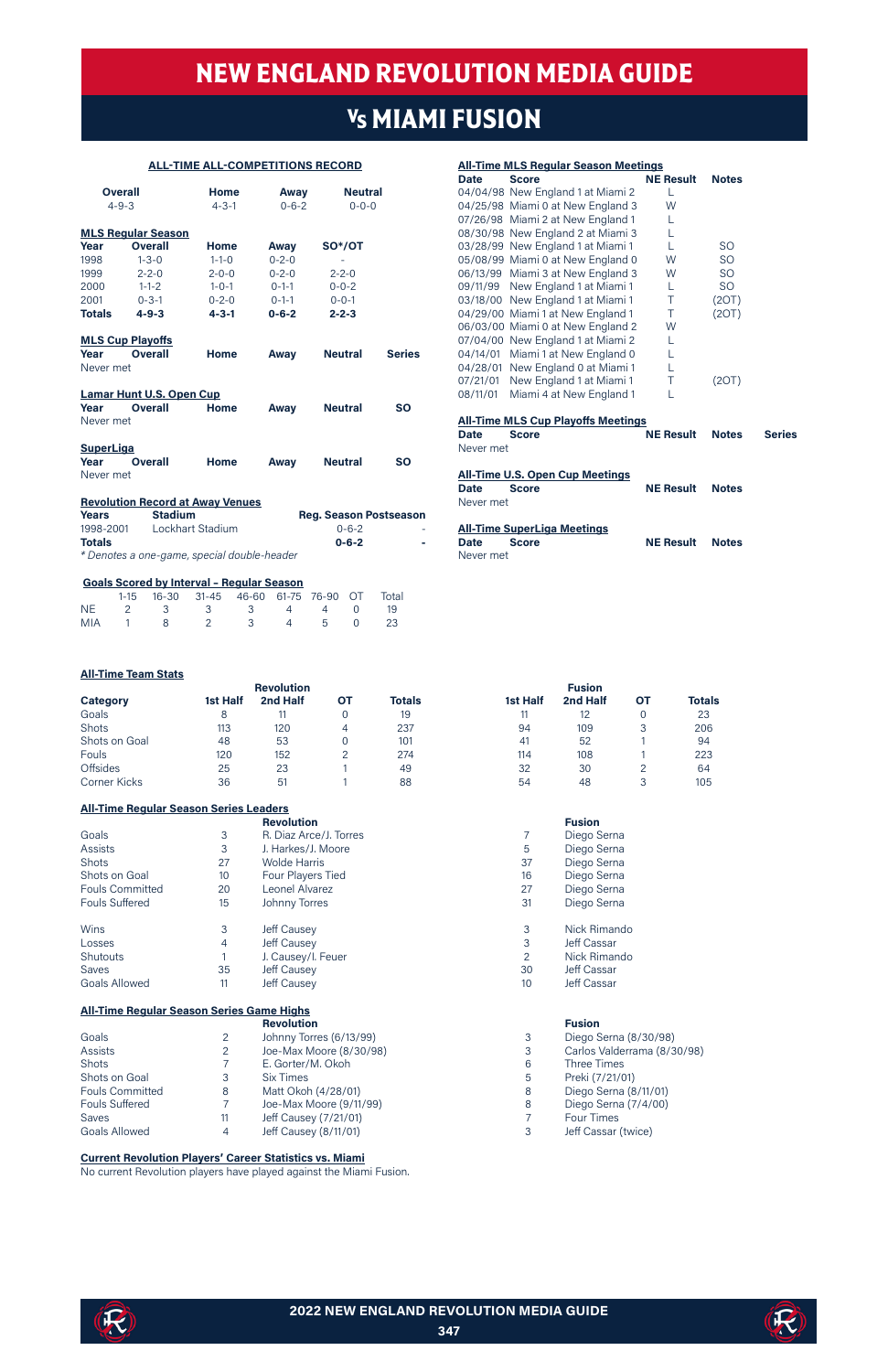### vs tampa bay mutiny

#### **ALL-TIME ALL-COMPETITIONS RECORD**

| Overall<br>$10 - 9 - 1$                                                                                        |                           | Home<br>$7 - 3 - 0$ | Away<br>$3 - 6 - 1$ | <b>Neutral</b><br>$0 - 0 - 0$ |               |  |  |
|----------------------------------------------------------------------------------------------------------------|---------------------------|---------------------|---------------------|-------------------------------|---------------|--|--|
|                                                                                                                | <b>MLS Regular Season</b> |                     |                     |                               |               |  |  |
| <b>Year</b>                                                                                                    | Overall                   | Home                | Away                | <b>SO*/OT</b>                 |               |  |  |
| 1996                                                                                                           | $1 - 3 - 0$               | $1 - 1 - 0$         | $0 - 2 - 0$         |                               |               |  |  |
| 1997                                                                                                           | $2 - 2 - 0$               | $2 - 0 - 0$         | $0 - 2 - 0$         |                               |               |  |  |
| 1998                                                                                                           | $4 - 0 - 0$               | $2 - 0 - 0$         | $2 - 0 - 0$         | $1 - 0 - 0$                   |               |  |  |
| 1999                                                                                                           | $1 - 3 - 0$               | $0 - 2 - 0$         | $1 - 1 - 0$         |                               |               |  |  |
| 2000                                                                                                           | $1 - 1 - 0$               | $1 - 0 - 0$         | $0 - 1 - 0$         |                               |               |  |  |
| 2001                                                                                                           | $1 - 0 - 1$               | $1 - 0 - 0$         | $0 - 0 - 1$         | $0 - 0 - 1$                   |               |  |  |
| <b>Totals</b>                                                                                                  | $10 - 9 - 1$              | $7 - 3 - 0$         | $3 - 6 - 1$         | $1 - 0 - 1$                   |               |  |  |
| <b>MLS Cup Playoffs</b><br><b>Year</b><br>Never met                                                            | Overall                   | Home                | Away                | <b>Neutral</b>                | <b>Series</b> |  |  |
| Lamar Hunt U.S. Open Cup<br>Overall<br><b>Neutral</b><br><b>Year</b><br>Home<br><b>SO</b><br>Away<br>Never met |                           |                     |                     |                               |               |  |  |
| <b>SuperLiga</b><br>Year<br>Never met                                                                          | Overall                   | Home                | Away                | <b>Neutral</b>                | <b>SO</b>     |  |  |

| Date<br>Never met    | <b>All-Time U.S. Open Cup Meetings</b><br>Score                                                                                                                                                                                                                                                                                                                                                      | <b>NE Result</b>                               | <b>Notes</b> |               |
|----------------------|------------------------------------------------------------------------------------------------------------------------------------------------------------------------------------------------------------------------------------------------------------------------------------------------------------------------------------------------------------------------------------------------------|------------------------------------------------|--------------|---------------|
| Date<br>Never met    | <b>All-Time MLS Cup Playoffs Meetings</b><br>Score                                                                                                                                                                                                                                                                                                                                                   | <b>NE Result Notes</b>                         |              | <b>Series</b> |
| 06/19/99<br>07/31/99 | 08/14/98 New England 1 at Tampa Bay 1<br>09/19/98 Tampa Bay 0 at New England 3<br>New England 3 at Tampa Bay 2<br>New England 1 at Tampa Bay 4<br>08/18/99 Tampa Bay 1 at New England 0<br>09/04/99 Tampa Bay 5 at New England 1<br>03/25/00 New England 0 at Tampa Bay 1<br>08/19/00 Tampa Bay 1 at New England 2<br>06/09/01 Tampa Bay 0 at New England 3<br>08/26/01 New England 0 at Tampa Bay 0 | W<br>W<br>W<br>L<br>г<br>L<br>г<br>W<br>W<br>Т | SO.<br>(2OT) |               |
|                      | 04/20/97 Tampa Bay 1 at New England 2<br>07/18/97 Tampa Bay 2 at New England 4<br>08/30/97 New England 0 at Tampa Bay 4<br>05/10/98 Tampa Bay 3 at New England 4<br>07/04/98 New England 3 at Tampa Bay 2                                                                                                                                                                                            | W<br>W<br>L<br>W<br>W                          |              |               |
|                      |                                                                                                                                                                                                                                                                                                                                                                                                      |                                                |              |               |

**All-Time SuperLiga Meetings**

Never met

**All-Time MLS Regular Season Meetings**

04/13/96 New England 2 at Tampa Bay 3 L<br>08/21/96 Tampa Bay 2 at New England 4 W 08/21/96 Tampa Bay 2 at New England 4 W<br>08/31/96 New England 1 at Tampa Bay 3 L 08/31/96 New England 1 at Tampa Bay 3 L<br>09/12/96 Tampa Bay 2 at New England 1 L 09/12/96 Tampa Bay 2 at New England 1 L<br>04/06/97 New England 0 at Tampa Bay 4 L 04/06/97 New England 0 at Tampa Bay 4 L<br>04/20/97 Tampa Bay 1 at New England 2 W

**Date Score NE Result Notes**

**Date Score NE Result Notes**

#### **Revolution Record at Away Venues Years Stadium Reg. Season Postseason Tampa Stadium**

| 1999-2001 | Raymond James Stadium                            | $1 - 2 - 1$ |  |
|-----------|--------------------------------------------------|-------------|--|
| Totals    |                                                  | $3 - 6 - 1$ |  |
|           | <b>Goals Scored by Interval - Regular Season</b> |             |  |

|  | 1-15 16-30 31-45 46-60 61-75 76-90 OT Total |  |  |  |
|--|---------------------------------------------|--|--|--|
|  | NE 1 6 4 6 9 9 0 35                         |  |  |  |
|  | TB 2 7 10 8 9 5 0 41                        |  |  |  |

#### **All-Time Team Stats**

|               |          | Revolution |    |               |          | Mutiny   |    |               |
|---------------|----------|------------|----|---------------|----------|----------|----|---------------|
| Category      | 1st Half | 2nd Half   | ΟТ | <b>Totals</b> | 1st Half | 2nd Half | OT | <b>Totals</b> |
| Goals         |          | 24         |    | 35            | 19       | 22       |    | 41            |
| Shots         | 133      | 171        |    | 306           | 107      | 125      |    | 234           |
| Shots on Goal | 60       | 85         |    | 146           | 62       | 59       |    | 122           |
| <b>Fouls</b>  | 150      | 157        |    | 307           | 127      | 133      |    | 260           |
| Offsides      | 35       | 31         |    | 68            | 41       | 38       |    | 80            |
| Corner Kicks  | 47       | 65         |    | 112           | 51       | 57       | 0  | 108           |

#### **All-Time Regular Season Series Leaders**

|                        |    | <b>Revolution</b>      |    | Mutiny                  |
|------------------------|----|------------------------|----|-------------------------|
| Goals                  | 5  | I. Baba/J. Moore       | 6  | <b>Roy Lassiter</b>     |
| <b>Assists</b>         | 5  | M. Burns/J. Moore      | 11 | Carlos Valderrama       |
| Shots                  | 38 | Imad Baba              | 19 | Steve Ralston           |
| Shots on Goal          | 20 | Imad Baba              | 13 | Martin Vasquez          |
| <b>Fouls Committed</b> | 18 | Alexi Lalas            | 17 | Steve Ralston           |
| <b>Fouls Suffered</b>  | 28 | Imad Baba              | 28 | Giuseppe Galderisi      |
| Wins                   | 3  | I. Feuer/W. Zenga      | 4  | M. Dougherty/S. Garlick |
| Losses                 | 3  | J. Causey/W. Zenga     | 3  | S. Garlick/D. Petras    |
| Shutouts               |    | J. Causey/J. Fernandez | 2  | M. Dougherty/S. Garlick |
| <b>Saves</b>           | 18 | A. Heaney/W. Zenga     | 49 | Scott Garlick           |
| Goals Allowed          | 17 | Walter Zenga           | 10 | Scott Garlick           |

#### **All-Time Regular Season Series Game Highs**

|                        |    | <b>Revolution</b>       |          | Mutiny                       |
|------------------------|----|-------------------------|----------|------------------------------|
| Goals                  |    | Six Times               | 3        | Musa Shannon (5/10/98)       |
| <b>Assists</b>         |    | <b>Five Times</b>       | 4        | Carlos Valderrama (8/30/97)  |
| <b>Shots</b>           | 9  | Wolde Harris (8/19/00)  | 6        | Four Times                   |
| Shots on Goal          |    | Joe-Max Moore (6/19/99) | 4        | <b>Five Times</b>            |
| <b>Fouls Committed</b> | 6  | Evans Wise (7/18/97)    |          | Evans Wise (4/13/96)         |
| <b>Fouls Suffered</b>  | 6  | Joe-Max Moore (7/4/98)  | 8        | Giuseppe Galderisi (8/31/96) |
| Saves                  | 10 | lan Feuer (8/14/98)     | $12^{1}$ | Scott Garlick (8/19/00)      |
| Goals Allowed          |    | Four Times              | 4        | <b>Three Times</b>           |
|                        |    |                         |          |                              |

#### **Current Revolution Players Career Statistics vs. Tampa Bay**

No current Revolution players have played against the Tampa Bay Mutiny.

| Mutiny<br><b>Roy Lassiter</b><br>Carlos Valderrama<br><b>Steve Ralston</b><br>Martin Vasquez<br><b>Steve Ralston</b><br>Giuseppe Galderisi |
|--------------------------------------------------------------------------------------------------------------------------------------------|
| M. Dougherty/S. Garlick<br>S. Garlick/D. Petras<br>M. Dougherty/S. Garlick<br>Scott Garlick<br>Scott Garlick                               |
| Mutinv<br>Musa Shannon (5/10/98)<br>Carlos Valderrama (8/30/97<br><b>Four Times</b><br><b>Five Times</b><br>Evans Wise (4/13/96)           |

| Evans Wise (4/13/96) |  |
|----------------------|--|
|----------------------|--|

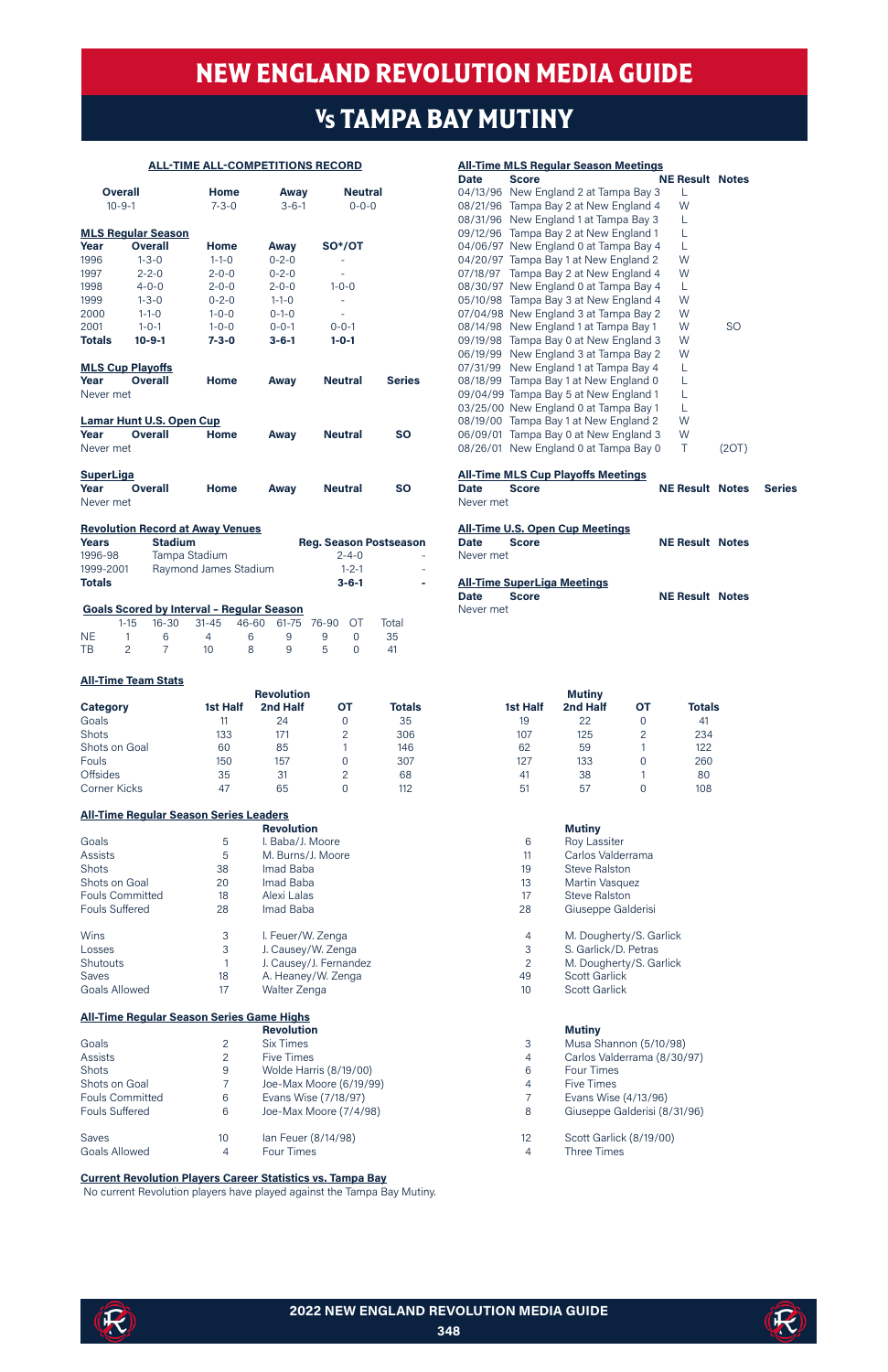### vs non-mls opponents

### **REVOLUTION vs. ATLANTE**

#### **ALL-TIME ALL-COMPETITIONS RECORD**

| Overall<br>$1 - 0 - 0$ |          | Home<br>$1 - 0 - 0$             |           | Away<br>$1 - 0 - 0$ |  | <b>Neutral</b><br>$0 - 0 - 0$ |    |       |
|------------------------|----------|---------------------------------|-----------|---------------------|--|-------------------------------|----|-------|
|                        |          | <b>Goals Scored by Interval</b> |           |                     |  |                               |    |       |
|                        | $1 - 15$ | $16 - 30$                       | $31 - 45$ | $46 - 60$           |  | 61-75 76-90                   | ΩT | Total |
| <b>NF</b>              | 0        |                                 |           |                     |  |                               |    |       |
| <b>ATN</b>             |          |                                 |           |                     |  |                               |    |       |

#### **All-Time Revolution Stats**

| <b>Category</b> | <b>Totals</b>  |  |
|-----------------|----------------|--|
| Goals           |                |  |
| Assists         |                |  |
| Shots           | 17             |  |
| Saves           | 4              |  |
| Fouls           | 17             |  |
| Offsides        | $\overline{2}$ |  |
| Corners         | $\mathfrak{p}$ |  |
|                 |                |  |

#### **All-Time Revolution Leaders**

| Category | <b>Player</b>        | <b>Totals</b> |  |
|----------|----------------------|---------------|--|
| Goals    | Shalrie Joseph       |               |  |
| Assists  | <b>Steve Ralston</b> |               |  |

### **REVOLUTION vs. ATLAS**

#### **ALL-TIME ALL-COMPETITIONS RECORD**

| Overall     |          |                                 | Home        |           | Away        |             | <b>Neutral</b> |       |
|-------------|----------|---------------------------------|-------------|-----------|-------------|-------------|----------------|-------|
| $1 - 0 - 0$ |          |                                 | $1 - 0 - 0$ |           | $0 - 0 - 0$ |             | $0 - 0 - 0$    |       |
|             |          | <b>Goals Scored by Interval</b> |             |           |             |             |                |       |
|             | $1 - 15$ | $16 - 30$                       | $31 - 45$   | $46 - 60$ |             | 61-75 76-90 | ΩT             | Total |
| <b>NF</b>   | 0        |                                 |             |           |             |             |                |       |
| ΔTΙ         | Ω        |                                 |             |           |             |             |                |       |

#### **All-Time Revolution Stats**

| Category | <b>Totals</b> |
|----------|---------------|
| Goals    |               |
| Assists  |               |
| Shots    | 6             |
| Saves    | 6             |
| Fouls    | 18            |
| Offsides | 1             |
| Corners  | 3             |

#### **All-Time Revolution Leaders**

| Category       | <b>Plaver</b>  | <b>Totals</b> |  |
|----------------|----------------|---------------|--|
| Goals          | Kenny Mansally |               |  |
| <b>Assists</b> | Kheli Dube     |               |  |

#### **REVOLUTION vs. CAROLINA RAILHAWKS FC** *Now North Carolina FC*

#### **ALL-TIME ALL-COMPETITIONS RECORD**

| Overall<br>$2 - 0 - 0$ |          |                                 | Home<br>$1 - 0 - 0$ |           | Away<br>$1 - 0 - 0$ |   | <b>Neutral</b><br>$0 - 0 - 0$ |       |
|------------------------|----------|---------------------------------|---------------------|-----------|---------------------|---|-------------------------------|-------|
|                        |          | <b>Goals Scored by Interval</b> |                     |           |                     |   |                               |       |
|                        | $1 - 15$ | $16 - 30$                       | $31 - 45$           | $46 - 60$ | 61-75 76-90         |   | ΩT                            | Total |
| <b>NF</b>              | Ω        | Ω                               |                     |           |                     | 0 |                               |       |
| ∩∆R                    |          |                                 |                     |           |                     |   |                               |       |

#### **All-Time Revolution Stats**

| Category       | <b>Totals</b> |
|----------------|---------------|
| Goals          | 3             |
| <b>Assists</b> | 3             |
| Shots          | 30            |
| Saves          | 10            |
| Fouls          | 32            |
| Offsides       | 11            |
| Corners        | 12            |

#### **All-Time Revolution Leaders**

| <b>Datchold</b> | .                  |   |
|-----------------|--------------------|---|
| Goals           | Three Players Tied |   |
| Assists         | Adam Cristman      | 2 |

| Category | Player             | <b>Totals</b> |
|----------|--------------------|---------------|
| Goals    | Three Players Tied |               |
| Assists  | Adam Cristman      |               |

| Years<br>2008       | <b>Revolution Record by Venue</b><br><b>Stadium</b> | Gillette Stadium                                                    |                     | <b>Competition</b><br>SuperLiga                                    | <b>Record</b><br>$1 - 0 - 0$ |
|---------------------|-----------------------------------------------------|---------------------------------------------------------------------|---------------------|--------------------------------------------------------------------|------------------------------|
| <b>Totals</b>       |                                                     |                                                                     |                     |                                                                    | $1 - 0 - 0$                  |
| SuperLiga           |                                                     |                                                                     |                     |                                                                    |                              |
| Year                | Overall                                             | Home                                                                | Away                | <b>Neutral</b>                                                     | SO                           |
| 2008                | $1 - 0 - 0$                                         | $1 - 0 - 0$                                                         | $0 - 0 - 0$         |                                                                    |                              |
|                     | <b>All-Time SuperLiga Meetings</b>                  |                                                                     |                     |                                                                    |                              |
| <b>Date</b>         | <b>Score</b>                                        |                                                                     | <b>NE Result</b>    | <b>Notes</b>                                                       |                              |
|                     |                                                     | 07/30/08 Atlante 0 at New England 1                                 | W                   | Semifinal                                                          |                              |
|                     |                                                     |                                                                     |                     |                                                                    |                              |
|                     | <b>All-Time Atlante Stats</b>                       |                                                                     |                     |                                                                    |                              |
| Category<br>Goals   |                                                     | <b>Totals</b><br>$\Omega$                                           |                     |                                                                    |                              |
| Assists             |                                                     | $\Omega$                                                            |                     |                                                                    |                              |
| Shots               |                                                     | $\mathbf{a}$                                                        |                     |                                                                    |                              |
| Saves<br>Fouls      |                                                     | 4<br>23                                                             |                     |                                                                    |                              |
| Offsides            |                                                     | 7                                                                   |                     |                                                                    |                              |
| Corners             |                                                     | 6                                                                   |                     |                                                                    |                              |
|                     |                                                     |                                                                     |                     |                                                                    |                              |
| Category            | <b>All-Time Atlante Leaders</b>                     | .<br>Player                                                         | <b>Totals</b>       |                                                                    |                              |
| Goals               |                                                     | N/A                                                                 | $\Omega$            |                                                                    |                              |
| Assists             |                                                     | N/A                                                                 | $\overline{0}$      |                                                                    |                              |
|                     | <b>Revolution Record by Venue</b>                   |                                                                     |                     |                                                                    |                              |
| Years               | <b>Stadium</b>                                      |                                                                     |                     | <b>Competition</b>                                                 | Record                       |
| 2008                |                                                     | Gillette Stadium                                                    |                     | SuperLiga                                                          | $1 - 0 - 0$                  |
| <b>Totals</b>       |                                                     |                                                                     |                     |                                                                    | $1 - 0 - 0$                  |
| <b>SuperLiga</b>    |                                                     |                                                                     |                     |                                                                    |                              |
| Year                | Overall                                             | Home                                                                | Away                | <b>Neutral</b>                                                     | <b>SO</b>                    |
| 2008                | $1 - 0 - 0$                                         | $1 - 0 - 0$                                                         | $0 - 0 - 0$         |                                                                    |                              |
|                     | <b>All-Time SuperLiga Meetings</b>                  |                                                                     |                     |                                                                    |                              |
| Date                | <b>Score</b>                                        |                                                                     | <b>NE Result</b>    | <b>Notes</b>                                                       |                              |
|                     |                                                     | 07/30/08 Atlas 0 at New England 1                                   | W                   |                                                                    |                              |
|                     | <b>All-Time Atlas Stats</b>                         |                                                                     |                     |                                                                    |                              |
| Category            |                                                     | <b>Totals</b>                                                       |                     |                                                                    |                              |
| Goals               |                                                     | $\mathbf 0$                                                         |                     |                                                                    |                              |
| Assists<br>Shots    |                                                     | $\Omega$<br>8                                                       |                     |                                                                    |                              |
| Saves               |                                                     | $\Delta$                                                            |                     |                                                                    |                              |
| Fouls               |                                                     | 23                                                                  |                     |                                                                    |                              |
| Offsides<br>Corners |                                                     | 7<br>6                                                              |                     |                                                                    |                              |
|                     |                                                     |                                                                     |                     |                                                                    |                              |
|                     | <b>All-Time Atlas Leaders</b>                       |                                                                     |                     |                                                                    |                              |
| Category<br>Goals   |                                                     | Player<br>N/A                                                       | <b>Totals</b><br>0  |                                                                    |                              |
| Assists             |                                                     | N/A                                                                 | $\overline{0}$      |                                                                    |                              |
|                     |                                                     |                                                                     |                     |                                                                    |                              |
|                     | <b>Revolution Record by Venue</b>                   |                                                                     |                     |                                                                    |                              |
| Years<br>2009       | Stadium                                             |                                                                     |                     | Competition<br>Veterans Stadium (New Britian, Conn.) U.S. Open Cup | Record<br>$1 - 0 - 0$        |
| 2016                |                                                     |                                                                     |                     | WakeMed Soccer Park (Cary, N.C.) U.S. Open Cup                     | $1 - 0 - 0$                  |
| <b>Totals</b>       |                                                     |                                                                     |                     |                                                                    | $2 - 0 - 0$                  |
|                     | amar Hunt U.S. Open Cup                             |                                                                     |                     |                                                                    |                              |
| Year<br>2007        | Overall<br>$1 - 0 - 0$                              | Home<br>$1 - 0 - 0$                                                 | Away<br>$0 - 0 - 0$ | <b>Neutral</b>                                                     | SO                           |
| 2016                | $1 - 0 - 0$                                         | $0 - 0 - 0$                                                         | $1 - 0 - 0$         |                                                                    |                              |
|                     |                                                     | All-Time U.S. Open Cup Meetings                                     |                     |                                                                    |                              |
| Date                | Score                                               |                                                                     | <b>NE Result</b>    | <b>Notes</b>                                                       |                              |
| 08/12/07            |                                                     | Carolina 1 at New England 2<br>06/15/16 Carolina 0 at New England 1 | W<br>W              | AET<br>AET                                                         |                              |
|                     |                                                     |                                                                     |                     |                                                                    |                              |
|                     | <b>All-Time RailHawks Stats</b>                     | <b>Totals</b>                                                       |                     |                                                                    |                              |
| Category<br>Goals   |                                                     | 1                                                                   |                     |                                                                    |                              |
| <b>Assists</b>      |                                                     | 1                                                                   |                     |                                                                    |                              |
| Shots<br>Saves      |                                                     | 26<br>7                                                             |                     |                                                                    |                              |
| Fouls               |                                                     | 26                                                                  |                     |                                                                    |                              |
| Offsides            |                                                     | 16                                                                  |                     |                                                                    |                              |
| Corners             |                                                     | 13                                                                  |                     |                                                                    |                              |
|                     | <b>All-Time RailHawks Leaders</b>                   |                                                                     |                     |                                                                    |                              |
| Category            |                                                     | Player                                                              | <b>Totals</b>       |                                                                    |                              |
| Goals<br>Assists    |                                                     | Anthony Maher<br>Jonny Steele                                       | 1<br>1              |                                                                    |                              |
|                     |                                                     |                                                                     |                     |                                                                    |                              |



R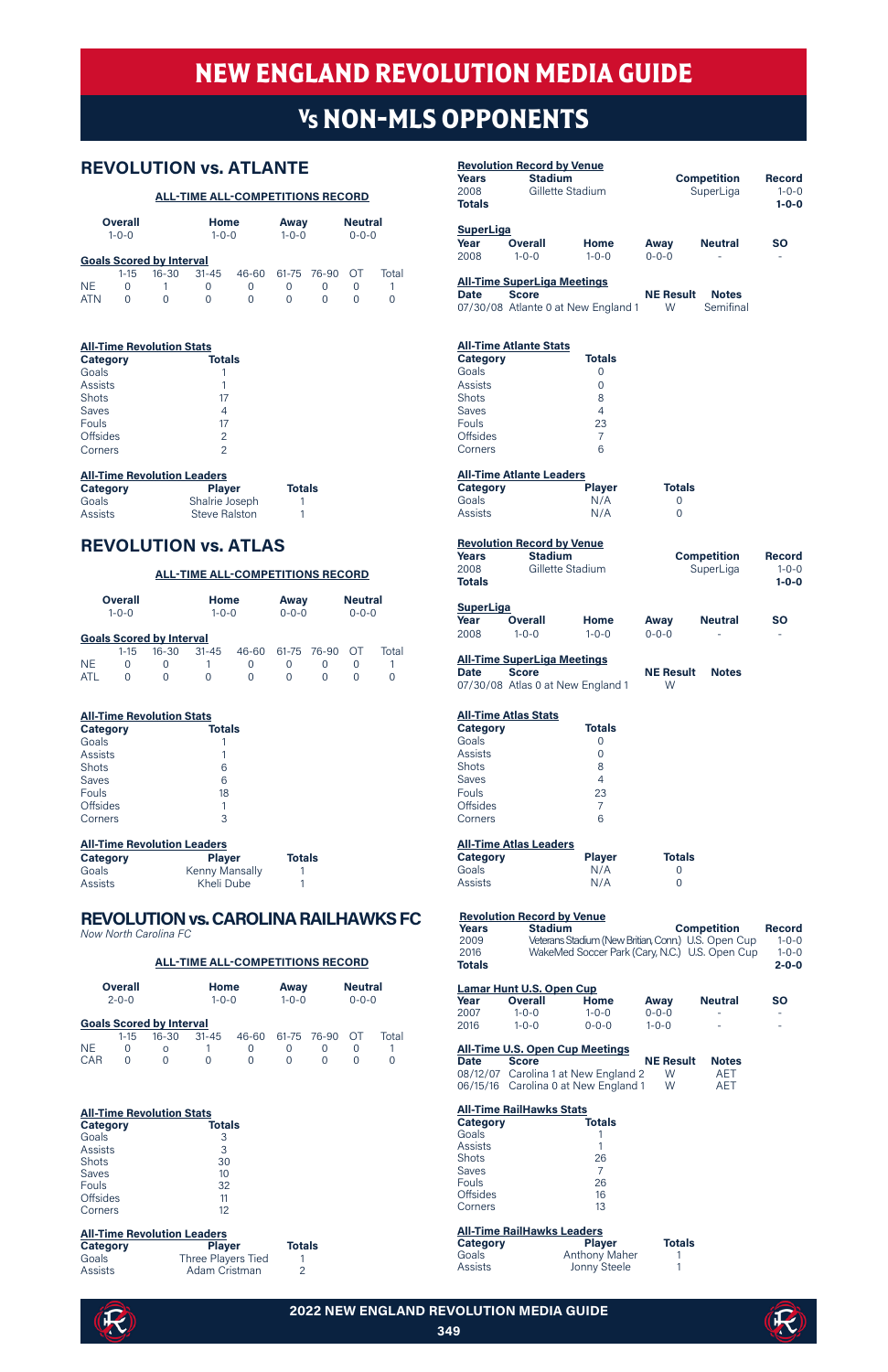### vs non-mls opponents

### **REVOLUTION vs. CHARLESTON BATTERY**

**ALL-TIME ALL-COMPETITIONS RECORD**

| Overall<br>$1 - 0 - 0$ |          |                                 | Home<br>$1 - 0 - 0$ |           | Away<br>$0 - 0 - 0$ |             | <b>Neutral</b><br>$0 - 0 - 0$ |       |
|------------------------|----------|---------------------------------|---------------------|-----------|---------------------|-------------|-------------------------------|-------|
|                        |          | <b>Goals Scored by Interval</b> |                     |           |                     |             |                               |       |
|                        | $1 - 15$ | $16 - 30$                       | $31 - 45$           | $46 - 60$ |                     | 61-75 76-90 | OT                            | Total |
| <b>NF</b>              | 0        |                                 |                     |           |                     |             |                               | 2     |
| CB                     | Λ        |                                 |                     |           |                     |             |                               |       |

|  | <b>All-Time Revolution Stats</b> |  |
|--|----------------------------------|--|
|  |                                  |  |

**Category Totals**<br>Goals 2 Goals 2<br>Assists 2 **Assists** 

#### **All-Time Revolution Leaders**

| Category       | Player             | <b>Totals</b> |
|----------------|--------------------|---------------|
| Goals          | S. Asad/J. Torres  |               |
| <b>Assists</b> | Steve Chronopolous |               |

| Years<br>2001<br><b>Totals</b> | <b>Stadium</b>         | Foxboro Stadium                                                           | <b>Competition</b><br>U.S. Open Cup | Record<br>$1 - 0 - 0$<br>$1 - 0 - 0$ |                |
|--------------------------------|------------------------|---------------------------------------------------------------------------|-------------------------------------|--------------------------------------|----------------|
| U.S. Open Cup<br>Year<br>2001  | Overall<br>$1 - 0 - 0$ | Home<br>$1 - 0 - 0$                                                       | Away<br>$0 - 0 - 0$                 | <b>Neutral</b>                       | <b>SO</b><br>۰ |
| Date<br>07/11/01               | Score                  | <b>All-Time U.S. Open Cup Meetings</b><br>Charlocton 1 at Now England 2 M | <b>NE Result</b>                    | <b>Notes</b>                         |                |

07/11/01 Charleston 1 at New England 2 W

**All-Time Battery Stats Category Totals** Goals 1<br>Assists 0 Assists 0

**Revolution Record by Venue**

| <b>All-Time Battery Leaders</b> |               |               |  |  |
|---------------------------------|---------------|---------------|--|--|
| Category                        | <b>Player</b> | <b>Totals</b> |  |  |
| Goals                           | Paul Conway   |               |  |  |
| Assists                         | N/A           | n             |  |  |

#### **ALL-TIME ALL-COMPETITIONS RECORD**

| Overall<br>$0 - 1 - 0$ |          | Home<br>$0 - 1 - 0$             |           | Away<br>$0 - 0 - 0$ |  | <b>Neutral</b><br>$0 - 0 - 0$ |    |       |
|------------------------|----------|---------------------------------|-----------|---------------------|--|-------------------------------|----|-------|
|                        |          | <b>Goals Scored by Interval</b> |           |                     |  |                               |    |       |
|                        | $1 - 15$ | $16 - 30$                       | $31 - 45$ | $46 - 60$           |  | 61-75 76-90                   | OT | Total |
| <b>NF</b>              |          | Ω                               |           | O                   |  |                               |    | Ω     |
|                        |          |                                 |           |                     |  |                               |    |       |

### **All-Time Revolution Stats**

| Category | <b>Totals</b>  |
|----------|----------------|
| Goals    | n              |
| Assists  | 0              |
| Shots    | 9              |
| Saves    | $\mathfrak{p}$ |
| Fouls    | 14             |
| Offsides | 1              |
| Corners  |                |
|          |                |

#### **All-Time Revolution Leaders Category Player Totals**

| ------  | .   | . |
|---------|-----|---|
| Goals   | N/A | 0 |
| Assists | N/A | 0 |
|         |     |   |

### **REVOLUTION vs. CRYSTAL PALACE BALTIMORE Revolution Record by Venue**

|     | Overall<br>$0 - 0 - 1$ |                                 | Home<br>$0 - 0 - 1$ |           | Away<br>$0 - 0 - 0$ |             | <b>Neutral</b><br>$0 - 0 - 0$ |       |
|-----|------------------------|---------------------------------|---------------------|-----------|---------------------|-------------|-------------------------------|-------|
|     |                        | <b>Goals Scored by Interval</b> |                     |           |                     |             |                               |       |
|     | $1 - 15$               | 16-30                           | $31 - 45$           | $46 - 60$ |                     | 61-75 76-90 | OT                            | Total |
| NF  |                        |                                 | 0                   | 0         | n                   |             |                               |       |
| CPR |                        |                                 |                     |           |                     |             |                               |       |

#### **All-Time Revolution Stats**

| Category       | <b>Totals</b> |
|----------------|---------------|
| Goals          |               |
| <b>Assists</b> |               |
| Shots          | 26            |
| Saves          | 5             |
| Fouls          | 11            |
| Offsides       | 4             |
| Corners        | 5             |
|                |               |

#### **All-Time Revolution Leaders**

| Category | <b>Player</b>        | <b>Totals</b> |
|----------|----------------------|---------------|
| Goals    | Kenny Mansally       |               |
| Assists  | <b>Brandon Tyler</b> |               |

|                                 |                                  |             | <b>REVOLUTION vs. CHARLOTTE INDEPENDENCE</b> |                       | <b>Revolution Record by Venue</b> |                |             |                    |                            |
|---------------------------------|----------------------------------|-------------|----------------------------------------------|-----------------------|-----------------------------------|----------------|-------------|--------------------|----------------------------|
|                                 |                                  |             |                                              | <b>Years</b>          | <b>Stadium</b>                    |                |             | <b>Competition</b> | Record                     |
|                                 | ALL-TIME ALL-COMPETITIONS RECORD |             |                                              | 2015<br><b>Totals</b> |                                   | Soldiers Field |             | U.S. Open Cup      | $0 - 1 - 0$<br>$0 - 1 - 0$ |
| Overall                         | Home                             | Away        | <b>Neutral</b>                               |                       |                                   |                |             |                    |                            |
| $0 - 1 - 0$                     | $0 - 1 - 0$                      | $0 - 0 - 0$ | $0 - 0 - 0$                                  |                       | <b>U.S. Open Cup</b>              |                |             |                    |                            |
|                                 |                                  |             |                                              | Year                  | Overall                           | Home           | Away        | <b>Neutral</b>     | <b>SO</b>                  |
| <b>Coale Scored by Interval</b> |                                  |             |                                              | 2015                  | $0 - 1 - 0$                       | $0 - 1 - 0$    | $0 - 0 - 0$ |                    |                            |

### **All-Time U.S. Open Cup Meetings**

**Date Score NE Result Notes** 06/17/15 Charlotte 1 at New England 0 L

| <b>All-Time Independence Stats</b>   |                 |               |  |  |  |
|--------------------------------------|-----------------|---------------|--|--|--|
|                                      | <b>Category</b> | <b>Totals</b> |  |  |  |
| Goals                                |                 |               |  |  |  |
| Assists                              |                 |               |  |  |  |
| Shots                                | 8               |               |  |  |  |
| Saves                                | $\overline{2}$  |               |  |  |  |
| Fouls                                | 12              |               |  |  |  |
| Offsides                             | 3               |               |  |  |  |
| Corners                              | 3               |               |  |  |  |
| <b>All-Time Independence Leaders</b> |                 |               |  |  |  |

#### **All-Time Independence Leaders Category Player Totals** Goals Jorge Herrera 1<br>Assists Alex Martinez 1 Alex Martinez

| Years                            | <b>Stadium</b> |  | <b>Competition</b> | <b>Record</b> |
|----------------------------------|----------------|--|--------------------|---------------|
| 2008                             | Soldiers Field |  | U.S. Open Cup      | $0 - 0 - 1$   |
| <b>Totals</b>                    |                |  |                    | $0 - 0 - 1$   |
| <b>U.S. Open Cup</b><br>$\cdots$ | . .            |  | .                  |               |

#### **Year Overall Home Away Neutral SO**  $0 - 0 - 1$

**All-Time U.S. Open Cup Meetings Date Score NE Result Notes** 07/08/08 Crystal Palace Balt. 1 at New England 1 T W in PKs, 5-3

### **All-Time Crystal Palace Baltimore Stats**

|          | Category | <b>Totals</b> |
|----------|----------|---------------|
| Goals    |          |               |
| Assists  |          |               |
| Shots    | 26       |               |
| Saves    |          |               |
| Fouls    | 26       |               |
| Offsides | 16       |               |
| Corners  | 13       |               |

### **All-Time Crystal Palace Baltimore Leaders**

**Category Player Totals** Goals Dan Lader 1 Goals **Dan Lader** 1<br>Assists **N/A** 0



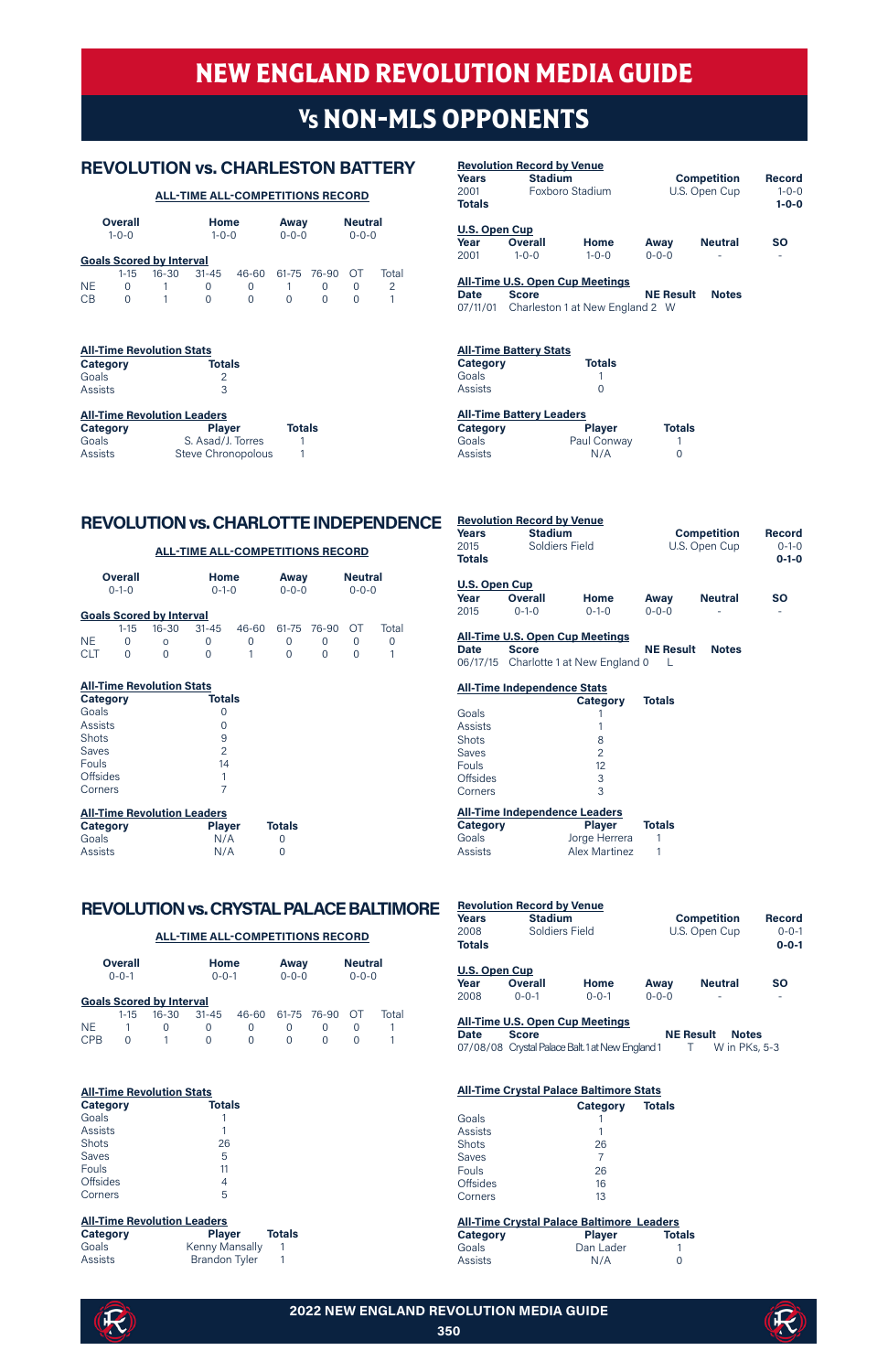### vs non-mls opponents

### **REVOLUTION vs. HARRISBURG CITY ISLANDERS**

#### **ALL-TIME ALL-COMPETITIONS RECORD**

|           | Overall<br>$1 - 1 - 1$ |                                 | Home<br>$1 - 1 - 0$ |           | Away<br>$0 - 0 - 1$ | <b>Neutral</b><br>$0 - 0 - 0$ |       |
|-----------|------------------------|---------------------------------|---------------------|-----------|---------------------|-------------------------------|-------|
|           |                        | <b>Goals Scored by Interval</b> |                     |           |                     |                               |       |
|           | $1 - 15$               | $16 - 30$                       | $31 - 45$           | $46 - 60$ | 61-75 76-90         | ΩT                            | Total |
| <b>NF</b> |                        |                                 |                     |           |                     | Ω                             | 2     |
| HAR       |                        |                                 |                     |           |                     |                               |       |

#### **All-Time Revolution Stats**

| Category | <b>Totals</b> |
|----------|---------------|
| Goals    | 6             |
| Assists  | 4             |
| Shots    | 41            |
| Saves    | 9             |
| Fouls    | 41            |
| Offsides | 14            |
| Corners  | 12            |

| <b>All-Time Revolution Leaders</b> |                   |               |  |  |  |
|------------------------------------|-------------------|---------------|--|--|--|
| Category                           | <b>Player</b>     | <b>Totals</b> |  |  |  |
| Goals                              | Six Players Tied  |               |  |  |  |
| <b>Assists</b>                     | Four Players Tied |               |  |  |  |

### **REVOLUTION vs. JOE PUBLIC FC**

#### **ALL-TIME ALL-COMPETITIONS RECORD**

|                                 | Overall<br>$0 - 2 - 0$ |           | Home<br>$0 - 1 - 0$ |           | Away<br>$0 - 1 - 0$ |             | <b>Neutral</b><br>$0 - 0 - 0$ |       |
|---------------------------------|------------------------|-----------|---------------------|-----------|---------------------|-------------|-------------------------------|-------|
| <b>Goals Scored by Interval</b> |                        |           |                     |           |                     |             |                               |       |
|                                 | $1 - 15$               | $16 - 30$ | $31 - 45$           | $46 - 60$ |                     | 61-75 76-90 | ΩT                            | Total |
| NF                              | 0                      | Ω         |                     |           |                     |             |                               |       |
| IPE                             | Ω                      |           |                     |           |                     |             |                               | ĥ     |

#### **All-Time Revolution Stats**

| Category | <b>Totals</b> |
|----------|---------------|
| Goals    |               |
| Assists  | 0             |
| Shots    | 15            |
| Saves    | 7             |
| Fouls    | 22            |
| Offsides | 3             |
| Corners  | 5             |

### **All-Time Revolution Leaders Category Player Totals**

| Goals   | Mauricio Castro |  |
|---------|-----------------|--|
| Assists | N/A             |  |

| <b>U.S. Open Cup</b><br>Overall | Gillette Stadium<br>Veterans Stadium<br>Skyline Sports Complex |             | U.S. Open Cup<br>U.S. Open Cup<br>U.S. Open Cup |                                          | $1 - 0 - 0$<br>$0 - 1 - 0$<br>$0 - 0 - 1$<br>$1 - 1 - 1$ |
|---------------------------------|----------------------------------------------------------------|-------------|-------------------------------------------------|------------------------------------------|----------------------------------------------------------|
|                                 |                                                                |             |                                                 |                                          |                                                          |
|                                 |                                                                |             |                                                 |                                          |                                                          |
|                                 |                                                                |             |                                                 |                                          |                                                          |
|                                 |                                                                |             |                                                 |                                          |                                                          |
|                                 | Home                                                           | Away        |                                                 | <b>Neutral</b>                           | SO                                                       |
| $1 - 0 - 0$                     | $1 - 0 - 0$                                                    | $0 - 0 - 0$ |                                                 |                                          | ۰                                                        |
| $0 - 1 - 0$                     | $0 - 1 - 0$                                                    | $0 - 0 - 0$ |                                                 |                                          | ۰                                                        |
|                                 | $0 - 0 - 0$                                                    |             |                                                 |                                          | ۰                                                        |
|                                 |                                                                |             |                                                 |                                          |                                                          |
|                                 | $0 - 0 - 1$                                                    |             | <b>All-Time U.S. Open Cup Meetings</b>          | $0 - 0 - 1$<br><b>NE Result</b><br>Score | <b>Notes</b>                                             |

#### **All-Time U.S. Ope**<br>Date Score

| ----- |                                        | -------- | 1.1.1.1.1 |
|-------|----------------------------------------|----------|-----------|
|       | 08/08/07 Harrisburg 1 at New England 2 | w        |           |
|       | 05/12/09 Harrisburg 2 at New England 1 | Ш        |           |
|       | 05/29/12 New England 3 at Harrisburg 3 | п        |           |
|       |                                        |          |           |

#### **All-Time Islanders Stats**

| Category | <b>Totals</b>  |
|----------|----------------|
| Goals    | 6              |
| Assists  | $\mathfrak{p}$ |
| Shots    | 36             |
| Saves    | 10             |
| Fouls    | 40             |
| Offsides | 9              |
| Corners  | 12             |

#### **All-Time Islanders Leaders**

| Category       | <b>Player</b>           | <b>Totals</b> |
|----------------|-------------------------|---------------|
| Goals          | Six Players Tied        |               |
| <b>Assists</b> | T. Mellor/ J. Pelletier | Ω             |

#### **Revolution Record by Venue**

| Years         | <b>Stadium</b>                 |           | <b>Competition</b>         | <b>Record</b> |
|---------------|--------------------------------|-----------|----------------------------|---------------|
| 2008          | Marvin Lee Stadium             |           | CCC                        | $0 - 1 - 0$   |
| 2008          | Gillette Stadium               |           | CCC                        | $0 - 1 - 0$   |
| <b>Totals</b> |                                |           |                            | $0 - 2 - 0$   |
|               | <b>CONCACAF Champions' Cup</b> |           |                            |               |
| $M = -$       | $11 - 12 = 12$                 | 1.1.1.1.1 | <b>Million Association</b> | $\sim$        |

### **Year Overall Home Away Neutral SO** 2008 0-2-0 0-1-0 0-1-0 - -

#### **All-Time CONCACAF Champions' Cup Meetings**

**Date Score NE Result Notes** 08/26/08 New England 1 at Joe Public FC 2 L 09/02/08 Joe Public FC 4 at New England 0 L

#### **All-Time Joe Public FC Stats**

| Category | <b>Totals</b> |
|----------|---------------|
| Goals    | 6             |
| Assists  | 5             |
| Shots    | 24            |
| Saves    | 6             |
| Fouls    | 24            |
| Offsides | 9             |
| Corners  | 6             |
|          |               |

### **All-Time Joe Public FC Leaders**

| Category | <b>Player</b>      | <b>Totals</b>            |
|----------|--------------------|--------------------------|
| Goals    | Gregory Richardson | 4                        |
| Assists  | Kerry Baptiste     | $\overline{\phantom{a}}$ |



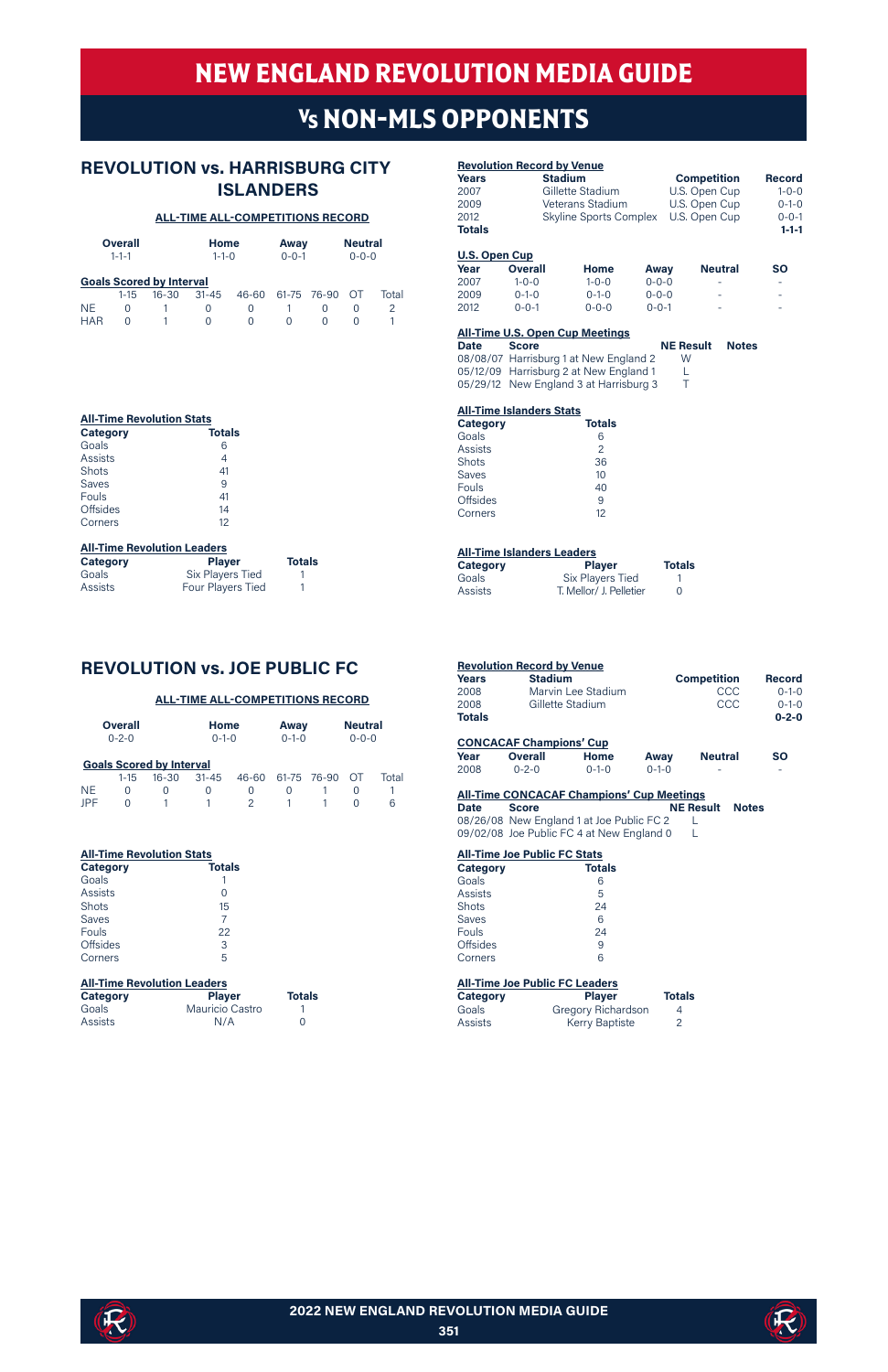### vs non-mls opponents

### **REVOLUTION vs. LD ALAJUELENSE**

**ALL-TIME ALL-COMPETITIONS RECORD**

|                                 | Overall<br>$1 - 2 - 1$ |           | Home<br>$0 - 1 - 1$ |           | Away<br>$1 - 1 - 0$ |             | <b>Neutral</b><br>$0 - 0 - 0$ |       |
|---------------------------------|------------------------|-----------|---------------------|-----------|---------------------|-------------|-------------------------------|-------|
| <b>Goals Scored by Interval</b> |                        |           |                     |           |                     |             |                               |       |
|                                 | $1 - 15$               | $16 - 30$ | $31 - 45$           | $46 - 60$ |                     | 61-75 76-90 | ΩT                            | Total |
| <b>NF</b>                       | 0                      |           |                     |           | Λ                   |             |                               | 3     |
| I DA                            |                        |           |                     |           |                     | з           |                               | 6     |

#### **All-Time Revolution Stats**

| Category                    | <b>Totals</b> |  |
|-----------------------------|---------------|--|
| Goals                       |               |  |
| Assists                     | Λ             |  |
| All-Time Pevelution Leaders |               |  |

| All-Tillie Hevolution Eeguels |                    |               |  |  |
|-------------------------------|--------------------|---------------|--|--|
| Category                      | <b>Player</b>      | <b>Totals</b> |  |  |
| Goals                         | Three Players Tied |               |  |  |
| <b>Assists</b>                | N/A                |               |  |  |

### **REVOLUTION vs. LONG ISLAND ROUGH RIDERS**

**ALL-TIME ALL-COMPETITIONS RECORD**

|           | Overall<br>$0 - 1 - 0$ |                                 | Home<br>$0 - 1 - 0$ |           | Away<br>$0 - 0 - 0$ |             | <b>Neutral</b><br>$0 - 0 - 0$ |       |
|-----------|------------------------|---------------------------------|---------------------|-----------|---------------------|-------------|-------------------------------|-------|
|           |                        | <b>Goals Scored by Interval</b> |                     |           |                     |             |                               |       |
|           | $1 - 15$               | $16 - 30$                       | $31 - 45$           | $46 - 60$ |                     | 61-75 76-90 | ΩT                            | Total |
| <b>NF</b> |                        |                                 | 0                   |           | 0                   | n           | Ω                             | 3     |
| I IR      | Ω                      | Ω                               |                     | Ω         |                     |             |                               | 4     |

**All-Time Revolution Stats Category Totals** Category Tota<br>Goals 3<br>Assists 3 **Assists** 

| <b>All-Time Revolution Leaders</b> |                    |               |  |  |  |
|------------------------------------|--------------------|---------------|--|--|--|
| Category                           | Player             | <b>Totals</b> |  |  |  |
| Goals                              | Three Players Tied |               |  |  |  |
| Assists                            | Joe-Max Moore      | っ             |  |  |  |

### **REVOLUTION vs. LOUISVILLE CITY FC**

#### **ALL-TIME ALL-COMPETITIONS RECORD**

|                                            | Overall<br>$0 - 1 - 0$ |                                              | Home<br>$0 - 0 - 0$ |                | Away<br>$0 - 1 - 0$ |                       | <b>Neutral</b><br>$0 - 0 - 0$ |                 |
|--------------------------------------------|------------------------|----------------------------------------------|---------------------|----------------|---------------------|-----------------------|-------------------------------|-----------------|
| <b>NF</b><br>$\overline{1}$ $\overline{0}$ | $1 - 15$               | <b>Goals Scored by Interval</b><br>$16 - 30$ | $31 - 45$<br>Ω      | $46 - 60$<br>o |                     | 61-75 76-90<br>n<br>O | ΩT<br>o                       | Total<br>2<br>3 |

| <b>All-Time Revolution Stats</b> |               |  |  |  |
|----------------------------------|---------------|--|--|--|
| Category                         | <b>Totals</b> |  |  |  |
| Goals                            | 2             |  |  |  |
| Assists                          | O             |  |  |  |

| <b>All-Time Revolution Leaders</b> |              |               |  |  |
|------------------------------------|--------------|---------------|--|--|
| Category                           | Player       | <b>Totals</b> |  |  |
| Goals                              | Mark Seabers |               |  |  |
| Assists                            | N/A          | Ω             |  |  |

| <b>Years</b>  |                                                  | <b>Stadium</b>                |             | <b>Competition</b> | Record       |
|---------------|--------------------------------------------------|-------------------------------|-------------|--------------------|--------------|
| 2003          |                                                  | Estadio Alejandro Morena Soto |             | <b>CCL</b>         | $1 - 2 - 0$  |
| 2006          |                                                  | National Sports Centre        |             | <b>CCL</b>         | $0 - 0 - 1$  |
| <b>Totals</b> |                                                  |                               |             |                    | $1 - 2 - 1$  |
|               | <b>CONCACAF Champions' Cup</b>                   |                               |             |                    |              |
| <b>Year</b>   | Overall                                          | Home                          | Awav        | <b>Neutral</b>     | so           |
| 2003          | $1 - 0 - 0$                                      | $1 - 0 - 0$                   | $0 - 0 - 0$ |                    |              |
| 2006          | $0 - 1 - 0$                                      | $0 - 1 - 0$                   | $0 - 0 - 0$ |                    |              |
|               | <b>All-Time CONCACAF Champions' Cup Meetings</b> |                               |             |                    |              |
| Date          | <b>Score</b>                                     |                               |             | <b>NF Result</b>   | <b>Notes</b> |
|               | 03/23/03 LD Alajuelense 4 at New England 0       |                               |             | L                  |              |
|               | 03/26/03 New England 3 at LD Alajuelense 1       |                               |             | W                  |              |
|               | 02/22/06 LD Alajuelense 0 at New England 0       |                               |             | T                  |              |
|               | 03/08/06 New England 0 at LD Alajuelense 1       |                               |             | L                  |              |
|               | <b>All-Time Alajuelense Stats</b>                |                               |             |                    |              |
| Category      |                                                  | <b>Totals</b>                 |             |                    |              |
|               |                                                  | 6                             |             |                    |              |
| Goals         |                                                  |                               |             |                    |              |

| <b>All-Time Anguerense Ecuders</b> |                     |               |  |  |
|------------------------------------|---------------------|---------------|--|--|
| Category                           | <b>Player</b>       | <b>Totals</b> |  |  |
| Goals                              | Six Players Tied    |               |  |  |
| Assists                            | R. Fonseca/E. Scott | 2             |  |  |

| Years         | <b>Stadium</b>           | <b>Competition</b> | <b>Record</b> |
|---------------|--------------------------|--------------------|---------------|
| 1997          | <b>Willow Brook Park</b> | U.S. Open Cup      | $0 - 1 - 0$   |
| <b>Totals</b> |                          |                    | $0 - 1 - 0$   |

| Year | Overall     | Home        | Away        | <b>Neutral</b> | <b>SO</b> |
|------|-------------|-------------|-------------|----------------|-----------|
| 1997 | $0 - 1 - 0$ | $0 - 1 - 0$ | $0 - 0 - 0$ | -              | ۰         |

# **All-Time U.S. Open Cup Meetings Date Score NE Result Notes** 08/01/97 Long Island 4 at New England 3 L

| <b>All-Time Rough Riders Stats</b> |          |               |
|------------------------------------|----------|---------------|
|                                    | Category | <b>Totals</b> |
| Goals                              |          |               |
| <b>Assists</b>                     | 3        |               |

| <b>All-Time Rough Riders Leaders</b> |               |               |
|--------------------------------------|---------------|---------------|
| Category                             | <b>Player</b> | <b>Totals</b> |
| Goals                                | Jim Rooney    | 2             |
| Assists                              | Ernest Inneh  | 2             |

|                      | <b>Revolution Record by Venue</b> |             |               |                    |           |
|----------------------|-----------------------------------|-------------|---------------|--------------------|-----------|
| Years                | <b>Stadium</b>                    |             |               | <b>Competition</b> | Record    |
| 2018                 | Lynn Stadium                      |             | U.S. Open Cup | $0 - 1 - 0$        |           |
| <b>Totals</b>        |                                   |             |               | $0 - 1 - 0$        |           |
| <b>U.S. Open Cup</b> |                                   |             |               |                    |           |
| Year                 | Overall                           | Home        | Away          | <b>Neutral</b>     | <b>SO</b> |
| 2018                 | $0 - 1 - 0$                       | $0 - 0 - 0$ | $0 - 1 - 0$   | ۰                  |           |

### **All-Time U.S. Open Cup Meetings**

**Date Score NE Result Notes** 06/05/18 New England 2 at Louisville City 3 L

#### **All-Time Louisville City Stats**

|         | Category | <b>Totals</b> |  |
|---------|----------|---------------|--|
| Goals   |          |               |  |
| Assists | σ        |               |  |

### **All-Time Louisville City Leaders**

| Category | Plaver               | <b>Totals</b> |
|----------|----------------------|---------------|
| Goals    | Three Players Tied   |               |
| Assists  | B. Ownby/G. Davis IV |               |



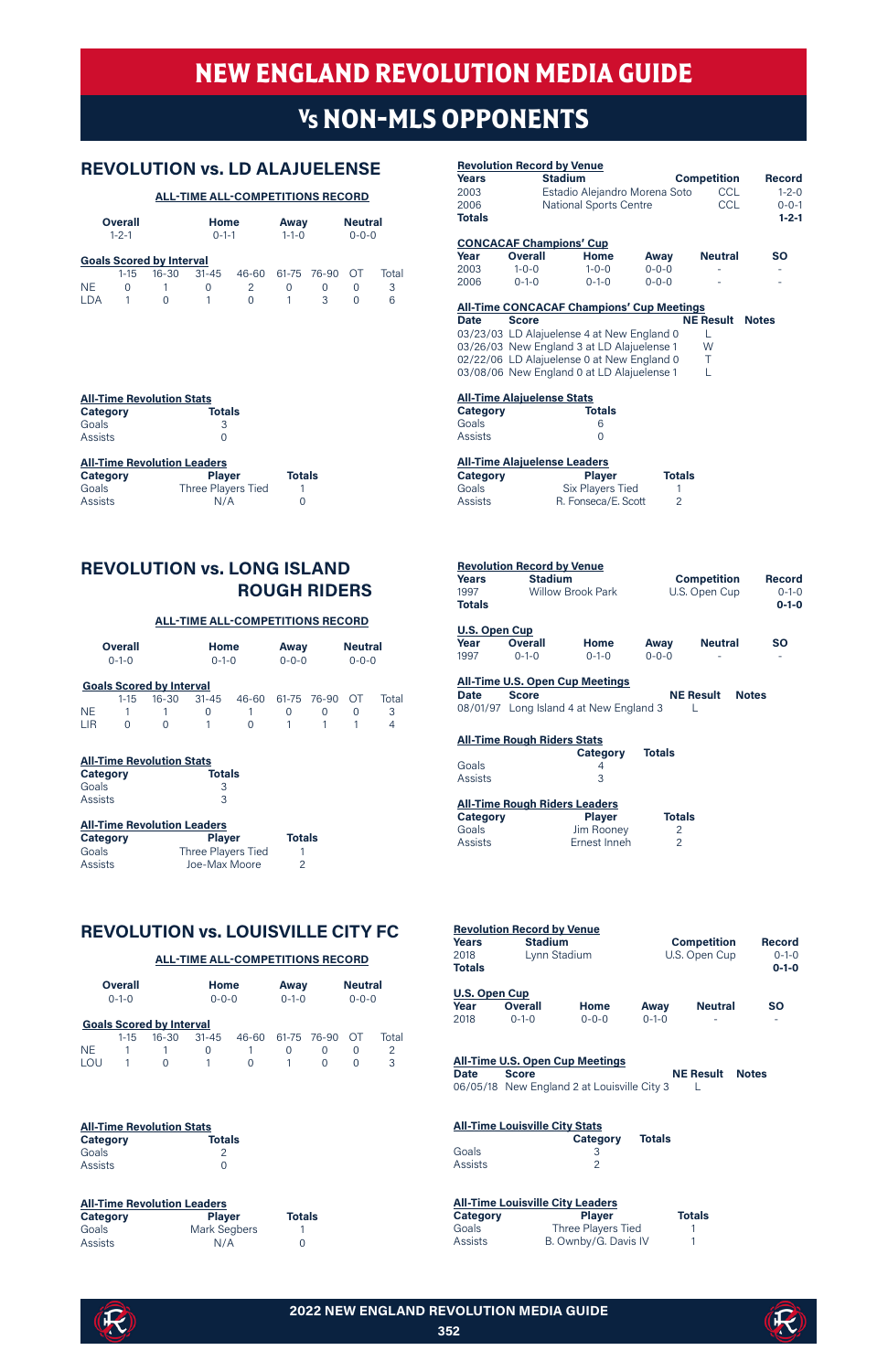### vs non-mls opponents

### **REVOLUTION vs. MID-MICHIGAN BUCKS**

*Now Flint City Bucks*

#### **ALL-TIME ALL-COMPETITIONS RECORD**

| Overall<br>$1 - 1 - 0$ |          | Home<br>$1 - 1 - 0$             |           | Away<br>$0 - 0 - 0$ |   | <b>Neutral</b><br>$0 - 0 - 0$ |    |       |
|------------------------|----------|---------------------------------|-----------|---------------------|---|-------------------------------|----|-------|
|                        |          | <b>Goals Scored by Interval</b> |           |                     |   |                               |    |       |
|                        | $1 - 15$ | $16 - 30$                       | $31 - 45$ | $46 - 60$           |   | 61-75 76-90                   | ΩT | Total |
| <b>NF</b>              |          |                                 |           |                     | Ω |                               | Ω  |       |
| MMR                    |          |                                 |           |                     | Ω |                               |    | 2     |

### **All-Time Revolution Stats Category Totals**

| Category       | Totals |
|----------------|--------|
| Goals          |        |
| <b>Assists</b> |        |

### **All-Time Revolution Leaders**

| Category | <b>Player</b>     | <b>Totals</b> |
|----------|-------------------|---------------|
| Goals    | W. Harris/M. Okoh |               |
| Assists  | Matt Okoh         |               |

### **REVOLUTION vs. MONARCAS MORELIA**

### **ALL-TIME ALL-COMPETITIONS RECORD**

| Overall<br>$1 - 1 - 0$ |          | Home<br>$1 - 1 - 0$             |           | Away<br>$0 - 0 - 0$ |  | <b>Neutral</b><br>$0 - 0 - 0$ |    |       |
|------------------------|----------|---------------------------------|-----------|---------------------|--|-------------------------------|----|-------|
|                        |          | <b>Goals Scored by Interval</b> |           |                     |  |                               |    |       |
|                        | $1 - 15$ | $16 - 30$                       | $31 - 45$ | $46 - 60$           |  | 61-75 76-90                   | OT | Total |
| NF                     | 0        |                                 | 0         |                     |  |                               |    | 2     |
| <b>MOR</b>             | n        |                                 |           |                     |  |                               |    | 2     |

#### **All-Time Revolution Stats**

| Category       | <b>Totals</b> |
|----------------|---------------|
| Goals          | 2             |
| <b>Assists</b> | 1             |
| Shots          | 20            |
| Saves          | 9             |
| Fouls          | 22            |
| Offsides       | 8             |
| Corners        | 5             |

#### **All-Time Revolution Leaders**

| Category       | <b>Player</b>        | <b>Totals</b> |
|----------------|----------------------|---------------|
| Goals          | K. Alston/M. Perovic |               |
| <b>Assists</b> | Zack Schilawski      |               |

### **REVOLUTION vs. NEW YORK COSMOS**

#### **ALL-TIME ALL-COMPETITIONS RECORD**

| Overall<br>$1 - 0 - 0$ |          | Home<br>$0 - 0 - 0$             |           | Away<br>$1 - 0 - 0$ |  | <b>Neutral</b><br>$0 - 0 - 0$ |    |       |
|------------------------|----------|---------------------------------|-----------|---------------------|--|-------------------------------|----|-------|
|                        |          | <b>Goals Scored by Interval</b> |           |                     |  |                               |    |       |
|                        | $1 - 15$ | $16 - 30$                       | $31 - 45$ | $46 - 60$           |  | 61-75 76-90                   | ΩT | Total |
| <b>NF</b>              | Ω        |                                 |           |                     |  |                               |    | 3     |
| <b>NIVC</b>            |          |                                 |           |                     |  |                               |    |       |

#### **All-Time Revolution Stats**

| Category       | <b>Totals</b>  |
|----------------|----------------|
| Goals          | 3              |
| <b>Assists</b> | $\overline{2}$ |
| Shots          | 9              |
| Saves          | 3              |
| Fouls          | 27             |
| Offsides       | 0              |
| Corners        | 7              |

#### **All-Time Revolution Leaders**

| Category | <b>Player</b>         | <b>Totals</b> |
|----------|-----------------------|---------------|
| Goals    | <b>Teal Bunbury</b>   |               |
| Assists  | D. Fagundez/K. Kamara |               |

| Years<br>2000-01<br><b>Totals</b>                                   | <b>Revolution Record by Venue</b><br><b>Stadium</b> | Foxboro Stadium                                                                                   |                  | <b>Competition</b><br>U.S. Open Cup  | Record<br>$1 - 1 - 0$<br>$1 - 1 - 0$ |
|---------------------------------------------------------------------|-----------------------------------------------------|---------------------------------------------------------------------------------------------------|------------------|--------------------------------------|--------------------------------------|
| U.S. Open Cup                                                       |                                                     |                                                                                                   |                  |                                      |                                      |
| Year                                                                | Overall                                             | Home                                                                                              | Away             | <b>Neutral</b>                       | <b>SO</b>                            |
| 2000                                                                | $0 - 1 - 0$                                         | $0 - 1 - 0$                                                                                       | $0 - 0 - 0$      |                                      |                                      |
| 2001                                                                | $1 - 0 - 0$                                         | $1 - 0 - 0$                                                                                       | $0 - 0 - 0$      |                                      |                                      |
| Date                                                                | <b>Score</b>                                        | <b>All-Time U.S. Open Cup Meetings</b>                                                            |                  | <b>NE Result</b>                     | <b>Notes</b>                         |
|                                                                     |                                                     | 06/14/00 Mid-Michigan 1 at New England 0                                                          |                  | L                                    |                                      |
|                                                                     |                                                     | 06/27/01 Mid-Michigan 1 at New England 7                                                          |                  | W                                    |                                      |
|                                                                     | <b>All-Time Bucks Stats</b>                         |                                                                                                   |                  |                                      |                                      |
| Category                                                            |                                                     | <b>Totals</b>                                                                                     |                  |                                      |                                      |
| Goals                                                               |                                                     | $\overline{\phantom{a}}$                                                                          |                  |                                      |                                      |
| <b>Assists</b>                                                      |                                                     | $\overline{c}$                                                                                    |                  |                                      |                                      |
| Category<br>Goals<br>Assists                                        | <b>All-Time Bucks Leaders</b>                       | Player<br>C. Schomaker/P. Snape<br>B. Maruti/E. Pogue                                             |                  | <b>Totals</b><br>$\overline{1}$<br>1 |                                      |
|                                                                     | <b>Revolution Record by Venue</b>                   |                                                                                                   |                  |                                      |                                      |
| Years                                                               | <b>Stadium</b>                                      |                                                                                                   |                  | <b>Competition</b>                   | Record                               |
| 2010                                                                |                                                     | Gillette Stadium                                                                                  |                  | SuperLiga                            | $1 - 1 - 0$                          |
| <b>Totals</b>                                                       |                                                     |                                                                                                   |                  |                                      | $1 - 1 - 0$                          |
| <b>SuperLiga</b>                                                    |                                                     |                                                                                                   |                  |                                      |                                      |
| Year                                                                | Overall                                             | Home                                                                                              | Away             | <b>Neutral</b>                       | <b>SO</b>                            |
| 2010                                                                | $1 - 1 - 0$                                         | $1 - 1 - 0$                                                                                       | $0 - 0 - 0$      |                                      |                                      |
| Category<br>Goals<br>Assists<br>Shots<br>Saves<br>Fouls<br>Offsides | <b>All-Time Morelia Stats</b>                       | 09/01/10 Morelia 2 at New England 1<br><b>Totals</b><br>$\overline{c}$<br>O<br>28<br>7<br>38<br>6 | L                | Final                                |                                      |
| Corners                                                             |                                                     | 8                                                                                                 |                  |                                      |                                      |
|                                                                     | <b>All-Time Morelia Leaders</b>                     |                                                                                                   |                  |                                      |                                      |
| Category                                                            |                                                     | Player                                                                                            | <b>Totals</b>    |                                      |                                      |
| Goals                                                               |                                                     | Miguel Sabah                                                                                      | $\overline{c}$   |                                      |                                      |
| Assists                                                             |                                                     | N/A                                                                                               | $\overline{0}$   |                                      |                                      |
|                                                                     | <b>Revolution Record by Venue</b>                   |                                                                                                   |                  |                                      |                                      |
| Years                                                               | <b>Stadium</b>                                      |                                                                                                   |                  | <b>Competition</b>                   | Record                               |
| 2016                                                                |                                                     | <b>Belson Stadium</b>                                                                             |                  | U.S. Open Cup                        | $1 - 0 - 0$                          |
| <b>Totals</b>                                                       |                                                     |                                                                                                   |                  |                                      | $1 - 0 - 0$                          |
| <b>U.S. Open Cup</b>                                                |                                                     |                                                                                                   |                  |                                      |                                      |
| Year                                                                | Overall                                             | Home                                                                                              | Away             | <b>Neutral</b>                       | SO                                   |
| 2016                                                                | $1 - 0 - 0$                                         | $0 - 0 - 0$                                                                                       | $1 - 0 - 0$      |                                      |                                      |
| Date                                                                | <b>Score</b>                                        | <b>All-Time U.S. Open Cup Meetings</b><br>06/29/16 New England 3 at New York 2 W                  | <b>NE Result</b> | <b>Notes</b>                         |                                      |
|                                                                     |                                                     |                                                                                                   |                  |                                      |                                      |
| Category                                                            | <b>All-Time Cosmos Stats</b>                        | <b>Totals</b>                                                                                     |                  |                                      |                                      |
| Goals                                                               |                                                     | $\overline{2}$                                                                                    |                  |                                      |                                      |
| Assists                                                             |                                                     | $\overline{a}$                                                                                    |                  |                                      |                                      |
| Shots                                                               |                                                     | $\overline{11}$                                                                                   |                  |                                      |                                      |
| Saves                                                               |                                                     | 2                                                                                                 |                  |                                      |                                      |
| Fouls                                                               |                                                     | 14                                                                                                |                  |                                      |                                      |
| Offsides                                                            |                                                     | 7                                                                                                 |                  |                                      |                                      |

### Corners 3 **All-Time Cosmos Leaders**

| Category       | <b>Player</b>         | <b>Totals</b> |
|----------------|-----------------------|---------------|
| Goals          | R. Bover/S. Guenzatti |               |
| <b>Assists</b> | J. Arango/J. Arrieta  | 2             |



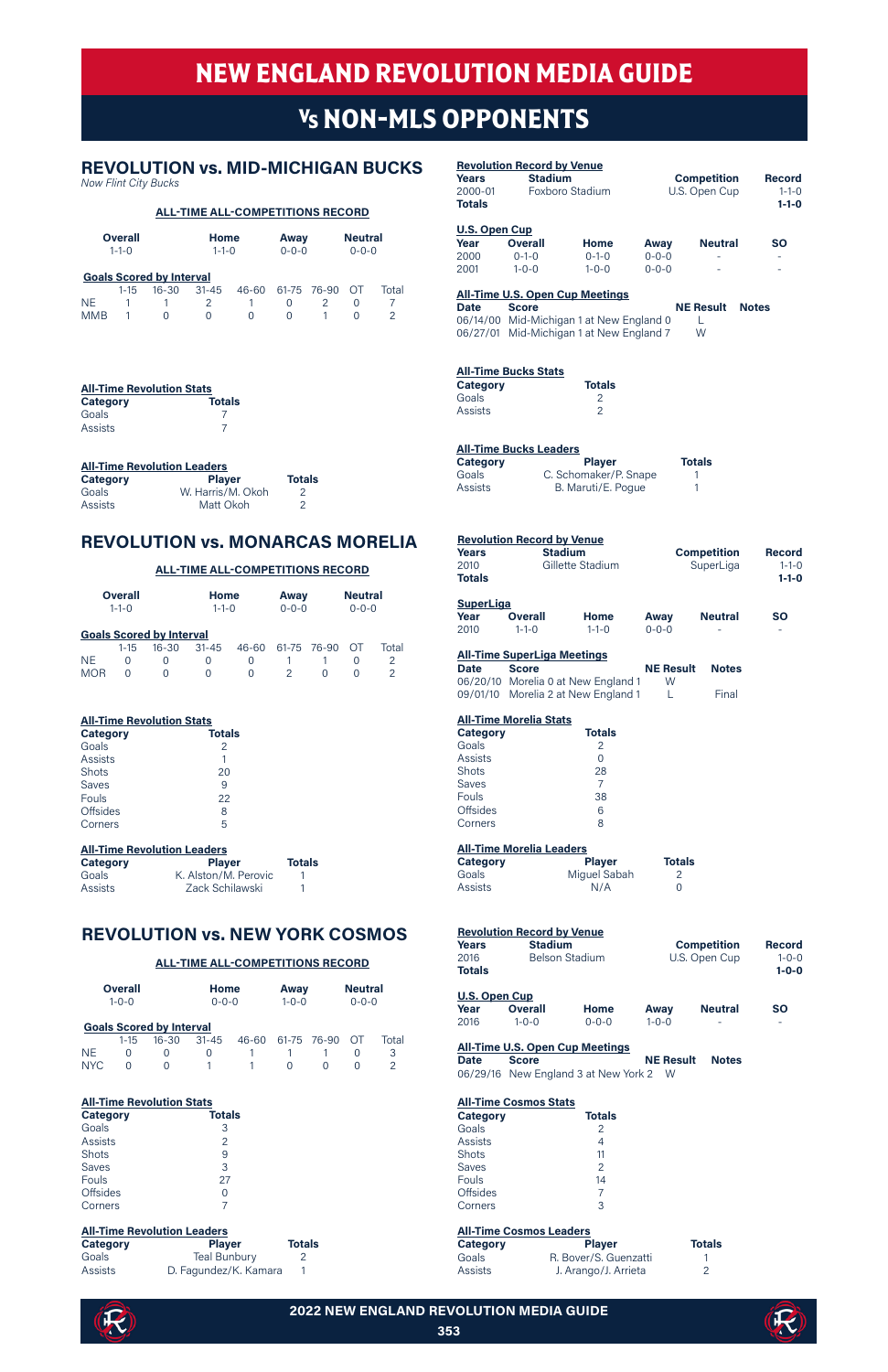### vs non-mls opponents

### **REVOLUTION vs. PACHUCA**

#### **ALL-TIME ALL-COMPETITIONS RECORD**

| Overall                         | Home        | Away        | <b>Neutral</b> |
|---------------------------------|-------------|-------------|----------------|
| $1 - 0 - 0$                     | $1 - 0 - 0$ | $0 - 0 - 0$ | $0 - 0 - 0$    |
| <b>Goals Scored by Interval</b> |             |             |                |

|  | 1-15 16-30 31-45 46-60 61-75 76-90 OT Total |  |  |  |
|--|---------------------------------------------|--|--|--|
|  | NF 0 0 0 0 0 1 0 1                          |  |  |  |
|  | PAC 0 0 0 0 0 0 0 0                         |  |  |  |

### **All-Time Revolution Stats Category Totals**

| <b>Cutcyory</b> | .              |
|-----------------|----------------|
| Goals           |                |
| Assists         | 0              |
| Shots           | 13             |
| Saves           | 4              |
| Fouls           | 12             |
| Offsides        | $\overline{c}$ |
| Corners         | 5              |
|                 |                |

#### **All-Time Revolution Leaders**

| Category       | <b>Player</b> | <b>Totals</b> |
|----------------|---------------|---------------|
| Goals          | Khano Smith   |               |
| <b>Assists</b> | N/A           | 0             |

### **REVOLUTION vs. PUEBLA FC**

#### **ALL-TIME ALL-COMPETITIONS RECORD**

| Overall<br>$0 - 0 - 1$ |          | Home<br>$0 - 0 - 1$             |           | Away<br>$0 - 0 - 0$ |  | <b>Neutral</b><br>$0 - 0 - 0$ |   |       |
|------------------------|----------|---------------------------------|-----------|---------------------|--|-------------------------------|---|-------|
|                        |          | <b>Goals Scored by Interval</b> |           |                     |  |                               |   |       |
|                        | $1 - 15$ | $16 - 30$                       | $31 - 45$ | $46 - 60$           |  | 61-75 76-90                   |   | Total |
| <b>NF</b>              | Ω        |                                 |           |                     |  |                               | Ω |       |
| PUF                    | Λ        |                                 |           |                     |  |                               |   |       |

#### **All-Time Revolution Stats**

| Category       | <b>Totals</b>            |  |  |  |
|----------------|--------------------------|--|--|--|
| Goals          |                          |  |  |  |
| <b>Assists</b> |                          |  |  |  |
| Shots          | 11                       |  |  |  |
| Saves          | 4                        |  |  |  |
| Fouls          | 14                       |  |  |  |
| Offsides       | $\overline{\phantom{a}}$ |  |  |  |
| Corners        | $\overline{a}$           |  |  |  |

#### **All-Time Revolution Leaders**

| Category       | <b>Player</b>  | <b>Totals</b> |  |
|----------------|----------------|---------------|--|
| Goals          | Kenny Mansally |               |  |
| <b>Assists</b> | Shalrie Joseph |               |  |

### **REVOLUTION vs. PUMAS UNAM**

#### **ALL-TIME ALL-COMPETITIONS RECORD**

| Overall<br>$1 - 0 - 0$ |          | Home<br>$1 - 0 - 0$             |           | Away<br>$0 - 0 - 0$ |  | <b>Neutral</b><br>$0 - 0 - 0$ |  |       |
|------------------------|----------|---------------------------------|-----------|---------------------|--|-------------------------------|--|-------|
|                        |          | <b>Goals Scored by Interval</b> |           |                     |  |                               |  |       |
|                        | $1 - 15$ | $16 - 30$                       | $31 - 45$ |                     |  | 46-60 61-75 76-90 OT          |  | Total |
|                        |          |                                 |           |                     |  |                               |  |       |

| NE 0 1 0 0 0 0 0 1  |  |  |  |  |
|---------------------|--|--|--|--|
| PUM 0 0 0 0 0 0 0 0 |  |  |  |  |

### **All-Time Revolution Stats Category Totals**

| calegory       | юнав |
|----------------|------|
| Goals          |      |
| <b>Assists</b> |      |
| Shots          | 11   |
| Saves          | 6    |
| Fouls          | 19   |
| Offsides       | 4    |
| Corners        | 4    |
|                |      |

#### **All-Time Revolution Leaders Category Player Totals** Goals Zack Schilawski 1

| Goals   | Zack Schilawski |  |
|---------|-----------------|--|
| Assists | Marko Perovic   |  |
|         |                 |  |

| Years               | <b>Stadium</b>                                      | <b>Revolution Record by Venue</b>                                    |                  | <b>Competition</b>            | Record                                            |
|---------------------|-----------------------------------------------------|----------------------------------------------------------------------|------------------|-------------------------------|---------------------------------------------------|
| 2008                |                                                     | Gillette Stadium                                                     |                  | SuperLiga                     | $1 - 0 - 0$                                       |
| <b>Totals</b>       |                                                     |                                                                      |                  |                               | $1 - 0 - 0$                                       |
| <b>SuperLiga</b>    |                                                     |                                                                      |                  |                               |                                                   |
| Year                | Overall                                             | Home                                                                 | Away             | <b>Neutral</b>                | SO                                                |
| 2008                | $1 - 0 - 0$                                         | $1 - 0 - 0$                                                          | $0 - 0 - 0$      |                               |                                                   |
|                     |                                                     |                                                                      |                  |                               |                                                   |
| Date                | <b>All-Time SuperLiga Meetings</b><br><b>Score</b>  |                                                                      | <b>NE Result</b> | <b>Notes</b>                  |                                                   |
|                     |                                                     | 07/16/08 Pachuca 0 at New England 1                                  | W                |                               |                                                   |
|                     |                                                     |                                                                      |                  |                               |                                                   |
| Category            | <b>All-Time Pachuca Stats</b>                       | <b>Totals</b>                                                        |                  |                               |                                                   |
| Goals               |                                                     | $\Omega$                                                             |                  |                               |                                                   |
| Assists             |                                                     | $\Omega$                                                             |                  |                               |                                                   |
| Shots               |                                                     | 10                                                                   |                  |                               |                                                   |
| Saves               |                                                     | 6                                                                    |                  |                               |                                                   |
| Fouls               |                                                     | 10                                                                   |                  |                               |                                                   |
| Offsides            |                                                     | 1                                                                    |                  |                               |                                                   |
| Corners             |                                                     | $\overline{4}$                                                       |                  |                               |                                                   |
|                     | <b>All-Time Pachuca Leaders</b>                     |                                                                      |                  |                               |                                                   |
| Category            |                                                     | Player                                                               | <b>Totals</b>    |                               |                                                   |
| Goals               |                                                     | N/A                                                                  | $\mathbf 0$      |                               |                                                   |
| Assists             |                                                     | N/A                                                                  | $\mathbf{0}$     |                               |                                                   |
|                     |                                                     |                                                                      |                  |                               |                                                   |
| Years               | <b>Revolution Record by Venue</b>                   | <b>Stadium</b>                                                       |                  | Competition                   | Record                                            |
| 2010                |                                                     | Gillette Stadium                                                     |                  | SuperLiga                     | $0 - 0 - 1$                                       |
| <b>Totals</b>       |                                                     |                                                                      |                  |                               | $0 - 0 - 1$                                       |
| <b>SuperLiga</b>    |                                                     |                                                                      |                  |                               |                                                   |
| Year                | Overall                                             | Home                                                                 | Away             | <b>Neutral</b>                | <b>SO</b>                                         |
| 2010                | $0 - 0 - 1$                                         | $0 - 0 - 1$                                                          | $0 - 0 - 0$      |                               |                                                   |
| Date<br>09/01/10    | <b>Score</b>                                        | <b>All-Time SuperLiga Meetings</b><br>Puebla FC 1 at New England 1 T | <b>NE Result</b> | <b>Notes</b><br>W in PKs, 5-3 |                                                   |
| Category            | <b>All-Time Puebla Stats</b>                        | <b>Totals</b>                                                        |                  |                               |                                                   |
| Goals               |                                                     | 1<br>1                                                               |                  |                               |                                                   |
| Assists             |                                                     | 15                                                                   |                  |                               |                                                   |
| Shots<br>Saves      |                                                     | 3                                                                    |                  |                               |                                                   |
| Fouls               |                                                     | 15                                                                   |                  |                               |                                                   |
| Offsides            |                                                     | 4                                                                    |                  |                               |                                                   |
| Corners             |                                                     | 7                                                                    |                  |                               |                                                   |
|                     |                                                     |                                                                      |                  |                               |                                                   |
| Category            | <b>All-Time Puebla Leaders</b>                      | Player                                                               | <b>Totals</b>    |                               |                                                   |
| Goals               |                                                     | Nicolás Olivera                                                      | 1                |                               |                                                   |
| Assists             |                                                     | Gabriel Pereyra                                                      | 1                |                               |                                                   |
|                     |                                                     |                                                                      |                  |                               |                                                   |
| Years               | <b>Revolution Record by Venue</b><br><b>Stadium</b> |                                                                      |                  | <b>Competition</b>            |                                                   |
| 2010                |                                                     | Gillette Stadium                                                     |                  | SuperLiga                     |                                                   |
| <b>Totals</b>       |                                                     |                                                                      |                  |                               |                                                   |
| <b>SuperLiga</b>    |                                                     |                                                                      |                  |                               |                                                   |
| Year                | Overall                                             | Home                                                                 | Away             | <b>Neutral</b>                | Record<br>$1 - 0 - 0$<br>$1 - 0 - 0$<br><b>SO</b> |
| 2016                | $1 - 0 - 0$                                         | $1 - 0 - 0$                                                          | $0 - 0 - 0$      |                               |                                                   |
|                     | <b>All-Time SuperLiga Meetings</b>                  |                                                                      |                  |                               |                                                   |
| Date                | <b>Score</b>                                        |                                                                      |                  | <b>NE Result Notes</b>        |                                                   |
|                     |                                                     | 07/14/16 Pumas UNAM 0 at New England 1 W                             |                  |                               |                                                   |
|                     |                                                     |                                                                      |                  |                               |                                                   |
|                     | <b>All-Time Pumas Stats</b>                         | <b>Totals</b>                                                        |                  |                               |                                                   |
| Category<br>Goals   |                                                     | 0                                                                    |                  |                               |                                                   |
| Assists             |                                                     | $\mathbf 0$                                                          |                  |                               |                                                   |
| Shots               |                                                     | 13                                                                   |                  |                               |                                                   |
| Saves               |                                                     | 5                                                                    |                  |                               |                                                   |
| Fouls               |                                                     | 4                                                                    |                  |                               |                                                   |
| Offsides<br>Corners |                                                     | 5<br>$\overline{6}$                                                  |                  |                               |                                                   |

| Category       | Player | <b>Totals</b> |
|----------------|--------|---------------|
| Goals          | N/A    | 0             |
| <b>Assists</b> | N/A    | 0             |

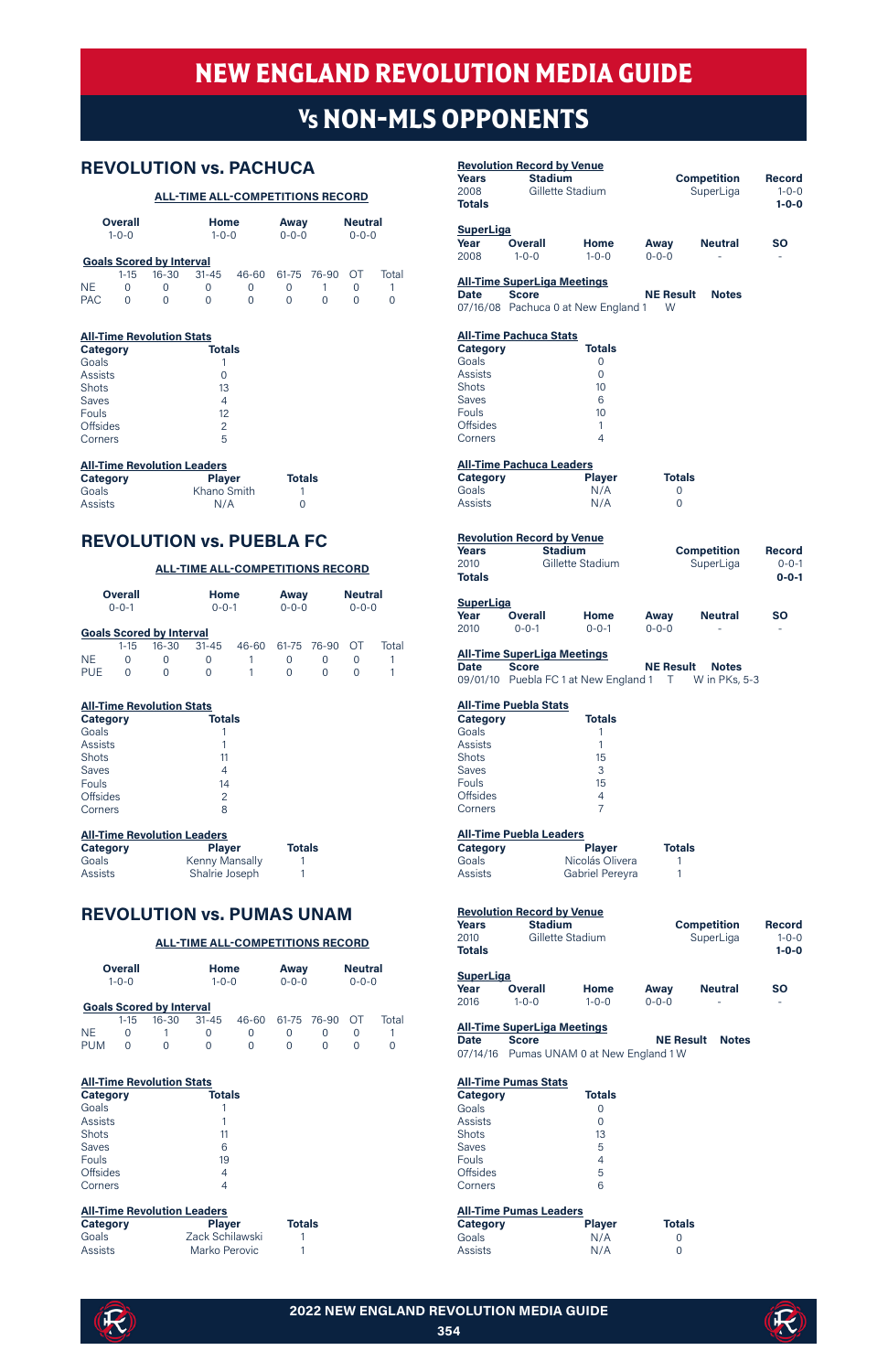### vs non-mls opponents

### **REVOLUTION vs. RICHMOND KICKERS**

**ALL-TIME ALL-COMPETITIONS RECORD**

|     | Overall<br>$2 - 0 - 0$ |                                 | Home<br>$1 - 0 - 0$ |           | <b>Neutral</b><br>Away<br>$1 - 0 - 0$<br>$0 - 0 - 0$ |             |    |       |
|-----|------------------------|---------------------------------|---------------------|-----------|------------------------------------------------------|-------------|----|-------|
|     |                        | <b>Goals Scored by Interval</b> |                     |           |                                                      |             |    |       |
|     | $1 - 15$               | $16 - 30$                       | $31 - 45$           | $46 - 60$ |                                                      | 61-75 76-90 | OT | Total |
| NF  |                        |                                 |                     |           |                                                      |             |    | 6     |
| RIC |                        |                                 |                     |           |                                                      |             |    |       |

#### **All-Time Revolution Stats**

| Category                           | <b>Totals</b>        |               |
|------------------------------------|----------------------|---------------|
| Goals                              | 6                    |               |
| Assists                            | 5                    |               |
| Shots                              | 23                   |               |
| Saves                              | 7                    |               |
| Fouls                              | 22                   |               |
| Offsides                           | 1                    |               |
| Corners                            | 6                    |               |
| <b>All-Time Revolution Leaders</b> |                      |               |
| Category                           | Player               | <b>Totals</b> |
| Goals                              | Six Players Tied     |               |
| Assists                            | <b>Chris Tierney</b> | 2             |

|               | <b>Revolution Record by Venue</b> |                  |             |                    |             |
|---------------|-----------------------------------|------------------|-------------|--------------------|-------------|
| <b>Years</b>  | <b>Stadium</b>                    |                  |             | <b>Competition</b> | Record      |
| 2008          |                                   | Veterans Stadium |             | U.S. Open Cup      | $1 - 0 - 0$ |
| 2014          | City Stadium                      |                  |             | U.S. Open Cup      | $1 - 0 - 0$ |
| <b>Totals</b> |                                   |                  |             |                    | $2 - 0 - 0$ |
|               | <b>U.S. Open Cup</b>              |                  |             |                    |             |
| Year          | Overall                           | Home             | Away        | <b>Neutral</b>     | <b>SO</b>   |
| 2008          | $2 - 0 - 0$                       | $1 - 0 - 0$      | $1 - 0 - 0$ | ٠                  | ٠           |
|               |                                   |                  |             |                    |             |

### **All-Time U.S. Open Cup Meetings Date Score NE Result Notes**

07/01/08 Richmond 0 at New England 3 W 06/18/14 New England 3 at Richmond 2 W

### **All-Time Kickers Stats**

| 2              |  |
|----------------|--|
|                |  |
| $\overline{2}$ |  |
| 19             |  |
| 4              |  |
| 21             |  |
| 9              |  |
| 12             |  |
|                |  |

### **All-Time Kickers Leaders**

| Category       | <b>Player</b>           | <b>Totals</b> |
|----------------|-------------------------|---------------|
| Goals          | G. Davis IV/M. Delicâte |               |
| <b>Assists</b> | G. Davis IV/J. Yeisley  |               |

### **REVOLUTION vs. ROCHESTER RHINOS**

### **ALL-TIME ALL-COMPETITIONS RECORD**

|                                 | Overall<br>$5 - 0 - 2$ |                | Home<br>$3 - 0 - 1$ |                | Away<br>$2 - 0 - 1$ | <b>Neutral</b><br>$0 - 0 - 0$ |         |                  |
|---------------------------------|------------------------|----------------|---------------------|----------------|---------------------|-------------------------------|---------|------------------|
| <b>Goals Scored by Interval</b> |                        |                |                     |                |                     |                               |         |                  |
| NF<br>ROC.                      | $1 - 15$<br>2          | $16 - 30$<br>4 | $31 - 45$<br>Ω      | $46 - 60$<br>4 |                     | 61-75 76-90<br>3<br>3         | OT<br>Ω | Total<br>17<br>6 |

#### **All-Time Revolution Stats Category Totals** Goals 17<br>Assists 10 **Assists**

| <b>All-Time Revolution Leaders</b> |                     |               |  |  |  |
|------------------------------------|---------------------|---------------|--|--|--|
| Category                           | <b>Player</b>       | <b>Totals</b> |  |  |  |
| Goals                              | K. Rowe/T. Twellman | 3             |  |  |  |
| Assists                            | 10 Players Tied     |               |  |  |  |

| <b>Revolution Record by Venue</b> |                    |                    |               |  |  |  |
|-----------------------------------|--------------------|--------------------|---------------|--|--|--|
| <b>Years</b>                      | <b>Stadium</b>     | <b>Competition</b> | <b>Record</b> |  |  |  |
| 2003-04                           | Lusitano Stadium   | U.S. Open Cup      | $1 - 0 - 1$   |  |  |  |
| 2006-07                           | <b>PAETEC Park</b> | U.S. Open Cup      | $1 - 0 - 1$   |  |  |  |
| 2013                              | Sahlen's Stadium   | U.S. Open Cup      | $1 - 0 - 0$   |  |  |  |
| 2014                              | Stevenson Field    | U.S. Open Cup      | $1 - 0 - 0$   |  |  |  |
| 2017                              | Chapey Field       | U.S. Open Cup      | $1 - 0 - 0$   |  |  |  |
| <b>Totals</b>                     |                    |                    | $5 - 0 - 2$   |  |  |  |
| $\cdots$ $\sim$ $\sim$            |                    |                    |               |  |  |  |

|      | <b>U.S. Upen Cup</b> |             |             |                |                          |
|------|----------------------|-------------|-------------|----------------|--------------------------|
| Year | Overall              | Home        | Away        | <b>Neutral</b> | SΟ                       |
| 2003 | $1 - 0 - 0$          | $1 - 0 - 0$ | $0 - 0 - 0$ | ٠              | $\overline{\phantom{m}}$ |
| 2004 | $0 - 0 - 1$          | $0 - 0 - 1$ | $0 - 0 - 0$ | ٠              | $\overline{\phantom{a}}$ |
| 2006 | $0 - 0 - 1$          | $0 - 0 - 0$ | $0 - 0 - 1$ | ٠              | ÷                        |
| 2007 | $1 - 0 - 0$          | $0 - 0 - 0$ | $1 - 0 - 0$ | ٠              | ÷                        |
| 2013 | $1 - 0 - 0$          | $0 - 0 - 0$ | $1 - 0 - 0$ | ٠              | $\overline{\phantom{m}}$ |
| 2014 | $1 - 0 - 0$          | $1 - 0 - 0$ | $0 - 0 - 0$ | ٠              | ÷                        |
| 2017 | $1 - 0 - 0$          | $1 - 0 - 0$ | $0 - 0 - 0$ | ٠              | ٠                        |

#### **All-Time U.S. Open Cup Meetings**

| Date | Score                                 | <b>NE Result</b> | <b>Notes</b>  |
|------|---------------------------------------|------------------|---------------|
|      | 08/06/03 Rochester 1 at New England 2 | W                |               |
|      | 07/20/04 Rochester 1 at New England 1 | T                | L in PKs. 1-3 |
|      | 08/02/06 New England 0 at Rochester 0 | T                | W in PKs. 5-4 |
|      | 07/10/07 New England 4 at Rochester 2 | W                |               |
|      | 05/28/13 New England 5 at Rochester 1 | W                |               |
|      | 06/25/14 Rochester 1 at New England 2 | W                |               |
|      | 06/14/17 Rochester 0 at New England 3 | W                |               |
|      |                                       |                  |               |

### **All-Time Rhinos Stats**

**Category Total**<br>Goals 6 Goals 6<br>Assists 5 Assists 5

| <b>All-Time Rhinos Leaders</b> |                          |                          |  |  |  |
|--------------------------------|--------------------------|--------------------------|--|--|--|
| Category                       | <b>Player</b>            | <b>Totals</b>            |  |  |  |
| Goals                          | <b>Hamed Diallo</b>      | $\overline{\phantom{a}}$ |  |  |  |
| <b>Assists</b>                 | <b>Five Players Tied</b> |                          |  |  |  |